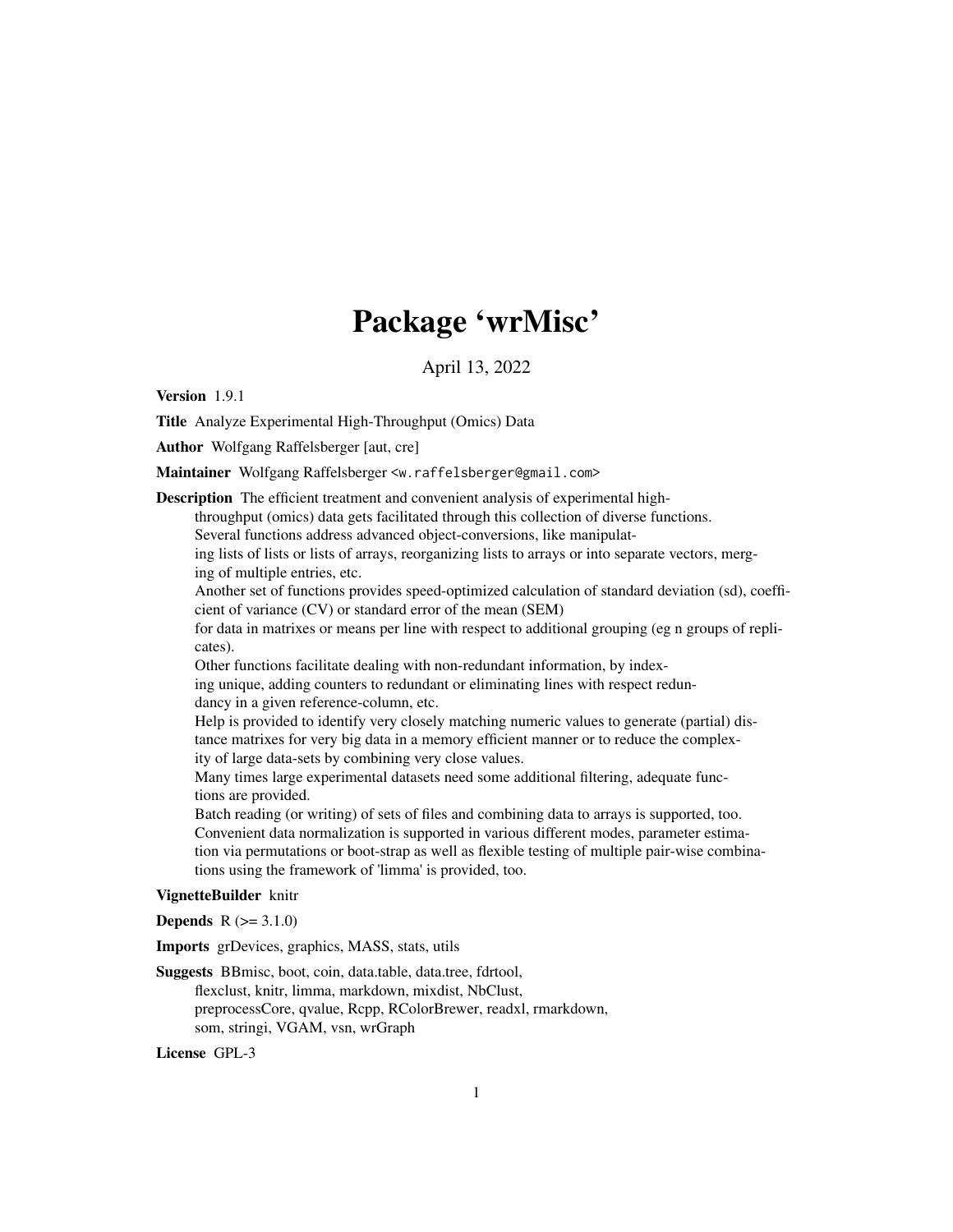Encoding UTF-8 RoxygenNote 7.1.2 NeedsCompilation no Repository CRAN Date/Publication 2022-04-13 14:10:02 UTC

# R topics documented:

| 5              |
|----------------|
| 6              |
| $\overline{7}$ |
| 8              |
| 8              |
| 10             |
| 11             |
| 12             |
| 13             |
| 14             |
| 15             |
| 16             |
| 16             |
| 17             |
| $-18$          |
| 20             |
| 21             |
| 22             |
| 23             |
| 24             |
| 25             |
| 26             |
| 27             |
| 28             |
| 29             |
| 29             |
| 30             |
| 31             |
| 32             |
| 33             |
| 34             |
| 36             |
| 37             |
| 38             |
| 39             |
| 40             |
| 41             |
| 41             |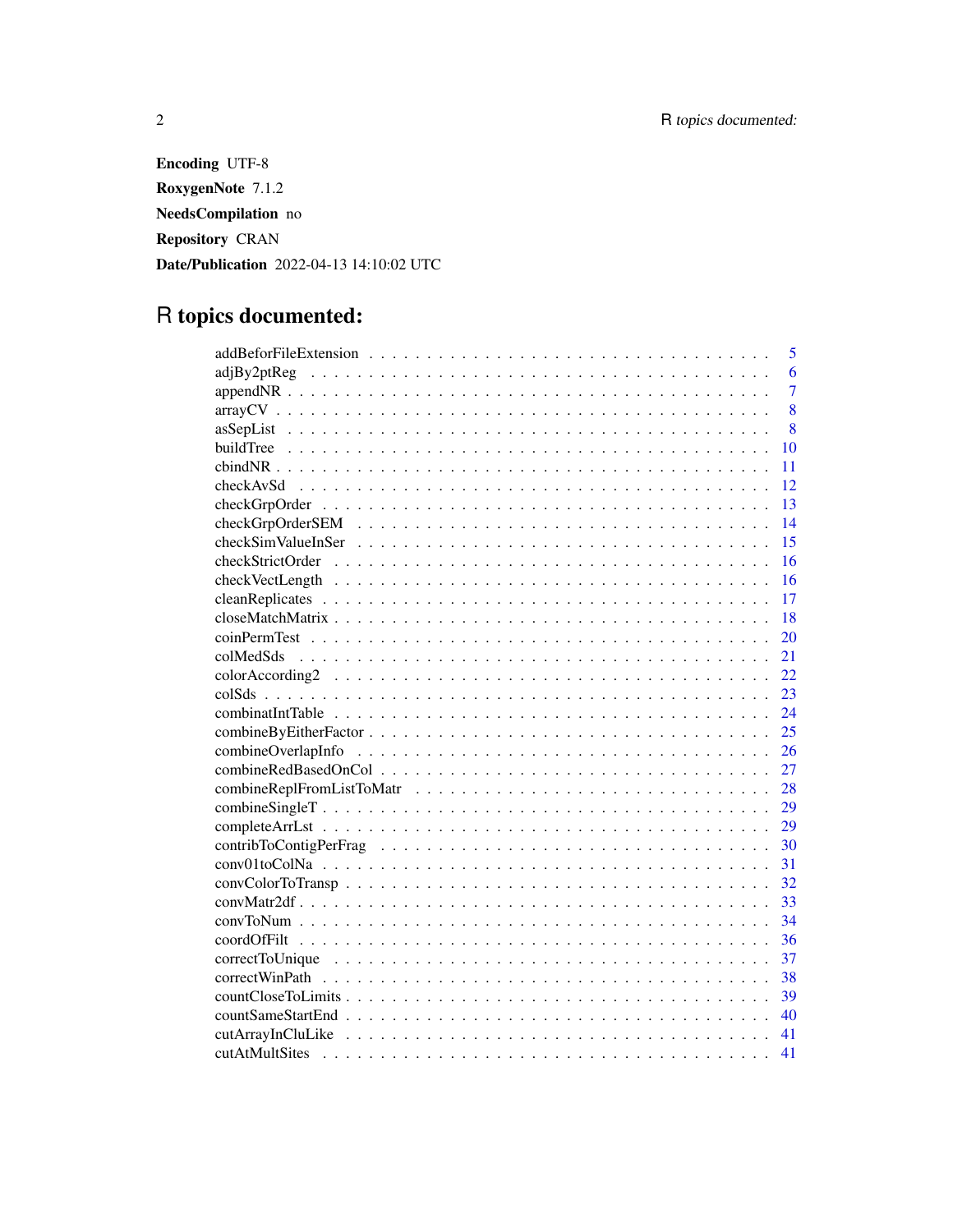|                                                                                                                  | 42 |
|------------------------------------------------------------------------------------------------------------------|----|
|                                                                                                                  | 43 |
|                                                                                                                  | 43 |
|                                                                                                                  | 44 |
|                                                                                                                  | 45 |
|                                                                                                                  | 46 |
| $exponNormalize \dots \dots \dots \dots \dots \dots \dots \dots \dots \dots \dots \dots \dots \dots \dots \dots$ | 47 |
|                                                                                                                  | 49 |
|                                                                                                                  | 50 |
|                                                                                                                  | 50 |
|                                                                                                                  | 51 |
|                                                                                                                  | 52 |
|                                                                                                                  | 53 |
|                                                                                                                  | 54 |
|                                                                                                                  | 55 |
|                                                                                                                  | 56 |
|                                                                                                                  | 58 |
|                                                                                                                  | 59 |
|                                                                                                                  |    |
|                                                                                                                  | 60 |
|                                                                                                                  | 61 |
|                                                                                                                  | 63 |
|                                                                                                                  | 63 |
|                                                                                                                  | 64 |
|                                                                                                                  | 65 |
|                                                                                                                  | 66 |
|                                                                                                                  | 67 |
|                                                                                                                  | 68 |
|                                                                                                                  | 69 |
|                                                                                                                  | 70 |
|                                                                                                                  | 71 |
|                                                                                                                  | 72 |
|                                                                                                                  | 72 |
|                                                                                                                  | 74 |
|                                                                                                                  | 75 |
|                                                                                                                  | 77 |
|                                                                                                                  | 78 |
|                                                                                                                  | 79 |
| <i>lmSelClu</i>                                                                                                  | 79 |
| <i>lrbind</i>                                                                                                    | 81 |
| makeMAList                                                                                                       | 82 |
|                                                                                                                  | 83 |
|                                                                                                                  | 84 |
|                                                                                                                  | 85 |
|                                                                                                                  | 86 |
| mergeSelCol                                                                                                      | 87 |
|                                                                                                                  | 88 |
| mergeVectors                                                                                                     | 89 |
| mergeW2                                                                                                          | 90 |
|                                                                                                                  |    |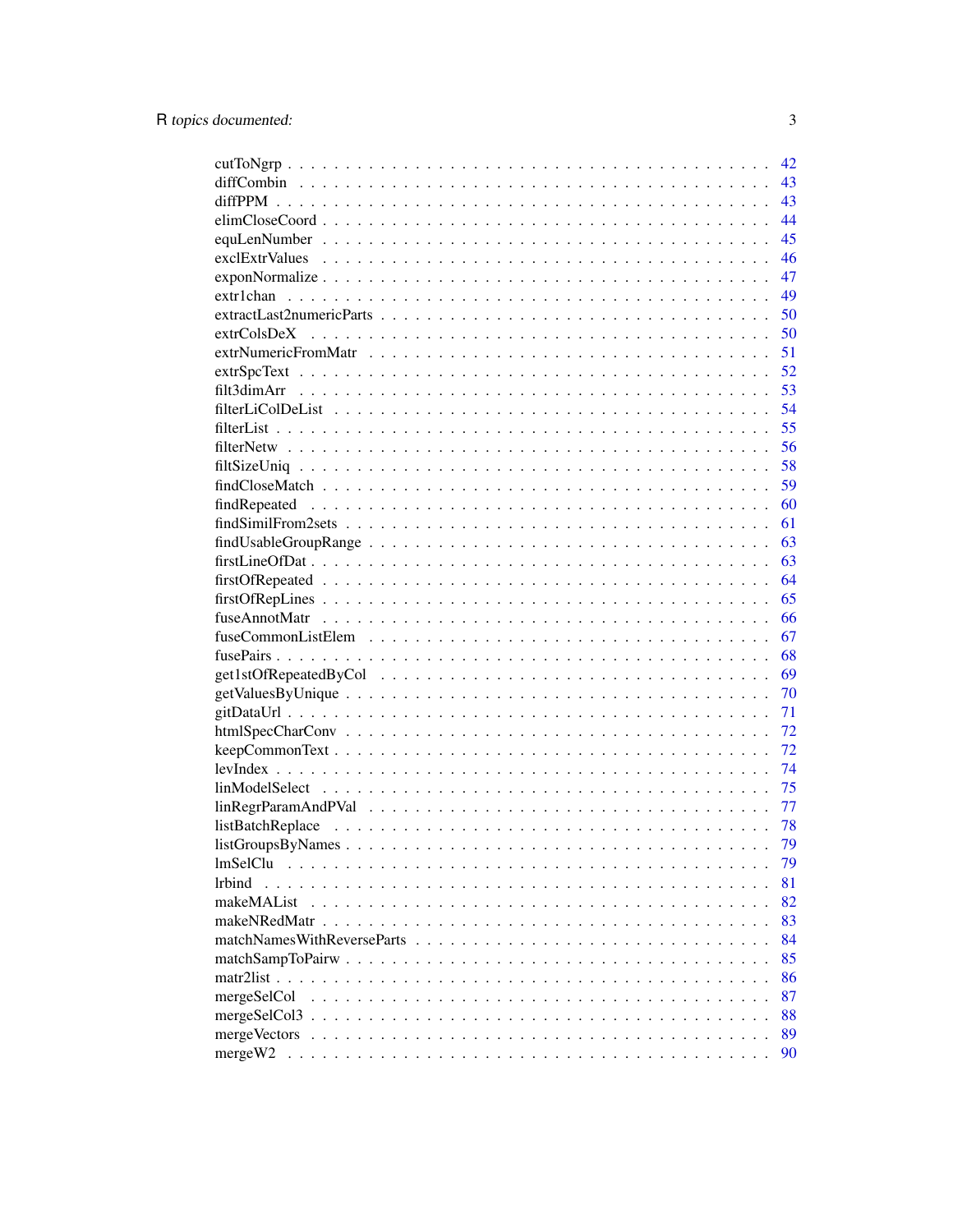|           | 92           |
|-----------|--------------|
|           | 93           |
|           | 94           |
|           | 95           |
|           |              |
|           |              |
|           |              |
|           |              |
|           |              |
|           |              |
|           |              |
|           |              |
|           |              |
|           |              |
|           |              |
|           |              |
|           |              |
|           |              |
|           |              |
|           |              |
|           |              |
|           |              |
|           |              |
|           |              |
|           |              |
|           |              |
|           |              |
|           |              |
|           |              |
|           |              |
|           |              |
|           |              |
|           |              |
|           |              |
|           |              |
|           |              |
|           |              |
|           |              |
|           |              |
|           |              |
|           |              |
|           |              |
| rowCVs    |              |
| rowGrpCV  |              |
|           |              |
| rowGrpNA  |              |
| rowGrpSds |              |
| rowMedSds | $\ldots$ 140 |
|           |              |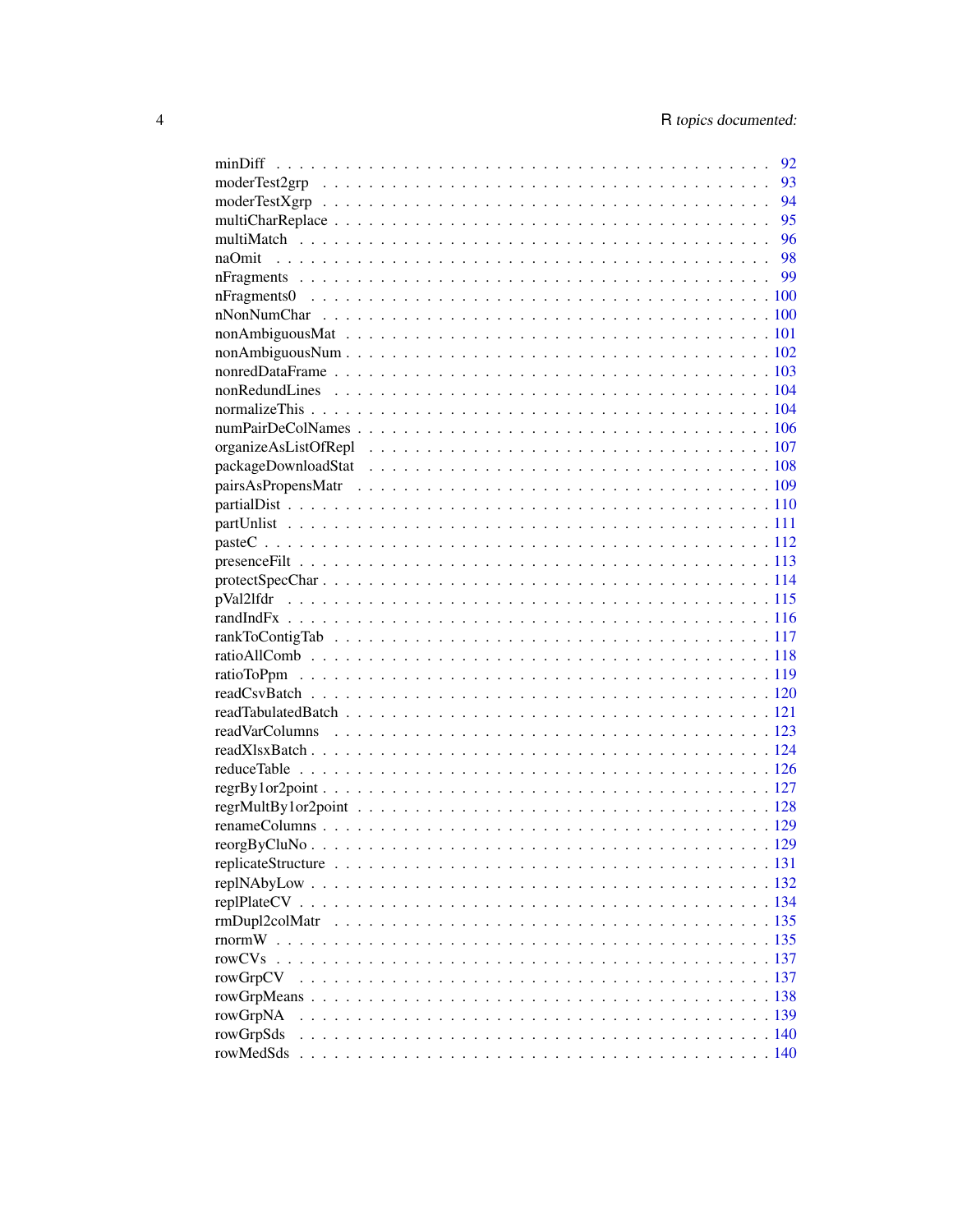<span id="page-4-0"></span>

| rowSds                        |
|-------------------------------|
|                               |
|                               |
|                               |
|                               |
|                               |
|                               |
|                               |
| $sortBy2CategorAnd1IntCol149$ |
|                               |
|                               |
|                               |
|                               |
|                               |
|                               |
|                               |
|                               |
|                               |
|                               |
|                               |
|                               |
|                               |
|                               |
|                               |
|                               |
|                               |
|                               |
|                               |

#### $\blacksquare$  Index  $\blacksquare$

addBeforFileExtension *Add text before file-extension*

# Description

This function helps changing charater srings like file-names and allows adding the character vector 'add' (length 1) before the extension (defined by last '.') of the input string 'x'. Used for easily creating variants/additional filenames but keeping current extension.

# Usage

```
addBeforFileExtension(x, add, sep = "_")
```
# Arguments

|     | main character vector                                              |
|-----|--------------------------------------------------------------------|
| add | character vector to be added                                       |
| sep | (character) separator between 'x' $\&$ 'add' (character, length 1) |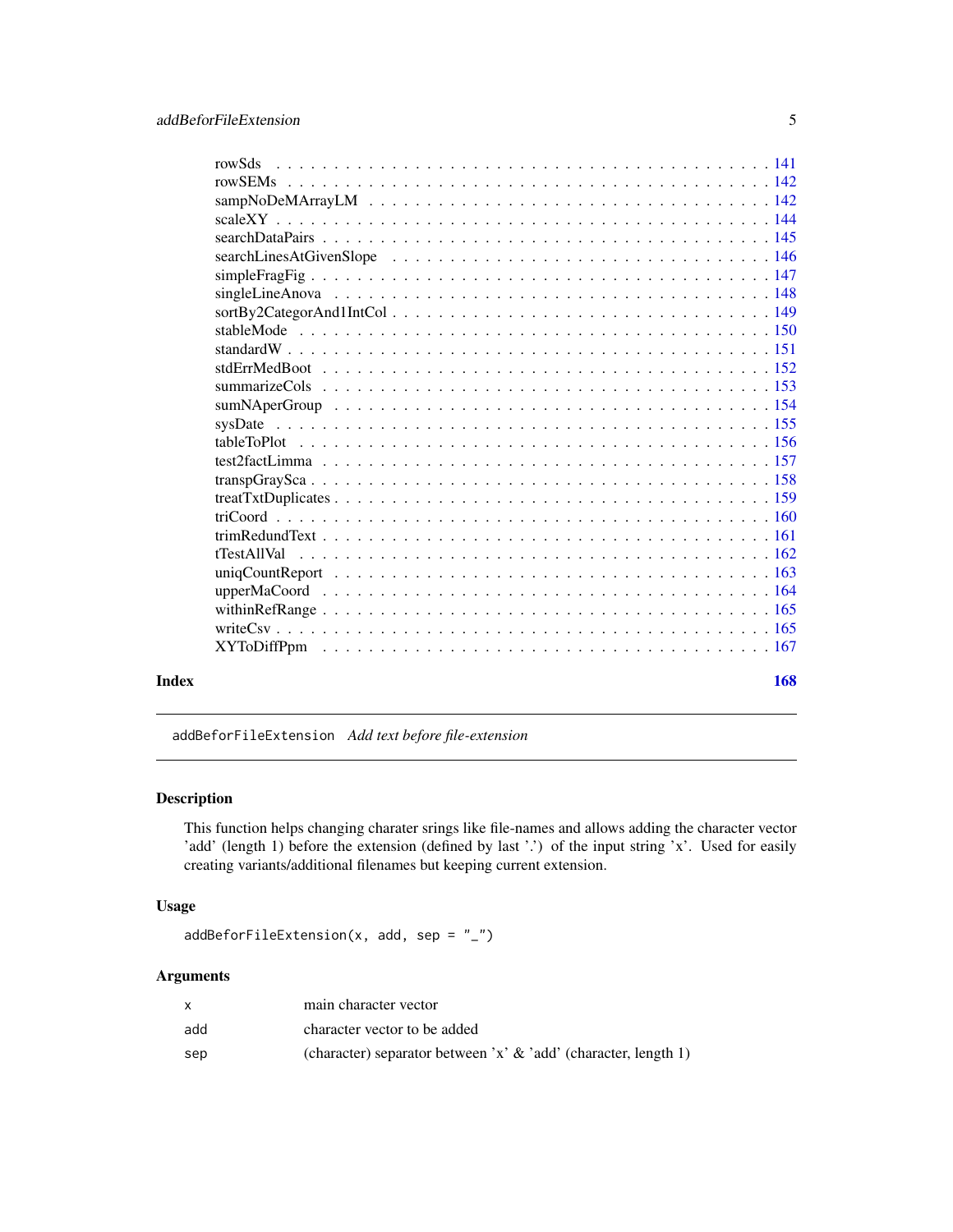### <span id="page-5-0"></span>Value

modified character vector

#### Examples

addBeforFileExtension(c("abd.txt","ghg.ijij.txt","kjh"),"new")

adjBy2ptReg *Linear rescaling of numeric vertor or matrix*

### Description

adjBy2ptReg takes data within window defined by 'lims' and determines linear transformation so that these points get the regression characteristics 'regrTo', all other points (ie beyond the limits) will follow the same transformation. In other words, this function performs 'linear rescaling', by adjusting (normalizing) the vector 'dat' by linear regression so that points falling in 'lims' (list with upper & lower boundaries) will end up as 'regrTo'.

# Usage

 $adjBy2ptReg(data, *lims*,  $regrTo = c(0.1, 0.9)$ , refLines = NULL, callFrom = NULL)$ 

# Arguments

| dat      | numeric vector, matrix or data.frame                                                                                                                                              |
|----------|-----------------------------------------------------------------------------------------------------------------------------------------------------------------------------------|
| lims     | (list, length=2) should be list giving limits $(list(lo=c(min,max),hi=c(min,max))$<br>in data allowing identifying which points will be used for determining slope $\&$<br>offset |
| regrTo   | (numeric, length=2) to which characteristics data should be regressed                                                                                                             |
| refLines | (NULL or integer) optional subselection of lines of dat (will be used internal as<br>refDat)                                                                                      |
| callFrom | (character) for better tracking of use of functions                                                                                                                               |

# Value

matrix with normalized values

#### See Also

#### [normalizeThis](#page-103-1)

```
set.seed(2016); dat1 <- round(runif(50,0,100),1)
## extreme values will be further away :
adjBy2ptReg(dat1,lims=list(c(5,9),c(60,90)))
plot(dat1,adjBy2ptReg(dat1,lims=list(c(5,9),c(60,90))))
```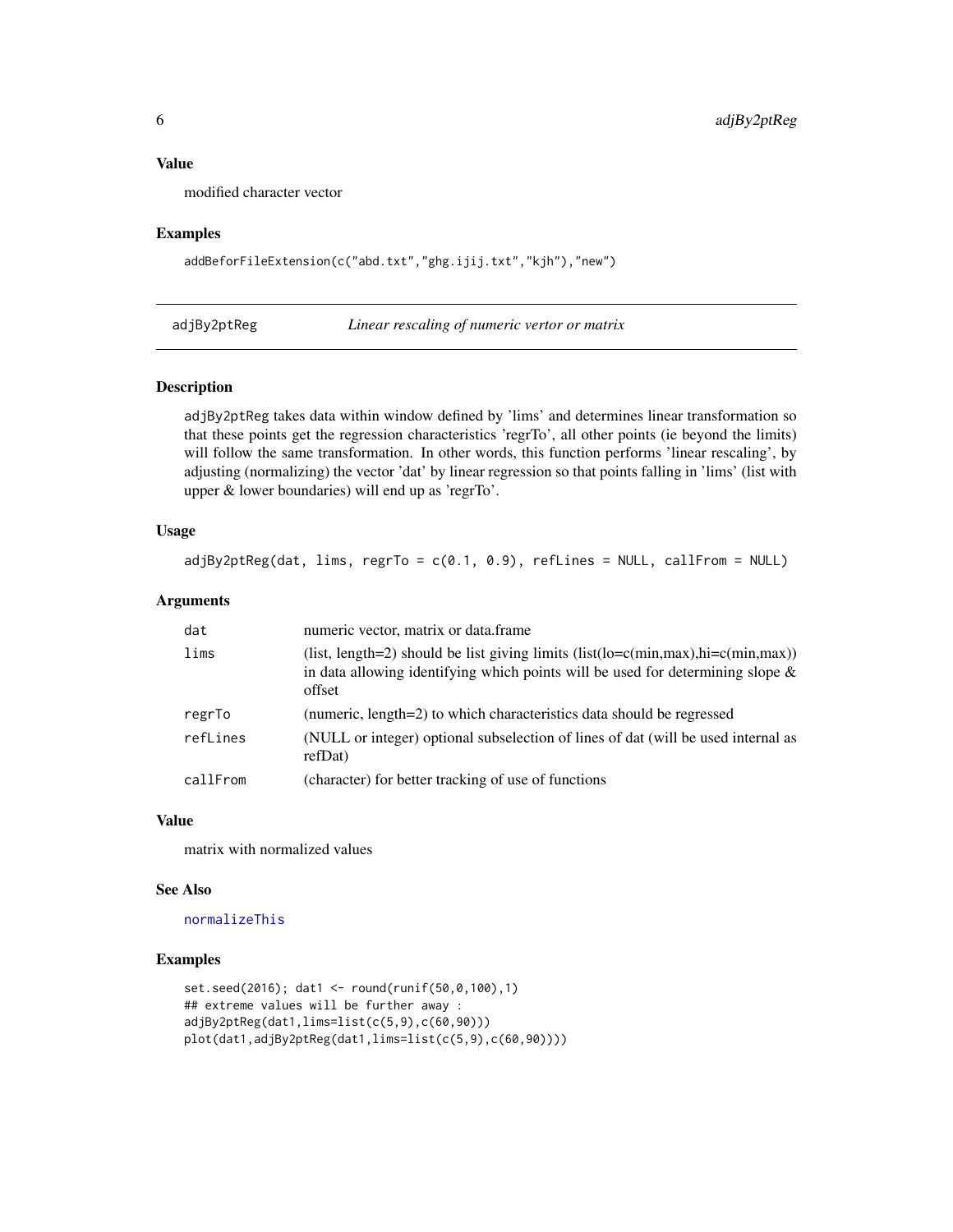<span id="page-6-0"></span>

This function allows combining two vectors or lists without duplicating common content (definded by name of list-elements).

# Usage

```
appendNR(x, y, rmDuplicate = TRUE, silent = FALSE, callFrom = NULL)
```
### Arguments

| $\mathsf{x}$ | (vector or list) must have names to allow checking for duplicate names in y                             |
|--------------|---------------------------------------------------------------------------------------------------------|
| y            | (vector or list) must have names to allow checking for duplicate names in x                             |
| rmDuplicate  | (logical) avoid duplicating liste-elements present in both x and y (based on<br>names of list-elements) |
| silent       | (logical) suppress messages                                                                             |
| callFrom     | (character) allow easier tracking of message(s) produced                                                |

#### Details

When setting the argument rmDuplicate=FALSE the function will behave like append.

# Value

If both x and y are vectors, the output will be a vector, otherwise it will be a list

# See Also

[append](#page-0-0); [lrbind](#page-80-1)

```
li1 <- list(a=1, b=2, c=3)
li2 <- list(A=11, B=12, c=3)
appendNR(li1, li2)
append(li1, li2)
```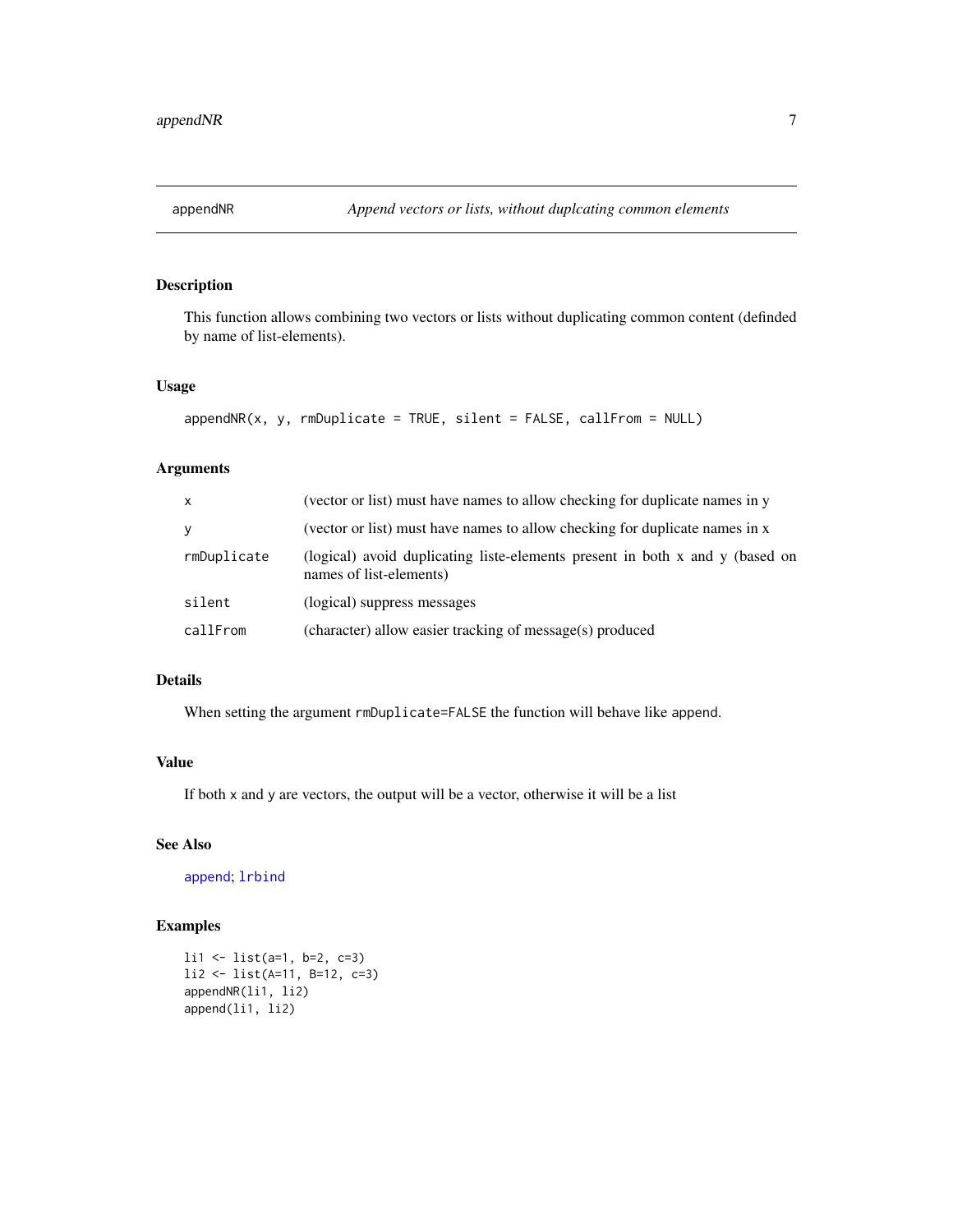<span id="page-7-0"></span>

arrayCV gets CVs for replicates in 2 or 3 dim array and returns CVs as matrix. This function may be used to calculate CVs from replicate microtiter plates (eg 8x12) where replicates are typically done as multiple plates, ie initial matrixes that are the organized into arrays.

### Usage

```
arrayCV(arr, byDim = 3, silent = TRUE, callFrom = NULL)
```
# Arguments

| arr      | (3-dim) array of numeric data like where replicates are along one dimesion of<br>the array |
|----------|--------------------------------------------------------------------------------------------|
| byDim    | (integer) over which dimension repliates are found                                         |
| silent   | (logical) suppres messages                                                                 |
| callFrom | (character) allow easier tracking of message produced                                      |

# Value

matrix of CV values

### See Also

[rowCVs](#page-136-1), [rowGrpCV](#page-136-2), [replPlateCV](#page-133-1)

### Examples

```
set.seed(2016); dat1 <- matrix(c(runif(200)+rep(1:10,20)),ncol=10)
head(arrayCV(dat1,byDim=2))
```
asSepList *Organize data as separate list-entries*

# Description

asSepList allows reorganizing list into separate numeric vectors. For example, matrixes or data.frames will be split into separate columns (differnt to [partUnlist](#page-110-1) which maintains the original structure). This function also works with lists of lists. This function may be helpful for reorganizing data for plots.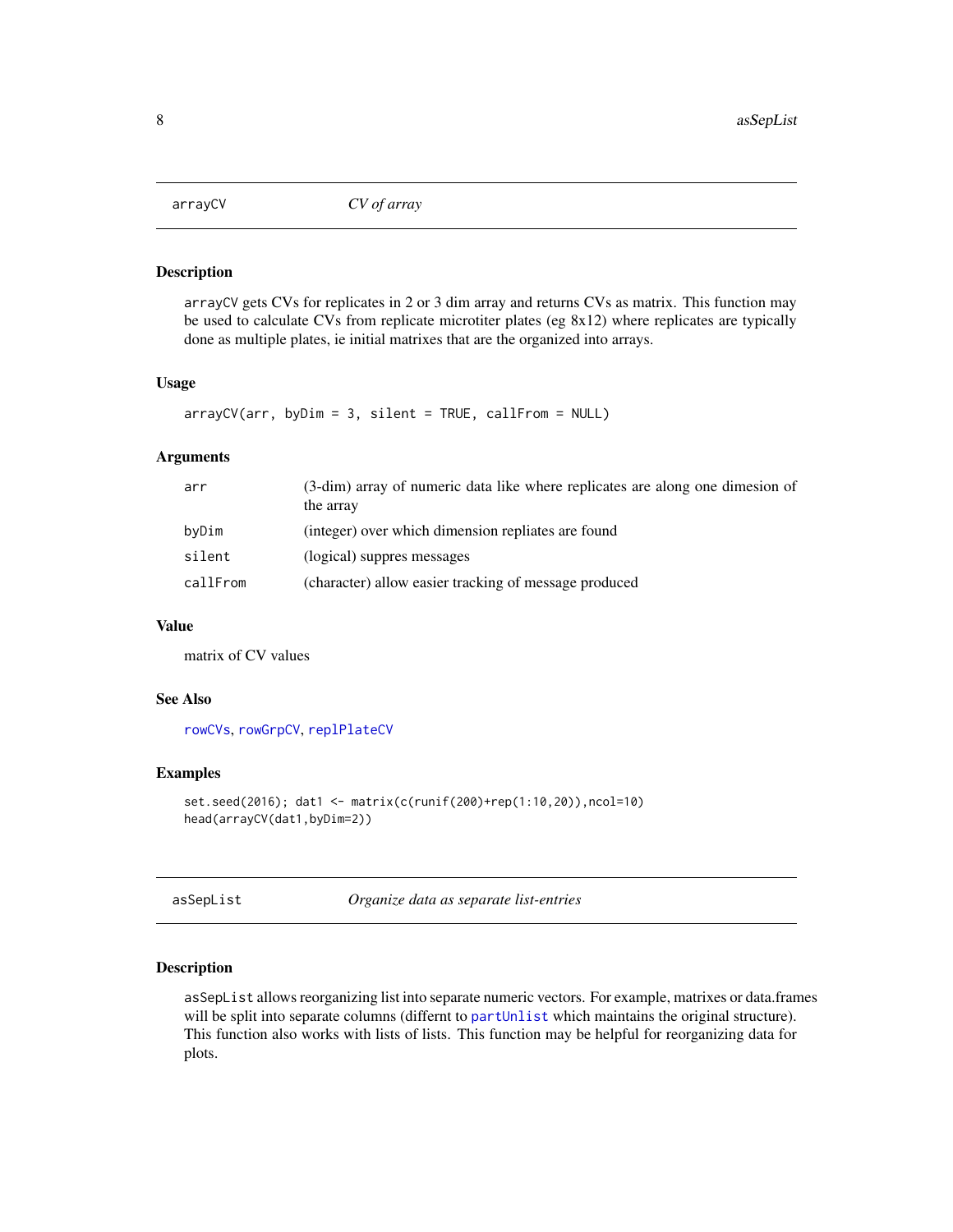### asSepList 9

# Usage

```
asSepList(
  y,
  asNumeric = TRUE,
 minLen = 4,exclElem = NULL,
  fxArg = NULL,
  silent = FALSE,
 callFrom = NULL,
 debug = FALSE
)
```
### Arguments

| y         | list to be separated/split in vectors                                                                                                              |
|-----------|----------------------------------------------------------------------------------------------------------------------------------------------------|
| asNumeric | (logical) to transform all list-elements in simple numeric vectors (won't work if<br>some entries are character)                                   |
| minLen    | (integer) min length (or number of rows), as add'l element to eliminate argu-<br>ments given without names when as Sep List is called in vioplot 2 |
| exclElem  | (character) optinal names to exclude if any (lazy matching) matches (to exclude<br>other arguments be misinterpreted as data)                      |
| fxArg     | depreciated, replaced by exclElem                                                                                                                  |
| silent    | (logical) suppress messages                                                                                                                        |
| callFrom  | (character) allow easier tracking of messages produced                                                                                             |
| debug     | (logical) display additional messages for debugging                                                                                                |

# Value

This function returns a list, partially unlisted to vectors

### See Also

# [partUnlist](#page-110-1), [unlist](#page-0-0)

```
bb <- list(fa=gl(2,2), c=31:33, L2=matrix(21:28,nc=2),
 li=list(li1=11:14, li2=data.frame(41:44)))
asSepList(bb)
## multi data-frame examples
ca <- data.frame(a=11:15, b=21:25, c=31:35)
cb <- data.frame(a=51:53, b=61:63)
cc <- list(gl(3,2), ca, cb, 91:94, short=81:82, letters[1:5])
asSepList(cc)
cd <- list(e1=gl(3,2), e2=ca, e3=cb, e4=91:94, short=81:82, e6=letters[1:5])
asSepList(cd)
```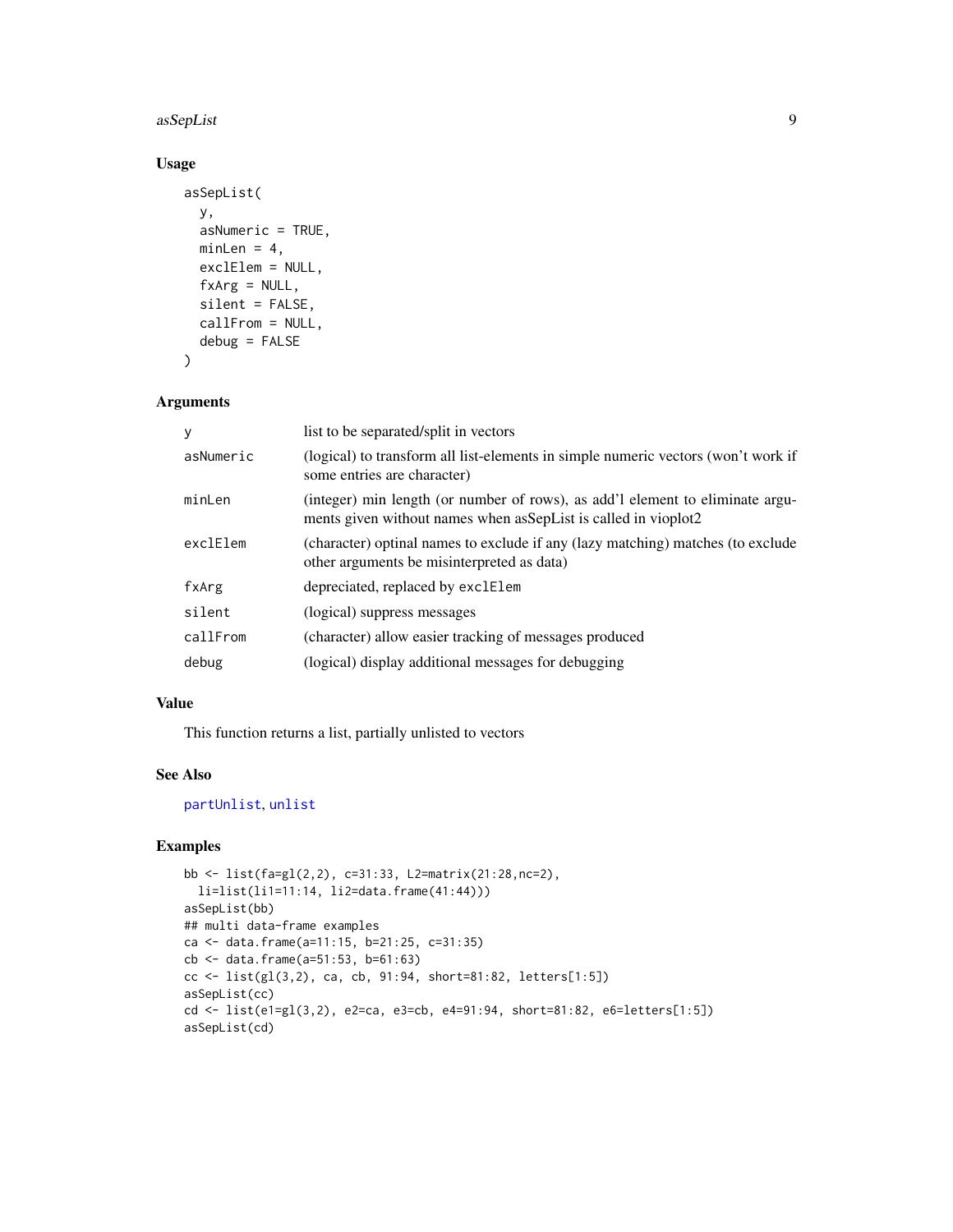It is assumed that multiple fragments from a common ancestor bay be charcterized by the their startand end-sites by integer values. For example, If 'abcdefg' is the ancestor, the fragments 'bcd' (from position 2 to 4) to and 'efg' may then be assembled. To do so, all fragments must be presented as matix specifying all start- and end-sites (and fragment-names). buildTree searchs contiguous fragments from columns 'posCo' (start/end) from 'disDat' to build tree & extract path information starting with line 'startFr'. Made for telling if dissociated fragments contribute to long assemblies. This function uses various functions of package [data.tree](https://CRAN.R-project.org/package=data.tree) which must be installed, too.

#### Usage

```
buildTree(
  disDat,
  startFr = NULL,
  posCo = c("beg", "end"),
  silent = FALSE,
  callFrom = NULL
)
```
### Arguments

| disDat   | (matrix or data.frame) integer values with 1st column, ie start site of fragment,<br>2nd column as end of fragments, rownames as unique IDs (node-names) |
|----------|----------------------------------------------------------------------------------------------------------------------------------------------------------|
| startFr  | (integer) index for 1st node (typically $=1$ if 'disDat' sorted by "beg"), should<br>point to a terminal node for consective growing of branches         |
| posCo    | (character) colnames specifying the begin & start sites in 'disDat', if NULL 1st<br>& 2nd col will be used                                               |
| silent   | (logical) suppress messages                                                                                                                              |
| callFrom | (character) allow easier tracking of message(s) produced                                                                                                 |

#### Value

This function returns a list with \$paths (branches as matrix with columns 'sumLen' & 'n'), \$usedNodes (character vector of all names used to build tree) and \$tree (object from data.tree)

### See Also

package [data.tree](https://CRAN.R-project.org/package=data.tree) original function used [Node](#page-0-0); in this package : for exploiting edge/tree related issues [simpleFragFig](#page-146-1), [countSameStartEnd](#page-39-1) and [contribToContigPerFrag](#page-29-1),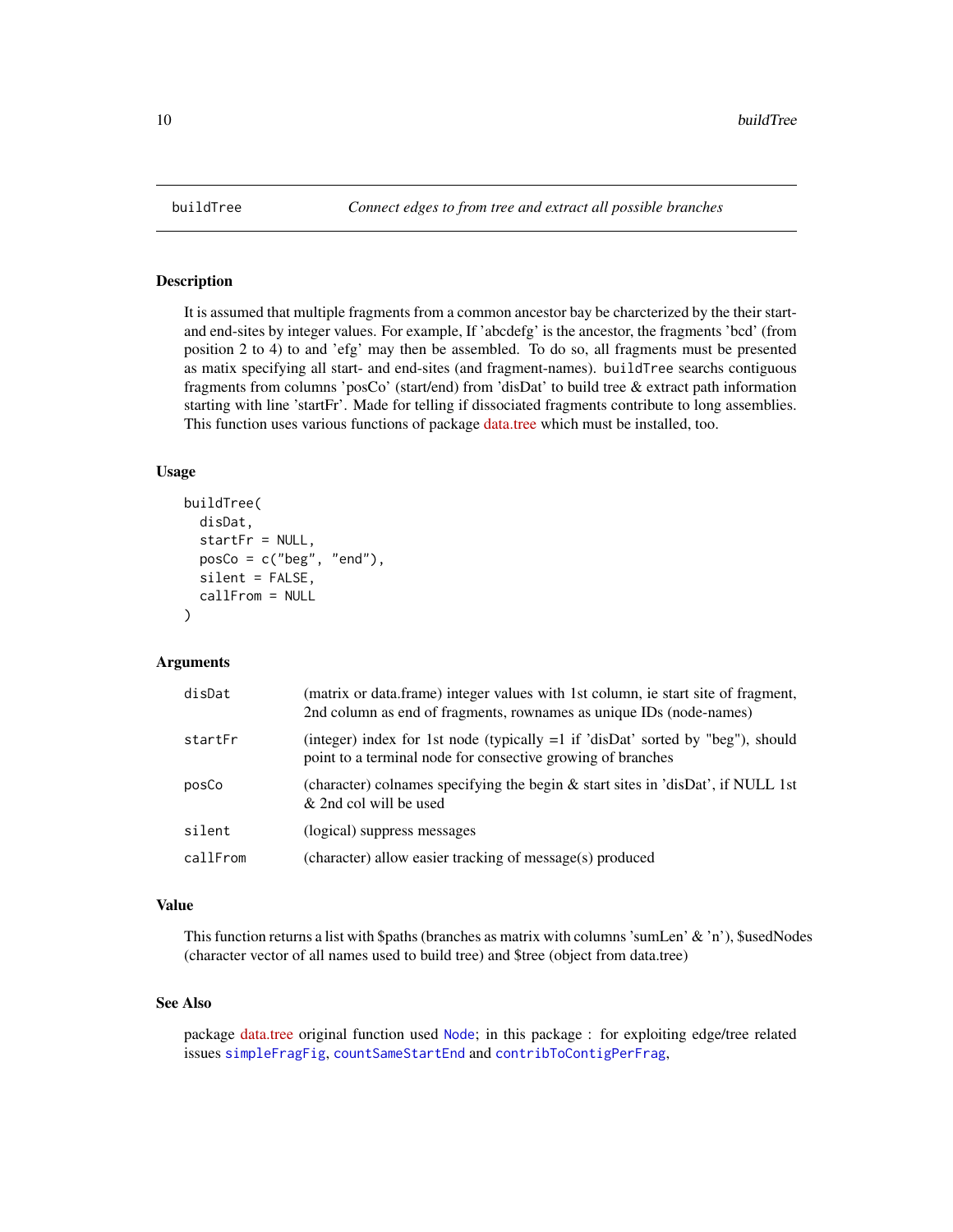### <span id="page-10-0"></span> $\epsilon$ bindNR 11

### Examples

```
frag2 <- cbind(beg=c(2,3,7,13,13,15,7,9,7,3,7,5,7,3),end=c(6,12,8,18,20,20,19,12,12,4,12,7,12,4))
rownames(frag2) <- c("A","E","B","C","D","F","H","G","I", "J","K","L","M","N")
buildTree(frag2)
countSameStartEnd(frag2)
```
# cbindNR *cbind to non-redundant*

### Description

cbindNR combines all matrixes given as arguments to non-redundant column names (by ADDING the number of 'duplicated' columns !). Thus, this function works similar to cbind, but allows combining multiple matrix-objects containing redundant column-names. Of course, all input-matrixes must have the same number of rows ! By default, the output gets sorted by column-names. Note, due to the use of '...' arguments must be given by their full argument-names, lazy evaluation might not recognize properly argument names.

### Usage

```
cbindNR(
  ...,
  convertDFtoMatr = TRUE,
  sortOutput = TRUE,
  summarizeAs = "sum",
  silent = FALSE,
  callFrom = NULL
)
```
### Arguments

| $\cdots$        | all matrixes to get combined in cbind way                                                        |
|-----------------|--------------------------------------------------------------------------------------------------|
| convertDFtoMatr |                                                                                                  |
|                 | (logical) decide if output should be converted to matrix                                         |
| sort0utput      | (logical) optional sorting by column-names                                                       |
| summarizeAs     | (character) decide of combined values should get summed (default, 'sum') or<br>averaged ('mean') |
| silent          | (logical) suppress messages                                                                      |
| callFrom        | (character) allow easier tracking of messages produced                                           |

# Value

This function returns a matrix or data.frame (as cbind would return)

### See Also

[cbind](#page-0-0), [nonAmbiguousNum](#page-101-1), [firstOfRepLines](#page-64-1)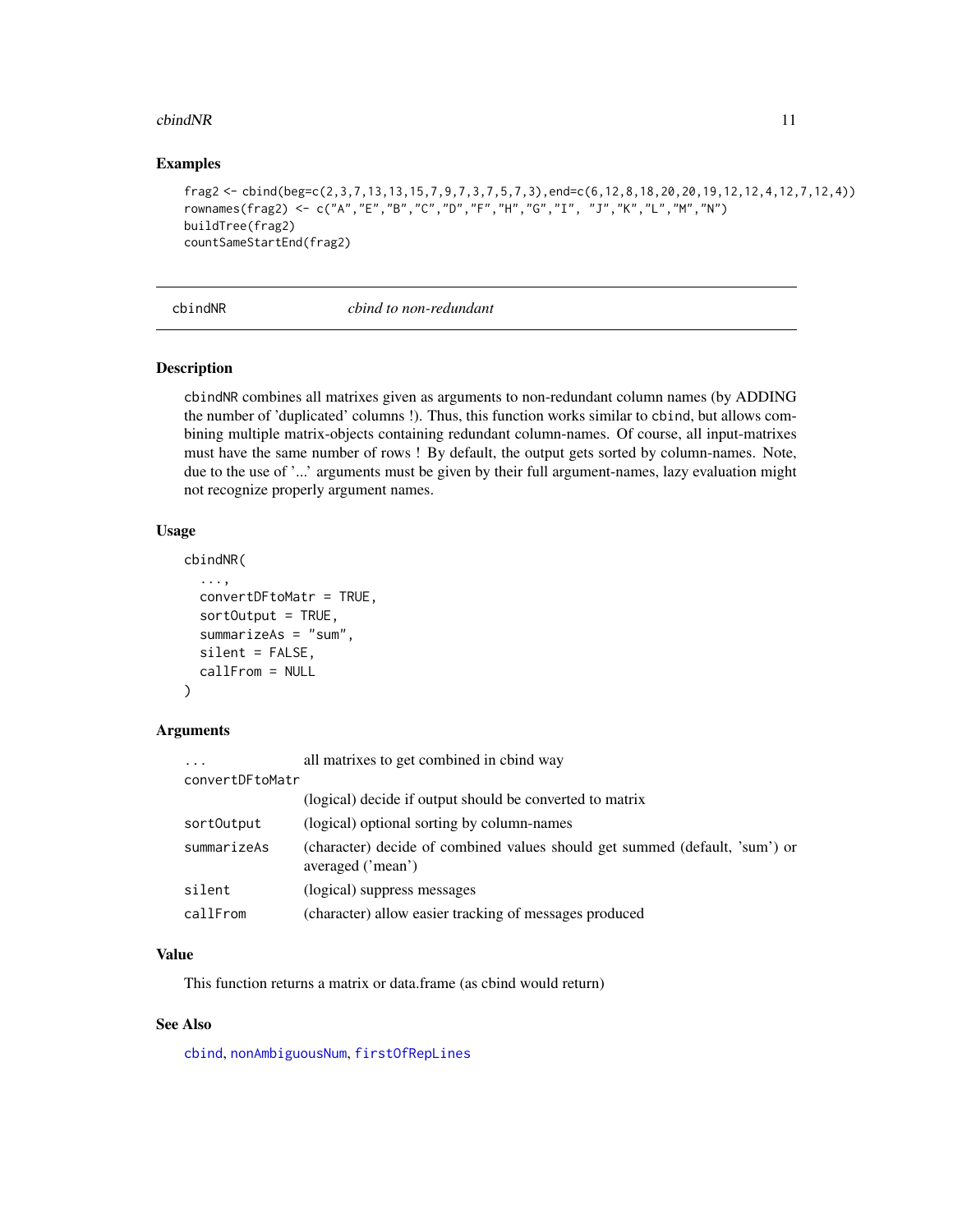# Examples

```
ma1 <- matrix(1:6, ncol=3, dimnames=list(1:2,LETTERS[3:1]))
ma2 <- matrix(11:16, ncol=3, dimnames=list(1:2,LETTERS[3:5]))
cbindNR(ma1, ma2)
cbindNR(ma1, ma2, summarizeAs="mean")
```
Check how multiple groups of data separate or overlap based on mean *+/- sd*

## Description

checkAvSd compares if/how neighbour groups separate/overlap via the 'engineering approach' (+/- 2 standard-deviations is similar to  $a=0.05$  t.test). This approach may be used as less elegant alternative to (multi-group) logistic regression. The function uses 'daAv' as matrix of means (rows are tested for up/down character/progression) which get compared with boundaries taken from daSd (for Sd values of each mean in 'daAv').

#### Usage

```
checkAvSd(
  daAv,
  daSd,
  nByGr = NULL,multSd = 2,
  codeConst = "const",
  extSearch = FALSE,
  outAsLogical = TRUE,
  silent = FALSE,
  callFrom = NULL
)
```
# Arguments

| daAv         | matrix or data frame                                                                                                       |
|--------------|----------------------------------------------------------------------------------------------------------------------------|
| daSd         | matrix or data frame                                                                                                       |
| nByGr        | optinal specifying number of Elements per group, allows rather using SEM<br>(adopt to variable n of different groups)      |
| multSd       | (numeric) the factor specifyin how many sd values should be used as margin                                                 |
| codeConst    | (character) which term/word to use when specifying 'constant'                                                              |
| extSearch    | (logical) if TRUE, extend search to one group further (will call result 'nearUp'<br>or 'near $Dw$ ')                       |
| outAsLogical | to switch between 2col-output (separate col for 'up' and 'down') or simple cat-<br>egorical vector ('const','okDw','okUp') |
| silent       | (logical) suppress messages                                                                                                |
| callFrom     | (character) allow easier tracking of message(s) produced                                                                   |

<span id="page-11-0"></span>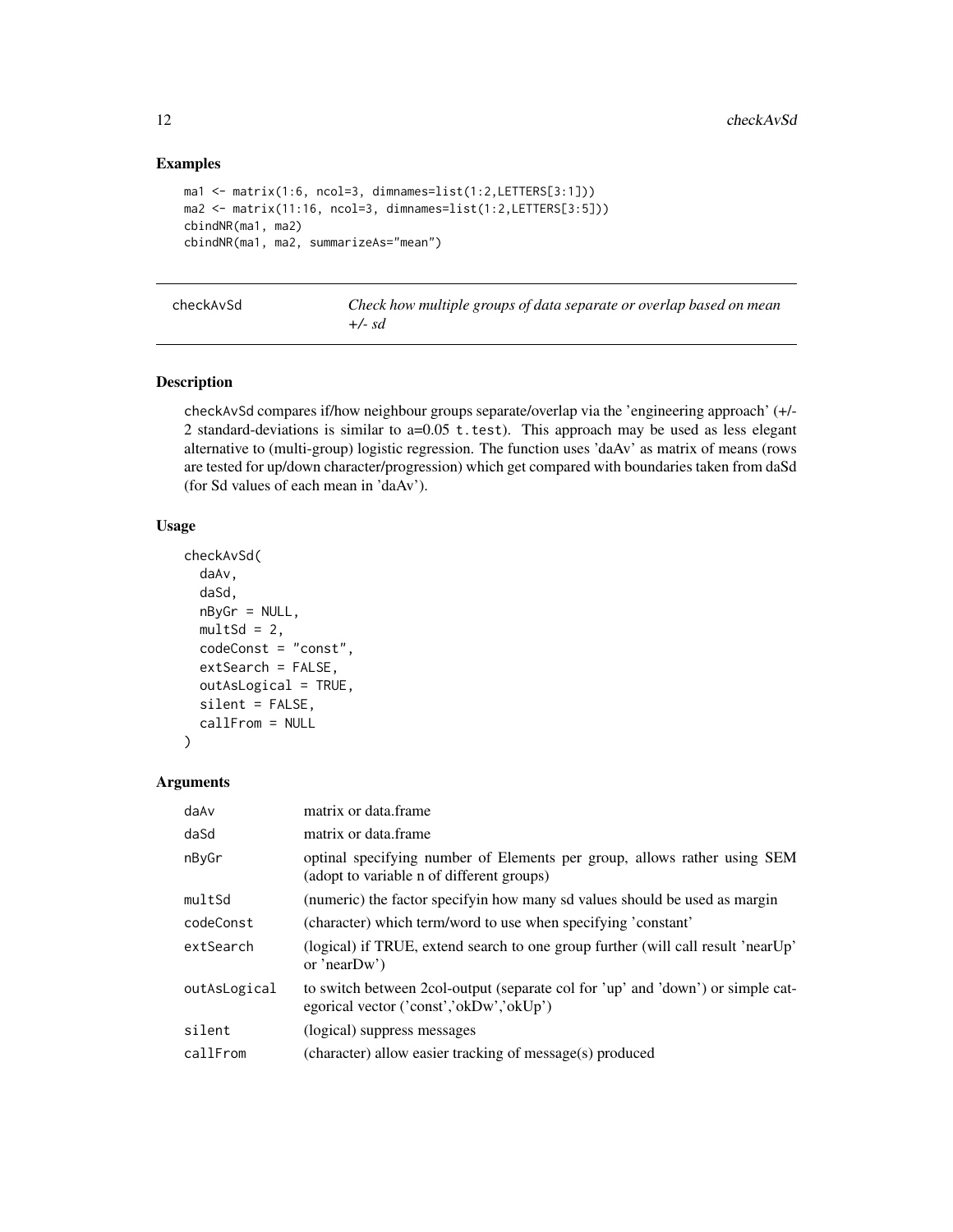# <span id="page-12-0"></span>checkGrpOrder 13

### Value

vector describing character as 'const' or 'okUp','okDw' (or if extSearch=TRUE 'nearUp','nearDw')

#### See Also

[rowGrpMeans](#page-137-1)

### Examples

```
mat1 <- matrix(rep(11:24,3)[1:40],byrow=TRUE,ncol=8)
checkGrpOrderSEM(mat1,grp=gl(3,3)[-1])
checkAvSd(rowGrpMeans(mat1,gl(3,3)[-1]),rowGrpSds(mat1,gl(3,3)[-1]))
# consider variable n :
checkAvSd(rowGrpMeans(mat1,gl(3,3)[-1]),rowGrpSds(mat1,gl(3,3)[-1]),nByGr=c(2,3,3))
```
checkGrpOrder *checkGrpOrder*

#### Description

checkGrpOrder tests each line of 'x' if expected order appears. Used for comparing groups of measures with expected profile (simply by mataching expected order)

#### Usage

 $checkGrpOrder(x, rankExp = NULL, revRank = TRUE)$ 

# Arguments

|         | matrix or data frame                                                              |
|---------|-----------------------------------------------------------------------------------|
| rankExp | (numeric) expected order for values in columns, default 'rankExp' = $1:ncol(x)$   |
| revRank | (logical) if 'revRank'=TRUE, the initial ranks $\&$ reversed ranks will be tested |

### Value

vector of logical values

#### See Also

[checkGrpOrderSEM](#page-13-1)

```
set.seed(2005); mat <- matrix(round(runif(40),1),ncol=4)
checkGrpOrder(mat)
checkGrpOrder(mat,c(1,4,3,2))
```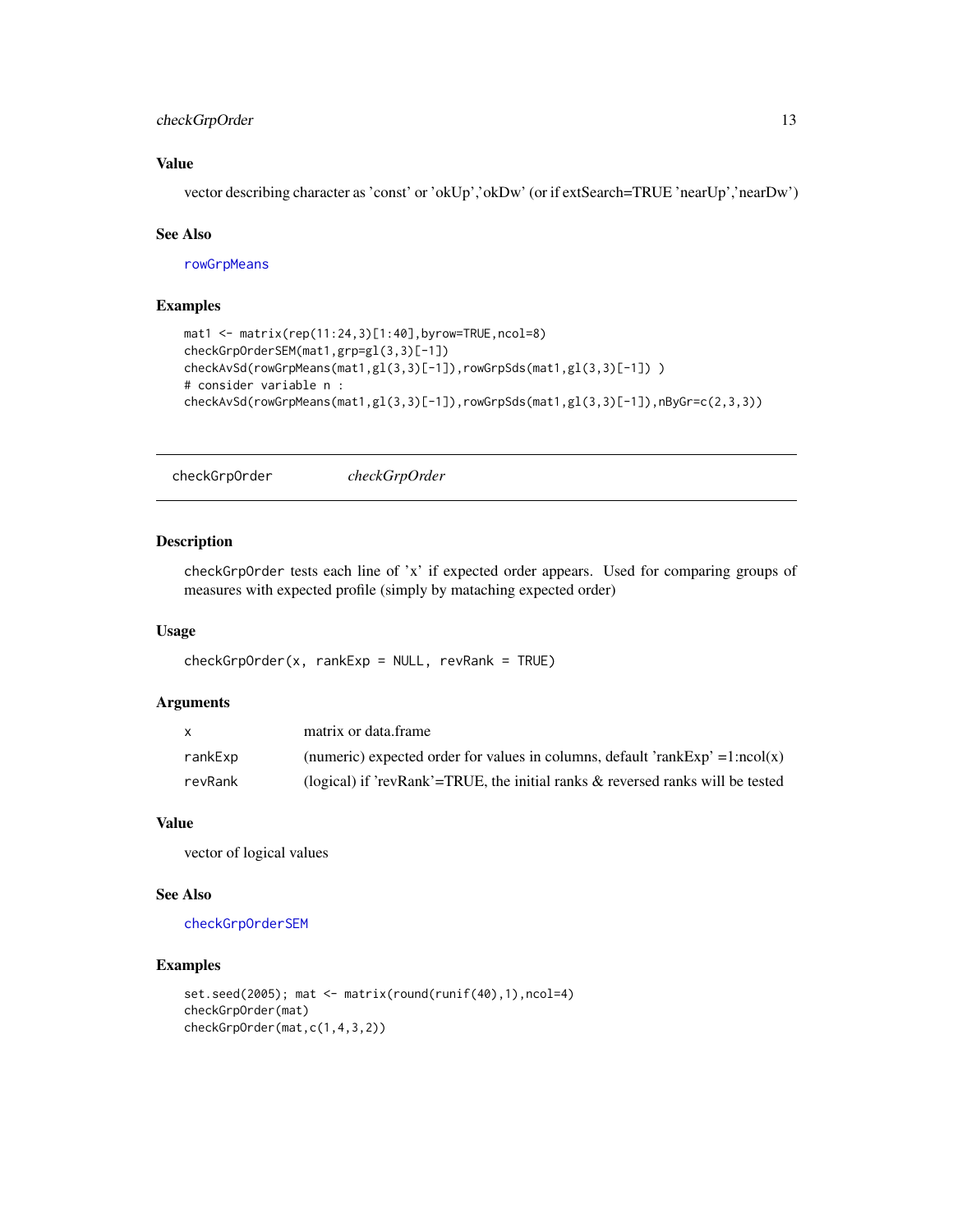<span id="page-13-1"></span><span id="page-13-0"></span>

checkGrpOrderSEM tests each line of 'x' if expected order of (replicate-) groups (defined in 'grp') appears intact, while inluding SEM of groups (replicates) via a proportional weight 'sdFact' as (avGr1-gr1SEM) < (avGr1+gr1SEM) < (avGr2-gr2SEM) < (avGr2+gr2SEM). Used for comparing groups of measures with expected profile (by matching expected order) to check if data in 'x' represting groups ('grp') as lines follow. Groups of size=1: The sd (and SEM) can't be estimated directly without any replicates, however, an estimate can be given by shrinking if 'shrink1sampSd'=TRUE under the hypothesis that the overall mechanisms determining the variances is constant across all samples.

# Usage

```
checkGrpOrderSEM(
  x,
  grp,
  sdFact = 1,revRank = TRUE,
  shrink1sampSd = TRUE,
  silent = FALSE,
  callFrom = NULL
```
# )

#### Arguments

| x             | matrix or data.frame                                                                                                     |
|---------------|--------------------------------------------------------------------------------------------------------------------------|
| grp           | (factor) to organize replicate columns of $(x)$                                                                          |
| sdFact        | (numeric) is proportional factor how many units of SEM will be used for defin-<br>ing lower & upper bounds of each group |
| revRank       | (logical) optionally revert ranks                                                                                        |
| shrink1sampSd | (logical)                                                                                                                |
| silent        | (logical) suppress messages                                                                                              |
| callFrom      | (character) allow easier tracking of message(s) produced                                                                 |

# Value

logical vector if order correct (as expected based on ranks)

# See Also

takes only 10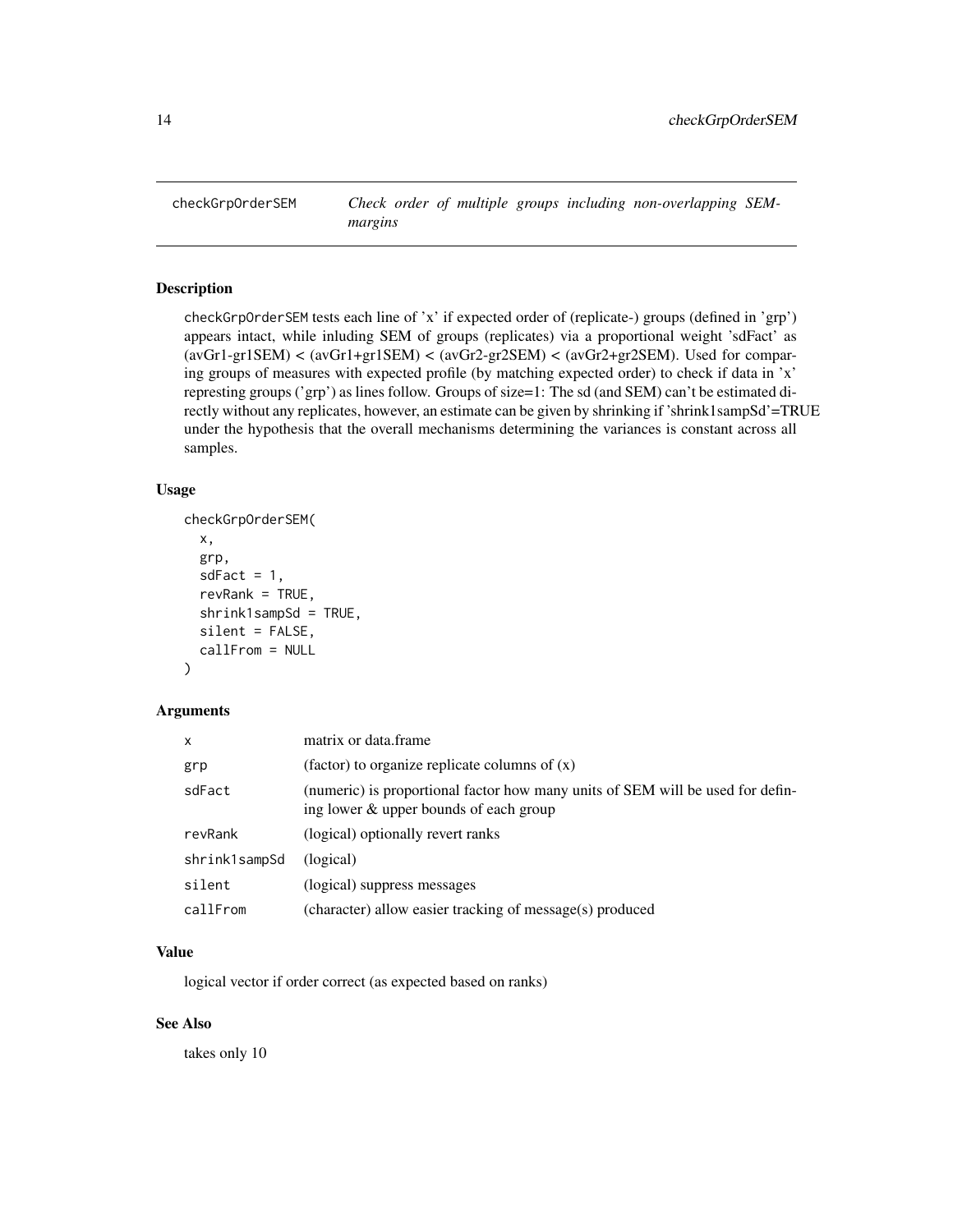# <span id="page-14-0"></span>checkSimValueInSer 15

# Examples

```
mat1 <- matrix(rep(11:24,3)[1:40],byrow=TRUE,ncol=8)
checkGrpOrderSEM(mat1,grp=gl(3,3)[-1])
```
<span id="page-14-1"></span>checkSimValueInSer *Check for similar values in series*

# Description

checkSimValueInSer checks all values of 'x' for similar values outside/within (relative) range of 'ppm' (ie ambiguous within given range). Return logical vector : FALSE for each entry of 'x' if value inside of ppm range to neighbour

# Usage

 $checkSimValueInSer(x, ppm = 5, sortX = TRUE)$ 

# Arguments

|       | numeric vector                                                                                     |
|-------|----------------------------------------------------------------------------------------------------|
| ppm   | (numeric) ppm-range for considering as similar                                                     |
| sortX | (logical) allows speeding up function when set to FALSE, for large data that are<br>already sorted |

# Value

logical vector : FALSE for each entry of 'x' if value inside of ppm range to neighbour

# See Also

similar with more options [withinRefRange](#page-164-1)

```
va1 <- c(4:7,7,7,7,7,8:10)+(1:11)/28600; checkSimValueInSer(va1)
cbind(va=va1,simil=checkSimValueInSer(va1))
```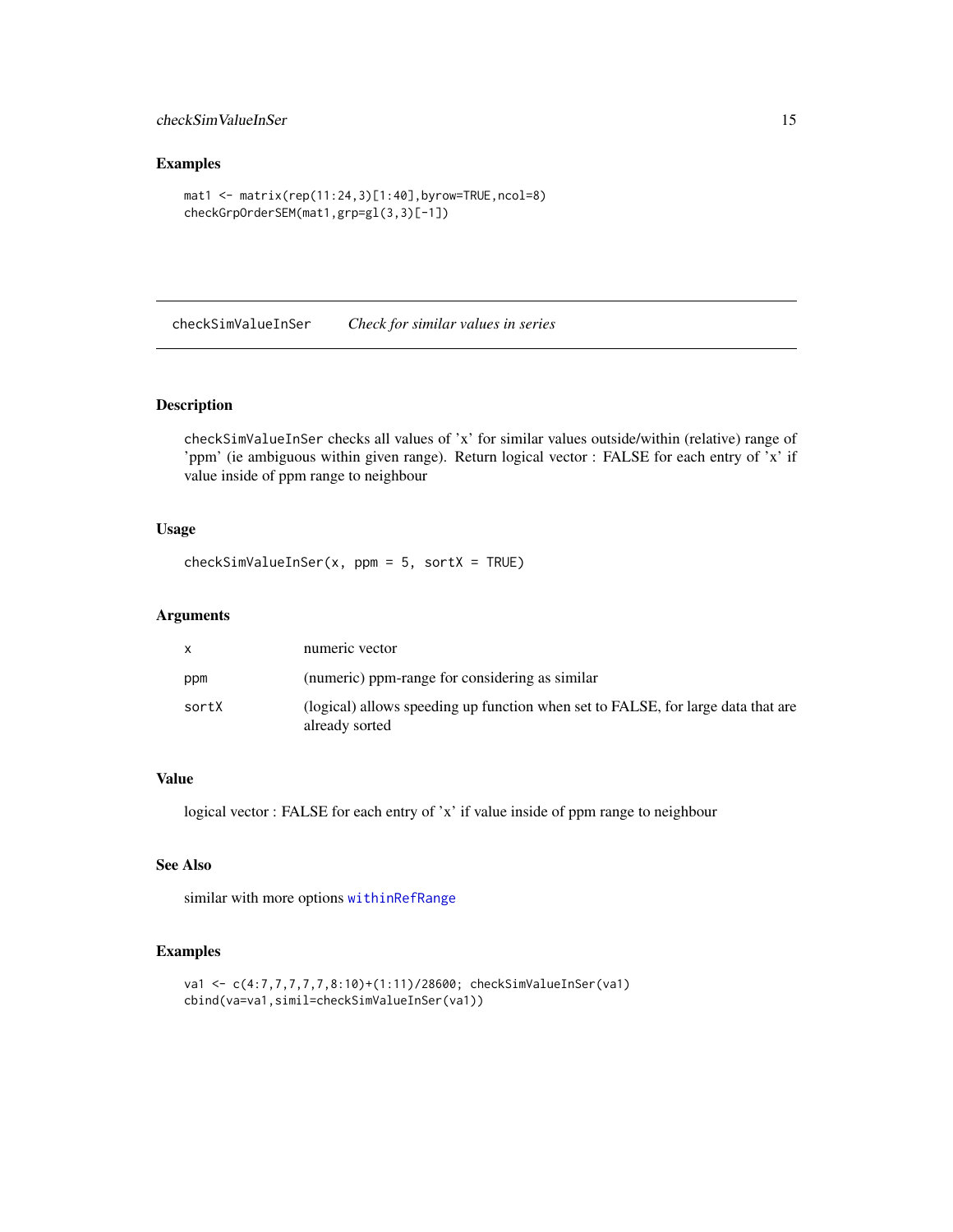<span id="page-15-0"></span>

checkStrictOrder tests lines of 'dat' (matrix of data.frame) for strict order (ascending, descending or constant), each col of data is tested relative to the col on its left.

#### Usage

```
checkStrictOrder(dat, invertCount = TRUE)
```
### Arguments

| dat         | matrix or data frame |
|-------------|----------------------|
| invertCount | (logical)            |

# Value

matrix with counts of (non-)up pairs, (non-)down pairs, (non-)equal-pairs, if 'invertCount'=TRUE resulting 0 means that all columns are folowing the described characteristics (with variabale colnumbers easier to count)

# See Also

[order](#page-0-0)

# Examples

```
set.seed(2005); mat <- matrix(round(runif(40),1),nc=4)
checkStrictOrder(mat); mat[which(checkStrictOrder(mat)[,2]==0),]
```
checkVectLength *Check length of vector*

### Description

checkVectLength checks argument 'x' for expected length 'expeL' and return either message or error when expectation not met. Used for parameter ('sanity') checking in other user front-end functions.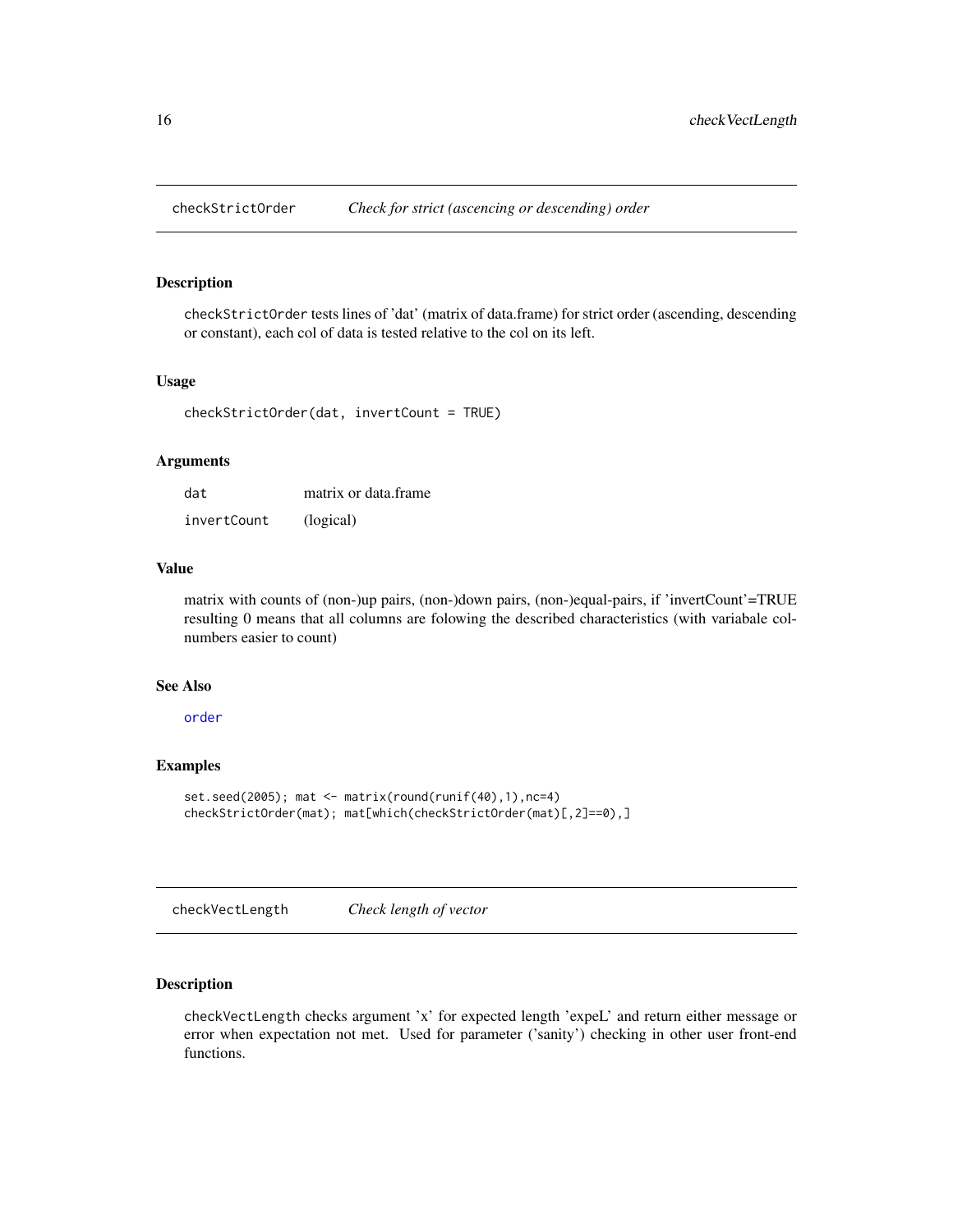# <span id="page-16-0"></span>cleanReplicates 17

### Usage

```
checkVectLength(
  x,
  expeL = 1,
  stopOnProblem = FALSE,
  silent = FALSE,
  callFrom = NULL
\lambda
```
### Arguments

| X             | (numeric or charcter vector) input to check length                     |
|---------------|------------------------------------------------------------------------|
| expeL         | (numeric) expected length                                              |
| stopOnProblem | (logical) continue on problems with message or stop (as error message) |
| silent        | (logical) suppress messages if TRUE                                    |
| callFrom      | (character) allows easier tracking of message(s) produced              |

# Value

NULL (produces only optional message if length is OK or error-message if length is not OK)

### Examples

aa <- 1:5; checkVectLength(aa,exp=3)

cleanReplicates *Replace most distant values by NA*

### Description

This procedures aims to streighten (clean) the most extreme of noisy replicates by identifying the most distant points (among a set of replicates). The input 'x' (matrix or data.frame) is supposed to come from multiple different measures taken in replicates (eg weight of different individuals as rows taken as multiple replicate measures in subsequent columns). With the argument nOutl the user chooses the total number of most extreme values to replace by NA. how many of the most extreme replicates of the whole dataset will replaced by NA, ie with noutl=1 only the single most extreme outlyer will be replaced by NA. Outlier points are determined as point(s) with highest distance to (row) center (median and mean choice via argument 'centrMeth'). Returns input data with "removed" points set to NA, or if retOffPos=TRUE the most extreme/outlier positions.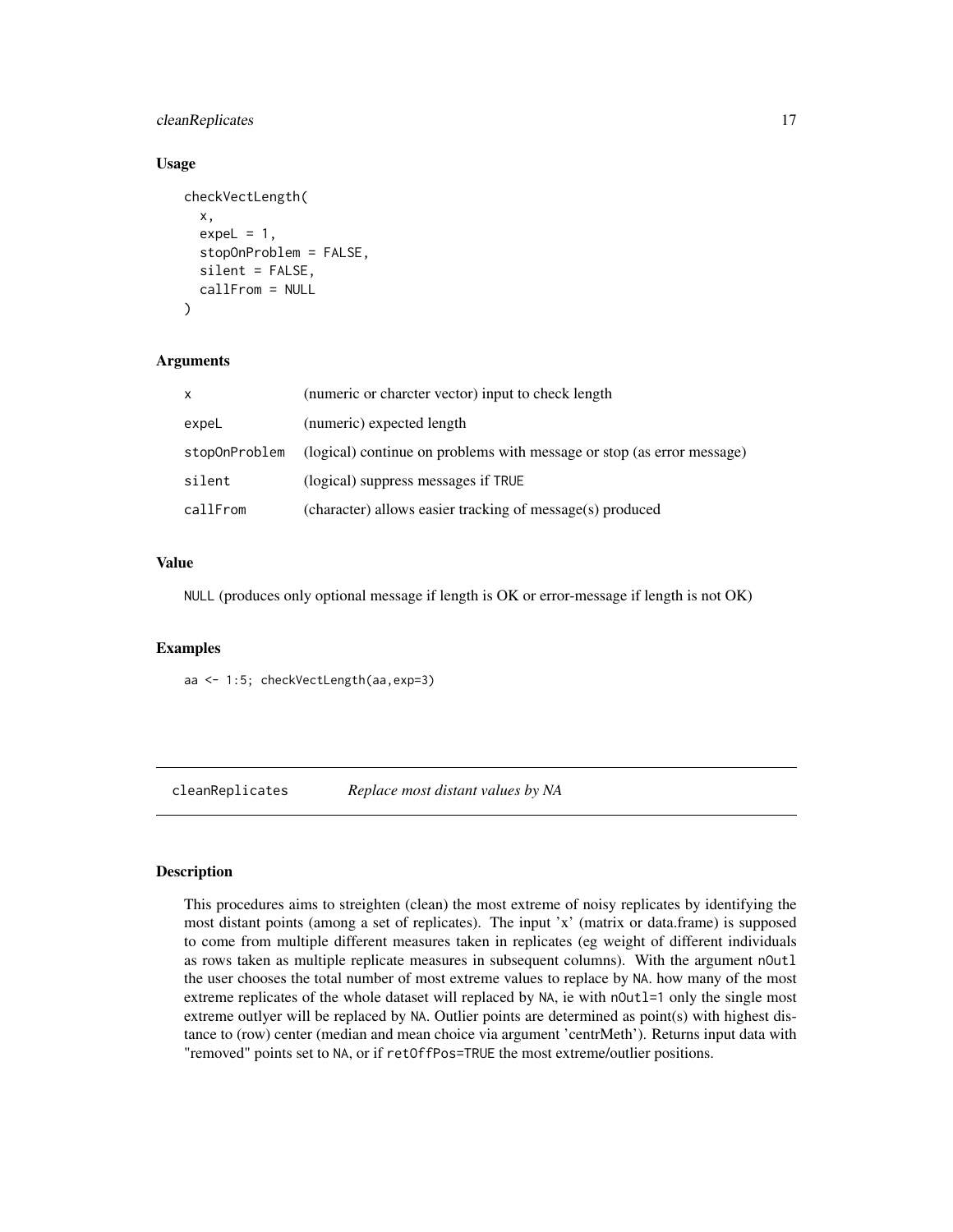### Usage

```
cleanReplicates(
  x,
  centrMeth = "median",
 nOut1 = 2,
  retOffPos = FALSE,
  silent = FALSE,callFrom = NULL
)
```
### Arguments

| $\mathsf{x}$ | matrix (or data.frame)                                                                                                          |
|--------------|---------------------------------------------------------------------------------------------------------------------------------|
| centrMeth    | (character) method to summarize (mean or median)                                                                                |
| n0utl        | (integer) determines how many points per line will be set to $NA$ (with $n=1$ the<br>worst row of replicates will be 'cleaned') |
| ret0ffPos    | (logical) if TRUE, replace the most extreme outly er only                                                                       |
| silent       | (logical) suppres messages                                                                                                      |
| callFrom     | (character) allow easier tracking of message(s) produced                                                                        |

### Value

input data with "removed" points set as NA, or if retOffPos=TRUE the most extreme/outlier positions

#### Examples

```
mat3 <- matrix(c(19,20,30, 18,19,28, 16,14,35),ncol=3)
cleanReplicates(mat3,nOutl=1)
```
closeMatchMatrix *Reorganize results of search for close (similar) values in matrix-view*

### Description

closeMatchMatrix reorganizes/refines results from simple search of similar values of 2 sets of data by [findCloseMatch](#page-58-1) (as list for one-to many relations) to more human friendly/readable matrix. This function returns results combining two sets of data which were initially compared (eg measured and threoretical values) as matrix-view using output of [findCloseMatch](#page-58-1) and both original datastes Additional information (covariables, annotation, ...) may be included as optional columns for either 'predMatr' or 'measMatr'. Note : It is important to run [findCloseMatch](#page-58-1) with sortMatch=FALSE ! Note : Results presented based on view of 'predMatr', so if multiple 'measMatr' are at within tolared distance, lines of 'measMatr' will be repeated; Note : Distances 'disToMeas' and 'ppmTo-Pred' are oriented : neg value if measured is lower than predicted (and pos values if higher than predicted); Note : Returns NULL when nothing within given limits of comparison;

<span id="page-17-0"></span>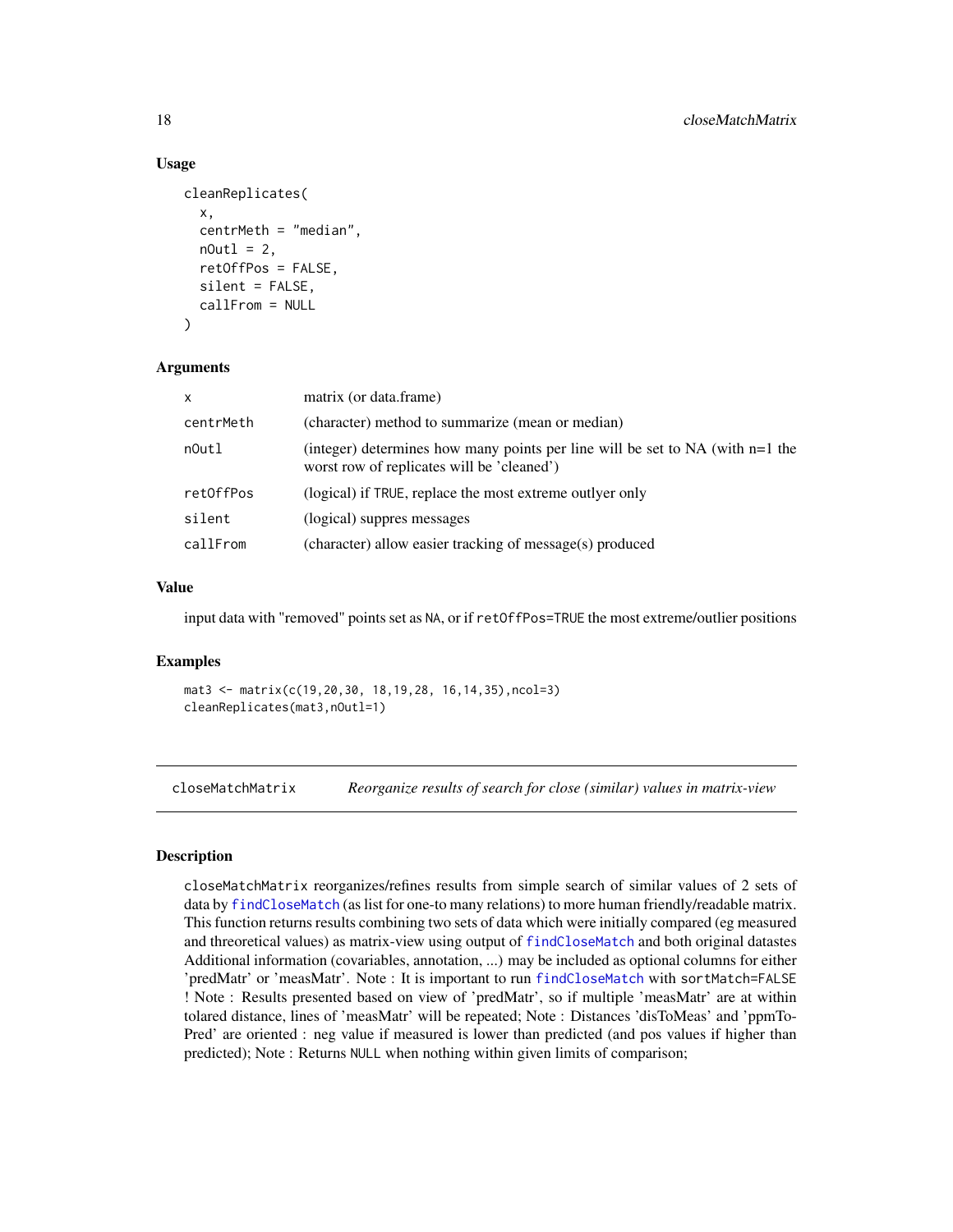# closeMatchMatrix 19

# Usage

```
closeMatchMatrix(
 closeMatch,
 predMatr,
 measMatr,
 prefMatch = c("^x x", "^y",colPred = 1,
  colMeas = 1,
  limitToBest = TRUE,
  asDataFrame = FALSE,
  origNa = TRUE,
  silent = FALSE,
  callFrom = NULL,
  debug = FALSE
```
# )

# Arguments

| closeMatch  | (list) output from findCloseMatch, ie list with hits for each 'x' (1st argument)<br>: named vectors of value $& x$ index in name; run with 'sortMatch'=F                                                      |
|-------------|---------------------------------------------------------------------------------------------------------------------------------------------------------------------------------------------------------------|
| predMatr    | (vector or matrix) predicted values, the column 'colPred' indicates which col-<br>umn is used for matching from findCloseMatch; if column 'id' present this<br>column will be used as identifier for matching |
| measMatr    | (vector or matrix) measured values, the column 'colMeas' indicates which col-<br>umn is used for matching from findCloseMatch; if column 'id' present this<br>column will be used as identifier for matching  |
| prefMatch   | (character, length=2) prefixes ( $\lambda x$ ' and/or $\lambda y$ ) thay may have been added by<br>findCloseMatch                                                                                             |
| colPred     | (integer or text, length=1) column of 'predMatr' with main values of comparison                                                                                                                               |
| colMeas     | (integer or text, length=1) column of 'measMatr' with main measures of com-<br>parison                                                                                                                        |
| limitToBest | (integer) column of 'measMatr' with main measures of comparison                                                                                                                                               |
| asDataFrame | (logical) convert results to data.frame if non-numeric matrix produced (may<br>slightly slow down big results)                                                                                                |
| origNa      | (logical) will try to use original names of objects 'predMatr', 'measMatr', if they<br>are not multi-column and not conflicting other output-names (otherwise 'pred-<br>Matr','measMatr' will appear)         |
| silent      | (logical) suppress messages                                                                                                                                                                                   |
| callFrom    | (character) allows easier tracking of message(s) produced                                                                                                                                                     |
| debug       | (logical) for bug-tracking: more/enhanced messages                                                                                                                                                            |

# Value

results as matrix-view based on initial results from [findCloseMatch](#page-58-1), including optional columns of suppelemental data for both sets of data for comparison. Returns NULL when nothing within limits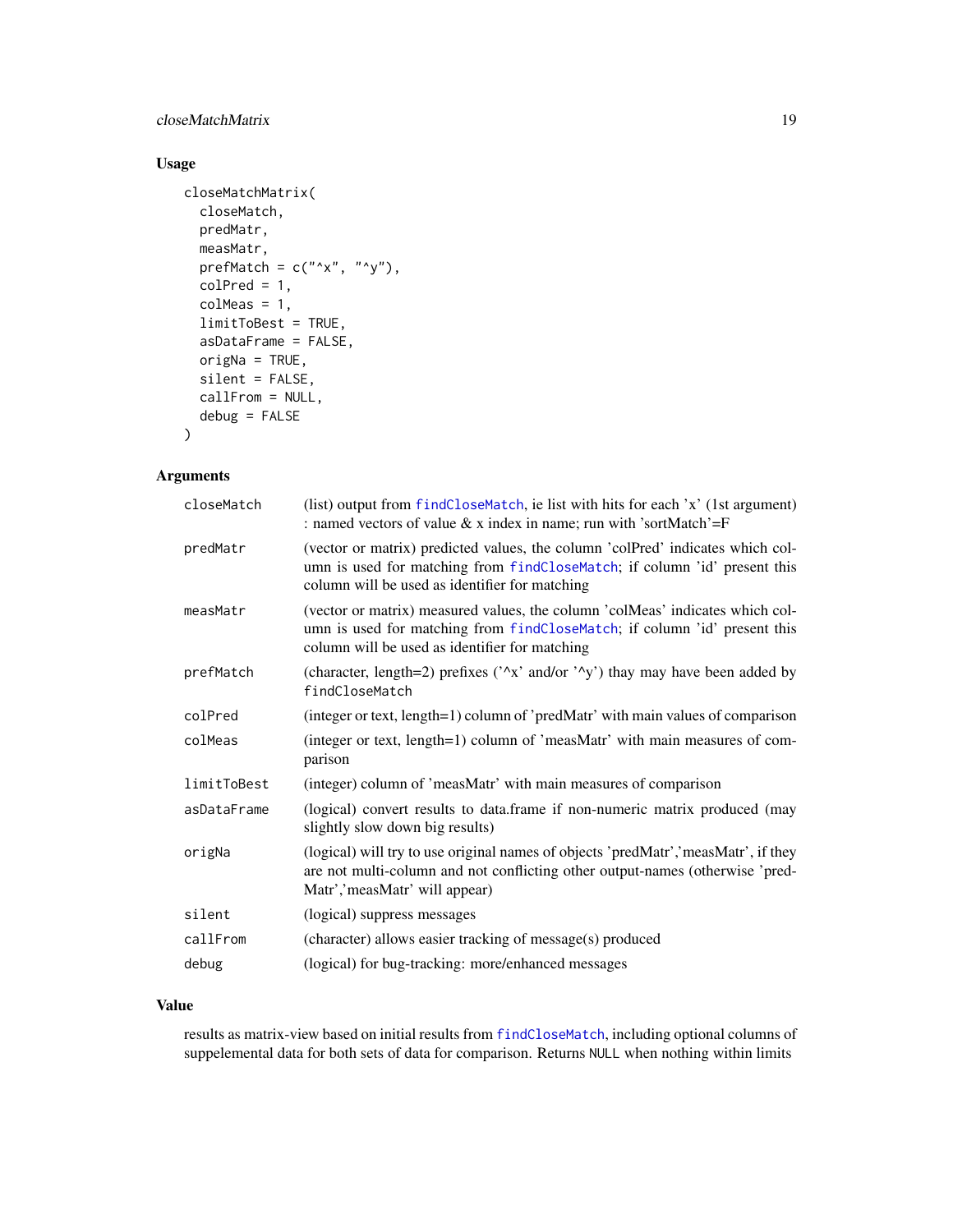### See Also

[findCloseMatch](#page-58-1), [checkSimValueInSer](#page-14-1)

### Examples

```
aA <- c(11:17); bB <- c(12.001,13.999); cC <- c(16.2,8,9,12.5,15.9,13.5,15.7,14.1,5)
(cloMa <- findCloseMatch(aA,cC,com="diff",lim=0.5,sor=FALSE))
# all matches (of 2d arg) to/within limit for each of 1st arg ('x'); 'y' ..to 2nd arg = cC
(maAa <- closeMatchMatrix(cloMa,aA,cC,lim=TRUE)) #
(maAa <- closeMatchMatrix(cloMa,aA,cC,lim=FALSE,origN=TRUE)) #
(maAa <- closeMatchMatrix(cloMa,cbind(valA=81:87,aA),cbind(valC=91:99,cC),colM=2,
 colP=2,lim=FALSE))
(maAa <- closeMatchMatrix(cloMa,cbind(aA,valA=81:87),cC,lim=FALSE,deb=TRUE)) #
a2 <- aA; names(a2) <- letters[1:length(a2)]; c2 <- cC; names(c2) <- letters[10+1:length(c2)]
(cloM2 <- findCloseMatch(x=a2,y=c2,com="diff",lim=0.5,sor=FALSE))
(maA2 <- closeMatchMatrix(cloM2,predM=cbind(valA=81:87,a2),measM=cbind(valC=91:99,c2),
 colM=2,colP=2,lim=FALSE,asData=TRUE))
(maA2 <- closeMatchMatrix(cloM2,cbind(id=names(a2),valA=81:87,a2),cbind(id=names(c2),
 valC=91:99,c2),colM=3,colP=3,lim=FALSE,deb=FALSE))
```
coinPermTest *Compare means of two vectors by permutation test*

#### **Description**

Run coin-flipping like permutation tests (to compare difference of 2 means:  $x1'$  and  $x2'$ ) without any distribution-assumptions. This function uses the package [coin,](https://CRAN.R-project.org/package=coin) if not installed, the function will return NULL and give a warning.

#### Usage

```
coinPermTest(
  x1,
  x2,
  orient = "two.sided",
  nPerm = 5000,
  silent = FALSE,
  callFrom = NULL
)
```
#### Arguments

| numeric vector (to be compared with vector 'x2')<br>x1             |  |
|--------------------------------------------------------------------|--|
| numeric vector (to be compared with vector 'x1')<br>x <sub>2</sub> |  |
| (character) may be "two.sided", "greater" or "less"<br>orient      |  |
| (integer) number of permutations<br>nPerm                          |  |
| silent<br>(logical) suppress messages                              |  |
| (character) allow easier tracking of messages produced<br>callFrom |  |

<span id="page-19-0"></span>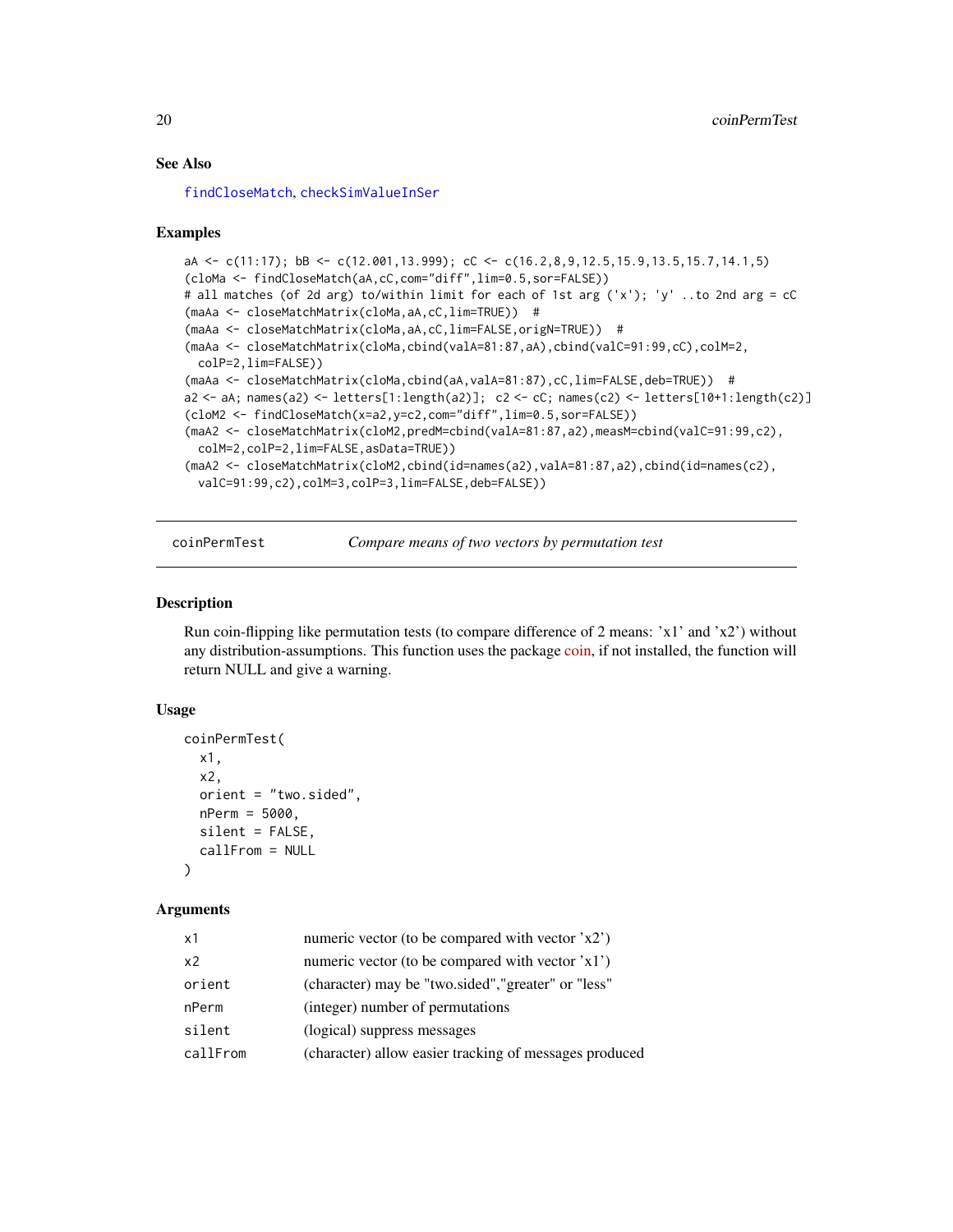#### <span id="page-20-0"></span>colMedSds 21

# Value

This function returns an object of "MCp" class numeric output with p-values

# See Also

oneway\_test in [LocationTests](#page-0-0)

#### Examples

coinPermTest(2, 3, nPerm=200)

colMedSds *Standard error of median for each column by bootstrap*

# Description

Determine standard error (sd) of median by bootstraping for multiple sets of data (rows in input matrix 'dat'). Note: The package [boot](https://CRAN.R-project.org/package=boot) must be installed from CRAN.

#### Usage

```
colMedSds(dat, nBoot = 99, silent = FALSE, callFrom = NULL)
```
# Arguments

| dat      | (numeric) matix                                        |
|----------|--------------------------------------------------------|
| nBoot    | (integer) number if iterations                         |
| silent   | (logical) suppress messages                            |
| callFrom | (character) allow easier tracking of messages produced |

# Value

This function returns a (numeric) vector with estimated standard errors

# See Also

[boot](#page-0-0)

```
set.seed(2016); dat1 <- matrix(c(runif(200) +rep(1:10,20)), ncol=10)
colMedSds(dat1)
```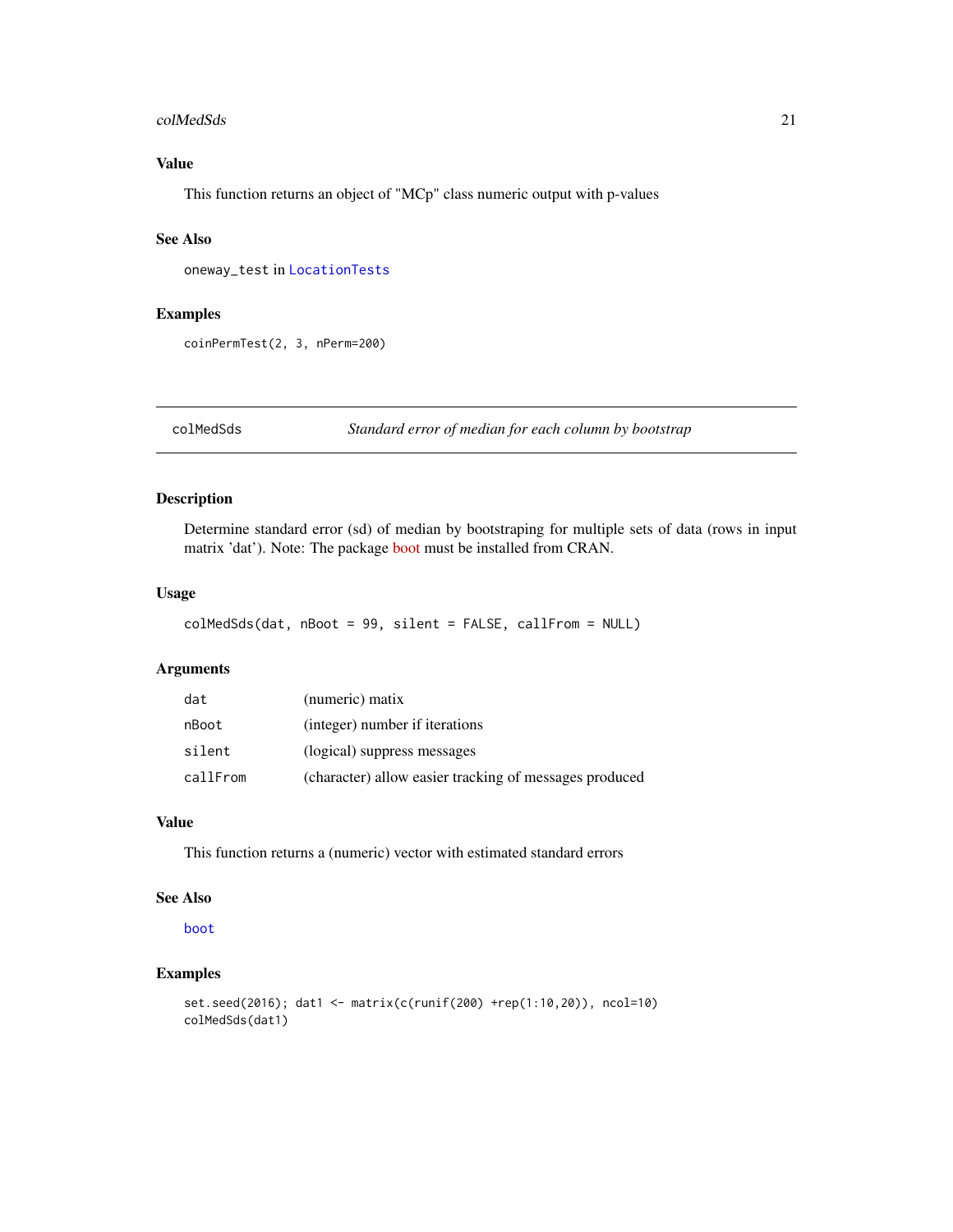<span id="page-21-0"></span>This function helps making color-gradients for plotting a numerical variable. It requires the package 'RColorBrewer' being installed from CRAN. Note : RColorBrewer palettes were not integrated here, since they are not continuous.

#### Usage

```
colorAccording2(
  x,
  gradTy = "rainbow",
  nStartOmit = NULL,
  nEndOmit = NULL,
  revCol = FALSE,
  alpha = 1,
  callFrom = NULL
)
```
# Arguments

| X          | (character) color input                                                                                                                                                                                      |
|------------|--------------------------------------------------------------------------------------------------------------------------------------------------------------------------------------------------------------|
| gradTy     | (character) type of gradeint may be 'rainbow', 'heat.colors', 'terrain.colors',<br>'topo.colors', 'cm.colors', 'hcl.colors', 'grey.colors', 'gray.colorsW' or 'logGray'                                      |
| nStartOmit | (integer) omit n steps from begining of gradient range                                                                                                                                                       |
| nEndOmit   | (integer or "sep") omit n steps from end of gradient range, if nEndOmit="sep"<br>20 percent of initial grades will be removed to obtain 'separate' ie non-closing<br>color-circles/gradients eg with rainbow |
| revCol     | (logical) reverse order                                                                                                                                                                                      |
| alpha      | (numeric) optional transparency value (1 for no transparency, 0 for complete<br>opaqueness)                                                                                                                  |
| callFrom   | (character) allow easier tracking of message(s) produced                                                                                                                                                     |

# Value

This function returns a character vector (of same length as x) with color encoding

### See Also

[cut](#page-0-0)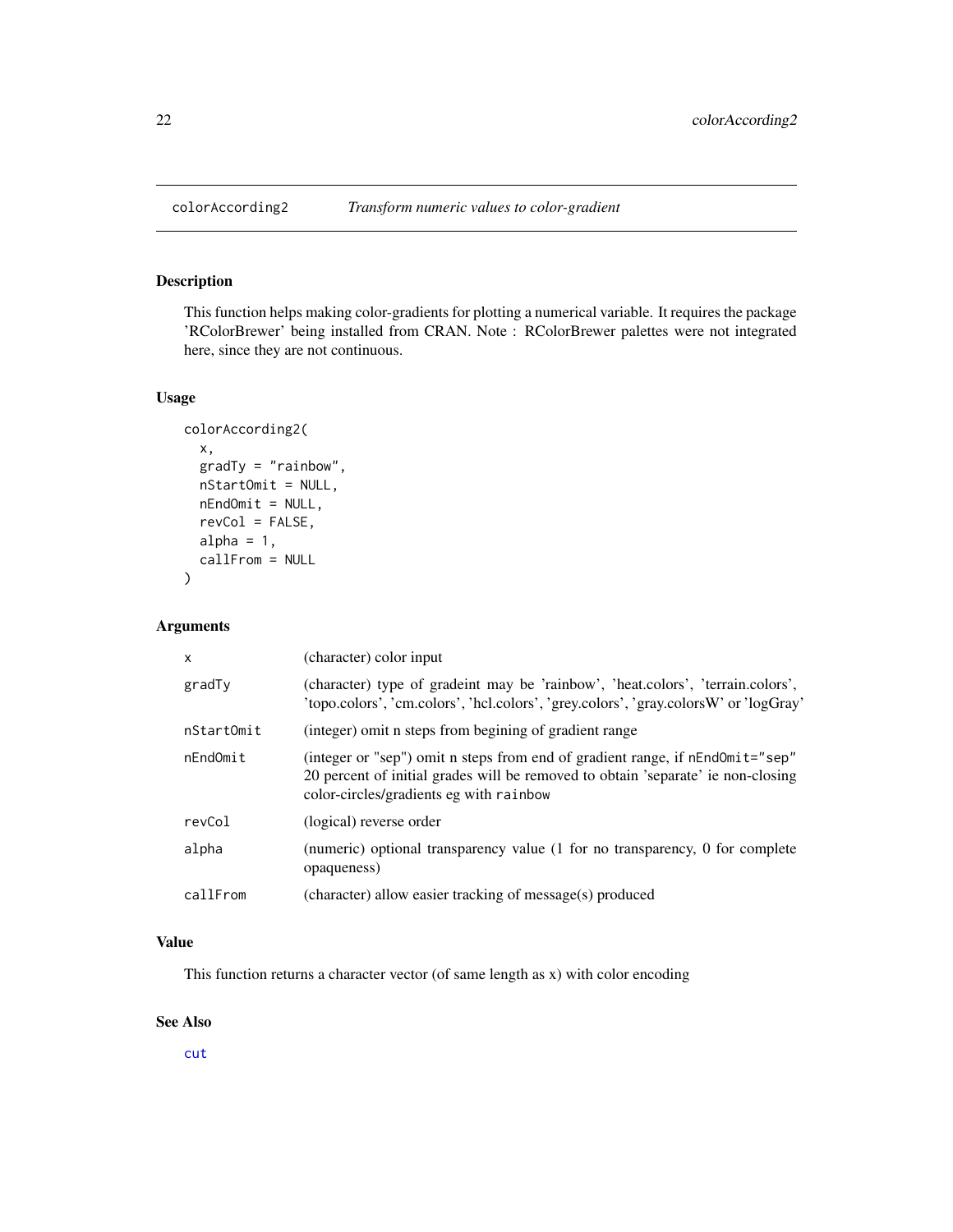#### <span id="page-22-0"></span>colSds 23

# Examples

```
set.seed(2015); dat1 <- round(runif(15),2)
plot(1:15,dat1,pch=16,cex=2,col=colorAccording2(dat1))
plot(1:15,dat1,pch=16,cex=2,col=colorAccording2(dat1,nStartO=0,nEndO=4,revCol=TRUE))
plot(1:9,pch=3)
points(1:9,1:9,col=transpGraySca(st=0,en=0.8,nSt=9,trans=0.3),cex=42,pch=16)
```
colSds *sd for each column*

# Description

colSds is a speed optimized sd for matrix or data.frames. It and treats each line as an independent set of data for calculating the sd (equiv to apply(dat,1,sd)). NAs are ignored from data.

# Usage

colSds(dat)

# Arguments

dat matrix (or data.frame) with numeric values (may contain NAs)

# Value

numeric vector of sd values

# See Also

[sd](#page-0-0)

```
set.seed(2016); dat1 <- matrix(c(runif(200)+rep(1:10,20)),nc=10)
colSds(dat1)
```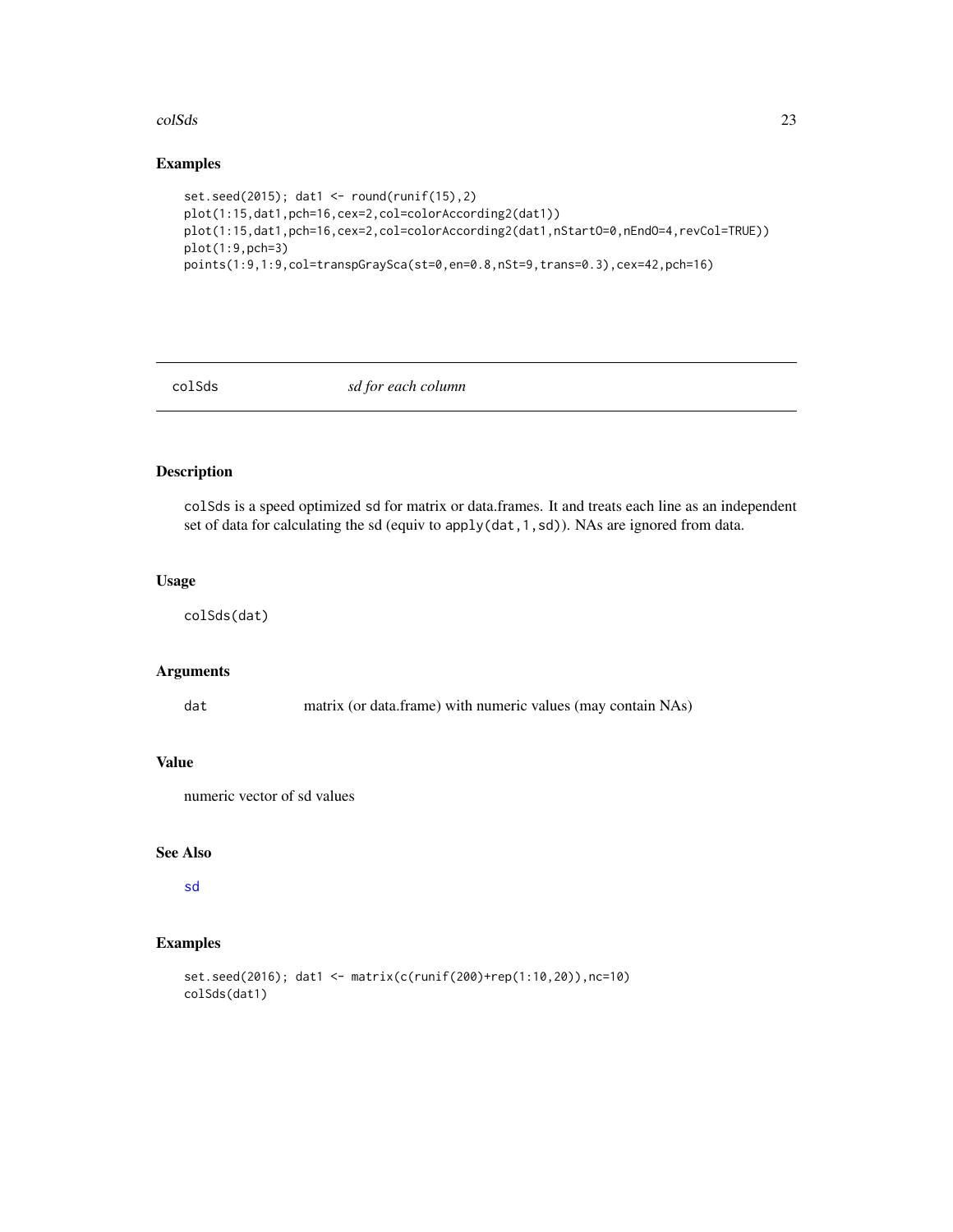<span id="page-23-0"></span>

Provide all combinations for each of n elements of vector 'nMax' (positive integer, eg number of max multiplicative value). For example, imagine, we have 3 cities and the (maximum) voting participants per city. Results must be read vertically and allow to see all total possible compositons.

### Usage

```
combinatIntTable(
  nMax,
  include0 = TRUE,asList = FALSE,callFrom = NULL,
  silent = TRUE
\lambda
```
### Arguments

| nMax     | (positive integer) could be max number of voting participants form different<br>cities, eg Paris max 2 persons, Lyon max 1 person |
|----------|-----------------------------------------------------------------------------------------------------------------------------------|
| include0 | (logical) include 0 occurances, ie provide al combinations starting from 0 or<br>from 1 up to $nMax$                              |
| asList   | (logical) return result as list or as array                                                                                       |
| callFrom | (character) allow easier tracking of messages produced                                                                            |
| silent   | (logical) suppress messages                                                                                                       |

# Value

list or array (as 2- or 3 dim) with possible number of occurances for each of the 3 elements in nMax. Read results vertical : out[[1]] or out[,,1] .. (multiplicative) table for 1st element of nMax; out[,,2] .. for 2nd

#### See Also

[combn](#page-0-0)

```
combinatIntTable(c(1,1,1,2), include0=TRUE, asList=FALSE, silent=TRUE)
## Imagine we have 3 cities and the (maximum) voting participants per city :
nMa <- c(Paris=2, Lyon=1, Strasbourg=1)
combinatIntTable(nMa, include0=TRUE, asList=TRUE, silent=TRUE)
```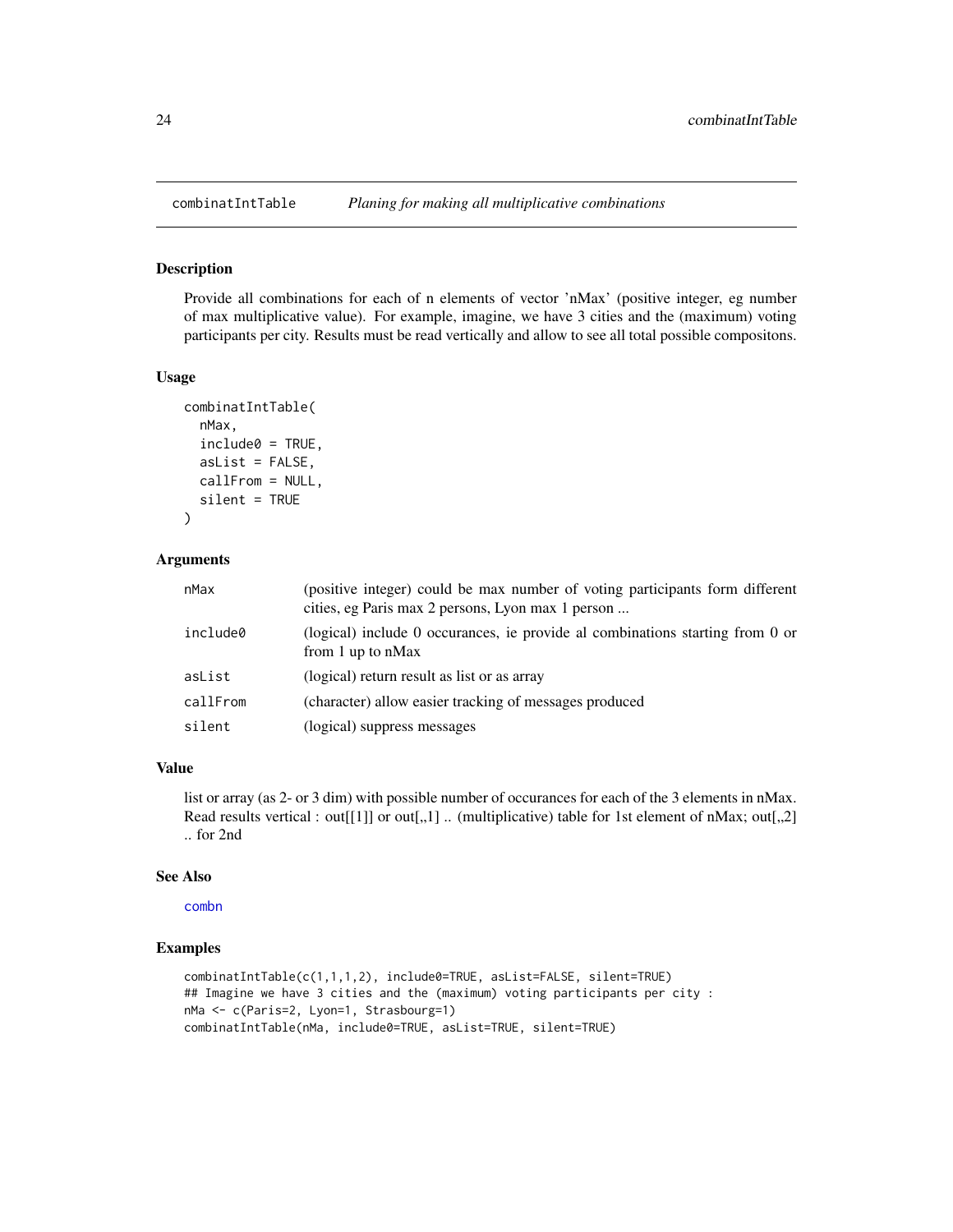<span id="page-24-0"></span>combineByEitherFactor *Create factor-like column regrouping data regrouping simultaneaously by two factors*

### Description

This function aims to address the situation when two somehow different groupins (of the same data) exist and need to be joined. It is not necessary that both alternative groupings use the same labels, neither. combineByEitherFactor adds new (last) column named 'grp' to input matrix representing the combined factor relative to 2 specified columns from input matrix 'mat' (via 'refC1','refC2'). Optionally, the output may be sorted and a column giving n per factor-level may be added. The function treats selected columns of 'mat' as pairwise combination of 2 elements (that may occur multiple times over all lines of 'mat') and sorts/organizes all instances of such combined elements (ie from both selected columns) as repeats of a given group, who's class number is given in output column 'grp', the (total) number of repeats may be displayed in column 'nGrp' (nByGrp=TRUE). If groups are overlapping (after re-ordering), an iterative process of max 3x2 passes will be launched after initial matching. Works on numeric as well as character input.

#### Usage

```
combineByEitherFactor(
 mat,
  refC1,
  refC2,
  nByGrp = FALSE,
  convergeMax = TRUE,
  callFrom = NULL,
  silent = FALSE
)
```
### Arguments

| mat         | input matrix                                                                             |
|-------------|------------------------------------------------------------------------------------------|
| refC1       | (integer) column-number of 'mat' to use as 1st set                                       |
| refC2       | (integer) column-number of 'mat' to use as 2nd set                                       |
| nByGrp      | (logical) add last col with n by group                                                   |
| convergeMax | (logical) if TRUE, run 2 add'l iteartive steps to search convergence to stable<br>result |
| callFrom    | (character) allows easier tracking of message(s) produced                                |
| silent      | (logical) suppres messages                                                               |

#### Value

matrix containing both selected columns plus additional column(s) indicating group-number of the pair-wise combination (and optional the total n by group)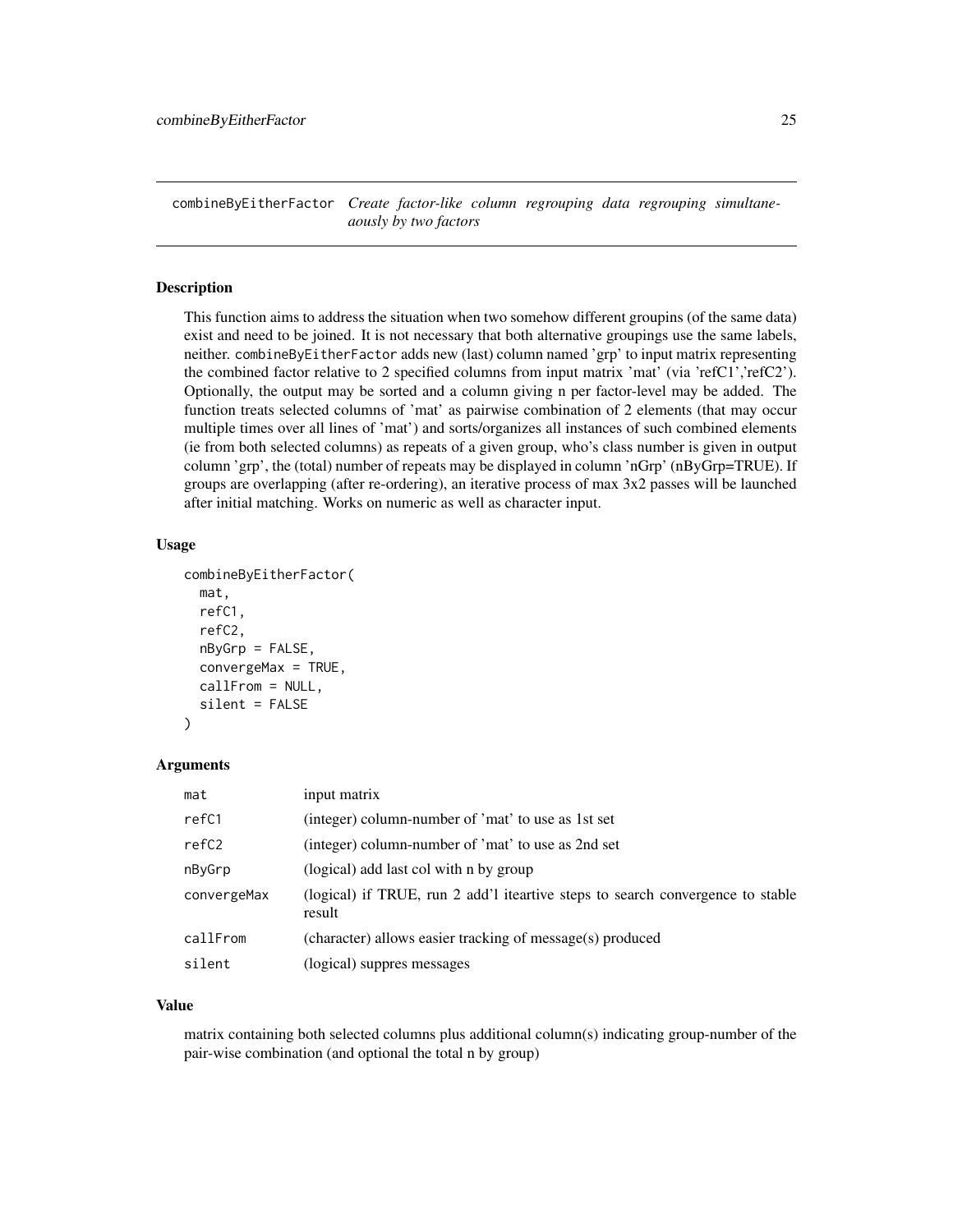### Examples

```
nn <- rep(c("a","e","b","c","d","g","f"),c(3,1,2,2,1,2,1))
qq \leftarrow rep(c("m", "n", "p", "o", "q"), c(2,1,1,4,4))nq <- cbind(nn,qq)[c(4,2,9,11,6,10,7,3,5,1,12,8),]
combineByEitherFactor(nq,1,2,nBy=TRUE); combineByEitherFactor(nq,1,2,nBy=FALSE)
combineByEitherFactor(nq,1,2,conv=FALSE); combineByEitherFactor(nq,1,2,conv=TRUE)
##
mm <- rep(c("a","b","c","d","e"),c(3,4,2,3,1)); pp <- rep(c("m","n","o","p","q"),c(2,2,2,2,5))
combineByEitherFactor(cbind(mm,pp),1,2,con=FALSE,nBy=TRUE);
combineByEitherFactor(cbind(mm,pp),1,2,con=TRUE,nBy=TRUE)
```
combineOverlapInfo *Find and combine points located very close in x/y space*

### Description

Search points in x,y space that are located very close and thus likely to overlap. In case of points close enough, various options for joining names (and shortening longer descriptions) are available.

### Usage

```
combineOverlapInfo(
  dat,
  suplInfo = NULL,
 disThr = 0.01,addNsimi1 = TRUE,txtSepChar = ",",combSym = "+',
 maxOver1 = 50,
 callFrom = NULL,
 debug = FALSE,
  silent = FALSE
)
```
### Arguments

| dat        | (matrix) matrix or data.frame with 2 cols (used ONLY 1st $&$ 2nd column!), used<br>as $x \& y$ coordinates                                                                                                                                                      |
|------------|-----------------------------------------------------------------------------------------------------------------------------------------------------------------------------------------------------------------------------------------------------------------|
| suplInfo   | (NULL or character) when points are considered overlapping the text from 'su-<br>plInfo' will be reduced to fragment before 'txtSepChar' and combined (with<br>others from overlapping text) using 'combSym', if NULL \$combInf will appear<br>with row-numbers |
| disThr     | (numeric) distance-thrshold for considering as similar via searchDataPairs()                                                                                                                                                                                    |
| addNsimil  | (logical) include number of fused points                                                                                                                                                                                                                        |
| txtSepChar | (character) for use with .retain 1stPart(): where to cut ( $\&$ keep 1st part) text from<br>'suplInfo' to return in out\$CombInf; only 1st element used !                                                                                                       |

<span id="page-25-0"></span>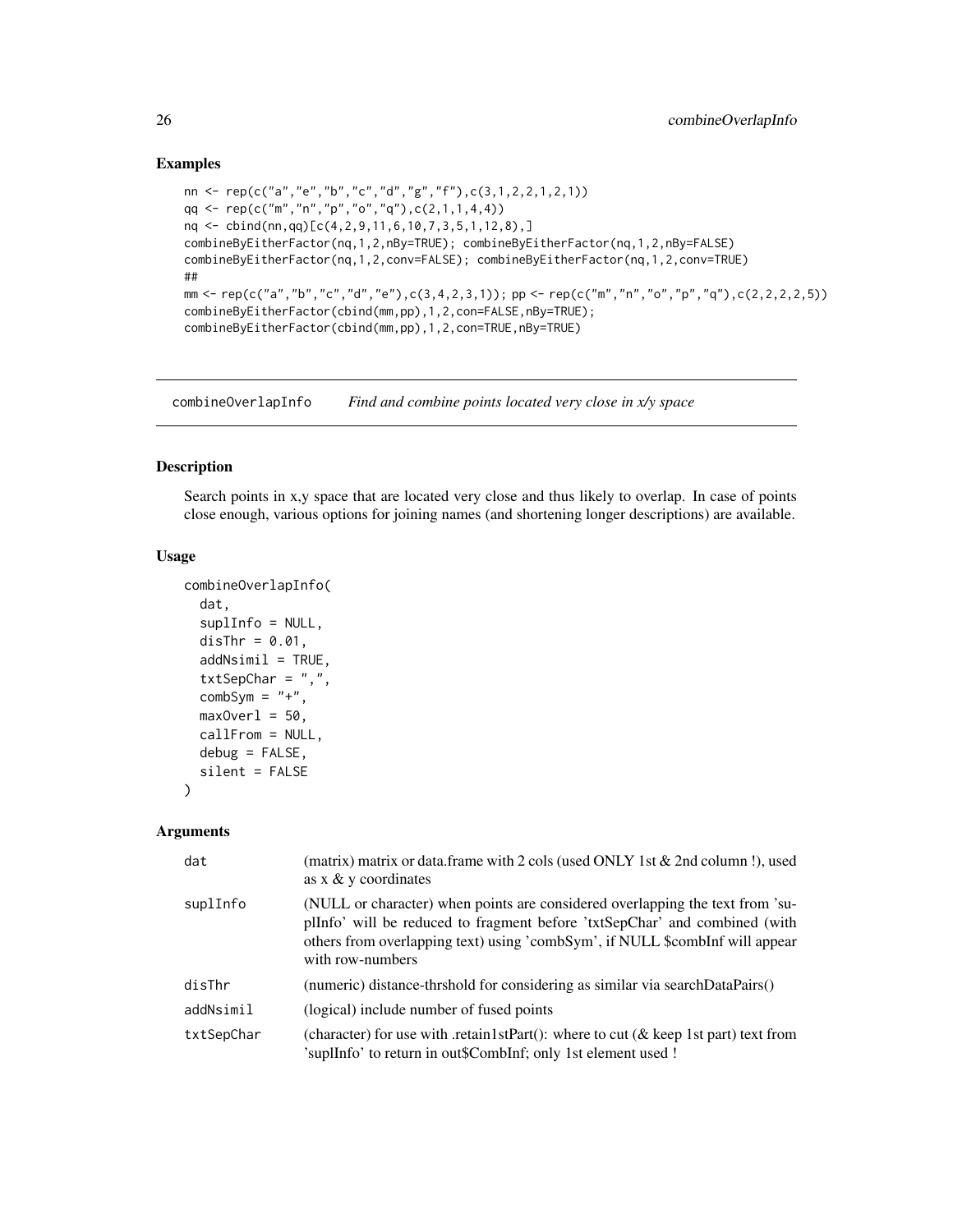<span id="page-26-0"></span>

| combSym  | (character) concatenation symbol (character, length=1) for points considered<br>overlaying, see also 'suplInfo'           |
|----------|---------------------------------------------------------------------------------------------------------------------------|
| maxOverl | (integer) if NULL no limit or max limit of group/clu size (avoid condensing too<br>many neighbour points to single cloud) |
| callFrom | (character) allow easier tracking of message(s) produced                                                                  |
| debug    | (logical) additional messages for debugging                                                                               |
| silent   | (logical) suppres messages                                                                                                |

#### Value

matrix with fused (condensed) information for cluster of overapping points

#### Examples

```
set.seed(2013)
datT2 <- matrix(round(rnorm(200)+3,1),ncol=2,dimnames=list(paste("li",1:100,sep=""),
  letters[23:24]))
# (mimick) some short and longer names for each line
inf2 <- cbind(sh=paste(rep(letters[1:4],each=26),rep(letters,4),1:(26*4),sep=""),
lo=paste(rep(LETTERS[1:4],each=26),rep(LETTERS,4),1:(26*4),",",rep(letters[sample.int(26)],4),
  rep(letters[sample.int(26)],4),sep=""))[1:100,]
head(datT2,n=10)
head(combineOverlapInfo(datT2,disThr=0.03),n=10)
head(combineOverlapInfo(datT2,suplI=inf2[,2],disThr=0.03),n=10)
```
combineRedBasedOnCol *Combine/reduce redundant lines based on specified column*

### Description

This function works similar to unique, but it takes a matrix as input and considers one specified column to find unique instances. It identifies 'repeated' lines of the input-matrix (or data.frame) 'mat' based on (repeated) elements in/of column with name 'colNa' (or column-number). Redundant lines (ie repeated lines) will disappear in output. Eg used with extracted annotation where 1 gene has many lines for different GO annotation.

### Usage

```
combineRedBasedOnCol(mat, colNa, sep = ",", silent = FALSE, callFrom = NULL)
```
#### **Arguments**

| mat      | input matrix or data.frame                                                                                                  |
|----------|-----------------------------------------------------------------------------------------------------------------------------|
| colNa    | character vector (length 1) macting 1 column name (if mult only 1st will be<br>used), in case of mult matches only 1st used |
| sep      | (character) separator (default=",")                                                                                         |
| silent   | (logical) suppress messages                                                                                                 |
| callFrom | (character) allow easier tracking of message(s) produced                                                                    |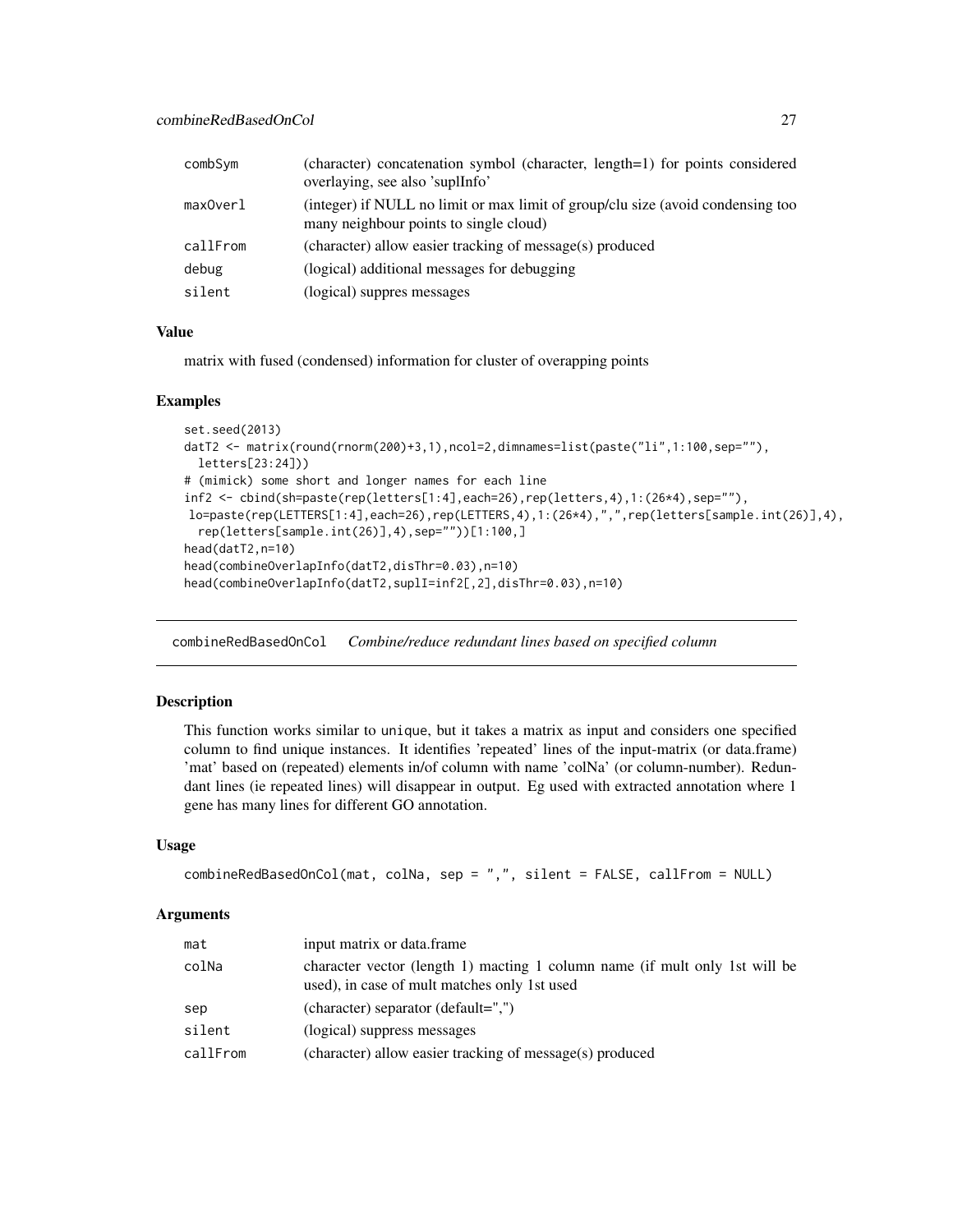### <span id="page-27-0"></span>Value

matrix containing the input matrix without lines considered repeated (unique-like)

# See Also

[findRepeated](#page-59-1), [firstOfRepLines](#page-64-1), [organizeAsListOfRepl](#page-106-1)

### Examples

```
matr <- matrix(c(letters[1:6],"h","h","f","e",LETTERS[1:5]),ncol=3,
 dimnames=list(letters[11:15],c("xA","xB","xC")))
combineRedBasedOnCol(matr,colN="xB")
combineRedBasedOnCol(rbind(matr[1,],matr),colN="xB")
```
combineReplFromListToMatr

*Combine replicates from list to matrix*

#### **Description**

Suppose multiple measures (like multiple chanels) are taken for subjects and these measures are organized as groups in a list, like muliple parameters (= channels) or types of measurements (typically many paramters are recorded when screeinig compounds in microtiter plates). Within one parameter/channel all replicate-data from separate list-entries ('lst') will get combined according to names of list-elements. The function will trim any redundant text in names of list-elements, try to isolate separator (may vary among replicate-groups, but should be 1 character long). eg names "hct116 1.1.xlsx" & "hct116 1.2.xlsx" will be combined as replicates, "hct116 2.1.xlsx" will be considered as new group.

#### Usage

```
combineReplFromListToMatr(lst, callFrom = NULL)
```
# Arguments

| lst      | (list) list of arrays (typically multi-parameter measures of micortiterplate data) |
|----------|------------------------------------------------------------------------------------|
| callFrom | (character) allows easier tracking of message(s) produced                          |

#### Value

list of arrays now with same dimension of arrays (but shorter, since replicate-arrays were combined)

### See Also

[extr1chan](#page-48-1), [organizeAsListOfRepl](#page-106-1)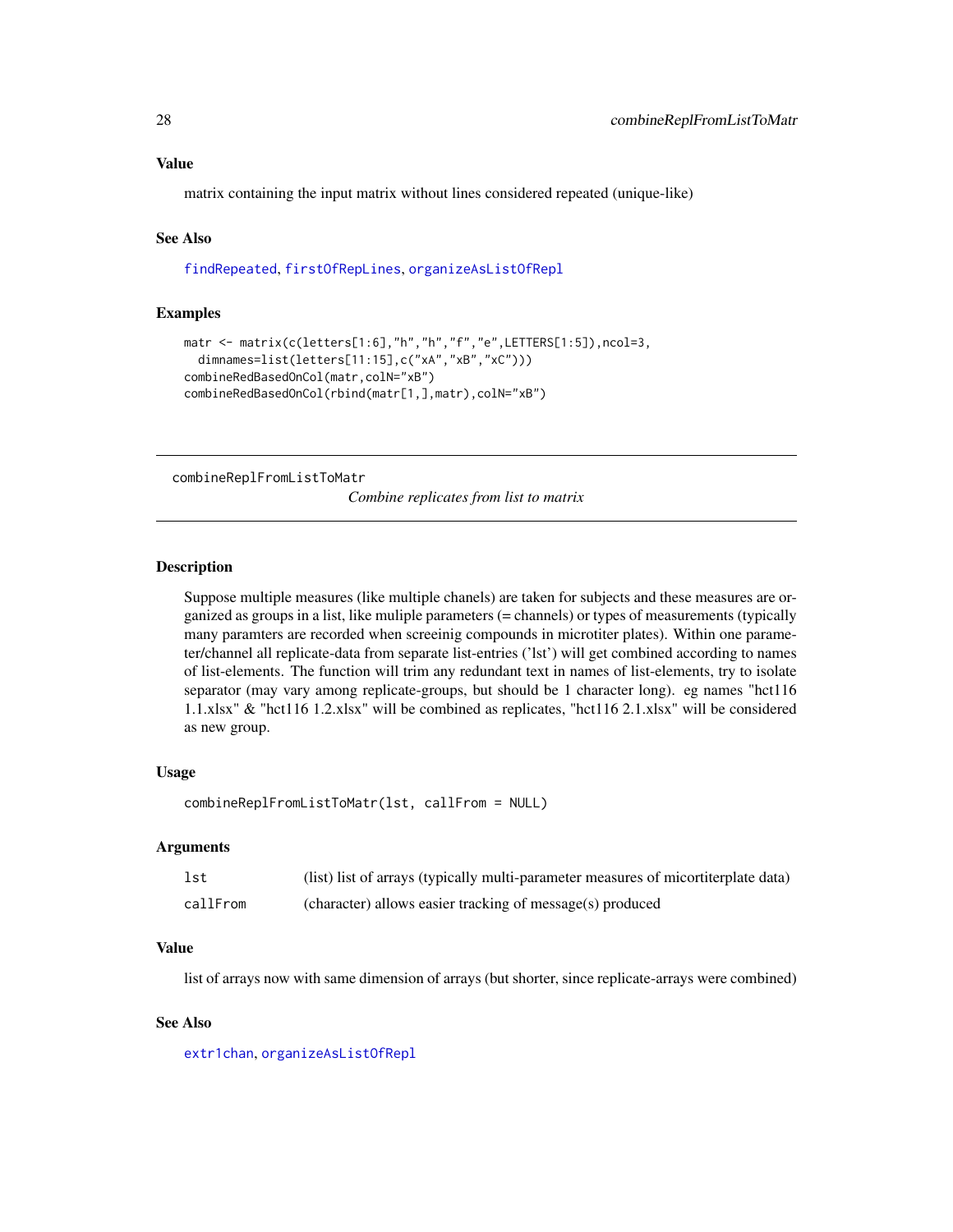# <span id="page-28-0"></span>combineSingleT 29

### Examples

```
lst2 <- list(aa_1x=matrix(1:12,nrow=4,byrow=TRUE),ab_2x=matrix(24:13,nrow=4,byrow=TRUE))
combineReplFromListToMatr(lst2)
```
combineSingleT *Get all combinations with TRUE from each column*

### **Description**

This function addresses the case when multiple alternatove ways exit to combine two elements. combineSingleT makes combinatory choices : if multiple TRUE in given column of 'mat' make all multiple selections with always one TRUE from each column The resultant output contains index for first and second input columns elements to be combined.

### Usage

combineSingleT(mat)

#### Arguments

mat 2-column matrix of logical values

#### Value

matrix with indexes of conbinations of TRUE

#### Examples

```
## Example: Fist column indicates which boys want to dance and second column
## which girls want to dance. So if several boys want to dance each of the girls
## will have the chance to dance with each of them.
matr <- matrix(c(TRUE,FALSE,TRUE,FALSE,TRUE,FALSE),ncol=2)
combineSingleT(matr)
```
completeArrLst *Complete list of arrays for same dimensions*

#### Description

This functions aims to inspect repeating structues of data given as list of arrays and will try to complete arrays with fewer lines or columns (as this may appear eg with the very last set of highthourput sceening data if fewer measures remain in the last set). Thus, the dimensions of the arrays are compared and cases with fewer (lost) columns (eg fewer experimental replicates) will be adjust/complete by adding column(s) of NA. Used eg when at reading mircotiterplate data the last set is not complete.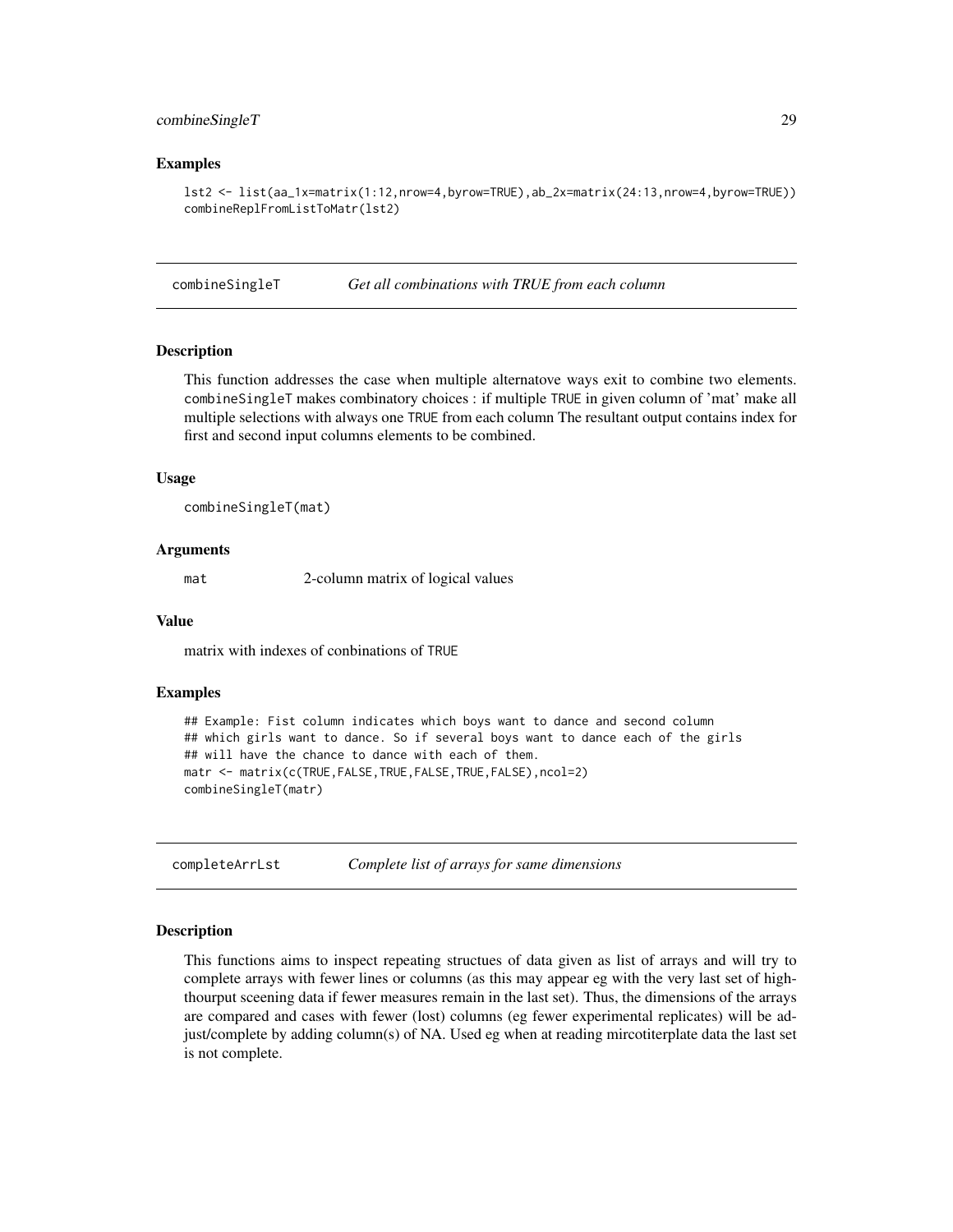```
completeArrLst(arrLst, silent = FALSE, callFrom = NULL)
```
#### Arguments

| (list) list of arrays (typically 1st and 2nd dim for specific genes/objects, 3rd for<br>different measures associated with) |
|-----------------------------------------------------------------------------------------------------------------------------|
| (logical) suppress messages                                                                                                 |
| (character) allows easier tracking of message(s) produced                                                                   |
|                                                                                                                             |

# Value

list of arrays, now with same dimension of arrays

# See Also

[organizeAsListOfRepl](#page-106-1), [extr1chan](#page-48-1)

#### Examples

```
arr1 <- array(1:24,dim=c(4,3,2),dimnames=list(c(LETTERS[1:4]),
 paste("col",1:3,sep=""),c("ch1","ch2")))
arr3 <- array(81:96,dim=c(4,2,2),dimnames=list(c(LETTERS[1:4]),
 paste("col",1:2,sep=""),c("ch1","ch2")))
arrL3 <- list(pl1=arr1,pl3=arr3)
completeArrLst(arrL3)
```
<span id="page-29-1"></span>contribToContigPerFrag

*Characterize individual contribution of single edges in tree-structures*

### Description

This function helps investigating tree-like structures with the aim of indicating how much individual tree components contribute to compose long stretches. contribToContigPerFrag characterizes individual (isolated) contribution of single edges in tree-structures. Typically used to process/exploit summarized trees (as matrix) made by [buildTree](#page-9-1) which makes use of the package [data.tree.](https://CRAN.R-project.org/package=data.tree) For example if A,B and C can be joined aa well and B +D, this function will check if A+B+C is longer and if A contributes to the longest tree.

#### Usage

```
contribToContigPerFrag(joinMat, fullLength = NULL, nDig = 3)
```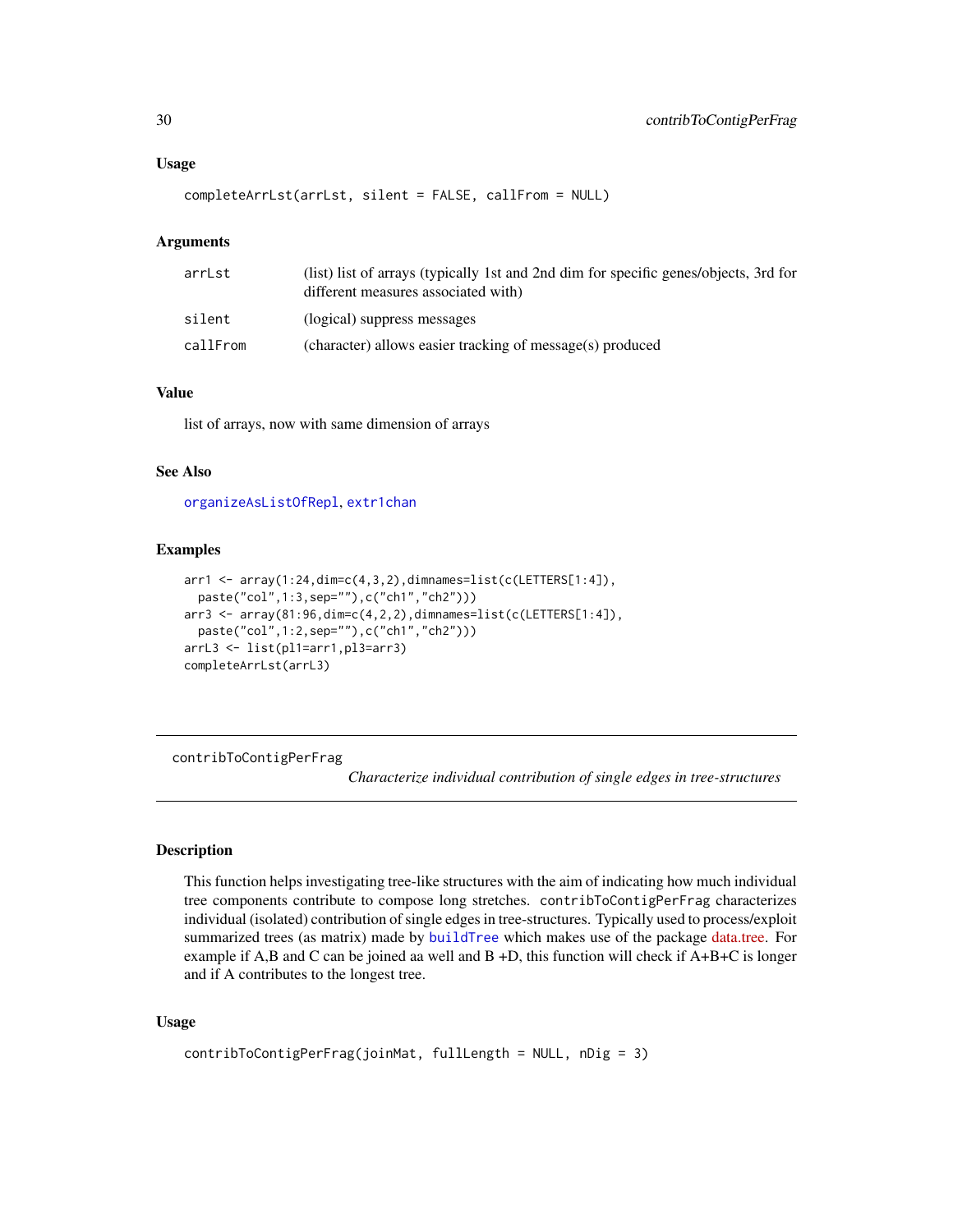# <span id="page-30-0"></span>conv01toColNa 31

# Arguments

| ioinMat    | (matrix) matrix with concatenated edges as rownames (separated by slashes),<br>column sum Len for total length and column n for number of edges    |
|------------|----------------------------------------------------------------------------------------------------------------------------------------------------|
| fullLength | (integer) custom total length (useful if the concatenated edges do not cover 100<br>percent of the original precursor whose fragments are studied) |
| nDig       | (integer) rounding: number of digits for 3rd column len. rat in output                                                                             |

# Value

matrix of 3 columns: with length of longest tree-branches where given edge participates (column sumLen), the (total) number of edges therein (col n.frag) and a relative value (len.rat)

### See Also

to build tree [buildTree](#page-9-1)

# Examples

```
path1 <- matrix(c(17,19,18,17, 4,4,2,3),ncol=2,
 dimnames=list(c("A/B/C/D","A/B/G/D","A/H","A/H/I"),c("sumLen","n")))
contribToContigPerFrag(path1)
```

| conv01toColNa | Convert matrix of integer to matrix of x-times repeated column-names |  |  |
|---------------|----------------------------------------------------------------------|--|--|
|---------------|----------------------------------------------------------------------|--|--|

### Description

conv01toColNa transforms matrix of integers (eg 0 and 1) to repeated & concatenated text from argument colNa, the character string for 0 occurances of argument zeroTex may be customized. Used eg when specifying (and concatenating) various counted elements (eg properties) along a vector like variable peptide modifications in proteomics.

#### Usage

```
conv01toColNa(mat, colNa = NULL, zeroTex = "", pasteCol = FALSE)
```
#### Arguments

| mat      | input matrix (with integer values)                                               |
|----------|----------------------------------------------------------------------------------|
| colNa    | alternative (column-)names to the ones from 'mat' (default colnames of 'mat')    |
| zeroTex  | text to display if $\theta$ (default "")                                         |
| pasteCol | (logical) allows to collapse all columns to single chain of characters in output |

# Value

character vector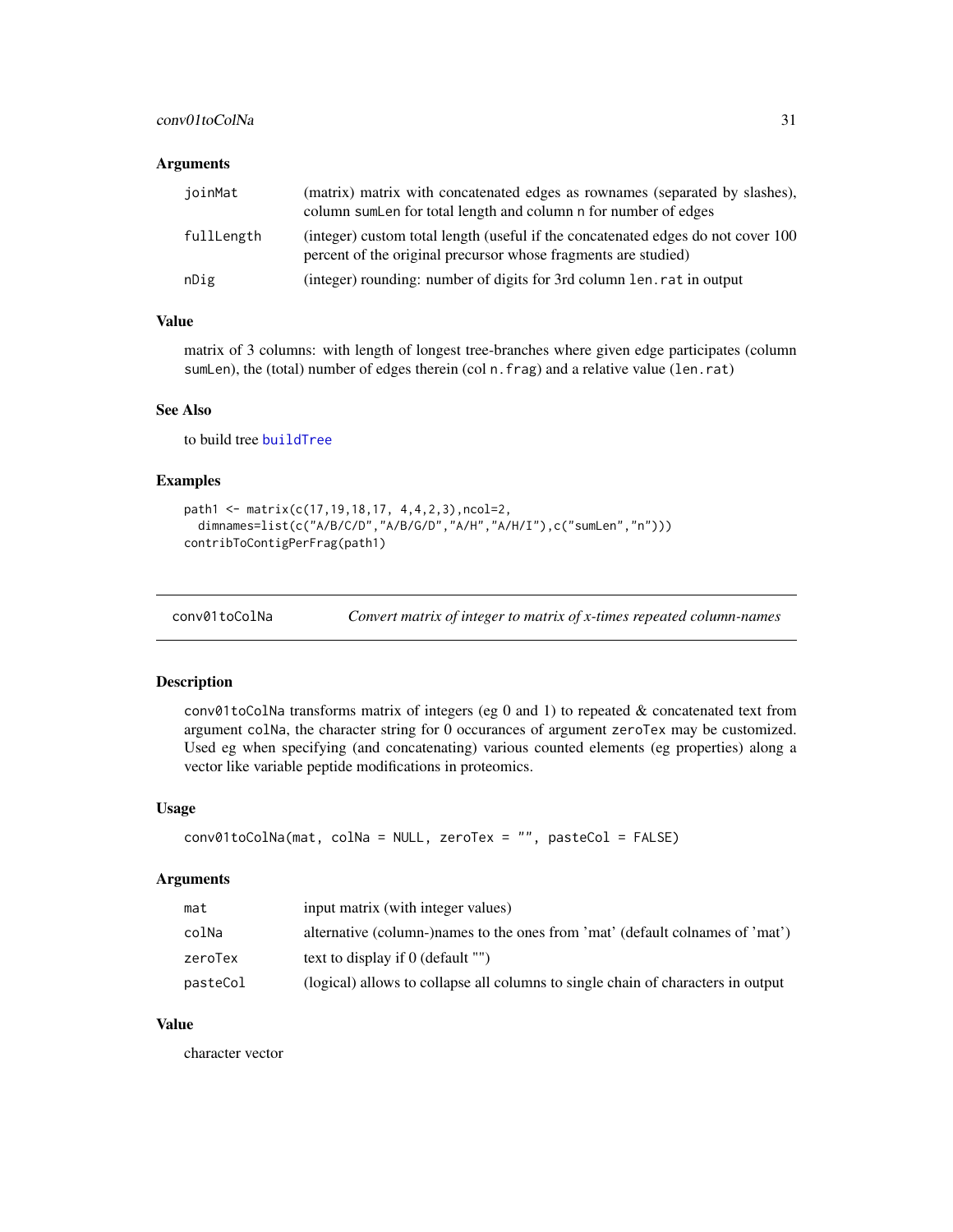### Examples

```
(ma1 <- matrix(sample(0:3,40,repl=TRUE), ncol=4, dimnames=list(NULL, letters[11:14])))
conv01toColNa(ma1)
conv01toColNa(ma1, colNa=LETTERS[1:4], ze=".")
conv01toColNa(ma1, colNa=LETTERS[1:4], pasteCol=TRUE)
```
convColorToTransp *Assign new transparency to given colors*

# Description

This function alows (re-)defining a new transparency. A color encoding vector will be transformed to the same color(s) but with new transparency (alpha).

### Usage

```
convColorToTransp(color, alph = 1)
```
#### Arguments

| color | (character) color input                                                     |
|-------|-----------------------------------------------------------------------------|
| alph  | (numeric) transparency value (1 for no transparency, 0 for complete opaque- |
|       | ness), values <1 will be treated as percent-values                          |

# Value

character vector (of same length as input) with color encoding for new transparency

#### See Also

[rgb](#page-0-0), [par](#page-0-0)

```
col0 <- c("#998FCC","#5AC3BA","#CBD34E","#FF7D73")
col1 <- convColorToTransp(col0,alph=0.7)
layout(1:2)
pie(rep(1,length(col0)),col=col0)
pie(rep(1,length(col1)),col=col1,main="new transparency")
```
<span id="page-31-0"></span>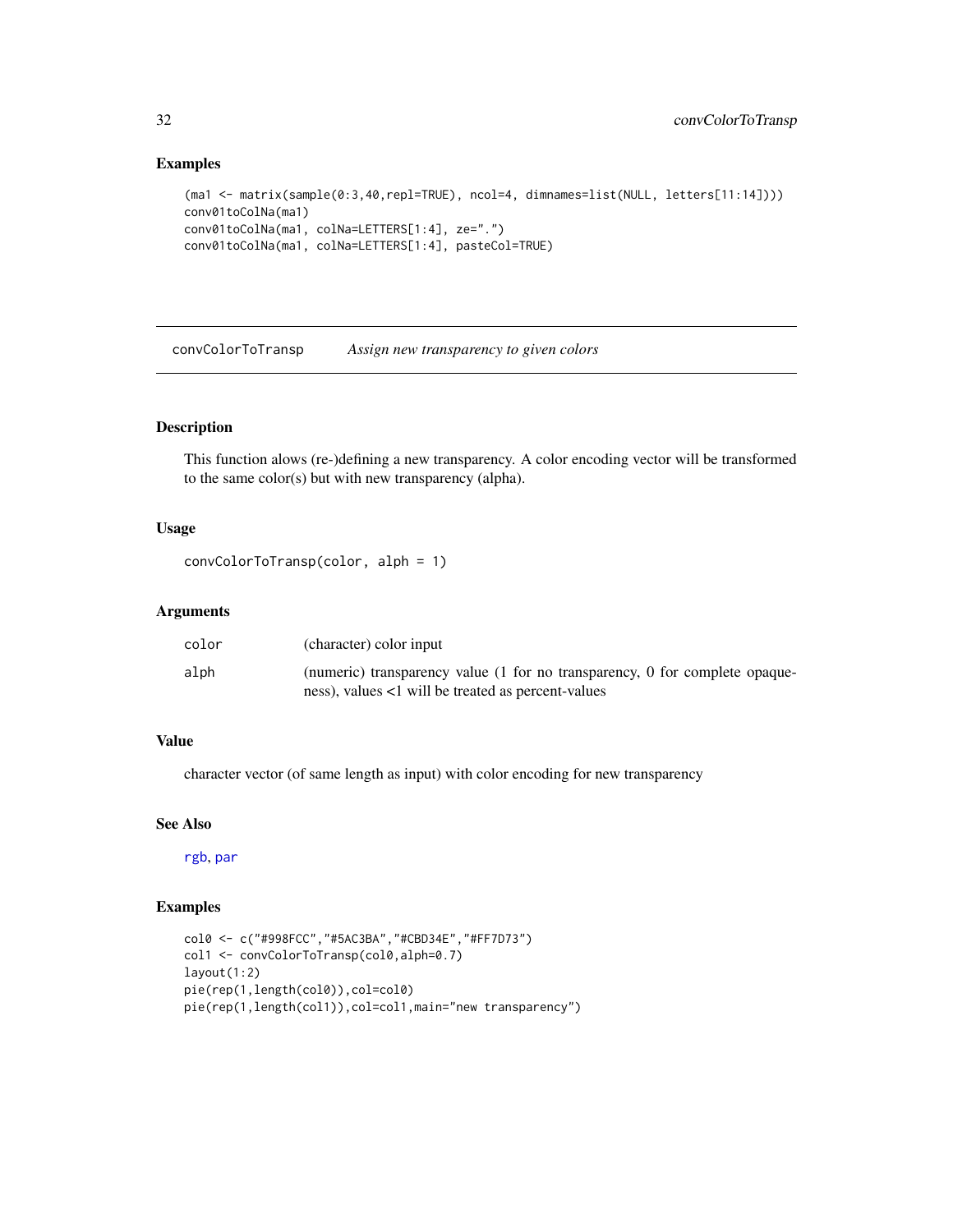<span id="page-32-0"></span>

This function provides flexible converting of matrix to data.frame. For example repeated/redundant rownames are not allowed in data.frame(), thus the corresponding column-names have to be renamed using a counter-suffix. In case of non-redundant rownames, a new column 'addIniNa' will be introduced at beginning to document the initial (redundant) rownames, non-redundant rownames will be created. Finally, this functions converts the corrected matrix to data.frame and checks/converts columns for transforming character to numeric if possible. If the input is a data.frame containing factors, they will be converted to character before potential conversion. Note: for simpler version (only text to numeric) see from this package .convertMatrToNum .

# Usage

```
convMatr2df(
 mat,
  addIniNa = TRUE,duplTxtSep = "_",
  silent = FALSE,
  callFrom = NULL
)
```
### Arguments

| mat        | matrix (or data.frame) to be converted                                                    |
|------------|-------------------------------------------------------------------------------------------|
| addIniNa   | (logical) if TRUE an additional column ('ID') with rownames will be added at<br>beginning |
| duplTxtSep | (character) separator for enumerating replicated names                                    |
| silent     | (logical) suppres messages                                                                |
| callFrom   | (character) allow easier tracking of message(s) produced                                  |

# Value

This functions returns a data.frame equivalent to the input matrix, an additional column named 'ID' will be added for initial rownames

# See Also

[numeric](#page-0-0), for simpler version (only text to numeric) see from this package .convertMatrToNum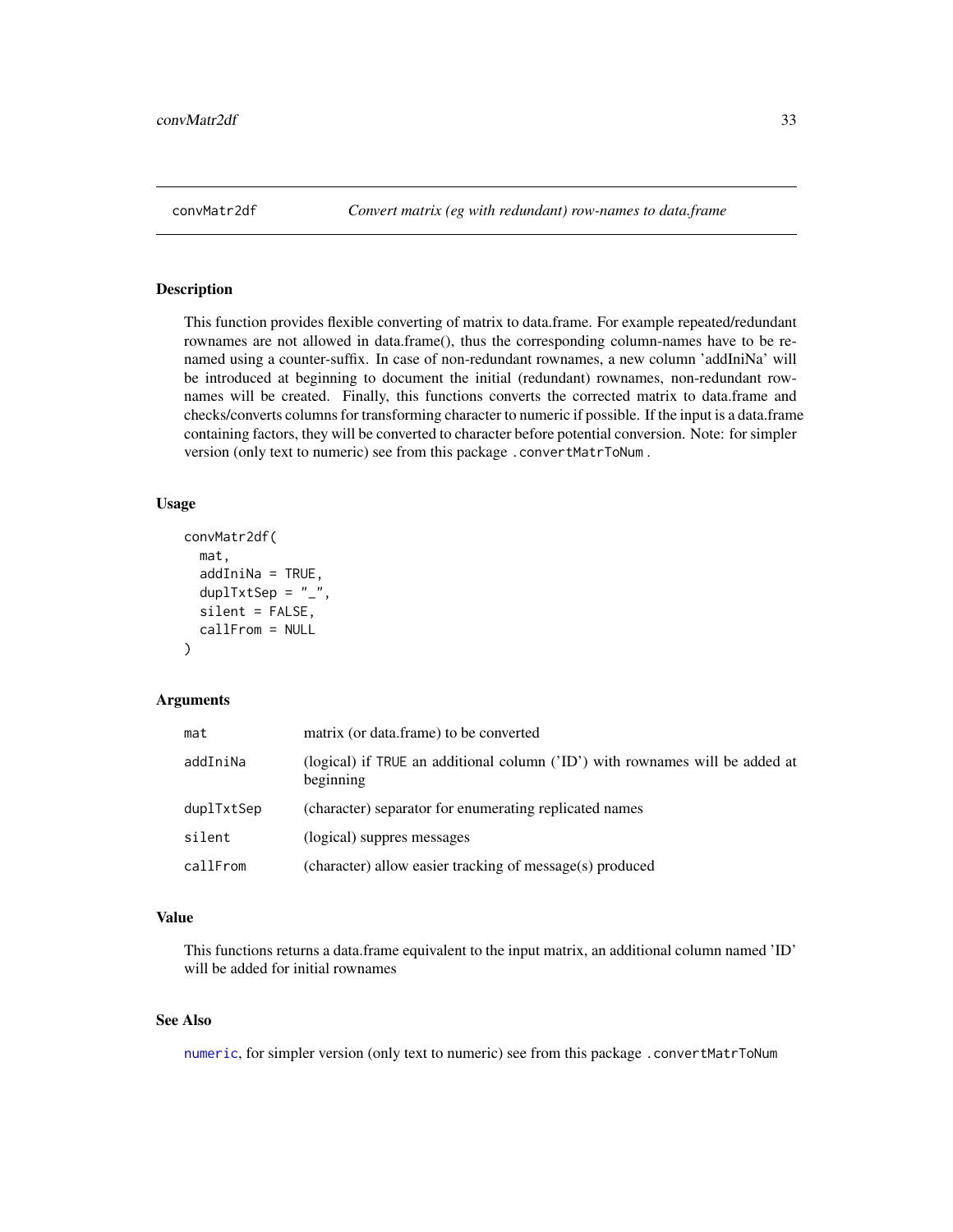### Examples

```
dat1 <- matrix(1:10, ncol=2)
rownames(dat1) <- letters[c(1:3,2,5)]## as.data.frame(dat1) ... would result in an error
convMatr2df(dat1)
df1 <- data.frame(a=as.character((1:3)/2), b=LETTERS[1:3], c=1:3)
str(convMatr2df(df1))
df2 <- df1; df2$b <- as.factor(df2$b)
str(convMatr2df(df2))
```
convToNum *Convert vector to numeric*

#### Description

This function checks if input vector/character string contains numbers (with or without comma) and attempts converting to numeric. This functions was designed for extracting the numeric part of character-vectors (or matrix) containing both numbers and character-elements. Depending on the parameters convert and remove text-entries can be converted to NA (in resulting numeric objects) or removed (the number of elements/lines gets reduced, in consequece). Note: if 'x' is a matrix, its matrix-dimensions & -names will be preserved. Note: so far Inf and -Inf do not get recognized as numeric.

### Usage

```
convToNum(
  x,
  autoConv = TRUE,spaceRemove = TRUE,
  convert = c(NA, "sparseChar"),
  remove = NULL,euroStyle = TRUE,
  scilnc1 = TRUE,callFrom = NULL,
  silent = TRUE
\lambda
```
#### Arguments

| X           | vector to be converted                                                                                                             |
|-------------|------------------------------------------------------------------------------------------------------------------------------------|
| autoConv    | (logical) simple automatic conversion based on as numeric; if TRUE all other<br>arguments exept spaceRemove will not be considered |
| spaceRemove | (logical) to remove all heading and trailing (white) space (until first non-space<br>character)                                    |

<span id="page-33-0"></span>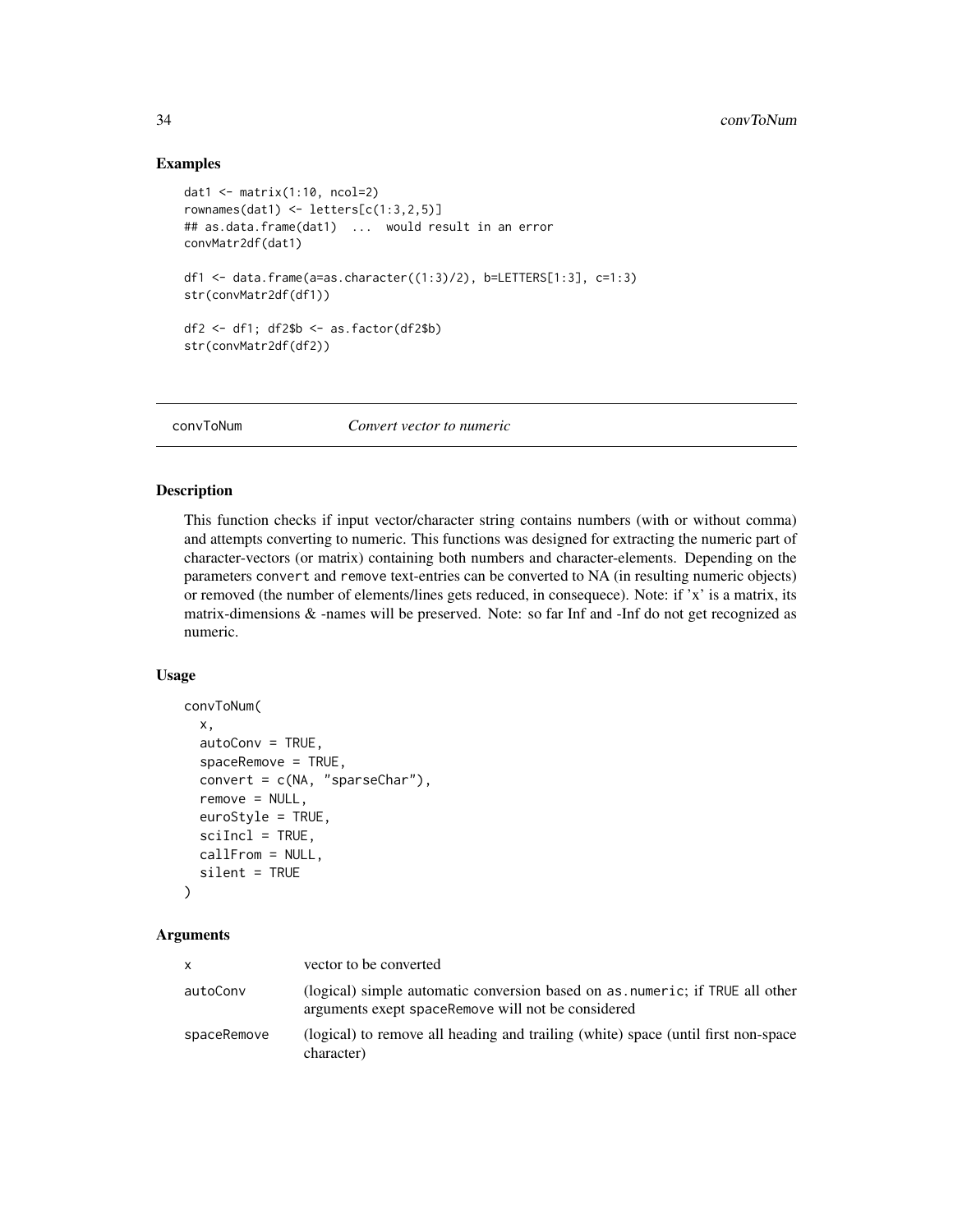| convert   | (character) define which type of non-conform entries to convert to NAs. Note,<br>if remove is selected to eliminate character-entries they cannot be converted<br>any more. Use 'allChar' for all character-entries; 'sparseChar' sparse (ie rare)<br>character entries; NA for converting 'Na' or 'na' to NA; if 'none' or NULL no<br>conversions at all. |
|-----------|------------------------------------------------------------------------------------------------------------------------------------------------------------------------------------------------------------------------------------------------------------------------------------------------------------------------------------------------------------|
| remove    | (character) define which type of non-conform entries to remove, removed items<br>cannot be converted to NA any more. Use 'allChar' for removing all character<br>entries; NA for removing all instances of NA (execept thise created by converting<br>text); all elements will be kept if 'none' or NULL.                                                  |
| euroStyle | (logical) if TRUE will convert all ',' (eg used as European decimal-separator) to<br>".' (as internally used by R as decimal-separator), thus allowing converting the<br>European decimal format.                                                                                                                                                          |
| sciIncl   | (logical) include recognizing scientific notation (eg 2e-4)                                                                                                                                                                                                                                                                                                |
| callFrom  | (character) allow easier tracking of messages produced                                                                                                                                                                                                                                                                                                     |
| silent    | (logical) suppress messages                                                                                                                                                                                                                                                                                                                                |

#### Details

This function may be used in two modes, depening if argument autoConv is TRUE or FALSE. The first options allows accessing an automatic mode based on as.numeric, while the second options investigates all characters if they may belong to numeric expressions and allows removing specific text-elements.

# Value

This function returns a numeric vector (or matrix (if 'x' is matrix))

#### See Also

[numeric](#page-0-0) and as.numeric (on same help-page)

```
x1 \leq -c("+4", " + 5", "6", "bb", "Na", "-7")convToNum(x1)
convToNum(x1, autoConv=FALSE, convert=c("allChar"))
convToNum(x1, autoConv=FALSE) # too many non-numeric instances for 'sparseChar'
x2 < -c("+4", " + 5", "6", "-7", " - 8", "1e6", " + 2.3e4", "-3E4", " - 4E5")convToNum(x2)
convToNum(x2, autoConv=FALSE, convert=NA,remove=c("allChar",NA))
convToNum(x2, autoConv=FALSE, convert=NA,remove=c("allChar",NA),sciIncl=FALSE)
```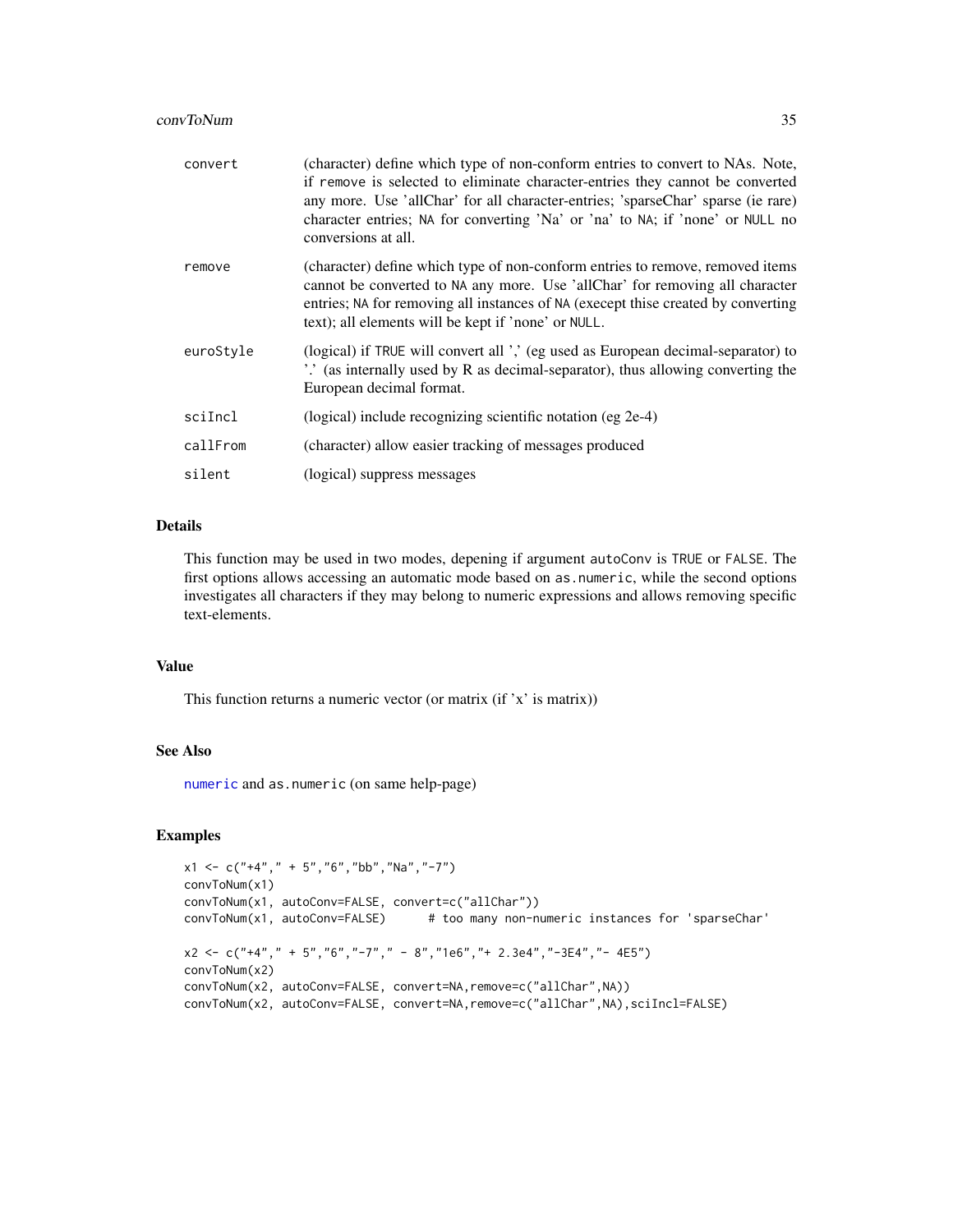<span id="page-35-0"></span>

Get coordinates of values/points in matrix according to filtering condition

# Usage

```
coordOfFilt(mat, cond, sortByRows = FALSE, silent = FALSE, callFrom = NULL)
```
# Arguments

| mat        | (matrix or data.frame) matrix or data.frame                                                                   |
|------------|---------------------------------------------------------------------------------------------------------------|
| cond       | (logical or integer) condition/test to see which values of mat fulfull test, or inte-<br>ger of index passing |
| sortByRows | (logical) optional sorting of results by row-index                                                            |
| silent     | (logical) suppress messages                                                                                   |
| callFrom   | (character) allow easier tracking of message(s) produced                                                      |

### Value

matrix columns 'row' and 'col'

# See Also

[which](#page-0-0)

```
set.seed(2021); ma1 <- matrix(sample.int(n=40,size=27,replace=TRUE), ncol=9)
## let's test which values are >37
which(ma1 >37) # doesn't tell which row & col
coordOfFilt(ma1, ma1 >37)
```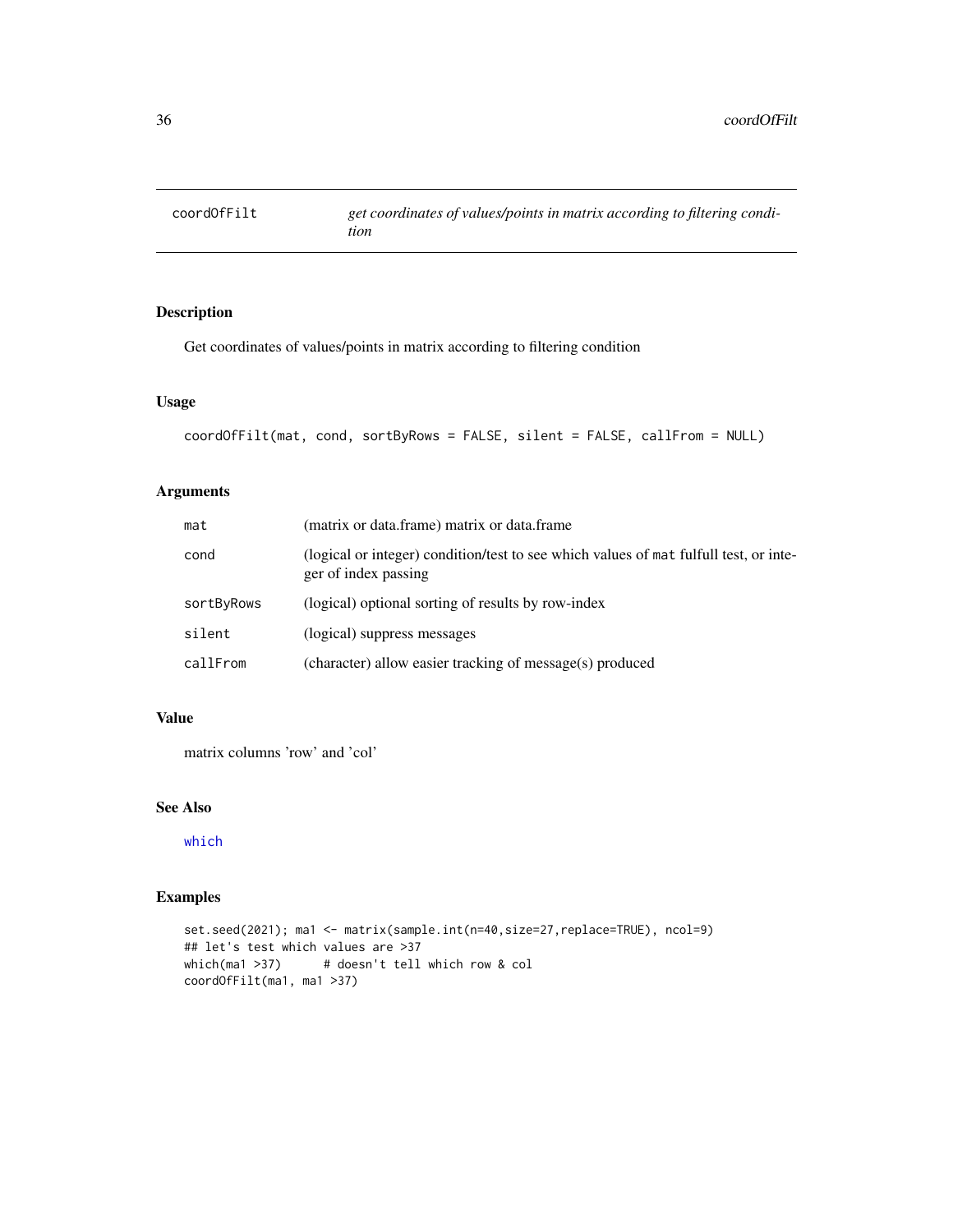<span id="page-36-0"></span>correctToUnique checks 'x' for unique entries, while maintaining the original length. If necessary a counter will added to non-unique entries.

#### Usage

```
correctToUnique(
  x,
  sep = "".
 atEnd = TRUE,
 maxIter = 4,NAenum = TRUE,
  silent = FALSE,
  callFrom = NULL
)
```
# Arguments

| X        | input character vector                                                                       |
|----------|----------------------------------------------------------------------------------------------|
| sep      | (character) separator used when adding counter                                               |
| atEnd    | (logical) decide location of placing the counter (at end or at beginning of initial<br>text) |
| maxIter  | (numeric) max number of iterations                                                           |
| NAenum   | (logical) if TRUE all NAs will be enumerated $(NA \ 1, NA \ 2,)$                             |
| silent   | (logical) suppress messages                                                                  |
| callFrom | (character) for better tracking of use of functions                                          |

# Value

This function returns a character vector

#### See Also

[unique](#page-0-0) will simply remove repeated elements, ie length of 'x' won't remain constant, [filtSizeUniq](#page-57-0) is more complex and slower, [treatTxtDuplicates](#page-158-0)

```
correctToUnique(c("li0","n",NA,NA,rep(c("li2","li3"),2),rep("n",4)))
```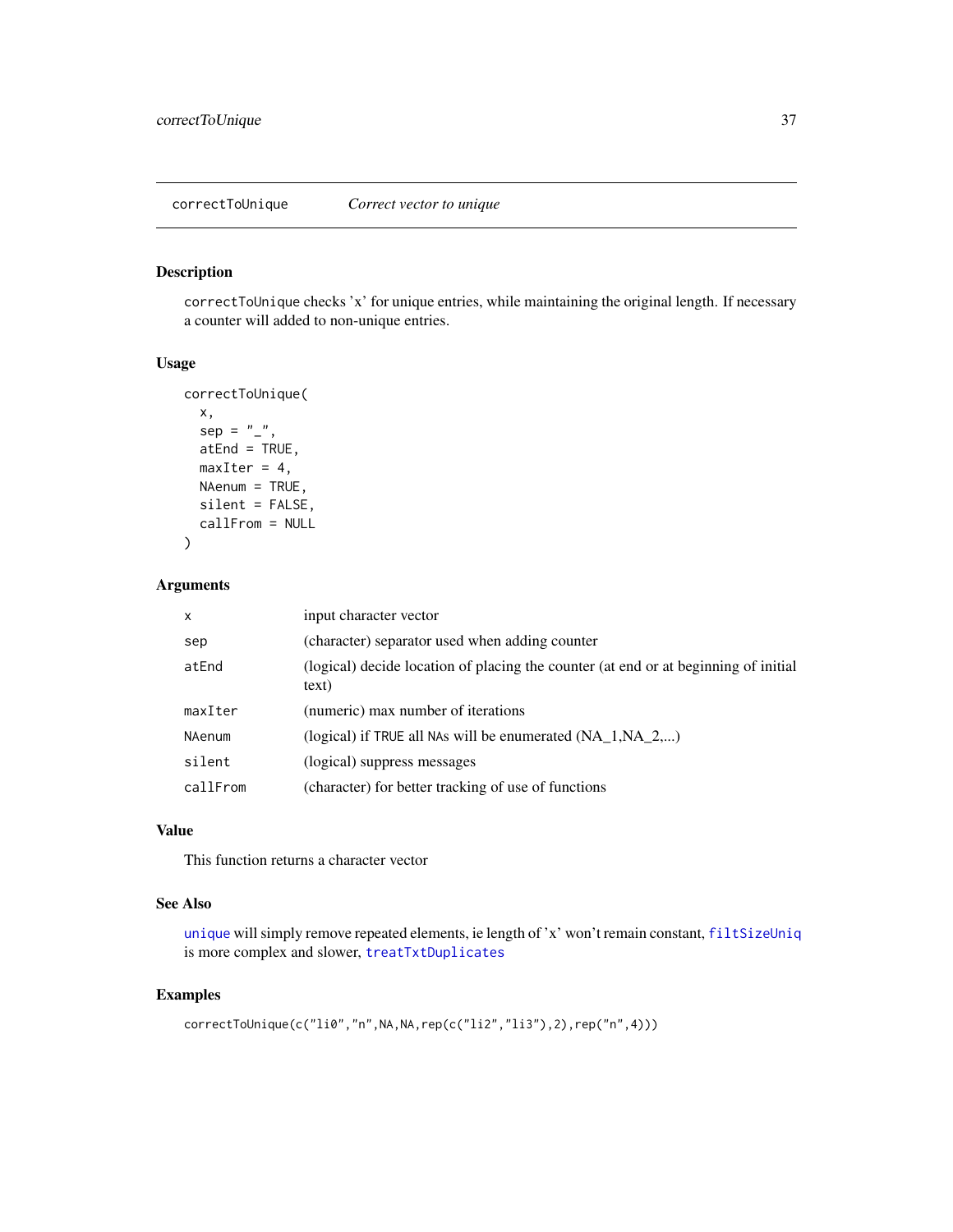This function corrects paths character strings for mixed slash and backslash in file path. In Windows the function tempdir() will use double backslashes as separator while file.path() uses regular slashes. So when combining these two one might encounter a mix of slashes and double backslashes which may cause trouble, unless this is streightened out to a single separator used. When pointig to given files inside html-files, paths need to have a prefix, this can be added using the argument asHtml.

## Usage

```
correctWinPath(
  x,
  asHtm1 = FALSE,anyPlatf = FALSE,
  silent = TRUE,
  callFrom = NULL
)
```
#### **Arguments**

| X        | (character) input path to test and correct                                 |
|----------|----------------------------------------------------------------------------|
| asHtml   | (logical) option for use in html: add prefix "file:/"                      |
| anyPlatf | (logical) if TRUE, checking will only be performed in Windows environement |
| silent   | (logical) suppress messages                                                |
| callFrom | (character) allows easier tracking of message(s) produced                  |

#### Value

character vector with corrected path

## See Also

[tempfile](#page-0-0), [file.path](#page-0-0)

```
path1 <- 'D:\\temp\\Rtmp6X8/working_dir\\RtmpKC/example.txt'
(path1b <- correctWinPath(path1, anyPlatf=TRUE))
(path1h <- correctWinPath(path1, anyPlatf=TRUE, asHtml=TRUE))
```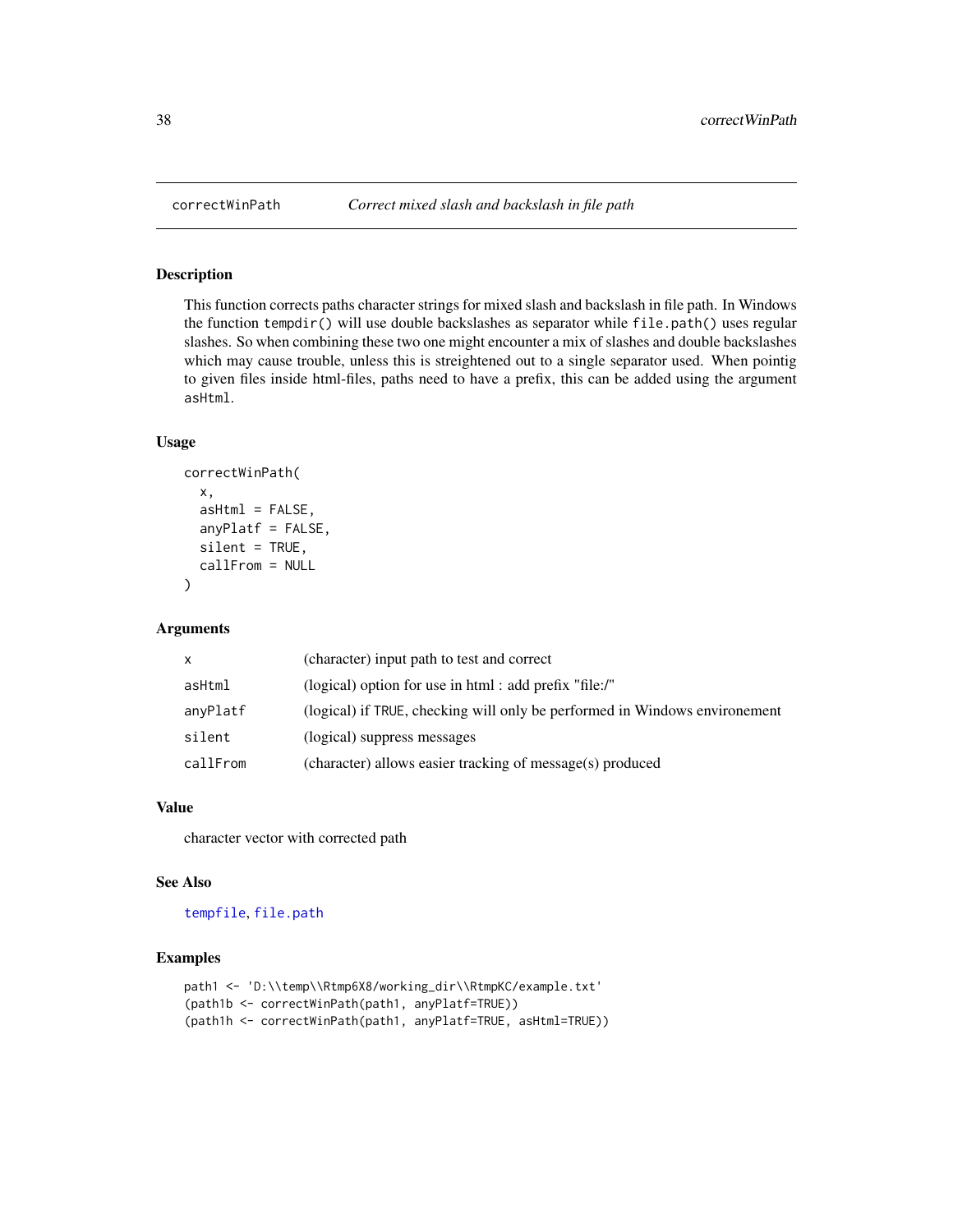<span id="page-38-0"></span>countCloseToLimits *Count from two vectors number of values close within given limits*

# Description

This functions summarizes the serach of similar (or identical) numeric values from 2 initial vectors, it evaluates the result from initial search run by findCloseMatch(), whose output is a less convenient list. countCloseToLimits checks furthermore how many results within additional (more stringent) distance-limits may be found and returns the number of distance values within the limits tested. Designed for checking if threshold used with findCloseMatch() may be set more stringent, eg when searching reasonable FDR limits ...

#### Usage

```
countCloseToLimits(closeMatch, limitIdent = 5, prefix = "lim_")
```
# Arguments

| closeMatch | (list) output from findCloseMatch(), ie list indicating which instances of 2 series<br>of data have close matches                    |
|------------|--------------------------------------------------------------------------------------------------------------------------------------|
| limitIdent | (numeric) max limit or panel of threshold values to test (if single value, in ad-<br>dtion a panel with values below will be tested) |
| prefix     | (character) prefix for names of output                                                                                               |

#### Value

integer vector with counts for number of list-elements with at least one absolue value below threshold, names

# See Also

[findCloseMatch](#page-58-0)

```
set.seed(2019); aa <- sample(12:15,20,repl=TRUE) +round(runif(20),2)-0.5
bb <-11:18match1 <- findCloseMatch(aa,bb,com="diff",lim=0.65)
head(match1)
(tmp3 <- countCloseToLimits(match1,lim=c(0.5,0.35,0.2)))
(tmp4 <- countCloseToLimits(match1,lim=0.7))
```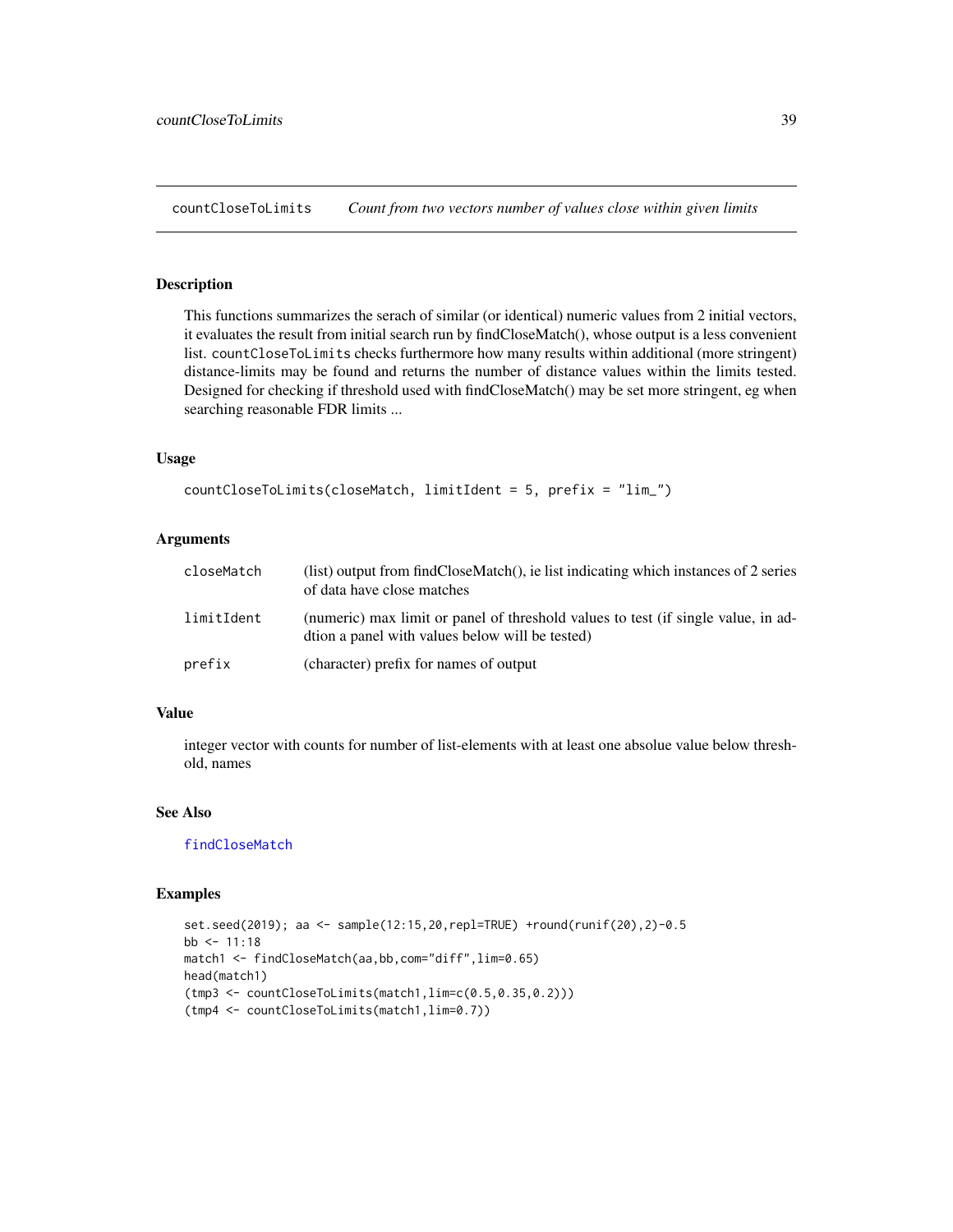Suppose a parent sequence/string 'ABCDE' gets cut in various fragments (eg 'ABC','AB' ...). countSameStartEnd counts how many (ie re-occuring) start- and end- sites of edges do occur in the input-data. The input is presented as matrix of/indicating start- and end-sites of edges. The function is used to characterize partially redundant edges and accumulation of cutting/breakage sites.

# Usage

countSameStartEnd(frag, minFreq = 2, nDig = 4)

# Arguments

| frag    | (matrix) 1st column beg start-sites, 2nd column end end-sites of edges, row-<br>names to precise fragment identities are recommended |
|---------|--------------------------------------------------------------------------------------------------------------------------------------|
| minFreg | (integer) min number of accumulated sites for taking into account (allows filter-<br>ing with large datasets)                        |
| nDig    | (integer) rounding: number of digits for columns beg. rat and end. rat in out-<br>put                                                |

# Value

matrix of 6 columns: input (beg and end), beg.n, beg.rat, end.n, end.rat

#### See Also

to build initial tree [buildTree](#page-9-0), [contribToContigPerFrag](#page-29-0), [simpleFragFig](#page-146-0)

```
frag1 <- cbind(beg=c(2,3,7,13,13,15,7,9,7, 3,3,5), end=c(6,12,8,18,20,20,19,12,12, 4,5,7))
rownames(frag1) <- letters[1:nrow(frag1)]
countSameStartEnd(frag1)
simpleFragFig(frag1)
```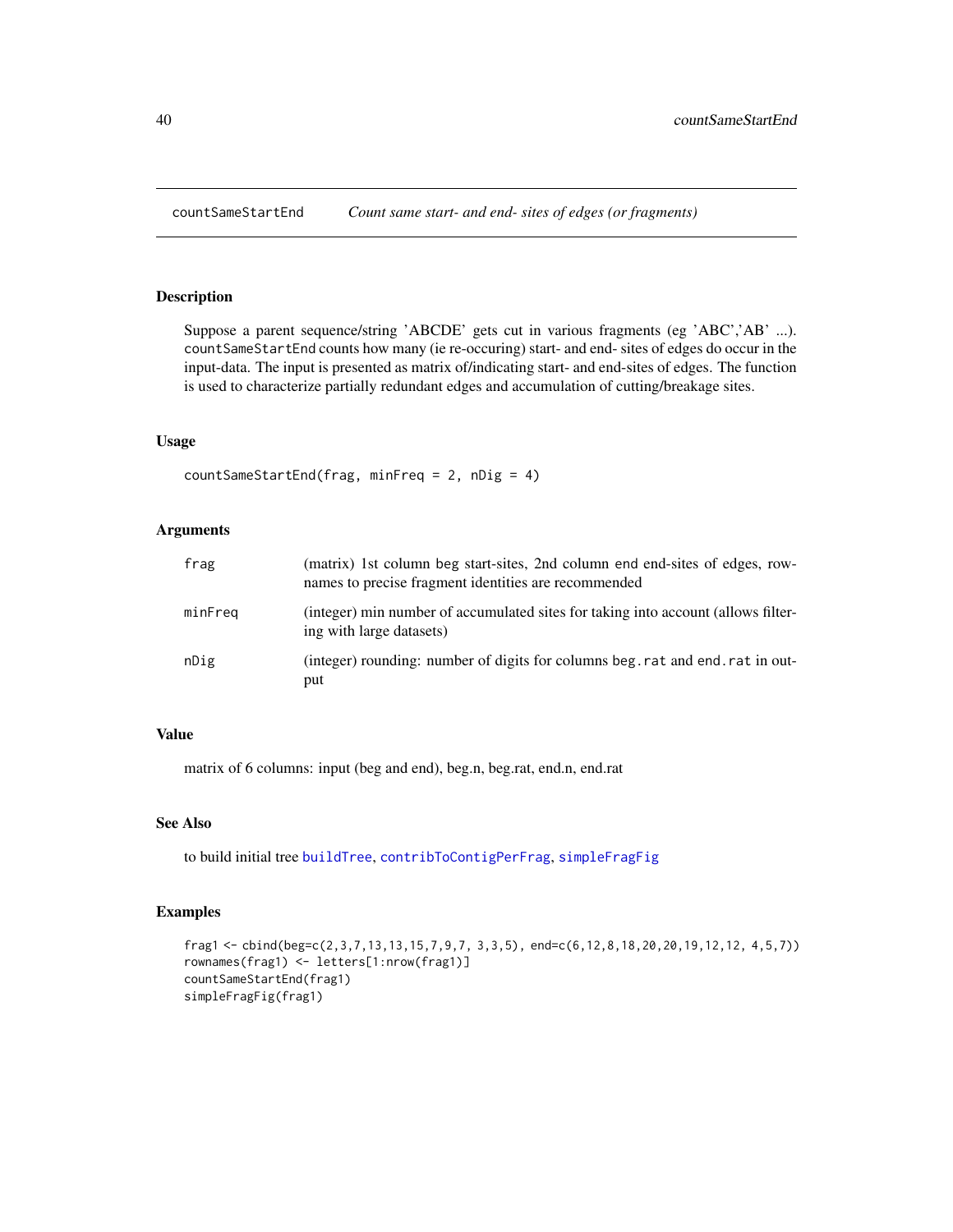cutArrayInCluLike *Cut 3-dim array in list of matrixes (or arrays) similar to organizing into clusters*

# Description

cutArrayInCluLike cuts 'dat' (matrix,data.frame or 3-dim array) in list (of appended lines) according to 'cluOrg', which serves as instruction which line of 'dat' should be placed in which list-element (like sorting according to cluster-numbers).

#### Usage

```
cutArrayInCluLike(dat, cluOrg, callFrom = NULL)
```
## Arguments

| dat      | array(3 dim)                                              |
|----------|-----------------------------------------------------------|
| cluOrg   | (factor) organization of lines to clusters                |
| callFrom | (character) allows easier tracking of message(s) produced |

## Value

list of matrixes (or arrays)

## Examples

mat1 <- matrix(1:30,nc=3,dimnames=list(letters[1:10],1:3)) cutArrayInCluLike(mat1,cluOrg=factor(c(2,rep(1:4,2),5)))

cutAtMultSites *Cut character-vector at multiple sites*

## Description

This function cuts character vector after 'cutAt' (ie keep the search subtsting 'cutAt', different to strsplit). Used for theoretical enzymatic digestion (eg in proteomics)

#### Usage

cutAtMultSites(y, cutAt)

#### Arguments

|       | character vector (better if of length=1, otherwise one won't know which frag-<br>ment stems from which input) |
|-------|---------------------------------------------------------------------------------------------------------------|
| cutAt | (character) search subtsting, ie 'cutting rule'                                                               |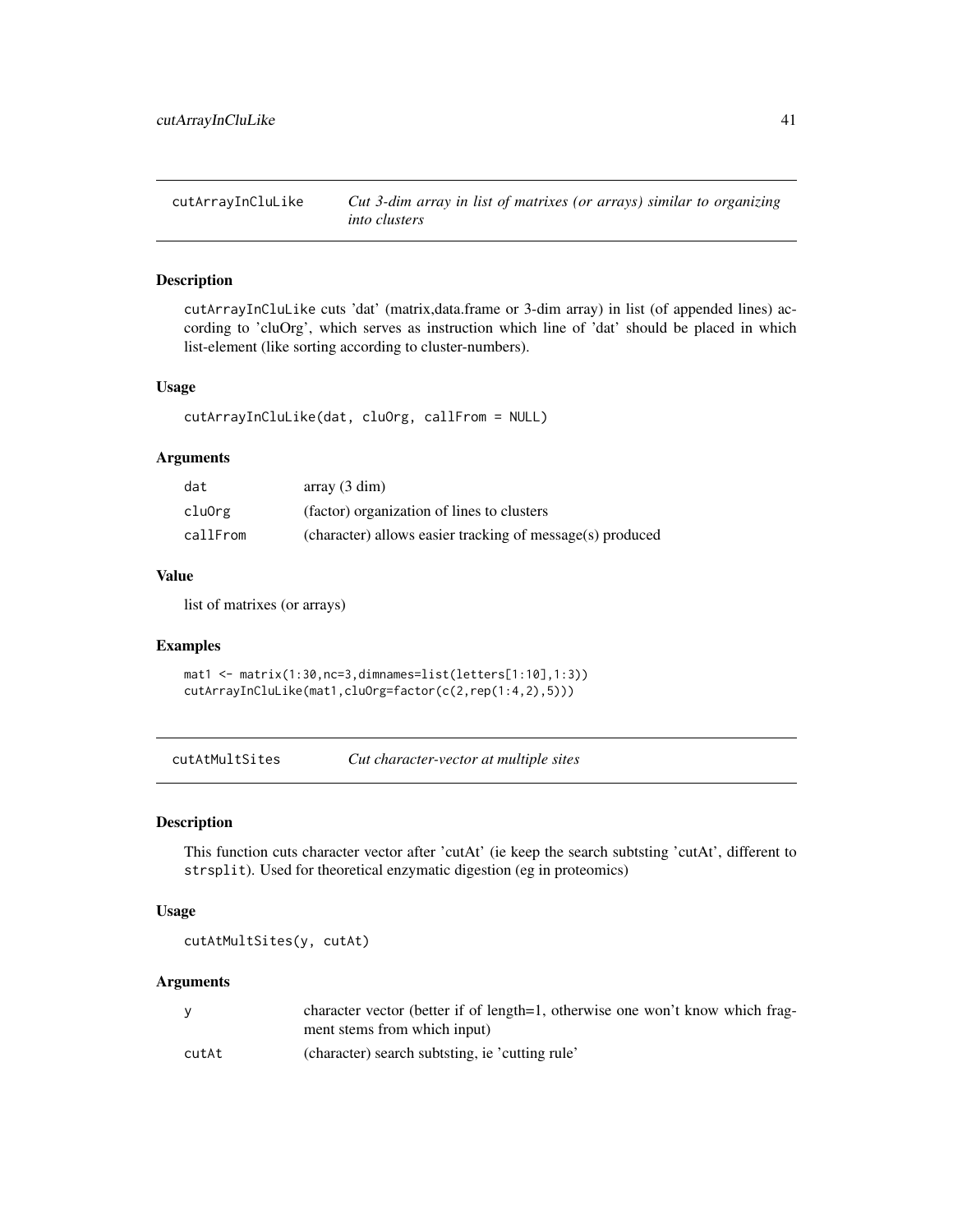# Value

modified (ie cut) character vector

#### See Also

[strsplit](#page-0-0), [nFragments0](#page-99-0), [nFragments](#page-98-0)

## Examples

tmp <- "MSVSRTMEDSCELDLVYVTERIIAVSFPSTANEENFRSNLREVAQMLKSKHGGNYLLFNLSERRPDITKLHAKVLEFGWPDLHTPALEKI" cutAtMultSites(c(tmp,"ojioRij"),c("R","K"))

cutToNgrp *Cut numeric vector to n groups (ie convert to factor)*

# Description

cutToNgrp is a more elaborate version of [cut](#page-0-0) for cutting a the content of a numeric vector 'x' into a given number of groups, taken from the length of 'lev'. Besides, this function provides the group borders/limits for convention use with legends.

#### Usage

cutToNgrp(x, lev, NAuse = FALSE, callFrom = NULL)

## Arguments

| $\mathsf{x}$ | numeric vector                                                                                           |
|--------------|----------------------------------------------------------------------------------------------------------|
| lev          | (character or numeric), the length of this argument tells the number of groups to<br>be used for cutting |
| NAuse        | (logical) include NAs as separate group                                                                  |
| callFrom     | (character) for better tracking of use of functions                                                      |

#### Value

list with \$grouped telling which element of 'x' goes in which group and \$legTxt with gourpborders for convenient use with legends

#### See Also

[cut](#page-0-0)

```
set.seed(2019); dat <- runif(30) +(1:30)/2
cutToNgrp(dat,1:5)
plot(dat,col=(1:5)[as.numeric(cutToNgrp(dat,1:5)$grouped)])
```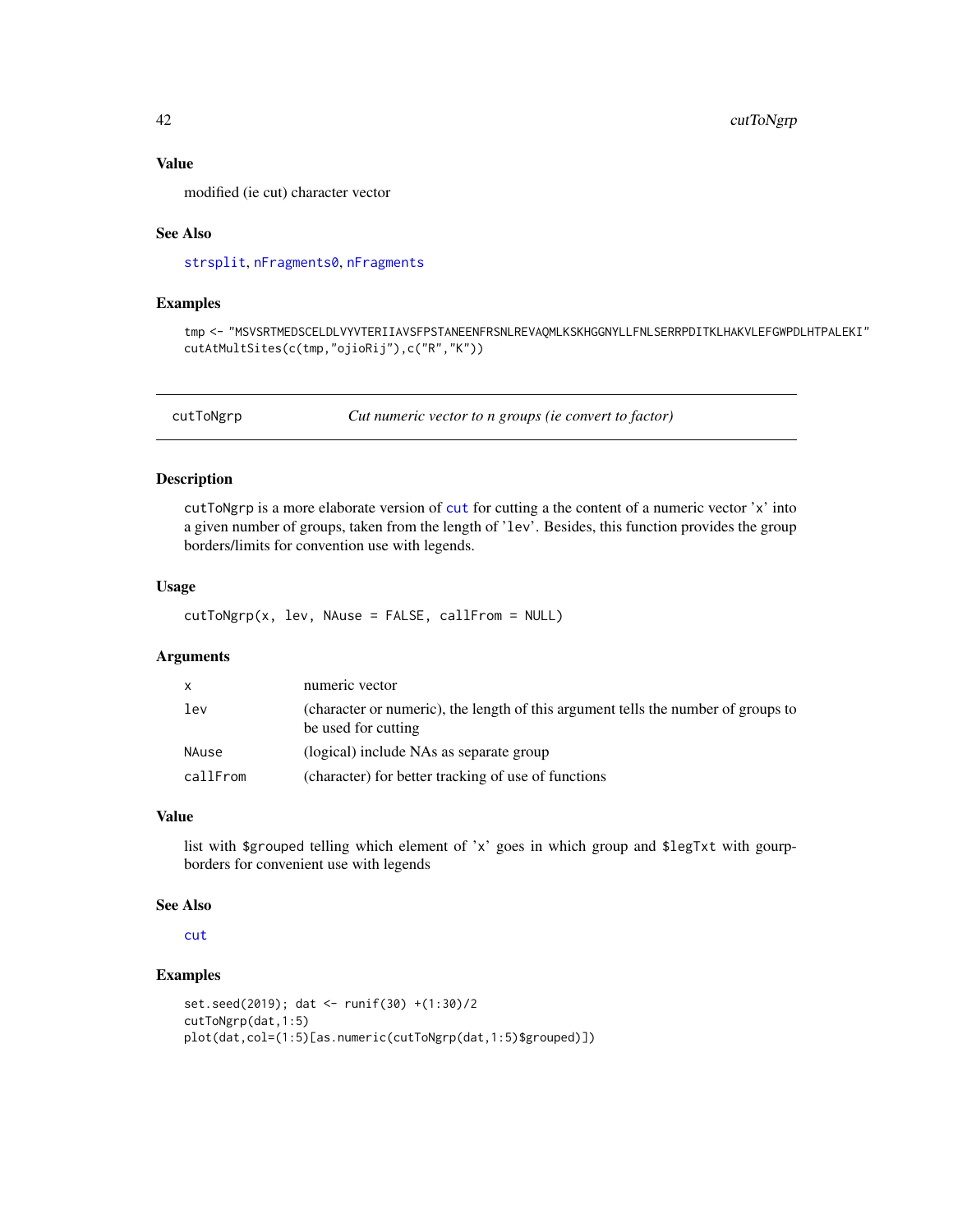diffCombin returns matrix of differences (eg resulting from subsititution) for all pairwise combinations of numeric vector 'x'.

# Usage

```
diffCombin(x, diagAsNA = FALSE, prefix = TRUE, silent = FALSE, callFrom = NULL)
```
# Arguments

| $\mathsf{x}$ | numeric vector to compute differences for all combinations                                    |
|--------------|-----------------------------------------------------------------------------------------------|
| diagAsNA     | (logical) return all self-self combinations as NA (otherwise 0)                               |
| prefix       | (logical) if TRUE, dimnames of output will specify orientation (prefix='from.'<br>and $'to.'$ |
| silent       | (logical) suppress messages                                                                   |
| callFrom     | (character) allow easier tracking of message(s) produced                                      |

# Value

numeric matrix of all pairwise differences

## See Also

[diff](#page-0-0) for simple differences

## Examples

diffCombin(c(10,11.1,13.3,16.6))

diffPPM *Difference in ppm between numeric values*

## Description

This is a diff()-like function to return difference in ppm between subsequent values. Result is oriented, ie neg ppm value means decrease (from higher to lower value). Note that if the absolute difference remains the same the difference in ppm will not remain same. Any difference to NA is returned as NA, thus a single NA will result in two NAs in output (unless NA is 1st or last).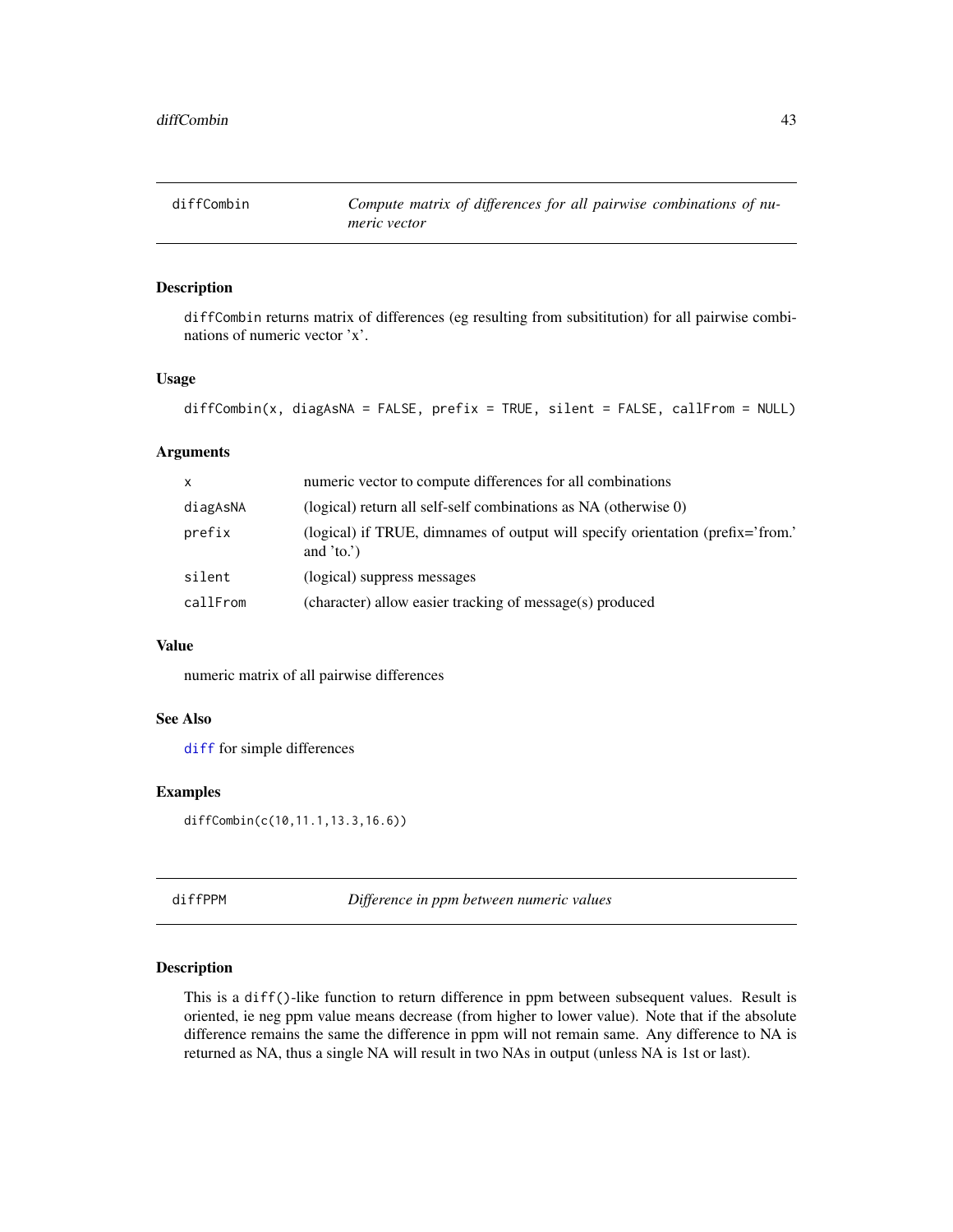#### Usage

```
diffPPM(dat, toPrev = FALSE, silent = FALSE, callFrom = NULL)
```
## **Arguments**

| dat      | (numeric) vector for calculating difference to preceeding/following value in ppm |
|----------|----------------------------------------------------------------------------------|
| toPrev   | (logical) determine oriention                                                    |
| silent   | (logical) suppress messages                                                      |
| callFrom | (character) allows easier tracking of messages produced                          |

# Value

This function returns a list with close matches of 'x' to given 'y', the numeric value dependes on 'sortMatch' (if FALSE then always value of 'y' otherwise of longest of x&y)

# See Also

[checkSimValueInSer](#page-14-0) and (from this package) .compareByDiff, [diff](#page-0-0)

## Examples

```
aa <- c(1000.01, 1000.02, 1000.05, 1000.08, 1000.09, 1000.08)
.compareByPPM(list(aa,aa), 30, TRUE) # tabular 'long' version
diffPPM(aa)
```

| elimCloseCoord | Eliminate close (overlapping) points (in $x \& y \space space$ ) |  |  |  |
|----------------|------------------------------------------------------------------|--|--|--|
|----------------|------------------------------------------------------------------|--|--|--|

## Description

elimCloseCoord reduces number of rows in 'dat' by eliminating lines where x & y coordinates (columns of matrix 'dat' defined by 'useCol') are identical (overlay points) or very close. The stringency for 'close' values may be fine-tuned using nDig), this function uses internally [firstOfRepeated](#page-63-0).

## Usage

```
elimCloseCoord(
  dat,
  useCol = 1:2,
  elimIdentOnly = FALSE,
  refine = 2,
  nDig = 3,
 callFrom = NULL,
  silent = FALSE
)
```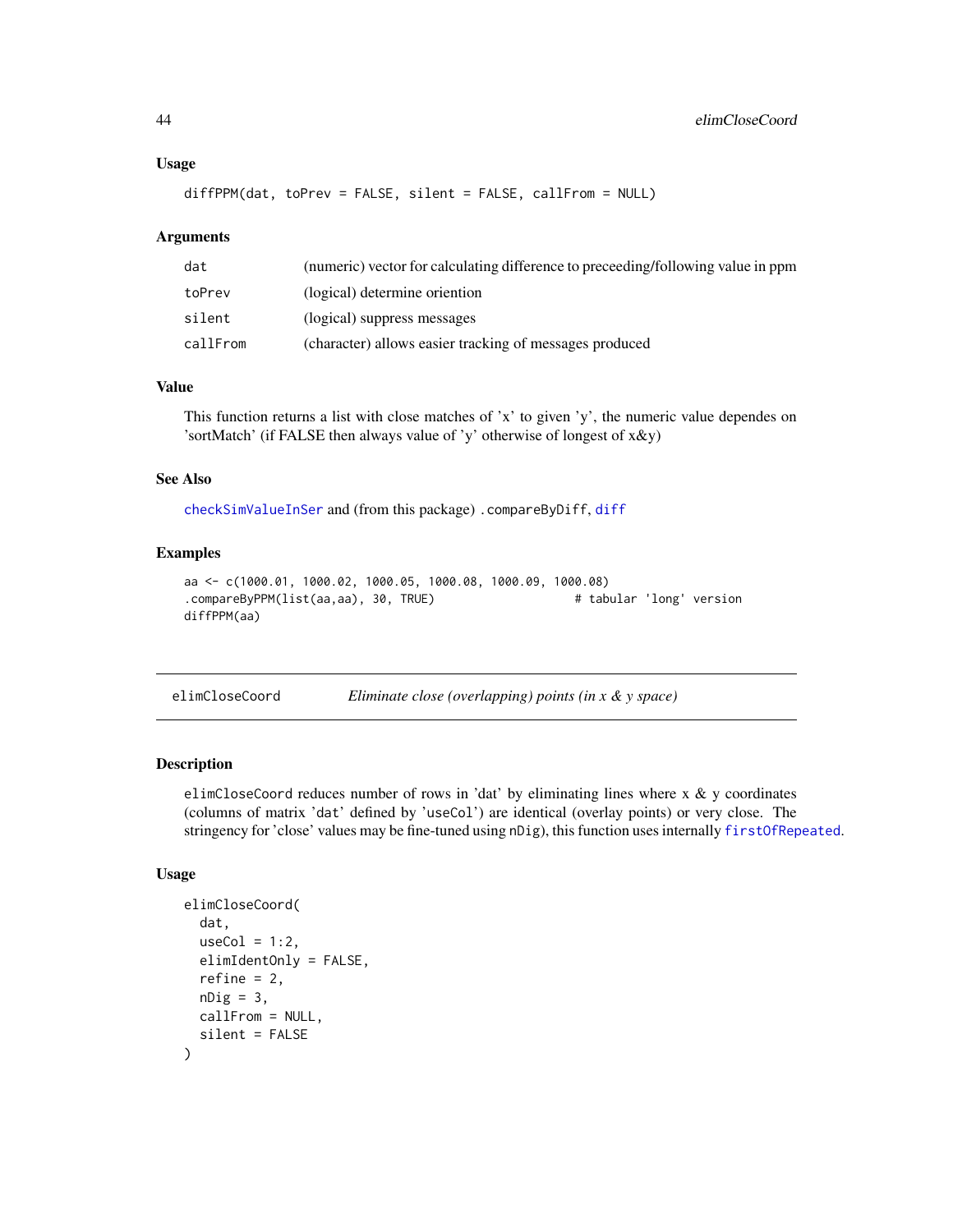# equLenNumber 45

## Arguments

| dat           | matrix (or data.frame) with main numeric input                                                                                                        |
|---------------|-------------------------------------------------------------------------------------------------------------------------------------------------------|
| useCol        | (numeric) index for numeric columns of 'dat' to use/consider                                                                                          |
| elimIdentOnly | (logical) if TRUE, eliminate real duplicated points only (ie identical values only)                                                                   |
| refine        | (numeric) allows increasing stringency even further (higher 'refine' more lines<br>considered equal)                                                  |
| nDig          | (integer) number of significant digits used for rounding, if two 'similar' values<br>are identical after this rounding the second will be eliminated. |
| callFrom      | (character) allows easier tracking of message(s) produced                                                                                             |
| silent        | (logical) suppress messages                                                                                                                           |

## Value

resultant matrix/data.frame

# See Also

[findCloseMatch](#page-58-0), [firstOfRepeated](#page-63-0)

## Examples

da1 <- matrix(c(rep(0:4,5),0.01,1.1,2.04,3.07,4.5),nc=2); da1[,1] <- da1[,1]\*99; head(da1) elimCloseCoord(da1)

equLenNumber *Equal character-length number*

# Description

equLenNumber convert numeric entry 'x' to text, with all elements getting the same number of characters (ie by adding preceeding or tailing 0s, if needed). So far, the function cannot handle scientific annotations.

#### Usage

equLenNumber(x, silent = FALSE, callFrom = NULL)

# Arguments

|          | (caracter) input vector                                   |
|----------|-----------------------------------------------------------|
| silent   | (logical) suppress messages                               |
| callFrom | (character) allows easier tracking of message(s) produced |

# Value

character vector formated as equal number of characters per value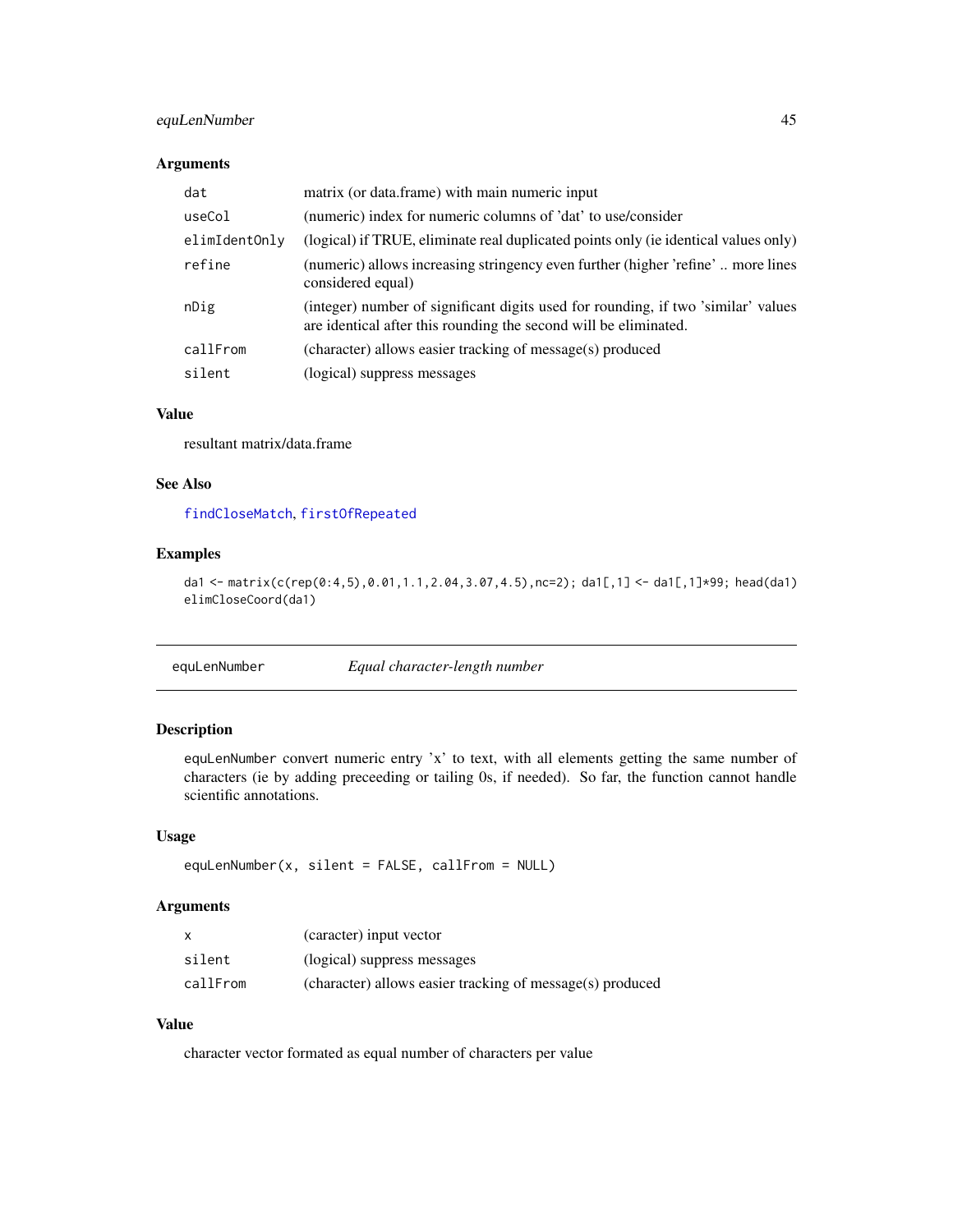# See Also

[sprintf](#page-0-0)

#### Examples

```
equLenNumber(c(12,-3,321))
equLenNumber(c(12,-3.3,321))
```
exclExtrValues *Exclude extreme values (based on distance to mean)*

# Description

This function aims to identify extreme values (values most distant to mean, thus potential outlyers), mark them as NA or directely exclude them (depending on 'showNAs'). Note that every set of non-identical values will have at least one most extreme value. Extreme values are part of many distributions, they are not necessarily true outliers.

# Usage

```
exclExtrValues(
  dat,
  result = "val",CVlim = NULL,
  maxExc1 = 1,
  showNA = FALSE,
  goodValues = TRUE,
  silent = FALSE,
  callFrom = NULL
\mathcal{E}
```
# Arguments

| dat        | numeric vector, main input                                                                                                                                        |
|------------|-------------------------------------------------------------------------------------------------------------------------------------------------------------------|
| result     | (character) may be 'val' for returning data without extreme values or 'pos' for<br>returning position/index of extreme values                                     |
| CVlim      | (NULL or numeric) allows to retain extreme values only if a certain CV (for all<br>'dat') is exceeded (to avoid calling extreme values form homogenous data-sets) |
| maxExc1    | (integer) max number of elments to explude                                                                                                                        |
| showNA     | (logical) will display extrelme values as NA                                                                                                                      |
| goodValues | (logical) allows to display rather the good values instead of the extreme values                                                                                  |
| silent     | (logical) suppress messages                                                                                                                                       |
| callFrom   | (character) allow easier tracking of message(s) produced                                                                                                          |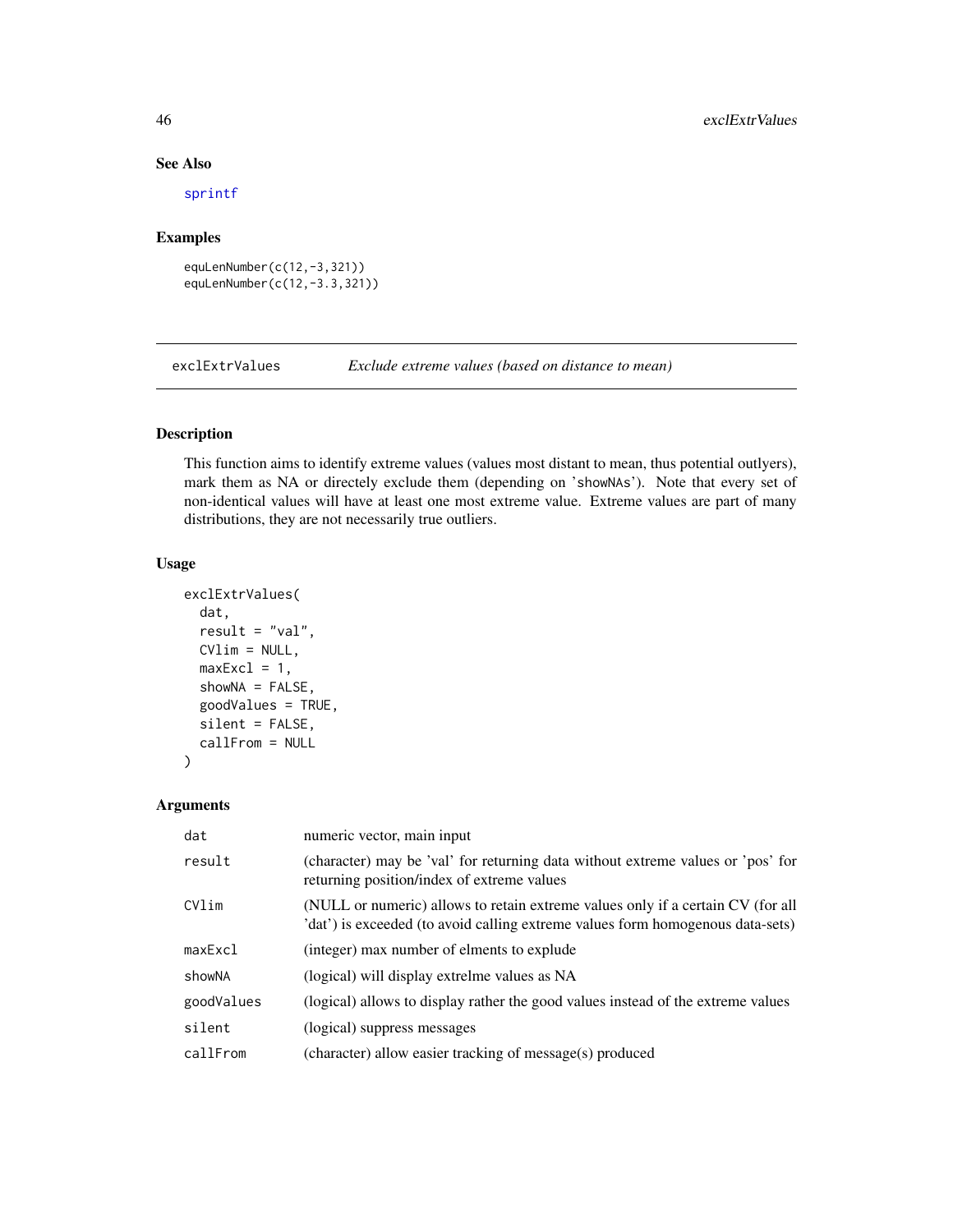# exponNormalize 47

# Value

numeric vector wo extremle values or index-position of extreme values

# See Also

[firstOfRepLines](#page-64-0), [get1stOfRepeatedByCol](#page-68-0) for treatment of matrix

## Examples

```
x <- c(rnorm(30),-6,20)
exclExtrValues(x)
```
exponNormalize *Normalize by adjusting exponent*

# Description

This function normalizes 'dat' by optimizing exponent function (ie dat ^exp) to fit best to 'ref' (default: average of each line of 'dat').

## Usage

```
exponNormalize(
  dat,
 useExpon,
 dynExp = TRUE,
 nStep = 20,startExp = 1,
  simMeas = "cor",
  refDat = NULL,
  refGrp = NULL,
  refLines = NULL,
 rSquare = FALSE,
 silent = FALSE,
  callFrom = NULL
)
```
## Arguments

| dat      | matrix or data.frame of numeric data to be normalized                                                                                                                                                                     |  |
|----------|---------------------------------------------------------------------------------------------------------------------------------------------------------------------------------------------------------------------------|--|
| useExpon | (numeric vector or matrix) exponent values to be tested                                                                                                                                                                   |  |
| dynExp   | (logical) require 'useExpon' as 2 values (matrix), will gradually increase expo-<br>nent from 1st to 2nd; may be matrix or data.frame for dynamic, in this case 1st<br>line for exp for lowest data, 2nd line for highest |  |
| nStep    | (integer) number of exponent variations (steps) when testing range from-to                                                                                                                                                |  |
| startExp | (numeric)                                                                                                                                                                                                                 |  |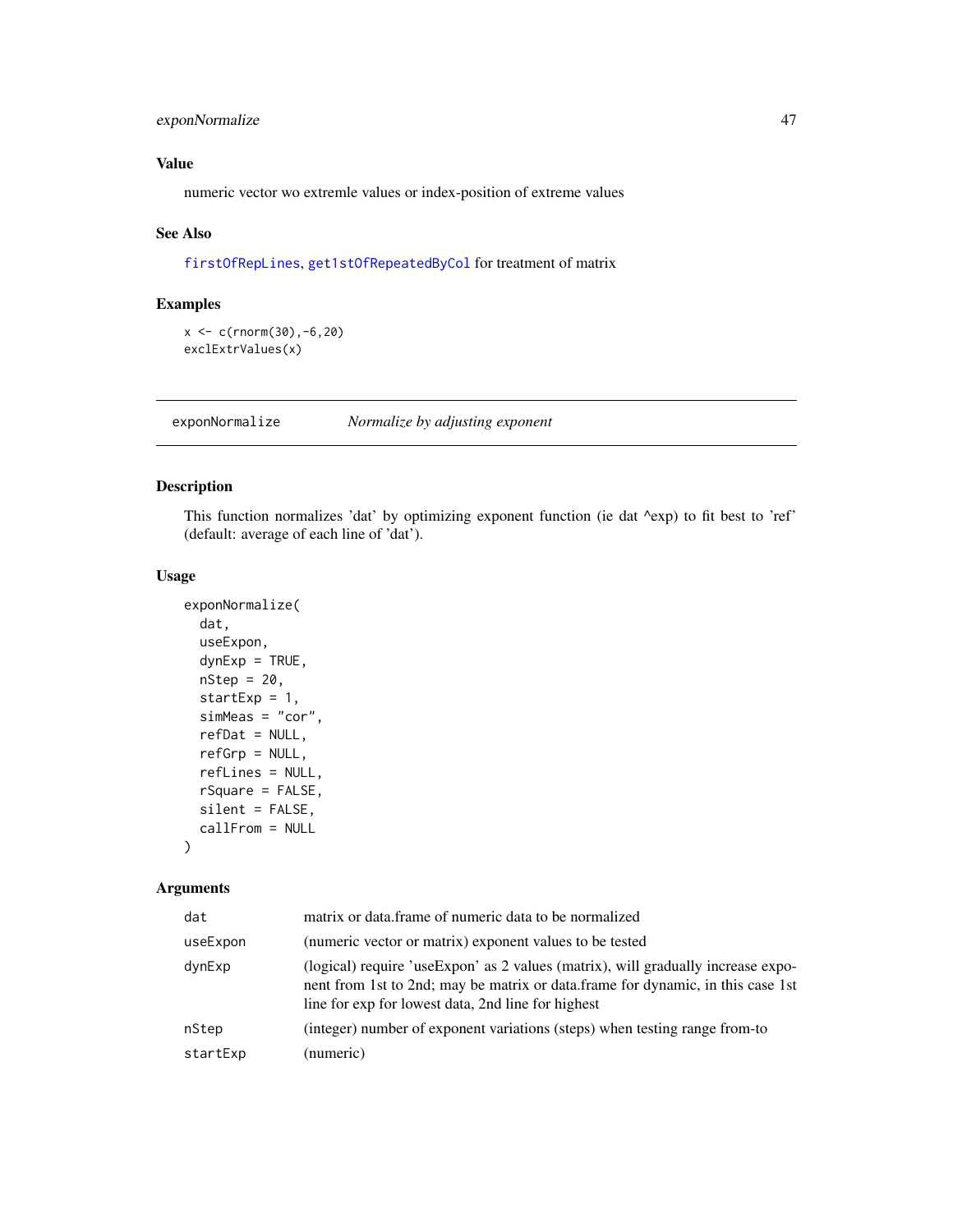| simMeas  | (character) similarity metric to be used (so far only "cor"), if rSquare=TRRUE,<br>the r-squared will be returned                                                                                                                                                             |
|----------|-------------------------------------------------------------------------------------------------------------------------------------------------------------------------------------------------------------------------------------------------------------------------------|
| refDat   | (matrix or data.frame) if null average of each line from 'dat' will be used as<br>reference in similarity measure                                                                                                                                                             |
| refGrp   | (factor) designing which col of 'ref' should be used with which col of 'dat'<br>(length equal to number of cols in 'dat'). Note: 'refGrp' not yet coded optimally<br>to extract numeric part of character vector, protential problems when all lines or<br>cols of dat are NA |
| refLines | (NULL or integer) optional subset of lines to be considered (only) when deter-<br>mining normalization factors                                                                                                                                                                |
| rSquare  | (logical) if TRUE, add r-squared                                                                                                                                                                                                                                              |
| silent   | (logical) suppress messages                                                                                                                                                                                                                                                   |
| callFrom | (character) allow easier tracking of message(s) produced                                                                                                                                                                                                                      |

# Value

matrix of normalized data

# See Also

more eveolved than [normalizeThis](#page-103-0) with arugment set to 'exponent'

```
set.seed(2016); dat1 <- matrix(c(runif(200)+rep(1:10,20)),nc=10)
head(rowGrpCV(dat1,gr=gl(4,3,labels=LETTERS[1:4])[2:11]))
set.seed(2016); dat1 <- c(0.1,0.2,0.3,0.5)*rep(c(1,10),each=4)
dat1 <- matrix(round(c(sqrt(dat1),dat1^1.5,3*dat1+runif(length(dat1))),2),nc=3)
dat2a <- exponNormalize(dat1[,1],useExpon=2,nSte=1,refD=dat1[,3])
layout(matrix(1:2,nc=2))
plot(dat1[,1],dat1[,3],type="b",main="init",ylab="ref")
plot(dat2a$datNor[,1],dat1[,3],type="b",main="norm",ylab="ref")
dat2b <- exponNormalize(dat1[,1],useExpon=c(1.7,2.3),nSte=5,refD=dat1[,3])
plot(dat1[,1],dat1[,3],type="b",main="init",ylab="ref")
plot(dat2b$datNor[,1],dat1[,3],type="b",main="norm",ylab="ref")
```

```
dat2c <- exponNormalize(dat1[,-3],useExpon=matrix(c(1.7,2.3,0.6,0.8),nc=2),nSte=5,refD=dat1[,3]);
plot(dat1[,1],dat1[,3],type="b",main="init",ylab="ref ")
plot(dat2c$datNor[,1],dat1[,3],type="b",main="norm 1",ylab="ref")
plot(dat1[,2],dat1[,3],type="b",main="init",ylab="ref")
plot(dat2c$datNor[,2],dat1[,3],type="b",main="norm 2",ylab="ref");
```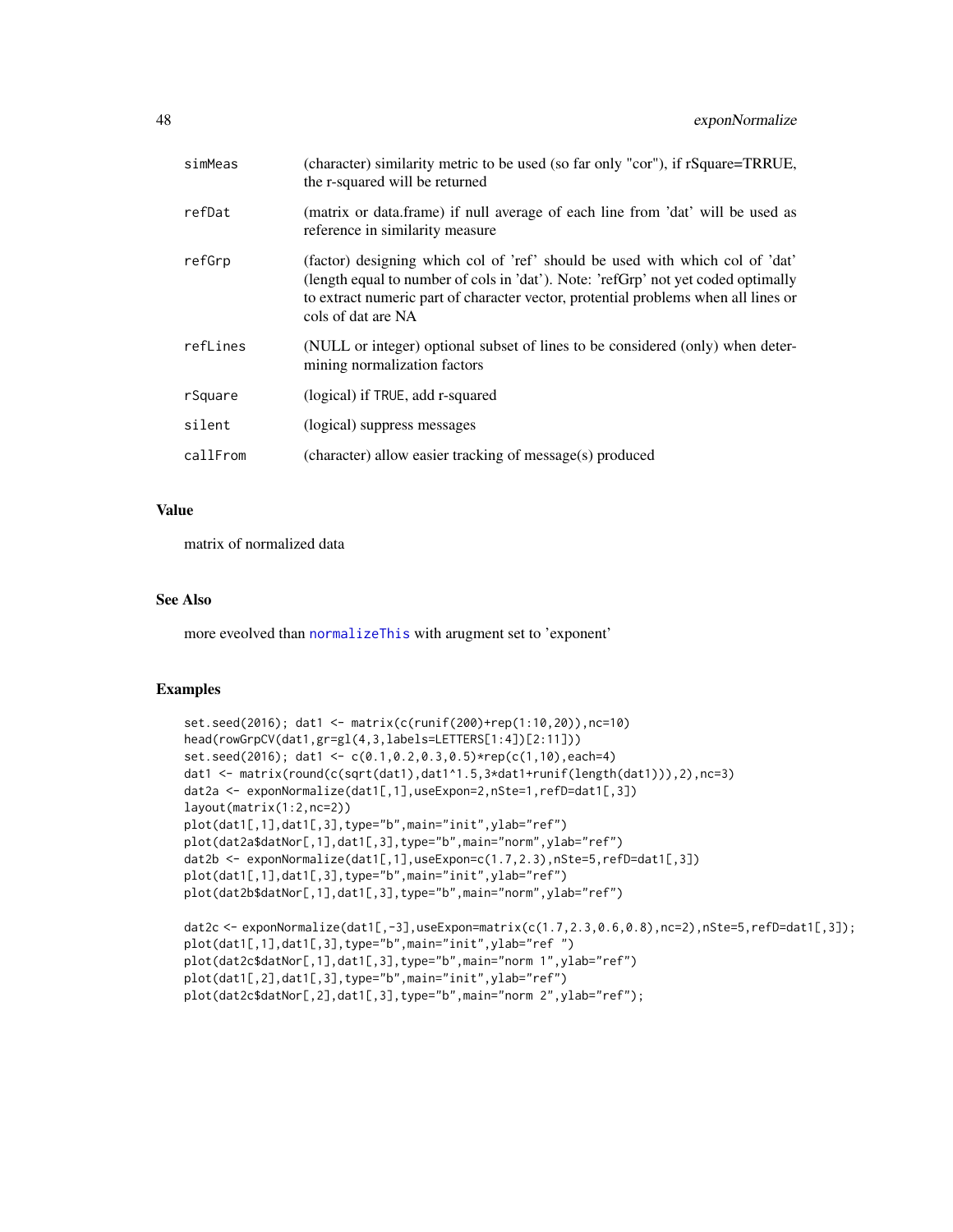This function was designed for handeling measurements stored as list of multiple arrays, like eg compound-screens using microtiter-plates where multiple parameters ('channels') were recorded for each well (element). The elements (eg compounds screened) are typcally stored in the 1st dimension of the arrays, the replicated in the secon dimension and different measure types/parameters in the 3rd chanel. In order to keep the structure of of individual microtiter-plates, typically each plate forms a separate array (of same dimensions) in a list. The this function allows extracting a single channel of the list of arrays (3rd dim of each array) and return row-appended matrix.

# Usage

extr1chan(arrLst, cha, na.rm = TRUE, rowSep =  $"_{--}"$ )

# Arguments

| arrLst | (list) list of arrays (typically 1st and 2nd dim for specific genes/objects, 3rd for<br>different measures associated with) |
|--------|-----------------------------------------------------------------------------------------------------------------------------|
| cha    | (integer) channel number                                                                                                    |
| na.rm  | (logical) default =TRUE to remove NAs                                                                                       |
| rowSep | (character) separator for rows                                                                                              |

# Value

list with just single channel extracted

#### See Also

[organizeAsListOfRepl](#page-106-0)

```
arr1 <- array(1:24,dim=c(4,3,2),dimnames=list(c(LETTERS[1:4]),
 paste("col",1:3,sep=""),c("ch1","ch2")))
arr2 <- array(74:51,dim=c(4,3,2),dimnames=list(c(LETTERS[1:4]),
 paste("col",1:3,sep=""),c("ch1","ch2")))
arrL1 <- list(pl1=arr1,pl2=arr2)
extr1chan(arrL1,ch=2)
```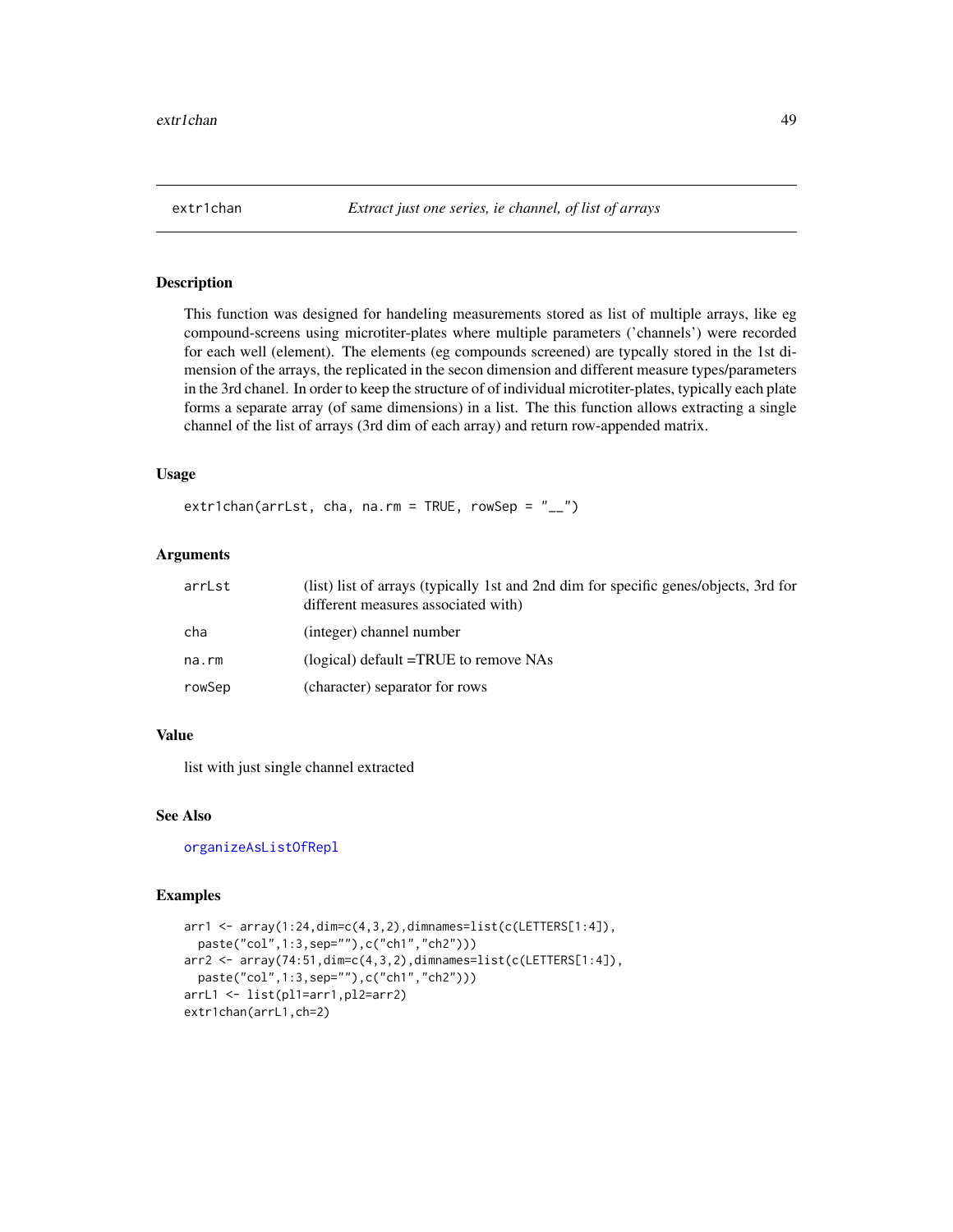```
extractLast2numericParts
```
*Extract last two numeric parts from character vector*

## Description

extractLast2numericParts extracts last 2 (integer) numeric parts between punctuations out of character vector 'x'. Runs faster than gregexpr . Note: won't work correctly with decimals or exponential signs !! (such characters will be considered as punctuation, ie as separator)

#### Usage

```
extractLast2numericParts(x, silent = FALSE, callFrom = NULL)
```
#### Arguments

| $\mathsf{x}$ | main character input                                     |
|--------------|----------------------------------------------------------|
| silent       | (logical) suppres messages                               |
| callFrom     | (character) allow easier tracking of message(s) produced |

## Value

(numeric) matrix with 2 columns (eg from initial concatenated coordinates)

## See Also

gregexpr from [grep](#page-0-0)

## Examples

extractLast2numericParts(c("M01.1-4","M001/2.5","M\_0001\_03-16","zyx","012","a1.b2.3-7,2"))

<span id="page-49-0"></span>extrColsDeX *Flexible extraction of columns*

# Description

This function provides flexible checking if a set of columns may be extracted from a matrix or data.frame 'x'. If argument extrCol is list of character vectors, this allows to search among given options, the first matching name for each vector will be identified.

## Usage

```
extrColsDeX(x, extrCol, doExtractCols = FALSE, callFrom = NULL, silent = FALSE)
```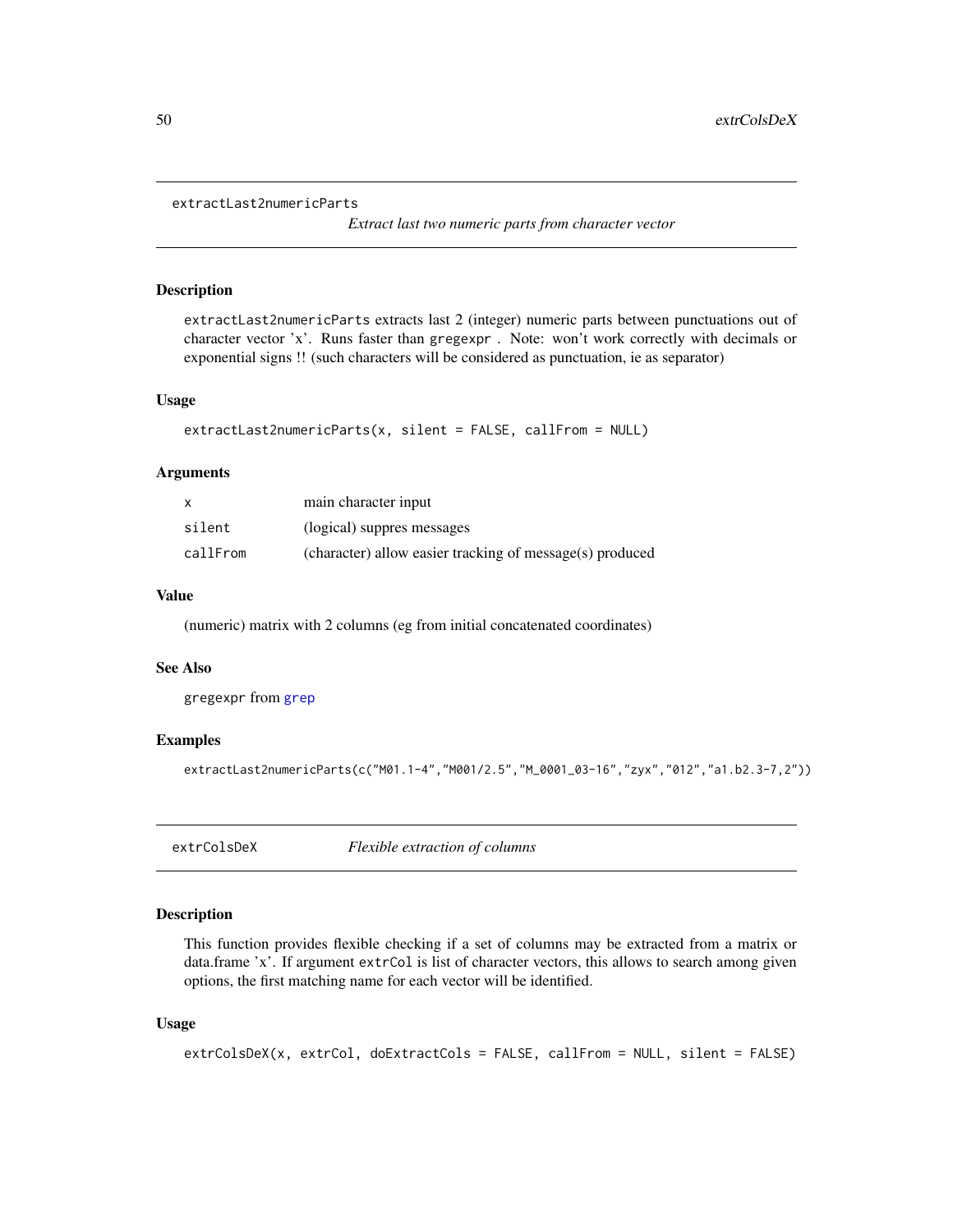# Arguments

| $\mathsf{x}$  | (matrix or data.frame) main input (where data should be extracted from)                                                                                                           |
|---------------|-----------------------------------------------------------------------------------------------------------------------------------------------------------------------------------|
| extrCol       | (character, integer or list) columns to be extracted, may be column-names or<br>column index; if is list each first-level element will be considered as options<br>for one choice |
| doExtractCols | (logical) if default FALSE only the column indexes will be returned                                                                                                               |
| callFrom      | (character) allows easier tracking of message(s) produced                                                                                                                         |
| silent        | (logical) suppress messages                                                                                                                                                       |

## Value

integer-vector (ifdoExtractCols=FALSE return depending on input matrix or data.frame)

## See Also

[read.table](#page-0-0), [filterList](#page-54-0)

## Examples

```
dFr <- data.frame(a=11:14, b=24:21, cc=LETTERS[1:4], dd=rep(c(TRUE,FALSE),2))
extrColsDeX(dFr,c("b","cc","notThere"))
extrColsDeX(dFr,c("b","cc","notThere"), doExtractCols=TRUE)
extrColsDeX(dFr, list(c("nn","b","a"), c("cc","a"),"notThere"))
```
extrNumericFromMatr *Extract numeric part of matrix or data.frame*

# Description

extrNumericFromMatr extracts numeric part of matrix or data.frame, removing remaining nonnumeric elements if trimToData is set to TRUE. Note, that cropping entire lines where a (single) text element appeared may quickly reduce the overal content of the input data.

# Usage

```
extrNumericFromMatr(dat, trimToData = TRUE, silent = FALSE, callFrom = NULL)
```
#### **Arguments**

| dat        | matrix (or data.frame) for extracting numeric parts                                                           |  |
|------------|---------------------------------------------------------------------------------------------------------------|--|
| trimToData | (logical) default to remove (crop) lines and cols contributing to NA, non-numeric<br>data is transfomed to NA |  |
| silent     | (logical) suppress messages                                                                                   |  |
| callFrom   | (character) allow easier tracking of message(s) produced                                                      |  |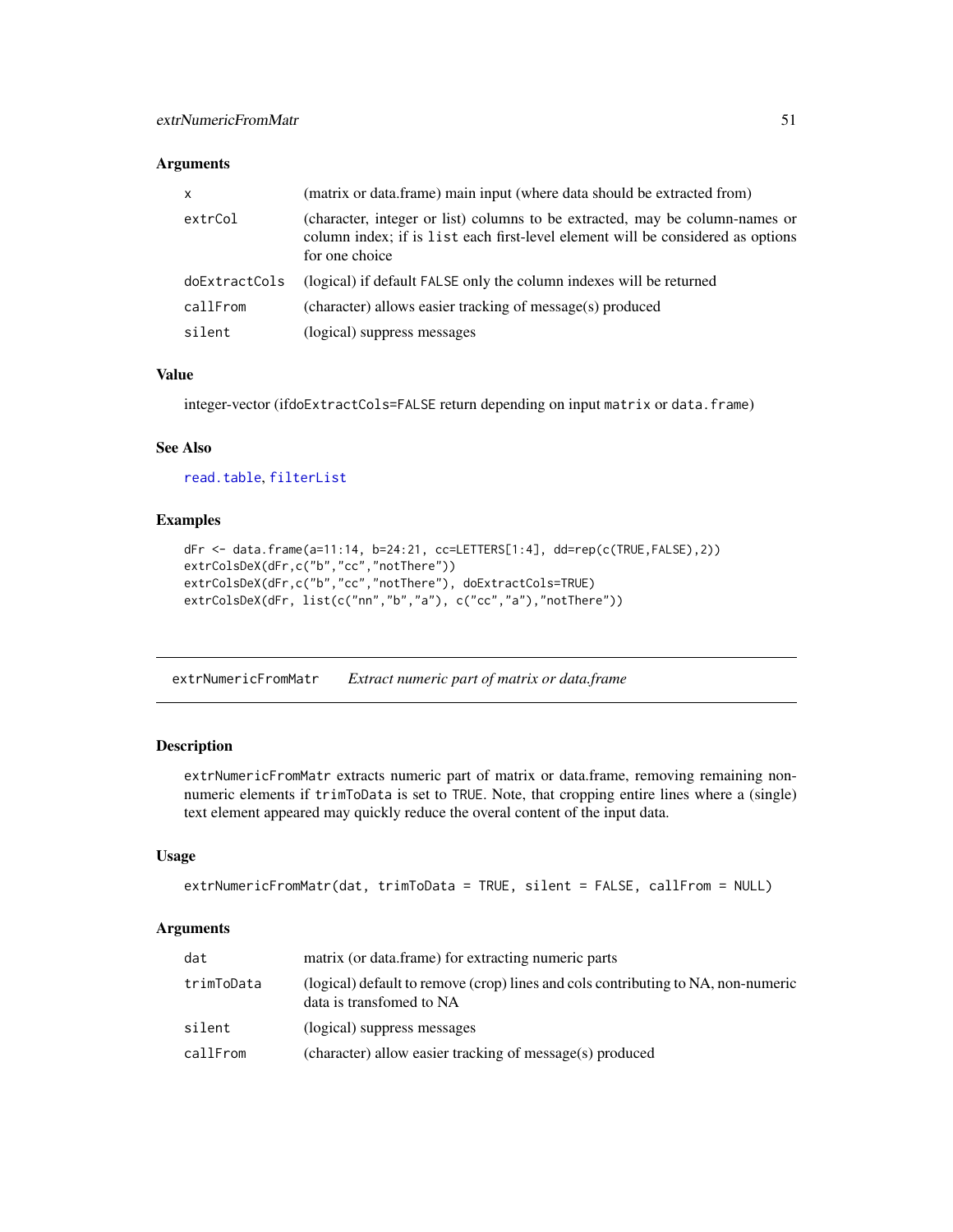# Value

matrix of numeric data

## Examples

```
mat <- matrix(c(letters[1:7],14:16,LETTERS[1:6]),nrow=4,dimnames=list(1:4,letters[1:4]))
mat; extrNumericFromMatr(mat)
mat <- matrix(c(letters[1:4],1,"e",12:19,LETTERS[1:6]),nr=5,dimnames=list(11:15,letters[1:4]))
mat; extrNumericFromMatr(mat)
```
extrSpcText *Extract specific text*

#### Description

This function extracts/cuts text-fragments out of txt following specific anchors defined by arguments cutFrom and cutTo.

# Usage

```
extrSpcText(
  txt,
  cutFrom = " GN=",
  cutTo = " PE=",
 missingAs = NA,
 exclFromTag = TRUE,
  silent = FALSE,
  callFrom = NULL
\lambda
```
# Arguments

| txt         | character vector to be treated                                      |
|-------------|---------------------------------------------------------------------|
| cutFrom     | (character) text where to start cutting                             |
| cutTo       | (character) text where to stop cutting                              |
| missingAs   | (character) specific content of output at line/location of 'exclLi' |
| exclFromTag | (logical) to exclude text given in 'cutFrom' from result            |
| silent      | (logical) suppress messages                                         |
| callFrom    | (character) allow easier tracking of messages produced              |

## Details

In case cutFrom is not found missingAs will be returned. In case cutTo is not found, text gets extracted with chaMaxEl characters.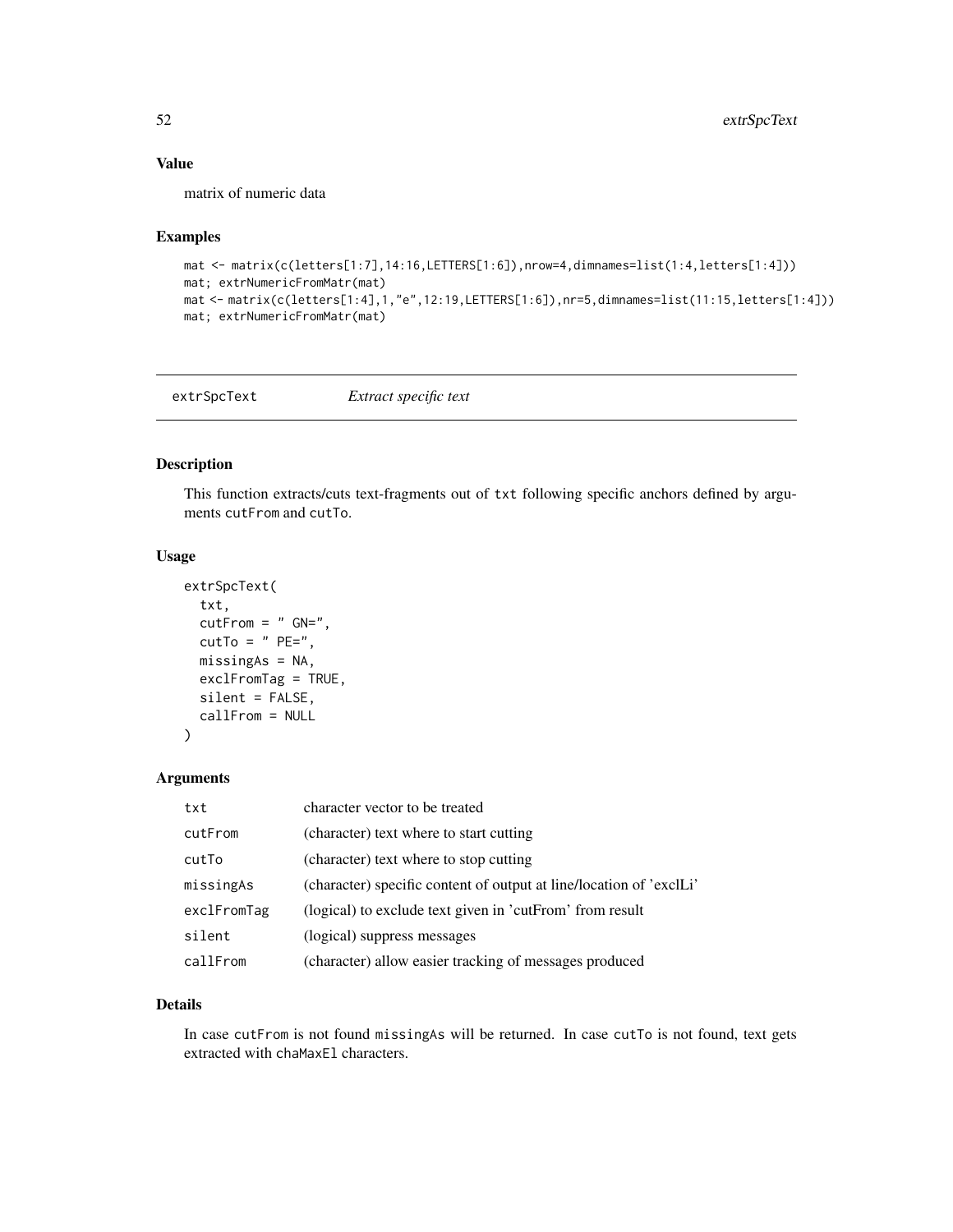#### filt3dimArr 53

# Value

This function returns a modified character vector

#### See Also

[substr](#page-0-0)

# Examples

```
extrSpcText(c(" ghjg GN=thisText PE=001"," GN=_ PE=", NA, "abcd"))
extrSpcText(c("ABCDEF.3-6","05g","bc.4-5"), cutFr="\\.", cutT="-")
```
filt3dimArr *Filter a three-dimensional array of numeric data*

# Description

Filtering of 3-dim array ('x') : filter column 'filtCrit' as 'larger as' (according to 'filtTy') 'filtVal' and extract/display all col matching 'displCrit'.

# Usage

```
filt3dimArr(x, filtCrit, filtVal, filtTy = ">", displCrit = NULL)
```
## Arguments

| x         | array (3-dim) of numeric data                                                                                                                                 |
|-----------|---------------------------------------------------------------------------------------------------------------------------------------------------------------|
| filtCrit  | (character, length=1) which column-name consider when filtering filter with<br>'filtVal' and 'filtTy'                                                         |
| filtVal   | (numeric) for testing inferior/superor/equal condition                                                                                                        |
| filtTv    | (character) which type of testing to perform $(\text{`eq'}, \text{`inf'}, \text{`infeq'}, \text{`sup'}, \text{`supeq'}, \text{`~})$<br>'<'. '>='. '<='. '==') |
| displCrit | (character) column-name(s) to display                                                                                                                         |

#### Value

list of filtered matrixes (by 3rd dim)

```
arr1 <- array(1:24,dim=c(4,3,2),dimnames=list(c(LETTERS[1:4]),
  paste("col",1:3,sep=""),c("ch1","ch2")))
filt3dimArr(arr1,displCrit=c("col1","col2"),filtCrit="col2",filtVal=7)
```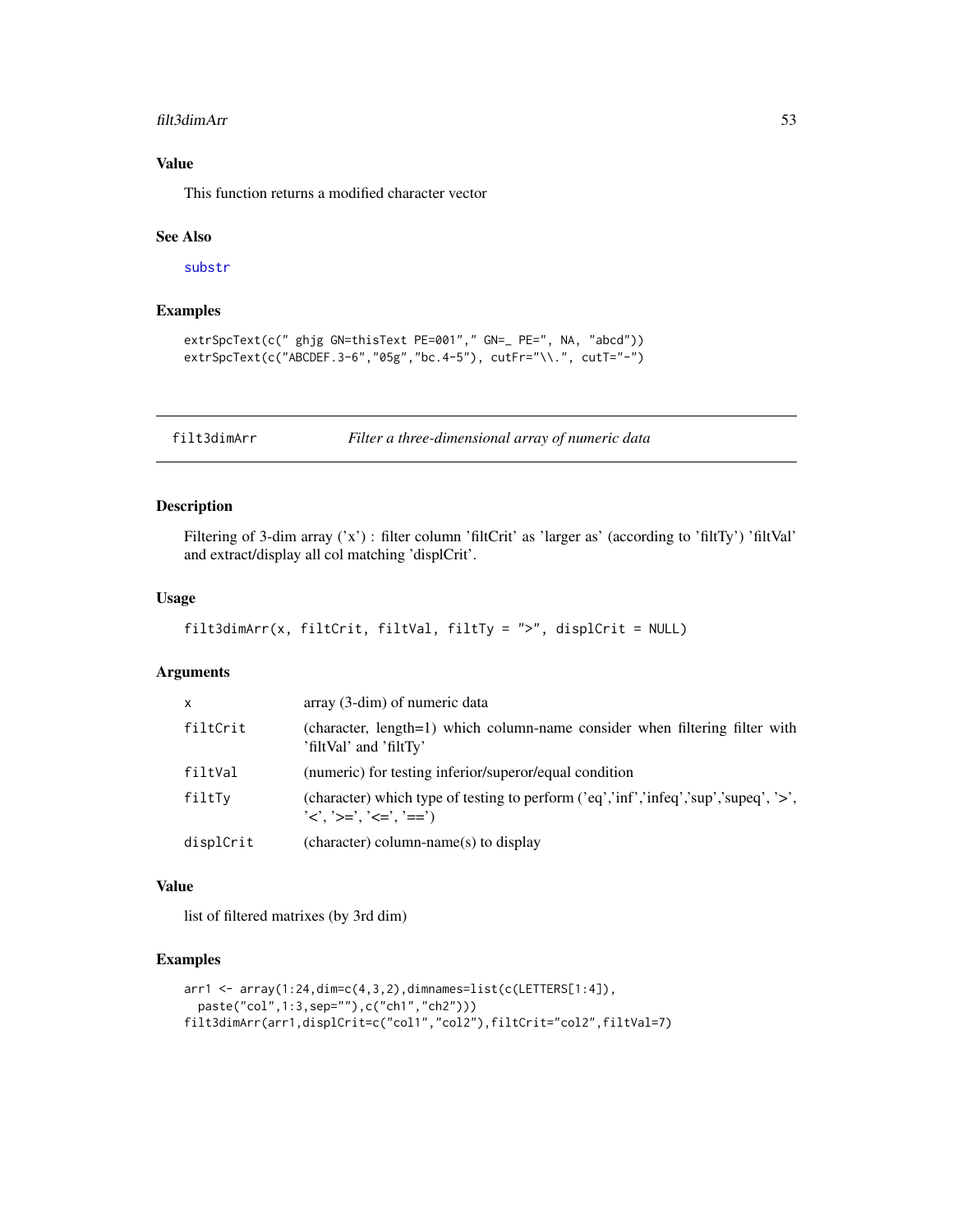Filter all elements of list (or S3-object) according to criteria designed to one selected referenceelement of the list. All simple vectors, matrix, data.frames and 3-dimensional arrays will be checked if matching number of rows and/or columns to decide if they should be filtered the same way. If the reference element has same number of rows and columns simple (1-dimensional) vectors won't be filtered since it not clear if this should be done to lines or columns.

# Usage

```
filterLiColDeList(
  lst,
  useLines,
  useCols = NULL,
  ref = 1,
  silent = FALSE,
  callFrom = NULL
\mathcal{E}
```
## Arguments

| lst      | (list or S3 object) main input                                                                                                                                                                      |
|----------|-----------------------------------------------------------------------------------------------------------------------------------------------------------------------------------------------------|
| useLines | (integer, logcial or character) vector to assign lines to keep when filtering along<br>lines; set to NULL for no filtering; if 'allNA' all lines composed uniquely of NA<br>values will be removed. |
| useCols  | (integer, logcial or character) vector for filtering columns; set to NULL for no<br>filtering; if 'allNA' all columns uniquely NA values will be removed                                            |
| ref      | (integer) index for designing the elment of 'lst' to take as reference for checking<br>which other list-elements have suitable number of rows or columns                                            |
| silent   | (logical) suppress messages                                                                                                                                                                         |
| callFrom | (character) allow easier tracking of message(s) produced                                                                                                                                            |

# Details

This function is used eg in package wrProteo to simultaneaously filter raw and transformed data.

# Value

correct input (object of same class, same length)

# See Also

[moderTest2grp](#page-92-0) for single comparisons, [lmFit](#page-0-0)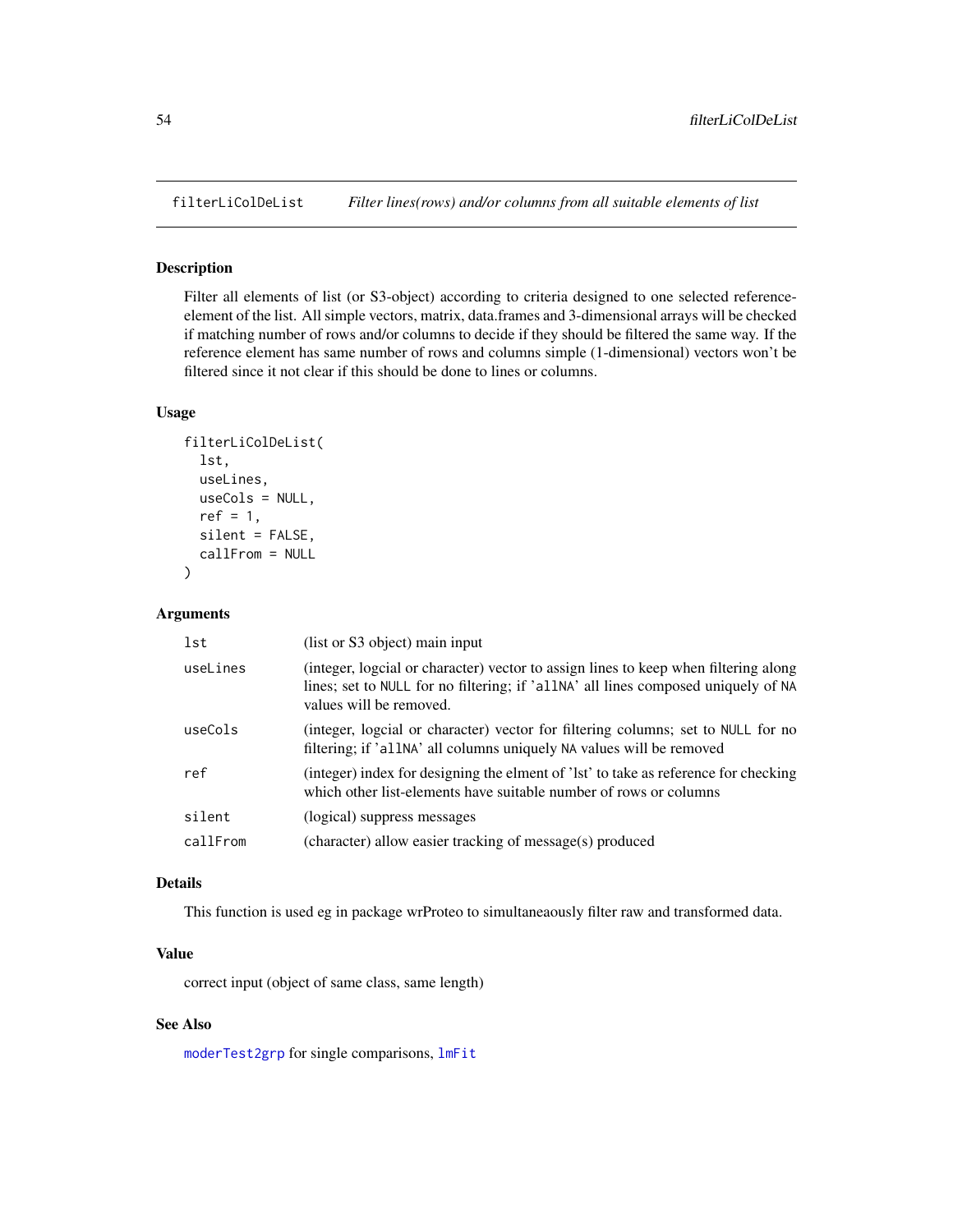#### filterList 55

# Examples

```
lst1 <- list(m1=matrix(11:18,ncol=2), m2=matrix(21:30,ncol=2), indR=31:34,
  m3=matrix(c(21:23,NA,25:27,NA),ncol=2))
## here $m2 has more lines than $m1, and thus will be ignored when ref=1
filterLiColDeList(lst1, useLines=2:3)
filterLiColDeList(lst1, useLines="allNA", ref=4)
```
<span id="page-54-0"></span>

```
filterList Filter for unique elements
```
# Description

This function aims to apply a given filter-citerium, a matrix or vector of FALSE/TRUE which is typically combined with a second layer which filters for a min content of filer-passing values per line for the first/main criterium. Then all lines concerned will be removed. This will be done for all list-elements (of appropriate size) of the input-list (while maintaining the list-structure in the output) not matching the filtering criteria.

# Usage

```
filterList(lst, filt, minLineRatio = 0.5, silent = FALSE, callFrom = NULL)
```
## Arguments

| lst<br>its length or number of lines fits to filt                      | (list) main input, each vector, matrix or data.frame in this list will be filtered if                                                                               |
|------------------------------------------------------------------------|---------------------------------------------------------------------------------------------------------------------------------------------------------------------|
| filt<br>each line of filt                                              | (logical) vector of FALSE/TRUE to use for filtering. If this a matrix is given, the<br>value of minLineRatio will be applied as threshod of min content of TRUE for |
| minLineRatio<br>threshold of min content of TRUE for each line of filt | (numeric) in case filt is a matrix of FALSE/TRUE, this value will be used as                                                                                        |
| silent<br>(logical) suppress messages                                  |                                                                                                                                                                     |
| callFrom<br>(character) allow easier tracking of message(s) produced   |                                                                                                                                                                     |

## Value

filtered list

## See Also

[correctToUnique](#page-36-0), [unique](#page-0-0), [duplicated](#page-0-0), [extrColsDeX](#page-49-0)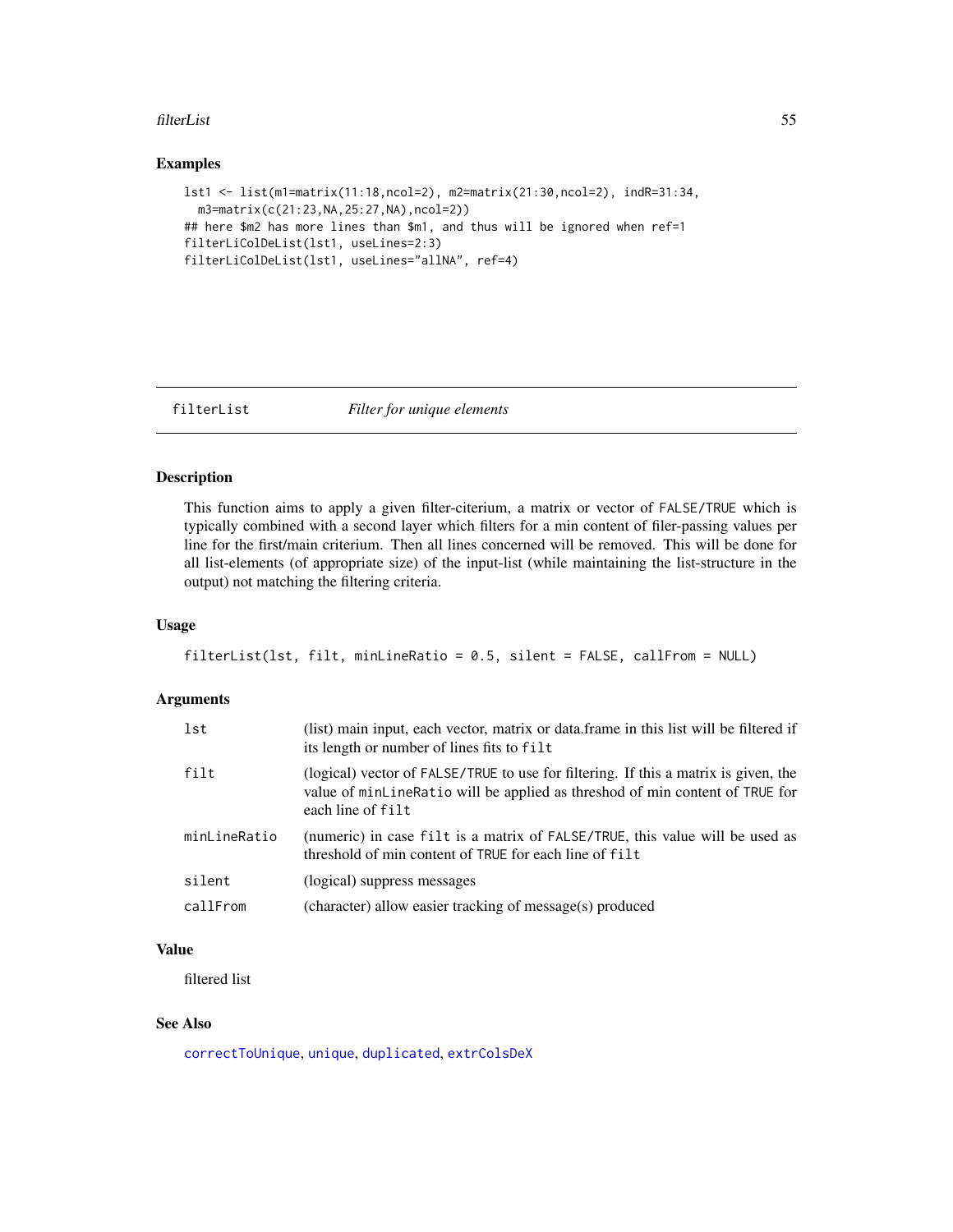# Examples

```
set.seed(2020); dat1 <- round(runif(80),2)
list1 <- list(m1=matrix(dat1[1:40],ncol=8), m2=matrix(dat1[41:80],ncol=8), other=letters[1:8])
rownames(list1$m1) <- rownames(list1$m2) <- paste0("line",1:5)
filterList(list1, list1$m1[,1] >0.4)
filterList(list1, list1$m1 >0.4)
```
filterNetw *Filter nodes & edges for extracting networks This function allows extracting and filtering network-data based on fixed threshold (*limInt*) and add sandwich-nodes (nodes inter-connecting initial nodes) out of node-based queries.*

# Description

Filter nodes & edges for extracting networks

This function allows extracting and filtering network-data based on fixed threshold (limInt) and add sandwich-nodes (nodes inter-connecting initial nodes) out of node-based queries.

#### Usage

```
filterNetw(
  lst,
  filtCol = 3,
  limit = 5000,sandwLim = 5000,
  filterAsInf = TRUE,
  outFormat = "matrix",
  remOrphans = TRUE,
  remRevPairs = TRUE,
  reverseCheck = TRUE,
  elemNa = "genes",
  silent = FALSE,
  callFrom = NULL,
  debug = FALSE
)
```
#### Arguments

| lst         | (list, composed of multiple matrix or data.frames) main input (each list-element<br>should have same number of columns) |
|-------------|-------------------------------------------------------------------------------------------------------------------------|
| filtCol     | (integer, length=1) which column of 1st should be usd to filter using thresholds<br>limInt and sandwLim                 |
| limInt      | (numeric, length=1) filter main edge-scores according to filterAsInf                                                    |
| sandwLim    | (numeric, length=1) filter sandwich connection edge-scores accodring to filterAsInf                                     |
| filterAsInf | (logical) filter as 'inferior or equal' or 'superior or equal'                                                          |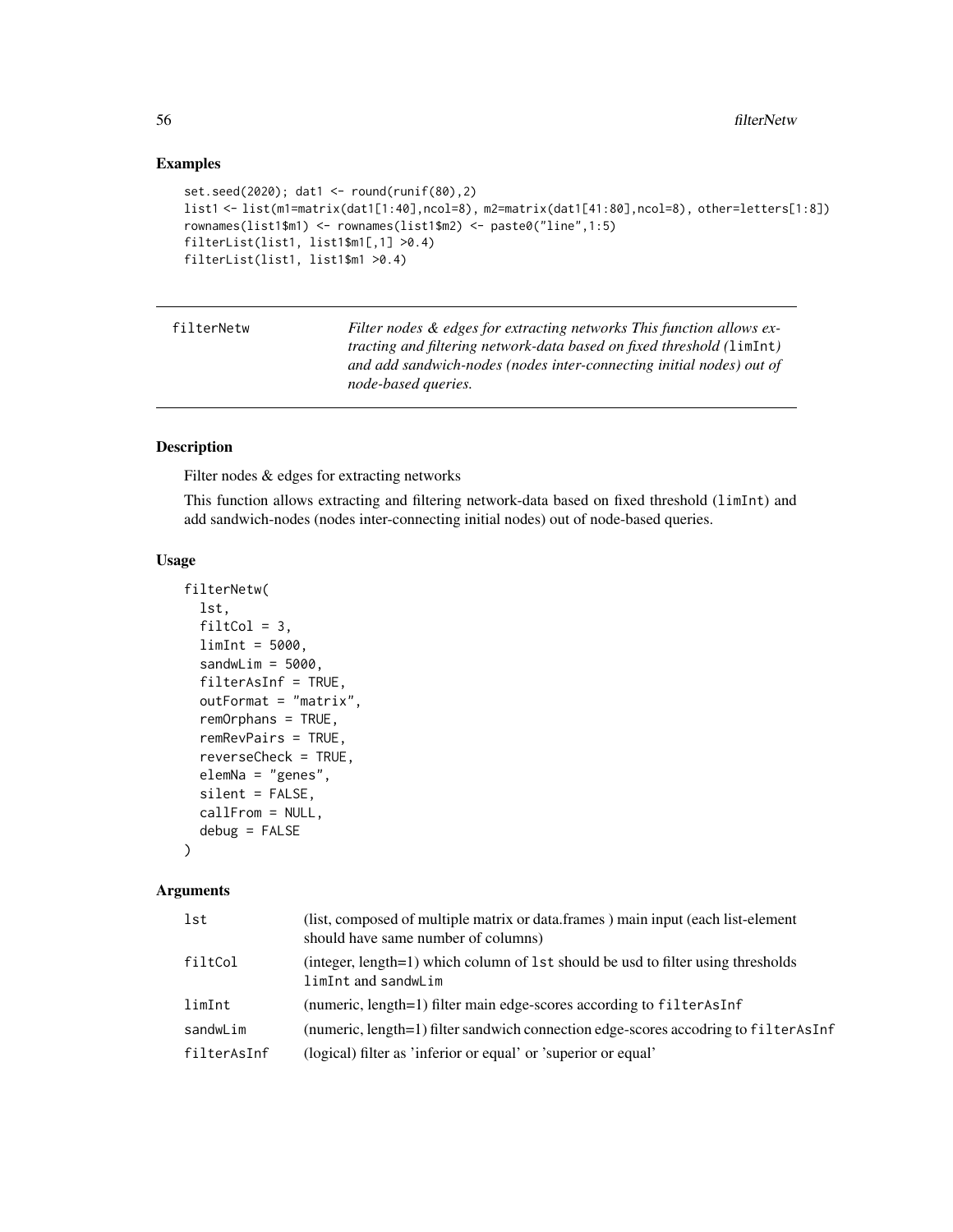#### filterNetw 57

| outFormat    | (character) may be 'matrix' for tabular output, 'all' as list with matrix and list of<br>node-names                                        |
|--------------|--------------------------------------------------------------------------------------------------------------------------------------------|
| remOrphans   | (logical) remove networks consisting only of 2 connected edges                                                                             |
| remRevPairs  | (logical) remove duplicate edges due to reverse massping (eg $A - B$ and $B - A$ );<br>NOTE : use only when edges don't have orientation ! |
| reverseCheck | (logical) depreciated                                                                                                                      |
| elemNa       | (character) used only for messages                                                                                                         |
| silent       | (logical) suppress messages                                                                                                                |
| callFrom     | (character) allow easier tracking of message(s) produced                                                                                   |
| debug        | (logical) display additional messages for debugging                                                                                        |

#### Value

This function returns a matrix or data.frame

## See Also

in [cbind](#page-0-0)

```
lst2 <- list('121'=data.frame(ID=as.character(c(141,221,228,229,449)),11:15),
 '131'=data.frame(ID=as.character(c(228,331,332,333,339)),11:15),
  '141'=data.frame(ID=as.character(c(121,151,229,339,441,442,449)),c(11:17)),
  '151'=data.frame(ID=as.character(c(449,141,551,552)),11:14),
  '161'=data.frame(ID=as.character(171),11), '171'=data.frame(ID=as.character(161),11),
  '181'=data.frame(ID=as.character(881:882),11:12) )
lst2 <- list('121'=data.frame(ID=as.character(c(141,221,228,229,449)),11:15, 21:25),
 '131'=data.frame(ID=as.character(c(228,331,332,333,339)),11:15, 21:25),
  '141'=data.frame(ID=as.character(c(121,151,229,339,441,442,449)), c(11:17), 21:27),
  '151'=data.frame(ID=as.character(c(449,141,551,552)), 11:14, 21:24),
 '161'=data.frame(ID=as.character(171), 11,21), '171'=data.frame(ID=as.character(161), 11,21),
  '181'=data.frame(ID=as.character(881:882), 11:12,21:22) )
(te1 <- filterNetw(lst2, limInt=90, remOrphans=FALSE))
(te2 <- filterNetw(lst2, limInt=90, remOrphans=TRUE))
(te3 <- filterNetw(lst2, limInt=13, remOrphans=FALSE))
(te4 <- filterNetw(lst2, limInt=13, remOrphans=TRUE))
```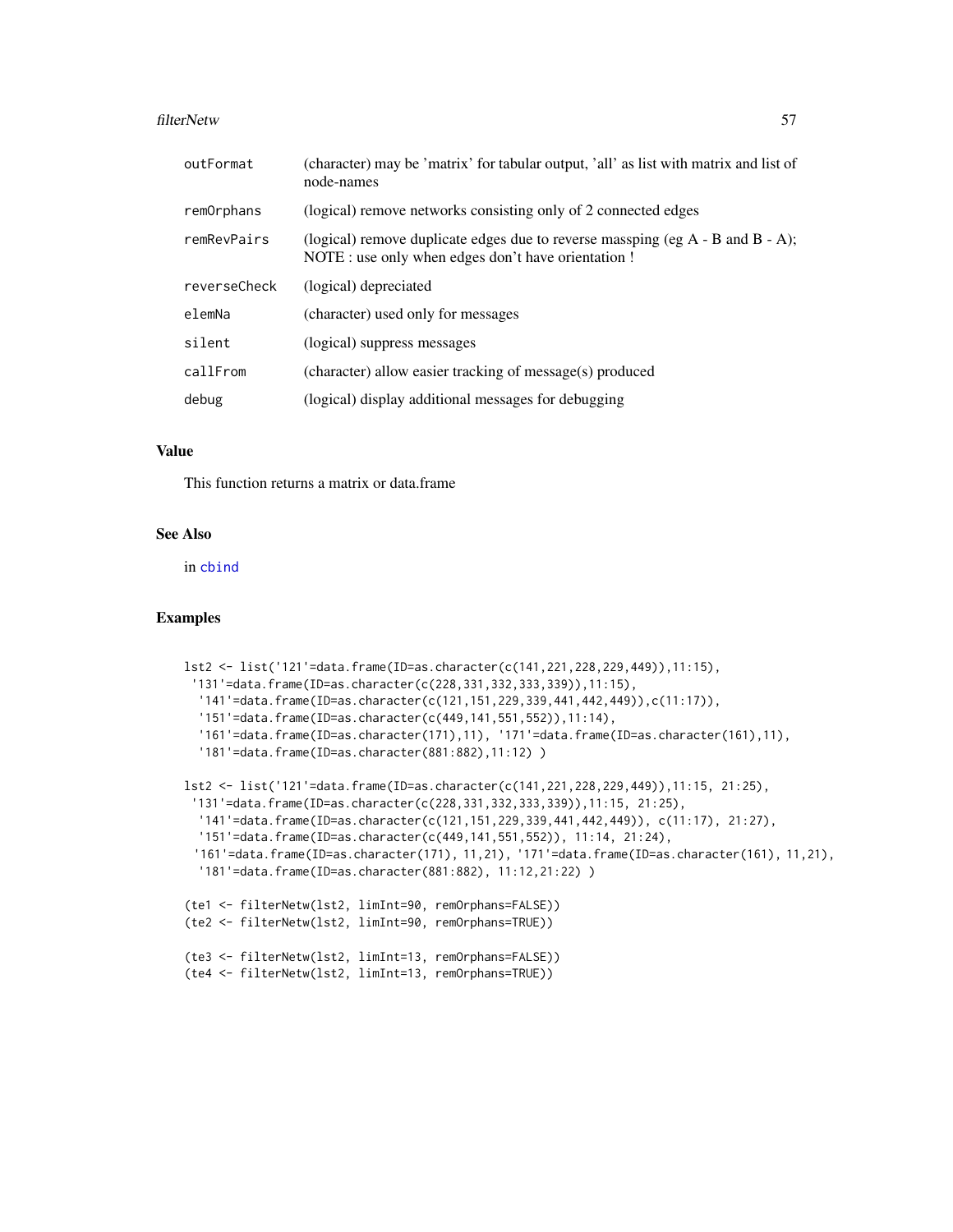<span id="page-57-0"></span>

This function aims to identify and remove duplicated elements in a list and maintain the liststructure in the output. filtSizeUniq filters 'lst' (list of character-vectors or character-vector) for elements being unique (to 'ref' or if NULL to all 'lst') and of character length. In addition, the min- and max- character length may be filtered, too. Eg, in proteomics this helps removing peptide sequences which would not be measured/detected any way.

#### Usage

```
filtSizeUniq(
  lst,
  ref = NULL,
 minSize = 6,
 maxSize = 36,
  filtUnique = TRUE,
  byProt = TRUE,
  inclEmpty = TRUE,
  silent = FALSE,
  callFrom = NULL
)
```
# Arguments

| lst        | list of character-vectors or character-vector                                                                                      |
|------------|------------------------------------------------------------------------------------------------------------------------------------|
| ref        | (character) optional alternative 'reference', if not NULL used in addition to 'lst'<br>for considering elements of 'lst' as unique |
| minSize    | (integer) minimum number of characters, if NULL set to 0                                                                           |
| maxSize    | (integer) maximum number of characters                                                                                             |
| filtUnique | (logical) if TRUE return unique-only character-strings                                                                             |
| byProt     | (logical) if TRUE organize output as list (by names of input, eg protein-names) -<br>if 'lst' was named list                       |
| inclEmpty  | (logical) optional including empty list-elements when all elements have been<br>filtered away - if 'lst' was named list            |
| silent     | (logical) suppress messages                                                                                                        |
| callFrom   | (character) allow easier tracking of message(s) produced                                                                           |

## Value

list of filtered input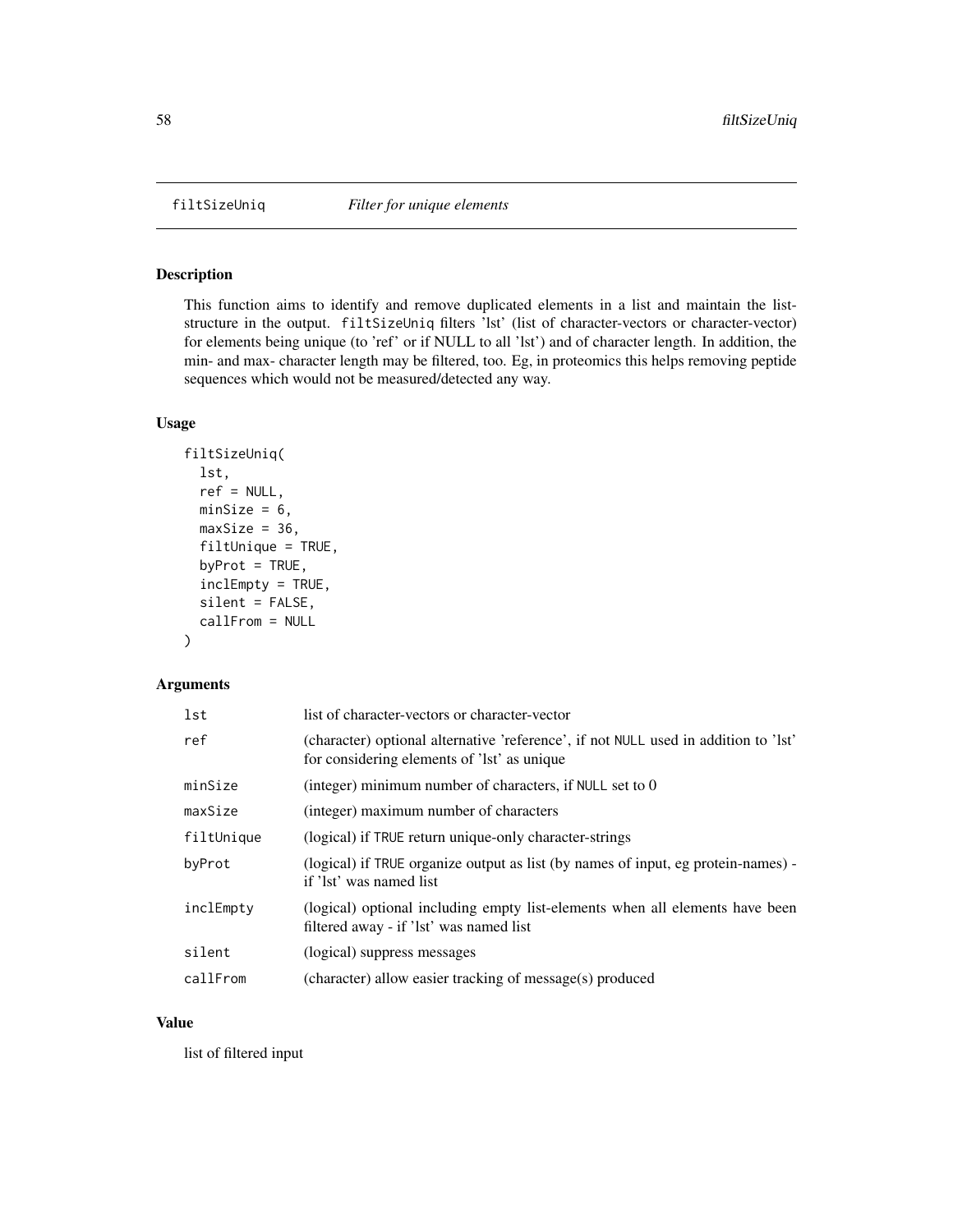# findCloseMatch 59

# See Also

[correctToUnique](#page-36-0), [unique](#page-0-0), [duplicated](#page-0-0)

## Examples

```
filtSizeUniq(list(A="a",B=c("b","bb","c"),D=c("dd","d","ddd","c")),filtUn=TRUE,minSi=NULL)
# input: c and dd are repeated
filtSizeUniq(list(A="a",B=c("b","bb","c"),D=c("dd","d","ddd","c")),ref=c(letters[c(1:26,1:3)],
  "dd","dd","bb","ddd"),filtUn=TRUE,minSi=NULL) # a,b,c,dd repeated
```
<span id="page-58-0"></span>findCloseMatch *Find close numeric values between two vectors*

# **Description**

findCloseMatch finds close matches (similar values) between two numeric vectors  $('x',y')$  based on method 'compTy' and threshold 'limit'. Return list with close matches of 'x' to given 'y', the numeric value dependes on 'sortMatch' (if FALSE then always value of 'y' otherwise of longest of x&y). Note: Speed & memory improvement if 'sortMatch'=TRUE (but result might be inversed!): adopt search of x->y or y->x to searching matches of each longest to each shorter (ie flip x &y). Otherwise, if length of 'x' & 'y' are very different, it may be advantagous to use a long(er) 'x' and short(er) 'y' (with 'sortMatch'=FALSE). Note: Names of 'x'  $\&$  'y' or (if no names) prefix letters 'x' & 'y' are always added as names to results.

## Usage

```
findCloseMatch(
  x,
 y,
  compTy = "ppm",
  limit = 5,
  asIndex = FALSE,maxFitShort = 100,
  sortMatch = FALSE,
  silent = FALSE,
  callFrom = NULL
```
)

#### Arguments

| X      | numeric vector for comparison                                                                            |
|--------|----------------------------------------------------------------------------------------------------------|
| y      | numeric vector for comparison                                                                            |
| compTy | (character) may be 'diff' or 'ppm', will be used with threshold from argument<br>'limit'                 |
| limit  | (numeric) threshold value for retaining values, used with distace-type specified<br>in argument 'compTy' |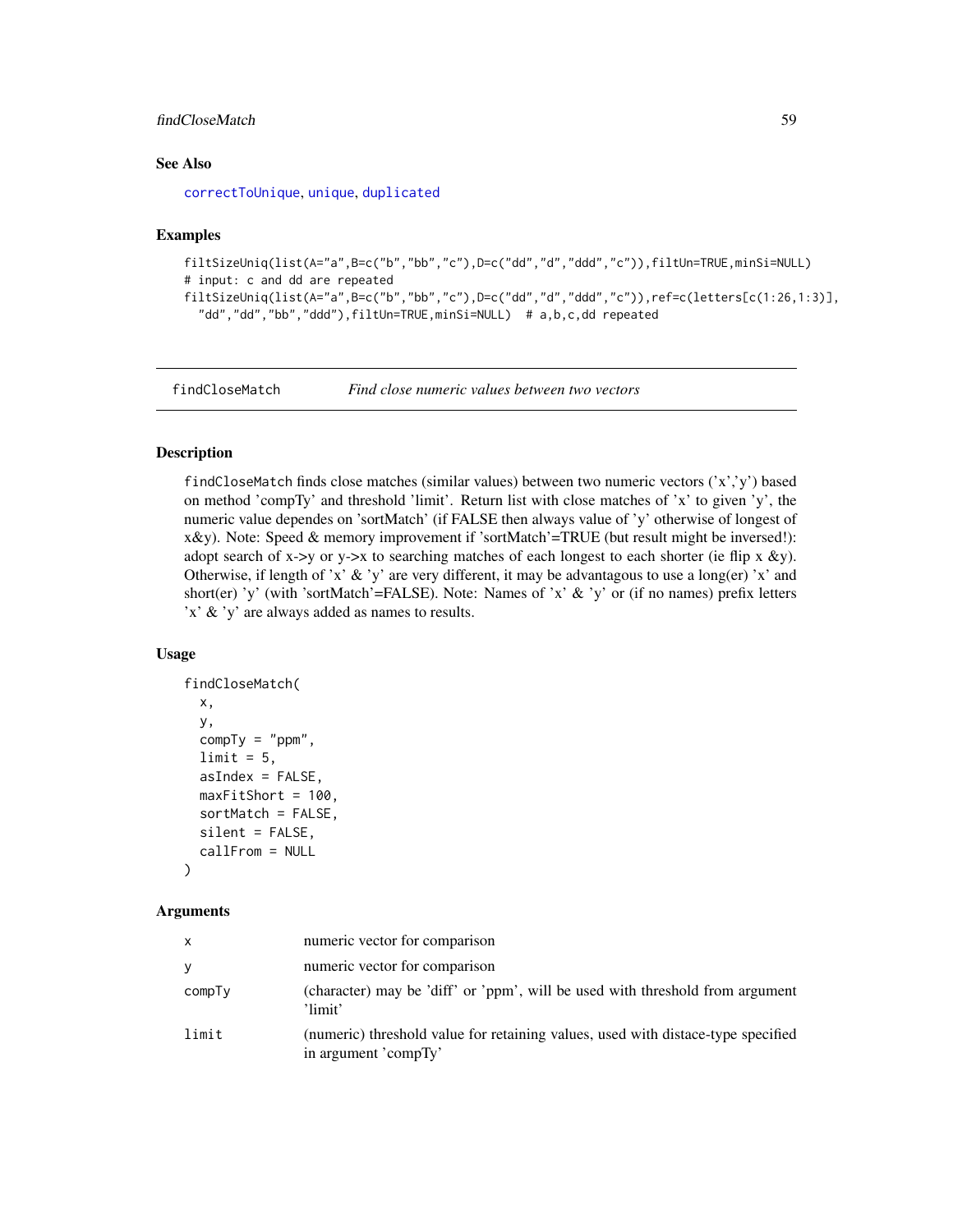| (numeric) limit output to max number of elements (avoid returning high number<br>of results if filtering was not enough stringent)<br>(logical) if TRUE than matching will be preformed as 'match longer (of $x \& y$ )<br>to closer', this may process slightly faster (eg 'x' longer: list for each 'y' all 'x'<br>that are close, otherwise list of each 'x').<br>(logical) suppress messages<br>(character) allow easier tracking of message(s) produced | asIndex     | (logical) optionally rather report index of retained values |
|--------------------------------------------------------------------------------------------------------------------------------------------------------------------------------------------------------------------------------------------------------------------------------------------------------------------------------------------------------------------------------------------------------------------------------------------------------------|-------------|-------------------------------------------------------------|
|                                                                                                                                                                                                                                                                                                                                                                                                                                                              | maxFitShort |                                                             |
|                                                                                                                                                                                                                                                                                                                                                                                                                                                              | sortMatch   |                                                             |
|                                                                                                                                                                                                                                                                                                                                                                                                                                                              | silent      |                                                             |
|                                                                                                                                                                                                                                                                                                                                                                                                                                                              | callFrom    |                                                             |

# Value

list with close matches of 'x' to given 'y', the numeric value dependes on 'sortMatch' (if FASLE then always value of 'y' otherwise of longest of  $x \& y$ )

## See Also

[checkSimValueInSer](#page-14-0) and (from this package) .compareByDiff, for convient output [countCloseToLimits](#page-38-0)

#### Examples

```
aa <- 11:14 ; bb <- c(13.1,11.5,14.3,20:21)
findCloseMatch(aa,bb,com="diff",lim=0.6)
findCloseMatch(c(a=5,b=11,c=12,d=18),c(G=2,H=11,I=12,J=13)+0.5,comp="diff",lim=2)
findCloseMatch(c(4,5,11,12,18),c(2,11,12,13,33)+0.5,comp="diff",lim=2)
findCloseMatch(c(4,5,11,12,18),c(2,11,12,13,33)+0.5,comp="diff",lim=2,sort=FALSE)
.compareByDiff(list(c(a=10,b=11,c=12,d=13),c(H=11,I=12,J=13,K=33)+0.5),limit=1) #' return matrix
a2 <- c(11:20); names(a2) <- letters[11:20]
b2 <- c(25:5)+c(rep(0,5),(1:10)/50000,rep(0,6)); names(b2) <- LETTERS[25:5]
which(abs(b2-a2[8]) < a2[8]*1e-6*5) #' find R=18 : no10
findCloseMatch(a2,b2,com="ppm",lim=5) #' find Q,R,S,T
findCloseMatch(a2,b2,com="ppm",lim=5,asI=TRUE) #' find Q,R,S,T
findCloseMatch(b2,a2,com="ppm",lim=5,asI=TRUE,sort=FALSE)
findCloseMatch(a2,b2,com="ratio",lim=1.000005) #' find Q,R,S,T
findCloseMatch(a2,b2,com="diff", lim=0.00005) #' find S,T
```

```
findRepeated Find repeated elements
```
#### Description

findRepeated gets index of repeated items/values in vector 'x' (will be treated as character). Return (named) list of indexes for each of the repeated values, or NULL if all values are unique. This approach is similar but more basic compared to [get1stOfRepeatedByCol](#page-68-0).

#### Usage

```
findRepeated(x, nonRepeated = FALSE, silent = FALSE, callFrom = NULL)
```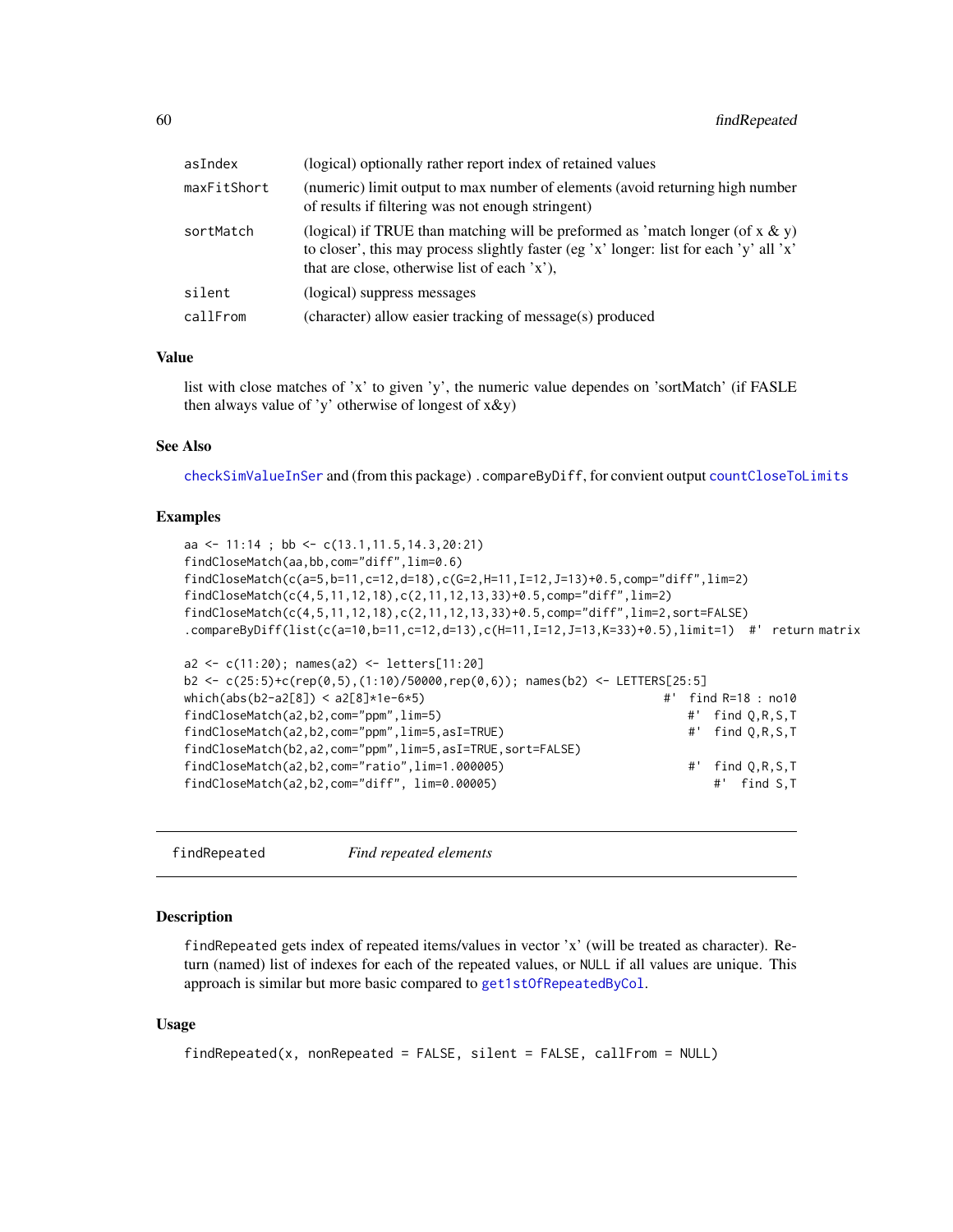#### **Arguments**

| X           | character vector                                                                      |
|-------------|---------------------------------------------------------------------------------------|
| nonRepeated | (logical) if $=$ TRUE, return list with elements $\epsilon$ rep and $\epsilon$ nonrep |
| silent      | (logical) suppress messages                                                           |
| callFrom    | (character) allow easier tracking of message(s) produced                              |

# Value

(named) list of indexes for each of the repeated values, or NULL if all values unique

#### See Also

similar approach but more basic than [get1stOfRepeatedByCol](#page-68-0)

## Examples

aa <- c(11:16,14:12,14); findRepeated(aa)

findSimilFrom2sets *Find similar numeric values from two vectors/matrixes*

# Description

findSimilFrom2sets compares to vectors or matrixes and returns combined view including only all close (by [findCloseMatch](#page-58-0)). Return matrix (predMatr) with add'l columns for index to and 'grp' (group of similar values (1-to-many)), 'nGrp' (n of grp), 'isBest' or 'nBest', 'disToMeas' (distance/difference between pair) & 'ppmToPred' (distance in ppm). Note: too wide 'limitComp' will result in large window and many 'good' hits will compete (and be mutually exlcuded) if selection 'bestOnly' is selected

#### Usage

```
findSimilFrom2sets(
 predMatr,
 measMatr,
 colMeas = 1,
  colPre = 1,
  compareTy = "diff",
  limitComp = 0.5,
 bestOnly = FALSE,
  silent = FALSE,
 callFrom = NULL,
  debug = FALSE
)
```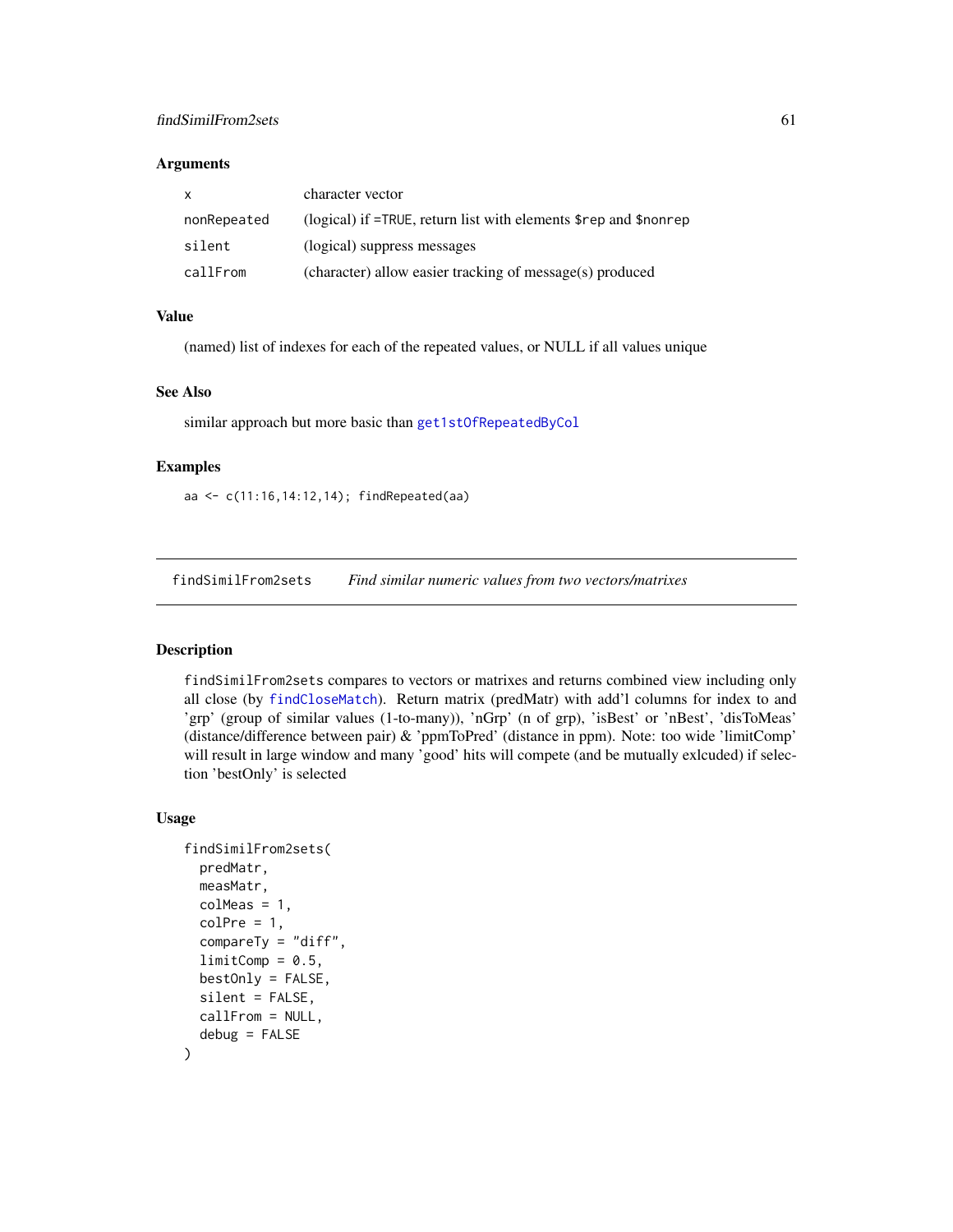## **Arguments**

| predMatr  | (matrix or numeric vector) dataset number 1, referred to as 'predicted', the<br>colum speified in argument colPre points to the data to be used    |
|-----------|----------------------------------------------------------------------------------------------------------------------------------------------------|
| measMatr  | (matrix or numeric vector) dataset number 2, referred to as 'measured', the<br>colum speified in argument colmeas points to the data to be used    |
| colMeas   | (integer) which column number of 'measMatr' to consider                                                                                            |
| colPre    | (integer) which column number of 'predMatr' to consider                                                                                            |
| compareTy | (character) 'diff' (difference) 'ppm' (relative difference)                                                                                        |
| limitComp | (numeric) limit used by 'compareTy'                                                                                                                |
| best0nly  | (logical) allows to filter only hits with min distance (defined by 'compareTy'),<br>3rd last col will be 'nBest' - otherwise 3rd last col 'isBest' |
| silent    | (logical) suppress messages                                                                                                                        |
| callFrom  | (character) allow easier tracking of message(s) produced                                                                                           |
| debug     | (logical) for bug-tracking: more/enhanced messages                                                                                                 |

# Value

matrix (predMatr) with add'l columns for index to and 'grp' (group of similar values (1-to-many)), 'nGrp' (n of grp), 'isBest' or 'nBest', 'disToMeas' (distance/difference between pair) & 'ppmTo-Pred' (distance in ppm)

# See Also

[checkSimValueInSer](#page-14-0) [findCloseMatch](#page-58-0) [closeMatchMatrix](#page-17-0)

```
aA <- c(11:17); bB <- c(12.001,13.999); cC <- c(16.2,8,9,12.5,12.6,15.9,14.1)
aZ <- matrix(c(aA,aA+20),ncol=2,dimnames=list(letters[1:length(aA)],c("aaA","aZ")))
cZ <- matrix(c(cC,cC+20),ncol=2,dimnames=list(letters[1:length(cC)],c("ccC","cZ")))
findCloseMatch(cC,aA,com="diff",lim=0.5,sor=FALSE)
findSimilFrom2sets(aA,cC)
findSimilFrom2sets(cC,aA)
findSimilFrom2sets(aA,cC,best=FALSE)
findSimilFrom2sets(aA,cC,comp="ppm",lim=5e4,deb=TRUE)
findSimilFrom2sets(aA,cC,comp="ppm",lim=9e4,bestO=FALSE)
# below: find fewer 'best matches' since search window larger (ie more good hits compete !)
findSimilFrom2sets(aA,cC,comp="ppm",lim=9e4,bestO=TRUE)
```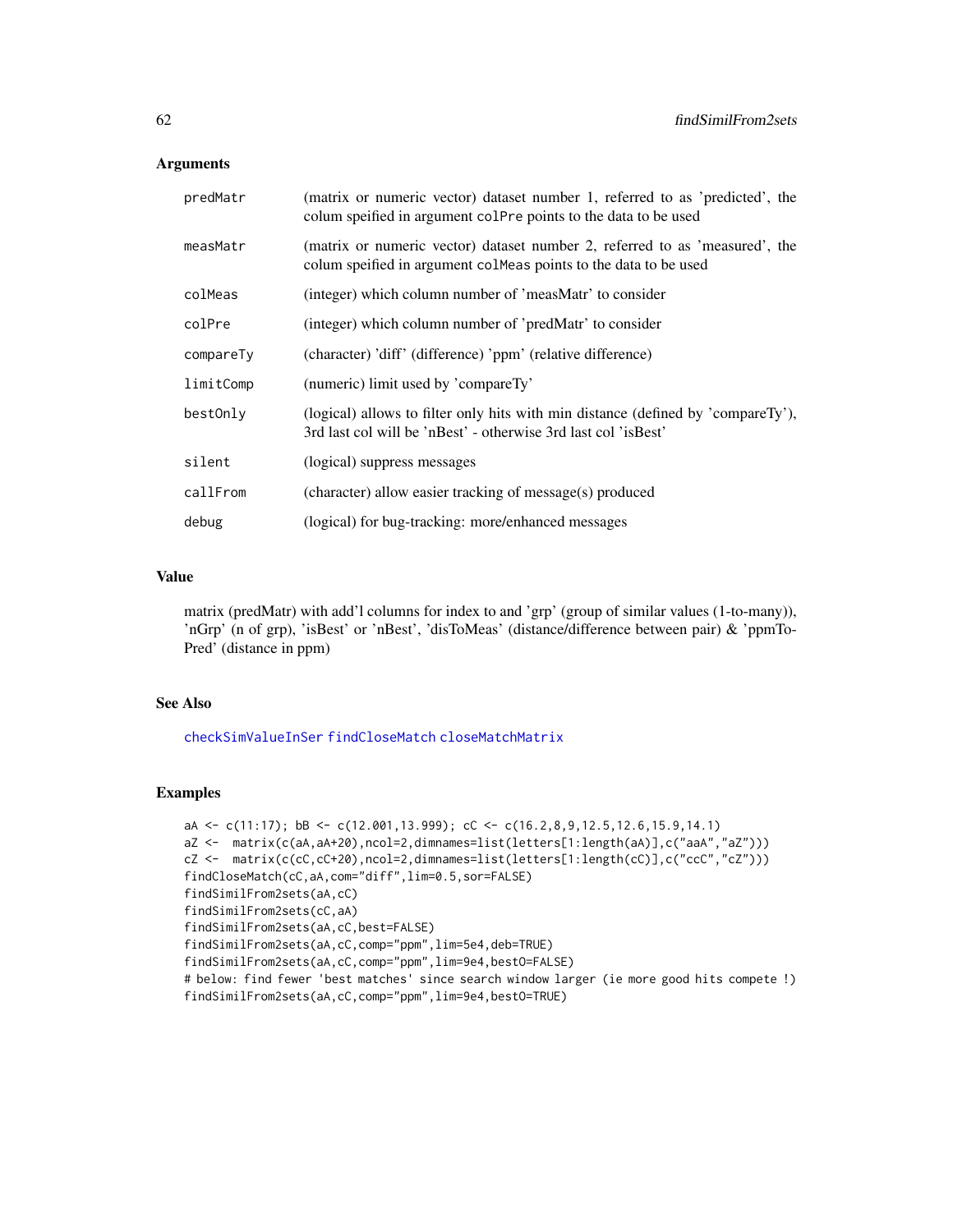findUsableGroupRange *Select groups within given range*

#### Description

This function aims to help finding streches/segments of data with a given maximum number of NA-instances. This function is used to inspect/filter each lines of 'dat' for a subset with sufficient presence/absence of NA values (ie limit number of NAs per level of 'grp'). Note : optimal perfomance with n.lines » n.groups

#### Usage

```
findUsableGroupRange(dat, grp, maxNA = 1, callFrom = NULL)
```
#### Arguments

| dat      | (matrix or data.frame) main input                               |
|----------|-----------------------------------------------------------------|
| grp      | (factor) information which column of 'dat' is replicate of whom |
| maxNA    | (interger) max number of tolerated NAs                          |
| callFrom | (character) allow easier tracking of message(s) produced        |

# Value

matrix with boundaries of 1st and last usable column (NA if there were no suitable groups found)

#### Examples

```
dat1 <- matrix(1:56, nc=7)dat1[c(2,3,4,5,6,10,12,18,19,20,22,23,26,27,28,30,31,34,38,39,50,54)] <- NA
rownames(dat1) <- letters[1:nrow(dat1)]
findUsableGroupRange(dat1,gl(3,3)[-(3:4)])
```
firstLineOfDat *Filter matrix to keep only first of repeated lines*

## Description

This function aims to reduce the complexity of a matrix (or data.frame) in case column 'refCol' has multiple lines with same value. In this case, it reduces the input-data to 1st line of redundant entries and returns a matrix (or data.frame) without lines identified as redundant entries for 'refCol'). in sum, this functions works lile useng unique on a given column, and propagates the same treatment to all other columns.

#### Usage

```
firstLineOfDat(dat, refCol = 2, silent = FALSE, callFrom = NULL)
```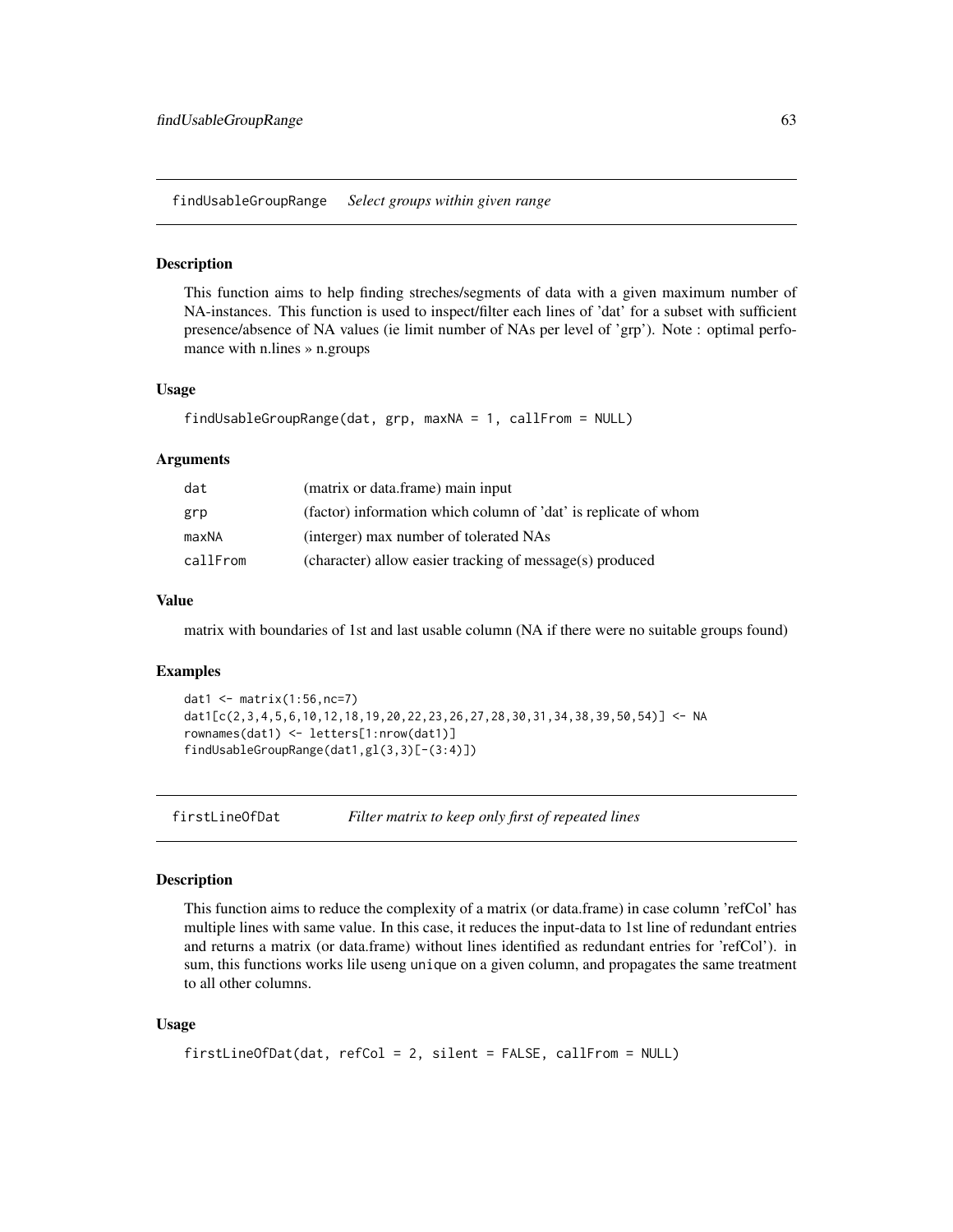#### **Arguments**

| dat      | (matrix or data.frame) main input                         |
|----------|-----------------------------------------------------------|
| refCol   | (integer) column number of reference-column               |
| silent   | (logical) suppress messages                               |
| callFrom | (character) allosw easier tracking of message(s) produced |

#### Value

matrix (same number of columns as input)

#### See Also

[firstOfRepeated](#page-63-0), [unique](#page-0-0), [duplicated](#page-0-0)

#### Examples

```
(\text{mat1} \leq \text{matrix}(c(1:6, \text{rep}(1:3, 1:3)), \text{ncol}=2, \text{dimnames=list}(\text{letters}[1:6], \text{LETTER}[1:2]))))firstLineOfDat(mat1)
```
<span id="page-63-0"></span>firstOfRepeated *Find first of repeated elements*

#### Description

This function works similar to unique, but provides additional information about which elements of original input 'x' are repeatd by providing indexes realtoe to the input. firstOfRepeated makes list with 3 elements : \$indRepeated.. index for first of repeated 'x', \$indUniq.. index of all unique + first of repeated, \$indRedund.. index of all redundant entries, ie non-unique (wo 1st). Used for reducing data to non-redundant status, however, for large numeric input the function nonAmbiguousNum() may perform better/faster. NAs won't be considered (NAs do not appear in reported index of results), see also firstOfRepLines() .

## Usage

```
firstOfRepeated(x, callFrom = NULL)
```
#### Arguments

|          | (charcter or numeric) main input                         |
|----------|----------------------------------------------------------|
| callFrom | (character) allow easier tracking of message(s) produced |

## Value

list with indices: \$indRepeated, \$indUniq, \$indRedund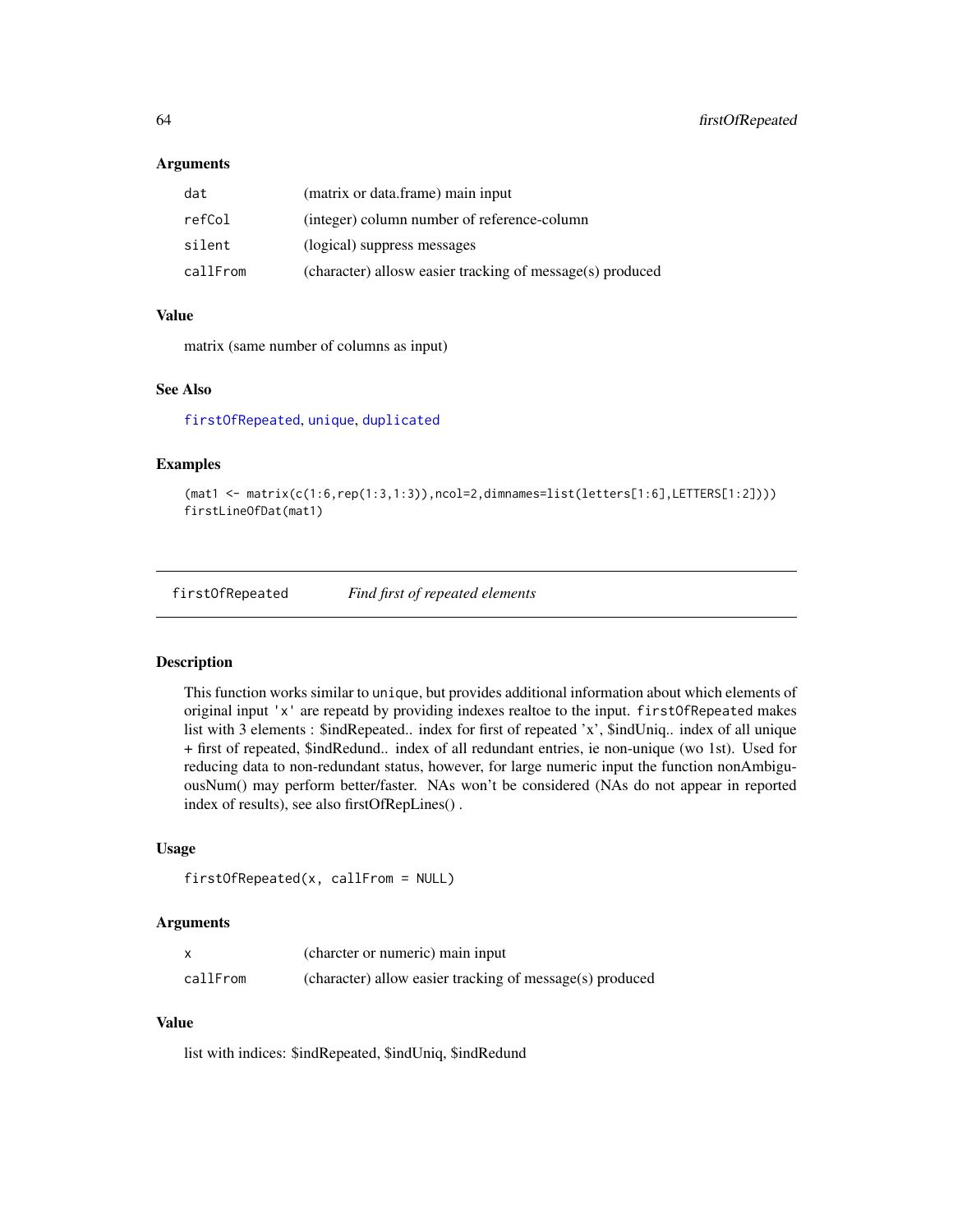# firstOfRepLines 65

# See Also

[duplicated](#page-0-0), [nonAmbiguousNum](#page-101-0), [firstOfRepLines](#page-64-0) gives less detail in output (lines/elements/indexes of omitted not directly accessible) and works fsster

## Examples

```
x <- c(letters[c(3,2:4,8,NA,3:1,NA,5:4)]); names(x) <- 100+(1:length(x))
firstOfRepeated(x)
x[firstOfRepeated(x)$indUniq] # only unique with names
```
<span id="page-64-0"></span>firstOfRepLines *Reduce to first occurance of repeated lines*

#### Description

This function concatenattes all columns of input-matrix and then searches like unique for unique elements, optionally the indexes of unique elements may get returned. Note: This function reats input as character (thus won't understand 10==10.0 ). Returns simplified/non-redundant vector/matrix (ie fewer lines), or respective index. faster than [firstOfRepeated](#page-63-0)

#### Usage

```
firstOfRepLines(mat, outTy = "ind", useCol = NULL, callFrom = NULL)
```
#### Arguments

| mat      | initial matrix to treat                                                                                                                                                            |
|----------|------------------------------------------------------------------------------------------------------------------------------------------------------------------------------------|
| outTy    | for output type: 'ind' index to 1st occurance (non-red), orig'non-red lines of<br>mat, 'conc' non-red concateneted values, 'num' index to which group/category<br>the lines belong |
| useCol   | (integer) custom choice of which columns to paste/concatenate                                                                                                                      |
| callFrom | (character) allows easier tracking of messages produced                                                                                                                            |

#### Value

simplified/non-redundant vector/matrix (ie fewer lines for matrix), or respective index

#### See Also

[unique](#page-0-0), [nonAmbiguousNum](#page-101-0), faster than [firstOfRepeated](#page-63-0) which gives more detail in output (lines/elements/indexes of omitted)

```
mat <- matrix(c("e","n","a","n","z","z","n","z","z","b",
 "","n","c","n","","","n","","","z"),ncol=2)
firstOfRepLines(mat,out="conc")
```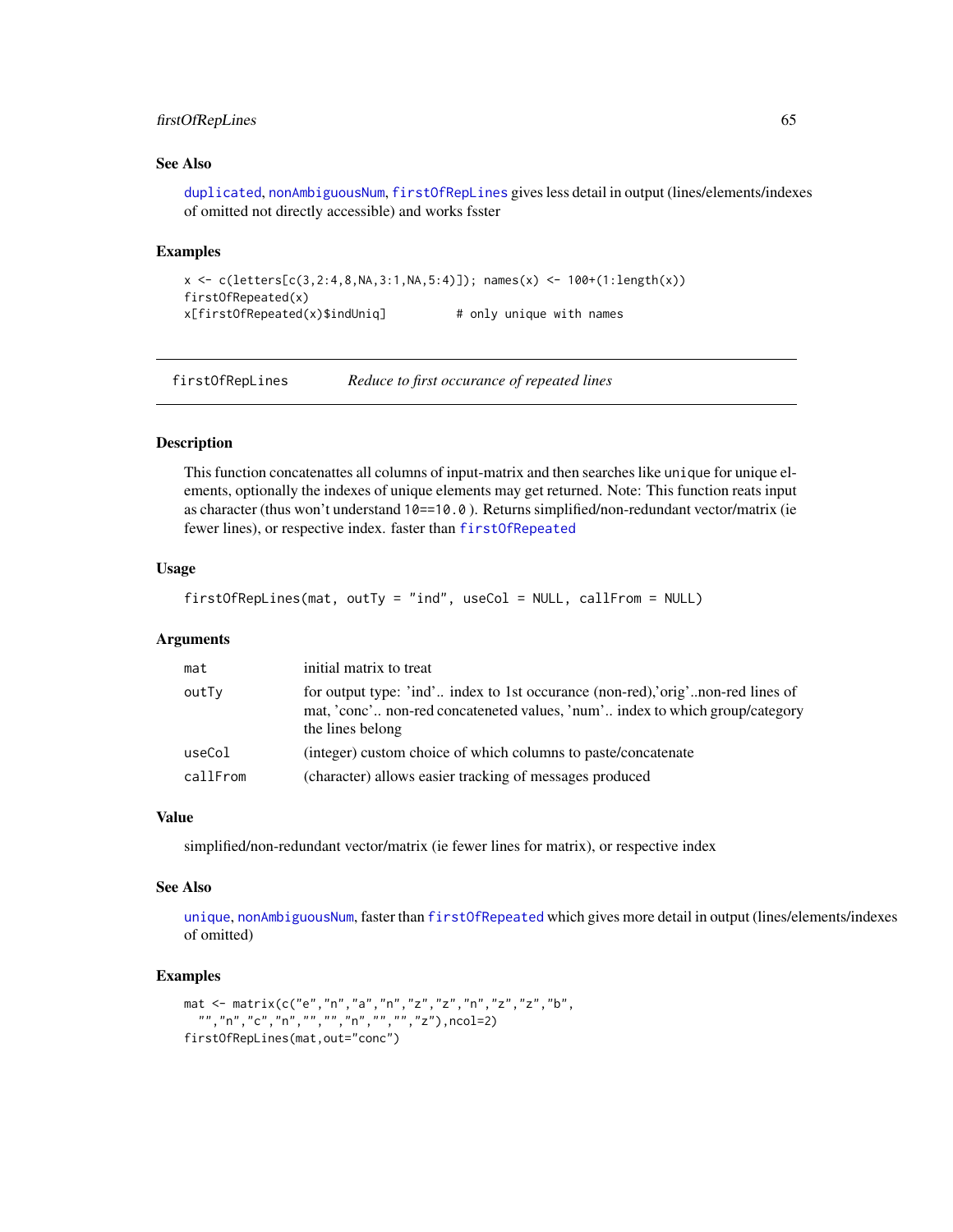In a number of instances experimental measurements and additional information (annotation) are provided by separate objects (matrixes) as they may not be generated the same time. The aim of this function is provide help when matching approprate lines for 2 sets of data (experimental measures in iniTab and annotation from annotTab) for fusing. fuseAnnotMatr adds suppelmental columns/annotation to an initial matrix iniTab : using column 'refIniT' as key (in iniTab) to compare with key 'refAnnotT' (from 'annotTab'). The columns to be added from annotTab must be chosen explicitely. Note: if non-unique IDs in iniTab : runs slow (but save) due to use of loop for each unique ID.

# Usage

```
fuseAnnotMatr(
  iniTab,
  annotTab,
  refIniT = "Uniprot",
  refAnnotT = "combName",addCol = c("ensembl_gene_id", "description", "geneName", "combName"),
  debug = TRUE,silent = FALSE,
  callFrom = NULL
)
```
#### Arguments

| iniTab    | (matrix), that may have lines with multiple (=repeated) key entries                      |
|-----------|------------------------------------------------------------------------------------------|
| annotTab  | (matrix) containing reference annotation                                                 |
| refIniT   | (character) type of reference (eg 'Uniprot')                                             |
| refAnnotT | (character) column name to use for reference-annotation                                  |
| addCol    | (character) column-namess of 'annotTab' to use/extract (if no matches found,<br>use all) |
| debug     | (logical) for bug-tracking: more/enhanced messages                                       |
| silent    | (logical) suppress messages                                                              |
| callFrom  | (character) allow easier tracking of message(s) produced                                 |

# Value

combined matrix (elements not found in 'annotTab' are displayed as NA)

## See Also

[merge](#page-0-0)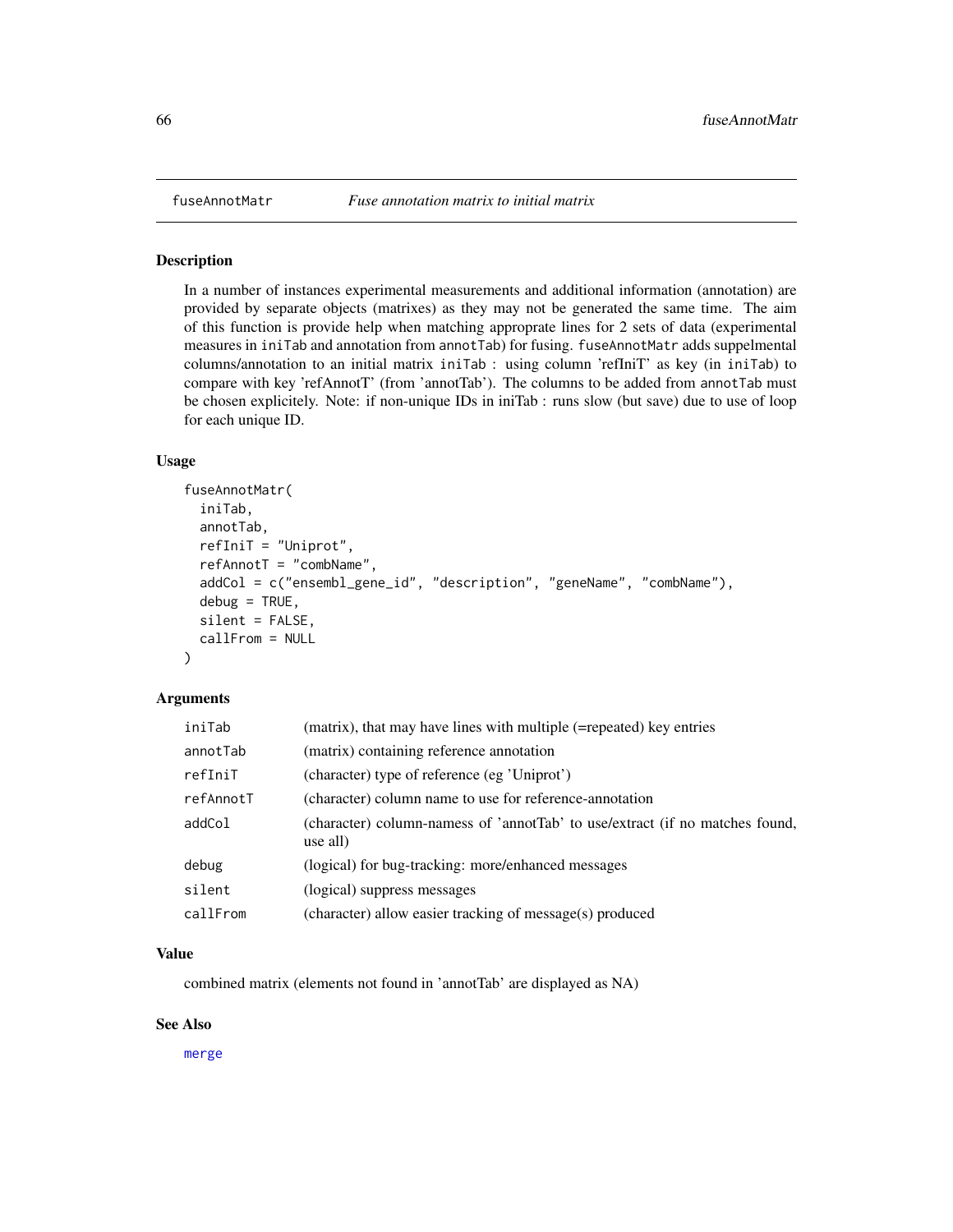# fuseCommonListElem 67

# Examples

```
tab0 <- matrix(rep(letters[1:25],8),ncol=10)
tab1 <- cbind(Uniprot=paste(tab0[,1],tab0[,2]),col1=paste(tab0[,3],
 tab0[,4],tab0[,5]," ",tab0[,7],tab0[,6]))
tab2 <- cbind(combName=paste(tab0[,1],tab0[,2]),col2=paste(tab0[,8],tab0[,9],tab0[,10]))
fuseAnnotMatr(tab1,tab2[c(20:11,2:5),],refIni="Uniprot",refAnnotT="combName",addCol="col2")
fuseAnnotMatr(tab2[c(20:11,2:5),],tab1,refAnnotT="Uniprot",refIni="combName",addCol="col1")
```
fuseCommonListElem *Fuse content of list-elements with redundant (duplicated) names*

# Description

fuseCommonListElem fuses (character or numeric) elements of list re-occuring under same name, so that resultant list has unique names. Note : will not work with list of matrixes

# Usage

```
fuseCommonListElem(
  lst,
  initOrd = TRUE,
  removeDuplicates = FALSE,
  callFrom = NULL
)
```
#### Arguments

| lst              | (list) main input, list of numeric vectors                                                                                                                                                                                          |  |
|------------------|-------------------------------------------------------------------------------------------------------------------------------------------------------------------------------------------------------------------------------------|--|
| initOrd          | (logical) preserve initial order in output (if TRUE) or otherwise sort alphabeti-<br>cally                                                                                                                                          |  |
| removeDuplicates |                                                                                                                                                                                                                                     |  |
|                  | (logical) allow to remove duplicate entries (if vector contains names, both the<br>name and the value need to be identical to be removed; note: all names must<br>have names with more than 0 characters to be considered as names) |  |
| callFrom         | (character) allows easier tracking of message(s) produced                                                                                                                                                                           |  |

## Value

fused list (same names as elements of input)

# See Also

[unlist](#page-0-0)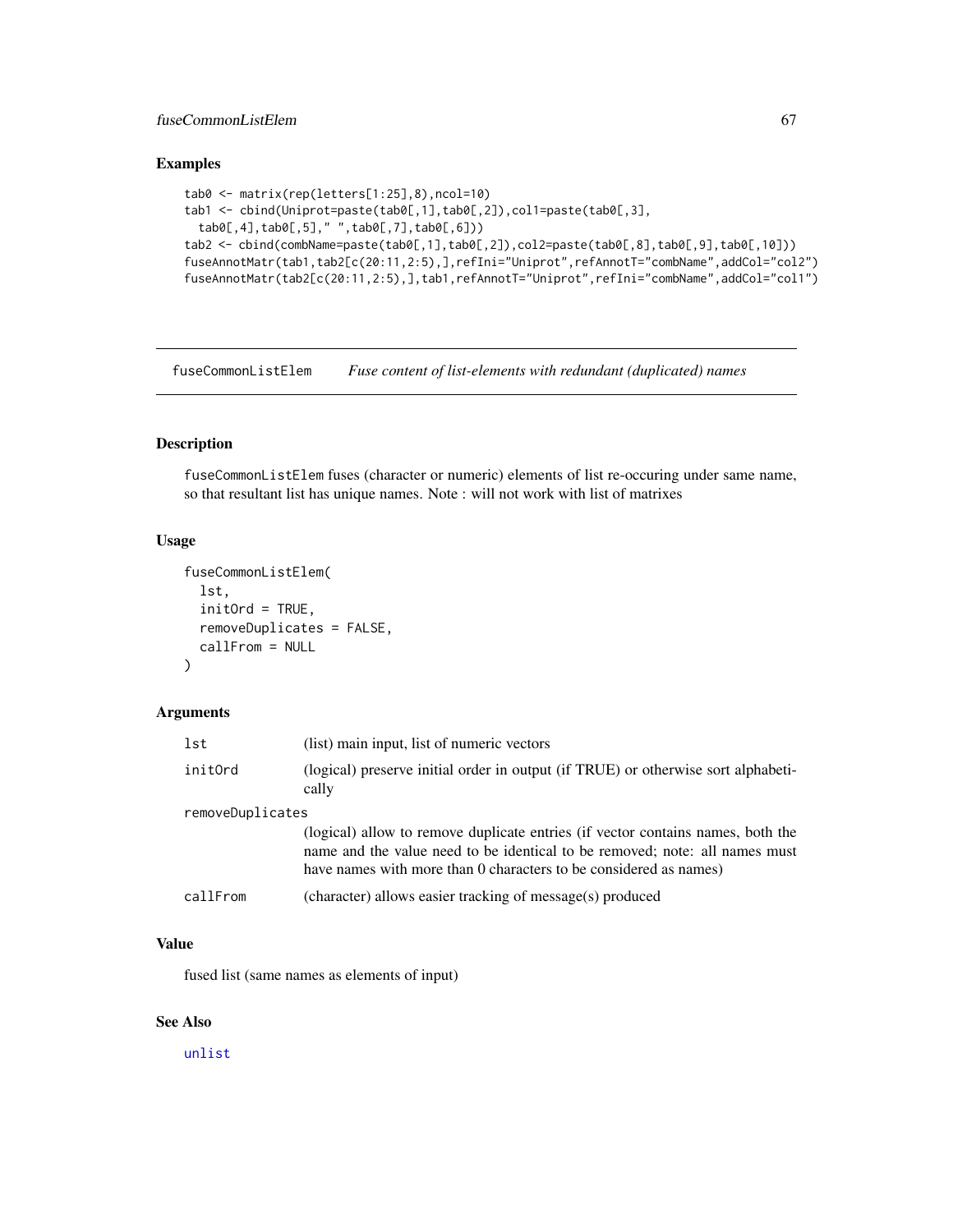# Examples

```
val1 <- 10 +1:26
names(val1) <- letters
lst1 <- list(c=val1[3:6],a=val1[1:3],b=val1[2:3],a=val1[12],c=val1[13])
fuseCommonListElem(lst1)
```
# fusePairs *Fuse pairs to generate cluster-names*

# Description

Fuse previously identified pairs to 'clusters', return vector with cluster-numbers.

# Usage

```
fusePairs(
  datPair,
  refDatNames = NULL,
  inclRepLst = FALSE,
 maxFuse = NULL,
 debug = FALSE,silent = TRUE,
  callFrom = NULL
)
```
# Arguments

| datPair     | 2-column matrix where each line represents 1 pair                                                                                   |
|-------------|-------------------------------------------------------------------------------------------------------------------------------------|
| refDatNames | (NULL or character) allows placing selected pairs in context of larger data-set<br>(names to match those of 'datPair')              |
| inclRepLst  | (logical) if TRUE, return list with 'clu' (clu-numbers, default output) and 're-<br>fLst' (list of clustered elements, only $n>1$ ) |
| maxFuse     | (integer, default NULL) maximal number of groups/clusters                                                                           |
| debug       | (logical) for bug-tracking: more/enhanced messages and intermediate objects<br>written in global name-space                         |
| silent      | (logical) suppress messages                                                                                                         |
| callFrom    | (character) allow easier tracking of message(s) produced                                                                            |

# Value

vector with cluster-numbers

```
daPa <- matrix(c(1:5,8,2:6,9),ncol=2)
fusePairs(daPa,maxFuse=4)
```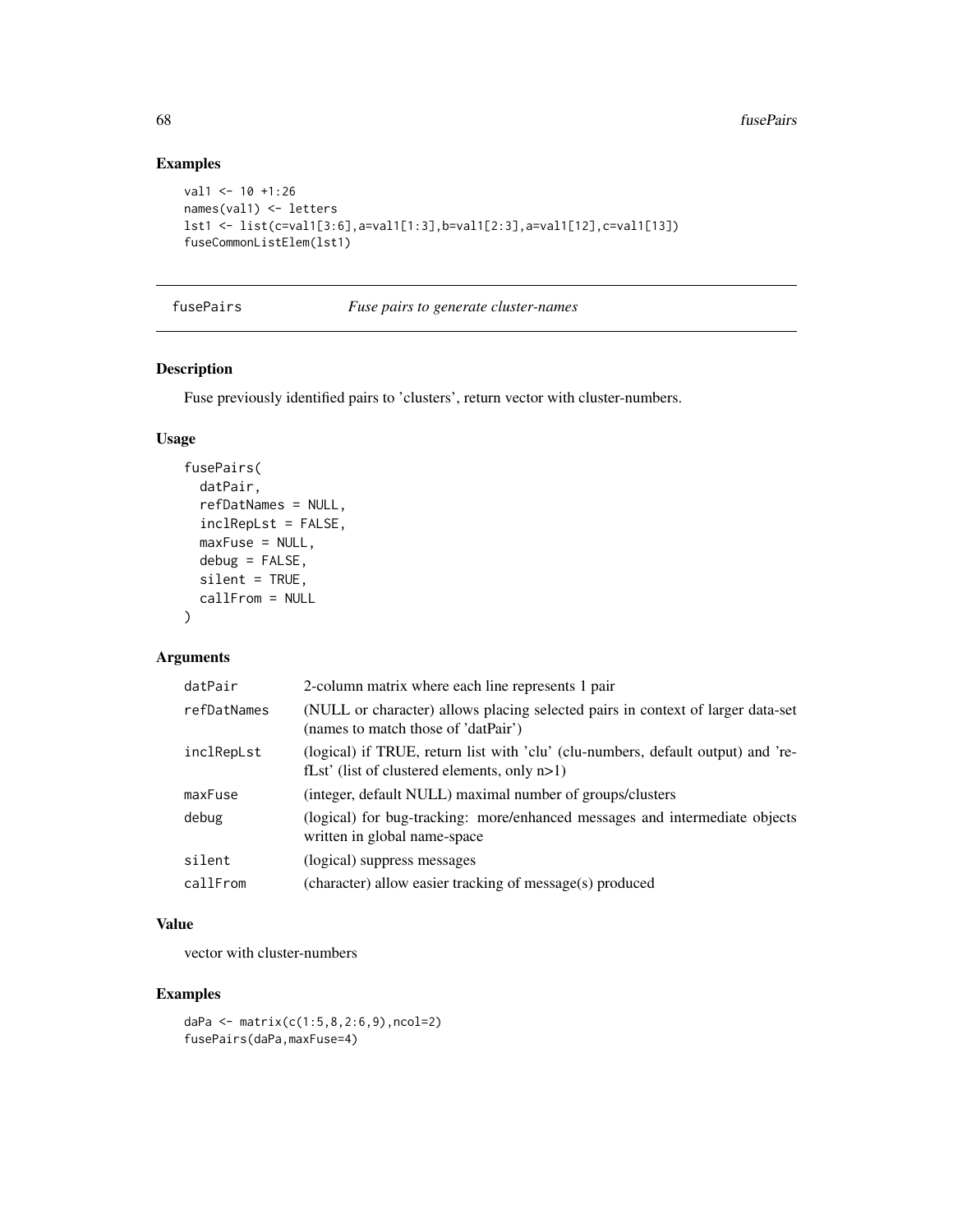<span id="page-68-0"></span>get1stOfRepeatedByCol *Get first of repeated by column*

# Description

get1stOfRepeatedByCol sorts matrix 'mat' and extracts only 1st occurance of values in column 'sortBy'. Returns then non-redundant matrix (ie for column 'sortBy', if 'markIfAmbig' specifies existing col, mark ambig there). Note : problem when sortSupl or sortBy not present (or not intended for use)

# Usage

```
get1stOfRepeatedByCol(
 mat,
 sortBy = "seq",sortSupl = "ty",asFirstLast = c("full", "inter"),markIfAmbig = c("ambig", "seqNa"),
 asList = FALSE,
 abmiPref = "_"
)
```
## Arguments

| mat         | (matrix or data.frame) numeric vector to be tested                                                                                                          |
|-------------|-------------------------------------------------------------------------------------------------------------------------------------------------------------|
| sortBy      | column name for which elements should be made unique, numeric or character<br>column; 'sortSupl' add'l colname to always select specific 1st)               |
| sortSupl    | default="ty"                                                                                                                                                |
| asFirstLast | (character, length=2) to force specific strings from coluln 'sortSupl' as first and<br>last when selecting 1st of repeated terms, default=c("full","inter") |
| markIfAmbig | (character, length=2) 1st will be set to 'TRUE' if ambiguous/repeated, 2nd will<br>get (heading) prefix, default=c("ambig","seqNa")                         |
| asList      | (logical) to return list with non-redundant ('unique') and removed lines ('re-<br>peats')                                                                   |
| abmiPref    | (character) prefix to note ambiguous entries/terms, default="_"                                                                                             |

# Value

depending on 'asList' either list with non-redundant ('unique') and removed lines ('repeats')

## See Also

[firstOfRepeated](#page-63-0) for (more basic) treatment of simple vector, [nonAmbiguousNum](#page-101-0) for numeric use (much faster !!!)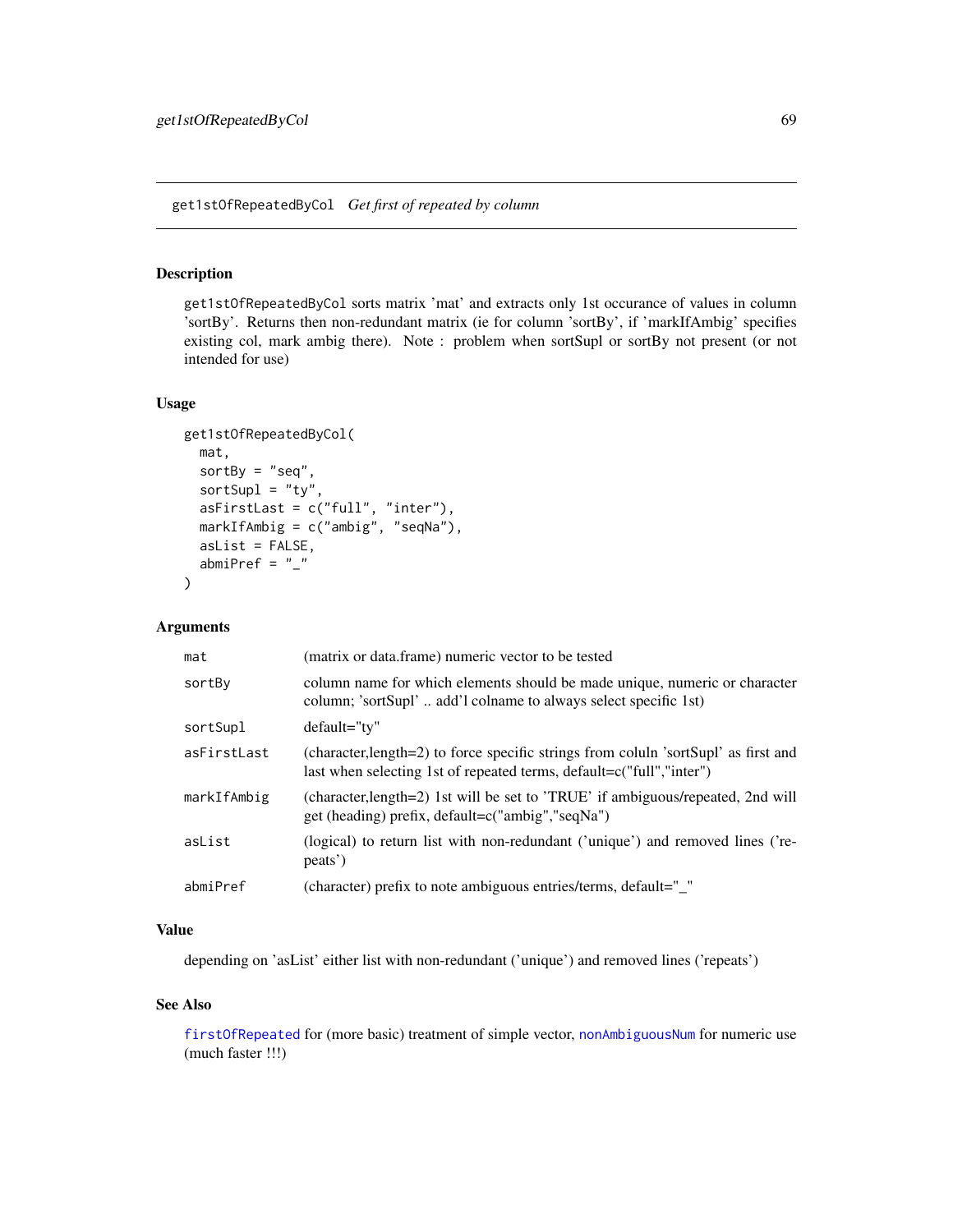## Examples

```
aa <- cbind(no=as.character(1:20),seq=sample(LETTERS[1:15],20,repl=TRUE),
 ty=sample(c("full","Nter","inter"),20,repl=TRUE),ambig=rep(NA,20),seqNa=1:20)
get1stOfRepeatedByCol(aa)
```
getValuesByUnique *Print matrix-content as plot*

#### Description

When data have repeated elements (defined by names inside the vector), it may be advantageous to run some operations only on a unique set of the initial data, or somtimes all repeated occurances need to be replaced by a common (summarizing) value. This function allows to re-introduce new values from on second vector with unique names, to return a final vector of initial input-length and order of names (elements) like initial, too. Normally the user would provide 'datUniq' (without repeated names) containing new values which will be expanded to structure of 'dat', if 'datUniq' is not provided a vector with unique names will be made using the first occurance of repeated value(s). For more complex cases the indexing relative to 'datUniq' can be returned (setting asIndex=TRUE). Note: If not all names of 'dat' are found in 'datUniq' the missing spots will be returned as NA.

#### Usage

```
getValuesByUnique(
  dat,
  datUniq = NULL,
  asIndex = FALSE,
  silent = FALSE,
  callFrom = NULL
)
```
#### Arguments

| dat      | (numeric or character) main long input, must have names                                                                               |
|----------|---------------------------------------------------------------------------------------------------------------------------------------|
| datUniq  | (numeric or character) will be used to impose values on dat, must have names<br>that should match names (at least partially) from dat |
| asIndex  | (logical) if TRUE index values will be returned instead of replacing values                                                           |
| silent   | (logical) suppress messages                                                                                                           |
| callFrom | (character) allow easier tracking of message(s) produced                                                                              |

# Value

vector of length dat with imposed values, or index values if asIndex=TRUE

## See Also

[unique](#page-0-0), [findRepeated](#page-59-0), [correctToUnique](#page-36-0), [treatTxtDuplicates](#page-158-0)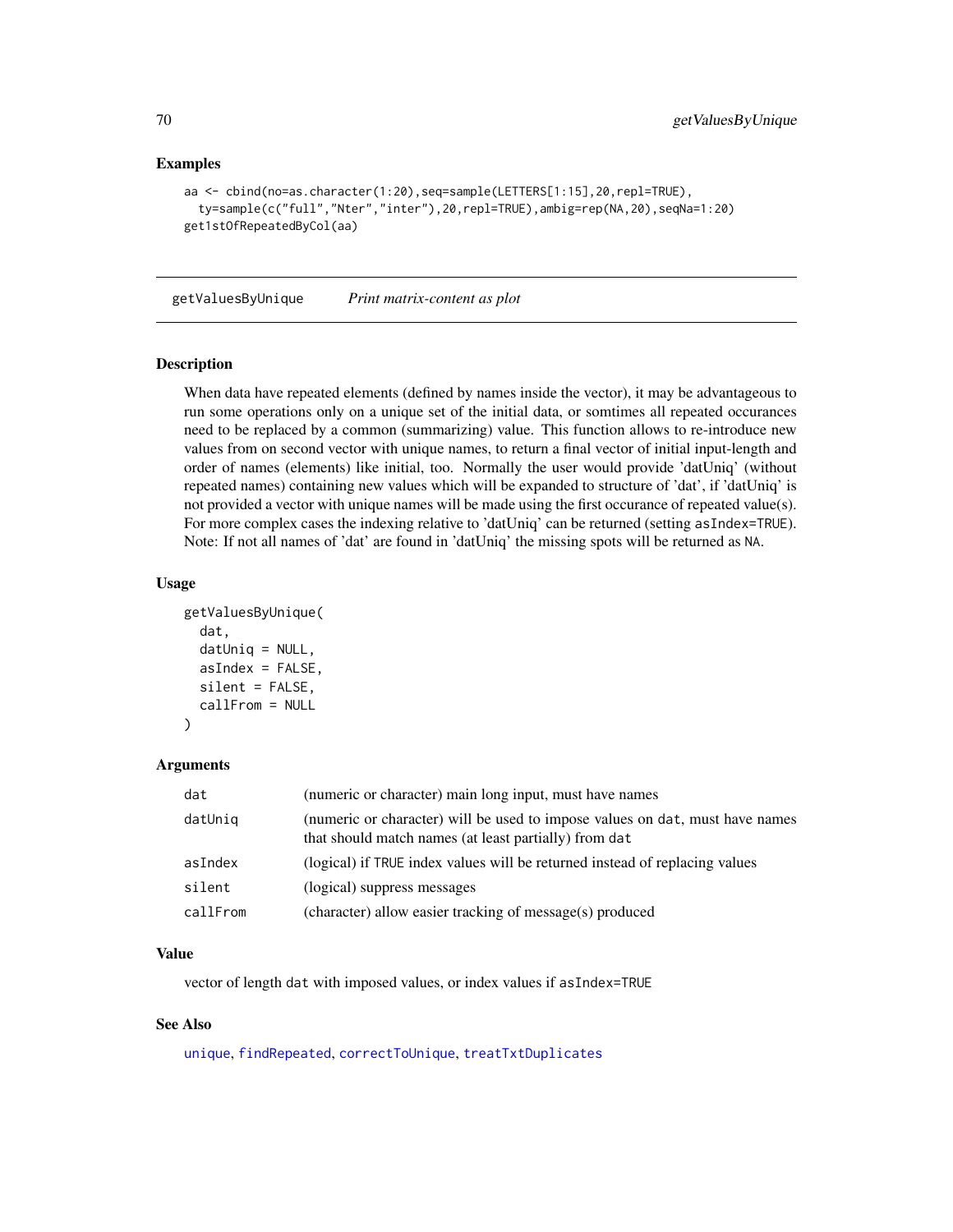## gitDataUrl 71

# Examples

```
dat <- 11:19
names(dat) <- letters[c(6:3,2:4,8,3)]
## let's make a 'datUniq' with the mean of repeated values :
datUniq <- round(tapply(dat,names(dat),mean),1)
## now propagate the mean values to the full vector
getValuesByUnique(dat,datUniq)
cbind(ini=dat,firstOfRep=getValuesByUnique(dat,datUniq),
  indexUniq=getValuesByUnique(dat,datUniq,asIn=TRUE))
```
gitDataUrl *Convert ulr-name for reading in raw-mode*

# Description

This functions converts a given urlName so that from data from git-hub can be read correctly that tabular data. Thus, this will remove '/blob/' and change starting characters to 'raw.githubusercontent.com'

## Usage

```
gitDataUrl(urlName, replTxt = NULL, silent = FALSE, callFrom = NULL)
```
#### Arguments

| urlName  | (charachter) main url-address                                                                                                                                                                             |
|----------|-----------------------------------------------------------------------------------------------------------------------------------------------------------------------------------------------------------|
| replTxt  | (NULL or matrix) adjust/custom-modify search- and replacement items; should<br>be matrix with 2 columns, the 1st colimn entries will be used as 'search-for' and<br>the 2nd as 'replace by' fro each row. |
| silent   | (logical) suppress messages                                                                                                                                                                               |
| callFrom | (character) allow easier tracking of message(s) produced                                                                                                                                                  |

# Value

corrected urlName

# See Also

[sub](#page-0-0);

```
url1 <- paste0("https://github.com/bigbio/proteomics-metadata-standard/blob/",
  "master/annotated-projects/PXD001819/PXD001819.sdrf.tsv")
gitDataUrl(url1)
```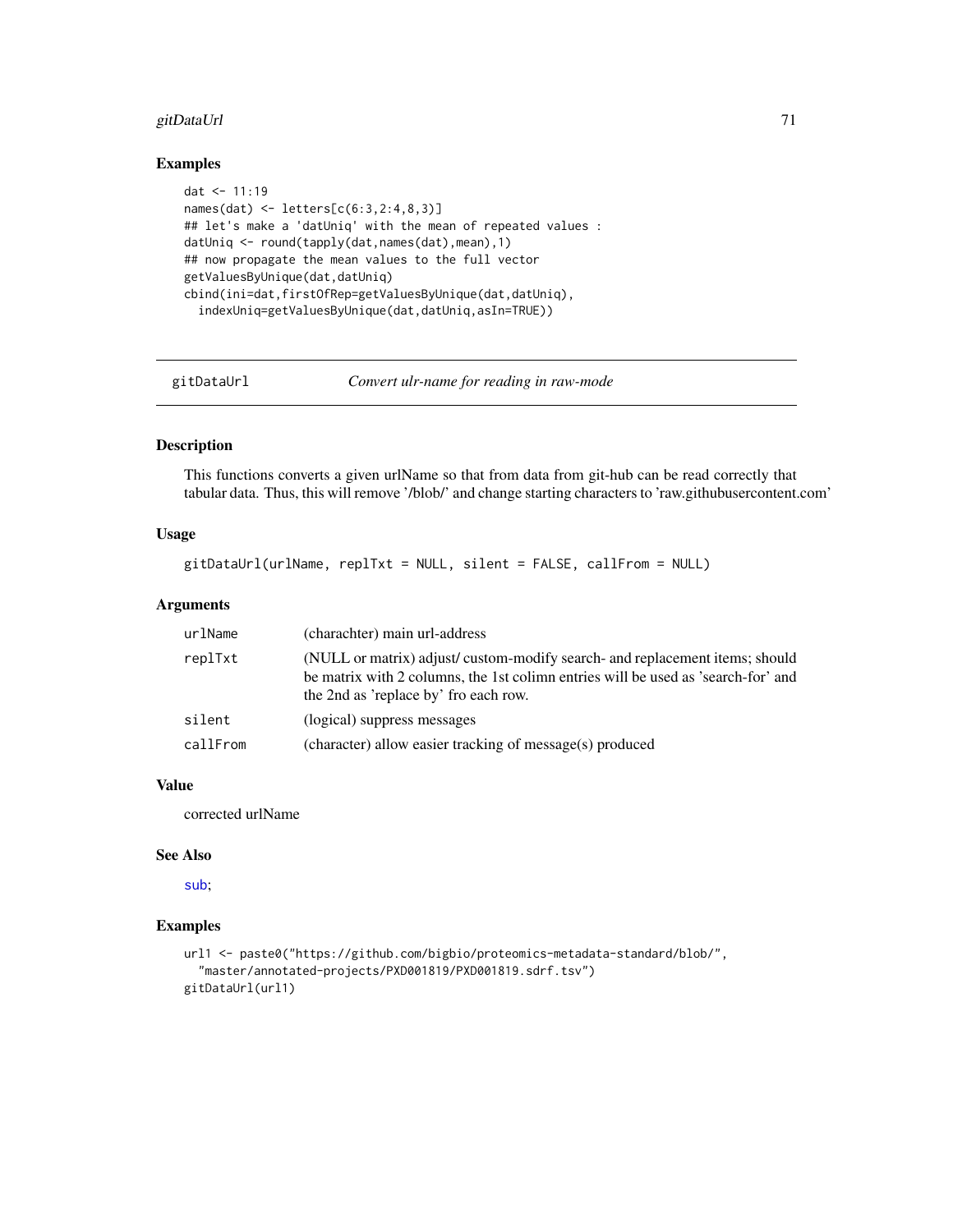Converts 'txt' so that (the most common) special characters (like 'beta','micro','square' etc) will be displayed correctly whe used for display in html (eg at mouse-over). Note : The package [stringi](https://CRAN.R-project.org/package=stringi) is required for the conversions (the input will get returned if stringi is not available). Currently only the 16 most common special characters are implemented.

## Usage

```
htmlSpecCharConv(txt, callFrom = NULL)
```
#### Arguments

| txt      | character vector inclusing special characters         |
|----------|-------------------------------------------------------|
| callFrom | (character) allow easier tracking of message produced |

## Value

This function returns a corrected character vector adopted for html display

#### See Also

```
tables on https://www.htmlhelp.com/reference/html40/entities/latin1.html, https://
www.degraeve.com/reference/specialcharacters.php, https://ascii.cl/htmlcodes.htm
```
#### Examples

```
(x <- stringi::stri_unescape_unicode("\\u00b5\\u003d\\u0061\\u0062"))
htmlSpecCharConv(x)
```
keepCommonText *Extract Longest Common Text Out Of Character Vector*

# Description

This function allows recovering the single longest common text-fragments (from center, head or tail) out of character vector txt. Only the first of all of the longest solutions will be returned.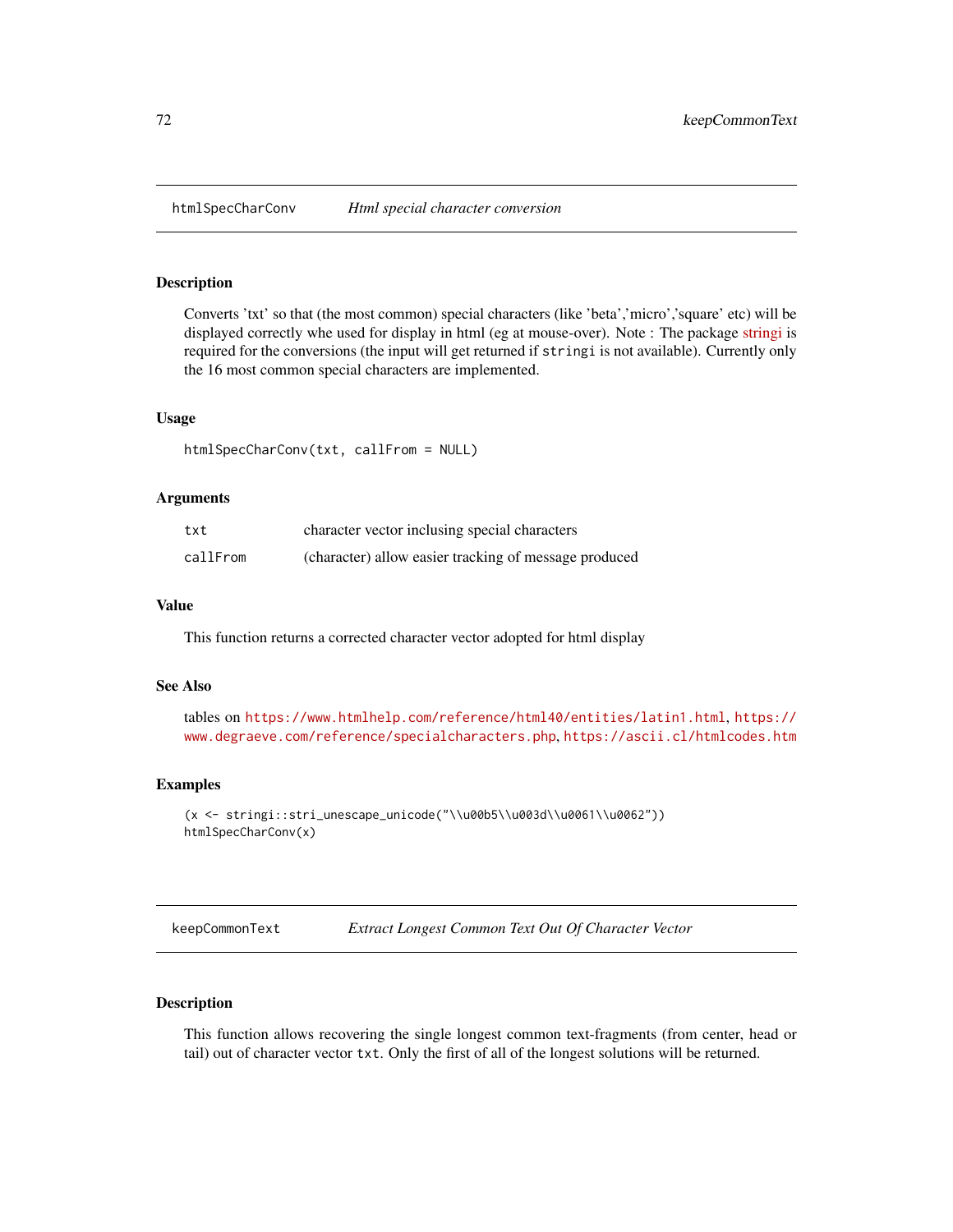# keepCommonText 73

## Usage

```
keepCommonText(
  txt,
  minNchar = 1,
  side = "center",
  hiResol = TRUE,
  silent = TRUE,
  callFrom = NULL,
  debug = FALSE
)
```
## **Arguments**

| txt      | character vector to be treated                                                                                                                                 |
|----------|----------------------------------------------------------------------------------------------------------------------------------------------------------------|
| minNchar | (integer) minumin number of characters that must remain                                                                                                        |
| side     | (character) may be be either 'center', 'any', 'terminal', 'left' or 'right'; only with<br>side='center' or 'any' internal text-segments may be found           |
| hiResol  | (logical) find best solution, but at much higher comptational cost (eg 3x slower,<br>however hiresol=FALSE rather finds anchor which may need to get extended) |
| silent   | (logical) suppress messages                                                                                                                                    |
| callFrom | (character) allow easier tracking of messages produced                                                                                                         |
| debug    | (logical) display additional messages for debugging                                                                                                            |

## Details

Please note, that finding common parts between chains of characters is not a completely trivial task. This topic still has ongoing research for the application of sequence-alignments, where chains of characters to be compared get very long. This function uses a k-mer inspirated approach. The initial aim with this function was allowing to treat smaller chains of characters (and finding shorter strteches of common text), like eg with column-names.

Important : This function identifies only the first best hit, ie other shared/common character-chains of the same length will not be found !

Using the argument hiResol=FALSE it is possible to accelerate the search aprox 3x (with larger character-vectors), however, frequently the very best solution may not be found. This means, that in this case the result should rather be considered a 'seed', allowing check if further extension may improve the result, ie for identifying a (slightly) longer chain of common characters.

With longer vectors and longer character chains this may get demanding on computational reesources, the argument hiResol=FALSE allows reducing this at the price of missing the best solution. With this argument single common/matching characters will not be searched if all text-elements are longer than 500 characters, an empty character vector will be returned.

When argument side is either left, right or terminal only terminal common text may be found (a potentially even longer internal text will be lost). Of course, choosing this option makes searches much faster.

This function does not return the position of the shared/common characters within the text, you may use gregexpr or regexec to locate them.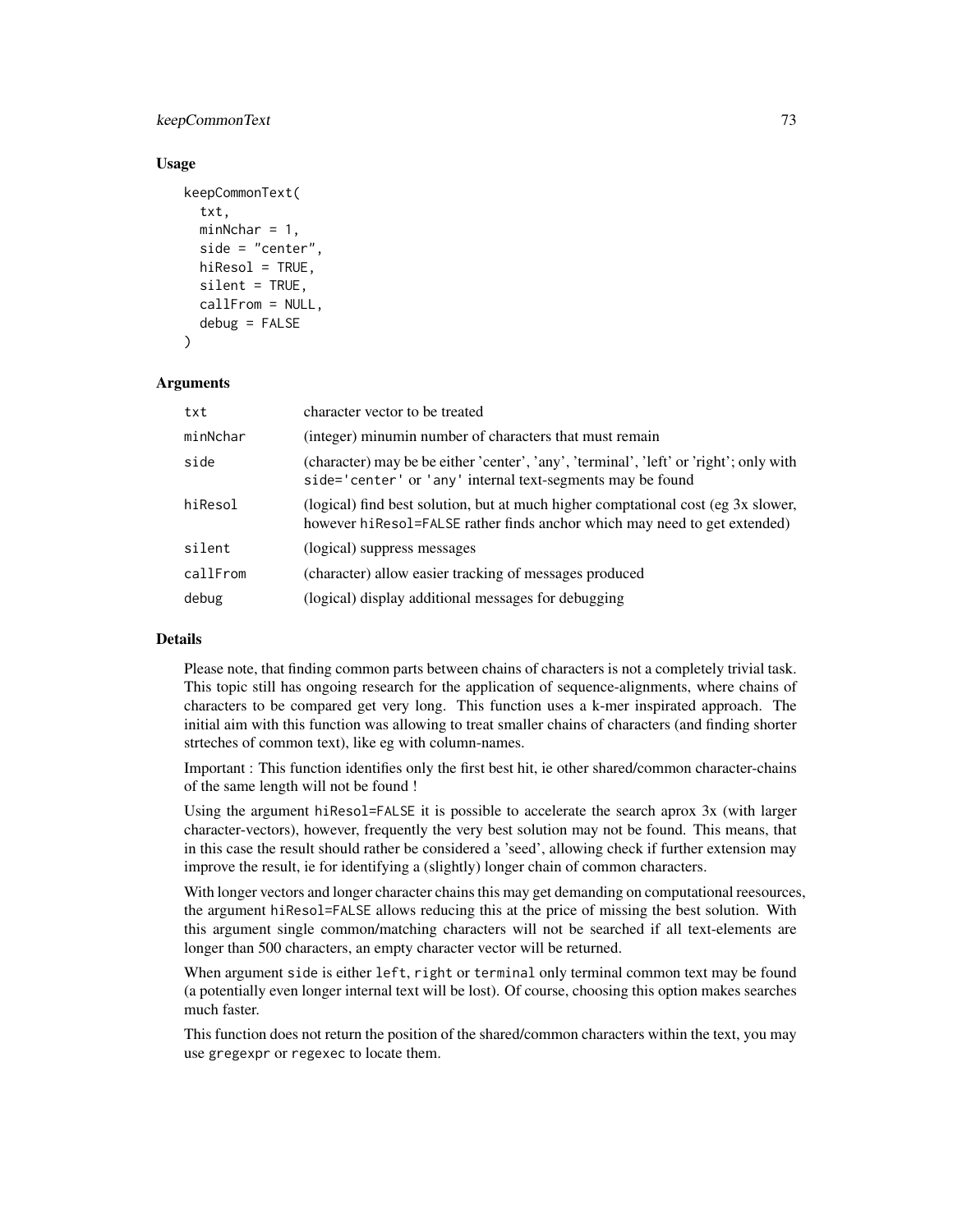## Value

This function returns a character vector of length=1, ie only one (normally the longest) common sequence of characters is identified. If nothing is found common/shared an empty character-vector is returned

# See Also

Use gregexpr or regexec in [grep](#page-0-0) for locating the identified common characters in the initial query.

Inverse : Trim redundant text (from either side) to keep only varaible part using [trimRedundText](#page-160-0); you may also look for related functions in package [stringr](https://CRAN.R-project.org/package=stringr)

#### Examples

```
txt1 <- c("abcd_abc_kjh", "bcd_abc123", "cd_abc_po")
keepCommonText(txt1, side="center") # trim from right
txt2 <- c("ddd_ab","ddd_bcd","ddd_cde")
trimRedundText(txt2, side="left") #
keepCommonText(txt2, side="center") #
```
levIndex *Transform (factor) levels into index*

#### Description

This function helps transforming a numeric or character vector into indexes of levels (of its original values). By default indexes are assigned by order of occurance, ie, the first value of x will be get the index of 1. Using the argument byOccurance=FALSE the resultant indexes will follow the sorted values.

#### Usage

```
levIndex(dat, byOccurance = TRUE, silent = FALSE, callFrom = NULL)
```
# Arguments

| dat         | (numeric or character vector or factor) main input                                             |
|-------------|------------------------------------------------------------------------------------------------|
| byOccurance | (logical) toogle if lowest index should be based on alphabetical order or on order<br>of input |
| silent      | (logical) suppress messages                                                                    |
| callFrom    | (character) allow easier tracking of message(s) produced                                       |

# Value

matrix with mean values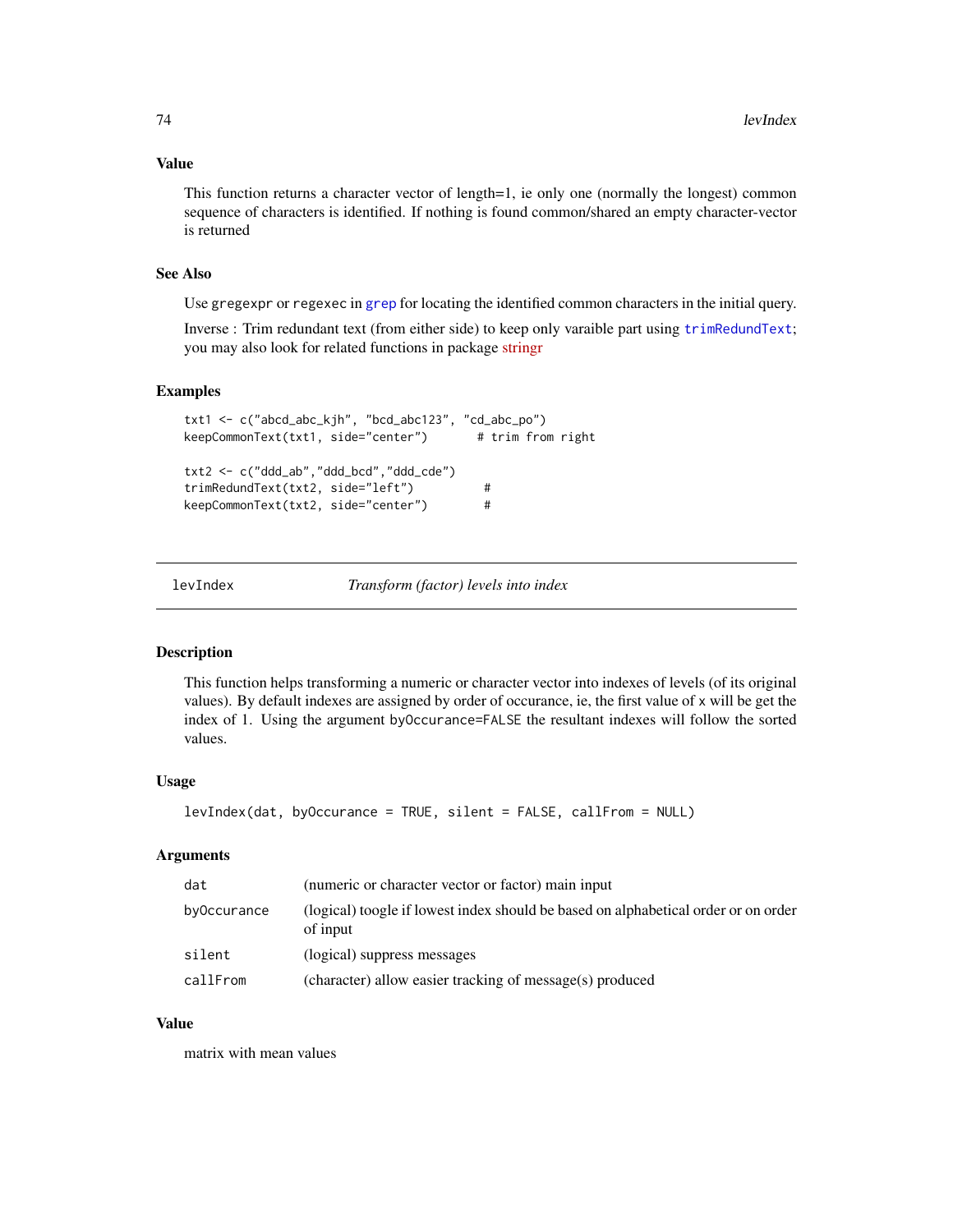## linModelSelect 75

#### See Also

[rowSds](#page-140-0), [colSums](#page-0-0)

## Examples

```
x1 <- letters[rep(c(5,2:3),1:3)]
levIndex(x1)
levIndex(x1, byOccurance=FALSE)
## with factor
fa1 <- factor(letters[rep(c(5,2:3),1:3)], levels=letters[1:6])
levIndex(fa1)
levIndex(fa1, byOccurance=FALSE)
```
linModelSelect *Test multiple starting levels for linear regression model, select best and plot*

#### **Description**

The aim of this function is to select the data suiting set of levels of the main input data to construct a linear regression model. In real world measurements one may be confronted to the case of very low level analytes below the detection limit (LOD) and resulting read-outs fluctuate around around a common baseline (instead of NA). With such data it may be preferable to omit the read-outs for the lowest concentrations/levels of analytes if they are spread around a base-line value. This function allows trying to omit all starting levels designed in startLev, then the resulting p-values for the linear regression slopes will be checked and the best p-value chosen. The input may also be a MArrayLM-type object from package [limma](https://bioconductor.org/packages/release/bioc/html/limma.html) or from [moderTestXgrp](#page-93-0) or [moderTest2grp](#page-92-0). In the graphical representation all points assocoated to levels omitted are shown in light green. For the graphical display additional information can be used : If the dat is list or MArrayLM-type object, the list-elements \$raw (according to argument lisNa will be used to display points initially given as NA ad imputed lateron in grey. Logarithmic (ie log-linear) data can be treated by settting argument logExpect=TRUE. Then the levels will be taken as exponent of 2 for the regression, while the original values will be displayed in the figure.

## Usage

```
linModelSelect(
  rowNa,
  dat,
  expect,
  logExpect = FALSE,
  startLev = NULL,
  lisha = c(raw = "raw", annot = "annot", datImp = "datImp"),plotGraph = TRUE,
  tit = NULL,pch = c(1, 3),cexLeg = 0.95,
```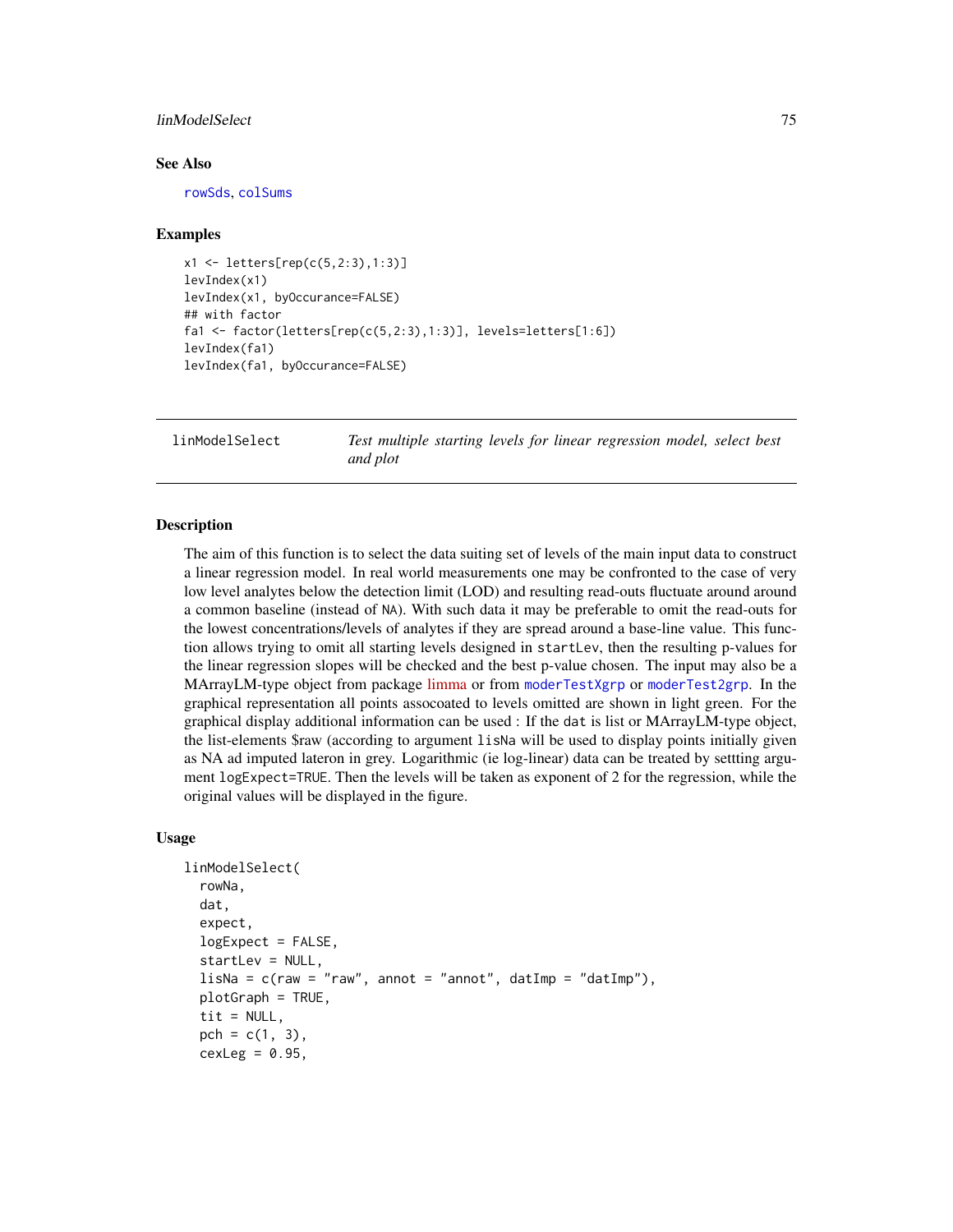```
cexSub = 0.85,
  xLab = NULL,yLab = NULL,
  cexXAxis = 0.85,cexYAxis = 0.9,xLab\text{Las} = 1,
  cexLab = 1.1,silent = FALSE,
  callFrom = NULL
\sum
```

| rowNa     | (character, length=1) rowname for line to be extracted from dat                                                                                                                                                                                                                            |
|-----------|--------------------------------------------------------------------------------------------------------------------------------------------------------------------------------------------------------------------------------------------------------------------------------------------|
| dat       | (matrix, list or MArrayLM-object from limma) main input of which columns<br>should get re-ordered, may be output from moderTestXgrp or moderTest2grp.                                                                                                                                      |
| expect    | (numeric of character) the expected levels; if character, constant unit-characters<br>will be stripped away to extact the numeric content                                                                                                                                                  |
| logExpect | (logical) toggle to TRUE if the main data are logarithmic but expect is linear                                                                                                                                                                                                             |
| startLev  | (integer) specify all starting levels to test for omitting here (multiple start sites<br>for modelling linear regression may be specified to finally pick the best model)                                                                                                                  |
| lisNa     | (character) in case dat is list or MArrayLM-type object, the list-elements with<br>these names will be used as \$raw (for indicating initial NA-values, \$datImp (the<br>main quantitation data to use) and \$annot for displaying the corresponding value<br>from the "Accession"-column. |
| plotGraph | (logical) display figure                                                                                                                                                                                                                                                                   |
| tit       | (character) optional custom title                                                                                                                                                                                                                                                          |
| pch       | (integer) symbols to use n optional plot; 1st for regular values, 2nd for values<br>not used in regression                                                                                                                                                                                 |
| cexLeg    | (numeric) size of text in legend                                                                                                                                                                                                                                                           |
| cexSub    | (numeric) text-size for line (as subtitle) giving regression details of best linear<br>model)                                                                                                                                                                                              |
| xLab      | (character) custom x-axis label                                                                                                                                                                                                                                                            |
| yLab      | (character) custom y-axis label                                                                                                                                                                                                                                                            |
| cexXAxis  | (character) cex-type for size of text for x-axis labels                                                                                                                                                                                                                                    |
| cexYAxis  | (character) cex-type for size of text for y-axis labels                                                                                                                                                                                                                                    |
| xLabLas   | (integer) las-type orientation of x-axis labels (set to 2 for vertical axix-labels)                                                                                                                                                                                                        |
| cexLab    | (numeric) cex-type for size of text in $x \& y$ axis labels (will be passed to<br>$cex.$ lab in $plot()$                                                                                                                                                                                   |
| silent    | (logical) suppress messages                                                                                                                                                                                                                                                                |
| callFrom  | (character) allow easier tracking of messages produced                                                                                                                                                                                                                                     |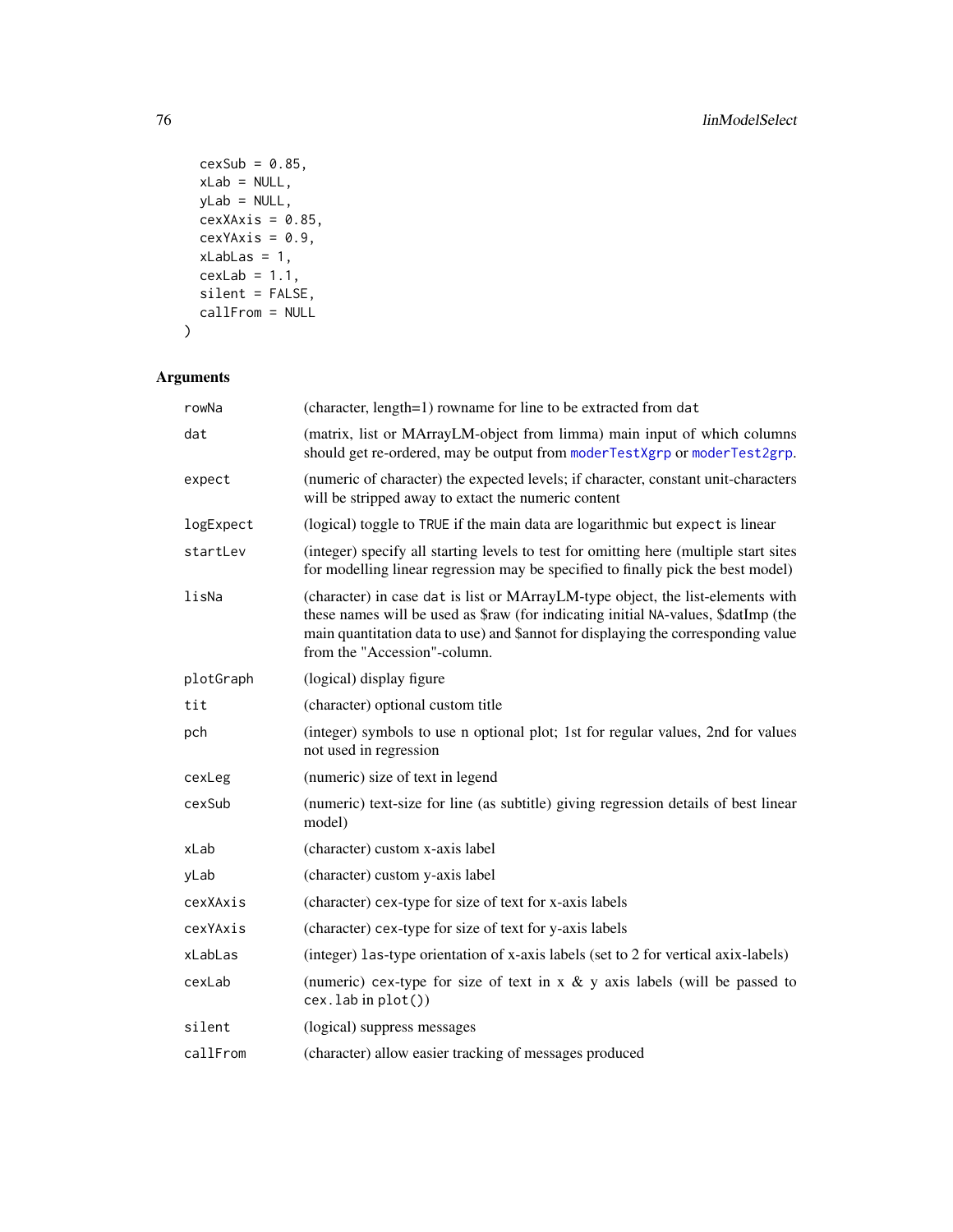# Value

This function returns a list with \$coef (coefficients), \$name (as/from input rowNa), \$startLev the best starting level)

## See Also

[moderTestXgrp](#page-93-0) for single comparisons, [order](#page-0-0)

## Examples

```
## Construct data
li1 < - rep(c(4,3,3:6), each=3) + round(runif(18)/5,2)names(li1) <- paste0(rep(letters[1:5], each=3), rep(1:3,6))
li2 \leq rep(c(6,3:7), each=3) + round(runif(18)/5, 2)dat2 <- rbind(P1=li1, P2=li2)
exp2 <- rep(c(11:16), each=3)
## Check & plot for linear model
linModelSelect("P2", dat2, expect=exp2)
## Log-Linear data
## Suppose dat2 is result of measures in log2, but exp4 is not
exp4 <- rep(c(3,10,30,100,300,1000), each=3)
linModelSelect("P2", dat2, expect=exp4, logE=FALSE) # bad
linModelSelect("P2", dat2, expect=exp4, logE=TRUE)
```
linRegrParamAndPVal *Fit linear regression, return parameters and p-values*

## Description

This function fits a linear regression and returns the parameters, including p-values from Anova. Here the vector 'y' (scalar response or dependent variable, ie the value that should get estimated) will be estimated according to 'dep' (explanatory or independent variable). Alternatively, 'dep' may me a matrix where 1st column will be used as 'dep and the 2nd column as 'y'.

#### Usage

```
linRegrParamAndPVal(dep, y = NULL, asVect = TRUE)
```

| dep    | (numeric vector, matrix or data.frame) explanatory or dependent variable, if ma-<br>trix or data. frame the 1st column will be used, if 'y'=NULL the 2nd column will<br>be used as $y'$ |
|--------|-----------------------------------------------------------------------------------------------------------------------------------------------------------------------------------------|
| У      | (numeric vector) independent variable (the value that should get estimated based<br>on $\text{def}$ )                                                                                   |
| asVect | (logical) return numeric vector (Intercept, slope, p.intercept, p.slope) or matrix<br>or results                                                                                        |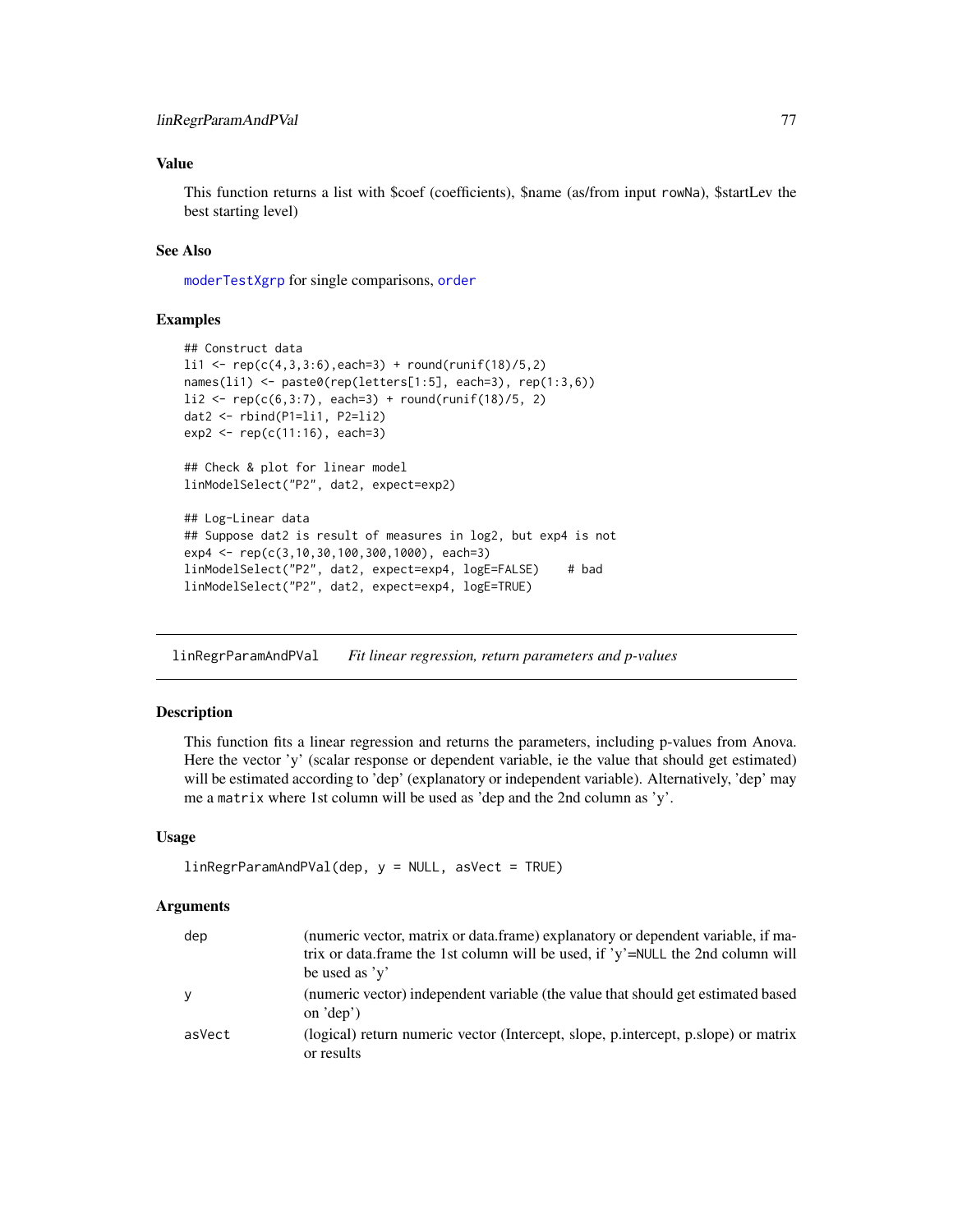## Value

numeric vector (Intercept, slope, p.intercept, p.slope), or if asVect==TRUE as matrix (p.values in 2nd column)

# See Also

# [lm](#page-0-0)

## Examples

linRegrParamAndPVal(c(5,5.1,8,8.2),gl(2,2))

listBatchReplace *Replacements in list*

# Description

listBatchReplace replaces in list lst all entries with value searchValue by replaceBy

# Usage

```
listBatchReplace(lst, searchValue, replaceBy, silent = FALSE, callFrom = NULL)
```
# Arguments

| lst         | input-list to be used for replacing                      |
|-------------|----------------------------------------------------------|
| searchValue | $(character, length=1)$                                  |
| replaceBy   | $(character, length=1)$                                  |
| silent      | (logical) suppress messages                              |
| callFrom    | (character) allow easier tracking of message(s) produced |

# Value

This function returns a corrected list

## See Also

basic replacement sub in [grep](#page-0-0)

```
lst1 <- list(aa=1:4, bb=c("abc","efg","abhh","effge"), cc=c("abdc","efg"))
listBatchReplace(lst1, search="efg", repl="EFG", sil=FALSE)
```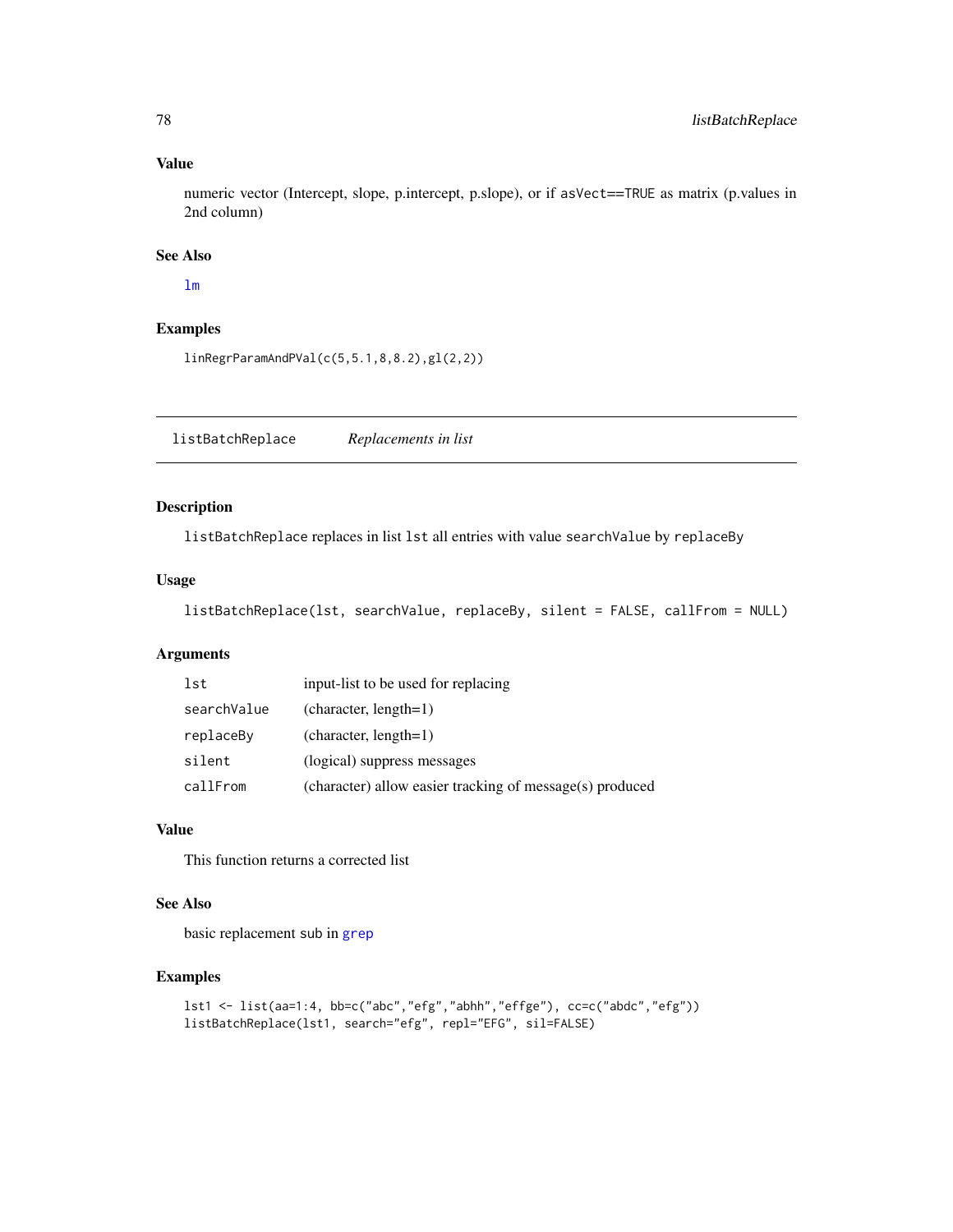listGroupsByNames *Organize values into list and sort by names*

#### **Description**

Sort values of 'x' by its names and organize as list by common names, the names until 'sep' are used for (re)grouping. Note that typical spearators occuring the initial names may need protection by '\' (this is automatically taken care of for the case of the dot ('.') separator).

## Usage

```
listGroupsByNames(x, sep = "." , silent = FALSE, callFrom = NULL)
```
#### Arguments

| $\mathsf{x}$ | (list) main input                                                                                                 |
|--------------|-------------------------------------------------------------------------------------------------------------------|
| sep          | (character) separator (note that typcal separators may need to be protected, only<br>automatically added for '.') |
| silent       | (logical) suppress messages                                                                                       |
| callFrom     | (character) allows easier tracking of message(s) produced                                                         |

## Value

matrix or data.frame

#### See Also

rbind in [cbind](#page-0-0)

#### Examples

```
listGroupsByNames((1:10)/5)
ser1 <- 1:6; names(ser1) <- c("AA","BB","AA.1","CC","AA.b","BB.e")
listGroupsByNames(ser1)
```
lmSelClu *Run lm on segmented data (from clustering)*

#### Description

lmSelClu runs linear regression on data segmented previously (eg by clustering). This functio offers various types of (2-coefficient) linear regression on 2 columns of 'dat' (matrix with 3rd col named 'clu' or 'cluID', numeric elements for cluster-number). If argument 'clu' is (default) 'max', the column 'clu' will be inspected to take most frequent value of 'clu', otherwise a numeric entry specifying the cluster to extract is expected. Note: this function was initially made for use with results from diagCheck() Note: this function lacks means of judging godness of fit of the regression preformed & means for plotting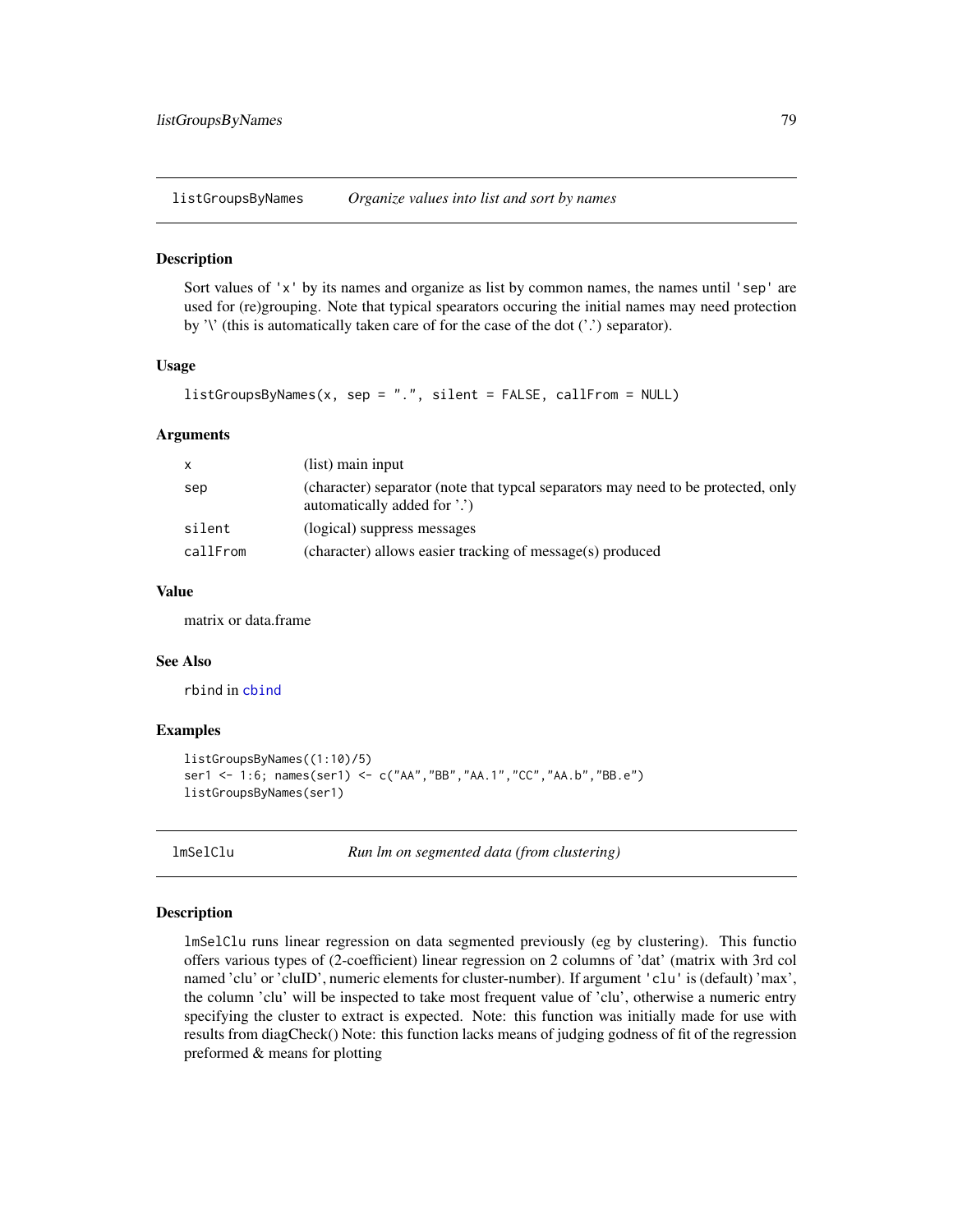# Usage

```
lmSelClu(
 dat,
 useCol = 1:2,clu = "max",regTy = "lin",filt1 = NULL,filt2 = NULL,silent = FALSE,
 callFrom = NULL
)
```
# Arguments

| dat      | matrix or data.frame                                                                                                                                                                                                                                                                |
|----------|-------------------------------------------------------------------------------------------------------------------------------------------------------------------------------------------------------------------------------------------------------------------------------------|
| useCol   | (integer or charcter) specify which 2 columns of 'dat' to use for linear regression                                                                                                                                                                                                 |
| clu      | (character) name of cluster to be extracted and treatad                                                                                                                                                                                                                             |
| regTy    | (character) change type used for linear regression : 'lin' for 1st col $\sim$ 2nd col,<br>'res' for residue $\sim$ 2nd col, 'norRes' for residue/2nd col $\sim$ 2nd col or 'sqNor-<br>Res','inv' for 1st col ~ $1/(2nd \text{ col})$ , 'invRes' for residue ~ $1/(2nd \text{ col})$ |
| filt1    | (logical or numerical) filter criteria for 1st of 'useCol', if numeric then select<br>all lines of dat less than max of filt1                                                                                                                                                       |
| filt2    | (logical or numerical) filter criteria for 2nd of 'useCol', if numeric then select<br>all lines of dat less than max of filt2                                                                                                                                                       |
| silent   | (logical) suppress messages                                                                                                                                                                                                                                                         |
| callFrom | (character) allows easier tracking of message(s) produced                                                                                                                                                                                                                           |

## Value

lm object (or NULL if no data left)

#### See Also

[lm](#page-0-0)

```
set.seed(2016); ran1 <- runif(220)
mat1 <- round(rbind(matrix(c(1:100+ran1[1:100],rep(1,50)),ncol=3),
  matrix(c(1:60,68:9+ran1[101:160],rep(2,60)),nc=3)),1)
colnames(mat1) <- c("a","BB","clu")
lmSelClu(mat1)
plot(mat1[which(mat1[,3]=="2"),1:2],col=grey(0.6))
abline(lmSelClu(mat1),lty=2,lwd=2)
#
mat2 <- round(rbind(matrix(c(1:100+ran1[1:100],rep(1,50)),ncol=3),
  matrix(c(1:60,(2:61+ran1[101:160])^2,rep(2,60)),nc=3)),1)
colnames(mat2) <- c("a","BB","clu")
```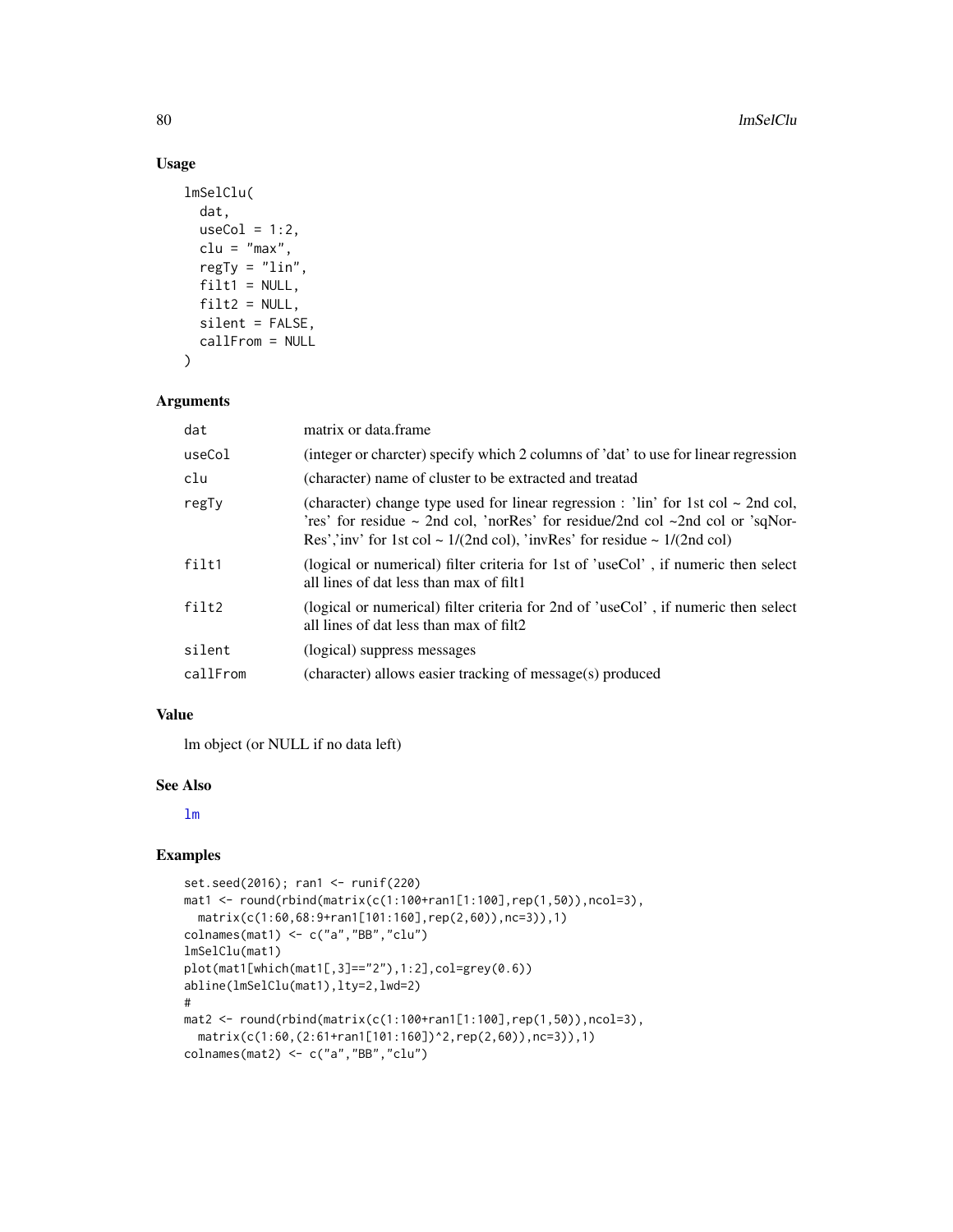#### lrbind 81

```
(reg2 <- lmSelClu(mat2,regTy="sqNor"))
plot(function(x) coef(reg2)[2]+ (coef(reg2)[2]*x^2),xlim=c(1,70))
points(mat2[which(mat2[,3]=="2"),1:2],col=2)
```
lrbind *rbind on lists*

# Description

rbind-like function to append list-elements containing matrixes (or data.frames) and return one long table. All list-elements must have same number of columns (and same types of classes in case of data.frames. Simple vectors (as list-elements) will be considered as sigle lines for attaching.

# Usage

lrbind(lst, silent = FALSE, callFrom = NULL)

# Arguments

| lst      | (list, composed of multiple matrix or data.frames or simple vectors) main input<br>(each list-element should have same number of columns, numeric vectors will<br>be converted to number of columns of other columns/elements) |
|----------|--------------------------------------------------------------------------------------------------------------------------------------------------------------------------------------------------------------------------------|
| silent   | (logical) suppress messages                                                                                                                                                                                                    |
| callFrom | (character) allow easier tracking of message(s) produced                                                                                                                                                                       |

# Value

This function returns (depending on input) a matrix or data.frame

# See Also

rbind in [cbind](#page-0-0)

```
lst1 <- list(matrix(1:9, ncol=3, dimnames=list(letters[1:3],c("AA","BB","CC"))),
  11:13, matrix(51:56, ncol=3))
lrbind(lst1)
```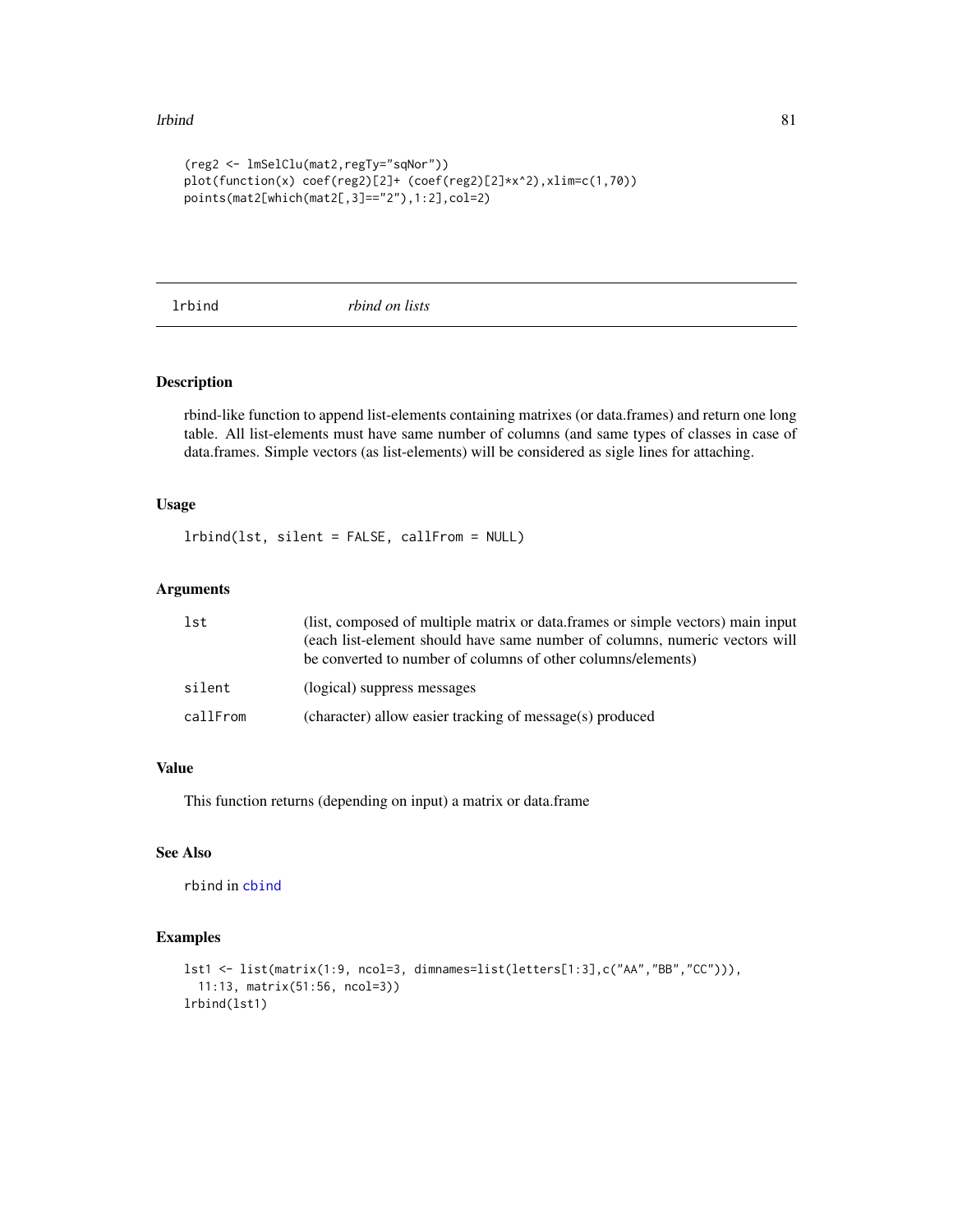# Description

makeMAList extracts sets of data-pairs (like R  $\&$  G series) and makes MA objects as MA-List object (eg for ratio oriented analysis). The grouping of columns as sets of replicate-measurements is done according to argumnet 'MAfac'. The output is fully compatible to functions of package [limma](https://bioconductor.org/packages/release/bioc/html/limma.html) (Bioconductor).

## Usage

```
makeMAList(
  mat,
  MAfac,
  useF = c("R", "G"),
  isLog = TRUE,
  silent = FALSE,
  callFrom = NULL
\mathcal{L}
```
#### Arguments

| mat      | main input matrix                                                                                                             |
|----------|-------------------------------------------------------------------------------------------------------------------------------|
| MAfac    | (factor) factor orgnaizing columns of 'mat' (if use F contains the default 'R' and<br>'G', they should also be part of MAfac) |
| useF     | (character) two specific factor-leves of MA fac that will be used/extracted                                                   |
| isLog    | (logical) tell if data is already log2 (will be considered when computing M and<br>A values)                                  |
| silent   | (logical) suppress messages                                                                                                   |
| callFrom | (character) allows easier tracking of messages produced                                                                       |

## Details

This function requires Bioconductor package [limma](https://bioconductor.org/packages/release/bioc/html/limma.html) being installed.

## Value

limma-type "MAList" containing M and A values

## See Also

[test2factLimma](#page-156-0), for creating RG-lists within limma: MA.RG in [normalizeWithinArrays](#page-0-0)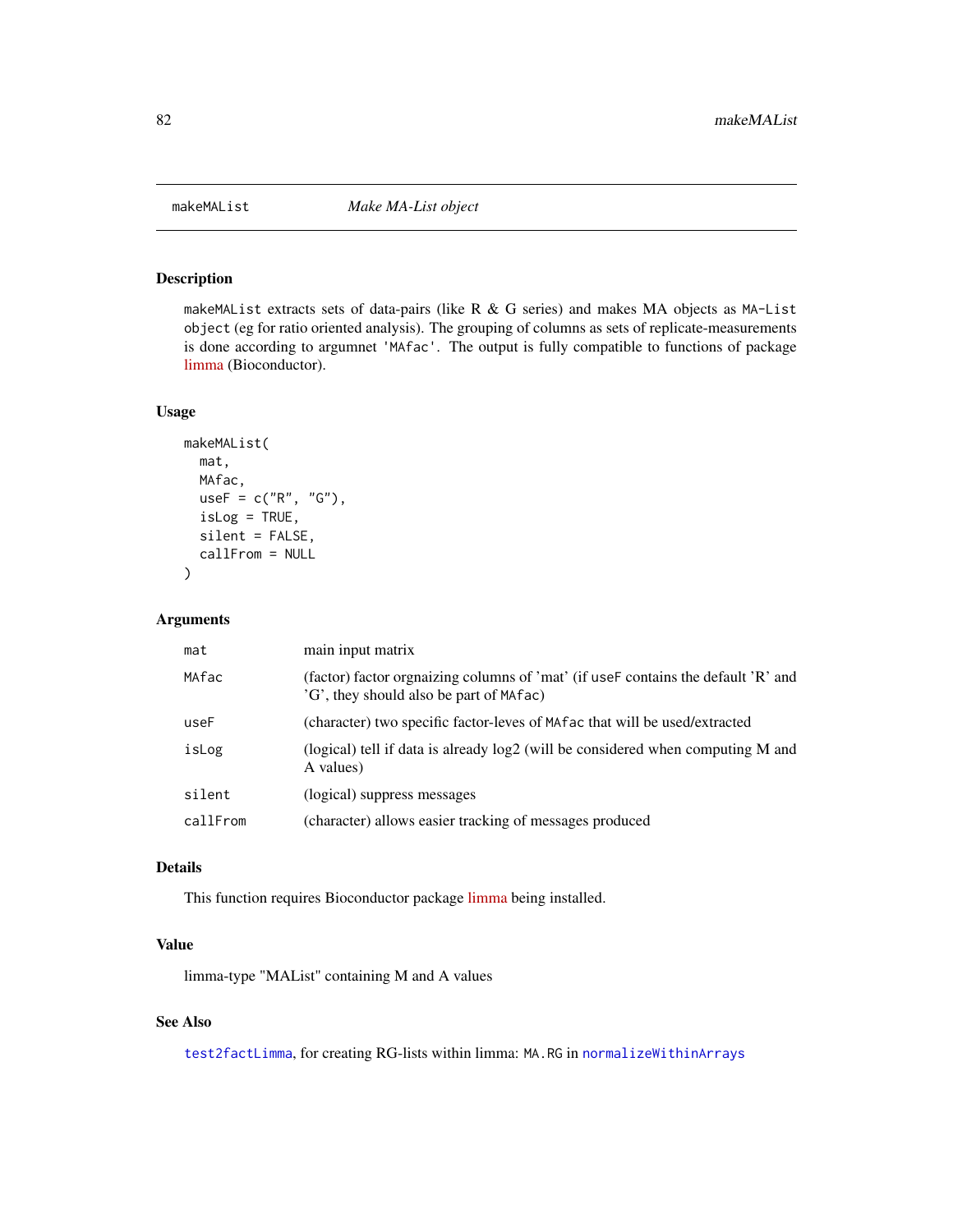# makeNRedMatr 83

# Examples

```
set.seed(2017); t4 <- matrix(round(runif(40,1,9),2), ncol=4,
 dimnames=list(letters[c(1:5,3:4,6:4)], c("AA1","BB1","AA2","BB2")))
makeMAList(t4, gl(2,2,labels=c("R","G")))
```
makeNRedMatr *Make non-redundant matrix*

# Description

makeNRedMatr takes matrix or data.frame 'dat' to summarize redundant lines (column argument iniID) along method specified in summarizeRedAs to treat all lines with redundant iniID by same approach (ie for all columns the line where specified column is at eg max  $=$  'maxOfRef' ). If no name given, the function will take the last numeric (factors may be used - they will be read as levels).

## Usage

```
makeNRedMatr(
  dat,
  summarizeRedAs,
  iniID = "iniID",
  retDataFrame = TRUE,
 callFrom = NULL,
 silent = FALSE,
  debug = FALSE
\lambda
```
## Arguments

| dat            | (matrix or data.frame) main input for making non-redundant                                                                                                                                                                                                                                                                                                                |
|----------------|---------------------------------------------------------------------------------------------------------------------------------------------------------------------------------------------------------------------------------------------------------------------------------------------------------------------------------------------------------------------------|
| summarizeRedAs | (character) summarization method(s), typical choices 'median','mean','min' or<br>'maxOfRef','maxAbsOfRef' for summarizing according to 1 specified column,<br>may be single method for all or different method for each column (besides col<br>'iniID') or special method looking at column (if found, first of special methods<br>used, everything else not considered). |
| iniID          | (character) column-name used as initial ID (default="iniID")                                                                                                                                                                                                                                                                                                              |
| retDataFrame   | (logical) if TRUE, check if text-columns may be converted to data.frame with<br>numeric                                                                                                                                                                                                                                                                                   |
| callFrom       | (character) allows easier tracking of message(s) produced                                                                                                                                                                                                                                                                                                                 |
| silent         | (logical) suppress messages                                                                                                                                                                                                                                                                                                                                               |
| debug          | (logical) for bug-tracking: more/enhanced messages                                                                                                                                                                                                                                                                                                                        |

#### Value

(numeric) matrix or data.frame with summarized data and add'l col with number of initial redundant lines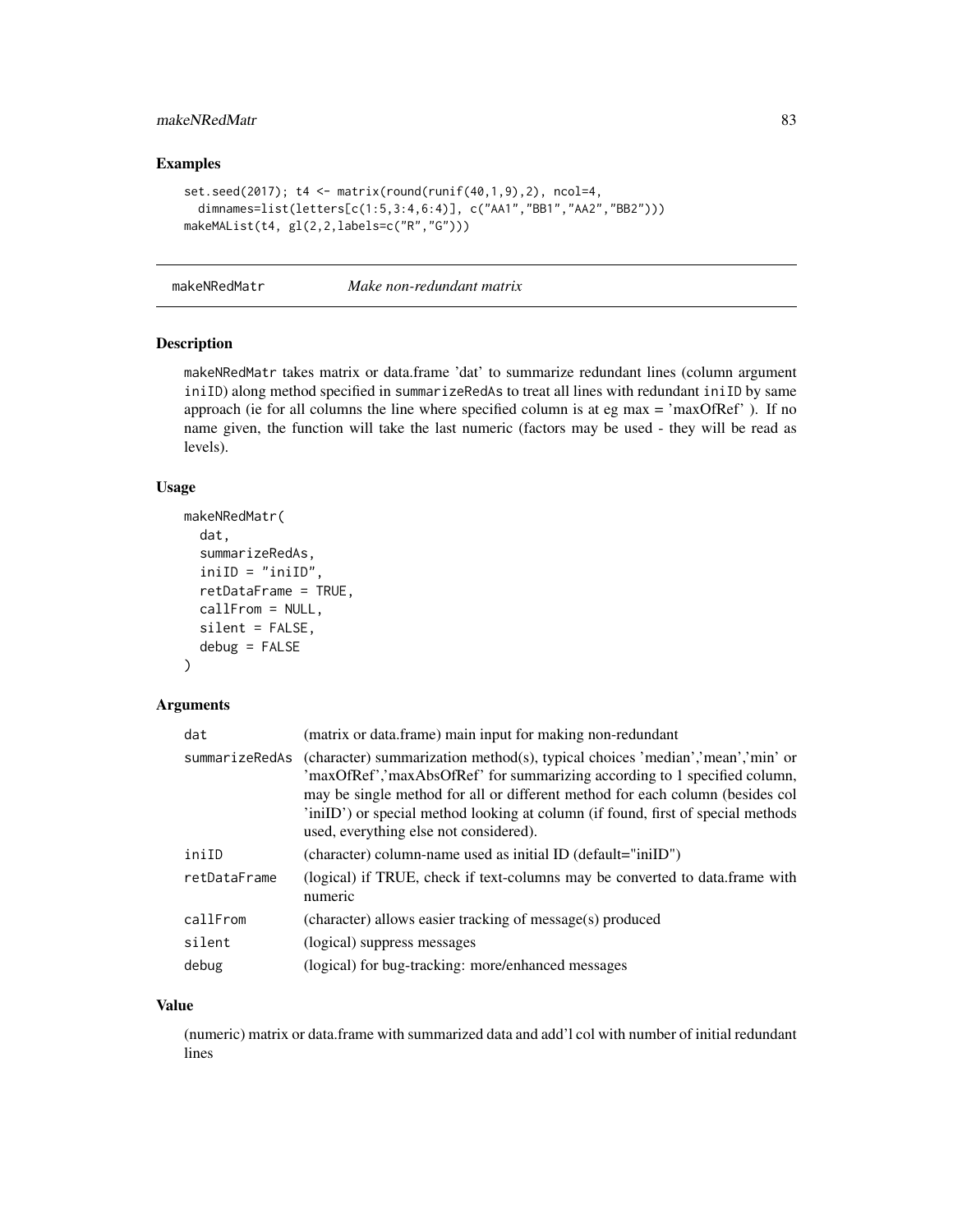#### See Also

simple/partial functionality in [summarizeCols](#page-152-0), [checkSimValueInSer](#page-14-0)

# Examples

```
t3 <- data.frame(ref=rep(11:15,3),tx=letters[1:15],
 matrix(round(runif(30,-3,2),1),nc=2),stringsAsFactors=FALSE)
by(t3,t3[,1], function(x) x)t(sapply(by(t3,t3[,1],function(x) x), summarizeCols, me="maxAbsOfRef"))
(xt3 <- makeNRedMatr(t3, summ="mean", iniID="ref"))
(xt3 <- makeNRedMatr(t3, summ=unlist(list(X1="maxAbsOfRef")), iniID="ref"))
```

```
matchNamesWithReverseParts
```
*Value Matching with optional reversing of sub-parts of non-matching elements*

## Description

This function provides a variant to [match](#page-0-0), where initially non-matching elements of x will be tested by decomposing non-matching elements, reversing the parts in front and after the separator sep and re-matching. If separator sep does not occur, a warning will be issued, if it occurs more than once, the parts before and after the first separartor will be used and a warning issued.

#### Usage

 $matchNamesWithReverseParts(x, y, sep = "-'", silent = FALSE, callFrom = NULL)$ 

#### Arguments

| X        | (character) first vector for match                       |
|----------|----------------------------------------------------------|
| y        | (character) second vector for match                      |
| sep      | (character) separator between elements                   |
| silent   | (logical) suppress messages                              |
| callFrom | (character) allow easier tracking of message(s) produced |

#### Value

index for matching (integer) x to y

## See Also

[match](#page-0-0)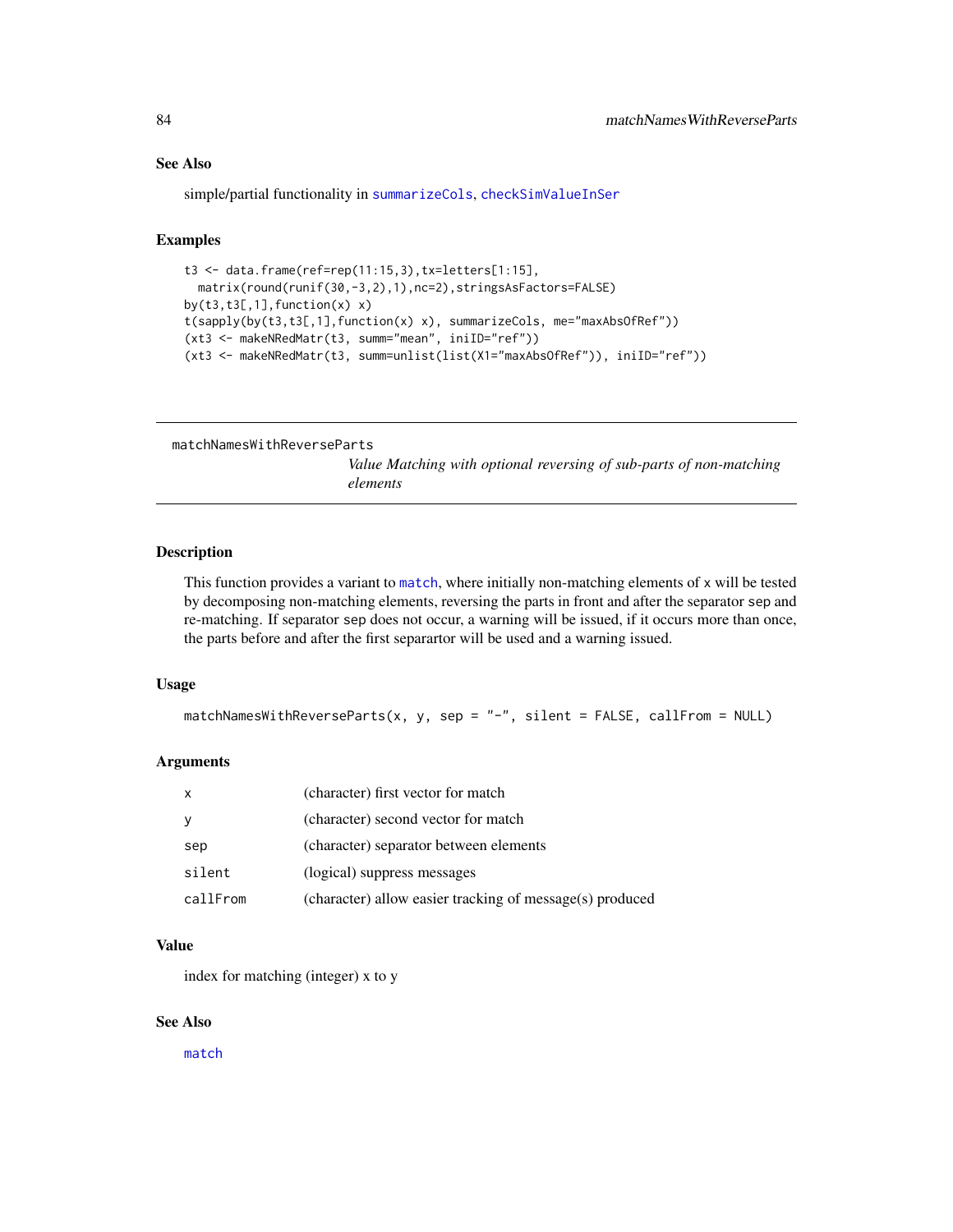#### matchSampToPairw 85

## Examples

```
tx1 <- c("a-b","a-c","d-a","d-b","b-c","d-c")
tmp <- triCoord(4)
tx2 <- paste(letters[tmp[,1]],letters[tmp[,2]],sep="-")
## Some matches won't be found, since 'a-d' got reversed to 'd-a', etc...
match(tx1,tx1)
matchNamesWithReverseParts(tx1,tx2)
```
matchSampToPairw *Match names to concatenated pairs of names*

## Description

The column-names of multiple pairwise testing contain the names of the initial groups/conditions tested, plus there is a separator (eg  $\cdot$ -' in moderTestXgrp). Thus function allows to map back which groups/conditions were used by returning the index of the respective groups used in pair-wise sets.

## Usage

```
matchSampToPairw(grpNa, pairwNa, sep = NULL, silent = FALSE, callFrom = NULL)
```
## Arguments

| grpNa    | (character) the names of the groups of replicates (ie conditions) used to test |
|----------|--------------------------------------------------------------------------------|
| pairwNa  | (character) the names of pairwise-testing (ie 'concatenated' sampNa            |
| sep      | (character) if not NULL the characters given will be used via stringsplit      |
| silent   | (logical) suppress messages                                                    |
| callFrom | (character) allows easier tracking of message(s) produced                      |

#### Details

There are two modes of operation : 1) Argument sep is set to NULL : The names of initial groups/conditions (grpNa) will be tested for exact pattern matching either at beginning or at end of pair-wise names (pairwNa). This approach has the advantage that it does not need to be known what character(s) were used as separator (or they may change), but the disadvantage that in case the perfect grpNa was not given, the longest best match of grpNa will be returned.

2) The separator sep is given and exact matches at both sides will be searched. However, if the character(s) from sep do appear inside grpNa no matches will be found.

If some grpNa are not found in pairwNa this will be marked as NA.

## Value

matrix of 2 columns with inidices of sampNa with pairwNa as rows

## See Also

(for running multiple pair-wise test) [moderTestXgrp](#page-93-0), [grep](#page-0-0), [strsplit](#page-0-0)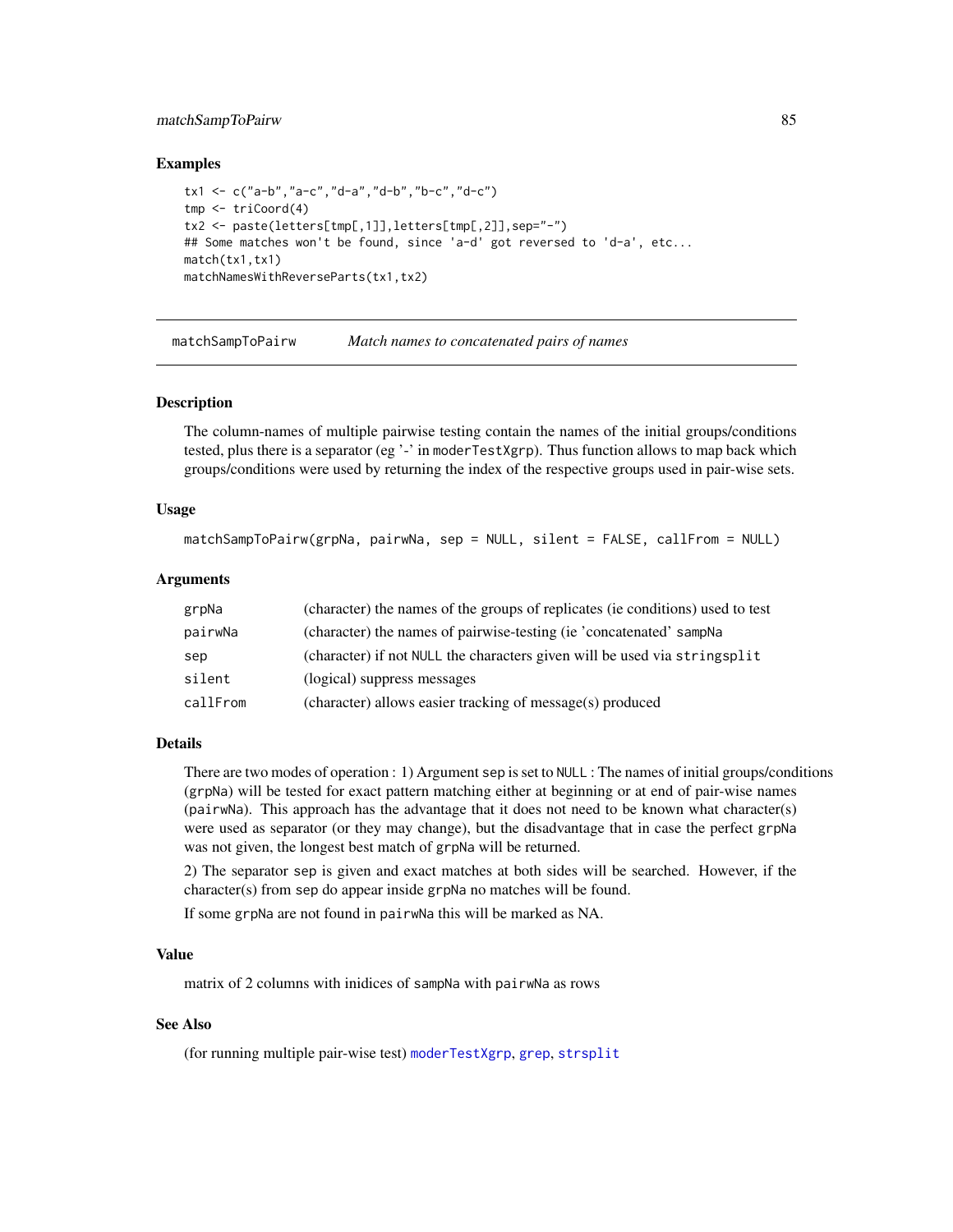## Examples

```
pairwNa1 <- c("abc-efg","abc-hij","efg-hij")
grpNa1 <- c("hij","abc","abcc","efg","klm")
matchSampToPairw(grpNa1, pairwNa1)
pairwNa2 <- c("abc-efg","abcc-hij","abc-hij","abc-hijj","zz-zz","efg-hij")
matchSampToPairw(grpNa1, pairwNa2)
```
matr2list *Transform columns of matrix to list of vectors*

# Description

convert matrix to list of vectors: each column of 'mat' as vector of list

## Usage

```
matr2list(mat, concSym = ".", silent = FALSE, callFrom = NULL)
```
# Arguments

| mat      | (matrix) main input                                                                                                                        |
|----------|--------------------------------------------------------------------------------------------------------------------------------------------|
| concSym  | (character) symbol for concatenating: concatenation of named vectors in list<br>names as $\text{colname}(s)$ +' $\text{concSym'}$ +rowname |
| silent   | (logical) suppress messages                                                                                                                |
| callFrom | (character) allow easier tracking of messages produced                                                                                     |

# Value

matrix or array (1st dim is intraplate-position, 2nd .. plate-group/type, 3rd .. channels)

# See Also

[convToNum](#page-33-0)

```
mat1 <- matrix(1:12,ncol=3,dimnames=list(letters[1:4],LETTERS[1:3]))
mat2 <- matrix(LETTERS[11:22],ncol=3,dimnames=list(letters[1:4],LETTERS[1:3]))
matr2list(mat1); matr2list(mat2)
```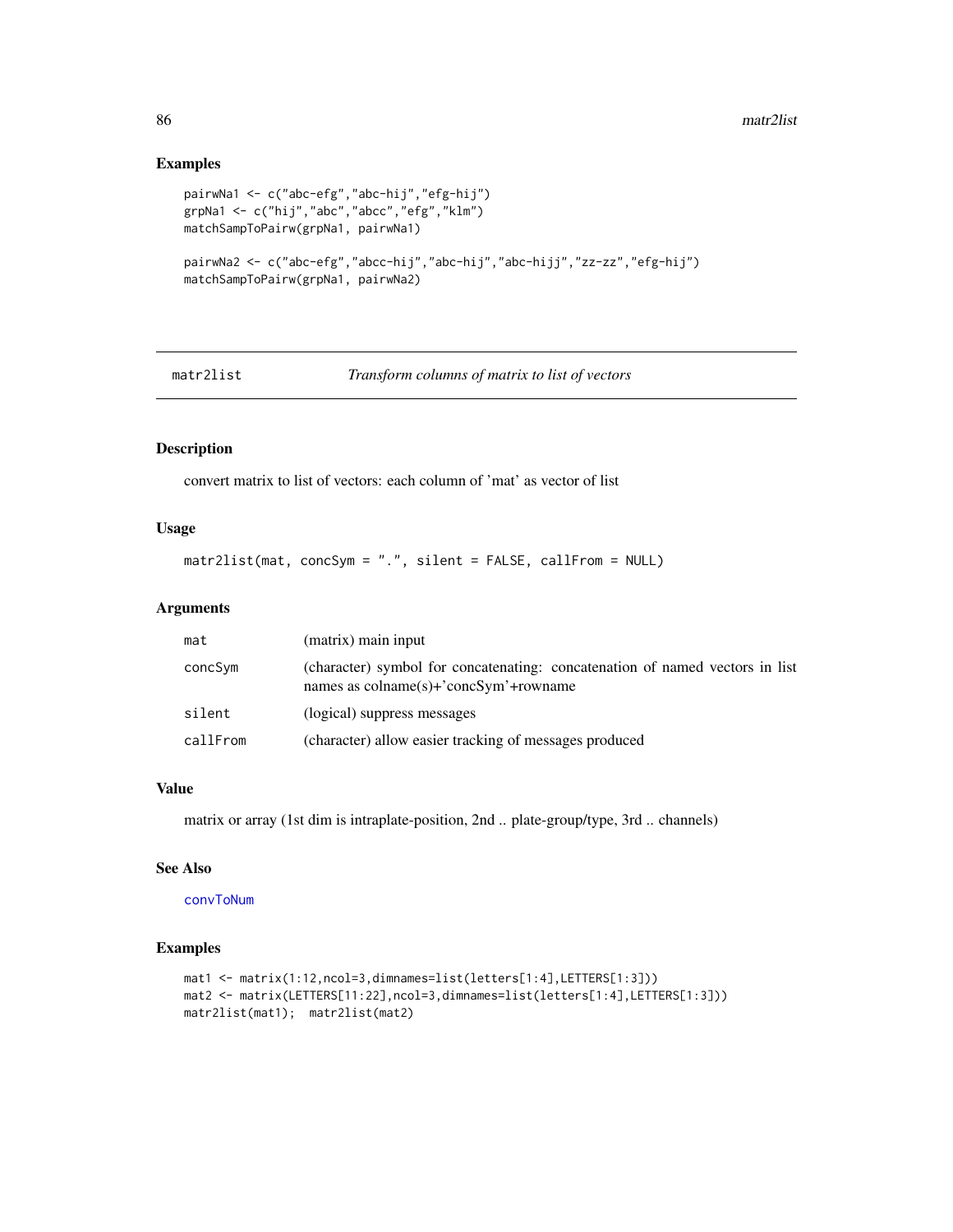# <span id="page-86-0"></span>Description

mergeSelCol merges selected columns out of 2 matrix or data.frames. 'selCols' will be used to define columns to be used; optionally may be different for 'dat2' : define in 'supCols2'. Outputcols will get additions specified in newSuff (default '.x' and '.y')

## Usage

```
mergeSelCol(
  dat1,
  dat2,
  selCols,
  supCols2 = NULL,
 byC = NULL,useAll = FALSE,setRownames = TRUE,
  newSuff = c(".x", ".y"),
  callFrom = NULL
)
```
# Arguments

| dat1        | matrix or data.frame for fusing                                                                                 |
|-------------|-----------------------------------------------------------------------------------------------------------------|
| dat2        | matrix or data.frame for fusing                                                                                 |
| selCols     | will be used to define columns to be used; optionally may be different for 'dat2'<br>: define in 'supCols2'     |
| supCols2    | if additional column-names should be extracted form dat2                                                        |
| byC         | (character) 'by' value used in merge                                                                            |
| useAll      | (logical) use all lines (will produce NAs when given identifyer not found un 2nd<br>group of data)              |
| setRownames | (logical) if TRUE, will use values of col used as 'by' as rownames instead of<br>showing as add'l col in output |
| newSuff     | (character) prefix (argument 'suffixes' in merge)                                                               |
| callFrom    | (character) allow easier tracking of message(s) produced                                                        |

# Value

data.frame

# See Also

[merge](#page-0-0), merge 3 data.frames using [mergeSelCol3](#page-87-0)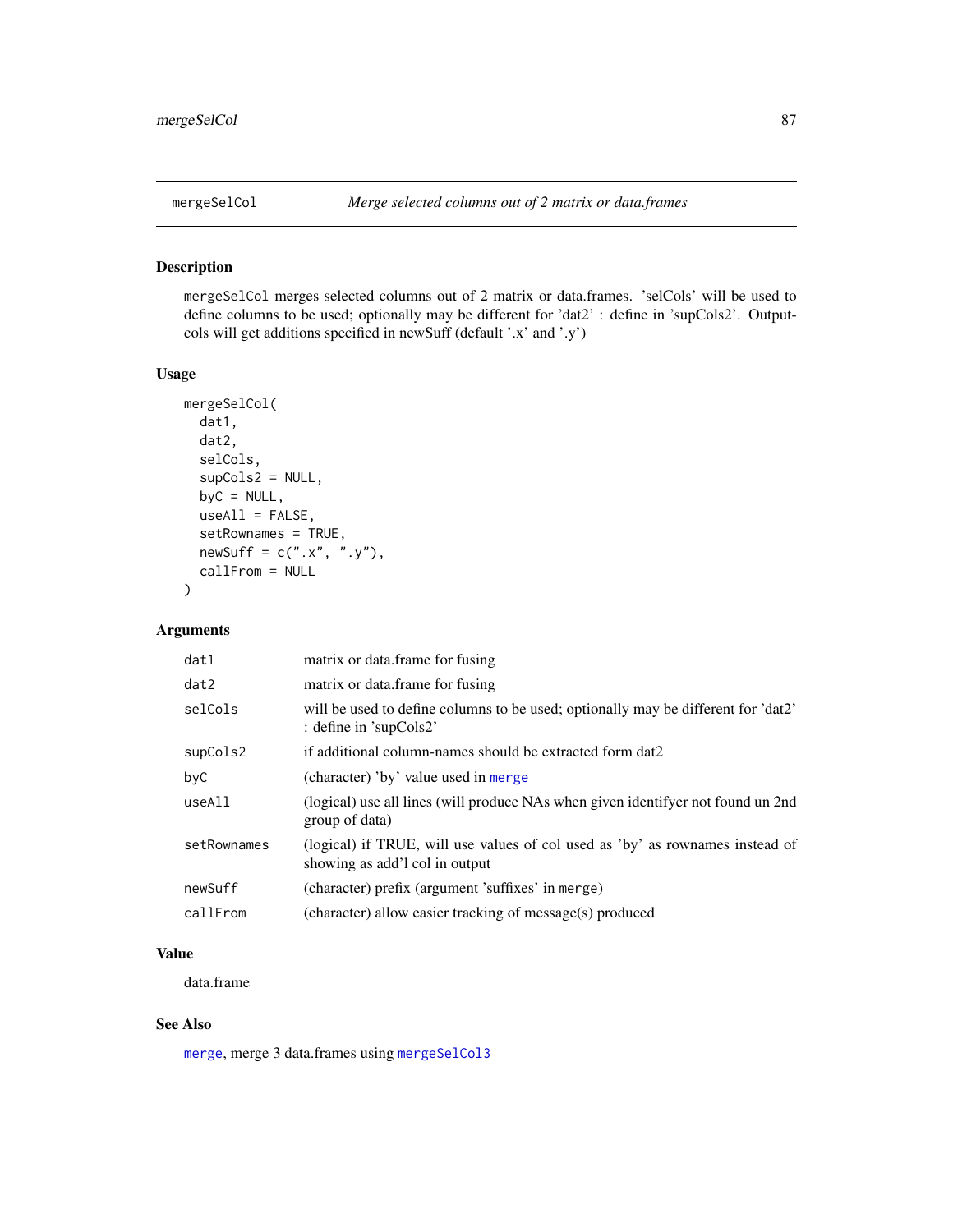# Examples

```
mat1 <- matrix(c(1:7,letters[1:7],11:17),ncol=3,dimnames=list(LETTERS[1:7],c("x1","x2","x3")))
mat2 <- matrix(c(1:6,c("b","a","e","f","g","k"),31:36),
  ncol=3,dimnames=list(LETTERS[11:16],c("y1","x2","x3")))
mergeSelCol(mat1,mat2,selC=c("x2","x3"))
```
<span id="page-87-0"></span>mergeSelCol3 *mergeSelCol3*

## Description

successive merge of selected columns out of 3 matrix or data.frames. 'selCols' will be used to define columns to be used; optionally may be different for 'dat2' : define in 'supCols2'. Output-cols will get additions specified in newSuff (default '.x' and '.y')

# Usage

```
mergeSelCol3(
 dat1,
  dat2,
 dat3,
  selCols,
  supCols2 = NULL,
  supCols3 = NULL,byC = NULL,
 useAll = FALSE,setRownames = TRUE,
 newSuff = c("x", "y", "z",callFrom = NULL
)
```

| dat1        | matrix or data.frame for fusing                                                                             |
|-------------|-------------------------------------------------------------------------------------------------------------|
| dat2        | matrix or data.frame for fusing                                                                             |
| dat3        | matrix or data.frame for fusing                                                                             |
| selCols     | will be used to define columns to be used; optionally may be different for 'dat2'<br>: define in 'supCols2' |
| supCols2    | if additional column-names should be extracted form dat2                                                    |
| supCols3    | if additional column-names should be extracted form dat3                                                    |
| byC         | (character) 'by' value used in merge                                                                        |
| useAll      | (logical) use all lines (will produce NAs when given identifyer not found un 2nd<br>group of data)          |
| setRownames | if TRUE, will use values of col used as 'by' as rownames instead of showing as<br>add'l col in output       |
| newSuff     | (character) prefix (argument 'suffixes' in merge)                                                           |
| callFrom    | (character) allow easier tracking of message(s) produced                                                    |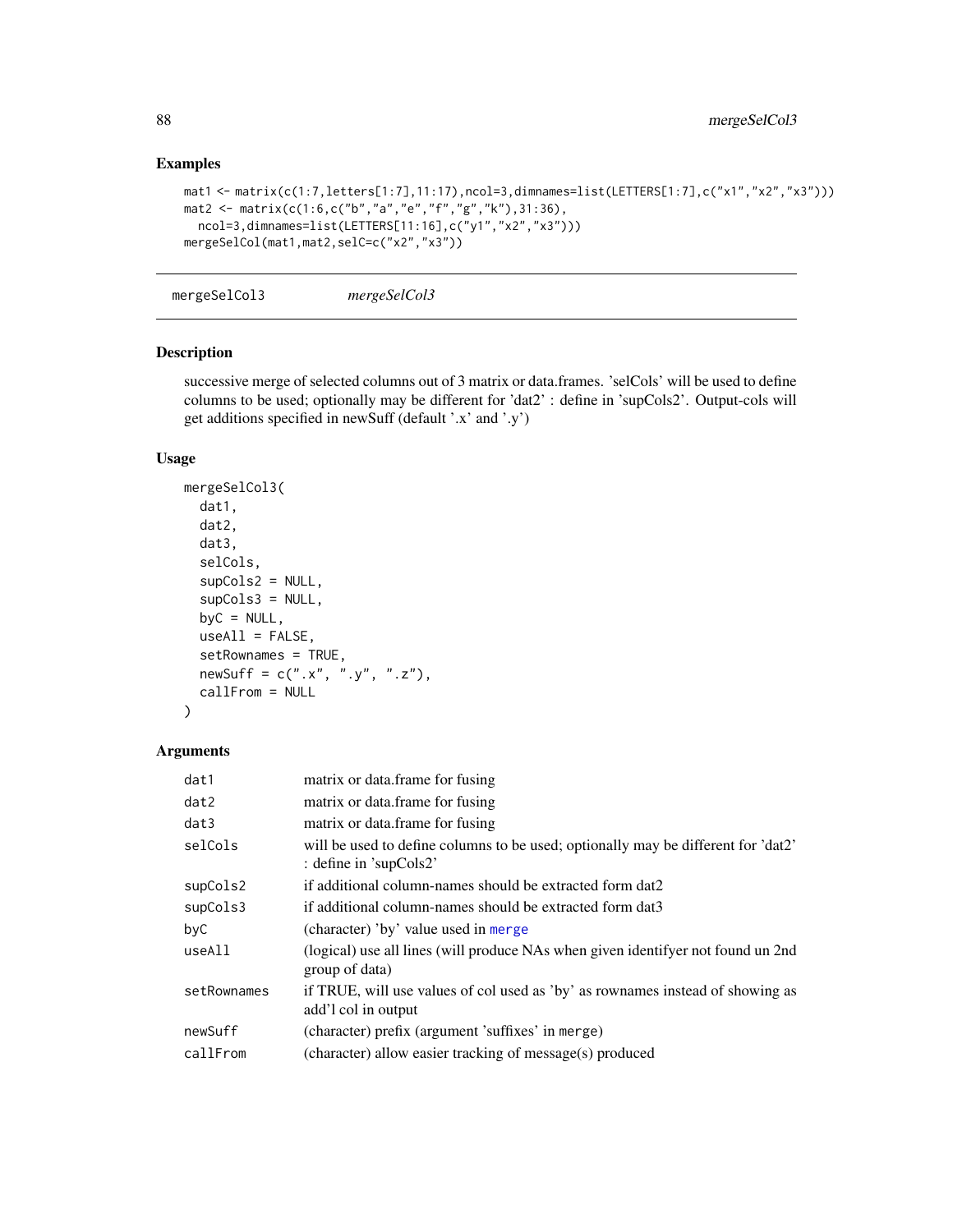# mergeVectors 89

## Value

data.frame

# See Also

[merge](#page-0-0), [mergeSelCol](#page-86-0)

## Examples

```
mat1 <- matrix(c(1:7,letters[1:7],11:17),ncol=3,dimnames=list(LETTERS[1:7],c("x1","x2","x3")))
mat2 <- matrix(c(1:6,c("b","a","e","f","g","k"),31:36),ncol=3,
  dimnames=list(LETTERS[11:16],c("y1","x2","x3")))
mat3 <- matrix(c(1:6,c("c","a","e","b","g","k"),51:56),ncol=3,
  dimnames=list(LETTERS[11:16],c("z1","x2","x3")))
mergeSelCol3(mat1,mat2,mat3,selC=c("x2","x3"))
```
mergeVectors *Merge Named Vectors*

# Description

This function allows merging for multiple simple named vectors (each element needs to be named). Basically, all elements carrying the same name across different input-vectors will be ailgned in the same coumn of the output (input-vectors appear as lines). If vectors are not given using a name (see first example below), they will be names 'x.1' etc (see argument namePrefix).

## Usage

```
mergeVectors(
  ...,
  namePrefix = "x."NAto0 = FALSE,
  callFrom = NULL,
  silent = FALSE
\mathcal{L}
```

| .          | all vectors that need to be merged                                                                    |
|------------|-------------------------------------------------------------------------------------------------------|
| namePrefix | (character) prefix to numers used when vectors are not given with explicit names<br>(second exammple) |
| NAto0      | (logical) optional replacemet of NAs by 0                                                             |
| callFrom   | (character) allow easier tracking of message produced                                                 |
| silent     | (logical) suppres messages                                                                            |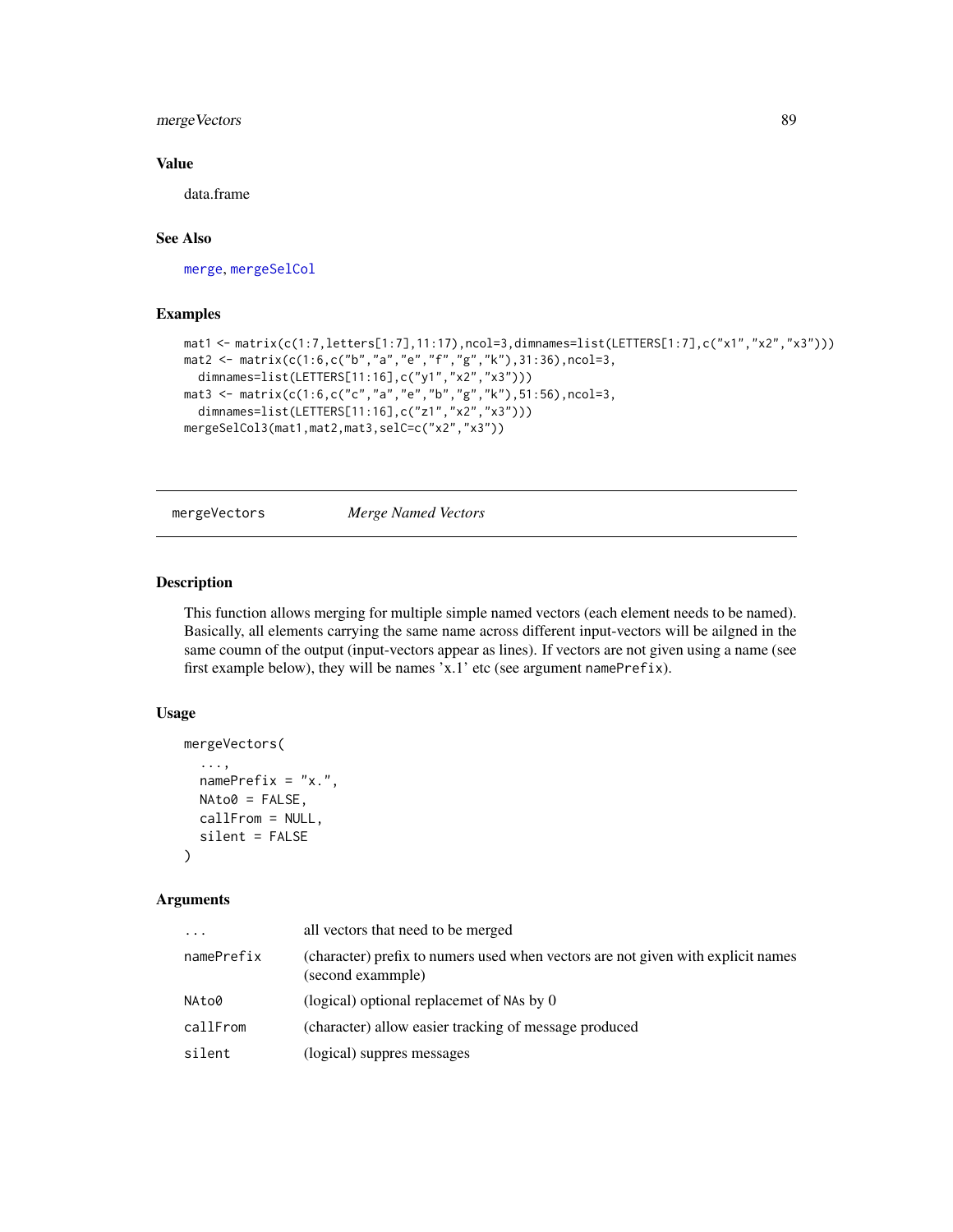#### Details

Note : The arguments 'namePrefix', 'NAto0', 'callFrom' and 'silent' must be given with full name to be recognized as such (and not get considered as vector for merging).

#### Value

matrix of merged values

## See Also

[merge](#page-0-0) (for two data.frames)

#### Examples

```
x1 \leftarrow c(a=1, b=11, c=21)x2 <- c(b=12, c=22, a=2)
x3 \leq c(a=3, d=43)mergeVectors(vect1=x1, vect2=x2, vect3=x3)
x4 \le -41:44 # no names - not conform for merging
mergeVectors(x1, x2, x3, x4)
```
mergeW2 *Extended version of merge for multiple objects (even without rownames)*

## Description

mergeW2 povides flexible merging out of 'MArrayLM'-object (if found, won't consider any other input-data) or of separate vectors or matrixes. The main idea was to have somthing not adding add'l lines as merge might do, but to stay within the frame of the 1st argument given, even when IDs are repeated, so the output follows the order of the 1st argument, non-redundant IDs are created (orig IDs as new column). If no 'MArrayLM'-object found: try to combine all elements of input '...', input-names must match predefined variants 'chInp'. IDs given in 1st argument and not found in later arguments will be displayed as NA in the output matrix of data.frame. Note : (non-data) arguments must be given with full name (so far no lazy evaluation, may conflict with names in 'inputNamesLst'). Note : special characters in colnames bound to give trouble. Note : when no names given, mergeW2 will presume order of elements (names) from 'inputNamesLst'. PROBLEM : error after xxMerg3 when several entries have matching (row)names but some entries match only partially (what to do : replace with NAs ??)

# Usage

```
mergeW2(
  ...,
  nonRedundID = TRUE,
  convertDF = TRUE,
  selMerg = TRUE,
  inputNamesLst = NULL,
```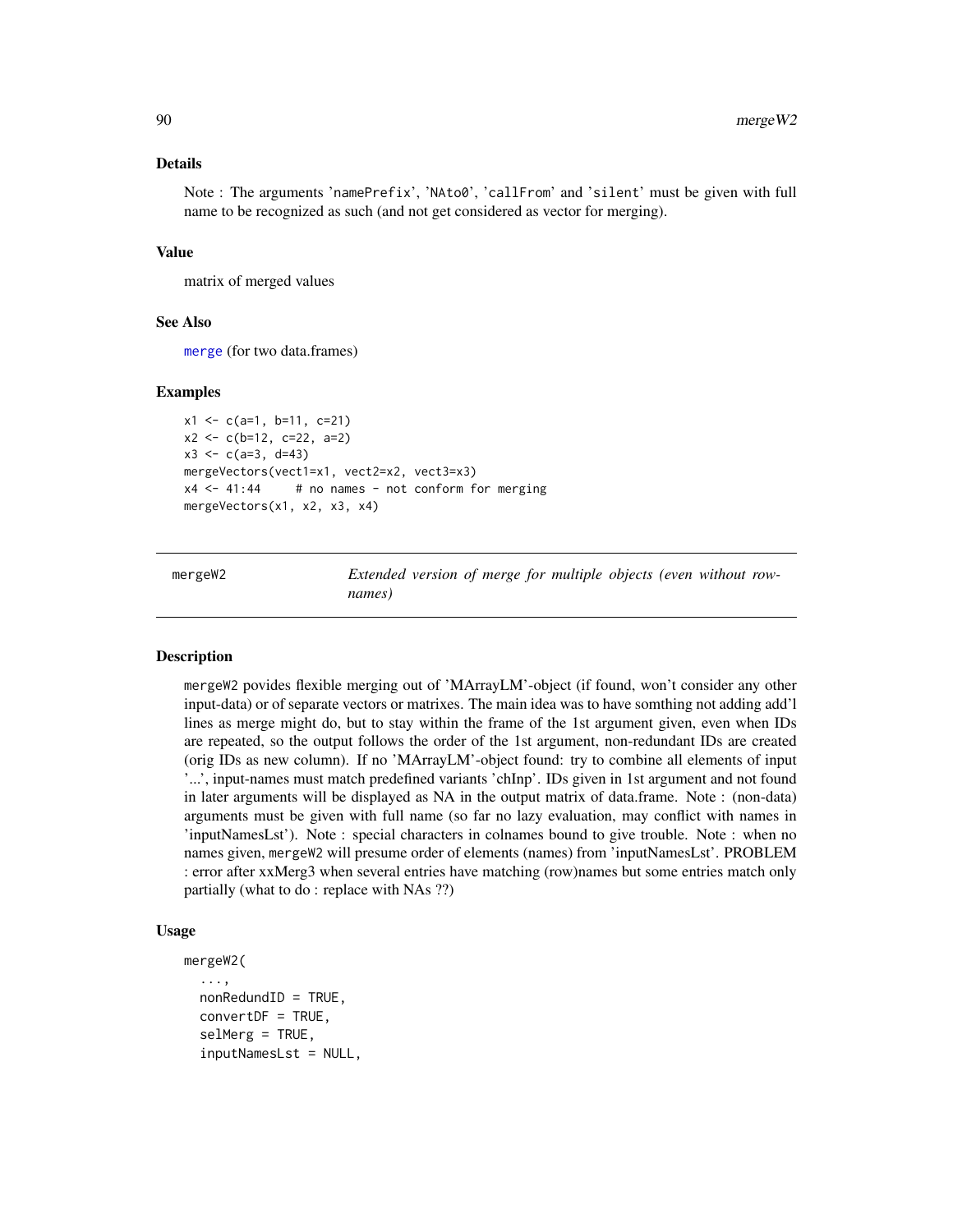#### $mergeW2$  91

```
noMatchPursue = TRUE,
  standColNa = FALSE,
  lastOfMultCols = c("p.value", "Lfdr"),
 duplTxtSep = "_",
  silent = FALSE,
 debug = FALSE,
 callFrom = NULL
\mathcal{L}
```
# Arguments

| $\cdots$       | all data (vectors, matrixes or data frames) intendes for merge                                                                                                                                                                                                                                          |
|----------------|---------------------------------------------------------------------------------------------------------------------------------------------------------------------------------------------------------------------------------------------------------------------------------------------------------|
| nonRedundID    | (logical) if TRUE, allways add 1st column with non-redundant IDs (add anyway)<br>if non-redundant IDs found)                                                                                                                                                                                            |
| convertDF      | (logical) allows converting output in data.frame, add new heading col with non-<br>red rownames & check which cols should be numeric                                                                                                                                                                    |
| selMerg        | (logical) if FALSE toggle to classic merge() (will give more rows in output in<br>case of redundant names                                                                                                                                                                                               |
| inputNamesLst  | (list) named list with character vectors (should be unique), search these names<br>in input for extracting/merging elements use for 'lazy matching' when checking<br>names of input, default : 7 groups ('Mvalue', 'Avalue', 'p.value', 'mouseInfo','Lfdr','link','filt')<br>with common short versions |
| noMatchPursue  | (logical) allows using entries where 0 names match (just as if no names given)                                                                                                                                                                                                                          |
| standColNa     | (logical) if TRUE return standard colnames as defined in 'inputNamesLst' (ie<br>'chInp'), otherwise colnames as initially provided                                                                                                                                                                      |
| last0fMultCols | may specify input groups where only last col will be used/extracted                                                                                                                                                                                                                                     |
| duplTxtSep     | (character) separator for counting/denomiating multiple occurances of same name                                                                                                                                                                                                                         |
| silent         | (logical) suppress messages                                                                                                                                                                                                                                                                             |
| debug          | (logical) for bug-tracking: more/enhanced messages and intermediate objects<br>written in global name-space                                                                                                                                                                                             |
| callFrom       | (character) allows easier tracking of message(s) produced                                                                                                                                                                                                                                               |

# Value

matrix or data.frame of fused data

#### See Also

[merge](#page-0-0)

```
t1 <- 1:10; names(t1) <- letters[c(1:7,3:4,8)]
t2 <- 20:11; names(t2) <- letters[c(1:7,3:4,8)]
t3 <- 101:110; names(t3) <- letters[c(11:20)]
t4 <- matrix(100:81,ncol=2,dimnames=list(letters[1:10],c("co1","co2")))
```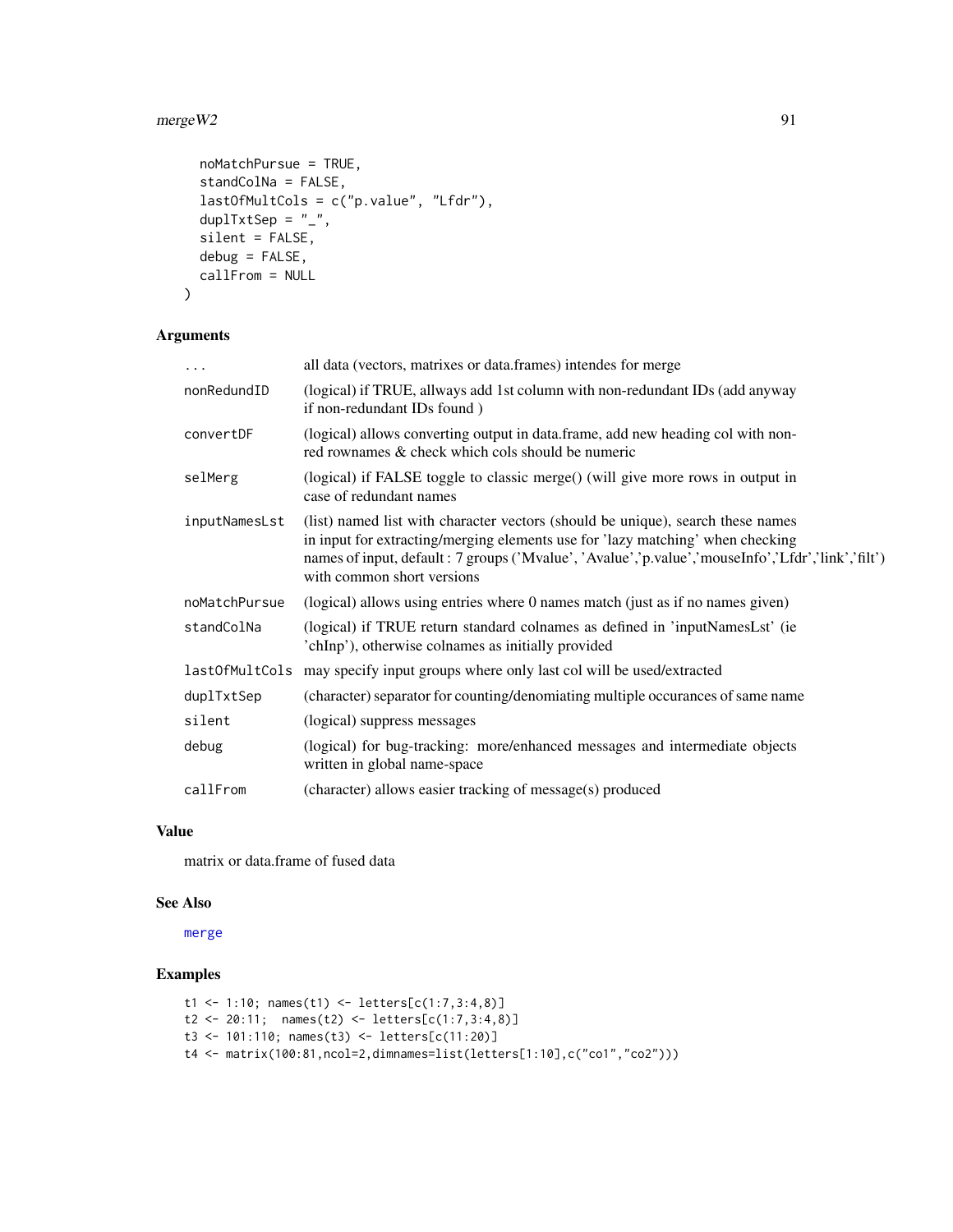92 minDiff

```
t5 <- cbind(t1=t1,t52=t1+20,t53=t1+30)
  t1; t2; t3; cbind(t1,t2)
mergeW2(Mval=t1,p.value=t2,debug=FALSE)
```
## minDiff *Minimum distance/difference between values*

# Description

minDiff aims to find the min distance (ie closest point) to any other x (numeric value), ie intra 'x' and returns matrix with 'index','value','dif','ppm','ncur','nbest','best'. At equal distance to lower & upper neighbour point, the upper (following) point is chosen (as single best). In case of multiple ex-aequo distance returns 1st of multiple, may be different at various repeats.

#### Usage

 $minDiff(x, digSig = 3, ppm = TRUE, initOrder = TRUE, callFrom = NULL)$ 

# Arguments

| $\mathsf{x}$ | (numeric) vector to search minimum difference                                                                                                                                                                |
|--------------|--------------------------------------------------------------------------------------------------------------------------------------------------------------------------------------------------------------|
| digSig       | number of significant digits, used for ratio or ppm column                                                                                                                                                   |
| ppm          | (logical) display distance as $ppm$ (1e6 $*$ diff/refValue, ie normalized difference<br>eg as used in mass spectrometry), otherwise the ratio is given as : value(from<br>$x'$ ) / closestValue (from $x'$ ) |
| initOrder    | (logical) return matrix so that 'x' matches exactely 2nd col of output                                                                                                                                       |
| callFrom     | (character) allow easier tracking of message(s) produced                                                                                                                                                     |

## Value

matrix

#### See Also

[dist](#page-0-0)

```
set.seed(2017); aa <- 100*c(0.1+round(runif(20),2),0.53,0.53)
minDiff(aa); minDiff(aa,initO=TRUE,ppm=FALSE); .minDif(unique(aa))
```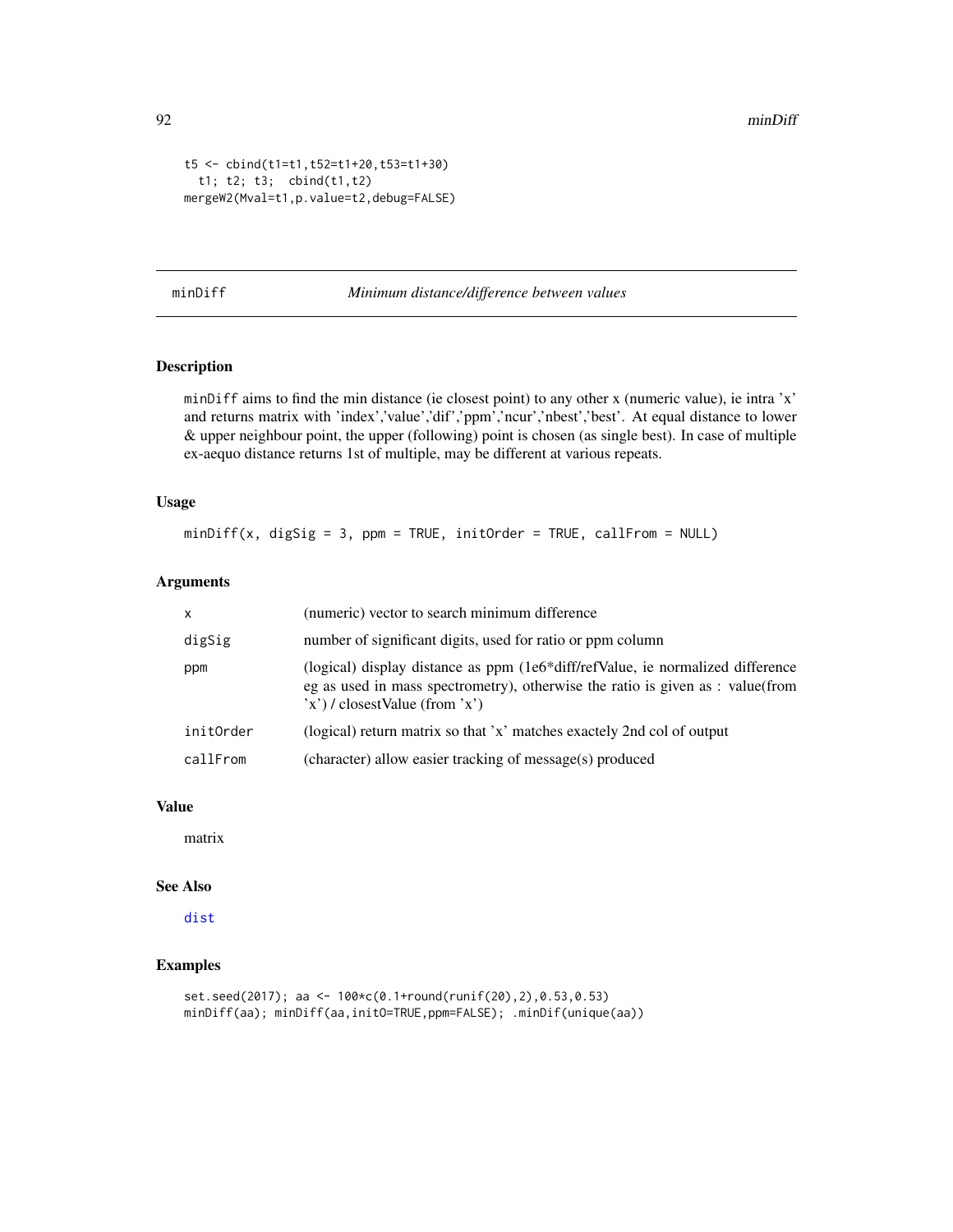# <span id="page-92-0"></span>Description

Runs moderated t-test from package 'limma' on each line of data. Note: This function requires the package [limma](https://bioconductor.org/packages/release/bioc/html/limma.html) from bioconductor. The limma contrast-matrix has to be read by column, the lines in the contrast-matrix containing '+1' will be compared to the '-1' lines, eg grpA-grpB . Local false discovery rates (lfdr) estimations will be made using the CRAN-package [fdrtool](https://CRAN.R-project.org/package=fdrtool) (if available).

## Usage

```
moderTest2grp(
  dat,
  grp,
  limmaOutput = TRUE,
  addResults = c("lfdr", "FDR", "Mval", "means"),
  testOrientation = "=",
  silent = FALSE,
  callFrom = NULL
)
```
## Arguments

| dat             | matrix or data.frame with rows for multiple (independent) tests, use ONLY with<br>2 groups; assumed as log2-data                                                                                                                                                                                                                                                                     |  |  |
|-----------------|--------------------------------------------------------------------------------------------------------------------------------------------------------------------------------------------------------------------------------------------------------------------------------------------------------------------------------------------------------------------------------------|--|--|
| grp             | (factor) describes column-relationship of 'dat' (1st factor is considered as refer-<br>ence -> orientation of M-values !!)                                                                                                                                                                                                                                                           |  |  |
| limma0utput     | (logical) return full (or extended) MArrayLM-object from limma or 'FALSE'<br>for only the (uncorrected) p. values                                                                                                                                                                                                                                                                    |  |  |
| addResults      | (character) types of results to add besides basic limma-output, data are assumed<br>to be log2! (eg "lfdr" using fdrtool-package, "FDR" or "BH" for BH-FDR,<br>"BY" for BY-FDR, "bonferroni" for Bonferroni-correction, "qValue" for lfdr by<br>qvalue, "Mval", "means" or "nonMod" for non-moderated test and he equivaent<br>all (other) multiple testing corrections chosen here) |  |  |
| testOrientation |                                                                                                                                                                                                                                                                                                                                                                                      |  |  |
|                 | (character) for one-sided test (">","greater" or "<","less"), NOTE : 2nd grp is<br>considered control/reference, ' $\lt'$ will identify grp1 $\lt$ grp2                                                                                                                                                                                                                              |  |  |
| silent          | (logical) suppress messages                                                                                                                                                                                                                                                                                                                                                          |  |  |
| callFrom        | (character) allow easier tracking of message(s) produced                                                                                                                                                                                                                                                                                                                             |  |  |

#### Value

This function returns a limma-type object of class MArrayLM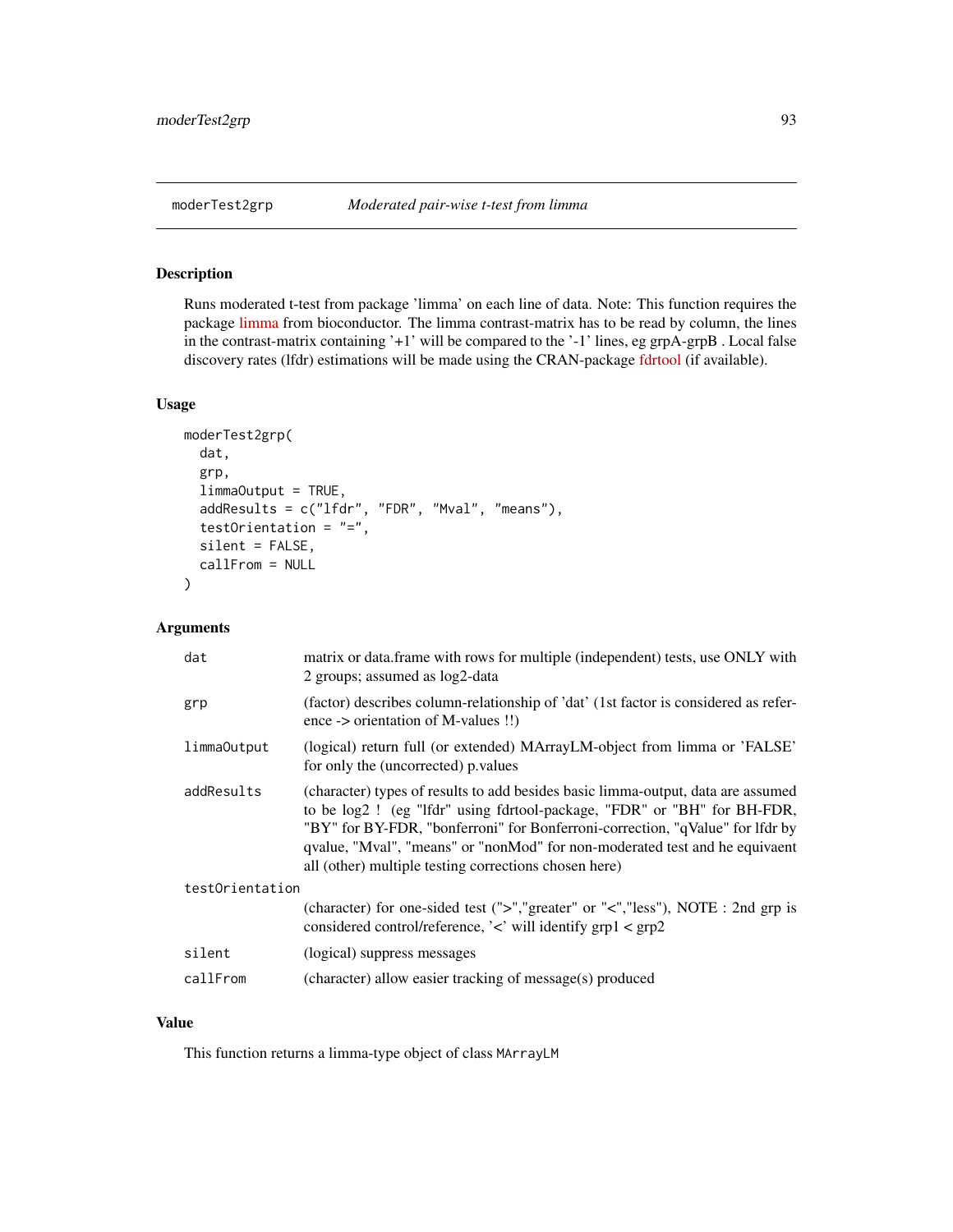## See Also

[lmFit](#page-0-0) and the eBayes-family of functions in package [limma,](https://bioconductor.org/packages/release/bioc/html/limma.html) [p.adjust](#page-0-0)

#### Examples

```
set.seed(2017); t8 <- matrix(round(rnorm(1600,10,0.4),2), ncol=8,
  dimnames=list(paste("l",1:200),c("AA1","BB1","CC1","DD1","AA2","BB2","CC2","DD2")))
t8[3:6,1:2] <- t8[3:6,1:2]+3 # augment lines 3:6 for AA1&BB1
t8[5:8,5:6] <- t8[5:8,5:6]+3 # augment lines 5:8 for AA2&BB2 (c,d,g,h should be found)
t4 <- log2(t8[,1:4]/t8[,5:8])
## Two-sided testing
fit4 \leq moderTest2grp(t4,gl(2,2))
# If you have limma installed we can now see further
if("list" %in% mode(fit4)) limma::topTable(fit4, coef=1, n=5) # effect for 3,4,7,8
## One-sided testing
fit4in <- moderTest2grp(t4,gl(2,2),testO="<")
# If you have limma installed we can now see further
if("list" %in% mode(fit4)) limma::topTable(fit4in, coef=1, n=5)
```
<span id="page-93-0"></span>moderTestXgrp *Multiple moderated pair-wise t-tests from limma*

#### Description

Runs all pair-wise combinations of moderated t-tests from package 'limma' on each line of data against 1st group from 'grp'. Note: This function requires the package [limma](https://bioconductor.org/packages/release/bioc/html/limma.html) from bioconductor. The limma contrast-matrix has to be read by column, the lines in the contrast-matrix containing '+1' will be compared to the '-1' lines, eg grpA-grpB .

## Usage

```
moderTestXgrp(
  dat,
  grp,
  limmaOutput = TRUE,
  addResults = c("lfdr", "FDR", "Mval", "means"),
  testOrientation = "=",
  silent = FALSE,
  callFrom = NULL
)
```

| dat | matrix or data. frame with rows for multiple (independent) tests, use ONLY with<br>2 groups; assumed as log2-data !!!               |
|-----|-------------------------------------------------------------------------------------------------------------------------------------|
| grp | (factor) describes column-relationship of 'dat' (1st factor is considered as refer-<br>ence -> orientation of M-values $\dddot{ }}$ |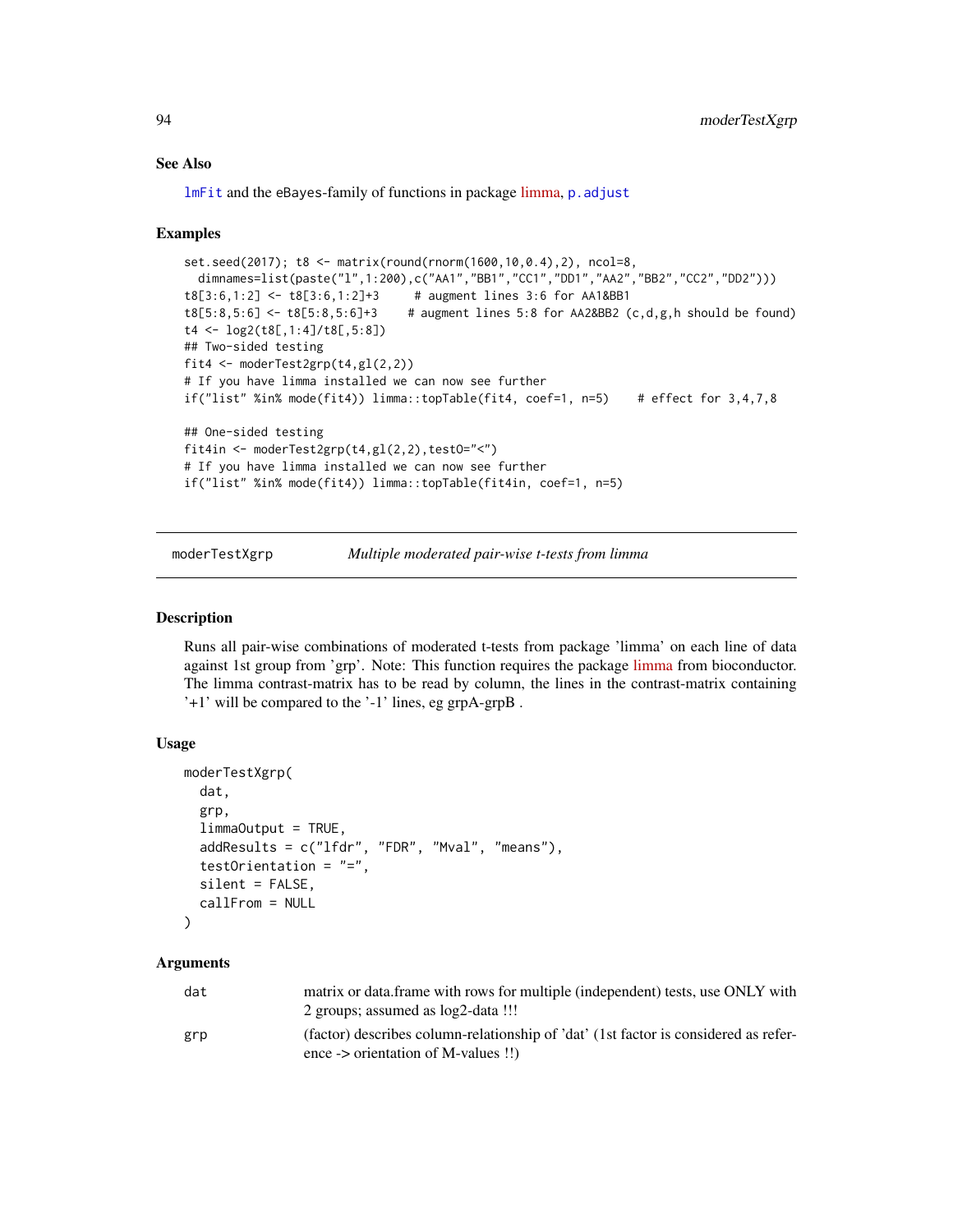| limma0utput     | (logical) return full (or extended) MArrayLM-object from limma or 'FAISE' for<br>only the (uncorrected) p.values                                                                                                                                                                                                                                                                     |
|-----------------|--------------------------------------------------------------------------------------------------------------------------------------------------------------------------------------------------------------------------------------------------------------------------------------------------------------------------------------------------------------------------------------|
| addResults      | (character) types of results to add besides basic limma-output, data are assumed<br>to be log2! (eg "lfdr" using fdrtool-package, "FDR" or "BH" for BH-FDR,<br>"BY" for BY-FDR, "bonferroni" for Bonferroni-correction, "qValue" for lfdr by<br>qvalue, "Mval", "means" or "nonMod" for non-moderated test and he equivaent<br>all (other) multiple testing corrections chosen here) |
| testOrientation |                                                                                                                                                                                                                                                                                                                                                                                      |
|                 | (character) for one-sided test (">","greater" or "<","less"), NOTE : 2nd grp is<br>considered control/reference, $\langle \cdot \rangle$ will identify grp1 $\langle$ grp2                                                                                                                                                                                                           |
| silent          | (logical) suppress messages                                                                                                                                                                                                                                                                                                                                                          |
| callFrom        | (character) allow easier tracking of message(s) produced                                                                                                                                                                                                                                                                                                                             |

# Value

This function returns a limma-type MA-object (list)

# See Also

[moderTest2grp](#page-92-0) for single comparisons, [lmFit](#page-0-0) and the eBayes-family of functions in package [limma](https://bioconductor.org/packages/release/bioc/html/limma.html)

#### Examples

```
grp <- factor(rep(LETTERS[c(3,1,4)],c(2,3,3)))
set.seed(2017); t8 <- matrix(round(rnorm(208*8,10,0.4),2), ncol=8,
 dimnames=list(paste(letters[],rep(1:8,each=26),sep=""), paste(grp,c(1:2,1:3,1:3),sep="")))
t8[3:6,1:2] <- t8[3:6,1:2] +3 # augment lines 3:6 (c-f)
t8[5:8,c(1:2,6:8)] <- t8[5:8,c(1:2,6:8)] -1.5 # lower lines
t8[6:7,3:5] <- t8[6:7,3:5] +2.2 # augment lines
## expect to find C/A in c,d,g, (h)
## expect to find C/D in c,d,e,f
## expect to find A/D in f,g,(h)
test8 <- moderTestXgrp(t8, grp)
# If you have limma installed we can now see further
if("list" %in% mode(test8)) head(test8$p.value, n=8)
```

| multiCharReplace | Multiple replacement of entire character elements in simple vector, |  |  |  |  |
|------------------|---------------------------------------------------------------------|--|--|--|--|
|                  | matrix or data.frame                                                |  |  |  |  |

## Description

This functions allows multiple types of replacements of entire character elements in simple vector, matrix or data.frame. In addtion, the result may be optionally directly transformed to logical or numeric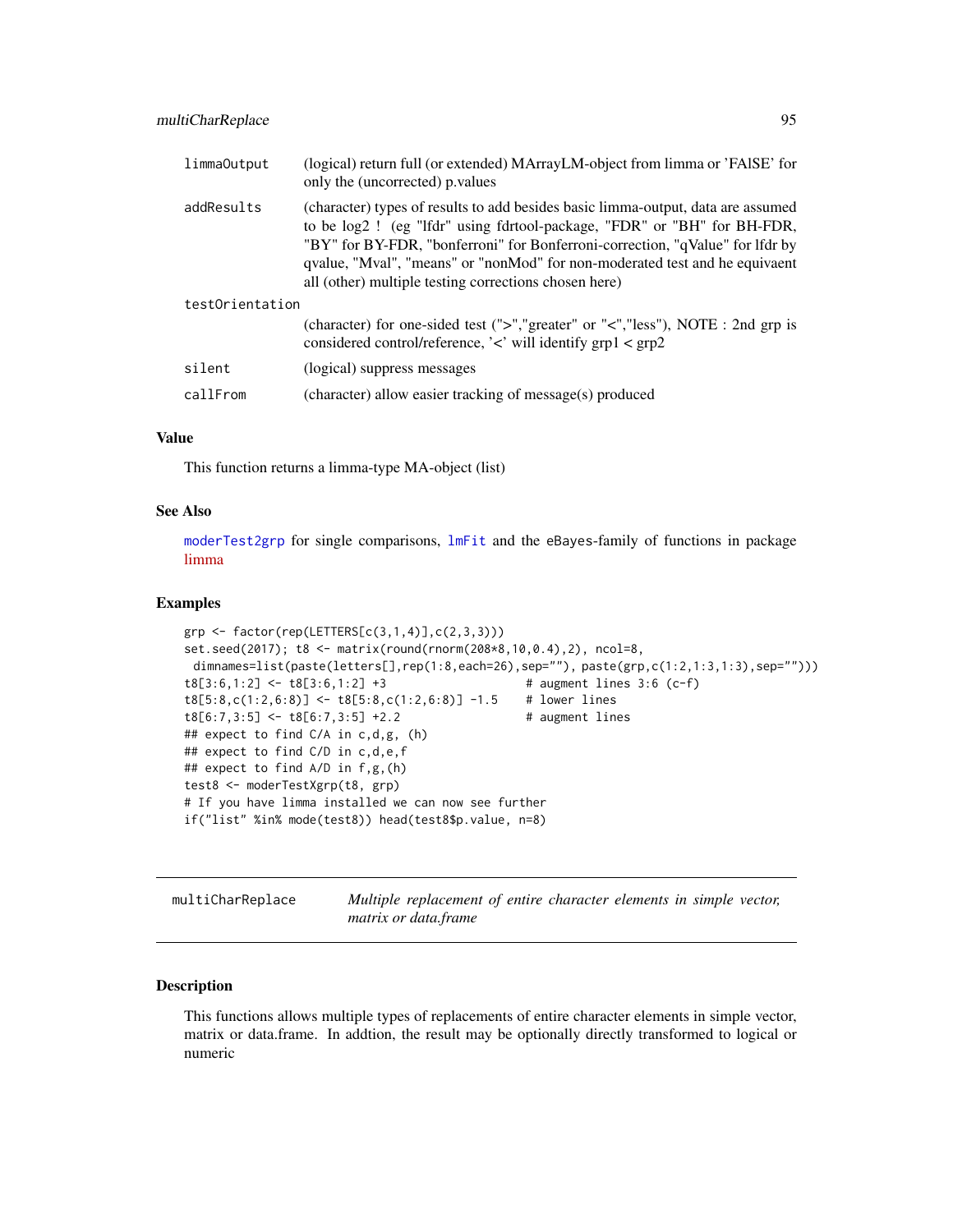#### Usage

multiCharReplace(mat, repl, convTo = NULL, silent = FALSE, callFrom = NULL)

#### Arguments

| mat      | (character vector, matrix or data.frame) main data                                                                                                                                                                    |
|----------|-----------------------------------------------------------------------------------------------------------------------------------------------------------------------------------------------------------------------|
| repl     | (matrix or list) tells what to replace by what: If matrix the 1st oolumn will be<br>considered as 'old' and the 2nd as 'replaceBy'; if named list, the names of the<br>list-elements will be consdered as 'replaceBy' |
| convTo   | (character) optional conversion of content to 'numeric' or 'logical'                                                                                                                                                  |
| silent   | (logical) suppress messages                                                                                                                                                                                           |
| callFrom | (character) allow easier tracking of message(s) produced                                                                                                                                                              |
|          |                                                                                                                                                                                                                       |

# Value

This function returns an object of same dimension as input (with replaced content)

#### See Also

[grep](#page-0-0)

## Examples

```
x1 <- c("ab","bc","cd","efg","ghj")
multiCharReplace(x1, cbind(old=c("bc","efg"), new=c("BBCC","EF")))
x2 <- c("High","n/a","High","High","Low")
multiCharReplace(x2, cbind(old=c("n/a","Low","High"), new=c(NA,FALSE,TRUE)),convTo="logical")
# works also to replace numeric content :
x3 <- matrix(11:16, ncol=2)
multiCharReplace(x3, cbind(12:13,112:113))
```
multiMatch *Simple Multi-to-Multi Matching of (Concatenated) Terms*

# Description

This function allows convenient matching of multi-to-multi relationships between two objects/vectors. It was designed for finding common elements in multiple to multiple matching situations (eg when comparing c("aa; bb","cc") to c("bb; ab","dd"), ie to find 'bb' as matching between both objects).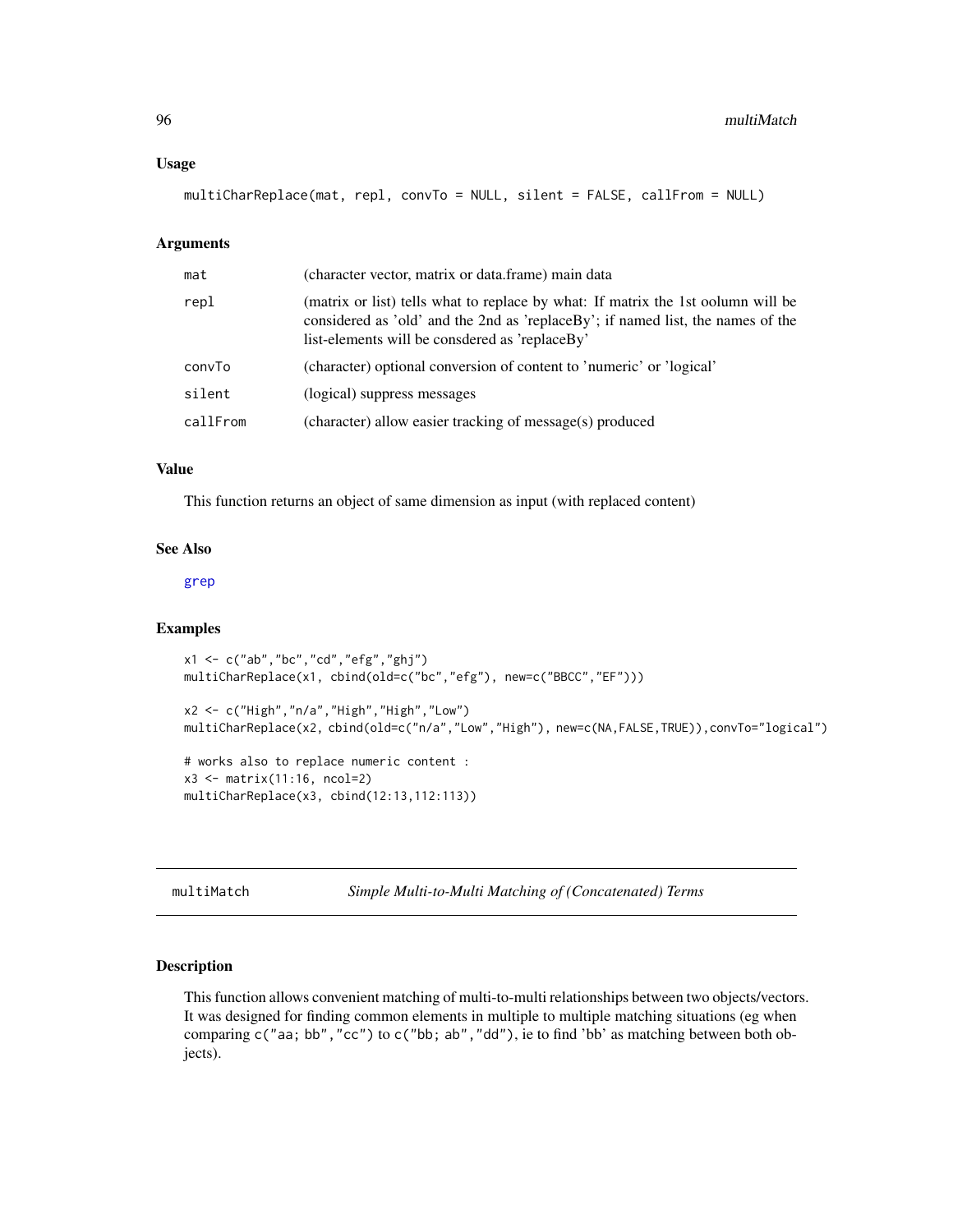## multiMatch 97

#### Usage

```
multiMatch(
  x,
  y,
  sep = "; "sep2 = NULL,\text{method} = "byX",silent = FALSE,
  callFrom = NULL
)
```
# Arguments

| (vector or list) first object to compare; if vector, the (partially) concatenated<br>identifyers (will be split using separator sep), or list of items to be matched (ie<br>already split)  |
|---------------------------------------------------------------------------------------------------------------------------------------------------------------------------------------------|
| (vector or list) second object to compare; if vector, the (partially) concatenated<br>identifyers (will be split using separator sep), or list of items to be matched (ie<br>already split) |
| (character, length=1) separator used to split concatenated identifyers (if x or y is<br>vector)                                                                                             |
| (character, length=1) optional separator used when method="matched" to con-<br>catenate all indexes of y for column y, all Ind                                                              |
| (character) mode of operation: 'asIndex' to return index of y (those hwo have<br>matches) with names of x (which x are the correpsonding match)                                             |
| (logical) suppress messages                                                                                                                                                                 |
| (character) allow easier tracking of message(s) produced                                                                                                                                    |
|                                                                                                                                                                                             |

# Details

method='byX' .. returns data.frame with view oriented towards entries of x: character column x for entire content of x; integer column  $x$ . Ind for index of x; character column TagBest for most frequent matching isolated tag/ID; integer column y.IndBest index of most frequent matching y; character column y.IndAll index for all y matching any of the tags; character column y.Match for entire content of best matching y; character column y. Adj for y adjusted to best matching y for easier subsequent perfect matching.

method=c("byX","filter") .. combinded argument to keep only lines with any matches

method='byTag' .. returns matrix (of integers) from view of isolated tags from x (a separate line for each tag from  $x$  matching to  $y$ ;

method=c("byTag","filter") ..if combined as arguments, this will return a data.frame for all unique tags with any matches between  $x$  and  $y$ , with additional colunms  $x$ . AllInd for all matching x-indexes, y.IndBest best matching y index; x.n for number of different x conatining this tag; y.AllInd for all matching y-indexes

method='adjustXtoY' .. returns vector with x adjusted to y, ie those elements of x matching are replace by the exact corresponding term of y.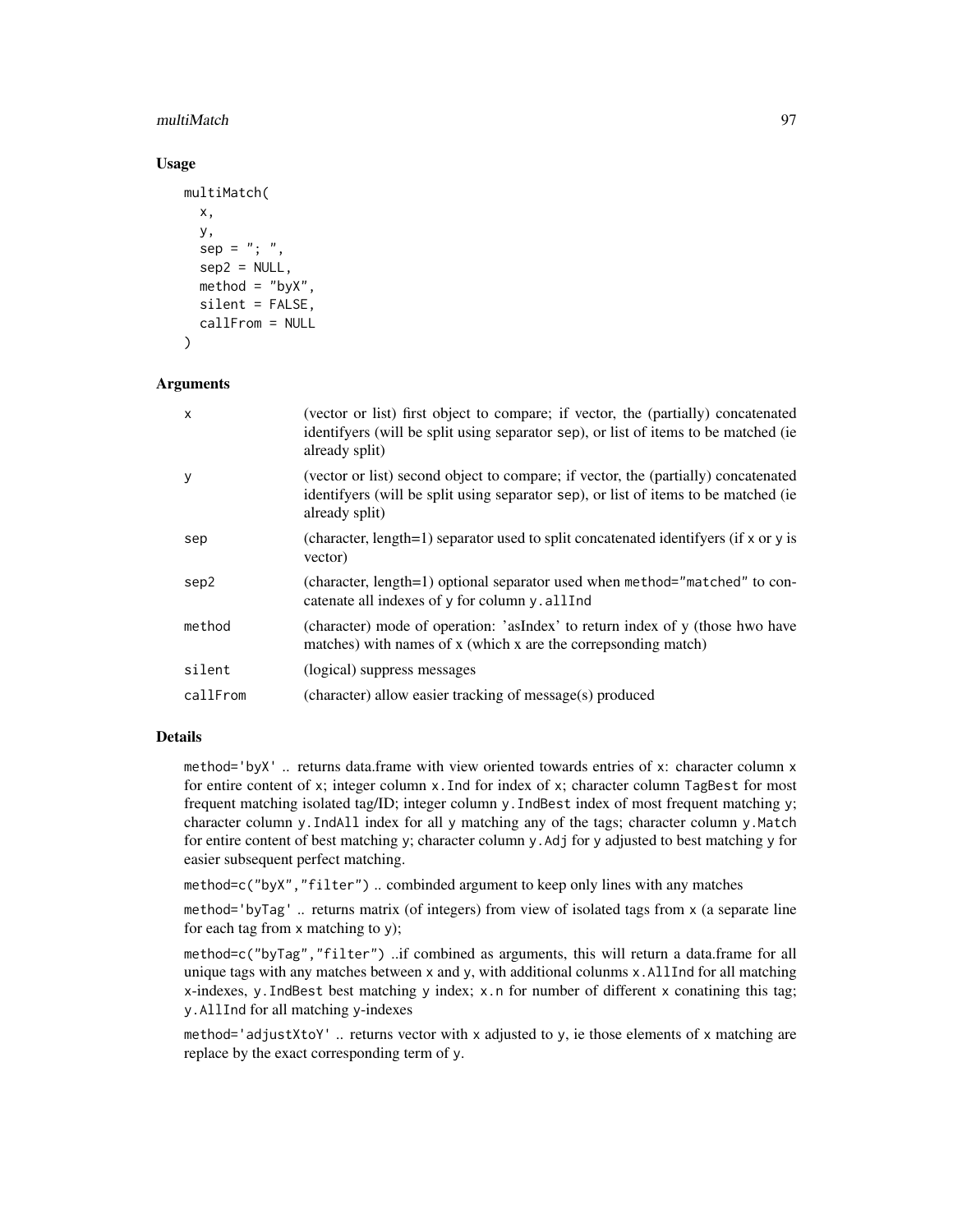method=NULL .. If no term matching the options shown above is given, another version of 'asIndex' is returned, but indexes to y \_after\_ spliting by sep. Again, this method can be filtered by using method="filter" to focus on the best matches to x.

## Value

matrix, data.frame or list with matching results depending on method chosen

#### See Also

[match](#page-0-0); [strsplit](#page-0-0)

#### Examples

```
aa <- c("m","k", "j; aa", "m; aa; bb; o; ee", "n; dd; cc", "aa", "cc")
bb <- c("dd; r", "aa", "ee; bb; q; cc", "p; cc")
(match1 <- multiMatch(aa, bb, method=NULL)) # match bb to aa
(match2 <- multiMatch(aa, bb, method="byX")) # match bb to aa
(match3 <- multiMatch(aa, bb, method="byTag")) # match bb to aa
(match4 <- multiMatch(aa, bb, method=c("byTag","filter"))) # match bb to aa
```
naOmit *Fast na.omit*

#### Description

naOmit removes NAs from input vector. This function has no slot for removed elements while na.omit does so. Resulting objects from naOmit are smaller in size and subsequent execution (on large vectors) is faster (in particular if many NAs get encountered). Note : Behaves differently to na.omit with input other than plain vectors. Will not work with data.frames !

#### Usage

naOmit(x)

#### Arguments

x (vector or matrix) input

## Value

vector without NAs (matrix input will be transformed to vector). Returns NULL if input consists only of NAs.

#### See Also

[na.fail](#page-0-0), na.omit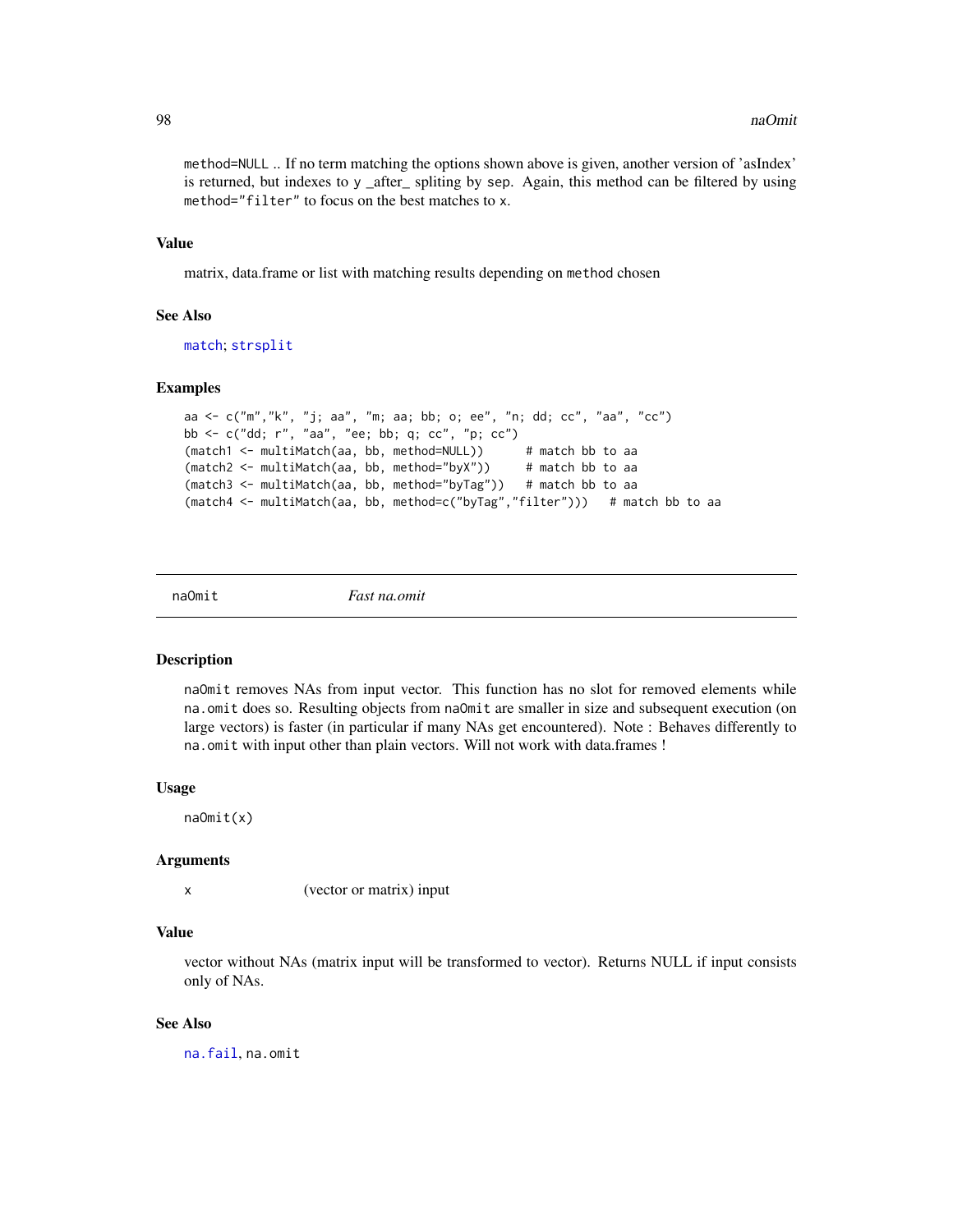# nFragments 99

# Examples

```
aA <- c(11:13,NA,10,NA);
naOmit(aA)
```

| nFragments | Number of fragments after cut at specific character(s) within size- |
|------------|---------------------------------------------------------------------|
|            | range                                                               |

# Description

nFragments determines number of fragments /entry within range of 'sizeRa' (numeric,length=2) when cutting after 'cutAt'

# Usage

nFragments(protSeq, cutAt, sizeRa)

## Arguments

| protSeg | (character) text to be cut                       |
|---------|--------------------------------------------------|
| cutAt   | (character) position to cut                      |
| sizeRa  | (numeric, length=2) min and max size to consider |

# Value

numeric vector with number of fragments for each entry 'protSeq' (names are 'protSeq')

# See Also

[cutAtMultSites](#page-40-0), simple version {nFragments0} (no size-range)

```
tmp <- "MSVSREDSCELDLVYVTERIIAVSFPSTANEENFRSNLREVAQMLKSKHGGNYLLFNLSERRPDITKLHAKVLEFGWPDLHTPALEKI"
nFragments(c(tmp,"ojioRij"),c("R","K"),c(4,31))
```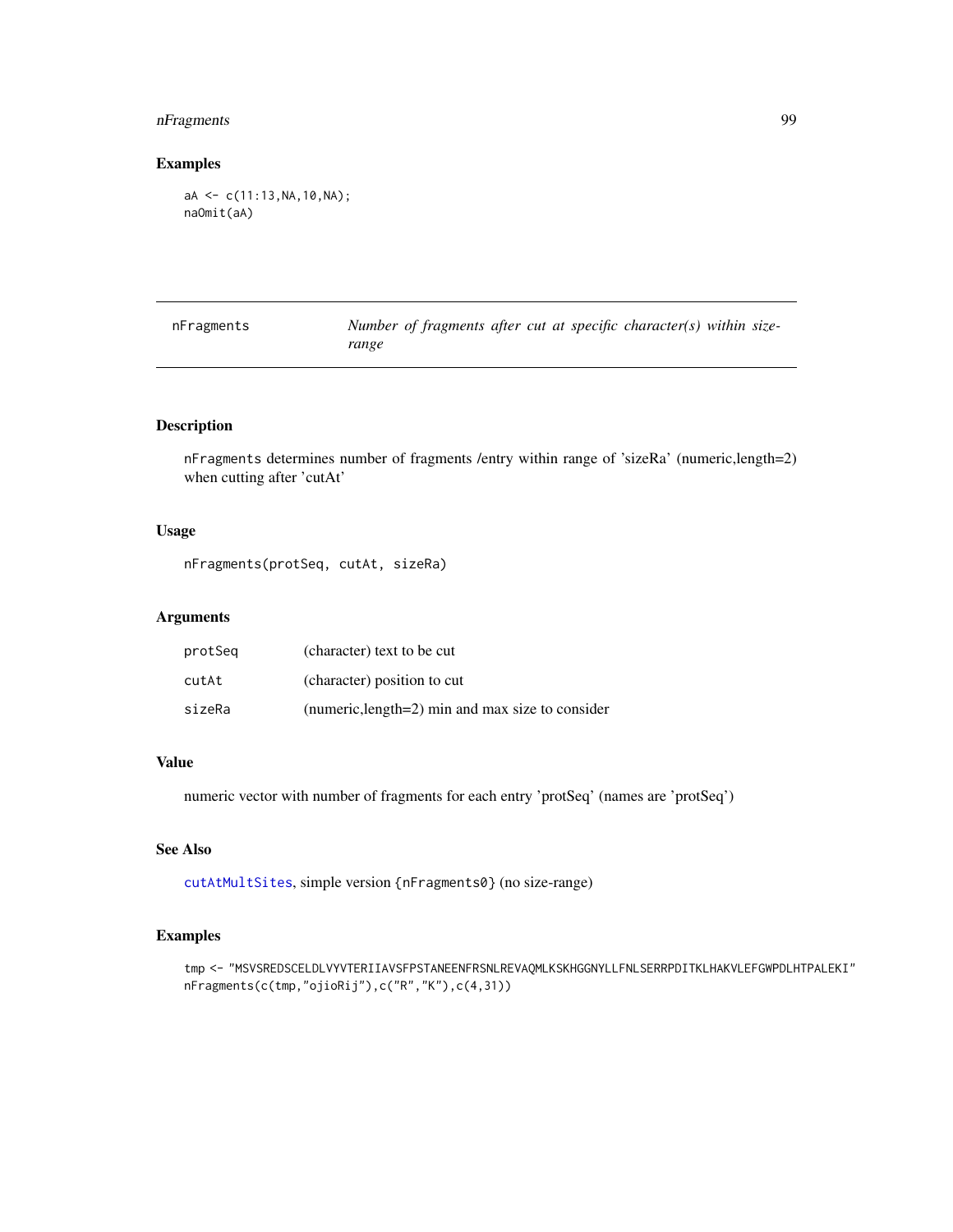# Description

nFragments0 tells the number of fragments/entry when cutting after 'cutAt'

# Usage

```
nFragments0(protSeq, cutAt)
```
# Arguments

| protSeg | (character) text to be cut |
|---------|----------------------------|
| cutAt   | (integer) position to cut  |

#### Value

numeric vector with number of fragments for each entry 'protSeq' (names are 'protSeq')

#### See Also

more elaborate {nFragments}; [cutAtMultSites](#page-40-0)

#### Examples

tmp <- "MSVSRTMEDSCELDLVYVTERIIAVSFPSTANEENFRSNLREVAQMLKSKHGGNYLLFNLSERRPDITKLHAKVLEFGWPDLHTPALEKI" nFragments0(c(tmp,"ojioRij"),c("R","K"))

nNonNumChar *Count number of non-numeric characters*

# Description

nNonNumChar counts number of non-numeric characters. Made for positive non-scientific values (eg won't count neg-sign, neither Euro comma ',')

# Usage

```
nNonNumChar(txt)
```
#### Arguments

txt character vector to be treated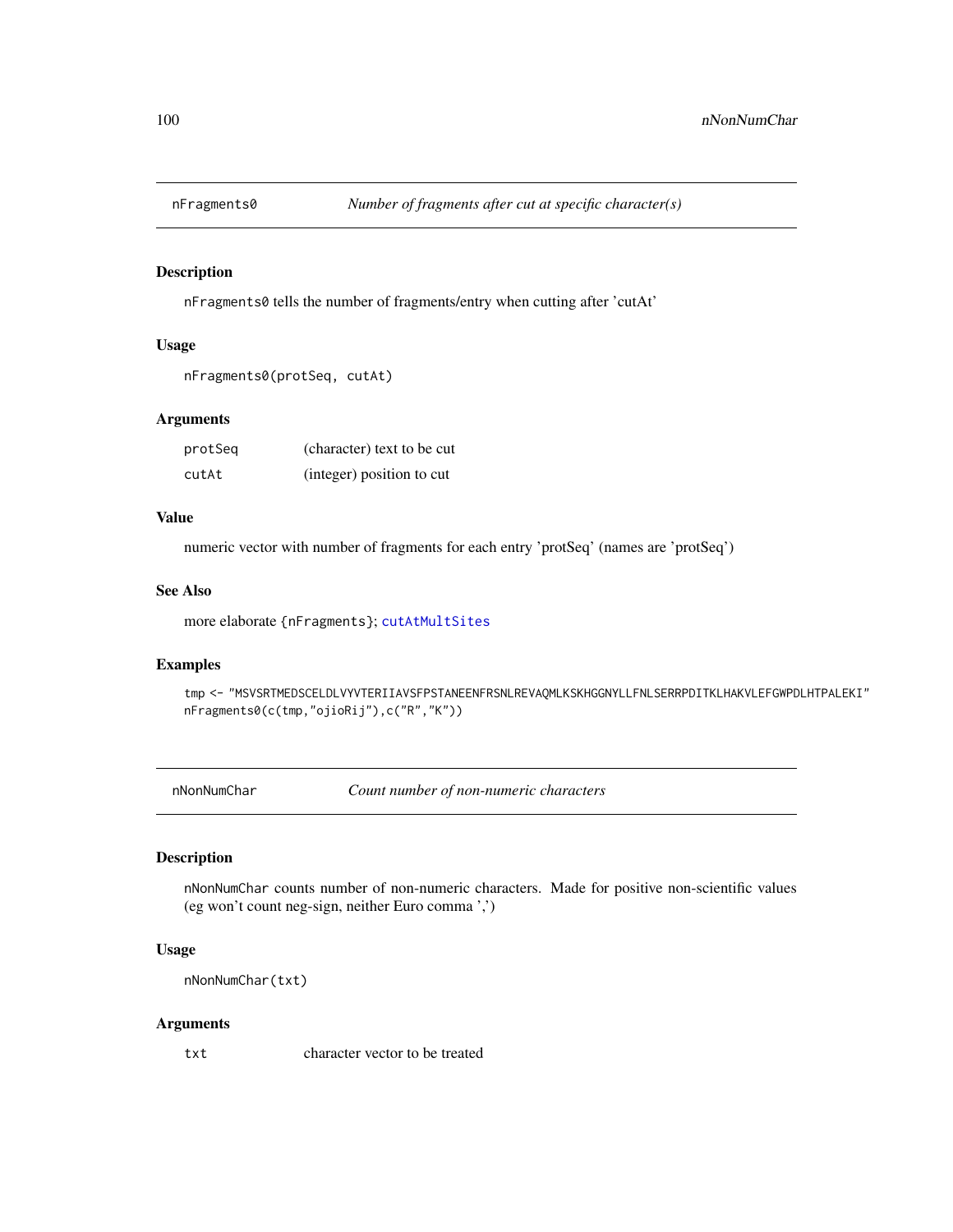# nonAmbiguousMat 101

# Value

numeric vector with numer of non-numeric characters (ie not '.' or 0-9))

## See Also

[nchar](#page-0-0)

# Examples

```
nNonNumChar("a1b "); sapply(c("aa","12ab","a1b2","12","0.5"),nNonNumChar)
```

| nonAmbiguousMat | Transform matrix to non-ambiguous matrix (in respect to given col- |
|-----------------|--------------------------------------------------------------------|
|                 | umn)                                                               |

# Description

nonAmbiguousMat makes values of matrix 'mat' in col 'byCol' unique.

# Usage

```
nonAmbiguousMat(
  mat,
  byCol,
  uniqOnly = FALSE,
  asList = FALSE,nameMod = "amb",
  callFrom = NULL
\mathcal{L}
```
# Arguments

| mat      | numeric or character matrix (or data.frame), column specified by 'byCol' must<br>be/will be used as numeric, 1st column of 'mat' will be considered like index &<br>used for adding prefix 'nameMod' (unless byCol=1, then 2nd col will be used) |
|----------|--------------------------------------------------------------------------------------------------------------------------------------------------------------------------------------------------------------------------------------------------|
| byCol    | (character or integer-index) column by which ambiguousity will be tested                                                                                                                                                                         |
| unig0nly | (logical) if $=$ TRUE return unique only, if $=$ FALSE return unique and single rep-<br>resentative of non-unique values (with " added to name), selection of represen-<br>tative of repeated: first (of sorted) or middle if $>2$ instances     |
| asList   | (logical) return result as list                                                                                                                                                                                                                  |
| nameMod  | (character) prefix added to 1st column of 'mat' (expect 'by') for indicating non-<br>unique/ambiguous values                                                                                                                                     |
| callFrom | (character) allow easier tracking of message(s) produced                                                                                                                                                                                         |

## Value

sorted non-ambigous numeric vector (or list if 'asList'=TRUE and 'uniqOnly'=FALSE)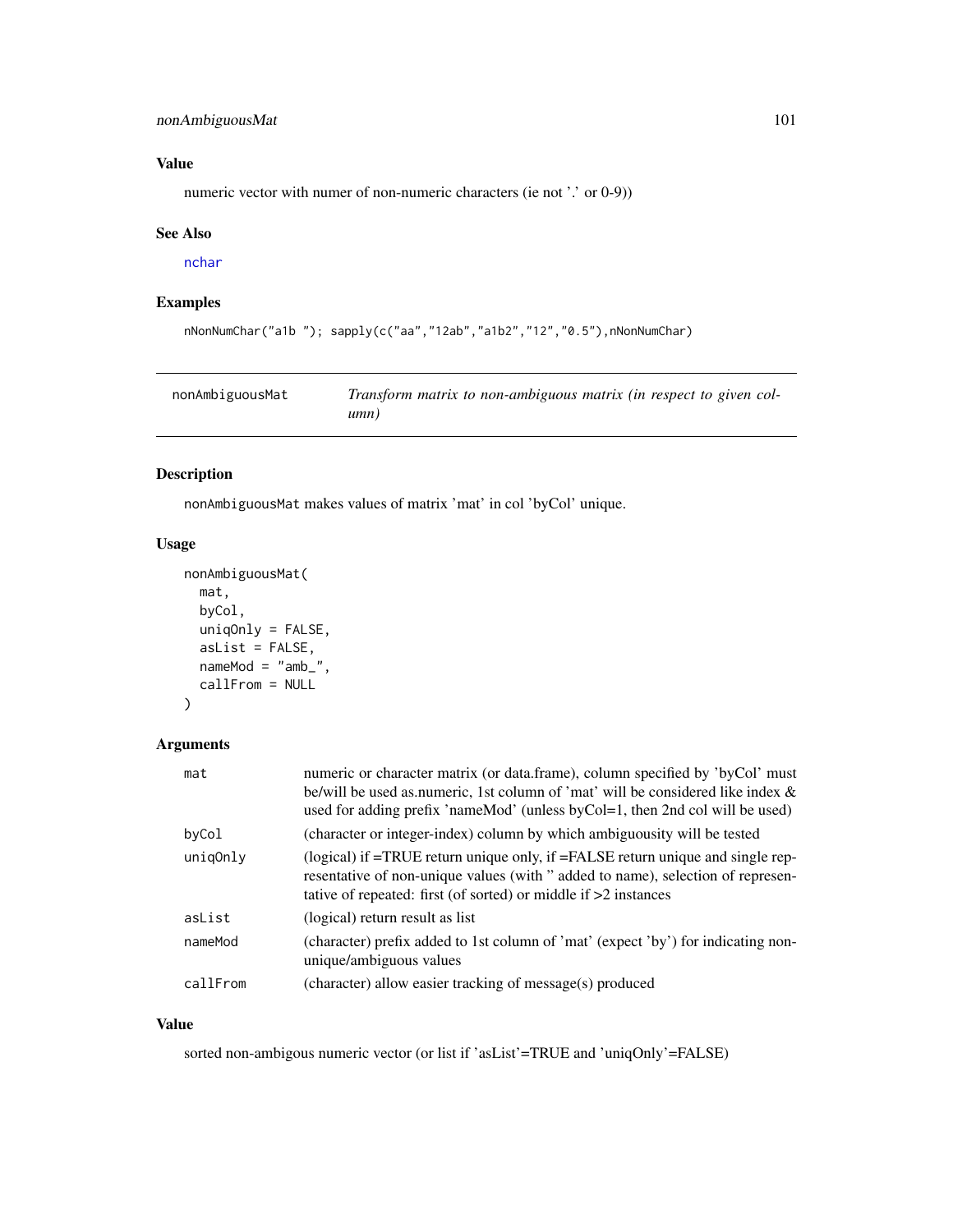# See Also

for non-numeric use [firstOfRepeated](#page-63-0) - but 1000x much slower !; [get1stOfRepeatedByCol](#page-68-0)

#### Examples

```
set.seed(2017); mat2 <- matrix(c(1:100,round(rnorm(200),2)),ncol=3,
  dimnames=list(1:100,LETTERS[1:3]));
head(mat2U <- nonAmbiguousMat(mat2,by="B",na="_",uniqO=FALSE),n=15)
head(get1stOfRepeatedByCol(mat2,sortB="B",sortS="B"))
```
nonAmbiguousNum *make numeric vector non-ambiguous (ie unique)*

# Description

nonAmbiguousNum makes (named) values of numeric vector 'x' unique. Note: for non-numeric use [firstOfRepeated](#page-63-0) - but 1000x slower ! Return sorted non-ambigous numeric vector (or list if 'asList'=TRUE and 'uniqOnly'=FASLSE)

#### Usage

```
nonAmbiguousNum(
  x,
 uniqOnly = FALSE,
  asList = FALSE,nameMod = "amb",
 callFrom = NULL
)
```
## Arguments

| $\mathsf{x}$ | (numeric) main input                                                                                                                                                                                                                  |
|--------------|---------------------------------------------------------------------------------------------------------------------------------------------------------------------------------------------------------------------------------------|
| unig0nly     | (logical) if=TRUE return unique only, if =FALSE return unique and single rep-<br>resentative of non-unique values (with " added to name), selection of represen-<br>tative of repeated: first (of sorted) or middle if $>2$ instances |
| asList       | (logical) return list                                                                                                                                                                                                                 |
| nameMod      | (character) text to add in case on ambiguous values, default="amb_"                                                                                                                                                                   |
| callFrom     | (character) allow easier tracking of message(s) produced                                                                                                                                                                              |

## Value

sorted non-ambigous numeric vector (or list if 'asList'=TRUE and 'uniqOnly'=FALSE)

# See Also

[firstOfRepeated](#page-63-0) for non-numeric use (much slower !!!), [duplicated](#page-0-0)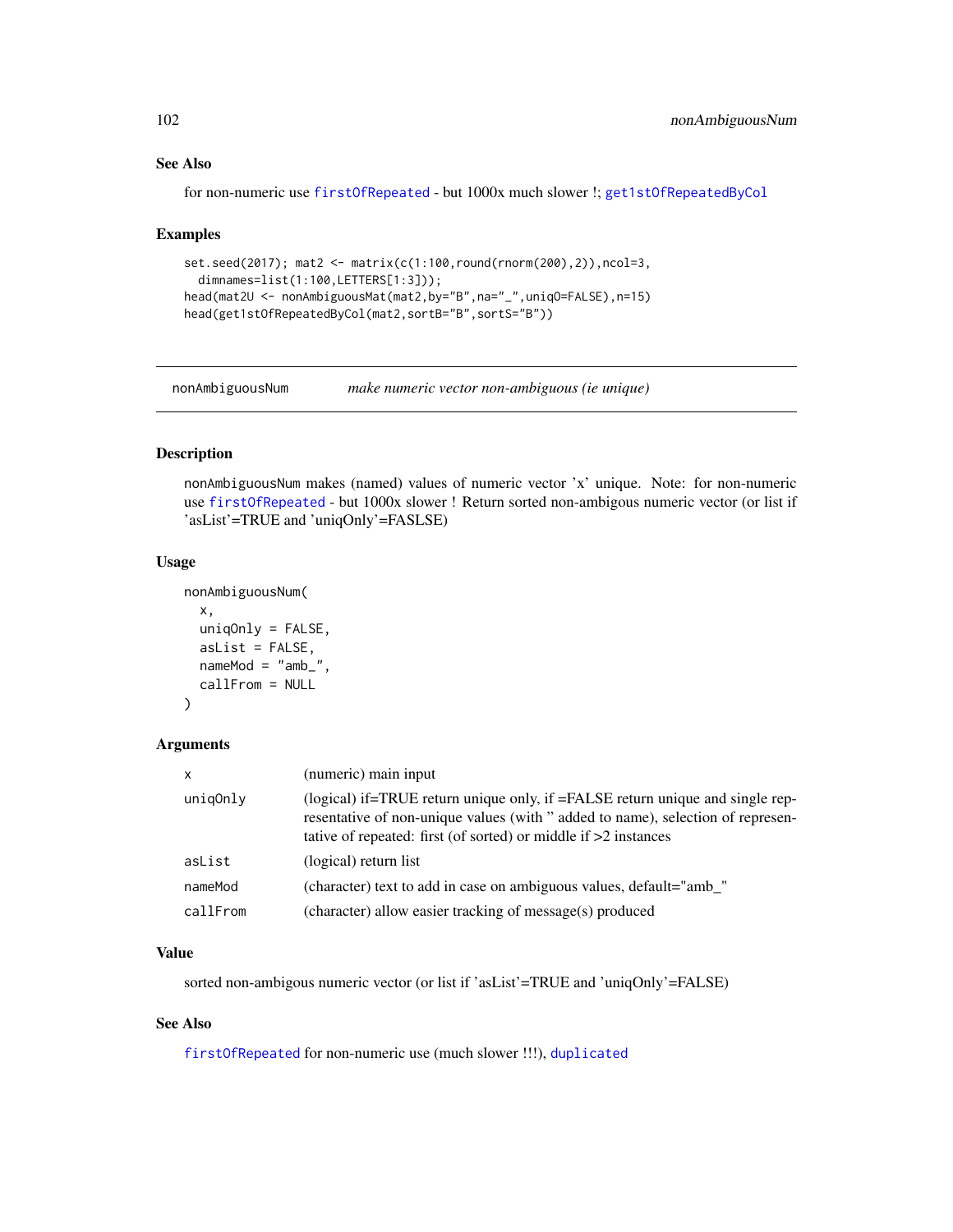# nonredDataFrame 103

## Examples

```
set.seed(2017); aa <- round(rnorm(100),2); names(aa) <- 1:length(aa)
str(nonAmbiguousNum(aa))
str(nonAmbiguousNum(aa,uniq=FALSE,asLi=TRUE))
```
nonredDataFrame *Filter for unique elements*

# Description

nonredDataFrame filters 'x' (list of char-vectors or char-vector) for elements unique (to 'ref' or if NULL to all 'x') and of character length. May be used for different 'accession' for same pep sequence (same 'peptide\_id'). Note : made for treating data.frames, may be slightly slower than matrix equivalent

#### Usage

```
nonredDataFrame(
  dataFr,
 useCol = c(pepID = "peptide_id", protID = "accession", seq = "sequence", mod =
    "modifications"),
  sepCollapse = "//",
  callFrom = NULL
)
```
## Arguments

| dataFr      | (data.frame) main inpput                                                                                                                                                                             |
|-------------|------------------------------------------------------------------------------------------------------------------------------------------------------------------------------------------------------|
| useCol      | (character, length=2) comlumn names of 'dataFr' to use : 1st value designates<br>where redundant values should be gathered; 2nd value designes column of which<br>information should be concatenated |
| sepCollapse | (character) conatenation symbol                                                                                                                                                                      |
| callFrom    | (character) allow easier tracking of messages produced                                                                                                                                               |

# Value

This function returns a data.frame of filtered (fewer lines) with additional 2 columns 'nSamePep' (number of redundant entries) and 'concID' (concatenated content)

## See Also

[combineRedBasedOnCol](#page-26-0), [correctToUnique](#page-36-0), [unique](#page-0-0)

```
df1 <- data.frame(cbind(xA=letters[1:5], xB=c("h","h","f","e","f"), xC=LETTERS[1:5]))
nonredDataFrame(df1, useCol=c("xB","xC"))
```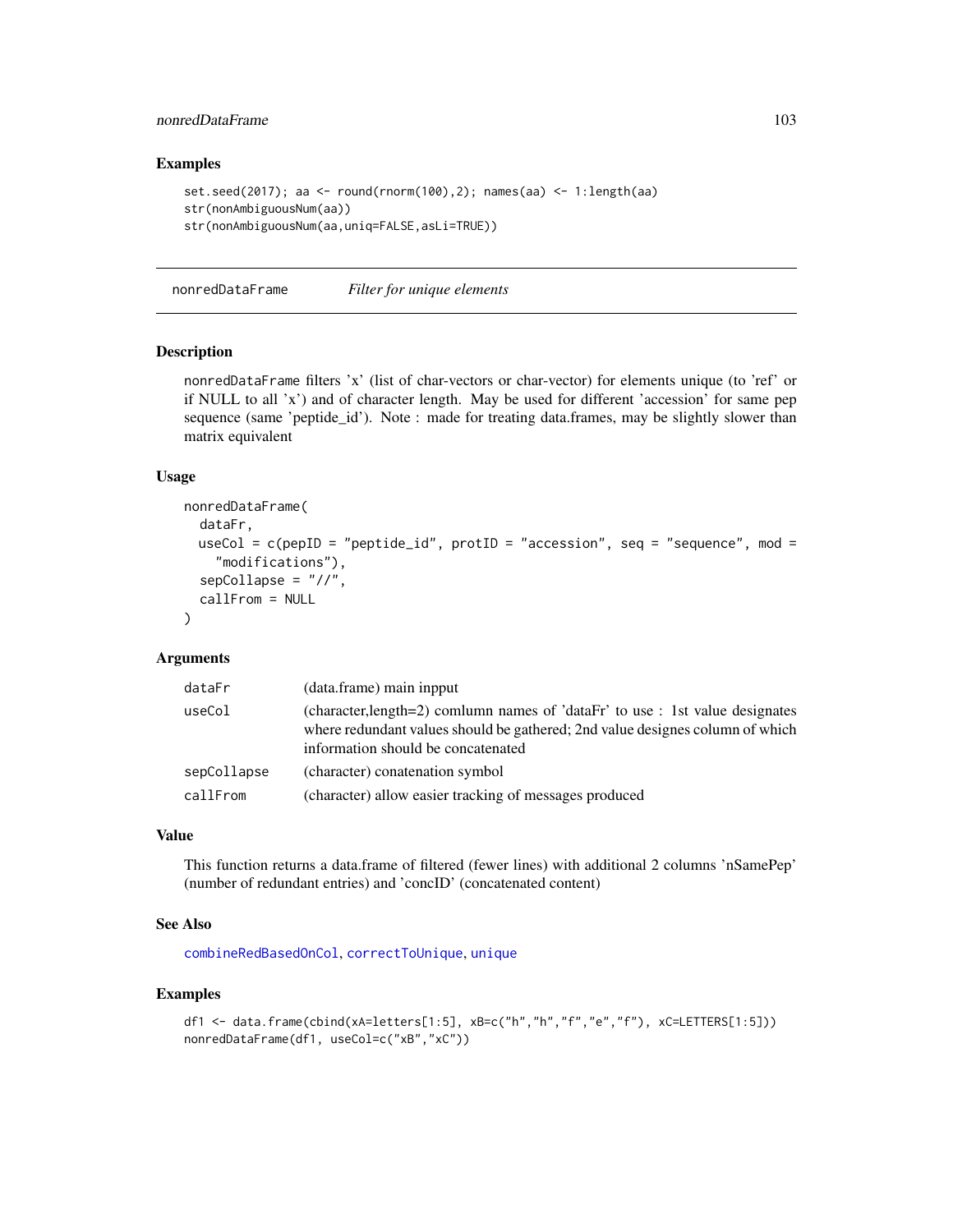#### Description

nonRedundLines reduces complexity of matrix (or data.frame) if multiple consectuive (!) lines with same values. Return matrix (or data.frame) without repeated lines (keep 1st occurance)

#### Usage

nonRedundLines(dat, callFrom = NULL)

## Arguments

| dat      | (matrix or data.frame) main input                        |
|----------|----------------------------------------------------------|
| callFrom | (character) allow easier tracking of message(s) produced |

#### Value

matrix (or data.frame) without repeated lines (keep 1st occurance)..

## See Also

[firstLineOfDat](#page-62-0), [firstOfRepLines](#page-64-0), [findRepeated](#page-59-0), [firstOfRepeated](#page-63-0), [get1stOfRepeatedByCol](#page-68-0), [combineRedBasedOnCol](#page-26-0), [correctToUnique](#page-36-0)

## Examples

```
mat2 <- matrix(rep(c(1,1:3,3,1),2),ncol=2,dimnames=list(letters[1:6],LETTERS[1:2]))
nonRedundLines(mat2)
```
normalizeThis *Normalize data in various modes*

## Description

Generic normalization of 'dat' (by columns), multiple methods may be applied. The choice of normalization procedures must be done with care, plotting the data before and after normalization may be critical to understandig the initial data structure and the effect of the procedure applied. Inappropriate methods chosen may render interpretation of (further) results incorrect. Normalization using the method vsn runs [justvsn](#page-0-0) from [vsn](https://bioconductor.org/packages/release/bioc/html/vsn.html) (this requires a minimum of 42 rows of input-data). Note : Depending on the procedure chosen, the normalized data may appear on a different scale.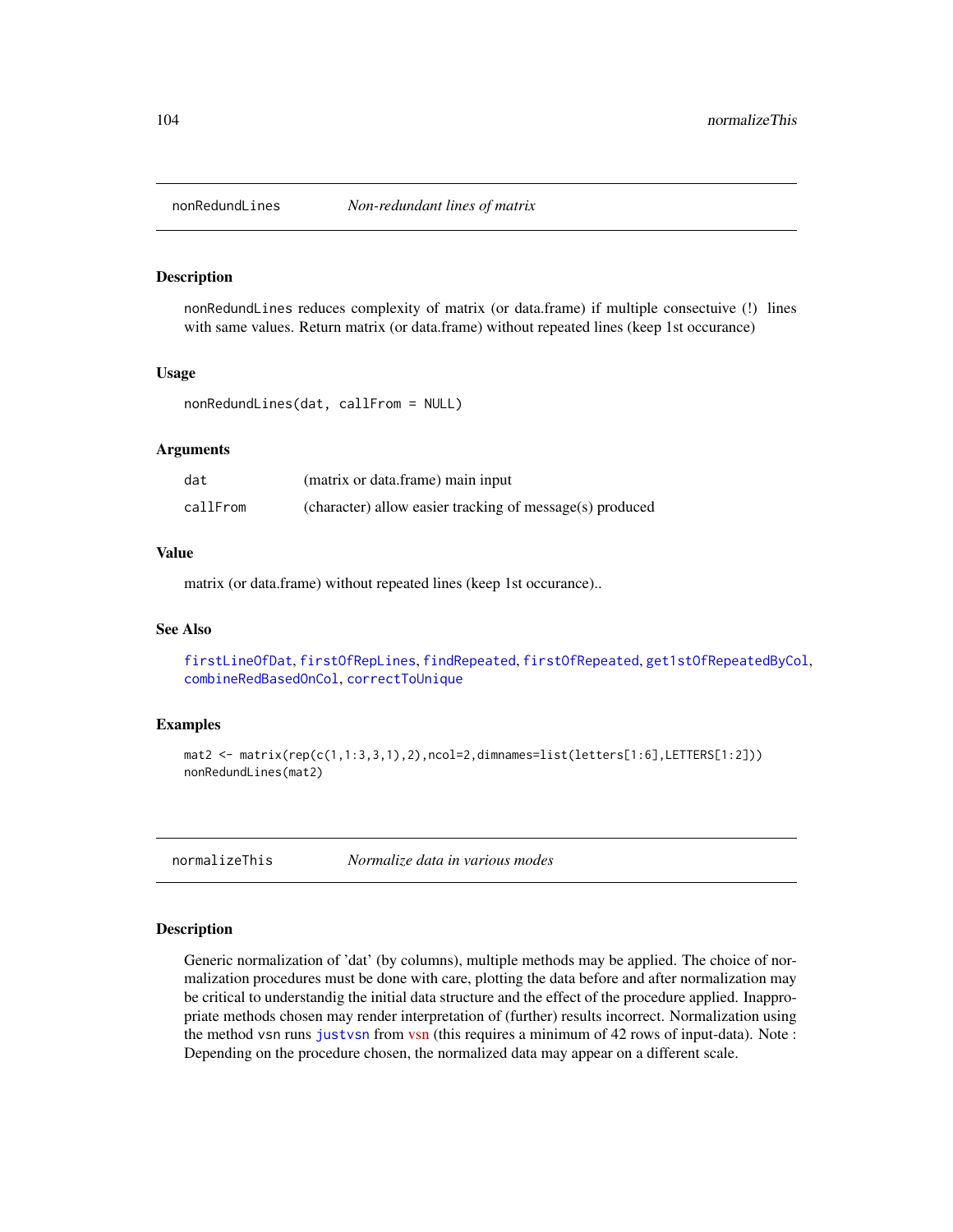## normalizeThis 105

# Usage

```
normalizeThis(
  dat,
  method = "mean",
  refLines = NULL,
  refGrp = NULL,
  trimFa = NULL,
  quantFa = NULL,expFa = NULL,silent = FALSE,
  callFrom = NULL
\lambda
```
## Arguments

| dat      | matrix or data.frame                                                                                                                                                            |
|----------|---------------------------------------------------------------------------------------------------------------------------------------------------------------------------------|
| method   | (character) may be "mean", "median", "NULL", "none", "trimMean", "slope", "ex-<br>ponent", "slope2Sections", "vsn"; When NULL or 'none' is chosen the input<br>will be returned |
| refLines | (NULL or numeric) allows to consider only specific lines of 'dat' when deter-<br>mining normalization factors (all data will be normalized)                                     |
| refGrp   | Only the columns indicated will be used as reference, default all columns (inte-<br>ger or colnames)                                                                            |
| trimFa   | (numeric, length=1) additional parameters for trimmed mean                                                                                                                      |
| quantFa  | (numeric, length=2) additional parameters for quantiles to use with method='slope'                                                                                              |
| expFa    | (numeric, length=1) additional parameters for method='exponent'                                                                                                                 |
| silent   | (logical) suppress messages                                                                                                                                                     |
| callFrom | (character) allow easier tracking of messages produced                                                                                                                          |

# Value

This function returns a matrix of normalized data

## See Also

[exponNormalize](#page-46-0), [adjBy2ptReg](#page-5-0), [justvsn](#page-0-0)

```
set.seed(2015); rand1 <- round(runif(300)+rnorm(300,0,2),3)
dat1 <- cbind(ser1=round(100:1+rand1[1:100]), ser2=round(1.2*(100:1+rand1[101:200])-2),
  ser3=round((100:1 +rand1[201:300])^1.2-3))
dat1 <- cbind(dat1, ser4=round(dat1[,1]^seq(2,5,length.out=100)+rand1[11:110],1))
dat1[dat1 <1] <- NA
  summary(dat1)
  head( .normalize(dat1,"mean",list()))
  dat1[c(1:5,50:54,95:100),]
```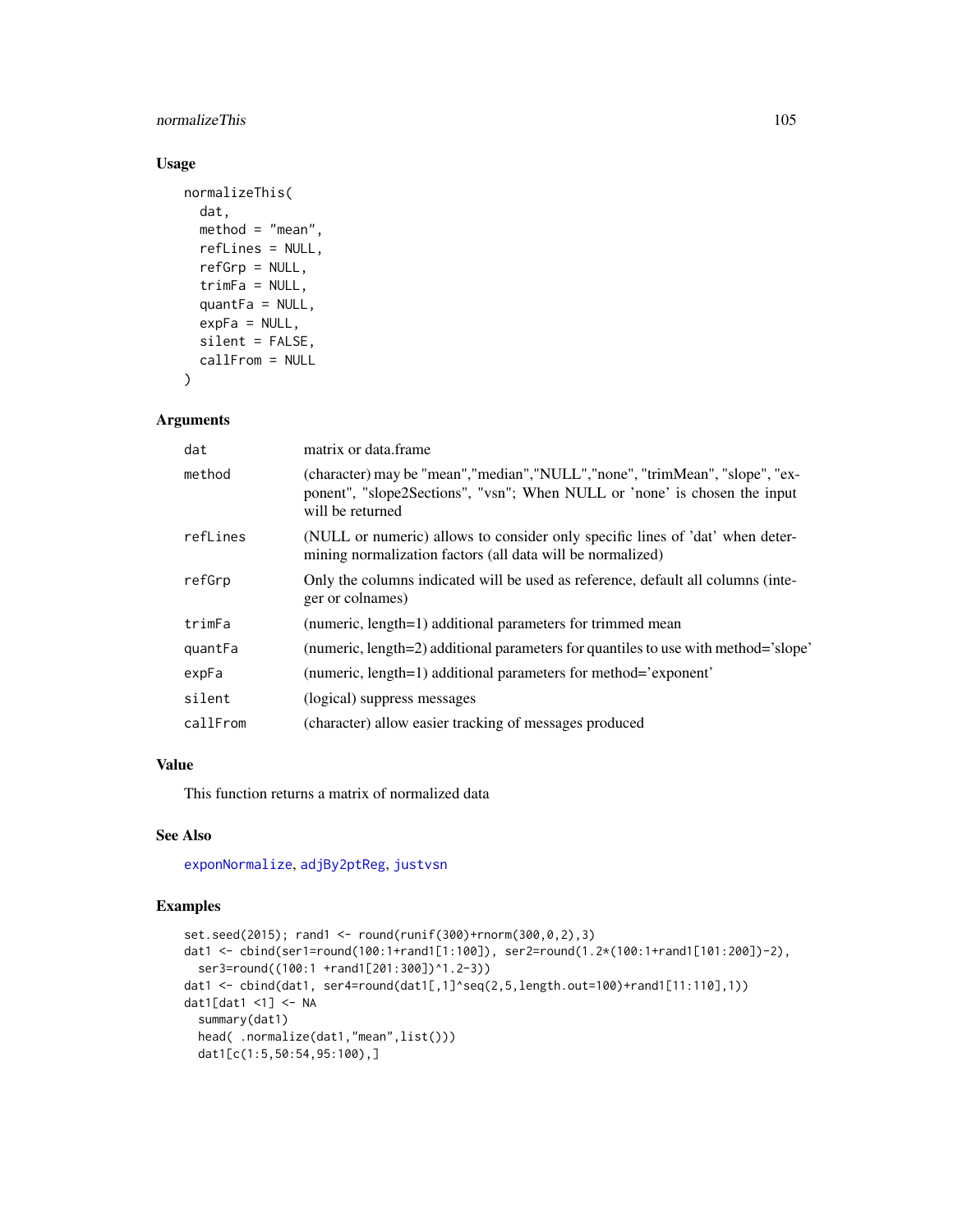```
no1 <- normalizeThis(dat1, refGrp=1:3, meth="mean")
no2 <- normalizeThis(dat1, refGrp=1:3, meth="trimMean", trim=0.4)
no3 <- normalizeThis(dat1, refGrp=1:3, meth="median")
no4 <- normalizeThis(dat1, refGrp=1:3, meth="slope", quantFa=c(0.2,0.8))
dat1[c(1:10,91:100),]
cor(dat1[,3],rowMeans(dat1[,1:2],na.rm=TRUE),use="complete.obs") # high
cor(dat1[,4],rowMeans(dat1[,1:2],na.rm=TRUE),use="complete.obs") # bad
cor(dat1[c(1:10,91:100),4],rowMeans(dat1[c(1:10,91:100),1:2],na.rm=TRUE),use="complete.obs")
cor(dat1[,3],rowMeans(dat1[,1:2],na.rm=TRUE)^ (1/seq(2,5,length.out=100)),use="complete.obs")
```
numPairDeColNames *Extract pair of numeric values from vector or column-names*

# Description

This function extracts a pair of numeric values out of a vector or colnames (from a matrix). This is useful when pairwise comparisons are concatenated like '10c-100c', return matrix with 'index'=selComp, log2rat and both numeric. Additional white space or character text can be removed via the argument stripTxt. Of course, the separator sep needs to be specified and should not be included to 'stripTxt'.

#### Usage

```
numPairDeColNames(
  dat,
  selComp = NULL,
  stripTxt = NULL,
  sep = "-",
  columLabel = "conc",
  sortByAbsRatio = FALSE,
  silent = FALSE,callFrom = NULL
)
```

| dat            | (matrix or data.frame) main input                                                                                                                                      |
|----------------|------------------------------------------------------------------------------------------------------------------------------------------------------------------------|
| selComp        | (character) the column index selected                                                                                                                                  |
| stripTxt       | (character, max length=2) text to ignore, if NULL heading letter and punctuation<br>characters will be removed; default will remove all letters (and following spaces) |
| sep            | (character, length=1) separator between pair of numeric values to extract                                                                                              |
| columLabel     | (character) column labels in output                                                                                                                                    |
| sortByAbsRatio | (logical) optional sorting of output by (absolute) log-ratios (most extreme ratios<br>on top)                                                                          |
| silent         | (logical) suppress messages                                                                                                                                            |
| callFrom       | (character) allow easier tracking of messages produced                                                                                                                 |
|                |                                                                                                                                                                        |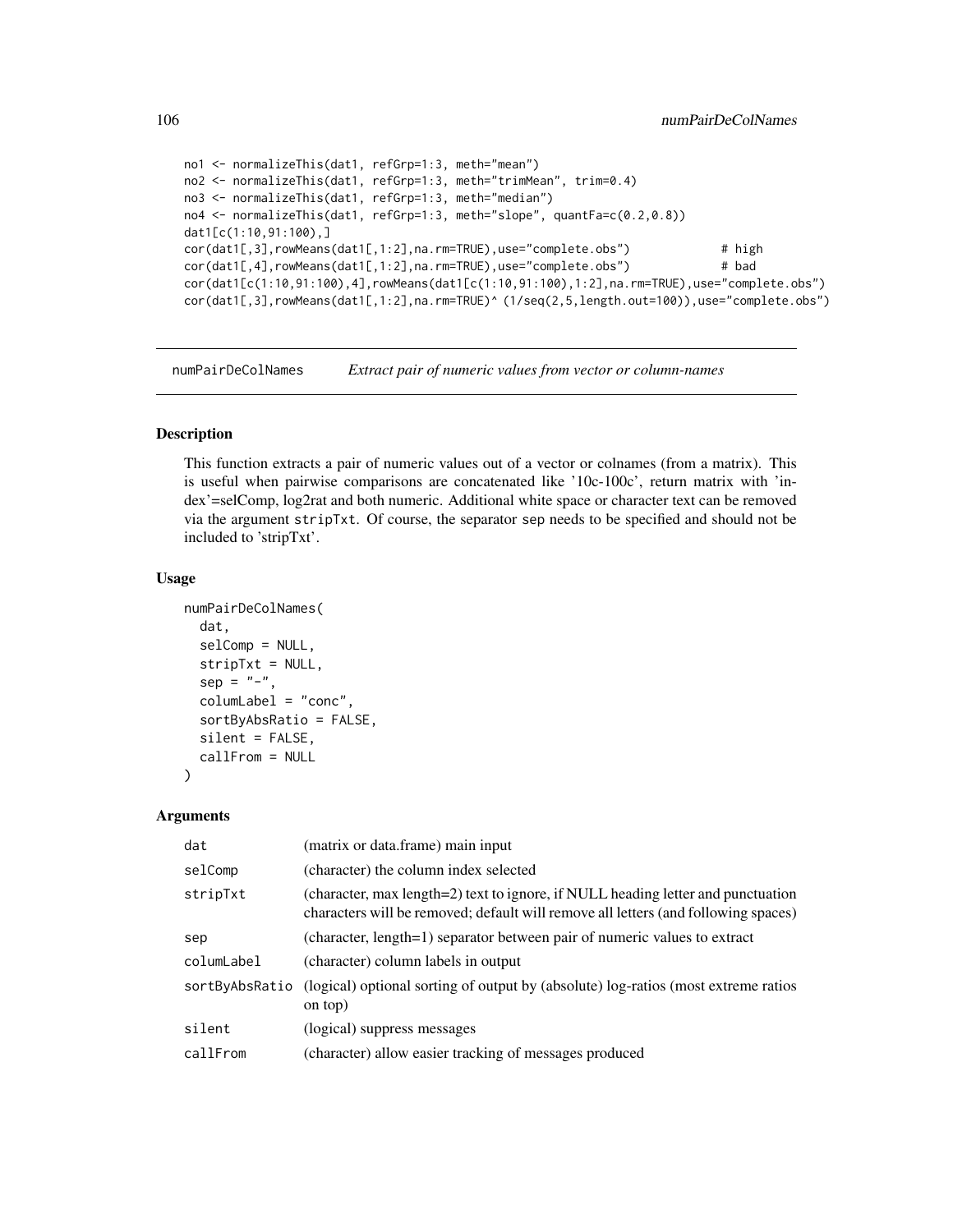# Value

This function returns a matrix

## See Also

[strsplit](#page-0-0) and help on regex

# Examples

```
## composed column names
mat1 <- matrix(1:8, nrow=2, dimnames=list(NULL, paste0(1:4,"-",6:9)))
numPairDeColNames(mat1)
numPairDeColNames(colnames(mat1))
## works also with simple numeric column names
mat2 <- matrix(1:8, nrow=2, dimnames=list(NULL, paste0("a",6:9)))
numPairDeColNames(mat2)
```
organizeAsListOfRepl *(re)organize data of (3-dim) array as list of replicates*

# Description

Organize array of all data ('arrIn', long table) into list of (replicate-)arrays (of similar type/layout) based on dimension number 'byDim' of 'arrIn' (eg 2nd or 3rd dim). Argument inspNChar defines the number of characters to consider, so if the beginning of names is the same they will be separated as list of multiple arrays. Default will search for '\_' separator or trim from end if not found in the relevant dimnames

# Usage

```
organizeAsListOfRepl(
  arrIn,
  inspNChar = 0,
  byDim = 3,
  silent = TRUE,
  callFrom = NULL
\mathcal{L}
```

| arrIn     | (array) main input                                                                                                                       |
|-----------|------------------------------------------------------------------------------------------------------------------------------------------|
| inspNChar | (interger) if inspNChar=0 the array-names (2nd dim of 'arrIn') will be cut before<br>$last$ $\cdot$                                      |
| byDim     | (integer, length=1) dimension number along which data will be split in separate<br>elements (considering the first inspNChar characters) |
| silent    | (logical) suppress messages                                                                                                              |
| callFrom  | (character) allows easier tracking of message(s) produced                                                                                |
|           |                                                                                                                                          |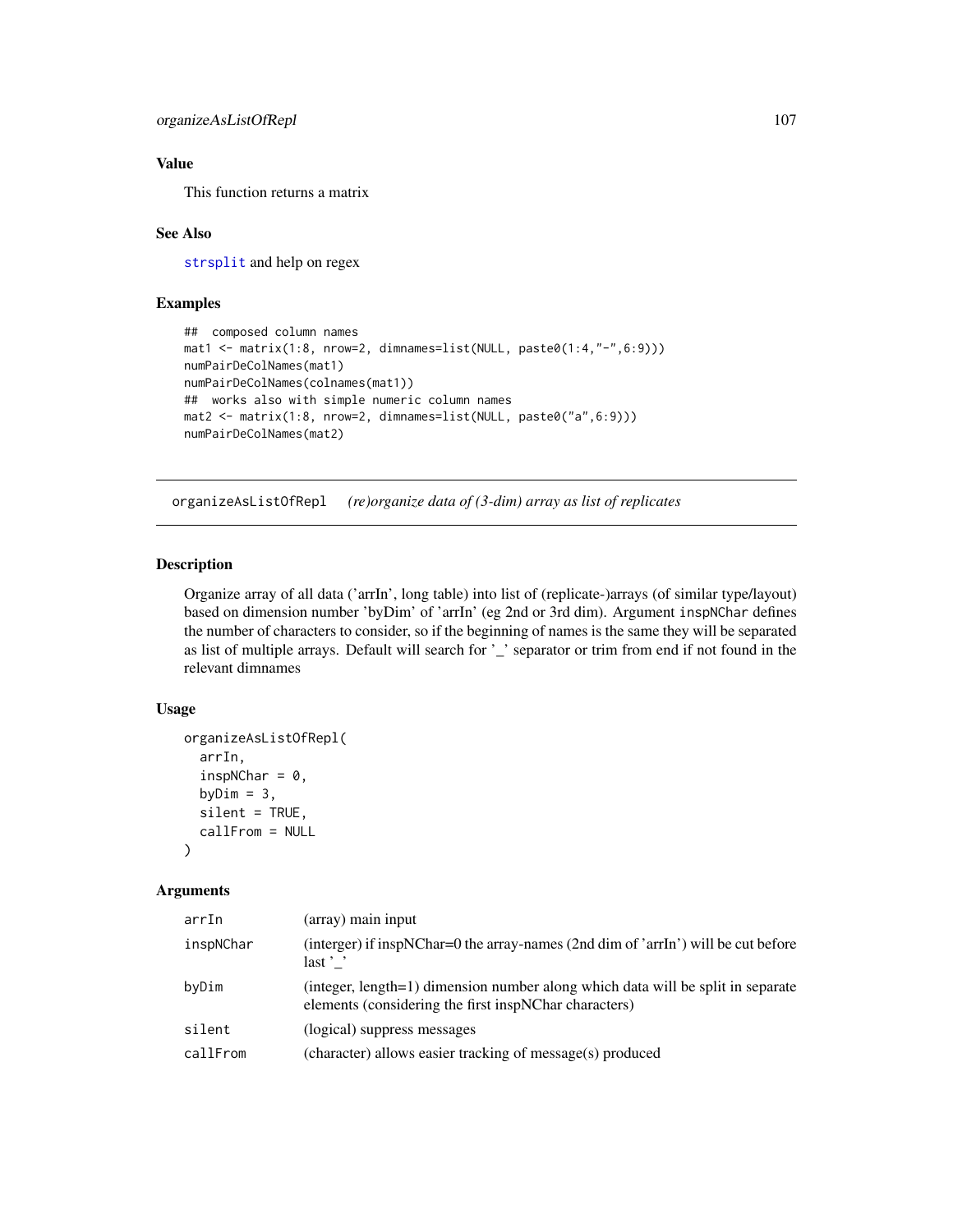## Value

list of arrays (typically 1st and 2nd dim for specific genes/objects, 3rd for different measures associated with)

# Examples

```
arr1 <- array(1:24,dim=c(4,3,2),dimnames=list(c(LETTERS[1:4]),
 paste("col",1:3,sep=""),c("ch1","ch2")))
organizeAsListOfRepl(arr1)
```
packageDownloadStat *Simple Package Download Statistics from CRAN*

# Description

This function allows accessing the most recent counts of package downloads availabale on http://www.datasciencemeta.com/r obtaining rank quantiles and to compare (multiple) given packages to the bulk data, optionally a plot can be drawn.

#### Usage

```
packageDownloadStat(
 queryPackages = c("wrMisc", "wrProteo", "cif", "bcv", "FinCovRegularization"),
 countUrl = "http://www.datasciencemeta.com/rpackages",
 refQuant = (1:10)/10,figure = TRUE,
 log = "".silent = FALSE,
 callFrom = NULL
)
```

| queryPackages | (character or integer) package names of interest, if integer, n random packages<br>will be picked by random |
|---------------|-------------------------------------------------------------------------------------------------------------|
| countUrl      | (character) the url where the dayly counts ara available                                                    |
| refQuant      | (numeric) add reference quantile values to output matrix                                                    |
| figure        | (logical) decide of figure should be printed                                                                |
| log           | (character) set count-axis of figure to linear or log-scale (by setting $log="' y"$ )                       |
| silent        | (logical) suppress messages                                                                                 |
| callFrom      | (character) allow easier tracking of messages produced                                                      |
|               |                                                                                                             |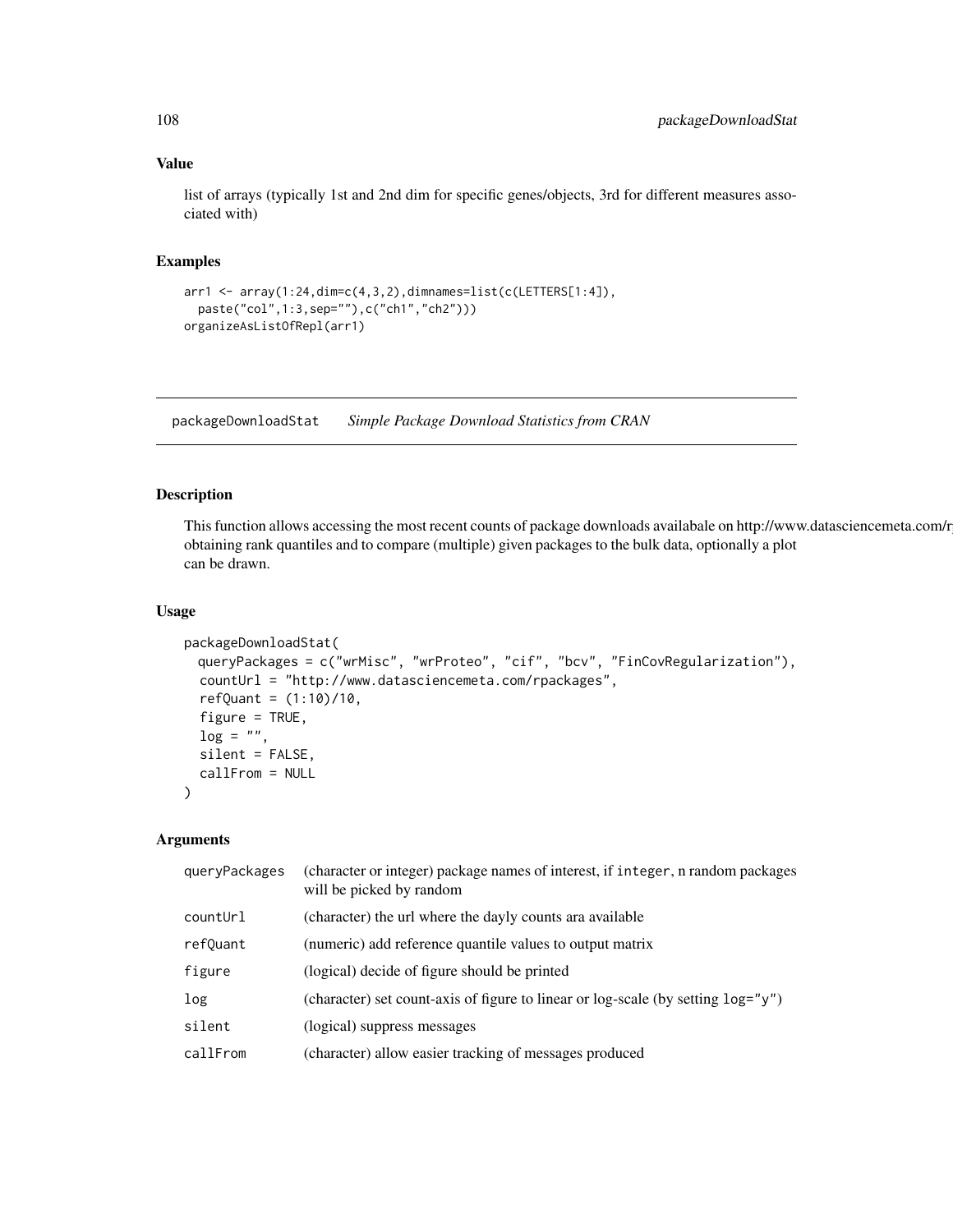#### Details

The task of checking the number of downloads for a given package has been addressed by several packages (eg dlstats, cranlogs, adjustedcranlogs). Detailed articles on this subject have been published on R-Hub (https://blog.r-hub.io/2020/05/11/packagerank-intro/) and on R-bloggers (https://www.rbloggers.com/2020/10/a-cran-downloads-experiment/).

This function only allows accessing the most recent counts as listed on the website of www.datasciencemeta.com . Please note, that reading all lines from the website may take a few seconds. To get a better understanding of the counts read, reference quantiles for download-counts get added by default (see argument refQuant). The (optional) figure can be drawn in linear scale (default, with minor zoom to lower number of counts) or in log (necessary for proper display of the entire range of counts), by setting the argument log="y".

The number of downloads counted by RStudio may not be a perfect measure for the actual usage/popularity of a given package, the articles cited above discuss this in more detail. For example, multiple downloads from the same IP or subsequent downloads of multiple (older) versions of the same package are counted, too.

#### Value

This function retuns a matrix with download counts (or NULL if the web-site can't be accessed or the query-packages are not found there)

#### See Also

packages [cranlogs](https://CRAN.R-project.org/package=cranlogs) and [packageRank](https://CRAN.R-project.org/package=packageRank)

#### Examples

```
## Let's try a microscopic test-file (NOT representative for true up to date counts !!)
pack1 <- c("cif", "bcv", "FinCovRegularization", "wrMisc", "wrProteo")
testFi <- file.path(system.file("extdata", package="wrMisc"), "rpackagesMicro.html")
packageDownloadStat(pack1, countUrl=testFi, log="y", figure=FALSE)
## For real online counting simply drop the argument countUrl
```
pairsAsPropensMatr *Convert Pairs of Node-Names to Non-Oriented Propensity Matrix*

#### Description

Numerous network query tools produce a listing of pairs of nodes (with one pair of nodes per line). Using this function such a matrix (or data.frame) can be combined to this more comprehensive view as propensity-matrix.

#### Usage

```
pairsAsPropensMatr(mat, silent = FALSE, debug = FALSE, callFrom = NULL)
```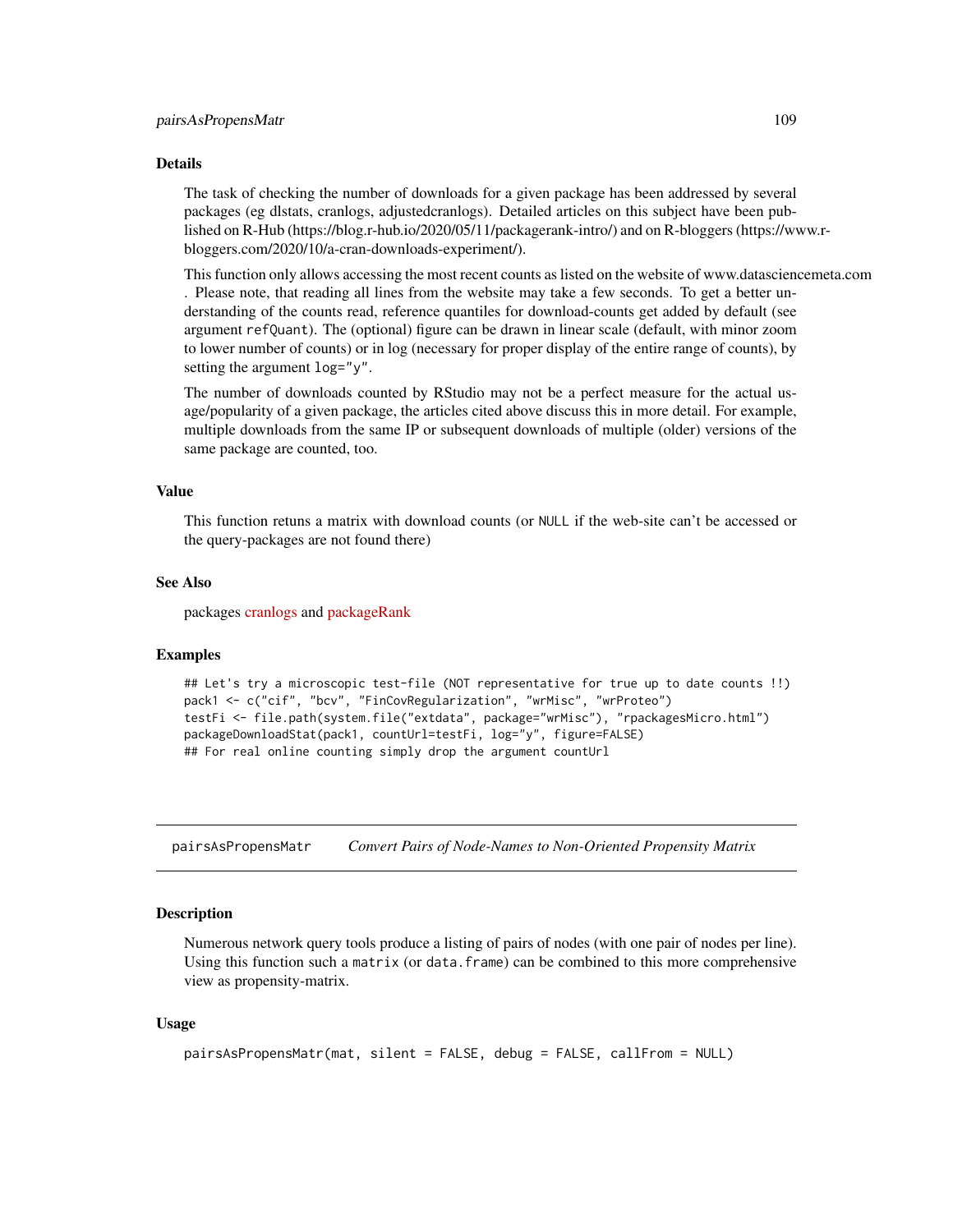## Arguments

| mat      | (matrix) main input, matrix of interaction partners with each line as a separate<br>pair of nodes; the first two columns should contain identifiers of the nodes |
|----------|------------------------------------------------------------------------------------------------------------------------------------------------------------------|
| silent   | (logical) suppress messages                                                                                                                                      |
| debug    | (logical) additional messages for debugging                                                                                                                      |
| callFrom | (character) allow easier tracking of messages produced                                                                                                           |

# Details

Note, this has been primarily developed for undirected interaction networks, the resulting propensitymatrix does not show any orientation any more. In a number of applications (eg in protein-protein interaction networks, PPI) the resulting matrix may be rather sparse.

# Value

This function returns matrix or data.frame

# See Also

uses typically input from [filterNetw](#page-55-0)

## Examples

```
pairs3L <- matrix(LETTERS[c(1,3,3, 2,2,1)], ncol=2) \# loop of 3
(netw13pr <- pairsAsPropensMatr(pairs3L)) # as prop matr
```
partialDist *Partial distance matrix (focus on closest)*

## Description

partialDist calculates distance matrix like dist for 1- or 2-dim data, but only partially, ie only cases of small distances. This function was made for treating very large data-sets where only very close distances to a given point need to be found, it allows to overcome memory-problems with larger data (and faster execution with > 50 rows of 'dat').

#### Usage

```
partialDist(
  dat,
  groups,
  overLap = TRUE,
  method = "euclidean",
  silent = FALSE,
  callFrom = NULL
)
```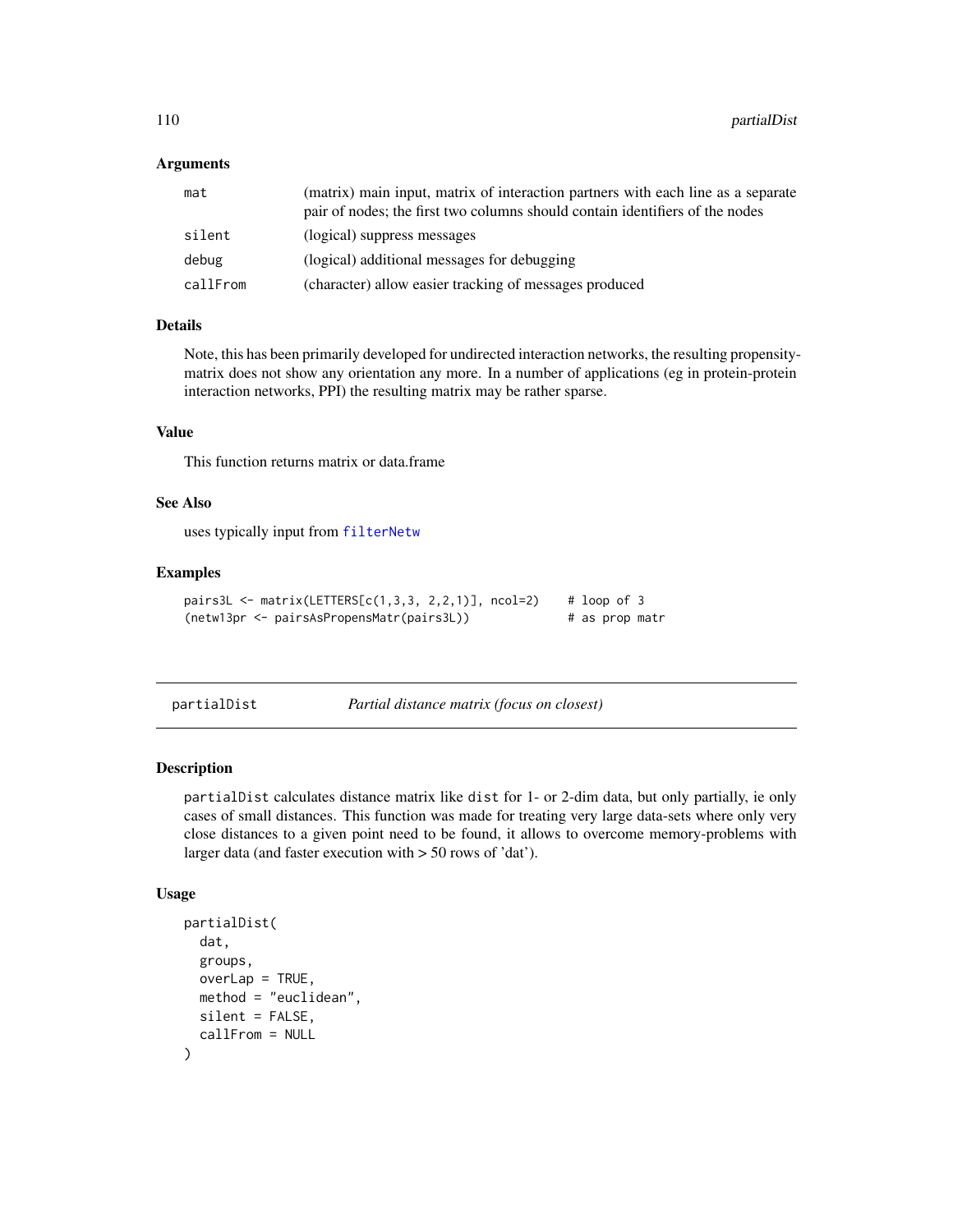#### partUnlist 111

## Arguments

| dat      | (matrix of numeric values) main input                                                           |
|----------|-------------------------------------------------------------------------------------------------|
| groups   | (factor) to split using cut or specific custom grouping (length of dat)                         |
| overLap  | (logical) if TRUE make groups overlapping by 1 value (ie maintain some context-<br>information) |
| method   | 'character' name of method passed to dist                                                       |
| silent   | (logical) suppres messages                                                                      |
| callFrom | (character) allow easier tracking of message(s) produced                                        |

# Value

matrix (not of class 'dist')

#### See Also

[dist](#page-0-0)

# Examples

```
set.seed(2016); mat3 <- matrix(runif(300),nr=30)
round(dist(mat3),1)
round(partialDist(mat3,gr=3),1)
```
partUnlist *Partial unlist of lists of lists*

## Description

partUnlist does partial unlist for treating list of lists : New (returned) list has one level less of hierarchy (Highest level list will be appended). In case of conflicting (non-null) listnames a prefix will be added. Behaviour different to [unlist](#page-0-0) when unlisting list of matrixes.

# Usage

partUnlist(lst)

# Arguments

lst list to be partially unlisted

# Value

This function returns a list with partially reduced nested structure

# See Also

[unlist](#page-0-0), [asSepList](#page-7-0)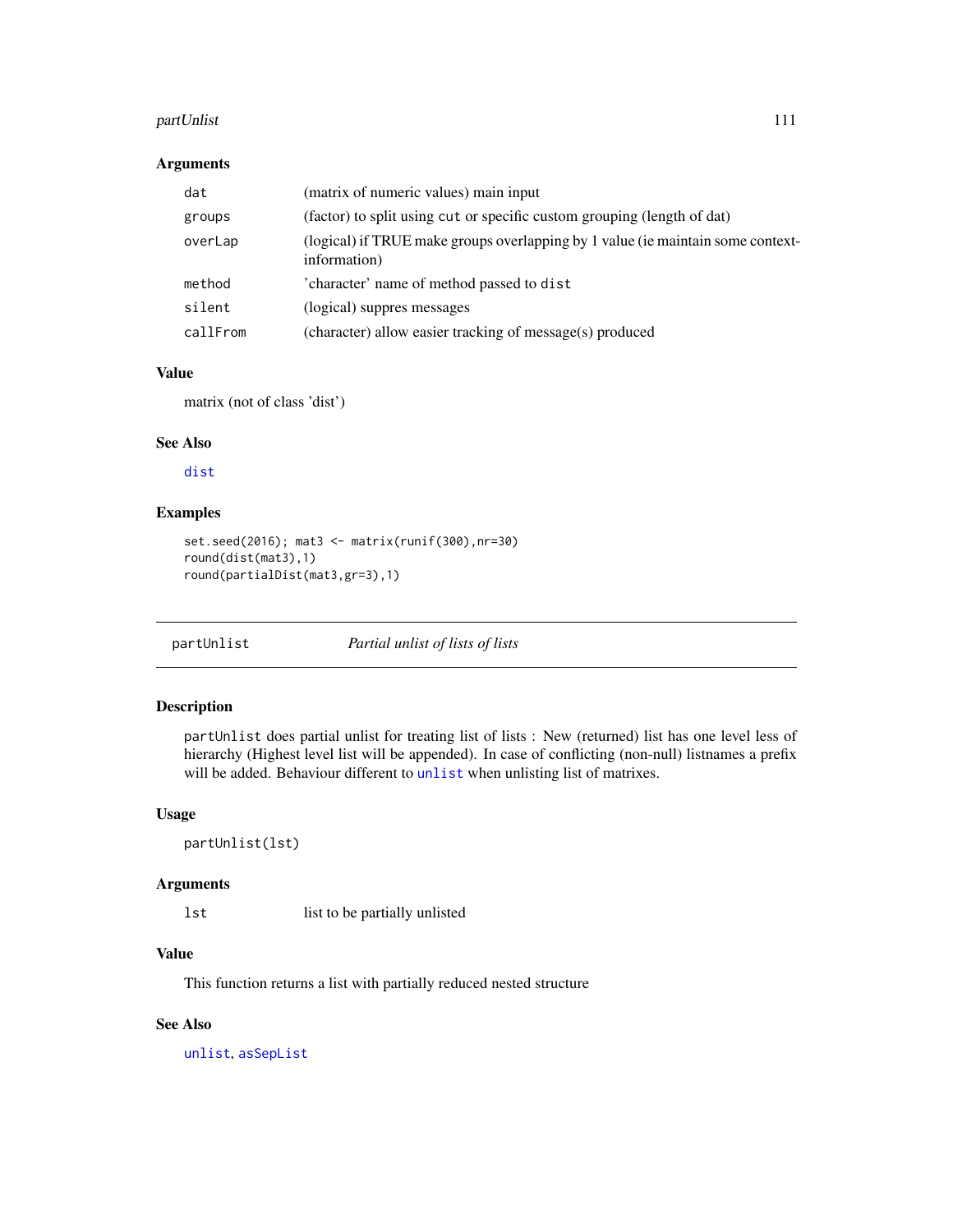#### Examples

```
partUnlist(list(list(a=11:12,b=21:24), list(c=101:101,d=201:204)))
li4 <- list(c=1:3, M2=matrix(1:4,ncol=2), L3=list(L1=11:12, M3=matrix(21:26,ncol=2)))
partUnlist(li4)
unlist(li4, rec=FALSE)
```
pasteC *Advanced paste-collapse*

## Description

pasteC is a variant of [paste](#page-0-0) for convenient use of paste-collapse and separation of last element to paste (via 'lastCol'). This function was mode for more human like enumeriating in output and messages. If multiple arguments are given without names they will all be concatenated, if they contain names lazy evaluation for names will be tried (with preference to longest match to argument names). Note that some special characters (like backslash) may need to be protetected when used with 'collapse' or 'quoteC'. Returns character vector of length 1 (everything pasted together)

#### Usage

```
pasteC(..., collapse = ", ", lastCol = " and ", quoteC = "")
```
#### Arguments

| $\cdots$ | (character) main input to be collapsed                      |
|----------|-------------------------------------------------------------|
| collapse | (character, length=1) element to use for collapsing         |
| lastCol  | (character) text to use before last item enumerated element |
| quoteC   | character to use for citing with quotations (default "")    |

#### Value

character vector of length=1 of the concatenated input/values.

## See Also

[paste](#page-0-0) for basic paste

## Examples

pasteC(1:4)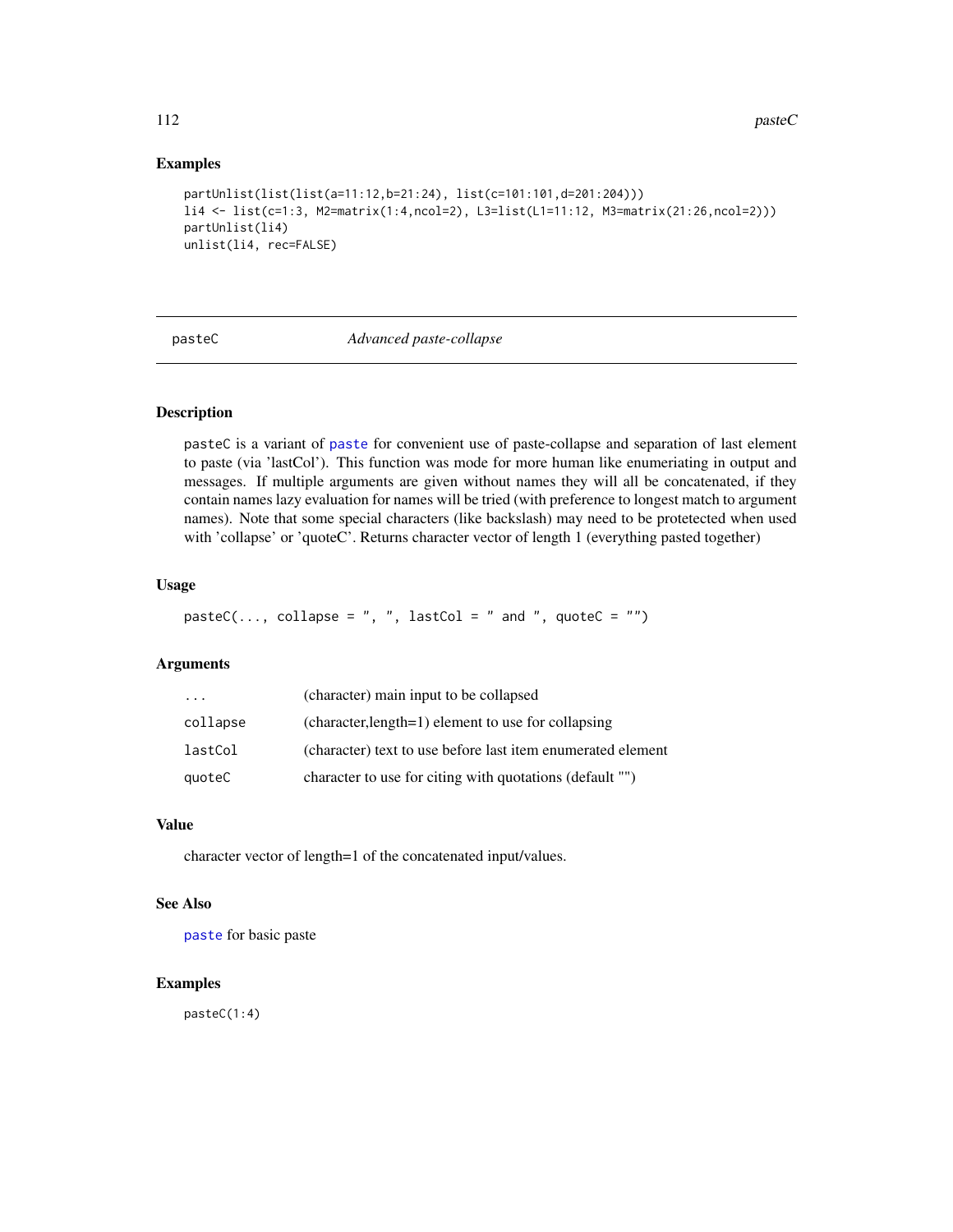presenceFilt produces logical matrix to be used as filter for lines of 'dat' for sufficient presence of non-NA values (ie limit number of NAs per line). Filter abundance/expression data for min number and/or ratio of non-NA values in at east 1 of multiple groups. This type of procedure is common in proteomics and tanscriptomics, where a NA can many times be assocoaued with quantitation below detetction limit.

#### Usage

```
presenceFilt(
  dat,
  grp,
 maxGrpMiss = 1,
  ratMaxNA = 0.8,
 minVal = NULL,silent = FALSE,
  callFrom = NULL
)
```
## Arguments

| dat        | matrix or data.frame (abundance or expression-values which may contain some<br>$NAs$ ).                          |
|------------|------------------------------------------------------------------------------------------------------------------|
| grp        | factor of min 2 levels describing which column of 'dat' belongs to which group<br>(levels $1 \& 2$ will be used) |
| maxGrpMiss | (numeric) at least 1 group has not more than this number of NAs (otherwise<br>marke line as bad)                 |
| ratMaxNA   | (numeric) at least 1 group reaches this content of non-NA values                                                 |
| minVal     | (default NULL or numeric), any value below will be treated like NA                                               |
| silent     | (logical) suppress messages                                                                                      |
| callFrom   | (character) allow easier tracking of message produced                                                            |

# Value

logical matrix (with separate col for each pairwise combination of 'grp' levels) indicating if line of 'dat' acceptable based on NAs (and values minVal)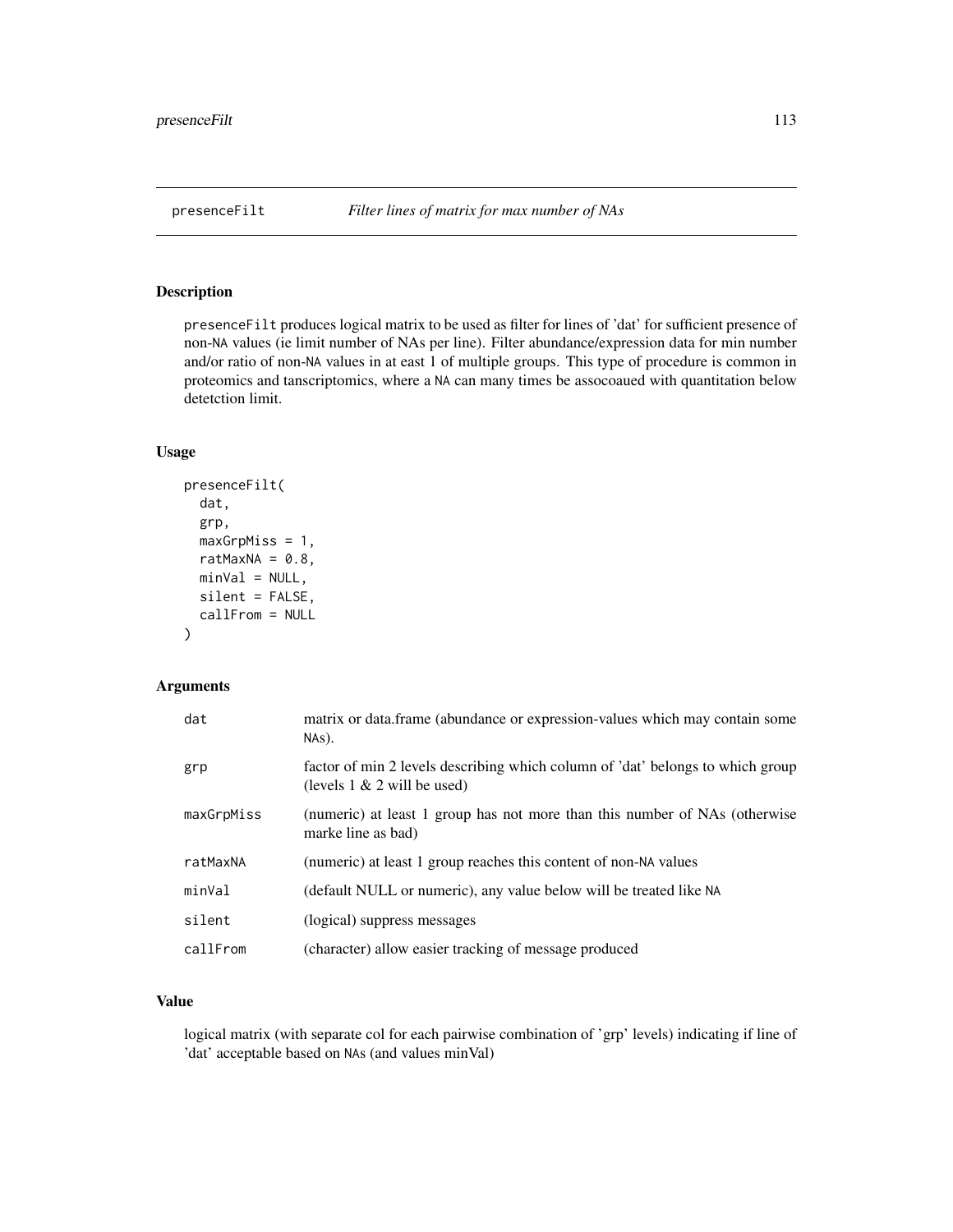## Examples

```
mat <- matrix(rep(8,150), ncol=15, dimnames=list(NULL,
  paste0(rep(LETTERS[4:2],each=6),1:6)[c(1:5,7:16)]))
mat[lower.tri(mat)] <- NA
mat[,15] <- NA
mat[c(2:3,9),14:15] < -NAmat[c(1,10),13:15] <- NA
mat
presenceFilt(mat ,rep(LETTERS[4:2], c(5,6,4)))
presenceFilt(mat, rep(1:2,c(9,6)))
# one more example
dat1 \leftarrow matrix(1:56, ncol=7)
dat1[c(2,3,4,5,6,10,12,18,19,20,22,23,26,27,28,30,31,34,38,39,50,54)] <- NA
dat1; presenceFilt(data1, gr=g1(3,3)[-(3:4)], maxGr=0)presenceFilt(dat1, gr=gl(2,4)[-1], maxGr=1, ratM=0.1)
presenceFilt(dat1, gr=gl(2,4)[-1], maxGr=2, rat=0.5)
```

```
protectSpecChar Protect Special Characters
```
#### Description

Some characters do have a special meaning when used with regular expressions. This concerns characters like a point, parinthesis, backslash etc. Thus, when using grep or any related command, shuch special characters must get protected in order to get considered as they are.

#### Usage

```
protectSpecChar(
  x,
  prot = c(".", "\\", "|", "(", ")", "[", "{", "^", "$", "*", "+", "?"),
 silent = TRUE,
  callFrom = NULL
)
```
## Arguments

| x        | character vector to be prepared for use in regular expressions |
|----------|----------------------------------------------------------------|
| prot     | (character) collection of characters that need to be protected |
| silent   | (logical) suppress messages                                    |
| callFrom | (character) allow easier tracking of messages produced         |

# Value

This function returns a modified character vector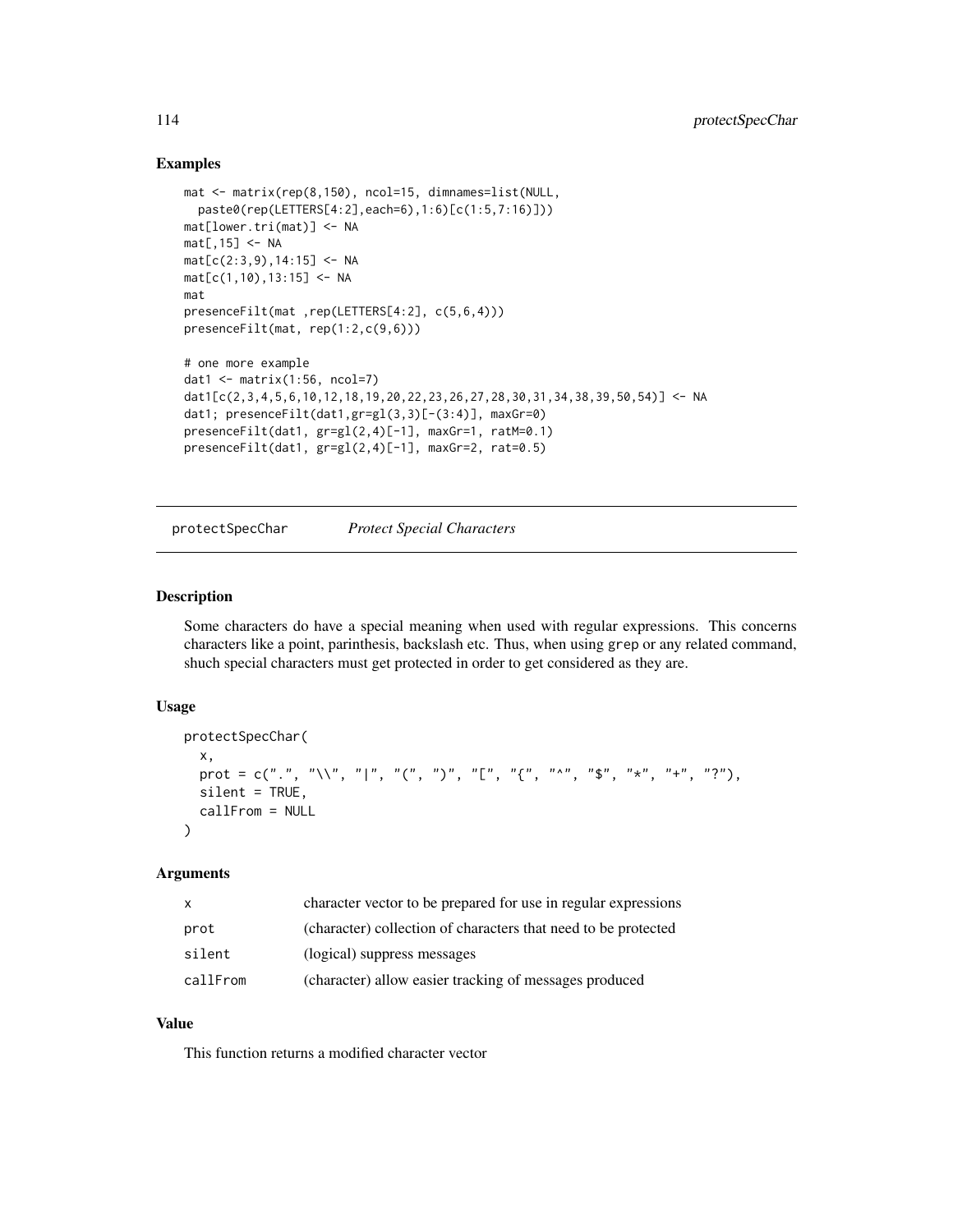#### pVal2lfdr 115

## Examples

```
aa <- c("abc","abcde","ab.c","ab.c.e","ab*c","ab\\d")
grepl("b.", aa) # all TRUE
grepl("b\\.", aa) # manual prootection
grepl(protectSpecChar("b."), aa)
```
pVal2lfdr *Convert p-values to lfdr*

#### Description

This function takes a numeric vector of p-values and returns a vector of lfdr-values (local false discovery) using the package [fdrtool.](https://CRAN.R-project.org/package=fdrtool) Multiple testing correction should be performed with caution, short series of p-values typically pose problems for transforming to lfdr. The transformation to lfdr values may give warning messages, in this case the resultant lfdr values may be invalid !

#### Usage

pVal2lfdr(x, silent = TRUE, callFrom = NULL)

#### Arguments

|          | (numeric) vector of p. values                          |
|----------|--------------------------------------------------------|
| silent   | (logical) suppres messages                             |
| callFrom | (character) allow easier tracking of messages produced |

### Value

This function returns a (numeric) vector of lfdr values (or NULL if data insufficient to run the function 'fdrtool')

#### See Also

lfdr from [fdrtool](#page-0-0), other p-adjustments (multiple test correction, eg FDR) in [p.adjust](#page-0-0)

```
## Note that this example is too small for estimating really meaningful fdr values
## In consequence, a warning will be issued.
set.seed(2017); t8 <- matrix(round(rnorm(160,10,0.4),2), ncol=8,
 dimnames=list(letters[1:20], c("AA1","BB1","CC1","DD1","AA2","BB2","CC2","DD2")))
t8[3:6,1:2] <- t8[3:6,1:2]+3 # augment lines 3:6 (c-f) for AA1&BB1
t8[5:8,5:6] <- t8[5:8,5:6]+3 # augment lines 5:8 (e-h) for AA2&BB2 (c,d,g,h should be found)
head(pVal2lfdr(apply(t8, 1, function(x) t.test(x[1:4], x[5:8])$p.value)))
```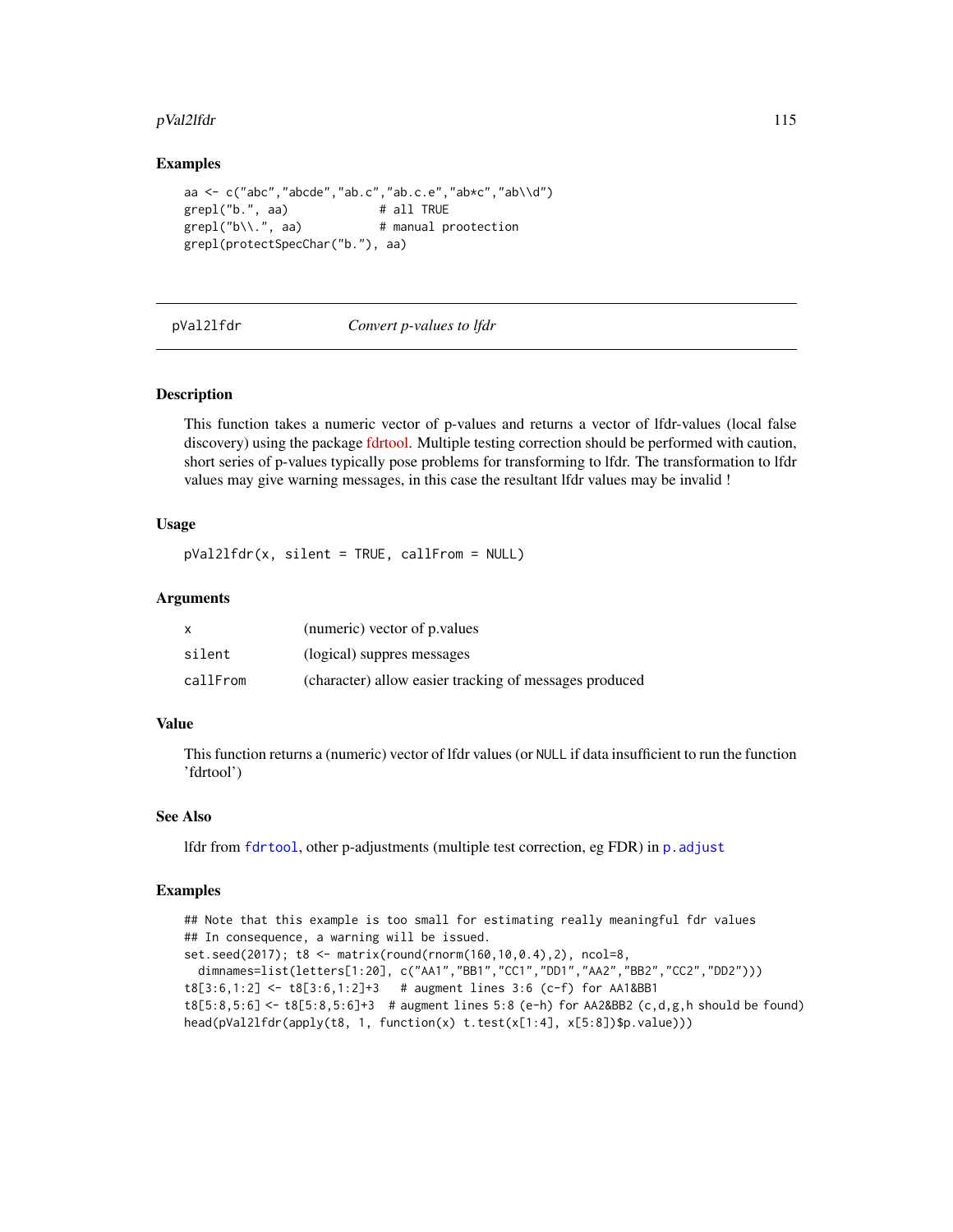randIndFx calculates distance of categorical data (as Rand Index, Adjusted Rand Index or Jaccard Index). Note: uses/requires package [flexclust](https://CRAN.R-project.org/package=flexclust) Methods so far available (via flexclust): "ARI" .. adjusted Rand Index, "RI" .. Rand index, "J" .. Jaccard, "FM" .. Fowlkes-Mallows.

## Usage

```
randIndFx(ma, method = "ARI", adjSense = TRUE, silent = FALSE, callFrom = NULL)
```
#### Arguments

| ma       | (matrix) main input for distance calulation                                                           |
|----------|-------------------------------------------------------------------------------------------------------|
| method   | (character) name of distance method (eg "ARI", "RI", "J", "FM")                                       |
| adjSense | (logical) allows introducing correlation/anticorrelation (interprete neg distance<br>results as anti) |
| silent   | (logical) suppres messages                                                                            |
| callFrom | (character) allow easier tracking of messages produced                                                |

## Value

This function returns a distance matrix

#### See Also

comPart in [randIndex](#page-0-0)

```
set.seed(2016); tab2 <- matrix(sample(1:2, size=42, replace=TRUE), ncol=7)
if(requireNamespace("flexclust")) { flexclust::comPart(tab2[1,], tab2[2,])
 flexclust::comPart(tab2[1,], tab2[3,])
 flexclust::comPart(tab2[1,], tab2[4,]) }
## via randIndFx():
 randIndFx(tab2, adjSense=FALSE)
 cor(t(tab2))
 randIndFx(tab2, adjSense=TRUE)
```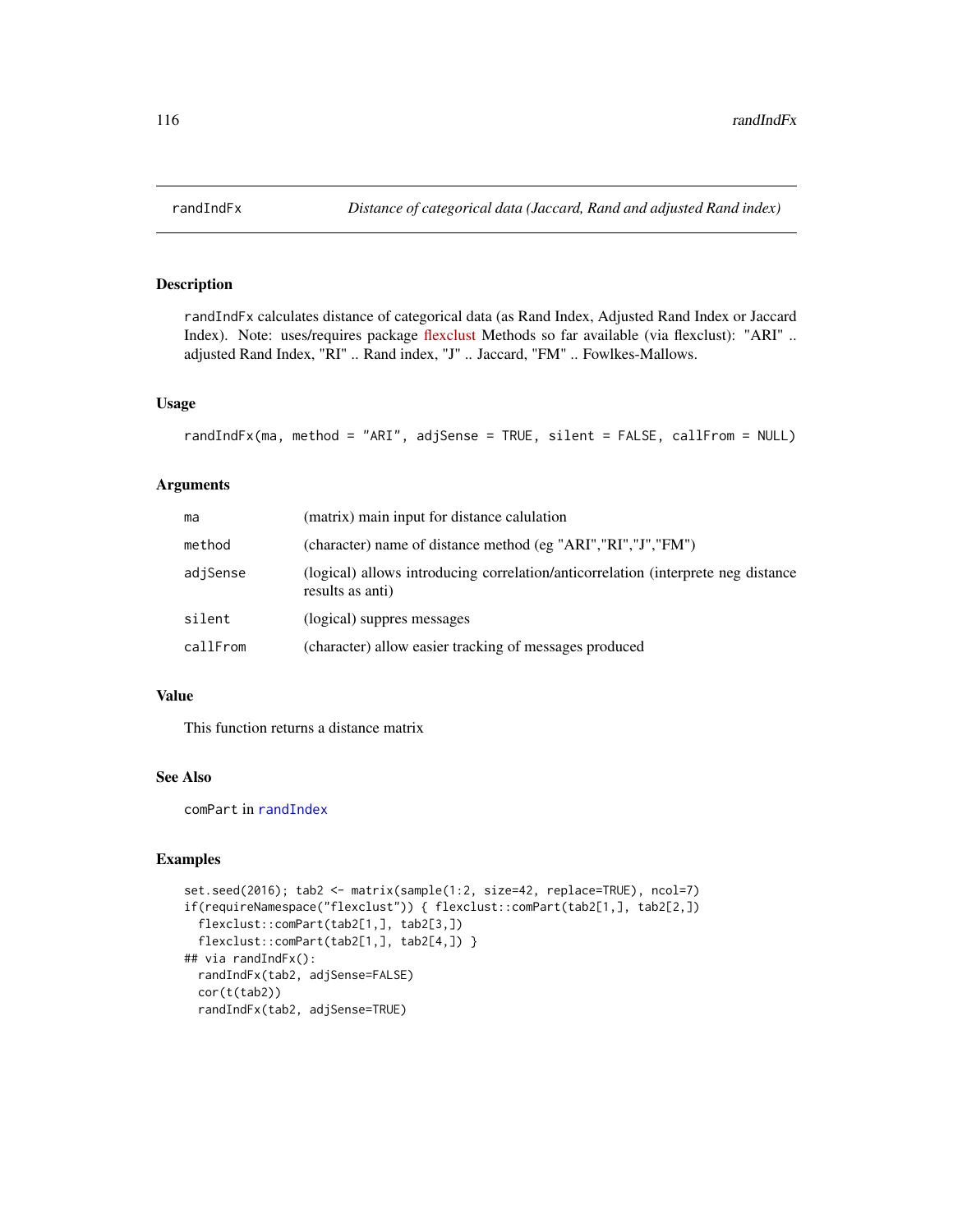Count the number of instances where the corresponding columns of 'dat' have a value matching the group number as specified by 'grp'. Counting will be performed/repeated independently for each line of 'dat'. Returns array (1st dim is rows of dat, 2nd is unique(grp), 3rd dim is ok/bad), these results may be tested using eg [fisher.test](#page-0-0). This function was made for prearing to test the ranking of multiple features (lines in 'mat') including replicates (levels of 'grp').

#### Usage

```
rankToContigTab(dat, grp)
```
#### Arguments

| dat | (matrix or data.frame of integer values) ranking of multiple features (lines),<br>equal ranks may occur |
|-----|---------------------------------------------------------------------------------------------------------|
| grp | (integer) expected ranking                                                                              |

#### Value

array (1st dim is rows of dat, 2nd is unique(grp), 3rd dim is ok/bad)

#### See Also

#### [lm](#page-0-0)

```
# Let's create a matrix with ranks (equal ranks do occur)
ma0 <- matrix(rep(1:3,each=6), ncol=6, dimnames=list(
 c("li1","li2","ref"), letters[1:6]))
ma0[1,6] <- 1 \qquad # create item not matching correctly
ma0[2, ] \leftarrow c(3:1,2,1,3) # create items not matching correctly
gr0 \leftarrow gl(3,2) # the expected ranking (as duplicates)
(count0 <- rankToContigTab(ma0,gr0))
cTab \leftarrow t(apoly(count0, c(1,3), sum))# Now we can compare the ranking of line1 to ref ...
fisher.test(cTab[,c(3,1)]) # test li1 against ref
fisher.test(cTab[,c(3,2)]) # test li2 against ref
```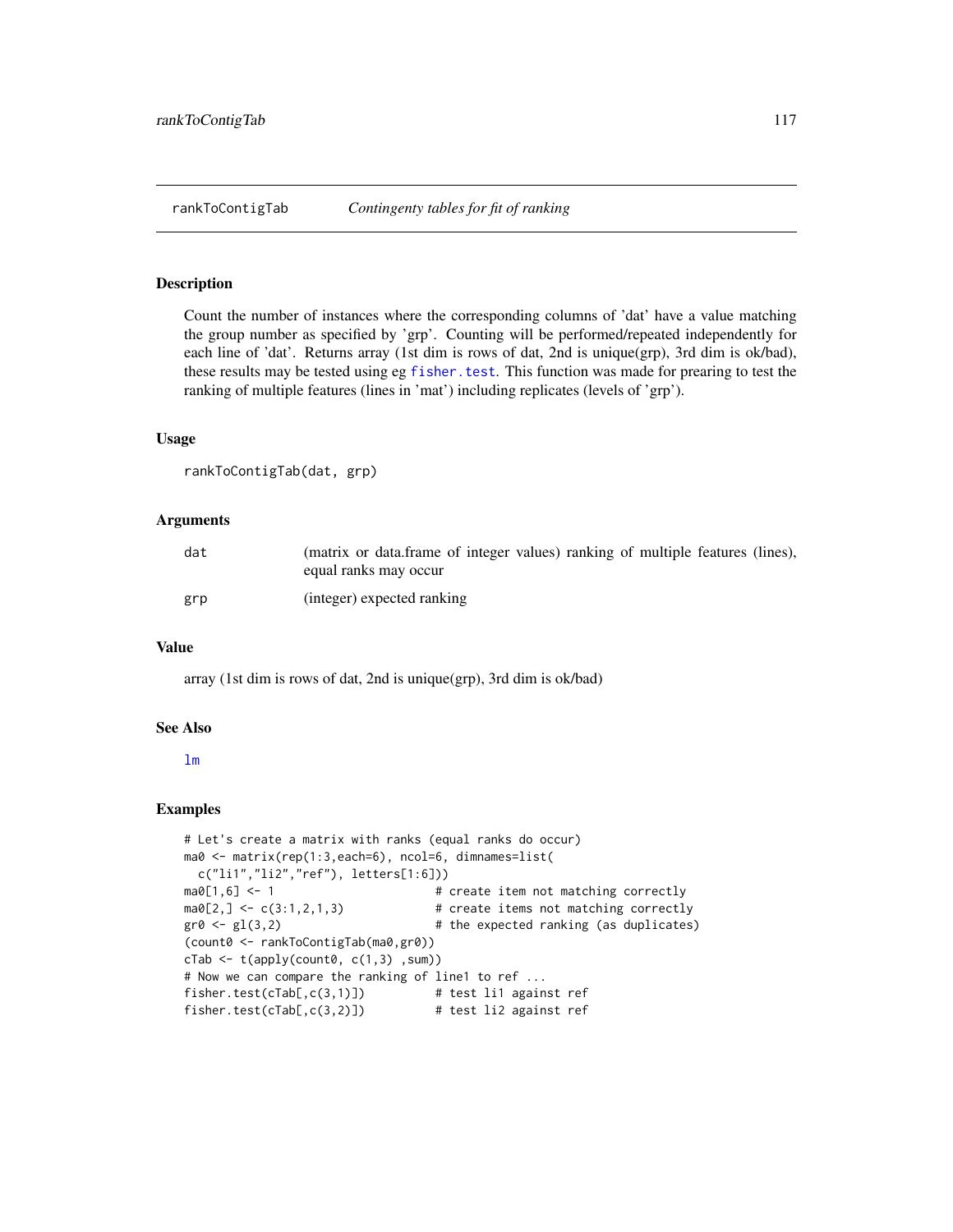This function calculates all possible pairwise ratios between all individual calues of x and y, or samples up to a maximum number of combinations.

#### Usage

```
ratioAllComb(
  x,
 y,
 maxLim = 10000,
 isLog = FALSE,
 silent = FALSE,
 callFrom = NULL
)
```
Arguments

| $\mathsf{x}$ | (numeric) vector, numerator for constructing rations                 |
|--------------|----------------------------------------------------------------------|
| v            | (numeric) vector, denominator for constructing rations               |
| maxLim       | (integer) allows reducing complexity by drawing for very long x or y |
| isLog        | (logical) adjust ratio calculation to log-data                       |
| silent       | (logical) suppress (less important) messages                         |
| callFrom     | (character) allow easier tracking of messages produced               |

# Value

This function returns a (numeric) vector with all ratios

```
set.seed(2014); ra1 <- c(rnorm(9,2,1),runif(8,1,2))
ratioAllComb(ra1[1:9],ra1[10:17])
boxplot(list(norm=ra1[1:9], unif=ra1[10:17], rat=ratioAllComb(ra1[1:9],ra1[10:17])))
```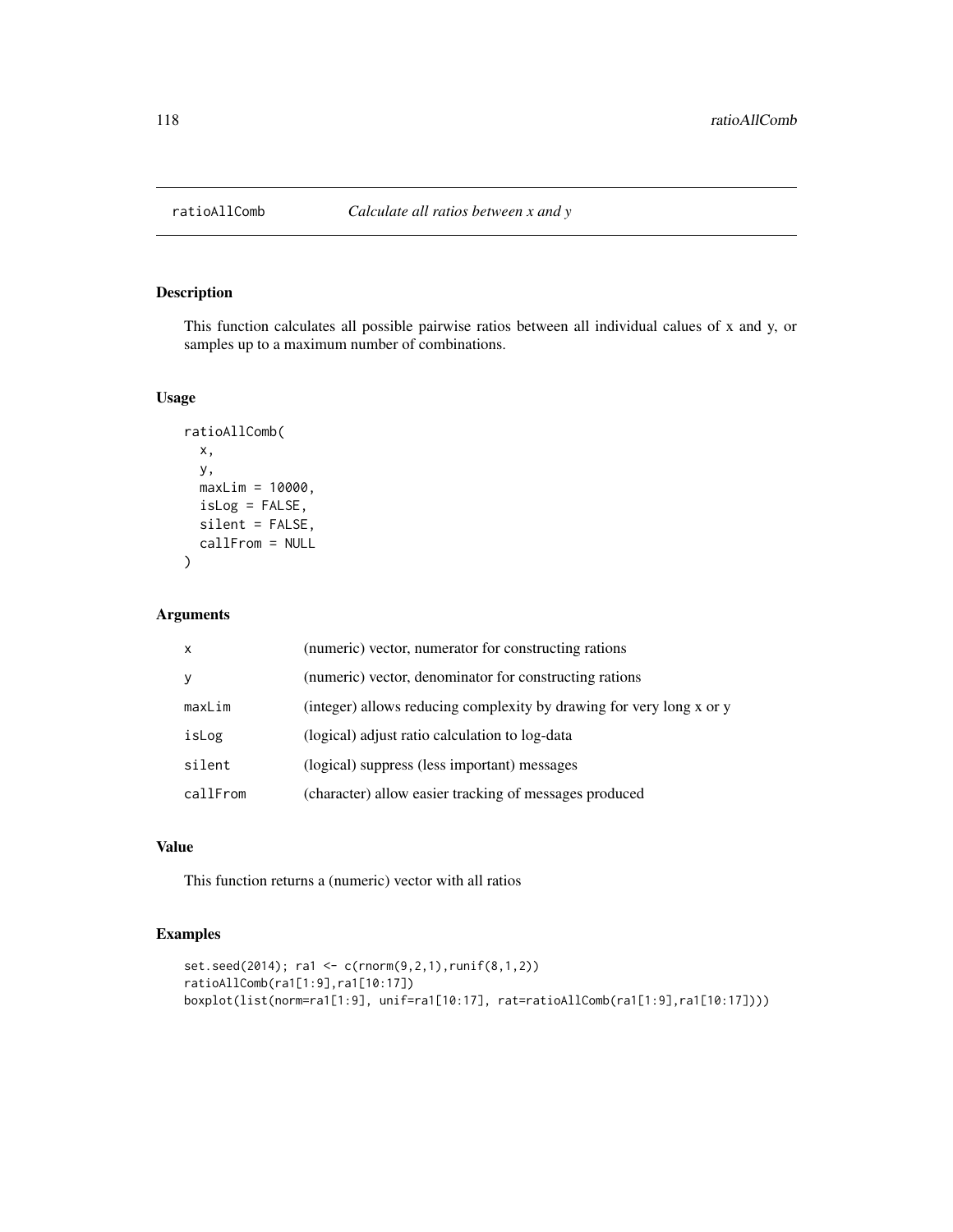ratioToPpm transforms ratio 'x' to ppm (parts per million). If 'y' not given (or different length as 'x'), then 'x' is assumed as ratio otherise rations are constructed as x/y is used lateron. Does additional checking : negative values not expected - will be made absolute !

# Usage

 $ratioToppm(x, y = NULL, nSign = NULL, silent = FALSE, callFrom = NULL)$ 

# Arguments

| X        | (numeric) main input                                                                                                                    |
|----------|-----------------------------------------------------------------------------------------------------------------------------------------|
| y        | (numeric) optional value to construct ratios $(x/y)$ . If NULL (or different length<br>as $x'$ , then $x'$ will be considered as ratio. |
| nSign    | (numeric) number of significan digits                                                                                                   |
| silent   | (logical) suppres messages                                                                                                              |
| callFrom | (character) allow easier tracking of message(s) produced                                                                                |

## Value

numeric vector of ppm values

# See Also

[XYToDiffPpm](#page-166-0) for ppm of difference as used in mass spectrometrie

```
set.seed(2017); aa <- c(1.000001,0.999999,1+rnorm(10,0,0.001))
cbind(x=aa,ppm=ratioToPpm(aa,nSign=4))
```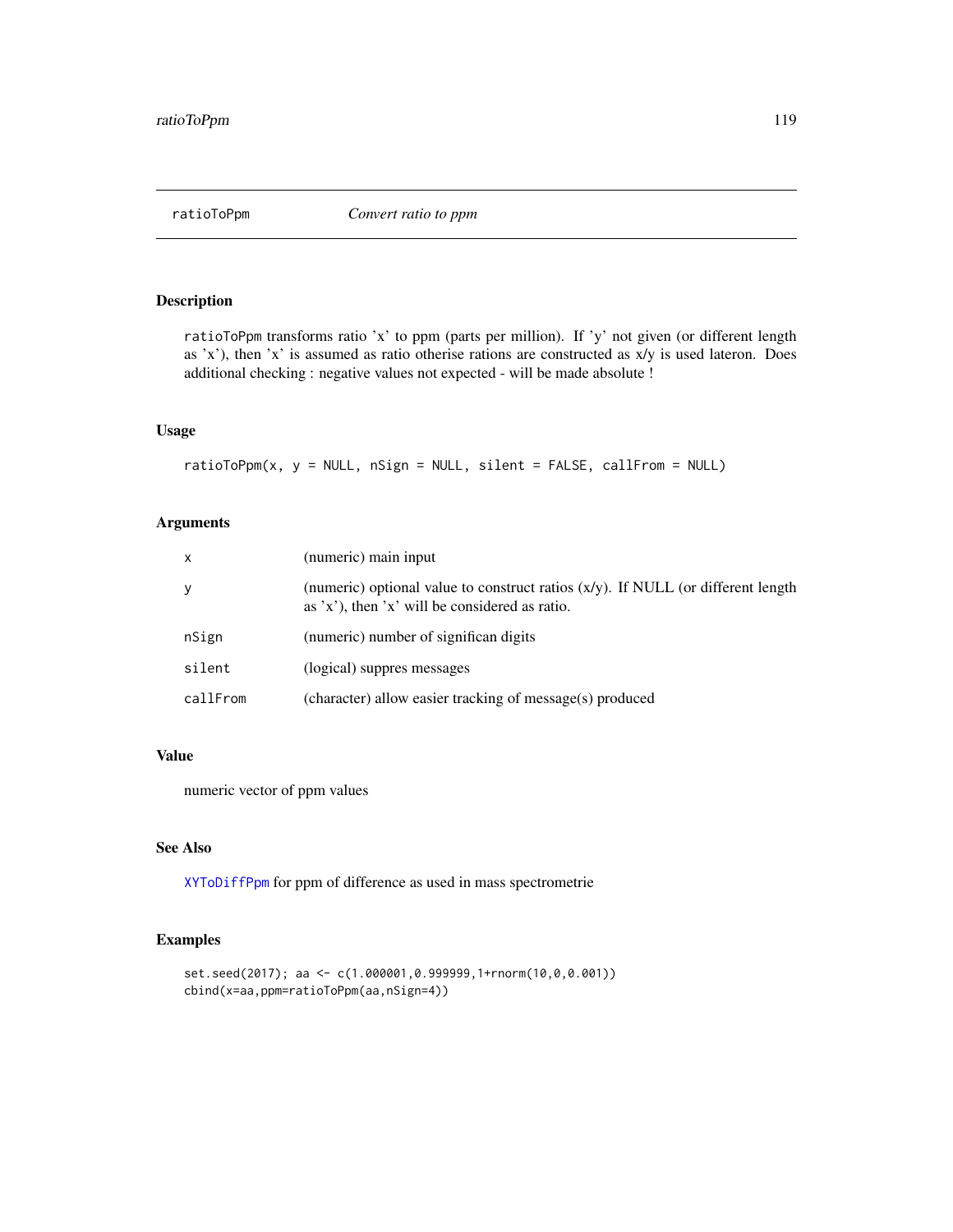<span id="page-119-0"></span>

This function was designed to read screening data split in parts (with common structure) and saved to multiple files, to extract the numeric columns and to compile all (numeric) data to a single array (or list). Some screening platforms save results while progressing through a pile of microtiterplates separately. The organization of the resultant files is structured through file-names and all files have exactely the same organization of lines and columns/ European or US-formatted csv files can be read, if argument fileFormat is NULL both types will be tested, otherwise it allows to specify a given format. The presence of headers (to be used as column-names) may be tested using checkFormat.

# Usage

```
readCsvBatch(
  fileNames = NULL,
  path = ".".fileFormat = "Eur",
  checkFormat = TRUE,
  returnArray = TRUE,
  columns = c("Plate", "Well", "StainA"),
  excludeFiles = "All infected plates",
  simpleNames = TRUE,
 minNamesLe = 4,
  silent = FALSE,
  debug = FALSE,callFrom = NULL
)
```
#### **Arguments**

| fileNames    | (character) names of files to be read, if NULL all files fitting 'fileFormat'                                                                                                                                |
|--------------|--------------------------------------------------------------------------------------------------------------------------------------------------------------------------------------------------------------|
| path         | (character) where files should be read (folders should be written in R-style)                                                                                                                                |
| fileFormat   | (character) may be NULL (both US and European formats will be tried), 'Eur' or<br>'US'                                                                                                                       |
| checkFormat  | (logical) if TRUE: check header, remove empty columns, 1st line if all empmty,<br>set output format for each file to matrix, if rownames are increasing integeres<br>try to use 2nd of 'columns' as rownames |
| returnArray  | (logical) allows switching from array to list-output                                                                                                                                                         |
| columns      | (NULL or character) column-headers to be extracted (if specified), 2nd value<br>may be comlumn with rownames (if rownames are encountered as increasing<br>rownames)                                         |
| excludeFiles | (character) names of files to exclude (only used when reading all files of given<br>directory)                                                                                                               |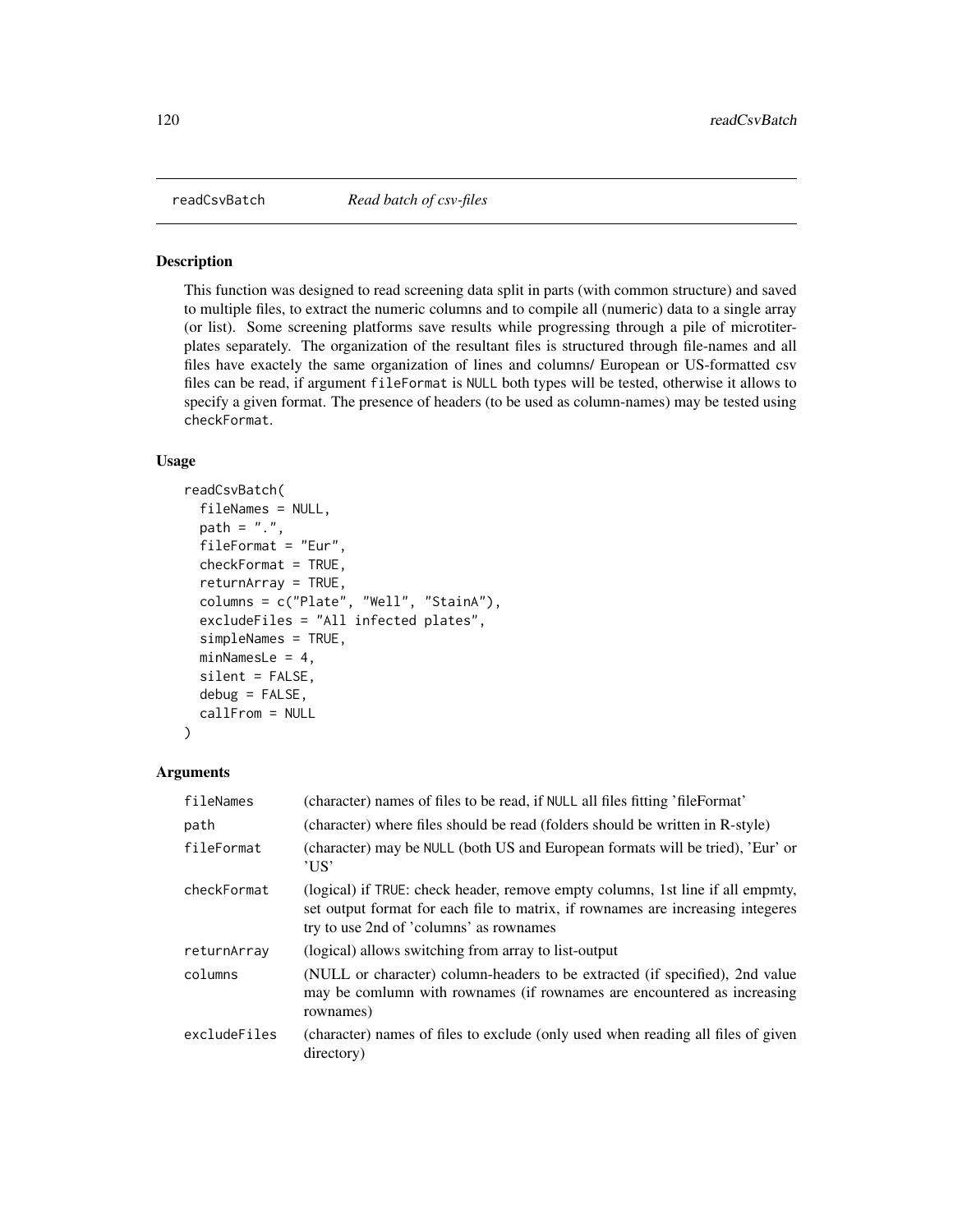| simpleNames | (logical) allows truncating names (from beginning) to get to variable part (using<br>.trimFromStart()), but keeping 'minNamesLe' |
|-------------|----------------------------------------------------------------------------------------------------------------------------------|
| minNamesLe  | (interger) min length of column-names if simpleNames=TRUE                                                                        |
| silent      | (logical) suppress messages                                                                                                      |
| debug       | (logical) additional messages for debugging                                                                                      |
| callFrom    | (character) allows easier tracking of messages produced                                                                          |

# Value

This function returns an array (or list if returnArray=FALSE) of all numeric data read (numerical columns only) from individual files

#### See Also

[read.table](#page-0-0), [writeCsv](#page-164-0), [readXlsxBatch](#page-123-0)

## Examples

```
path1 <- system.file("extdata", package="wrMisc")
fiNa <- c("pl01_1.csv","pl01_2.csv","pl02_1.csv","pl02_2.csv")
datAll <- readCsvBatch(fiNa, path1)
str(datAll)
## batch reading of all csv files in specified path :
datAll2 <- readCsvBatch(fileNames=NULL, path=path1, silent=TRUE)
```
readTabulatedBatch *Batch reading of Tabulated Text-Files*

## Description

This function allows batch reading of multiple tabulated text files n batch. The files can be designed specifically, or, alternatively all files from a given directory can be read. If package [data.table](https://CRAN.R-project.org/package=data.table) is available, faster reading of files will be performed using the function [fread](#page-0-0).

## Usage

```
readTabulatedBatch(
  query,
  path = NULL,
  dec = "."header = "auto",strip.white = FALSE,
  blank.lines.skip = TRUE,
  fill = FALSE,
  $filtCol = 2,
  filterAsInf = TRUE,
  filter = 5000,
```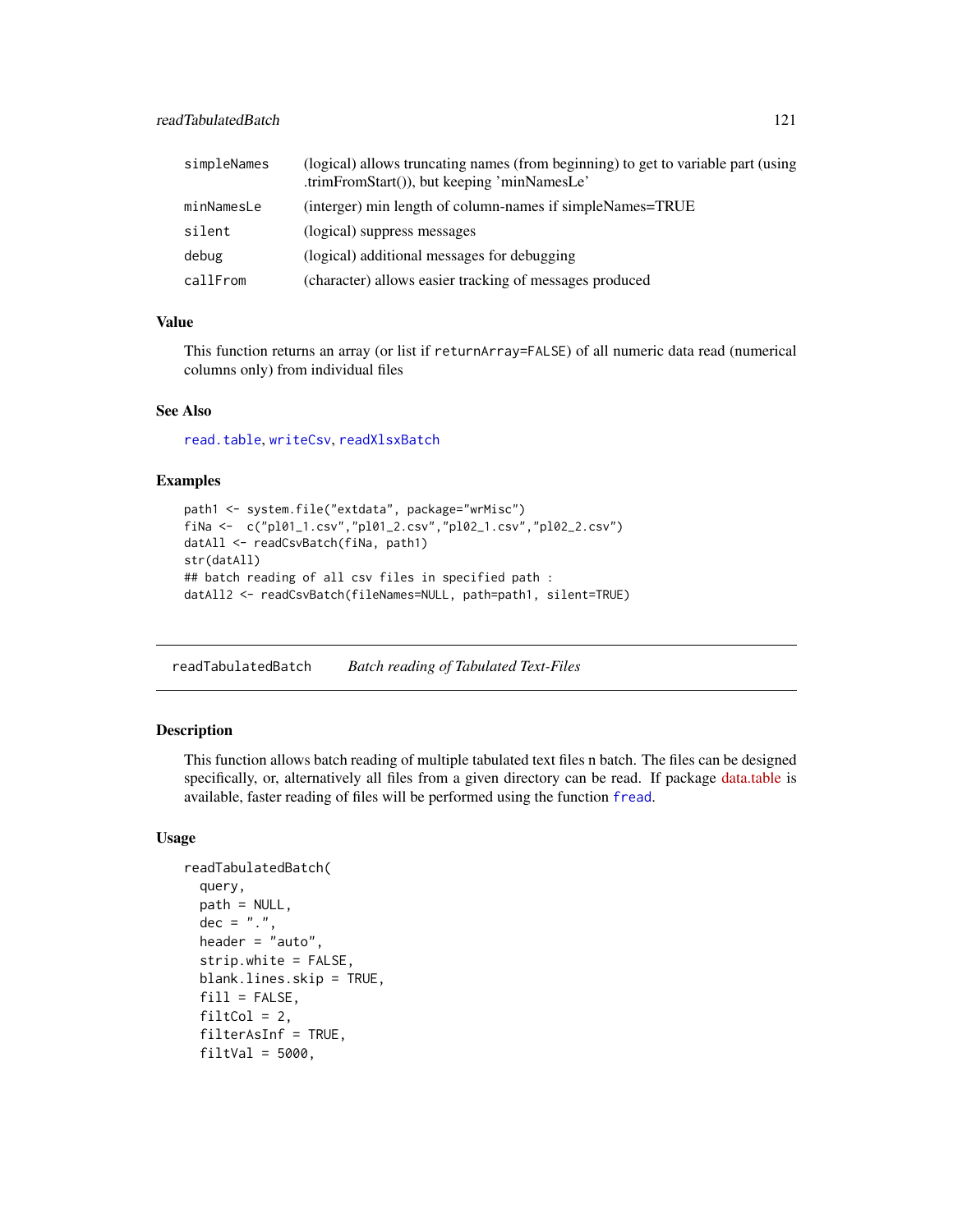```
silent = FALSE,
  callFrom = NULL,
  debug = FALSE
\mathcal{L}
```
# Arguments

| query            | (character) vector of file-names to be read, if ". " all files will be read (no matter<br>what their extension might be)                             |
|------------------|------------------------------------------------------------------------------------------------------------------------------------------------------|
| path             | (character) path for reading files, if NULL or NA the current directory will be used                                                                 |
| dec              | (character, length=1) decimals to use, will be passed to fread or read. delim                                                                        |
| header           | (character, length=1) path for reading files, if NULL or NA the current directory<br>will be used, will be passed to fread or read. delim            |
| strip.white      | (logical, length=1) Strips leading and trailing whitespaces of unquoted fields,<br>will be passed to fread or read. delim                            |
| blank.lines.skip |                                                                                                                                                      |
|                  | (logical, length=1) If TRUE blank lines in the input are ignored. will be passed to<br>fread or read.delim                                           |
| fill             | (logical, length=1) If TRUE then in case the rows have unequal length, blank<br>fields are implicitly filled, will be passed to fread or read. delim |
| filtCol          | (integer, length=1) which columns should be used for filtering, if NULL or NA all<br>data will be returned                                           |
| filterAsInf      | (logical, length=1) filter as inferior or equal (TRUE) or superior or equal threshold<br>filtVal                                                     |
| filtVal          | (numeric, length=1) which numeric threshold should be used for filtering, if<br>NULL or NA all data will be returned                                 |
| silent           | (logical) suppress messages                                                                                                                          |
| callFrom         | (character) allow easier tracking of messages produced                                                                                               |
| debug            | (logical) display additional messages for debugging                                                                                                  |

# Details

If you want to provide a flexible pattern of ffile-names, this has to be done before calling this usntion, eg using grep to provide an explicit collection of flles. However, it is possible to read different files from different locations/directories, the length of path must match the length of query

# Value

This function returns a list of data.frames

## See Also

[fread](#page-0-0), [read.delim](#page-0-0), for reading batch of csv files : [readCsvBatch](#page-119-0)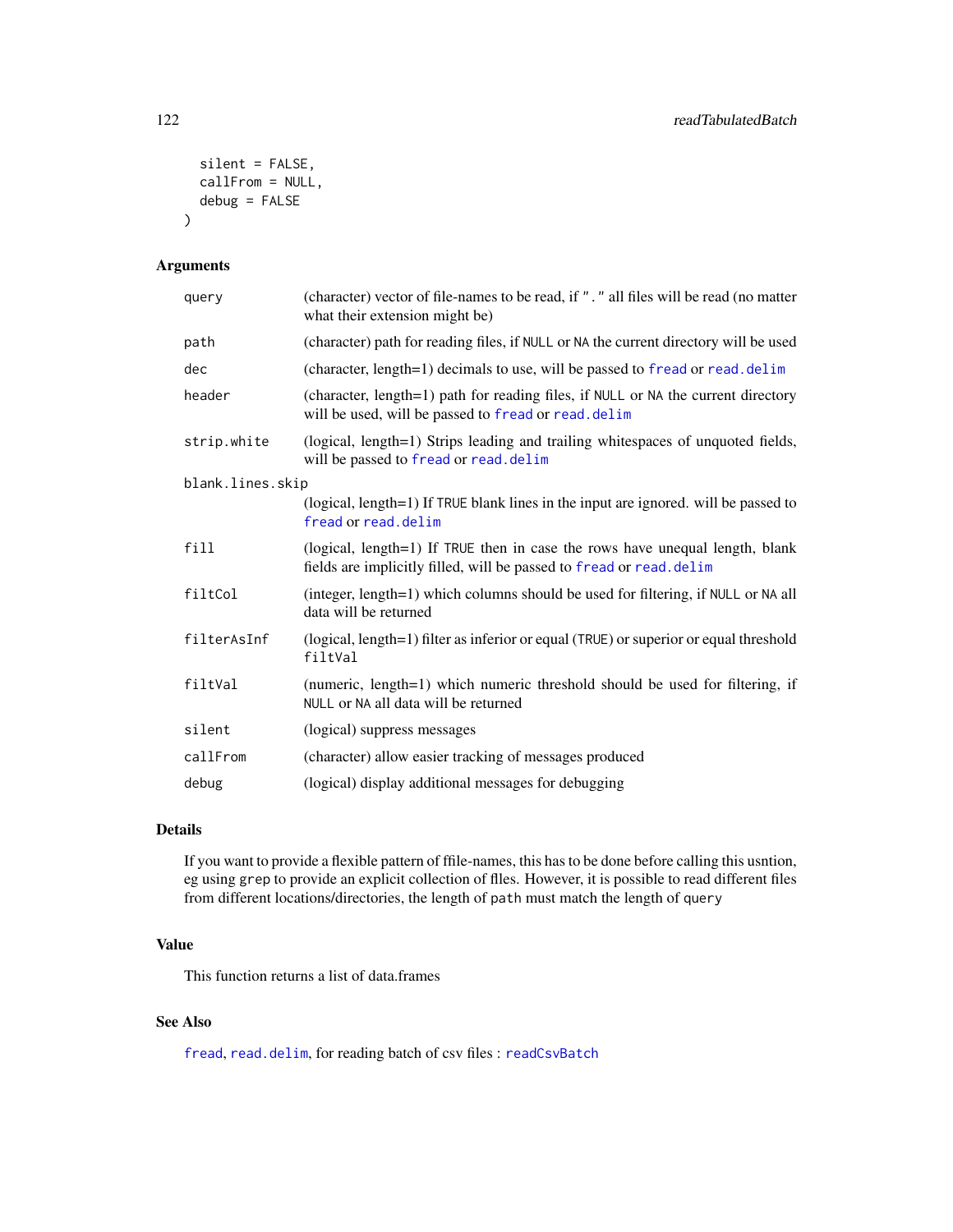# readVarColumns 123

## Examples

```
path1 <- system.file("extdata", package="wrMisc")
fiNa <- c("a1.txt","a2.txt")
allTxt <- readTabulatedBatch(fiNa, path1)
str(allTxt)
```
readVarColumns *Read tabular content of files with variable number of columns*

#### Description

Reading the content of files where the number of separators (eg tabulation) is variable poses problems with traditional methods for reding files, like [read.table](#page-0-0). This function reads each line independently and then parses all separators therein. The first line is assumed to be column-headers. Finally, all data will be returned in a matrix adopted to the line with most separators and if the number of column-headers is insufficient, new (unique) column-headers will be generated. Thus, the lines may contain different number of elements, empty elements (ie tabular fields) will always get added to right of data read and their content will be as defined by argument emptyFields (default NA).

#### Usage

```
readVarColumns(
  fiName,
  path = NULL,
  sep = "\t",
  header = TRUE,emptyFields = NA,
  refCo = NULL,
  supNa = NULL,silent = FALSE,
  callFrom = NULL
)
```
## Arguments

| fiName      | (character) file-name                                                                                                                                   |
|-------------|---------------------------------------------------------------------------------------------------------------------------------------------------------|
| path        | (character) optional path                                                                                                                               |
| sep         | (character) separator (between columns)                                                                                                                 |
| header      | (logical) indicating whether the file contains the names of the variables as its<br>first line.                                                         |
| emptyFields | (NA or character) missing headers will be replaced by the content of 'empty-<br>Fields', if NA the last column-name will be re-used and a counter added |
| refCo       | (integer) for custom choice of column to be used as row-names (default will use<br>1st text-column)                                                     |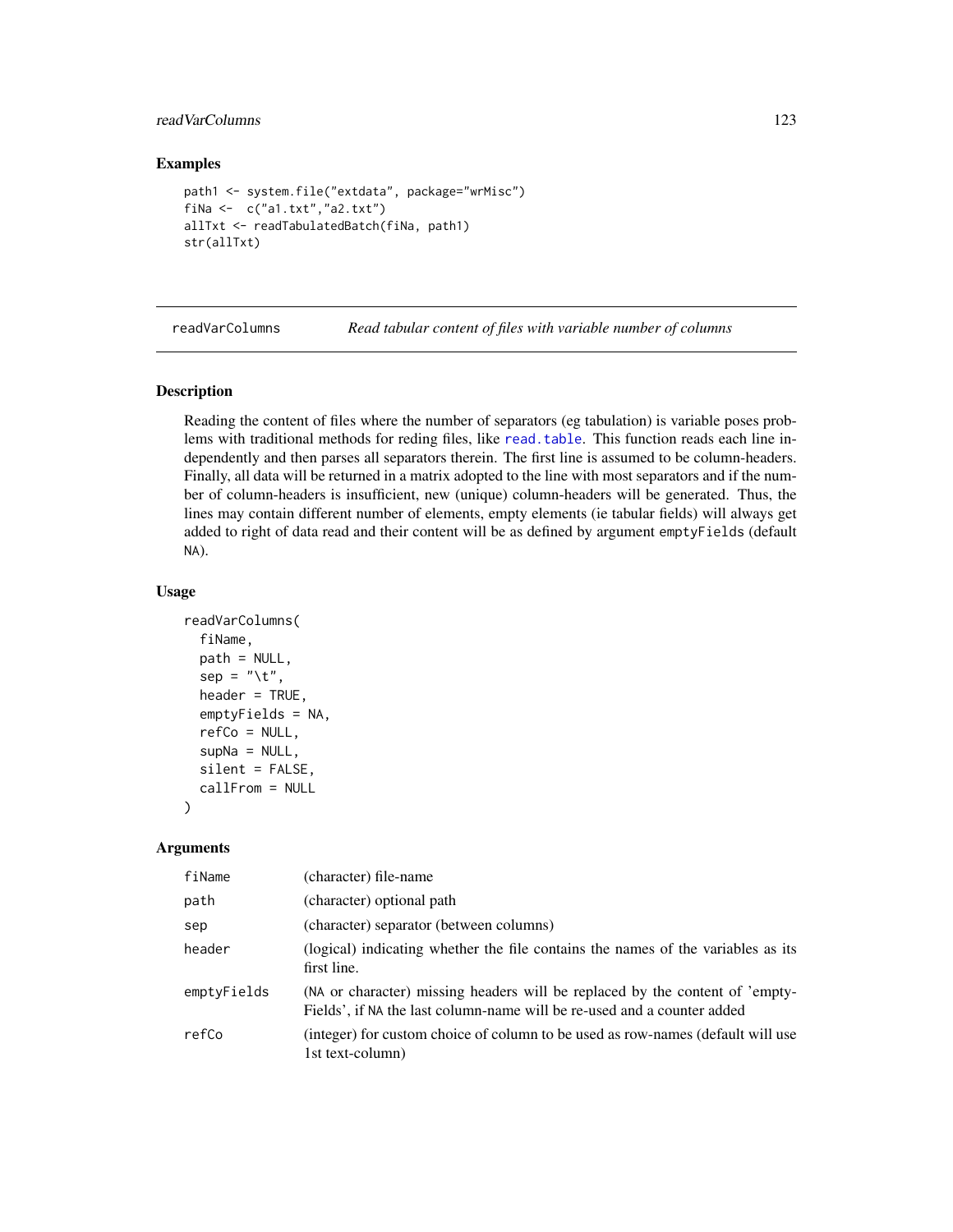124 readXlsxBatch

# Details

Note, this functions assumes one line of header and at least one line of data ! Note, for numeric data the comma is assumed to be US-Style (as '.'). Note, that it is assumed, that any missing fields for the complete tabular view are missing on the right (ie at the end of line) !

## Value

This function returns a matrix (character or numeric)

## See Also

for regular 'complete' data [read.table](#page-0-0)

#### Examples

```
path1 <- system.file("extdata",package="wrMisc")
fiNa <- "Names1.tsv"
datAll <- readVarColumns(fiName=file.path(path1,fiNa))
str(datAll)
```
<span id="page-123-0"></span>readXlsxBatch *Read Batch of Excel xlsx-Files*

#### **Description**

readXlsxBatch reads data out of multiple xlsx files, the sheet indicated by 'sheetInd' will be considered. All files must have the same organization of data, as this is typically the case when highthroughput measurements are automatically saved while experiments progress. In particular, the first file read is used to structure the output.

## Usage

```
readXlsxBatch(
  fileNames = NULL,
  path = ".''.fileExtension = "xlsx",
  excludeFiles = NULL,
  sheetInd = 1,
  checkFormat = TRUE,
  returnArray = TRUE,
  columns = c("Plate", "Well", "StainA"),
```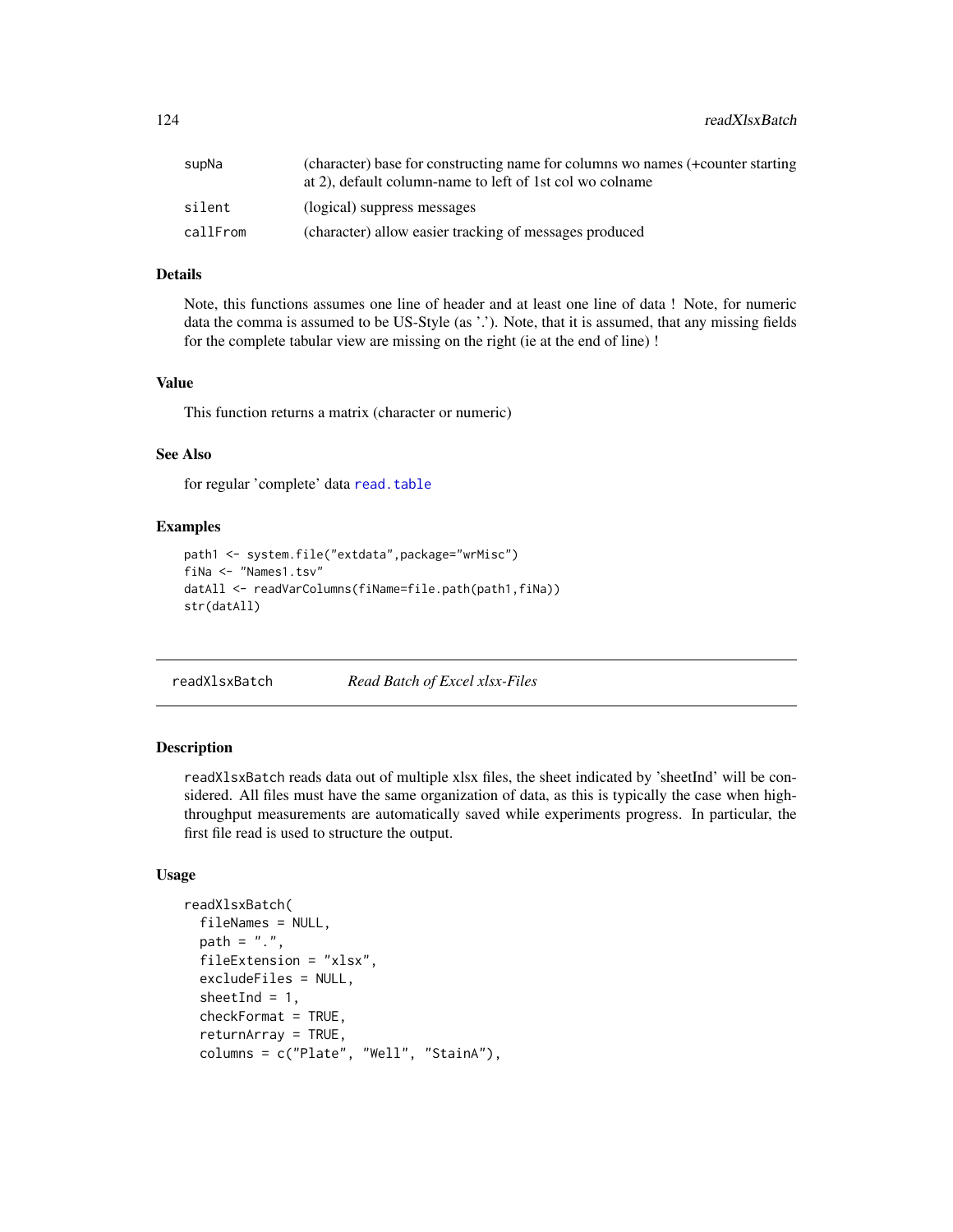## readXlsxBatch 125

```
simpleNames = 3,
  silent = FALSE,
  callFrom = NULL
\mathcal{L}
```
#### Arguments

| fileNames     | (character) provide either explicit list of file-names to be read or leave NULL for<br>reading all files ending with 'xlsx' in path specified with argument path                                                                                                    |
|---------------|---------------------------------------------------------------------------------------------------------------------------------------------------------------------------------------------------------------------------------------------------------------------|
| path          | (character) there may be a different path for each file                                                                                                                                                                                                             |
| fileExtension | (character) extension of files (default='x1sx')                                                                                                                                                                                                                     |
| excludeFiles  | (character) names of files to exclude (only used when reading all files of given<br>directory)                                                                                                                                                                      |
| sheetInd      | (character or integer) specify which sheet to extract (as exact name of sheed or<br>sheet-number, eg sheetInd=2 will extract always the 2nd sheet (no matter the<br>name); if given as sheet-name but nor present in file an empty list-elements wil<br>be returned |
| checkFormat   | (logical) if TRUE: check header, remove empty columns, if rownames are in-<br>creasing integeres it will searh for fisrt column with different entries to use as<br>rownames                                                                                        |
| returnArray   | (logical) allows switching from array to list-output                                                                                                                                                                                                                |
| columns       | (NULL or character) column-headers to be extracted (if specified, otherwise all<br>columns will be extracted)                                                                                                                                                       |
| simpleNames   | (integer), if NULL all characters of fileNames will be maintained, otherwise al-<br>lows truncating names (from beginning) to get to variable part (using .trimFrom-<br>Start()), but keeping at least the number of charcters indicated by this argument           |
| silent        | (logical) suppress messages                                                                                                                                                                                                                                         |
| callFrom      | (character) allows easier tracking of messages produced                                                                                                                                                                                                             |

# Details

By default all columns with text-content may be eliminated to keep the numeric part only, which may then get organized to a 3-dim numeric array (where the additional files will be used as 2nd dimension and multiple columns per file shown as 3rd dimension).

NOTE : (starting from version wrMisc-1.5.5) requires packages [readxl](https://CRAN.R-project.org/package=readxl) and [Rcpp](https://CRAN.R-project.org/package=Rcpp) being installed ! (This allows much faster and memory efficient processing than previous use of package 'xlsx')

# Value

This function returns a list of data.frames

#### See Also

[read\\_excel](#page-0-0); for simple reading of (older) xls-files under 32-bit R one may also see the package [RODBC](https://CRAN.R-project.org/package=RODBC)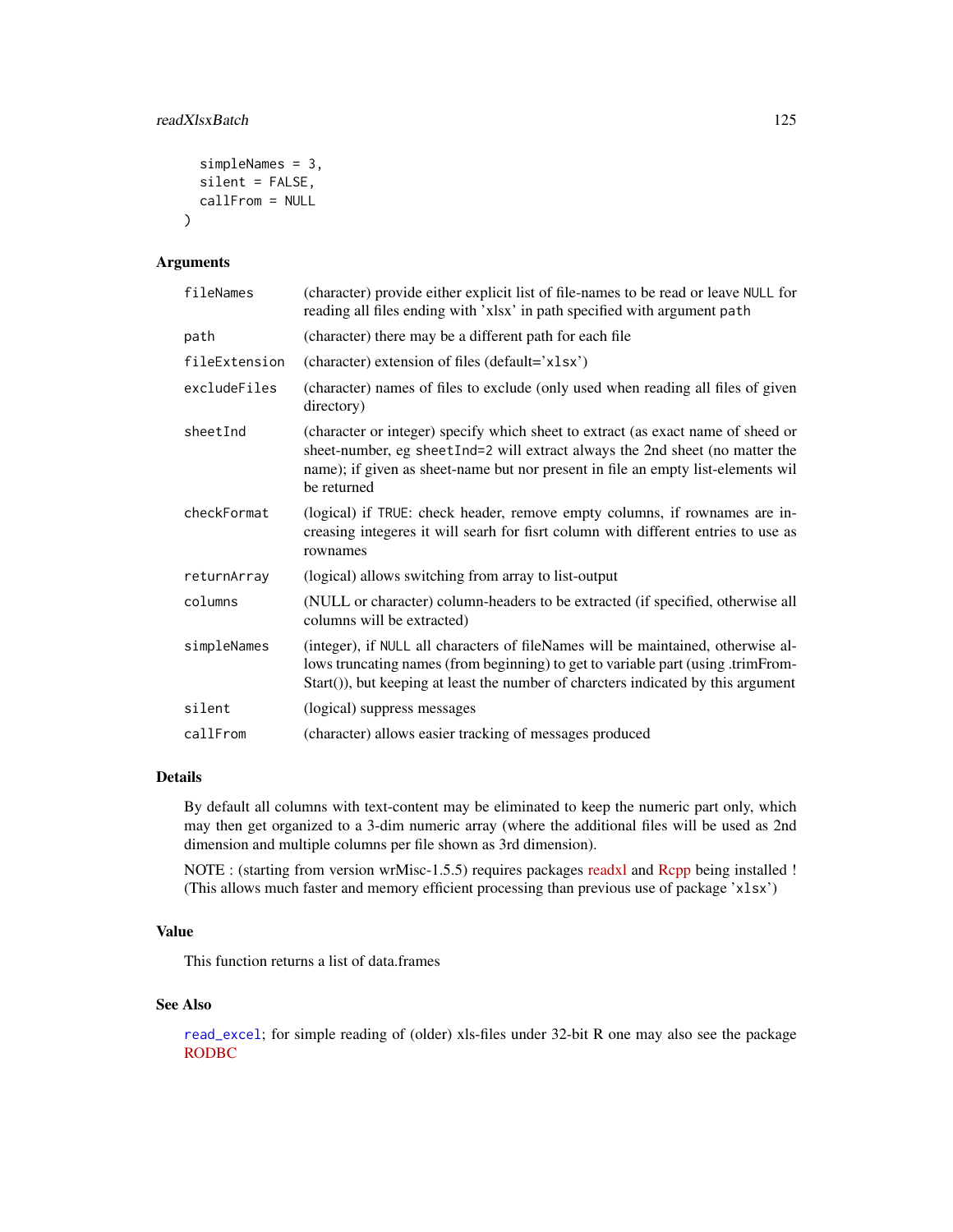## Examples

```
path1 <- system.file("extdata", package="wrMisc")
fiNa <- c("pl01_1.xlsx","pl01_2.xlsx","pl02_1.xlsx","pl02_2.xlsx")
datAll <- readXlsxBatch(fiNa, path1)
str(datAll)
## Now let's read all xlsx files of directory
datAll2 <- readXlsxBatch(path=path1, silent=TRUE)
identical(datAll, datAll2)
```
reduceTable *Reduce table by aggregating smaller groups*

#### Description

reduceTable treats/reduces results from [table](#page-0-0) to 'nGrp' groups, optional indiv resolution of 'separFirst' (numeric or NULL). Mainly made for reducing the number of classes for betters plots with [pie](#page-0-0)

## Usage

```
reduceTable(tab, separFirst = 4, nGrp = 15)
```
#### Arguments

| tab        | output of table                                                                                                                                                                                           |
|------------|-----------------------------------------------------------------------------------------------------------------------------------------------------------------------------------------------------------|
| separFirst | (integer or NULL) optinal separation of n 'separFirst' groups (value $\lt 2$ or<br>NULL will priviledge more uniform size of groups, higher values will cause<br>small initial and larger tailing groups) |
| nGrp       | (integer) number of groups expected                                                                                                                                                                       |

# Value

This function returns a numeric vector with number of counts and class-borders as names (like table).

# See Also

[table](#page-0-0)

```
set.seed(2018); dat <- sample(11:60,200,repl=TRUE)
pie(table(dat))
pie(reduceTable(table(dat), sep=NULL))
pie(reduceTable(table(dat), sep=NULL), init.angle=90,
  clockwise=TRUE, col=rainbow(20)[1:15], cex=0.8)
```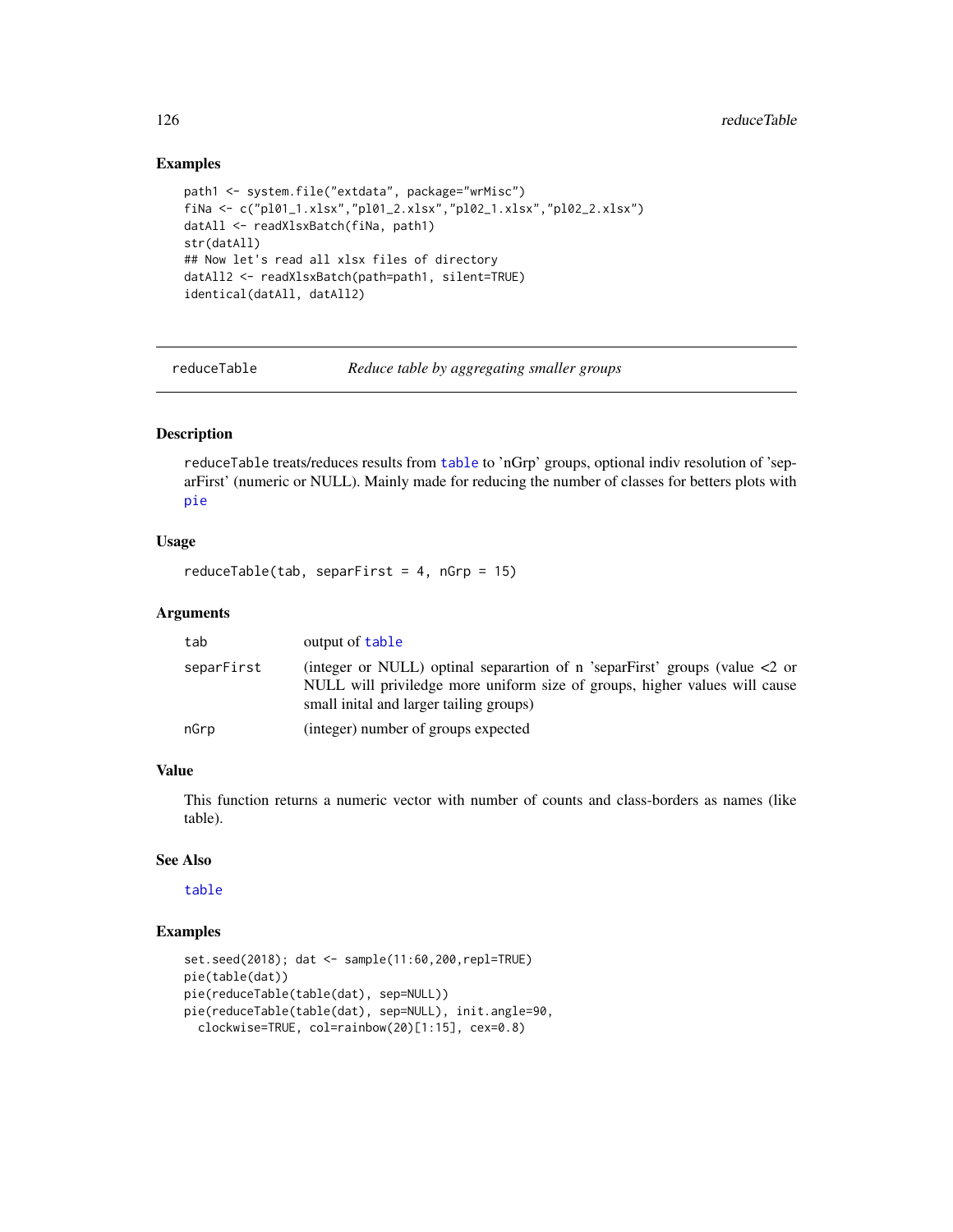<span id="page-126-0"></span>

regrBy1or2point does rescaling: linear transform simple vector 'inDat' that (mean of) elements of names cited in 'refLst' will end up as values 'regrTo'. Regress single vector according to 'refLst' (describing names of inDat). If 'refLst' contains 2 groups, the 1st group will be set to the 1st value of 'regrTo' (and the 2nd group of 'refLst' to the 2nd 'regtTo')

#### Usage

```
regrBy1or2point(
  inDat,
 refLst,
 regrTo = c(1, 0.5),
 silent = FALSE,
  callFrom = NULL
)
```
## Arguments

| inDat    | matrix or data.frame                                                                                                                                                                                                                       |
|----------|--------------------------------------------------------------------------------------------------------------------------------------------------------------------------------------------------------------------------------------------|
| refLst   | list of names existing in inDat (one group of names for each value in 'regrTo'), to<br>be transformed in values precised in 'regTo'; if no matches to names of 'inDat'<br>found, the 2 lowest and/or highest highest values will be chosen |
| regrTo   | (numeric, length=2) range (at scale $0-1$ ) of target-values for mean of elements<br>cited in 'refLst'                                                                                                                                     |
| silent   | (logical) suppress messages                                                                                                                                                                                                                |
| callFrom | (character) allows easier tracking of message(s) produced                                                                                                                                                                                  |

# Value

normalized matrix

## See Also

[adjBy2ptReg](#page-5-0), [regrMultBy1or2point](#page-127-0)

```
set.seed(2016); dat1 <- 1:50 +(1:50)*round(runif(50),1)
names(dat1) <- 1:length(dat1)
reg1 <- regrBy1or2point(dat1,refLst=c("2","49"))
plot(reg1,dat1)
```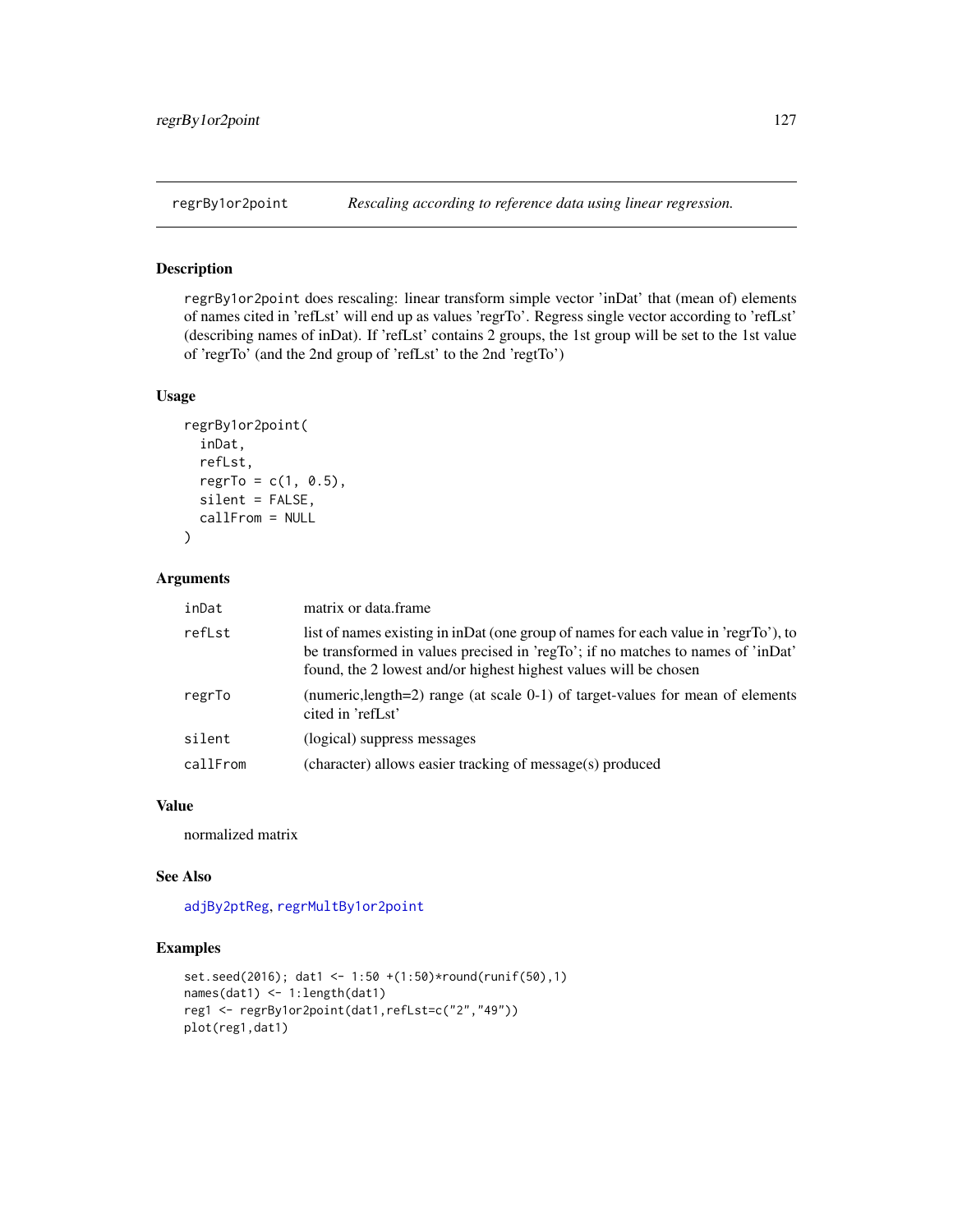<span id="page-127-0"></span>

regrMultBy1or2point regresses each col of matrix according to 'refLst'(describing rownames of inDat). If 'refLst' conatins 2 groups, the 1st group will be set to the 1st value of 'regrTo' (and the 2nd group of 'refLst' to the 2nd 'regtTo')

# Usage

```
regrMultBy1or2point(
  inDat,
  refLst,
 regrTo = c(1, 0.5),silent = FALSE,
 callFrom = NULL
\lambda
```
# Arguments

| inDat    | matrix or data frame                                                                                                                                                                                                                       |
|----------|--------------------------------------------------------------------------------------------------------------------------------------------------------------------------------------------------------------------------------------------|
| refLst   | list of names existing in inDat (one group of names for each value in 'regrTo'), to<br>be transformed in values precised in 'regTo'; if no matches to names of 'inDat'<br>found, the 2 lowest and/or highest highest values will be chosen |
| regrTo   | (numeric, length=2) range (at scale 0-1) of target-values for mean of elements<br>cited in 'refLst'                                                                                                                                        |
| silent   | (logical) suppress messages                                                                                                                                                                                                                |
| callFrom | (character) allow easier tracking of message(s) produced                                                                                                                                                                                   |

# Value

normalized matrix

# See Also

[adjBy2ptReg](#page-5-0), [regrBy1or2point](#page-126-0)

```
set.seed(2016); dat2 <- round(cbind(1:50 +(1:50)*runif(50),2.2*(1:50) +rnorm(50,0,3)),1)
rownames(dat2) <- 1:nrow(dat2)
reg1 <- regrBy1or2point(dat2[,1],refLst=list(as.character(5:7),as.character(44:45)))
reg2 <- regrMultBy1or2point(dat2,refLst=list(as.character(5:7),as.character(44:45)))
plot(dat2[,1],reg2[,1])
identical(reg1,reg2[,1])
identical(dat2[,1],reg2[,1])
```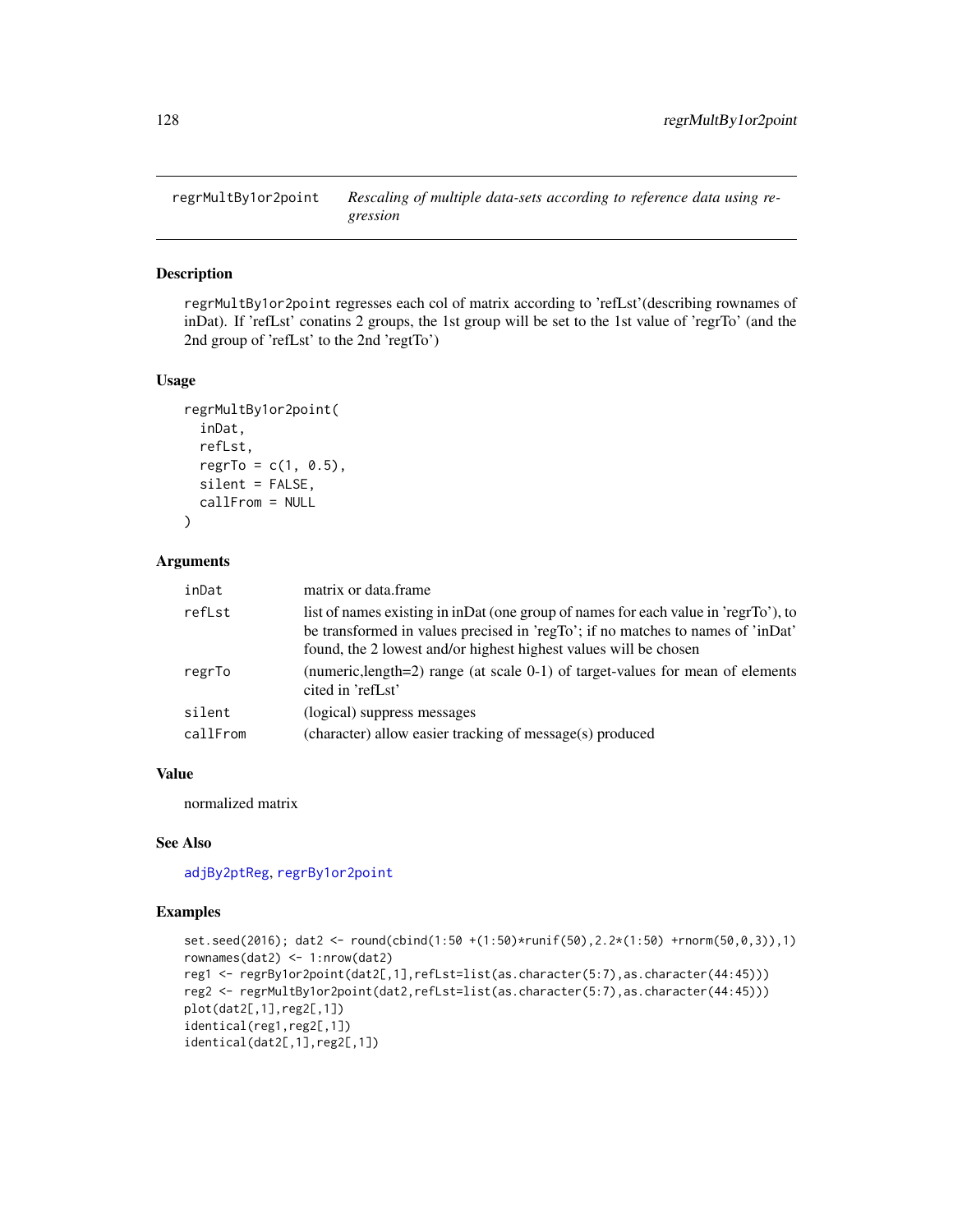renameColumns renames columns of 'refMatr' using 2-column matrix (or data.frame) indicating old and new names (for replacement).

#### Usage

```
renameColumns(refMatr, newName, silent = FALSE, callFrom = NULL)
```
#### Arguments

| refMatr  | matrix (or data.frame) where column-names should be changed                                                                    |
|----------|--------------------------------------------------------------------------------------------------------------------------------|
| newName  | (matrix of character) giving correspondence of old to new names (number of<br>lines must match number of columns of 'refMatr') |
| silent   | (logical) suppres messages                                                                                                     |
| callFrom | (character) allows easier tracking of message(s) produced                                                                      |

## Value

matrix (or data.frame) with renamed columns

## Examples

```
ma <- matrix(1:8,ncol=4,dimnames=list(1:2,LETTERS[1:4]))
replBy1 <- cbind(new=c("dd","bb","z_"),old=c("D","B","zz"))
replBy2 <- matrix(c("D","B","zz","dd","bb","z_"),ncol=2)
replBy3 <- matrix(c("X","Y","zz","xx","yy","z_"),ncol=2)
renameColumns(ma,replBy1)
renameColumns(ma,replBy2)
renameColumns(ma,replBy3)
```
reorgByCluNo *Reorganize matrix according to clustering-output*

## Description

Reorganize input matrix as sorted by cluster numbers (and geometric mean) according to vector with cluster names, and index for sorting per cluster and per geometric mean. In case mat is an array, the 3rd dimension will be considered as 'column' with arguments useColumn ( and cluNo, if it designs a 'column' of mat).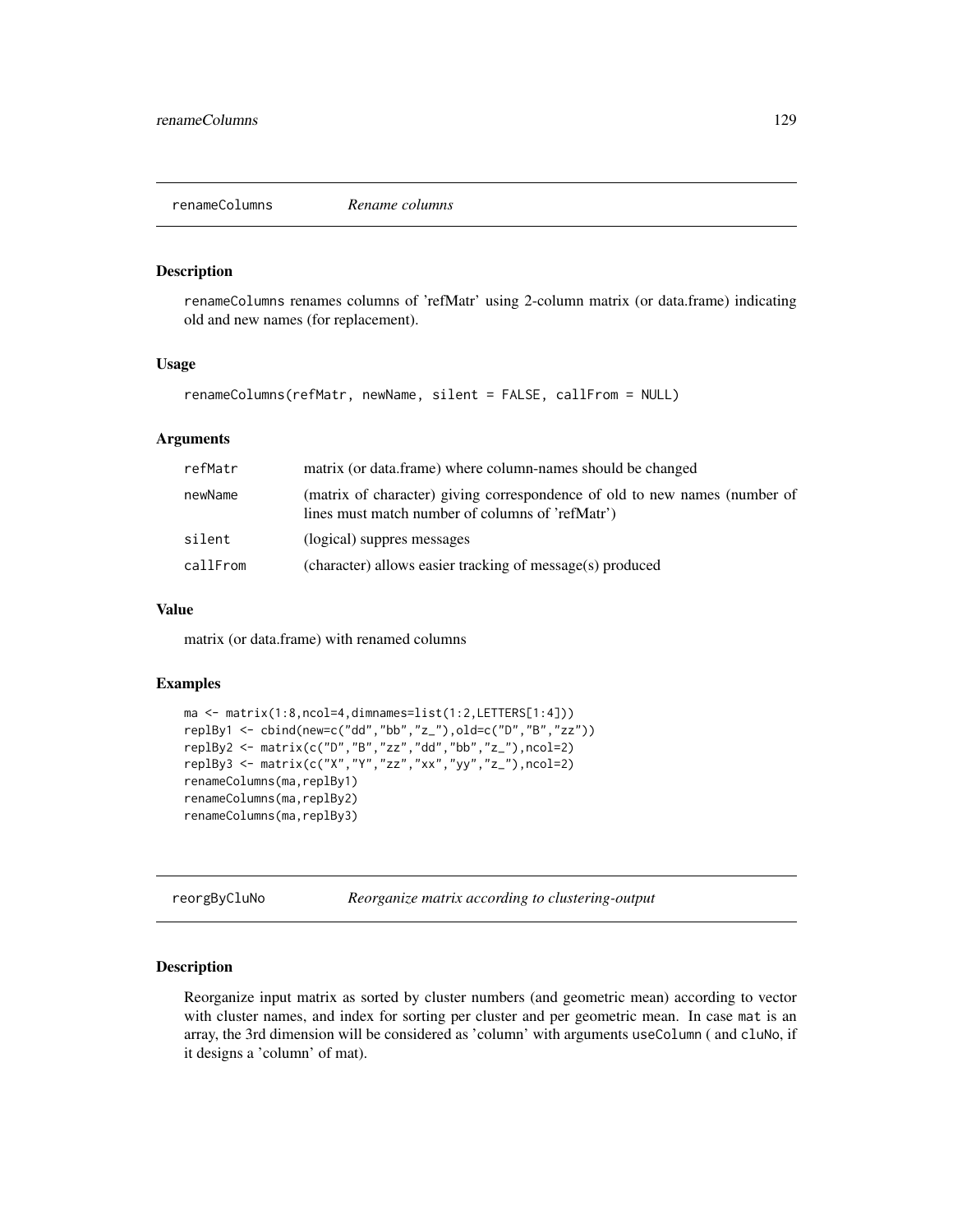# Usage

```
reorgByCluNo(
 mat,
  cluNo,
 useColumn = NULL,
 meanCol = NULL,addInfo = TRUE,
  retList = FALSE,
  silent = FALSE,
 callFrom = NULL,
  debug = FALSE
)
```
## Arguments

| mat       | (matrix or data.frame) main input                                                                                                                                                                               |
|-----------|-----------------------------------------------------------------------------------------------------------------------------------------------------------------------------------------------------------------|
| cluNo     | (positive integer, length to match nrow(dat) initial cluster numbers for each line<br>of 'mat' (obtained by separate clustering or other segmentation) or may desinn<br>column of mat to use as cluster-numbers |
| useColumn | (character or integer) the columns to use from mat as main data (default will use<br>all, exept clucol and/or mean Col if they design columns)                                                                  |
| meanCol   | (character or integer) alternative summarizing data for intra-cluster sorting (in-<br>stead of geometric mean)                                                                                                  |
| addInfo   | (logical) allows adding of columns 'index', 'geoMean' and 'cluNo' (or array if<br>FALSE)                                                                                                                        |
| retList   | (logical) return as list of matrixes (or array if FALSE)                                                                                                                                                        |
| silent    | (logical) suppress messages                                                                                                                                                                                     |
| callFrom  | (character) allow easier tracking of messages produced                                                                                                                                                          |
| debug     | (logical) additional messages for debugging                                                                                                                                                                     |
|           |                                                                                                                                                                                                                 |

# Value

This function returns a list or array (as 2- or 3 dim) with possible number of occurances for each of the 3 elements in nMax. Read results vertical : out[[1]] or out[,,1] .. (multiplicative) table for 1st element of nMax; out[,,2] .. for 2nd

# See Also

pairwise combinations [combn](#page-0-0), clustering [kmeans](#page-0-0)

```
dat1 <- matrix(round(runif(24),2), ncol=3, dimnames=list(NULL,letters[1:3]))
clu <- stats::kmeans(dat1, 5)$cluster
reorgByCluNo(dat1, clu)
dat2 <- cbind(dat1, clu=clu)
reorgByCluNo(dat2, "clu")
```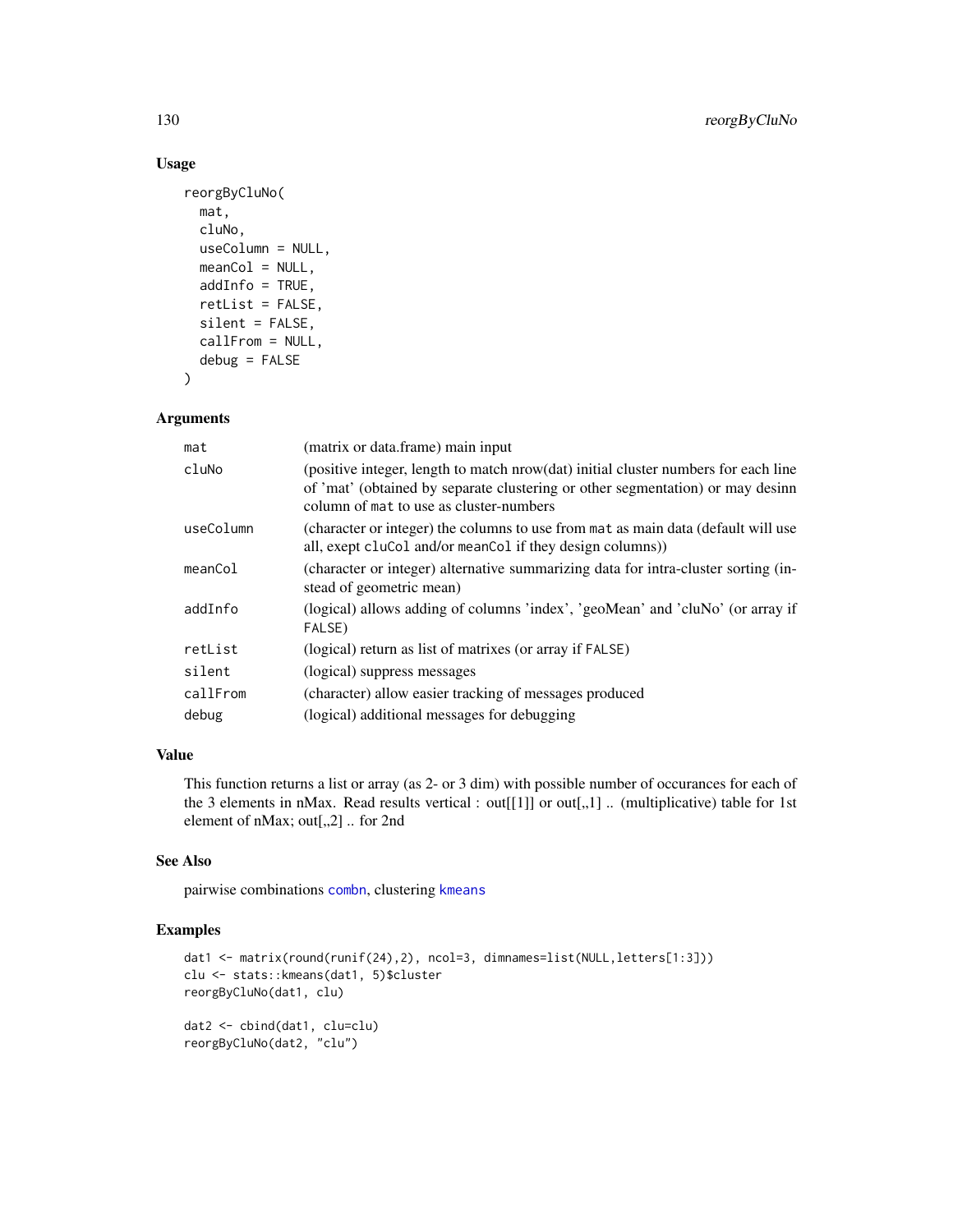This function was designed for mining annotation information organized in multiple columns to identify the grouping of multiple samples.

# Usage

```
replicateStructure(
 x,
 method = "median",
 sep = "_{--}",
 exclNoRepl = TRUE,
  trimNames = FALSE,
  silent = FALSE,
 callFrom = NULL,
 debug = FALSE
)
```
# Arguments

| $\times$   | (matrix or data.frame) the annotation to inspect; each column is supposed to<br>describe another set of annoation/metadata for the rows of x (min 1 row and 1)<br>column),                                                                                                                                                                                                                                     |
|------------|----------------------------------------------------------------------------------------------------------------------------------------------------------------------------------------------------------------------------------------------------------------------------------------------------------------------------------------------------------------------------------------------------------------|
| method     | (character, length=1) the procedure to choose column(s) with properties of in-<br>formation, may be highest (max number of levels) lowest (min number of<br>levels), median (median of all options for number of levels), comball (combine<br>all columns of x) or combNon0rth (combine only non-orthogonal columns of x,<br>to avoid avoid n lines with n levels); lazy evluation of the argument is possible |
| sep        | (character) separator used when any method combining multiple columns (eg<br>combAll, combNonOrth) is chosen (should not appear anywhere in x)                                                                                                                                                                                                                                                                 |
| exclNoRepl | (logical) decide whether columns with all values different (ie no replicates or<br>max divergency) should be excluded                                                                                                                                                                                                                                                                                          |
| trimNames  | (logical) optional trimming of names in x by removing redundant heading and<br>tailing text                                                                                                                                                                                                                                                                                                                    |
| silent     | (logical) suppress messages                                                                                                                                                                                                                                                                                                                                                                                    |
| callFrom   | (character) allow easier tracking of messages produced                                                                                                                                                                                                                                                                                                                                                         |
| debug      | (logical) additional messages for debugging                                                                                                                                                                                                                                                                                                                                                                    |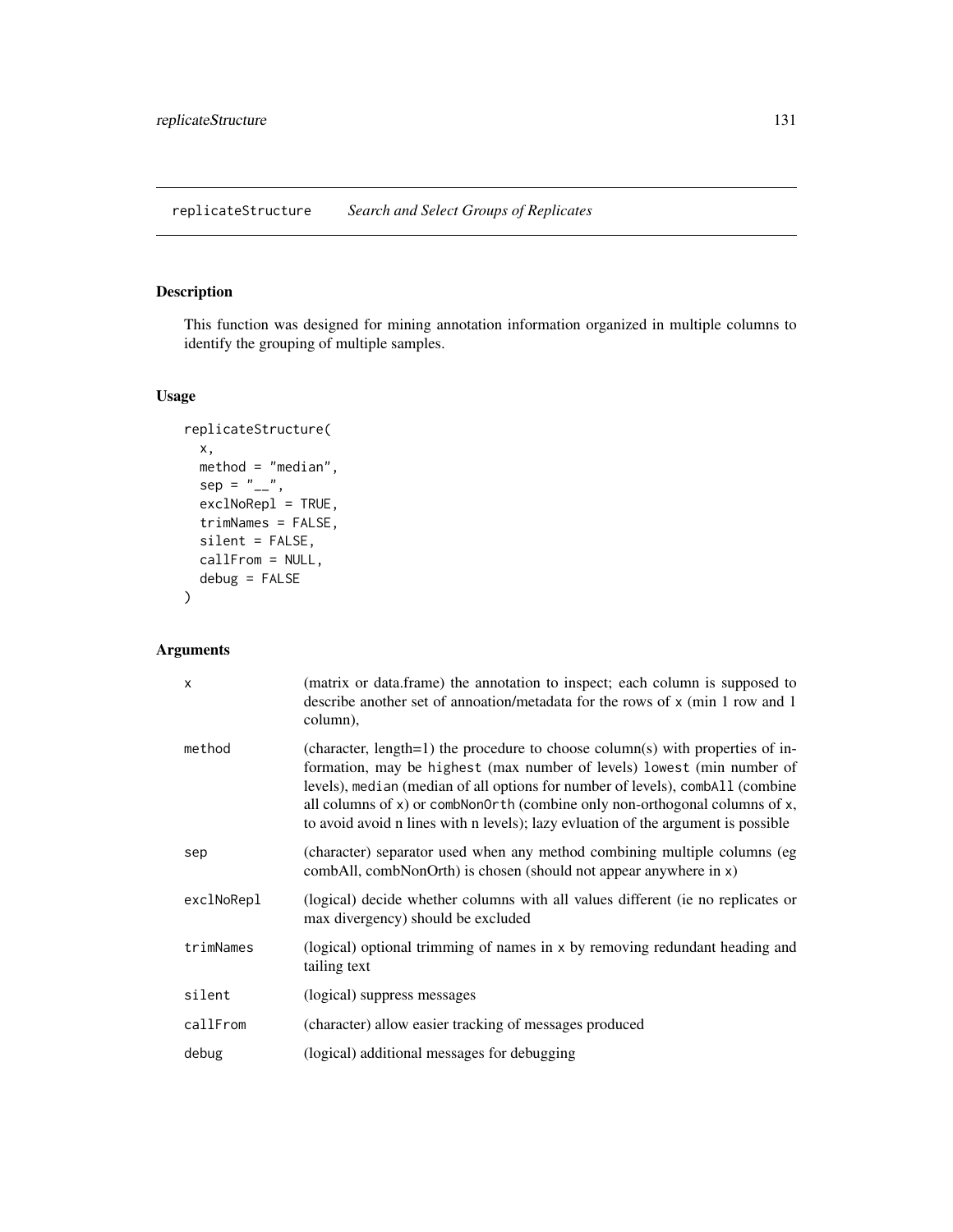# Details

Statistical tests requite specifying which samples should be considered as replicates. In some cases, like the Sdrf-format, automatic mining of such annotation to indentify an experiment's underlying structure of replicates may be challanging, since the key information may not always be found in the same column. For this reason this function allows inspecting all columns of a matrix of data.frame to identify which colmns may serve describing groups of replicates.

The argument exclNoRepl=TRUE allows excluding all columns with different content for each line (like line-numbers), ie information without any replicates. It is set by default to TRUE to exclude such columns, since statistical tests usually do require some replicates.

When using as method="combAll", there is risk all lines (samples) will be be considered different and no replicates remain. To avoid this situation the argument can be set to method="combNonOrth". Using this mode it will be checked if adding more columns will lead to complete loss of replicates, and -if so- concerned columns omitted.

## Value

This function returns a list with \$col (column index relativ to x), \$lev (abstract labels of level), \$meth (note of method finally used) and \$allCols with general replicate structure of all columns of x

## See Also

[duplicated](#page-0-0), uses [trimRedundText](#page-160-0)

```
## a is all different, b is groups of 2,
## c & d are groups of 2 nut NOT 'same general' pattern as b
strX <- data.frame(a=letters[18:11], b=letters[rep(c(3:1,4), each=2)],
c=letters[rep(c(5,8:6), each=2)], deleters[c(1:2,1:3,3:4,4)],e=letters[rep(c(4,8,4,7),each=2)], f=rep("z",8) )
strX
replicateStructure(strX[,1:2])
replicateStructure(strX[,1:4], method="combAll")
replicateStructure(strX[,1:4], method="combAll", exclNoRepl=FALSE)
replicateStructure(strX[,1:4], method="combNonOrth", exclNoRepl=TRUE)
replicateStructure(strX, method="lowest")
```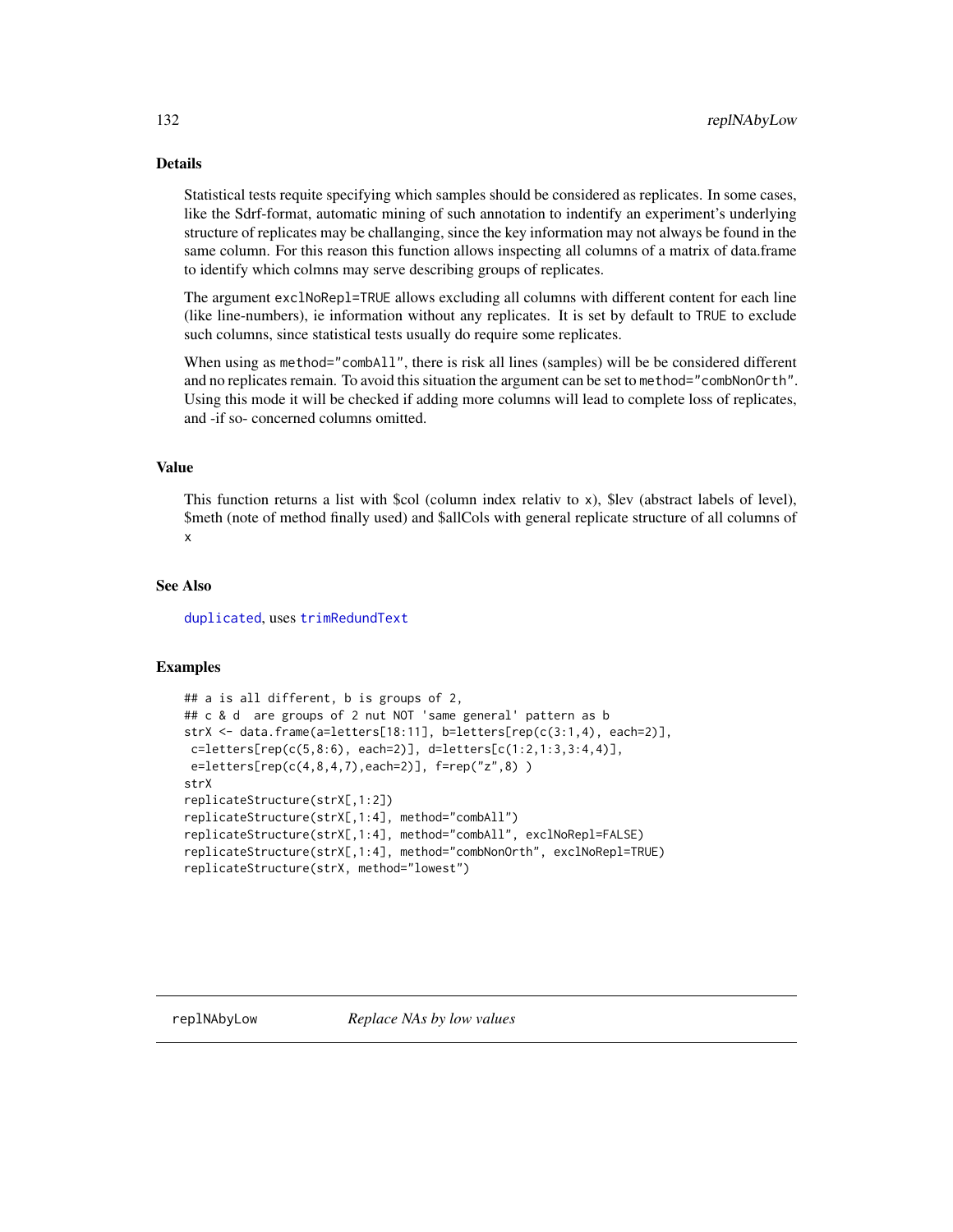With several screening techniques used in hight-throughput biology values at/below detection limit are returned as NA. However, the resultant NA-values may be difficult to analyse properly, simply ignoring NA-values mat not be a good choice. When (technical) replicate measurements are available, one can look for cases where one gave an NA while the other did not with the aim of investigating such 'NA-neighbours'. replNAbyLow locates and replaces NA values by (random) values from same line & same group 'grp'. The origin of NAs should be predominantly absence of measure (quantitation) due to signal below limit of detection and not saturation at upper detection limit or other technical problems. Note, this approach may be not optimal if the number of NA-neighbours is very low. Replacamet is done -depending on agrument 'unif'- by Gaussian random model based on neighbour values (within same group), using their means and sd, or a uniform random model (min and max of neighbour values) . Then numeric matrix (same dim as 'x') with NA replaced is returned.

## Usage

```
replNAbyLow(
  x,
  grp,
  quant = 0.8,
  signific = 3,
  unif = TRUE,absOnly = FALSE,
  seed = NULL,silent = FALSE,
  callFrom = NULL
)
```
## Arguments

| $\times$ | (numeric matrix or data, frame) main input                                            |
|----------|---------------------------------------------------------------------------------------|
| grp      | (factor) to organize replicate columns of $(x)$                                       |
| quant    | (numeric) quantile form 'neighbour' values to use as upper limit for random<br>values |
| signific | number of signif digits for random values                                             |
| unif     | (logical) toggle between uniform and Gaussian random values                           |
| absOnly  | (logical) if TRUE, make negative NA-replacment values positive as absolute<br>values  |
| seed     | (integer) for use with set seed for reproducible output                               |
| silent   | (logical) suppress messages                                                           |
| callFrom | (character) allow easier tracking of message(s) produced                              |

#### Value

numeric matrix (same dim as 'x') with NA replaced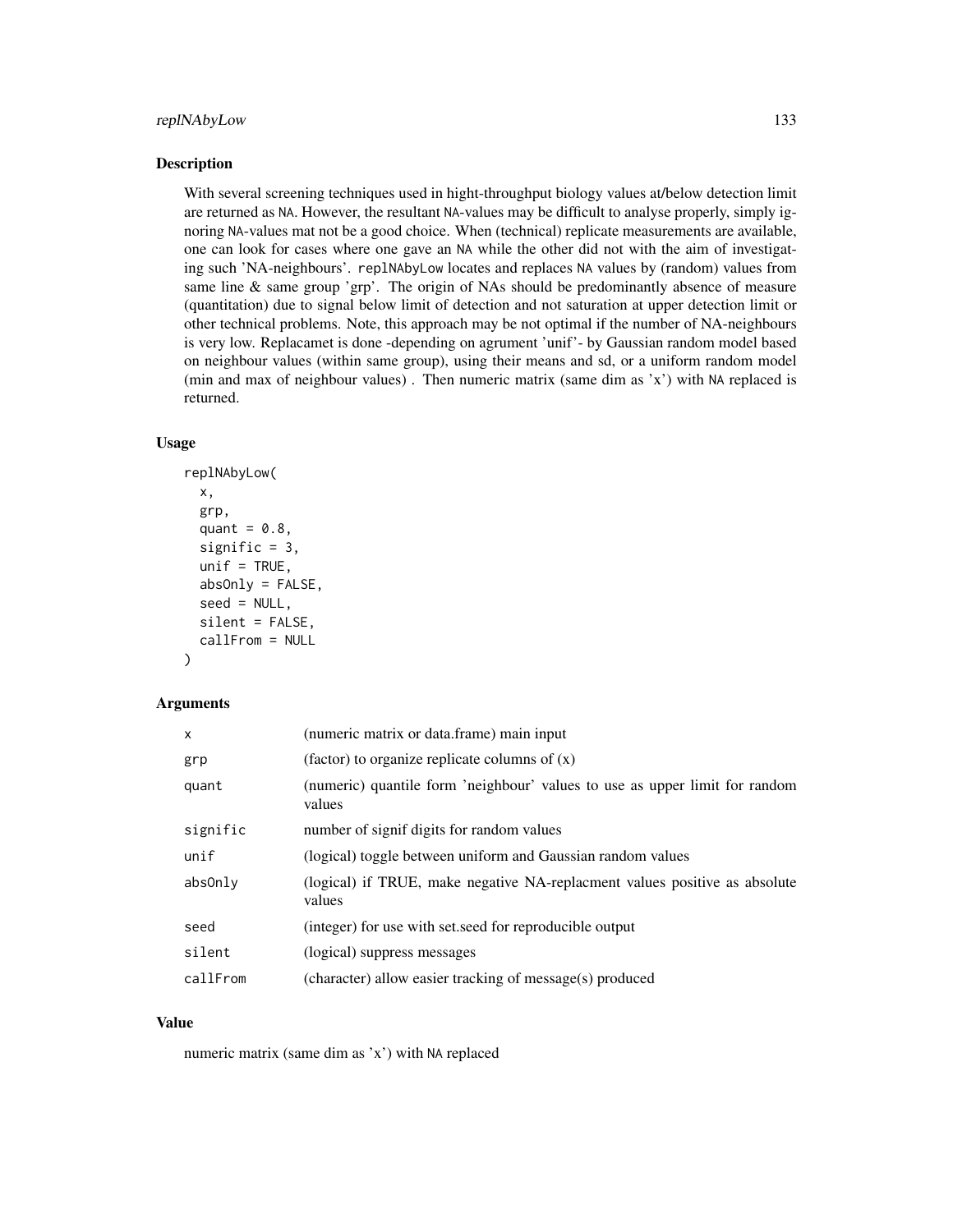# See Also

[naOmit](#page-97-0), [na.fail](#page-0-0)

## Examples

```
dat \leq matrix(round(rnorm(30),2),ncol=6); grD \leq gl(2,3)
dat[sort(sample(1:30,9,repl=FALSE))] <- NA
dat; replNAbyLow(dat,gr=grD)
```
<span id="page-133-0"></span>replPlateCV *CV of replicate plates (list of matrixes)*

# Description

replPlateCV gets CVs of replicates from list of 2 or 3-dim arrays (where 2nd dim is replicates, 3rd dim may be channel). Note : all list-elements of must MUST have SAME dimensions ! When treating data from microtiter plates (eg 8x12) data are typically spread over multiple plates, ie initial matrixes that are the organized into arrays. Returns matrix or array (1st dim is intraplate-position, 2nd .. plate-group/type, 3rd .. channels)

#### Usage

replPlateCV(lst, callFrom = NULL)

## Arguments

| 1st      | list of matrixes : suppose lines are independent elements, colums are replicates |
|----------|----------------------------------------------------------------------------------|
|          | of the 1st column. All matrixes must have same dimensions                        |
| callFrom | (character) allows easier tracking of messages produced                          |

# Value

matrix or array (1st dim is intraplate-position, 2nd .. plate-group/type, 3rd .. channels)

## See Also

[rowCVs](#page-136-0), @seealso [arrayCV](#page-7-1)

```
set.seed(2016); ra1 <- matrix(rnorm(3*96),nrow=8)
pla1 <- list(ra1[,1:12],ra1[,13:24],ra1[,25:36])
replPlateCV(pla1)
arrL1 <- list(a=array(as.numeric(ra1)[1:192],dim=c(8,12,2)),
 b=array(as.numeric(ra1)[97:288],dim=c(8,12,2)))
replPlateCV(arrL1)
```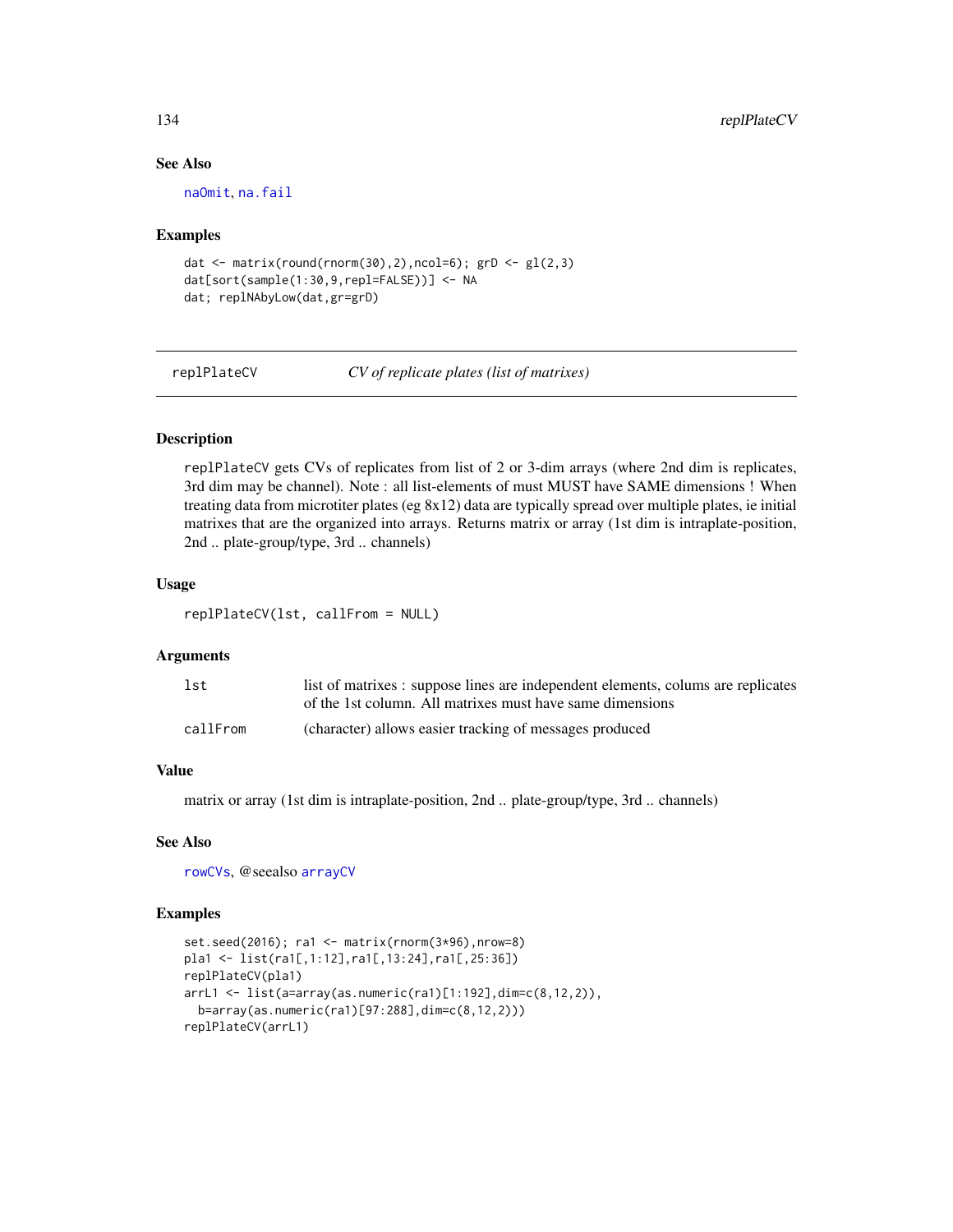rmDupl2colMatr removes lines of matrix that are redundant /duplicated for 1st and 2nd column (irrespective of content of their columns). The first occurance of redundant /duplicated elements is kept.

#### Usage

```
rmDup12colMatrix(mat, useCol = c(1, 2))
```
#### Arguments

| mat    | (matrix or data.frame) main input                                               |
|--------|---------------------------------------------------------------------------------|
| useCol | (integer, length=2) columns to consider/use when looking for duplicated entries |

# Value

matrix with duplictaed lines removed

# See Also

[unlist](#page-0-0)

#### Examples

```
mat <- matrix(1:12,ncol=3)
mat[3,1:2] <- mat[1,1:2]
rmDupl2colMatr(mat)
```
rnormW *Normal random number generation with close fit to expected mean and sd*

## **Description**

This function allows creating a vector of random values similar to rnorm, but resulting value get recorrected to fit to expected mean and sd. When the number of random values to generate is low, the mean and sd of the resultant values may deviate from the expected mean and sd when using the standard rnorm function. In such cases the function rnormW helps getting much closer to the expected mean and sd.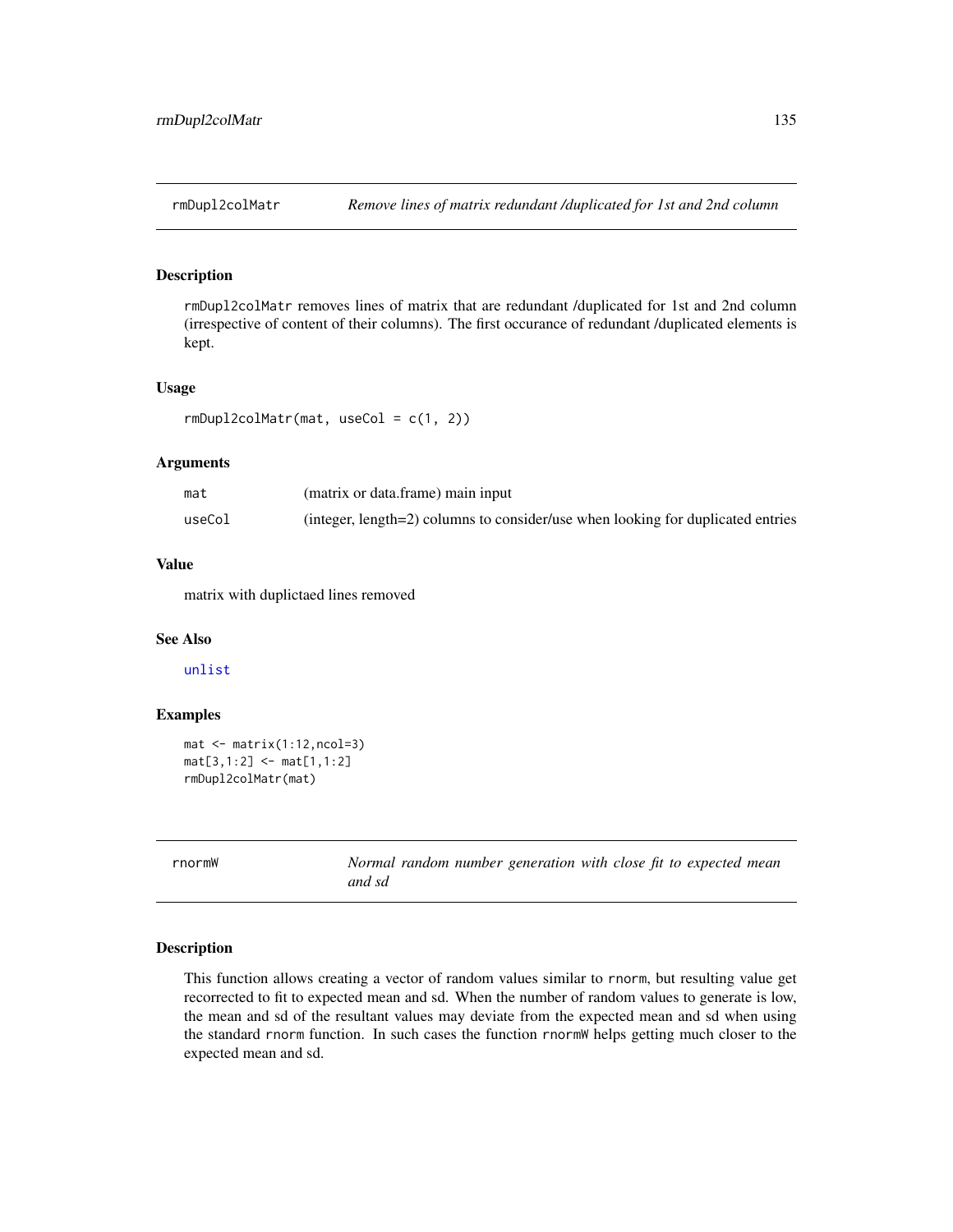#### 136 rnormW

# Usage

```
rnormW(
 n,
 mean = 0,
 sd = 1,
 seed = NULL,
 digits = 8,
 silent = FALSE,
 callFrom = NULL
)
```
# Arguments

| n        | (integer, length=1) number of observations. If length(n) > 1, the length is<br>taken to be the number required. |  |
|----------|-----------------------------------------------------------------------------------------------------------------|--|
| mean     | (numeric, length=1) expected mean                                                                               |  |
| sd       | (numeric, length=1) expected sd                                                                                 |  |
| seed     | (integer, length=1) seed for generating random numbers                                                          |  |
| digits   | (integer, length=1 or NULL) number of significant digits for output, set to NULL<br>to get all digits           |  |
| silent   | (logical) suppress messages                                                                                     |  |
| callFrom | (character) allow easier tracking of messages produced                                                          |  |

## Details

For making result reproducible, a seed for generating random numbers can be set via the argument seed. However, with n=2 the resulting values are 'fixed' since no random component is possible at n <3.

#### Value

This function returns a numeric vector of random values

# See Also

[Normal](#page-0-0)

```
x1 \leftarrow (11:16)[-5]mean(x1); sd(x1)## the standard way
ra1 <- rnorm(n=length(x1), mean=mean(x1), sd=sd(x1))
## typically the random values deviate (slightly) from expected mean and sd
mean(ra1) -mean(x1)
sd(ra1) - sd(x1)## random numbers with close fit to expected mean and sd :
ra2 <- rnormW(length(x1), mean(x1), sd(x1))
```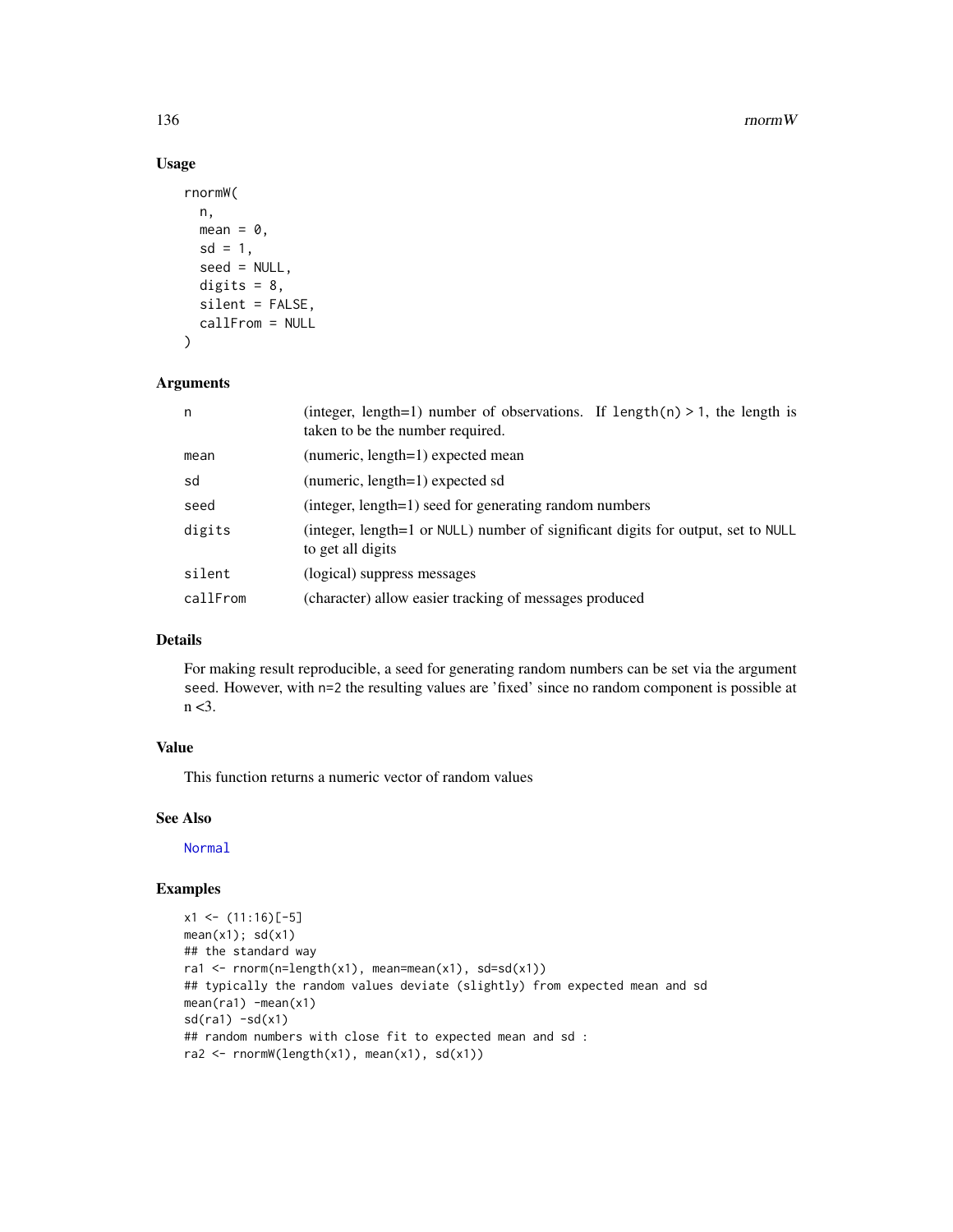#### $r_{\text{rowCVs}}$  137

```
mean(ra2) -mean(x1)sd(ra2) - sd(x1) # much closer to expected value
```
<span id="page-136-0"></span>rowCVs *rowCVs*

# Description

rowCVs returns CV for values in each row (using speed optimized standard deviation). Note : NaN values get replaced by NA.

#### Usage

rowCVs(dat, autoconvert = NULL)

## Arguments

| dat         | (numeric) matix                                                                                    |
|-------------|----------------------------------------------------------------------------------------------------|
| autoconvert | (NULL or character) allows converting simple vectors in matrix of 1 row (auto-<br>$convert="row")$ |

# Value

(numeric) vector with CVs for each row of 'dat'

## See Also

[colSums](#page-0-0), [rowGrpCV](#page-136-1), [rowSds](#page-140-0)

# Examples

```
set.seed(2016); dat1 <- matrix(c(runif(200)+rep(1:10,20)),ncol=10)
head(rowCVs(dat1))
```
<span id="page-136-1"></span>rowGrpCV *row group CV*

## Description

rowGrpCV calculates CVs for matrix with multiple groups of data, ie one CV for each group of data. Groups are specified as columns of 'x' in 'grp' (so length of grp should match number of columns of 'x', NAs are allowed)

#### Usage

```
rowGrpCV(x, grp, means = NULL, listOutput = FALSE)
```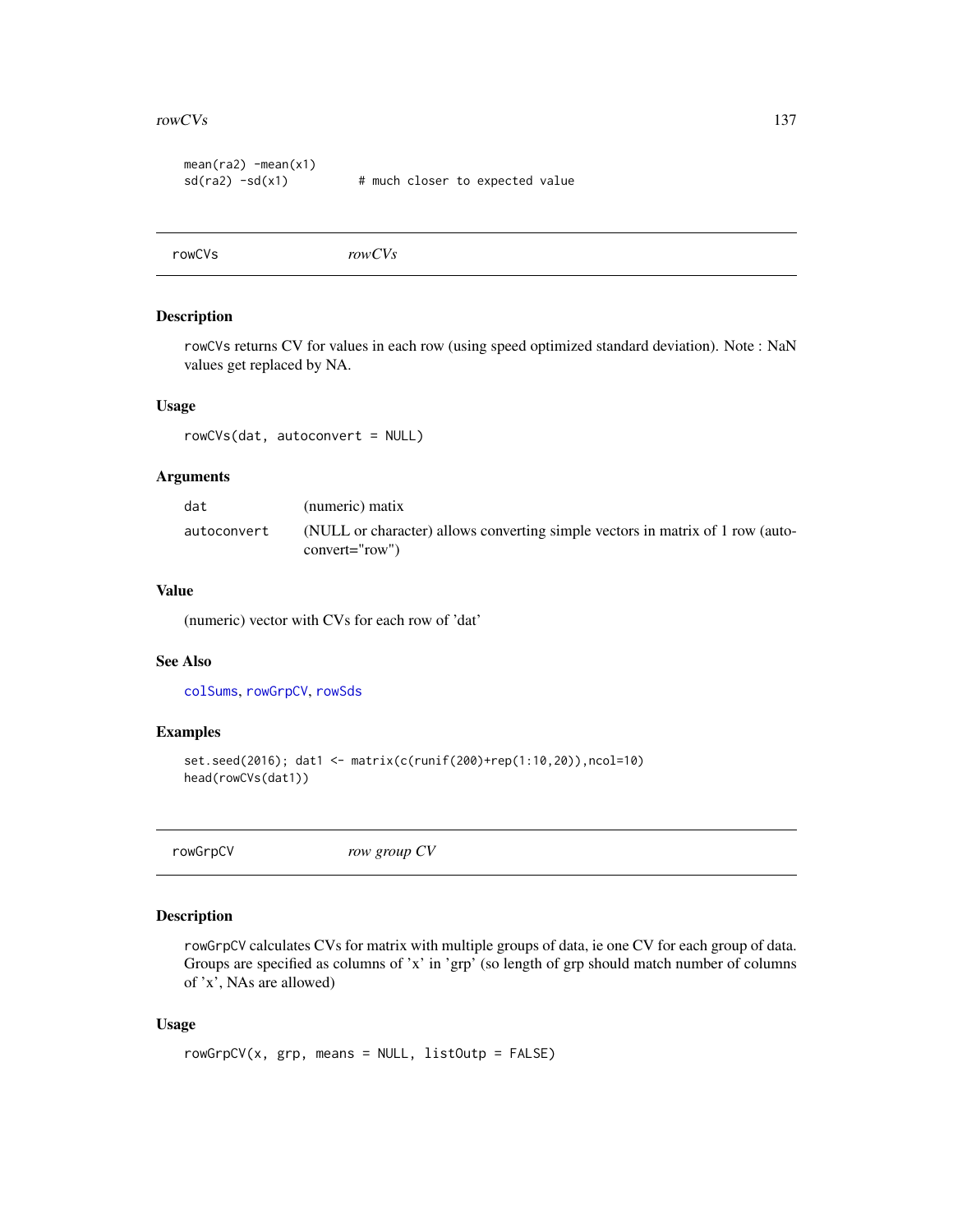# Arguments

| $\mathbf{x}$ | numeric matrix where relplicates are organized into separate columns         |
|--------------|------------------------------------------------------------------------------|
| grp          | (factor) defining which columns should be grouped (considered as replicates) |
| means        | (numeric) alternative values instead of means by .rowGrpMeans()              |
| listOutp     | (logical) if TRUE, provide output as list with \$CV, \$mean and \$n          |

# Value

matrix of CV values

# See Also

[rowCVs](#page-136-0), [arrayCV](#page-7-1), [replPlateCV](#page-133-0)

# Examples

```
set.seed(2016); dat1 <- matrix(c(runif(200)+rep(1:10,20)),ncol=10)
head(rowGrpCV(dat1,gr=gl(4,3,labels=LETTERS[1:4])[2:11]))
```
<span id="page-137-0"></span>

| rowGrpMeans | rowMeans with destinction of groups (of columns, eg groups of repli- |
|-------------|----------------------------------------------------------------------|
|             | cates)                                                               |

# Description

rowGrpMeans calculates column-means for matrix with multiple groups of data, ie similar to rowMeans but one mean for each group of data. Groups are specified as columns of 'x' in 'grp' (so length of grp should match number of columns of 'x', NAs are allowed).

# Usage

rowGrpMeans(x, grp, na.rm = TRUE)

## Arguments

| $\mathsf{X}$ | matrix or data frame                                                                                          |
|--------------|---------------------------------------------------------------------------------------------------------------|
| grp          | (character or factor) defining which columns should be grouped (considered as<br>replicates)                  |
| na.rm        | (logical) a logical value indicating whether NA-values should be stripped before<br>the computation proceeds. |

#### Value

matrix with mean values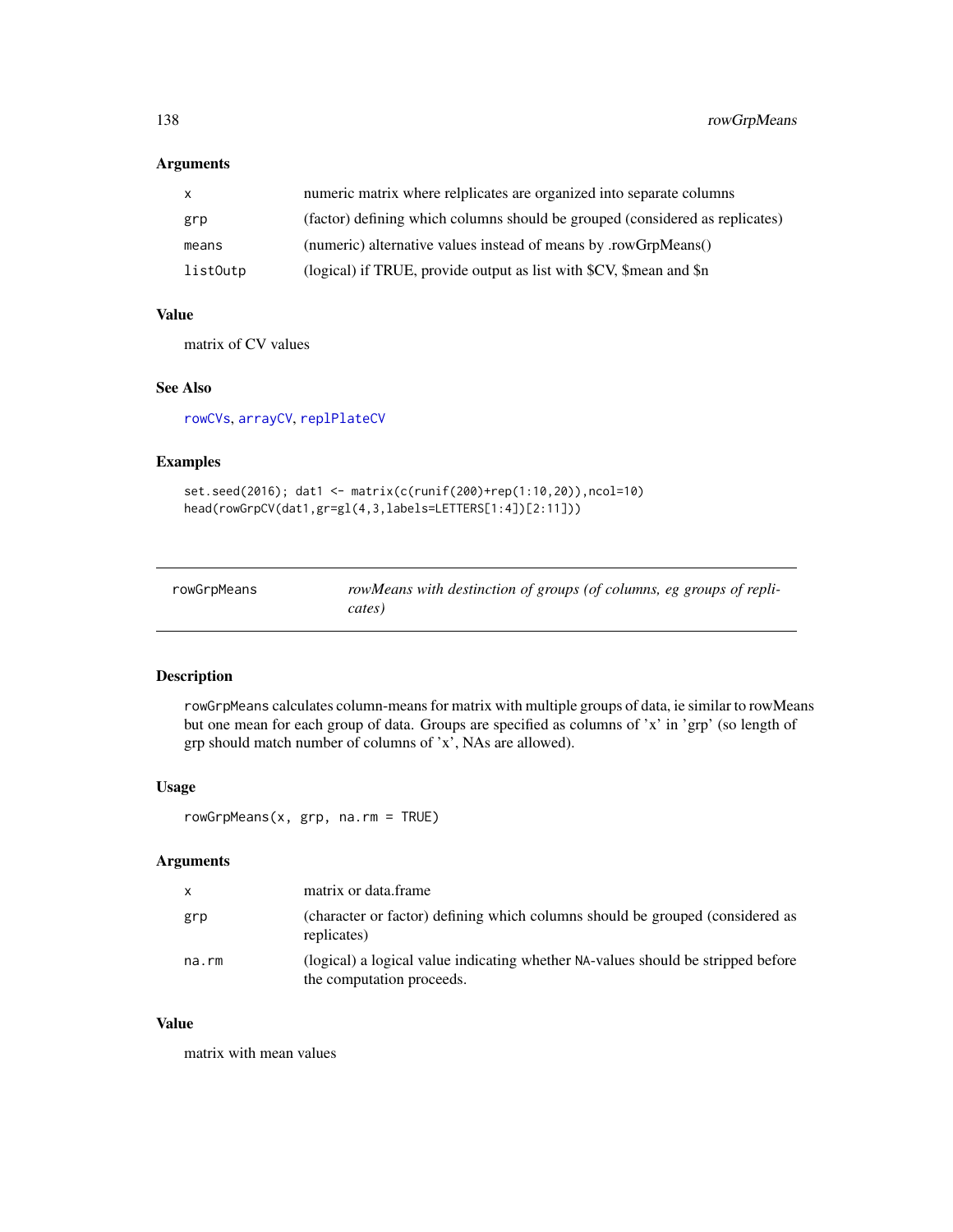#### rowGrpNA 139

# See Also

[rowSds](#page-140-0), [colSums](#page-0-0)

#### Examples

```
set.seed(2016); dat1 <- matrix(c(runif(200) +rep(1:10,20)), ncol=10)
head(rowGrpMeans(dat1, gr=gl(4, 3, labels=LETTERS[1:4])[2:11]))
```
rowGrpNA *Count number of NAs per row and group of columns*

## Description

This functions allows easy counting the number of NAs per row in data organized in multiple subgroups as columns.

## Usage

rowGrpNA(mat, grp)

#### Arguments

| mat | (matrix of data.frame) data to count the number of NAs                                       |
|-----|----------------------------------------------------------------------------------------------|
| grp | (character or factor) defining which columns should be grouped (considered as<br>replicates) |

#### Value

matrix with number of NAs per group

#### See Also

[rowGrpMeans](#page-137-0), [rowSds](#page-140-0), [colSums](#page-0-0)

```
mat2 <- c(22.2, 22.5, 22.2, 22.2, 21.5, 22.0, 22.1, 21.7, 21.5, 22, 22.2, 22.7,
  NA, NA, NA, NA, NA, NA, NA, 21.2, NA, NA, NA, NA,
  NA, 22.6, 23.2, 23.2, 22.4, 22.8, 22.8, NA, 23.3, 23.2, NA, 23.7,
  NA, 23.0, 23.1, 23.0, 23.2, 23.2, NA, 23.3, NA, NA, 23.3, 23.8)
mat2 <- matrix(mat2, ncol=12, byrow=TRUE)
gr4 <- gl(3, 4, labels=LETTERS[1:3])
# overal number of NAs per row
rowSums(is.na(mat2))
# number of NAs per row and group
rowGrpNA(mat2, gr4)
```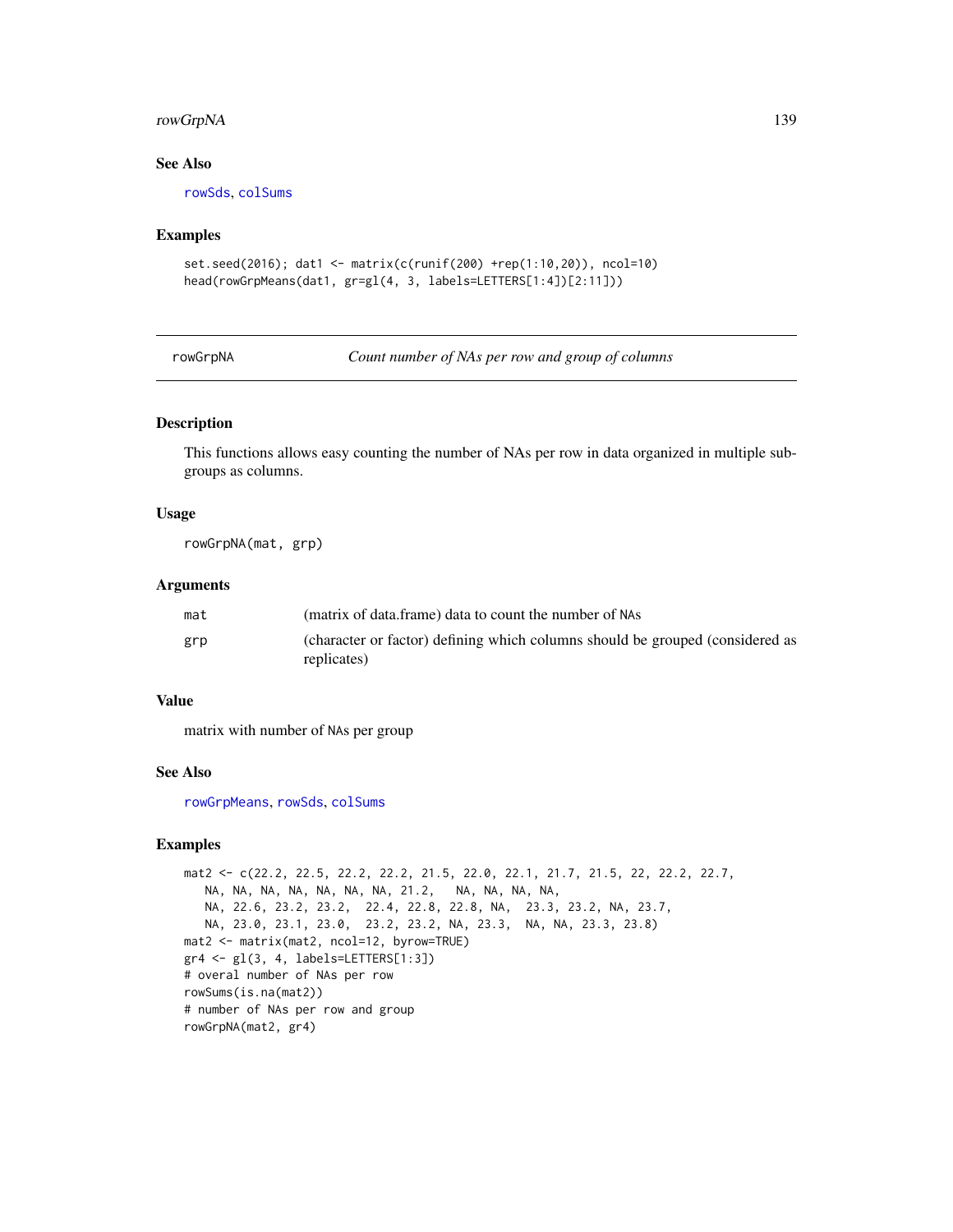rowGrpSds calculate Sd (standard-deviation) for matrix with multiple groups of data, ie one sd for each group of data. Groups are specified as columns of 'x' in 'grp' (so length of grp should match number of columns of 'x', NAs are allowed).

# Usage

rowGrpSds(x, grp)

# Arguments

|     | matrix where relplicates are organized into seprate columns                                  |
|-----|----------------------------------------------------------------------------------------------|
| grp | (character or factor) defining which columns should be grouped (considered as<br>replicates) |

## Value

This function returns a matrix of sd values

# See Also

[rowGrpMeans](#page-137-0), [rowCVs](#page-136-0), [rowSEMs](#page-141-0),[sd](#page-0-0)

#### Examples

```
set.seed(2016); dat1 <- matrix(c(runif(200) +rep(1:10,20)), ncol=10)
head(rowGrpSds(dat1, gr=gl(4,3,labels=LETTERS[1:4])[2:11]))
```
rowMedSds *sd of median for each row by bootstrap*

## Description

rowMedSds determines the stand error (sd) of the median for each row by bootstraping each row of 'dat'. Note: requires package [boot](https://CRAN.R-project.org/package=boot)

#### Usage

rowMedSds(dat, nBoot = 99)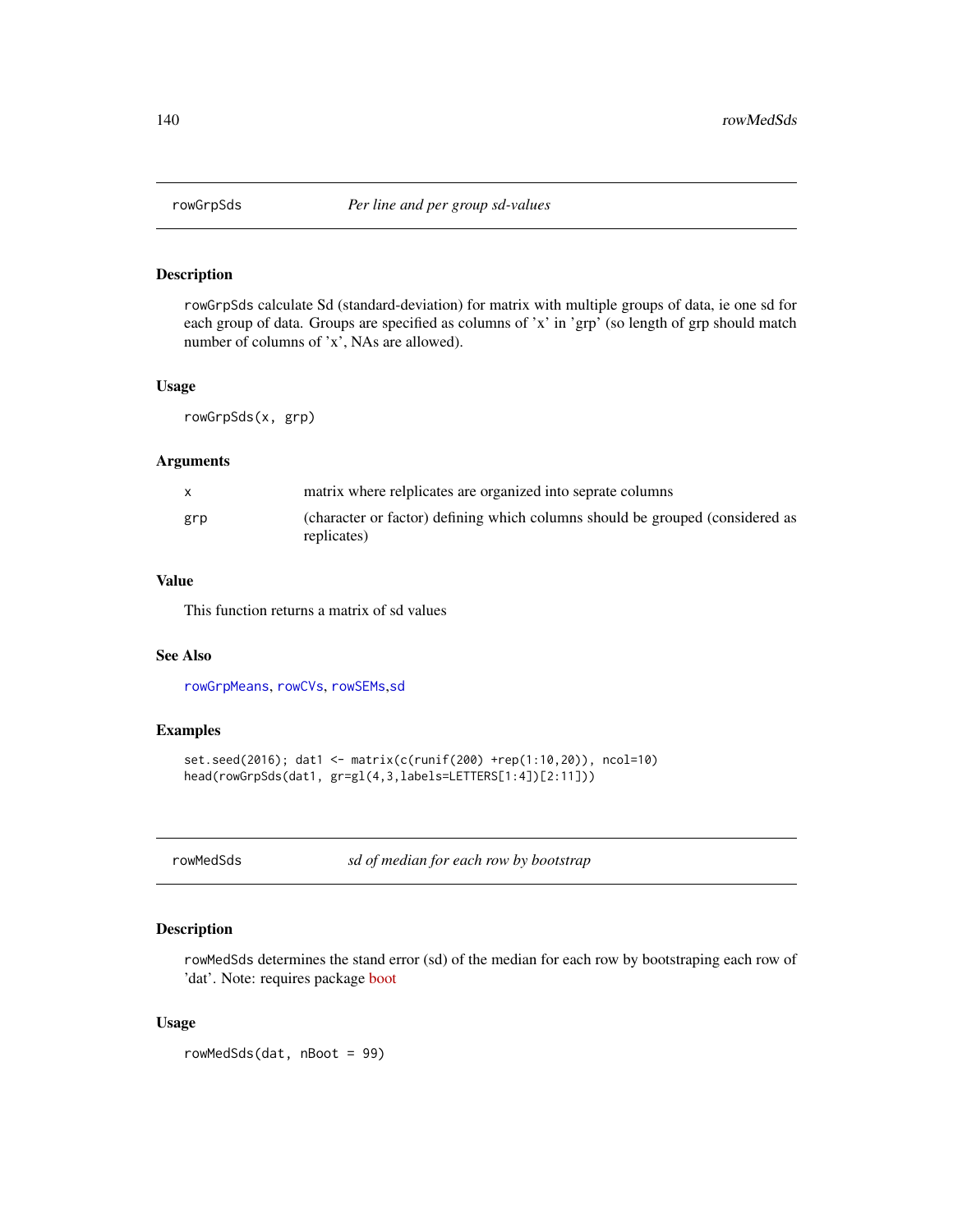#### rowSds and the state of the state of the state of the state of the state of the state of the state of the state of the state of the state of the state of the state of the state of the state of the state of the state of the

#### Arguments

| dat   | (numeric) matix, main input                  |
|-------|----------------------------------------------|
| nBoot | (integer) number if iterations for bootstrap |

# Value

This functions returns a (numeric) vector with estimated standard errors

#### See Also

[boot](#page-0-0)

# Examples

```
set.seed(2016); dat1 <- matrix(c(runif(200)+rep(1:10,20)), ncol=10)
rowMedSds(dat1) ; plot(rowSds(dat1), rowMedSds(dat1))
```
<span id="page-140-0"></span>rowSds *sd for each row (fast execution)*

# Description

rowSds is speed optimized sd (takes matrix or data.frame and treats each line as set of data for sd equiv to apply(dat,1,sd). NAs are ignored from data unless entire line NA). Speed improvements may be seen at more than 100 lines. Note: NaN instances will be transformed to NA

#### Usage

rowSds(dat)

# Arguments

dat matrix (or data.frame) with numeric values (may contain NAs)

# Value

numeric vector of sd values

#### See Also

[sd](#page-0-0)

```
set.seed(2016); dat1 <- matrix(c(runif(200)+rep(1:10,20)),ncol=10)
rowSds(dat1)
```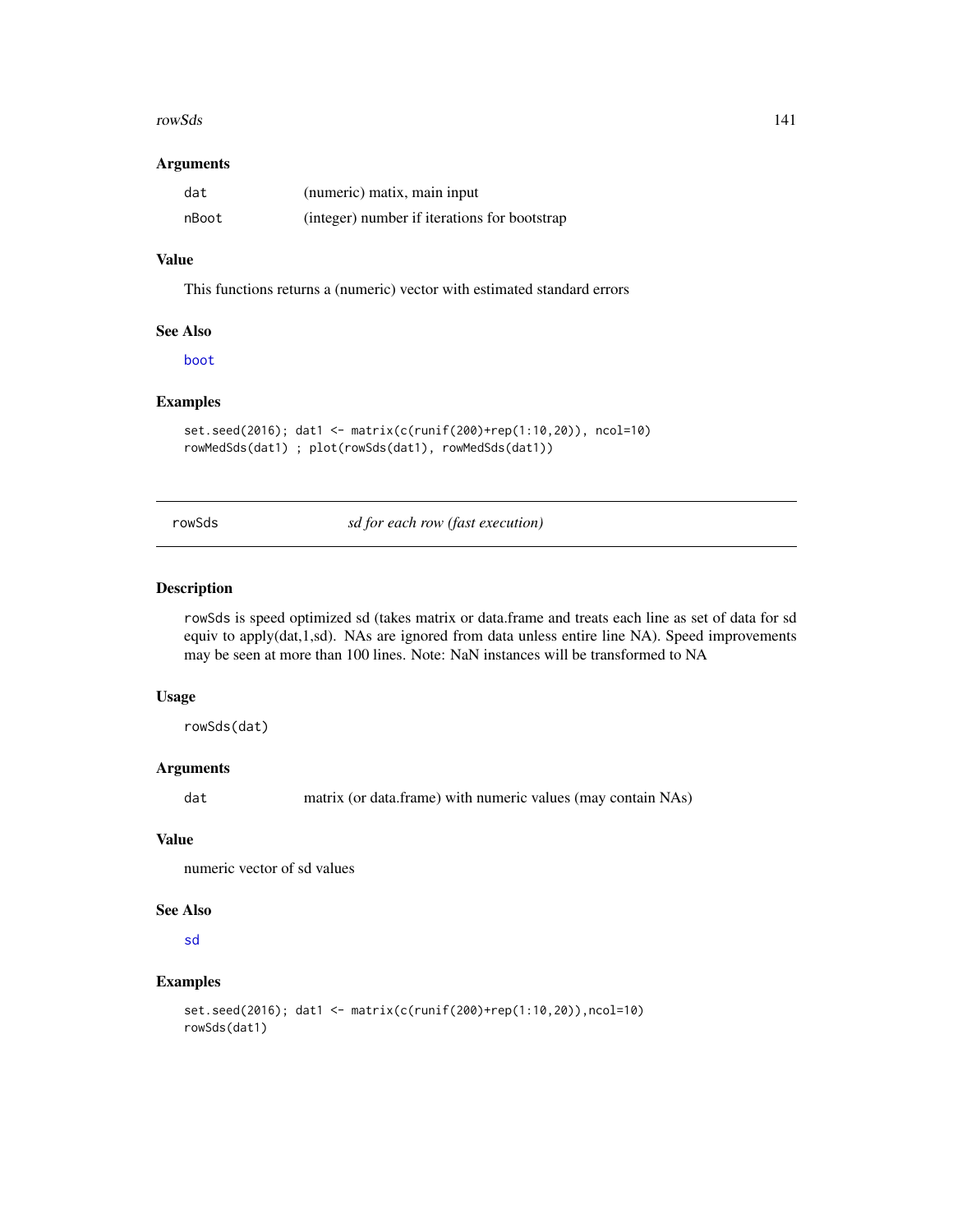<span id="page-141-0"></span>

rowSEMs speed optimized SEM (standard error of the mean) for each row. The function takes a matrix or data.frame and treats each row as set of data for SEM; NAs are ignored from data. Note: NaN instances will be transformed to NA

#### Usage

rowSEMs(dat)

## Arguments

dat matrix or data.frame

## Value

numeric vector with SEM values

# See Also

[rowSds](#page-140-0), [colSds](#page-22-0), [colSums](#page-0-0)

# Examples

```
set.seed(2016); dat1 <- matrix(c(runif(200)+rep(1:10,20)),ncol=10)
head(rowSEMs(dat1))
```

| sampNoDeMArrayLM | Locate Sample Index From Index or Name Of Pair-Wise Comparisons |
|------------------|-----------------------------------------------------------------|
|                  | in list or MArrayLM-Object                                      |

# Description

When multiple series of data are tested simultaneaously (eg using moderTestXgrp), multiple pairwise comparisons get performed. This function helps locating the samples, ie mean-columns, corresponding to a specific pairwise comparison.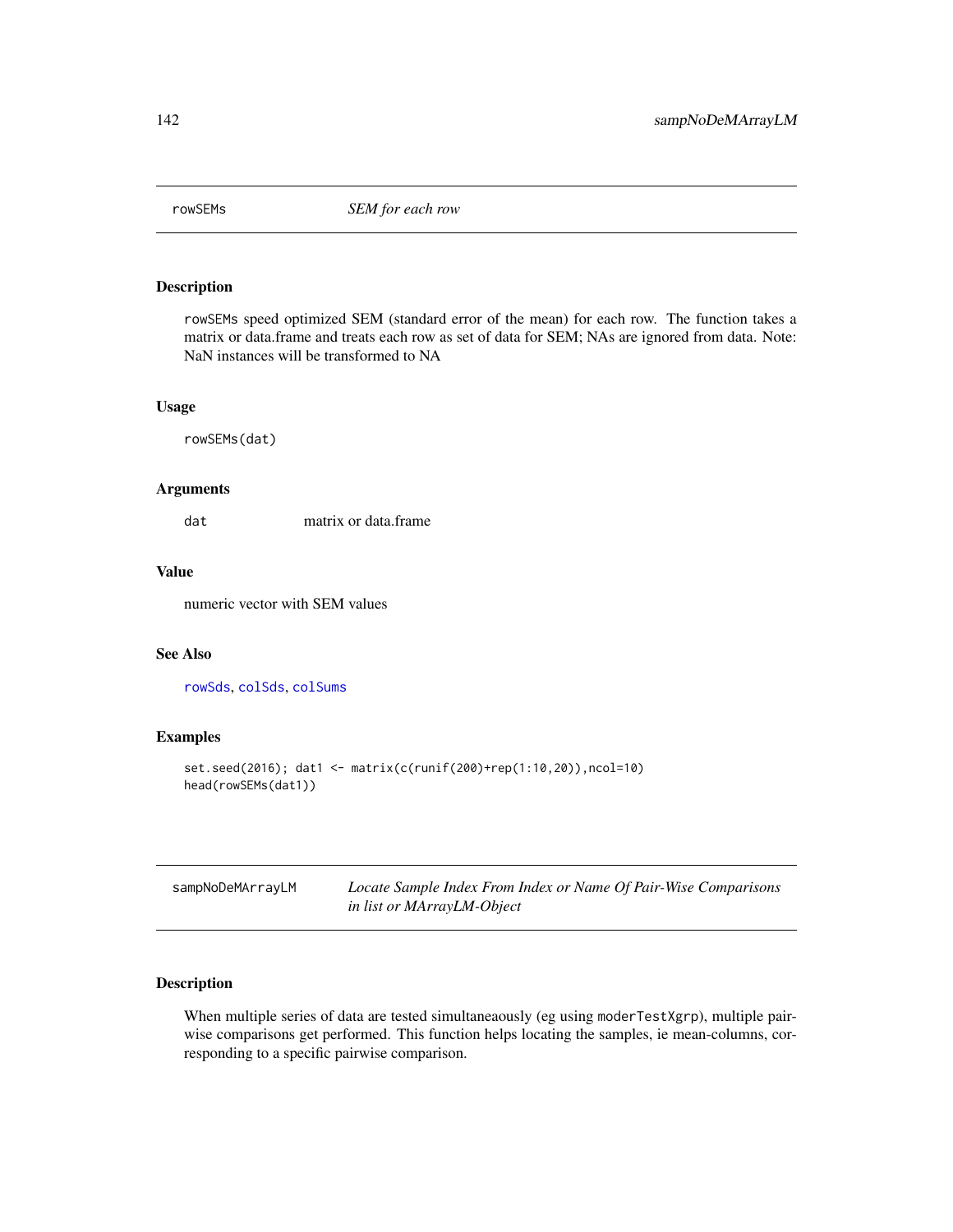# sampNoDeMArrayLM 143

# Usage

```
sampNoDeMArrayLM(
 MArrayObj,
 useComp,
 groupSep = "-",
 lstMeans = "means",
 lstP = c("BH", "FDR", "p.value"),silent = FALSE,
 debug = FALSE,callFrom = NULL
)
```
#### Arguments

| MArrayObj  | (list or MArray-object) main input                                                                                                                                                                  |
|------------|-----------------------------------------------------------------------------------------------------------------------------------------------------------------------------------------------------|
| useComp    | (character or integer) index or name of pairwise-comparison to be addressed                                                                                                                         |
| groupSep   | (character, length=1) separator for paitr of names                                                                                                                                                  |
| lstMeans   | (character, length=1) the list element containing the individual sample names,<br>typically the matrix containing the replicate-mean values for each type of sam-<br>ple, the column-names get used |
| $1$ st $P$ | (character, length=1) the list element containing all pairwise comparisons per-<br>formed, the column-names get used                                                                                |
| silent     | (logical) suppress messages                                                                                                                                                                         |
| debug      | (logical) additional messages for debugging                                                                                                                                                         |
| callFrom   | (character) allow easier tracking of messages produced                                                                                                                                              |

# Details

As main input one gives a list or MArrayLM-object containing testing results contain the pairwise comparisons and a specific comparison indicated by useComp to get located in the element of meancolumns (lstMeans) among all pairwise comparisons.

# Value

This fuction returns a numeric vector (length=2) with index indicating the columns of (replicate) mean-values corresponding to the comparison specified in useComp

## See Also

[moderTestXgrp](#page-93-0), this function gets used eg in [MAplotW](#page-0-0) or [VolcanoPlotW](#page-0-0)

```
grp <- factor(rep(LETTERS[c(3,1,4)],c(2,3,3)))
set.seed(2017); t8 <- matrix(round(rnorm(208*8,10,0.4),2), ncol=8,
 dimnames=list(paste(letters[],rep(1:8,each=26),sep=""), paste(grp,c(1:2,1:3,1:3),sep="")))
test8 <- moderTestXgrp(t8, grp)
```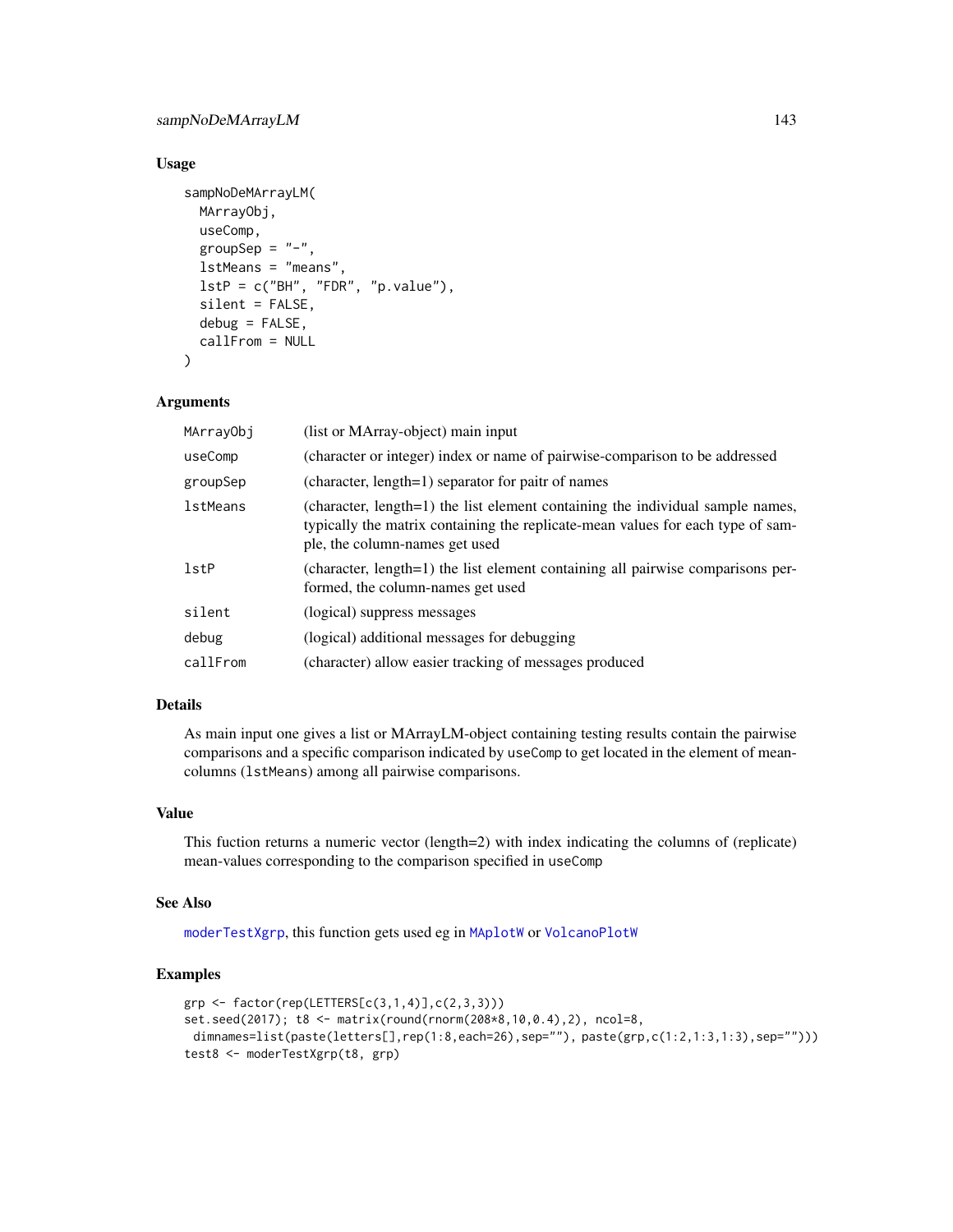```
head(test8$p.value) # all pairwise comparisons available
if(requireNamespace("limma", quietly=TRUE)) { # need limma installed...
 sampNoDeMArrayLM(test8,1)
 head(test8$means[,sampNoDeMArrayLM(test8,1)])
 head(test8$means[,sampNoDeMArrayLM(test8,"C-D")]) }
```
scaleXY *Scale data to given minimum and maxiumum*

## Description

This is a convenient way to scale data to given minimum and maxiumum without full standarization, ie without deviding by the sd.

## Usage

 $scaleXY(x, min = 0, max = 1)$ 

# Arguments

| $\mathsf{x}$ | (numeric) vector to rescacle      |
|--------------|-----------------------------------|
| min          | (numeric) minimum value in output |
| max          | (numeric) maximum value in output |

## Value

vector of rescaled data (in dimensions as input)

#### See Also

#### [scale](#page-0-0)

```
dat <- matrix(2*round(runif(100),2), ncol=4)
range(dat)
dat1 <- scaleXY(dat, 1,100)
range(dat1)
summary(dat1)
## scale for each column individually
dat2 <- apply(dat, 2, scaleXY, 1, 100)
range(dat2)
summary(dat2)
```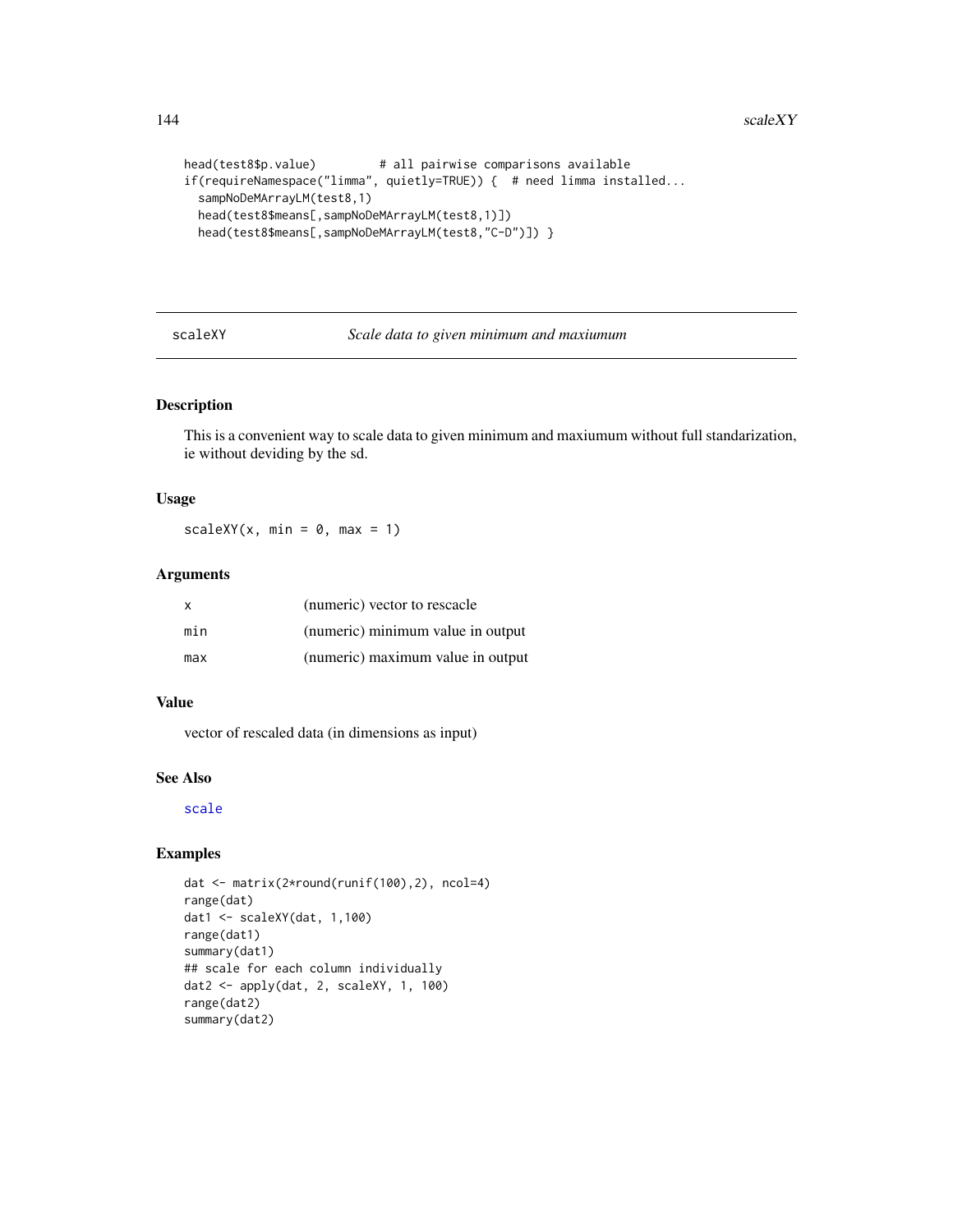<span id="page-144-0"></span>

#### Description

searchDataPairs searches matrix for columns of similar data, ie 'duplicate' values in separate columns or very similar columns if realDupsOnly=FALSE. Initial distance measures will be normalized either to diagonale (normRange=TRUE) of 'window' or to the real max distance observed (equal or less than diagonale). Return data.frame with names for sample-pair, percent of identical values (100 for complete identical pair) and relative (Euclidean) distance (ie max dist observed =1.0). Note, that low distance values do not necessarily imply correlating data.

#### Usage

```
searchDataPairs(
  dat,
  disThr = 0.01,
 byColumn = TRUE,
  normRange = TRUE,
  altNa = NULL,realDupsOnly = TRUE,
  silent = FALSE,
  callFrom = NULL
)
```
## Arguments

| dat          | matrix or data.frame (main input)                                                                                                                                                                                            |
|--------------|------------------------------------------------------------------------------------------------------------------------------------------------------------------------------------------------------------------------------|
| disThr       | (numeric) threshold to decide when to report similar data (applied on normalized<br>distances, low val fewer reported), applied on normalized distances (norm to<br>diagonale of all data for best relative 'unbiased' view) |
| byColumn     | (logical) rotates main input by 90 degrees (using $t$ ), thus allows to read by rows<br>instead of by columns                                                                                                                |
| normRange    | (logical) normize each columns separately if TRUE                                                                                                                                                                            |
| altNa        | (character, default NULL) vector with alternative names (for display)                                                                                                                                                        |
| realDupsOnly | (logical) if TRUE will consider equal values only, otherwise will also consider<br>very close values (based on argument disThr)                                                                                              |
| silent       | (logical) suppres messages                                                                                                                                                                                                   |
| callFrom     | (character) allows easier tracking of messages produced                                                                                                                                                                      |

## Value

This function returns a data.frame with names of sample-pairs, percent of identical values (100 for complete identical pair) and rel (Euclidean) distance (ie max dist observed =1.0)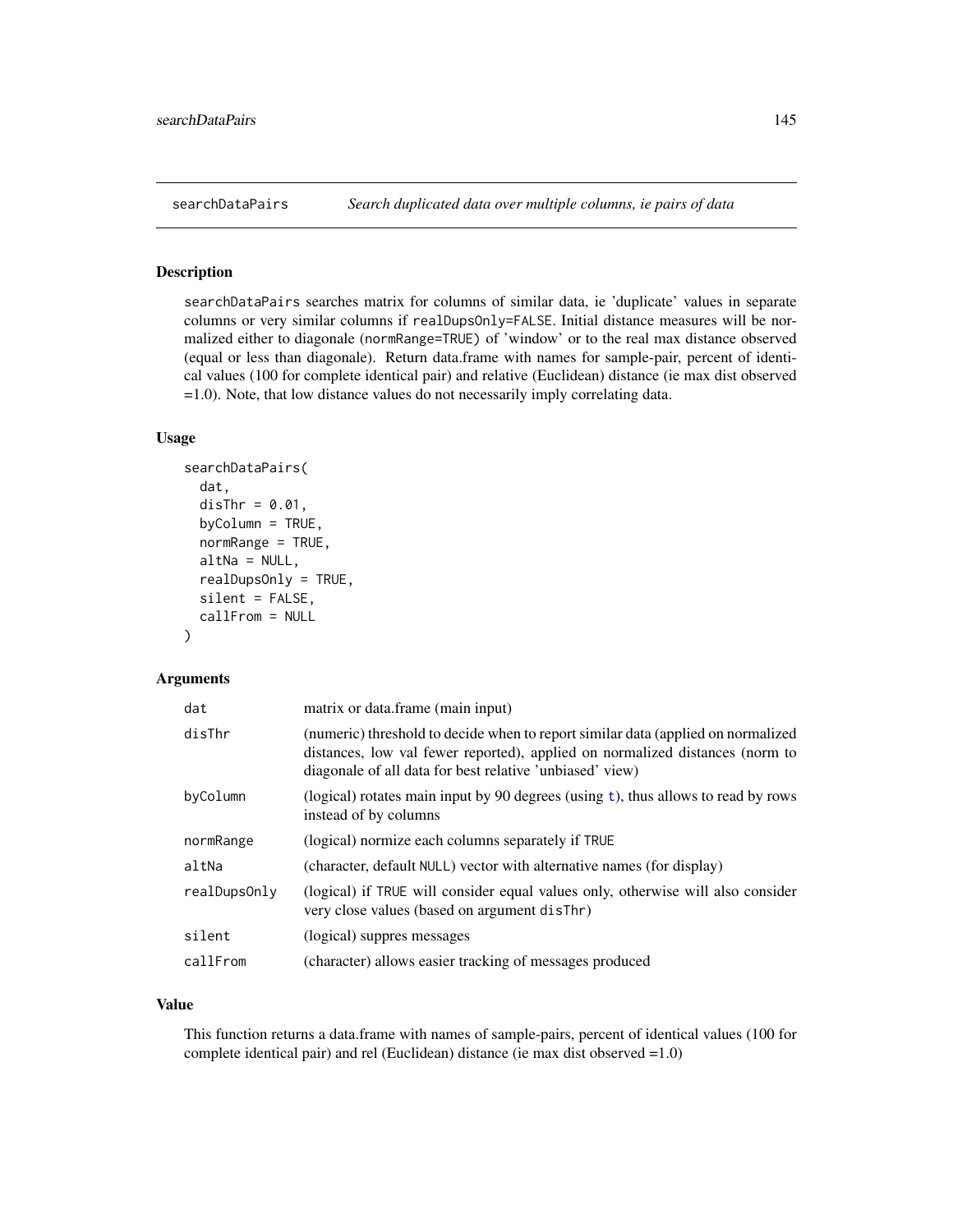# See Also

[duplicated](#page-0-0)

#### Examples

```
mat <- round(matrix(c(11:40,runif(20)+12,11:19,17,runif(20)+18,11:20), nrow=10), 1)
colnames(mat) < -1:9searchDataPairs(mat,disThr=0.05)
```
searchLinesAtGivenSlope

*Search points forming lines at given slope*

#### Description

searchLinesAtGivenSlope searchs among set of points (2-dim) those forming line(s) with userdefined slope ('coeff'), ie search optimal (slope-) offset parameter(s) for (regression) line(s) with given slope ('coef'). Note: larger data-sets : segment residuals to 'coeff' & select most homogenous

#### Usage

```
searchLinesAtGivenSlope(
  dat,
  coeff = 1.5,
 filtExtr = c(0, 1),
 minMaxDistThr = NULL,
  lmCompare = TRUE,
  indexPoints = TRUE,
  displHist = FALSE,
  displScat = FALSE,
 bestCluByDistRat = TRUE,
 neighbDiLim = NULL,
  silent = FALSE,
 debug = FALSE,callFrom = NULL
)
```
#### Arguments

| dat           | matrix or data.frame                                                                                                                                    |
|---------------|---------------------------------------------------------------------------------------------------------------------------------------------------------|
| coeff         | (numeric) slope to consider                                                                                                                             |
| filtExtr      | (integer) lower & upper quantile values, remove points with extreme deviation<br>to offset=0, (if single value: everything up to or after will be used) |
| minMaxDistThr | (logical) optional minumum and maximum distance threshold                                                                                               |
| lmCompare     | (logical) add'1 fitting of linear regression to best results, return offset AND slope<br>based on lm fit                                                |

<span id="page-145-0"></span>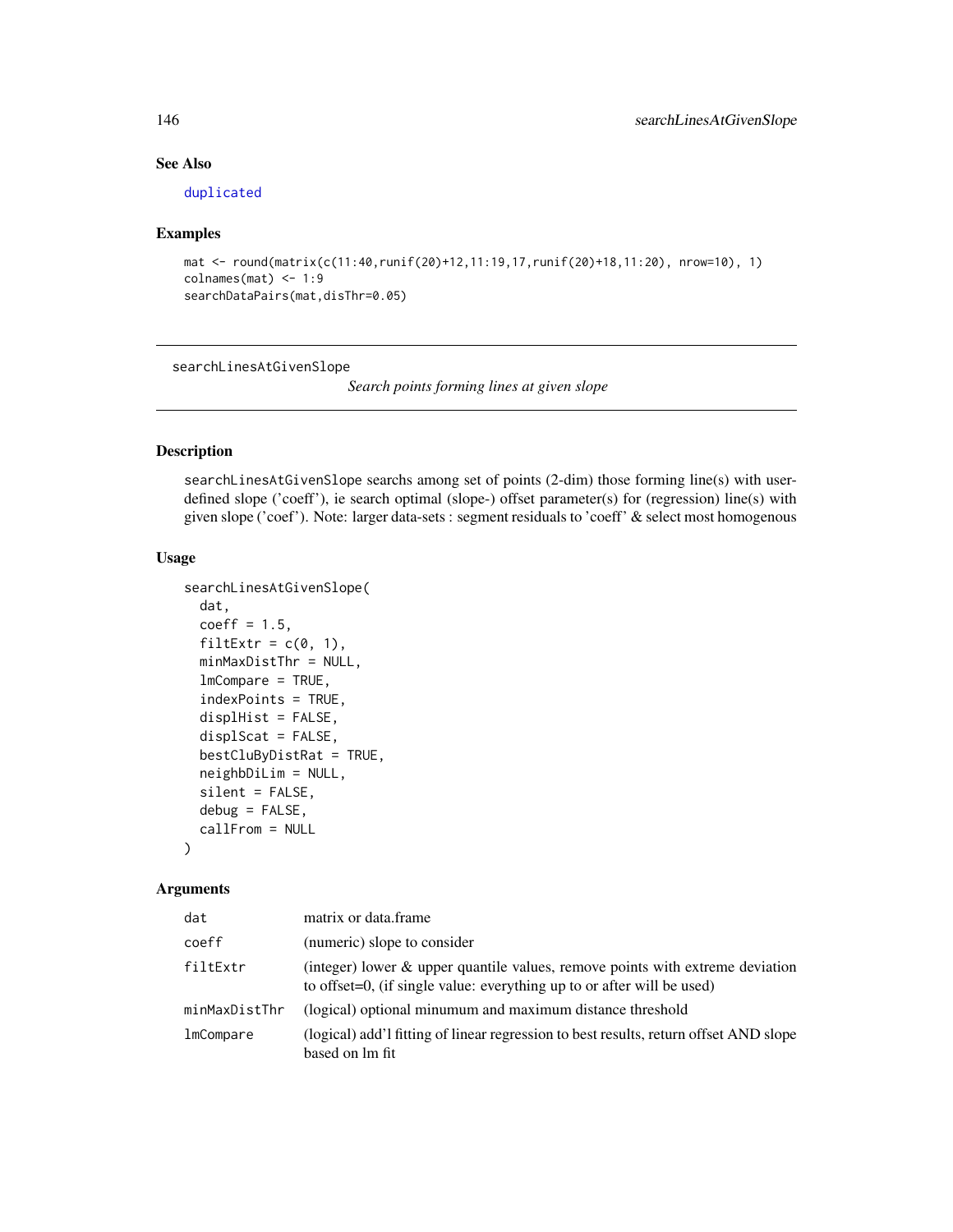# <span id="page-146-0"></span>simpleFragFig 147

| indexPoints      | (logical) return results as list with element 'index' specifying retained points                                 |
|------------------|------------------------------------------------------------------------------------------------------------------|
| displHist        | (logical) display histogram of residues                                                                          |
| displScat        | (logical) display (simple) scatter plot                                                                          |
| bestCluByDistRat |                                                                                                                  |
|                  | (logical) initial selection of decent clusters based on ratio overall Dist/averNeighbDist<br>(or by $CV & cor$ ) |
| neighbDiLim      | (numeric) additional threshold for (trimmed mean) neighbour-distance                                             |
| silent           | (logical) suppress messages                                                                                      |
| debug            | (logical) for bug-tracking: more/enhanced messages                                                               |
| callFrom         | (character) allow easier tracking of messages produced                                                           |

#### Value

This functions returns a matrix of line-characteristics (or if indexPoints is TRUE then list (linecharacteristics & index & lm-results)

# Examples

```
set.seed(2016); ra1 <- runif(300)
dat1 <- cbind(x=round(c(1:100+ra1[1:100]/5,4*ra1[1:50]),1),
 y=round(c(1:100+ra1[101:200]/5,4*ra1[101:150]),1))
(li1 <- searchLinesAtGivenSlope(dat1, coeff=1))
```

| simpleFragFig | Simple figure showing line from start- to end-sites of edges (or frag-<br>ments) defined by their start- and end-sites simple Frag Fig draws fig-<br><i>ure showing start- and end-sites of edges (or fragments)</i> |
|---------------|----------------------------------------------------------------------------------------------------------------------------------------------------------------------------------------------------------------------|
|               |                                                                                                                                                                                                                      |

# Description

Simple figure showing line from start- to end-sites of edges (or fragments) defined by their startand end-sites

simpleFragFig draws figure showing start- and end-sites of edges (or fragments)

#### Usage

```
simpleFragFig(
  frag,
  fullSize = NULL,
  sortByHead = TRUE,
 useTit = NULL,useCol = NULL,displNa = TRUE,
 useCex = 0.7)
```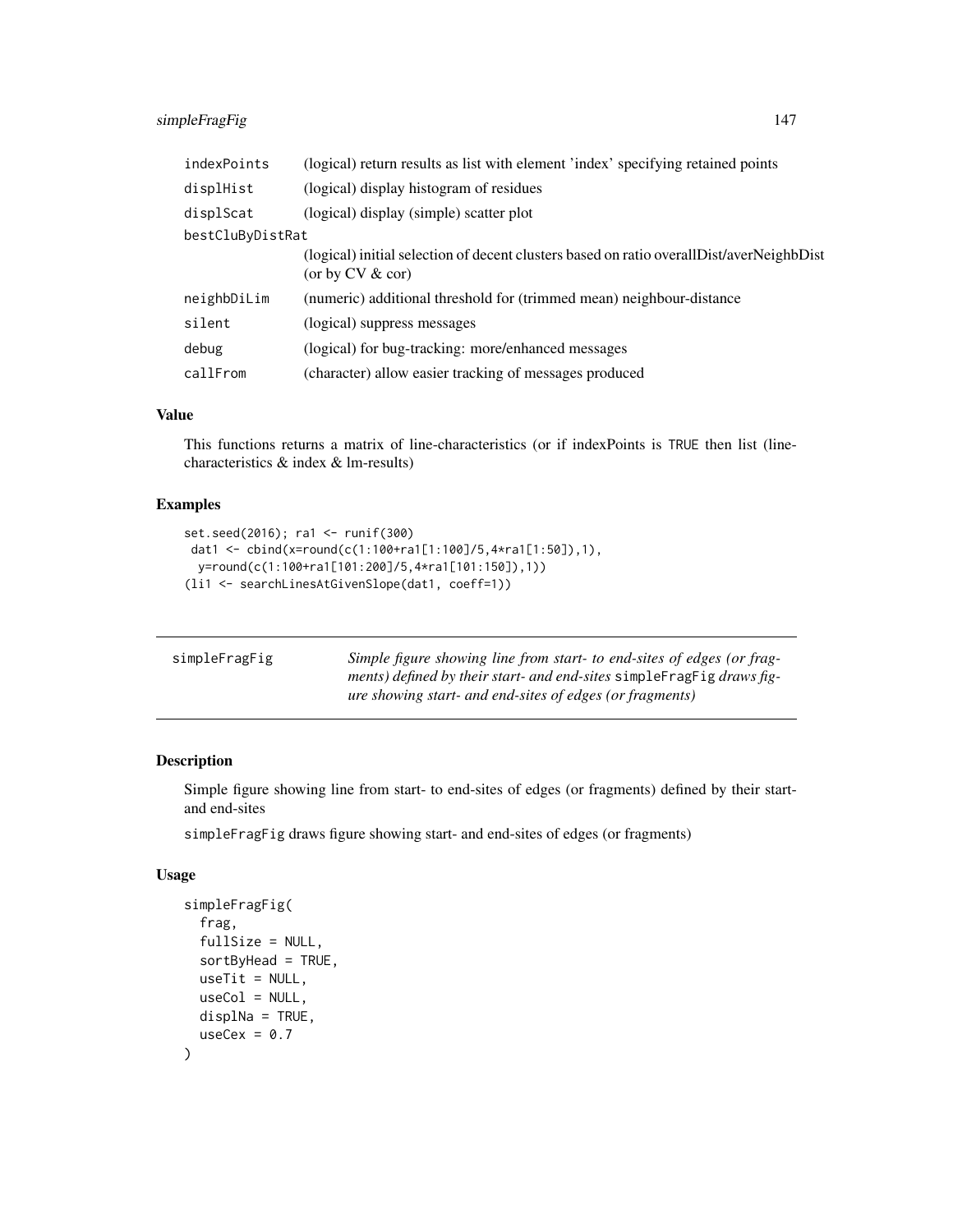# Arguments

| frag       | (matrix) 2 columns defining begin- and end-sites (as interger values)           |
|------------|---------------------------------------------------------------------------------|
| fullSize   | (integer) optional max size used for figure (x-axis)                            |
| sortByHead | (logical) sort by begin-sites (if TRUE) or sort by end-sites                    |
| useTit     | (character) custom title                                                        |
| useCol     | (character) specify colors, if numeric vector will be onsidered as score values |
| displNa    | (character) display names of edges (figure may get crowded)                     |
| useCex     | (numeric) expansion factor, see also par                                        |

#### Value

matrix with mean values

# See Also

[buildTree](#page-9-0), [countSameStartEnd](#page-39-0), [contribToContigPerFrag](#page-29-0),

# Examples

```
frag2 <- cbind(beg=c(2,3,7,13,13,15,7,9,7, 3,7,5,7,3),end=c(6,12,8,18,20,20,19,12,12, 4,12,7,12,4))
rownames(frag2) <- c("A","E","B","C","D","F","H","G","I", "J","K","L","M","N")
simpleFragFig(frag2,fullSize=21,sortByHead=TRUE)
buildTree(frag2)
```

| singleLineAnova | 2-factorial Anova on single line of data |  |
|-----------------|------------------------------------------|--|
|                 |                                          |  |

# Description

singleLineAnova runs 2-factorial Anova on a single line of data (using [aov](#page-0-0) from package stats) using a model with two factors (without factor-interaction) and extracts the correpsonding p-value.

#### Usage

```
singleLineAnova(dat, fac1, fac2, inclInteraction = TRUE)
```
# Arguments

| dat             | numeric vector                                                                                                          |
|-----------------|-------------------------------------------------------------------------------------------------------------------------|
| fac1            | (character or factor) vector describing grouping elements of dat for first factor,<br>must be of same langth as fac2    |
| fac2            | (character or factor) vector describing grouping elements of dat for second fac-<br>tor, must be of same langth as fac1 |
| inclInteraction |                                                                                                                         |
|                 | (logical) decide if factor interactions (eq syneray) should be included to model                                        |

(logical) decide if factor-interactions (eg synergy) should be included to model

<span id="page-147-0"></span>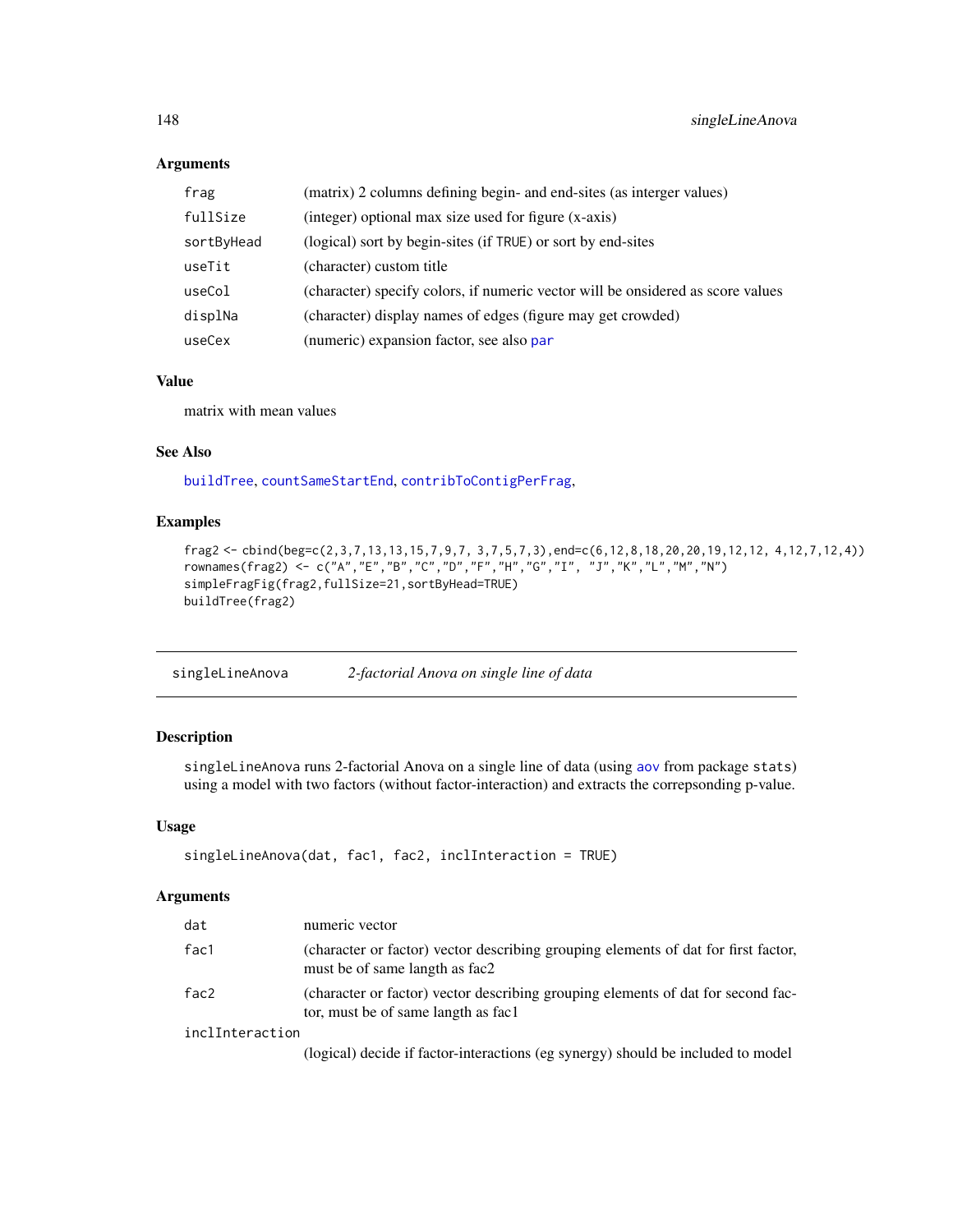# <span id="page-148-0"></span>Value

(uncorrected) p for factor 'Pr(>F)' (see [aov](#page-0-0))

#### See Also

[aov](#page-0-0), [anova](#page-0-0); for repeated tests using the package [limma](https://bioconductor.org/packages/release/bioc/html/limma.html) including [lmFit](#page-0-0) and eBayes see [test2factLimma](#page-156-0)

# Examples

```
set.seed(2012); dat <- round(runif(8),1)
singleLineAnova(dat,gl(2,4),rep(1:2,4))
```
sortBy2CategorAnd1IntCol

*Sort matrix by two categorical and one integer columns*

# Description

sortBy2CategorAnd1IntCol sorts matrix 'mat' subsequently by categorical and numerical columns of 'mat', ie lines with identical values for categor are sorted by numeric value.

# Usage

```
sortBy2CategorAnd1IntCol(
 mat,
 categCol,
 numCol,
  findNeighb = TRUE,
 decreasing = FALSE,
  silent = FALSE,
  callFrom = NULL
)
```
#### Arguments

| mat        | matrix (or data.frame) from which by 2 columns will be selected for sorting                                                                      |
|------------|--------------------------------------------------------------------------------------------------------------------------------------------------|
| categCol   | (integer or character) which columns of 'mat' to be used as categorical columns                                                                  |
| numCol     | (integer or character) which column of 'mat' to be used as integer columns                                                                       |
| findNeighb | (logical) if 'findNeighb' neighbour cols according to 'numCol' will be identified<br>as groups & marked in new col 'neiGr', orphans marked as NA |
| decreasing | (logical) order of sort                                                                                                                          |
| silent     | (logical) suppress messages                                                                                                                      |
| callFrom   | (character) allow easier tracking of message(s) produced                                                                                         |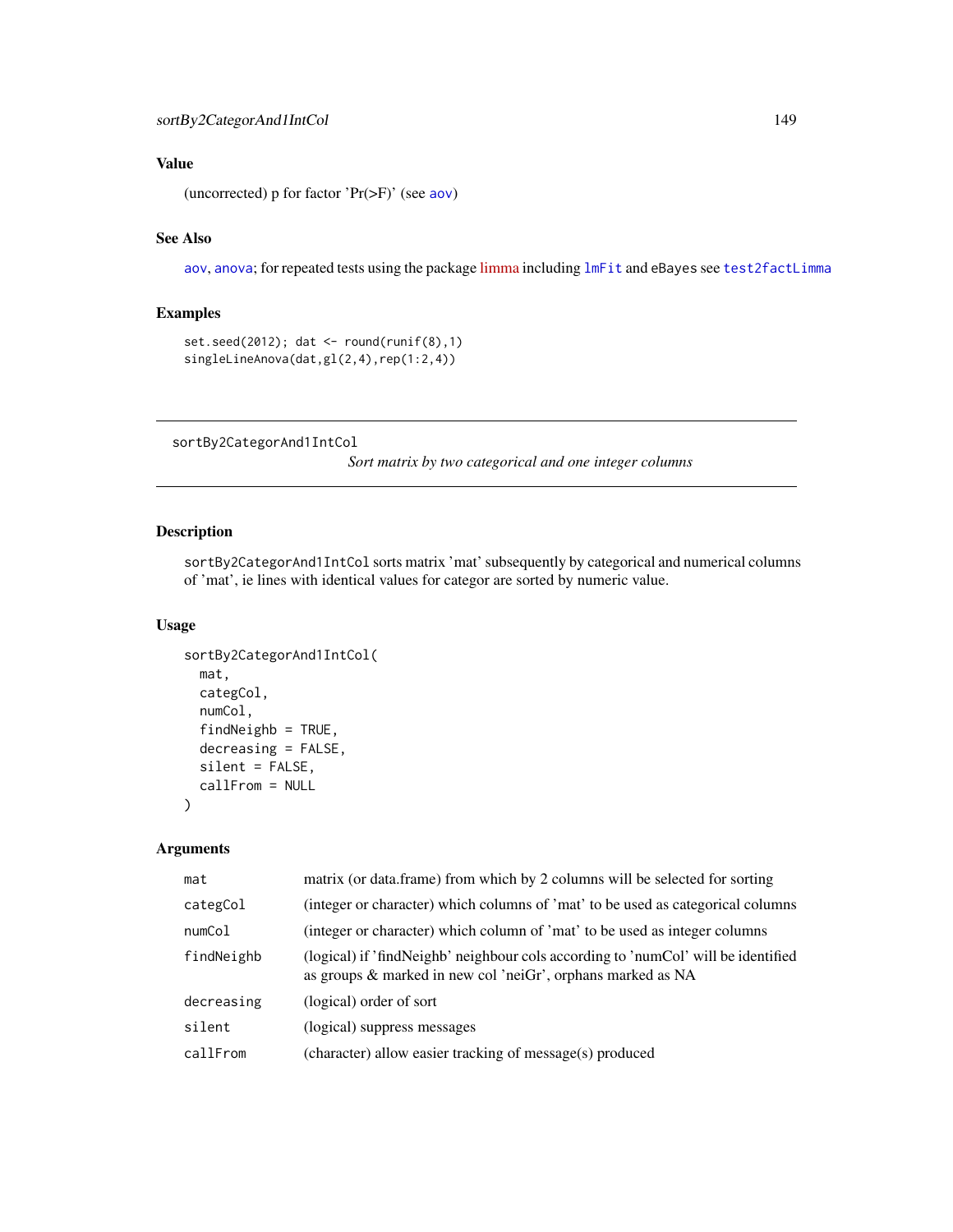## Value

sorted matrix (same dimensions as 'mat')

#### Examples

```
mat <- cbind(aa=letters[c(3,rep(7:8,3:4),4,4:6,7)],bb=LETTERS[rep(1:5,c(1,3,4,4,1))],
  nu=c(23:21,23,21,22,18:12))
mat[c(3:5,1:2,6:9,13:10),]
sortBy2CategorAnd1IntCol(mat,cate=c("bb","aa"),num="nu",findN=FALSE,decr=TRUE)
sortBy2CategorAnd1IntCol(mat,cate=c("bb","aa"),num="nu",findN=TRUE,decr=FALSE)
```
stableMode *Estimate mode (most frequent value)*

# Description

Estimate mode, ie most frequent value. In case of continuous numeric data, the most frequent values may not be the most frequently repeated exact term. This function offers various approches to estimate the mode of a numeric vector. Besides, it can also be used to identify the most frequentexact term (in this case also from character vectors).

# Usage

```
stableMode(
 x,
 method = "density",
 bandw = NULL,rangeSign = 1:6,
 nCl = NULL,histLike = NULL,
  silent = FALSE,
  callFrom = NULL
)
```
#### Arguments

| x      | (numeric, or character if 'method='mode') data to find/estimate most frequent<br>value                                                                                                                                                                                                                                                             |
|--------|----------------------------------------------------------------------------------------------------------------------------------------------------------------------------------------------------------------------------------------------------------------------------------------------------------------------------------------------------|
| method | (character) There are 3 options : BBmisc, binning and density (default). If "bin-<br>ning" the function will search context dependent, ie like most frequent class of<br>histogram. Using "binning" mode the search will be refined if either 80 percent<br>of values in single class or $>50$ percent in single class.                            |
| bandw  | (integer) only used when method="binning" or method="density" : defines<br>the number of points to look for density or number of classes used; very "criti-<br>cal" parameter, may change results in strong way. Note: with method="binning":<br>At higher values for "bandw" one will finally loose advantage of histLike-type<br>search of mode! |

<span id="page-149-0"></span>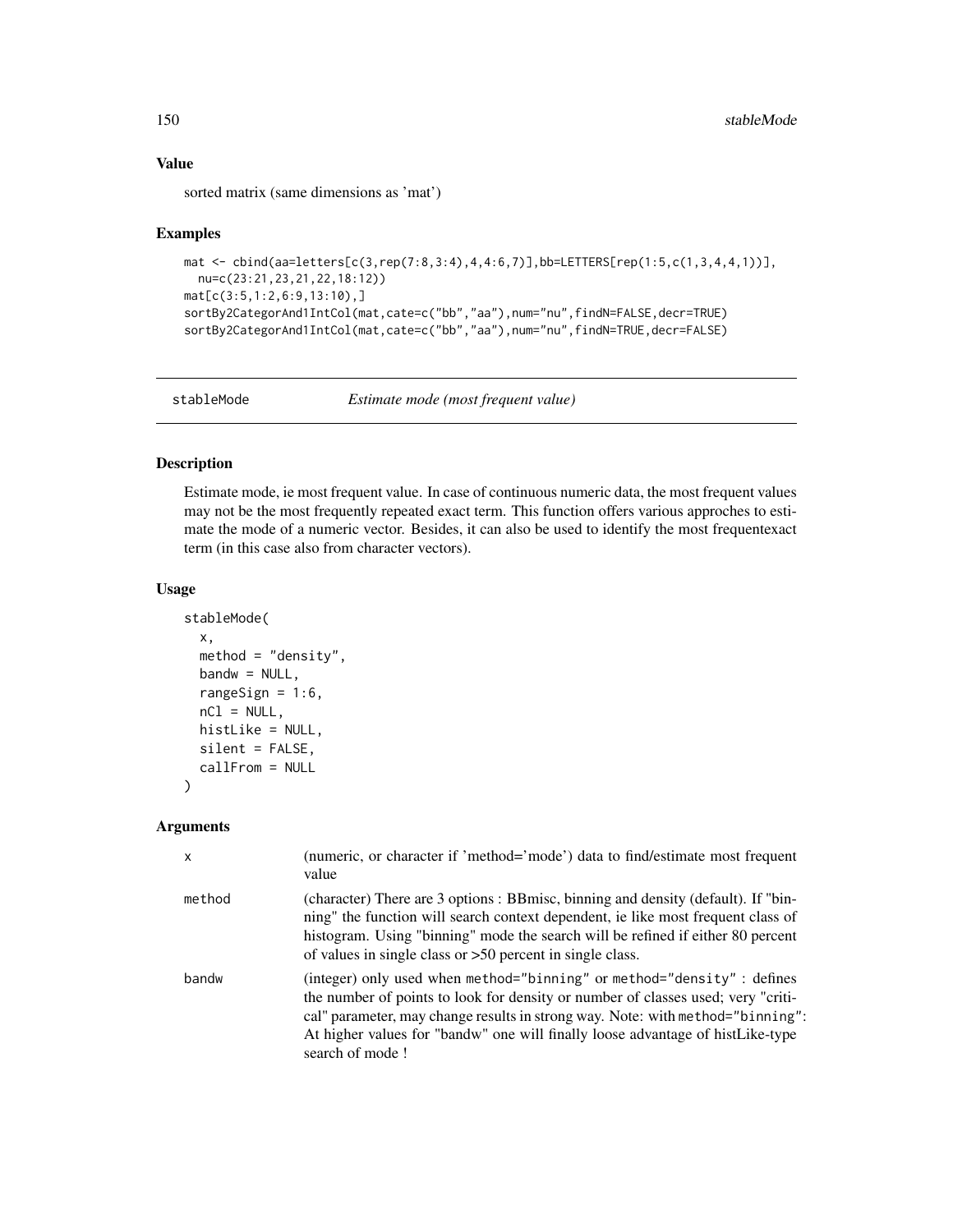#### <span id="page-150-0"></span>standard W 151

| rangeSign | (integer) only used when method="binning": range of numbers used as number<br>of significant values |
|-----------|-----------------------------------------------------------------------------------------------------|
| nCl       | (integer) depreciated argument, please use bandw instead                                            |
| histLike  | (logical) depreciated, please use argument method instead                                           |
| silent    | (logical) suppress messages                                                                         |
| callFrom  | (character) allows easier tracking of messages produced                                             |

# Details

The argument method allows to choose among (so far) 4 different methods available. If "density" is chosen, the most dense region of sqrt(n) values will be chosen; if "binning", the data will be binned (like in histograms) via rounding to a user-defined number of significant values ("rangeSign"). If method is set to "[BBmisc](https://CRAN.R-project.org/package=BBmisc)", the function computeMode() from package BBmisc will be used. If "mode" is chosen, the first most frequently occuring (exact) value will be returned, if "allModes", all ties will be returned. This last mode also works with character input.

## Value

This function returns a numeric vector with value of mode, the name of the value indicates it's position

#### See Also

computeMode() in package [BBmisc](https://CRAN.R-project.org/package=BBmisc)

#### Examples

```
set.seed(2012); dat <- round(c(rnorm(50), runif(100)),3)
stableMode(dat)
```
standardW *Standardize (scale) data*

# Description

This functions work similar to [scale](#page-0-0), however, it evaluates the entire input and not column-wise (and independeltly as scale does). With Standarizing we speak of transforming the data to end up with mean=O and sd=1. Furthermore, in case of 3-dim arrays, this function returns also an object with the same dimensions as the input.

#### Usage

```
standardW(mat, byColumn = FALSE, na.rm = TRUE)
```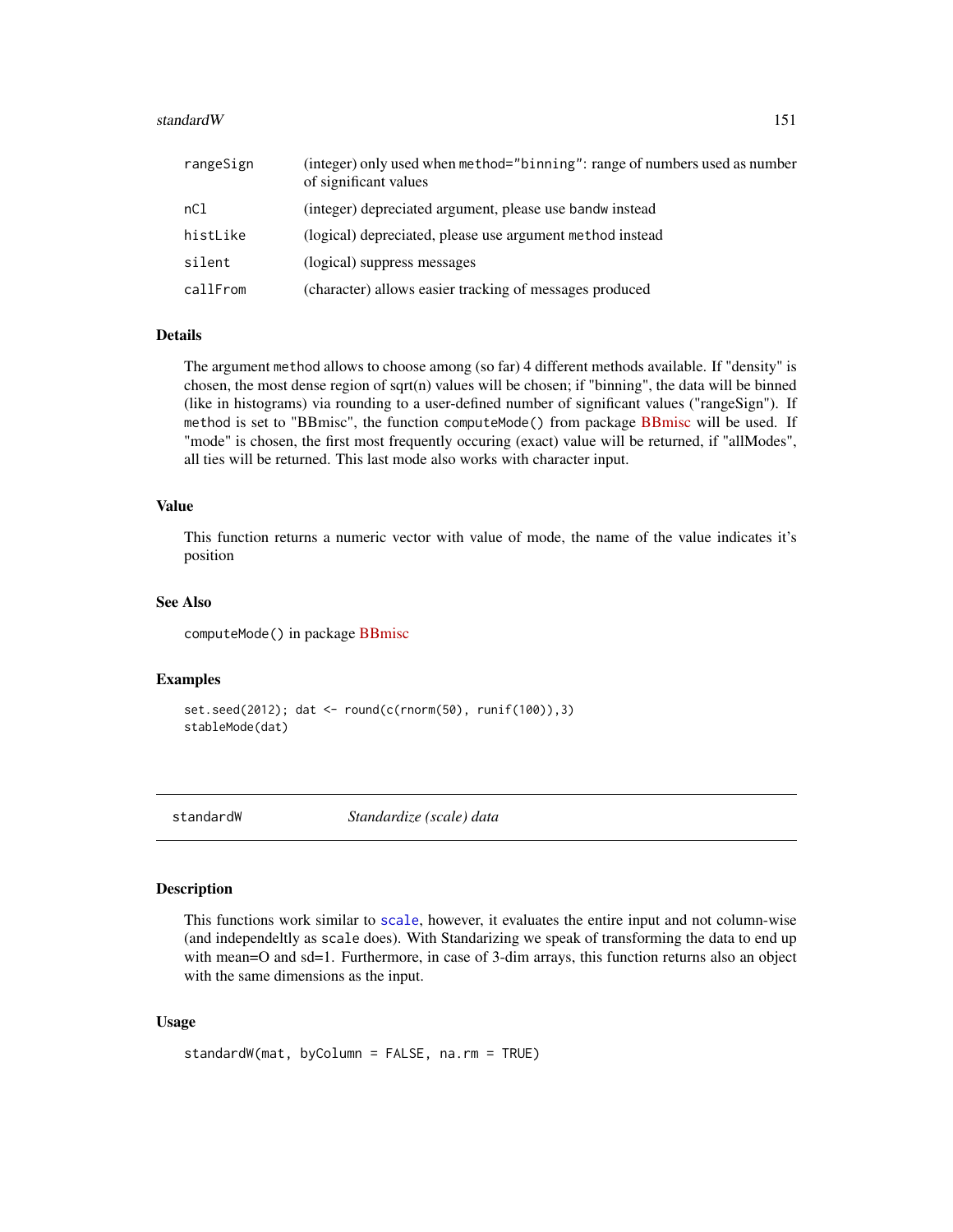# <span id="page-151-0"></span>Arguments

| mat      | (matrix, data.frame or array) data that need to get standardized.                                                  |
|----------|--------------------------------------------------------------------------------------------------------------------|
| byColumn | (logical) if TRUE the function will be run independently over all columns such as<br>as $apply(mat, 2, standardW)$ |
| na.rm    | (logical) if NAs in the data don't get ignored via this argument, the output will be<br>all NA                     |

# Value

vector of rescaled data (in dimensions as input)

# See Also

[scale](#page-0-0)

# Examples

```
dat <- matrix(2*round(runif(100),2), ncol=4)
mean(dat); sd(dat)
```

```
dat2 <- standardW(dat)
apply(dat2, 2, sd)
summary(dat2)
dat3 <- standardW(dat, byColumn=TRUE)
apply(dat2, 2, sd)
summary(dat2)
```
mean(dat2); sd(dat2)

stdErrMedBoot *Standard eror of median by boot-strap*

# Description

stdErrMedBoot estimate standard eror of median by boot-strap approach. Note: requires package [boot](https://CRAN.R-project.org/package=boot)

# Usage

```
stdErrMedBoot(x, nBoot = 99)
```
# Arguments

|       | (numeric) vector to estimate median and it's standard error |
|-------|-------------------------------------------------------------|
| nBoot | (integer) number for iterations                             |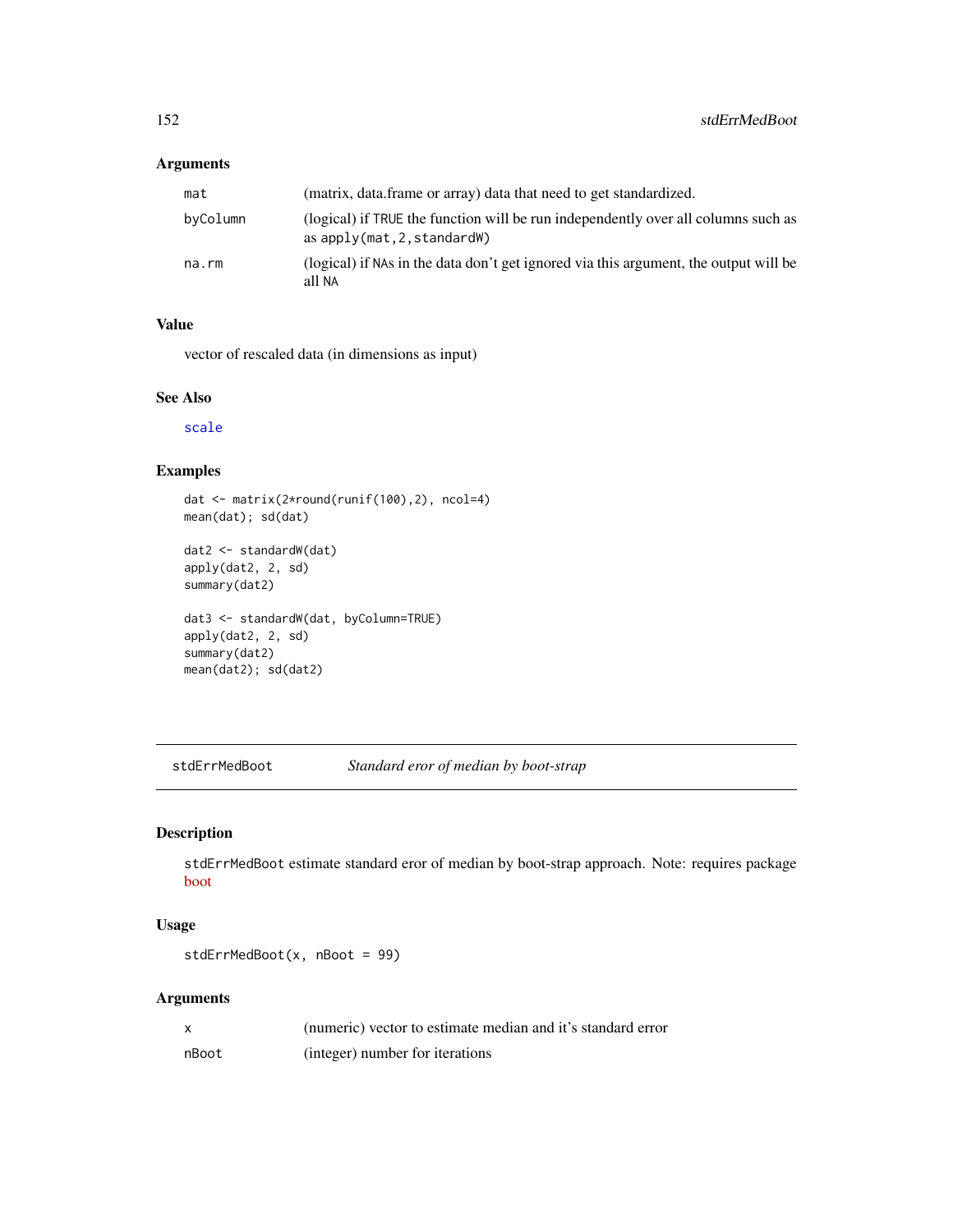## <span id="page-152-0"></span>summarizeCols 153

# Value

This function returns a (numeric) vector with estimated standard error

#### See Also

[boot](#page-0-0)

# Examples

```
set.seed(2014); ra1 <- c(rnorm(9,2,1),runif(8,1,2))
rat1 <- ratioAllComb(ra1[1:9],ra1[10:17])
median(rat1); stdErrMedBoot(rat1)
```
summarizeCols *Summarize columns (as median,mean,min,last or other methods)*

# Description

summarizeCols summarizes all columns of matrix (or data.frame). In case of text-columns the sorted middle (~median) will be given, unless 'maxLast', 'minLast', 'maxLast','maxAbsLast' or 'minLast' .. consider only last column of 'matr' : choose from all columns the line where (max of) last col is at min; 'medianComplete' or 'meanComplete' consideres only lines/rows where no NA occur (NA have influence other columns !)

## Usage

```
summarizeCols(
 matr,
 meth = "median".silent = FALSE,
  debug = FALSE,callFrom = NULL
\lambda
```
#### Arguments

| matr     | data. frame matrix of data to be summarized by comlumn (may do different<br>method for text and numeric comlumns)                  |
|----------|------------------------------------------------------------------------------------------------------------------------------------|
| meth     | (character) summarization method (eg 'maxLast','minLast','maxLast','maxAbsLast',<br>'minLast', 'medianComplete' or 'meanComplete') |
| silent   | (logical) suppress messages                                                                                                        |
| debug    | (logical) additional messages for debugging                                                                                        |
| callFrom | (character) allow easier tracking of messages produced                                                                             |

## Value

vector with summary for each column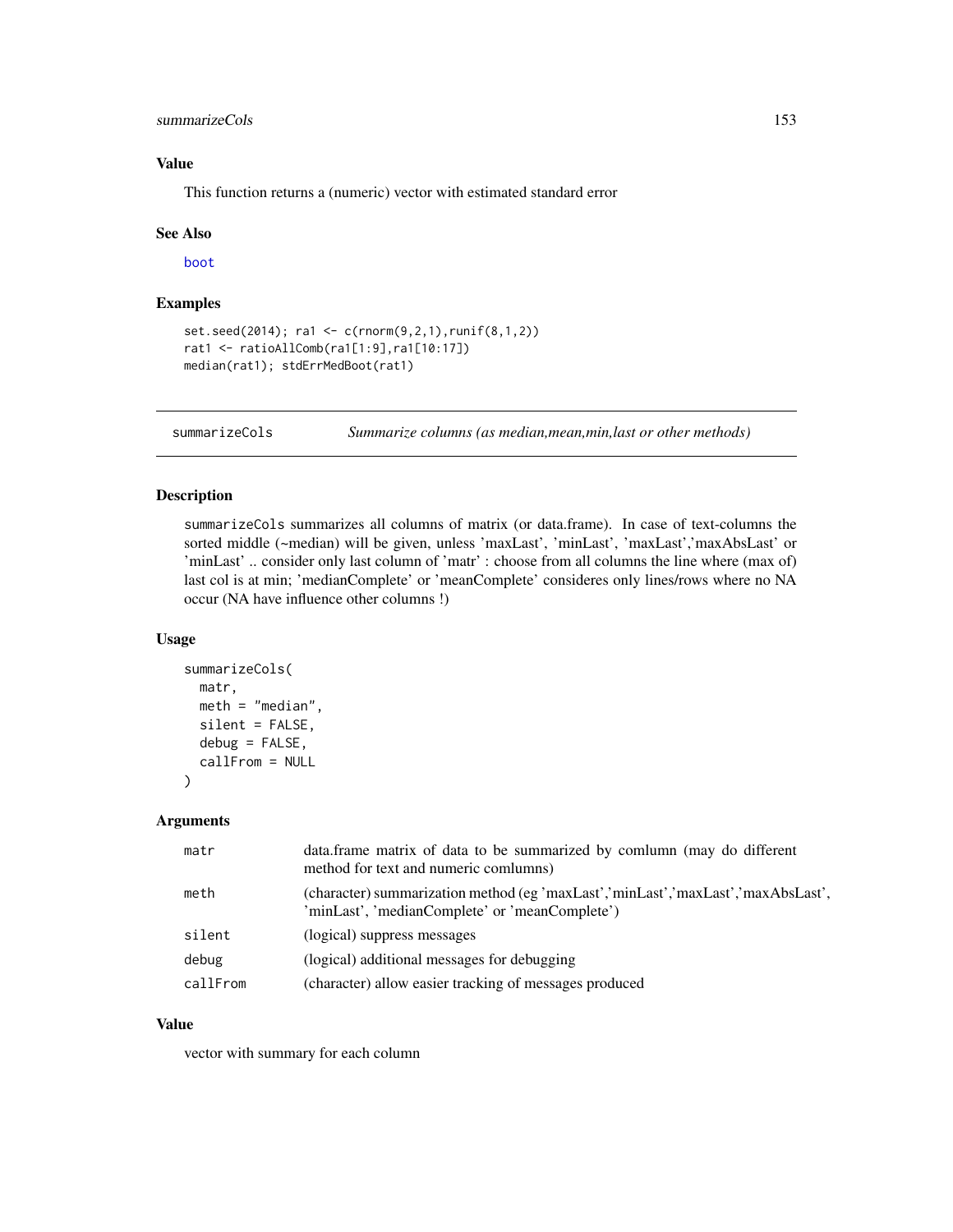# See Also

rowMeans in [colSums](#page-0-0)

#### Examples

```
t1 <- matrix(round(runif(30,1,9)), nc=3); rownames(t1) <- letters[c(1:5,3:4,6:4)]
summarizeCols(t1, me="median")
t(sapply(by(t1,rownames(t1), function(x) x), summarizeCols,me="maxLast"))
t3 <- data.frame(ref=rep(11:15,3), tx=letters[1:15],
 matrix(round(runif(30,-3,2),1), ncol=2), stringsAsFactors=FALSE)
by(t3, t3[, 1], function(x) x)
t(sapply(by(t3,t3[,1], function(x) x), summarizeCols,me="maxAbsLast"))
```
sumNAperGroup *Count number of NAs per sub-set of columns*

#### Description

This function will count the number of NAs per group (defined by argument grp) while summing over all lines of a matrix or data.frame. The row-position has no influence on the counting. Using the argument asRelative=TRUE the result will be given as (average) number of NAs per row and group.

#### Usage

```
sumNAperGroup(x, grp, asRelative = FALSE)
```
#### Arguments

| $\mathsf{x}$ | matrix or data.frame which may contain NAs                     |
|--------------|----------------------------------------------------------------|
| grp          | factor describing which column of 'dat' belongs to which group |
| asRelative   | (logical) return as count of NAs per row and group             |

# Value

integer vector with count of NAs per group

#### See Also

[NA](#page-0-0), filter NAs by line [presenceFilt](#page-112-0)

#### Examples

```
mat < -matrix(1:25, node=5)mat[lower.tri(mat)] <- NA
sumNAperGroup(mat, rep(1:2,c(3,2)))
sumNAperGroup(mat, rep(1:2,c(3,2)), asRelative=TRUE)
```
<span id="page-153-0"></span>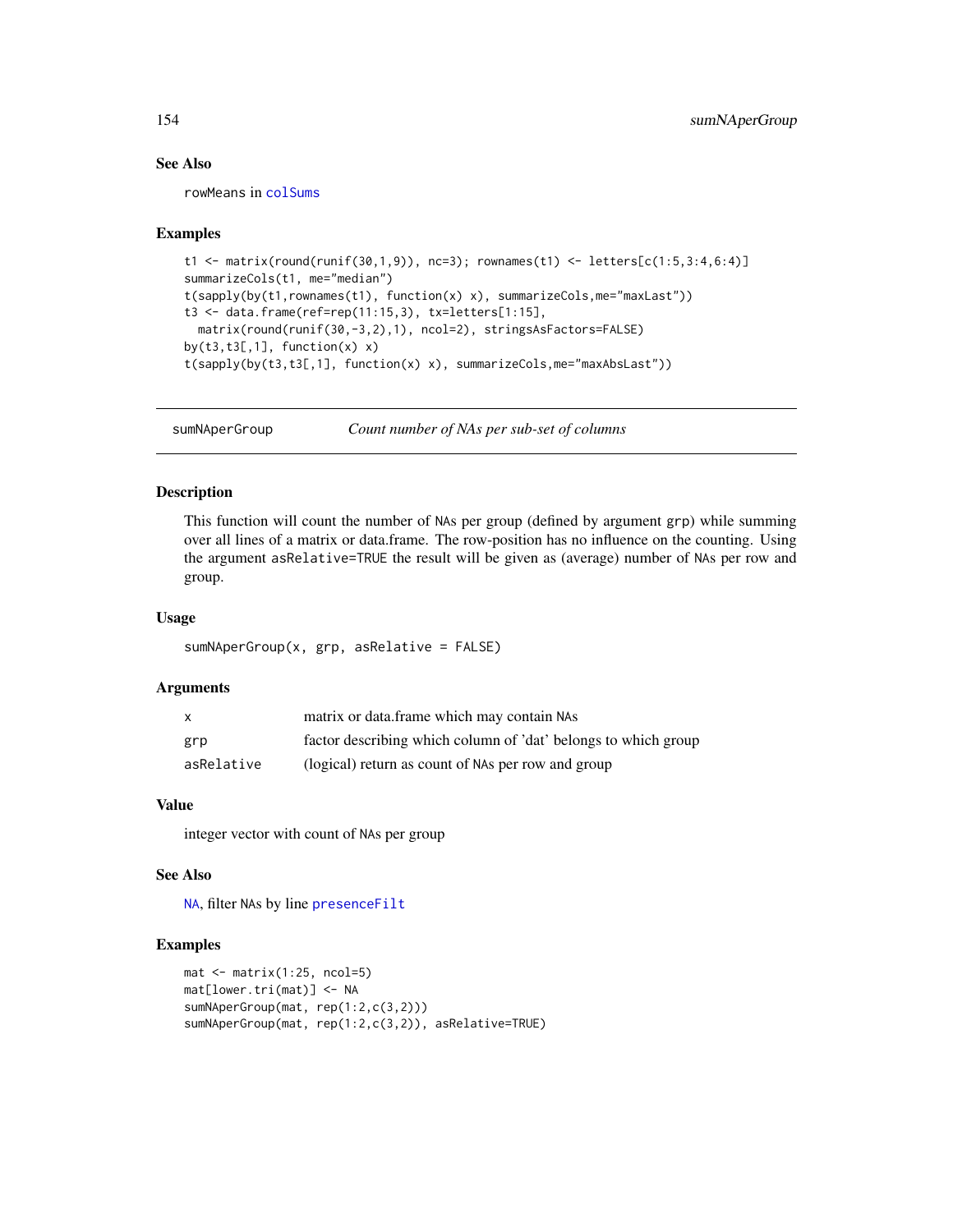<span id="page-154-0"></span>

## Description

This function returns current date (based on Sys.Date) in different format options.

#### Usage

```
sysDate(style = "univ1")
```
#### Arguments

style (character) choose style (default 'univ1' for very compact style)

#### Details

Multiple options for formatting exist : 'univ1' or 'wr' ... (default) compact sytle using day, first 3 letters of English name of month (lowercaps) and last 2 letters of year as ddmmmyy, eg 14jun21

'univ2' ... as ddMmmyy, eg 14Jun21

'univ3' ... as ddMonthyyyy, eg 14June2021

'univ4' ... as ddmonthyyyy, eg 14june2021

'univ5' ... as yyyy-mm-dd (output of Sys.Date()), eg 2021-06-14

'univ6' ... as yyyy-number of day (in year), eg 2021-165

'local1' ... compact sytle using day, first 3 letters of current locale name of month (not necessarily unique !) and last 2 letters of year as ddmmmyy, eg 14jui21

'local2' ... as ddMmmyy, month based on current locale (not necessarily unique !), eg 14Jui21

'local3' ... as ddMonthyyyy, month based on current locale , eg 14Juin2021

'local4' ... as ddmonthyyyy, month based on current locale , eg 14juin2021

'local5' ... as dd-month-yyyy, month based on current locale , eg 14-juin-2021

'local6' ... as yyyymonthddd, month based on current locale , eg 2021juin14

# Value

character vector with formatted date

#### See Also

[date](#page-0-0), Sys.Date and [Sys.time](#page-0-0),

#### Examples

sysDate()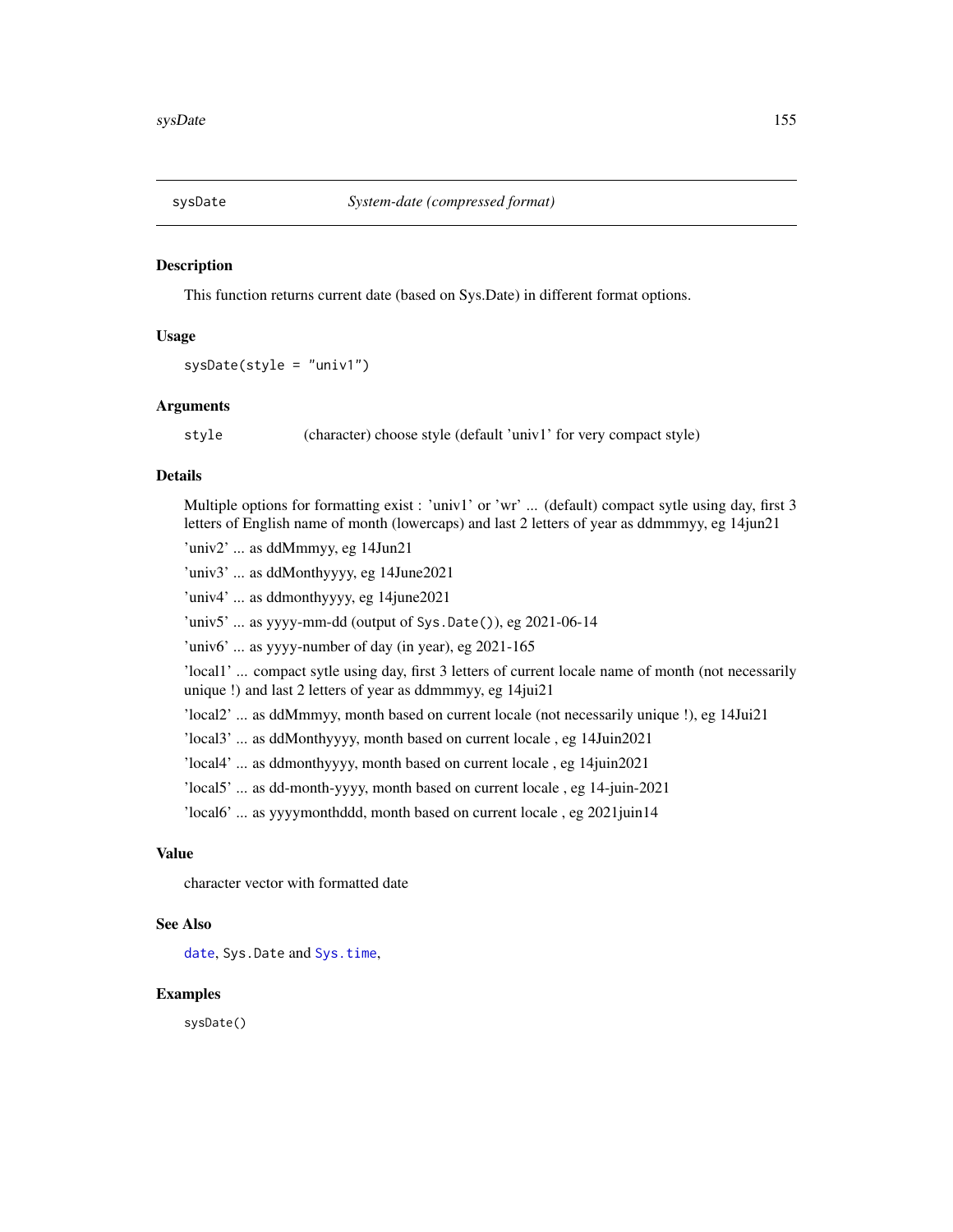<span id="page-155-0"></span>

#### Description

tableToPlot prints all columns of matrix in plotting region for easier inclusion to reports (default values are set to work for output as A4-sized pdf). This function was made for integrating listings of text to graphical output to devices like png, jpeg or pdf. This function was initially designed for listings with small/medium 1st col (eg couner or index), 2nd & 3rd col small and long 3rd col (like file paths). Obviously, the final number of lines one can pack and still read correctly into the graphical output depends on the size of the device (on a pdf of size A4 one can pack up to apr. 11O lines). Of ourse, [Sweave](#page-0-0), combined with LaTeX, provides a powerful alternative for wrapping text to pdf-output (and further combining text and graphics). Note: The final result on pdf devices may vary depending on screen-size (ie with of current device), the parameters 'colPos' and 'titOffS' may need some refinements. Note: In view of typical page/figure layouts like A4, the plotting region will be split to avoid too wide spacing between rows with less than 30 rows.

#### Usage

```
tableToPlot(
 matr,
  colPos = c(0.05, 0.35, 0.41, 0.56),
  useCex = 0.7,
  useAdj = c(0, 1, 1, 0),
  titOffS = 0,
  useCol = 1,
  silent = FALSE,
  callFrom = NULL
)
```
#### Arguments

| matr     | (matrix) main (character) matrix to display                                       |
|----------|-----------------------------------------------------------------------------------|
| colPos   | (numeric) postion of columns on x-scale (from 0 to 1)                             |
| useCex   | (numeric) cex expension factor forsiez of text (may be different for each column) |
| useAdj   | (numeric) left/cneter/right alignment for text (may be different for each column) |
| titOffS  | (numeric) offset for title line (ralive to 'colPos')                              |
| useCol   | color specification for text (may be different for each column)                   |
| silent   | (logical) suppress messages                                                       |
| callFrom | (character) allow easier tracking of message(s) produced                          |

## Value

NULL (no R-object returned), print 'plot' in current device only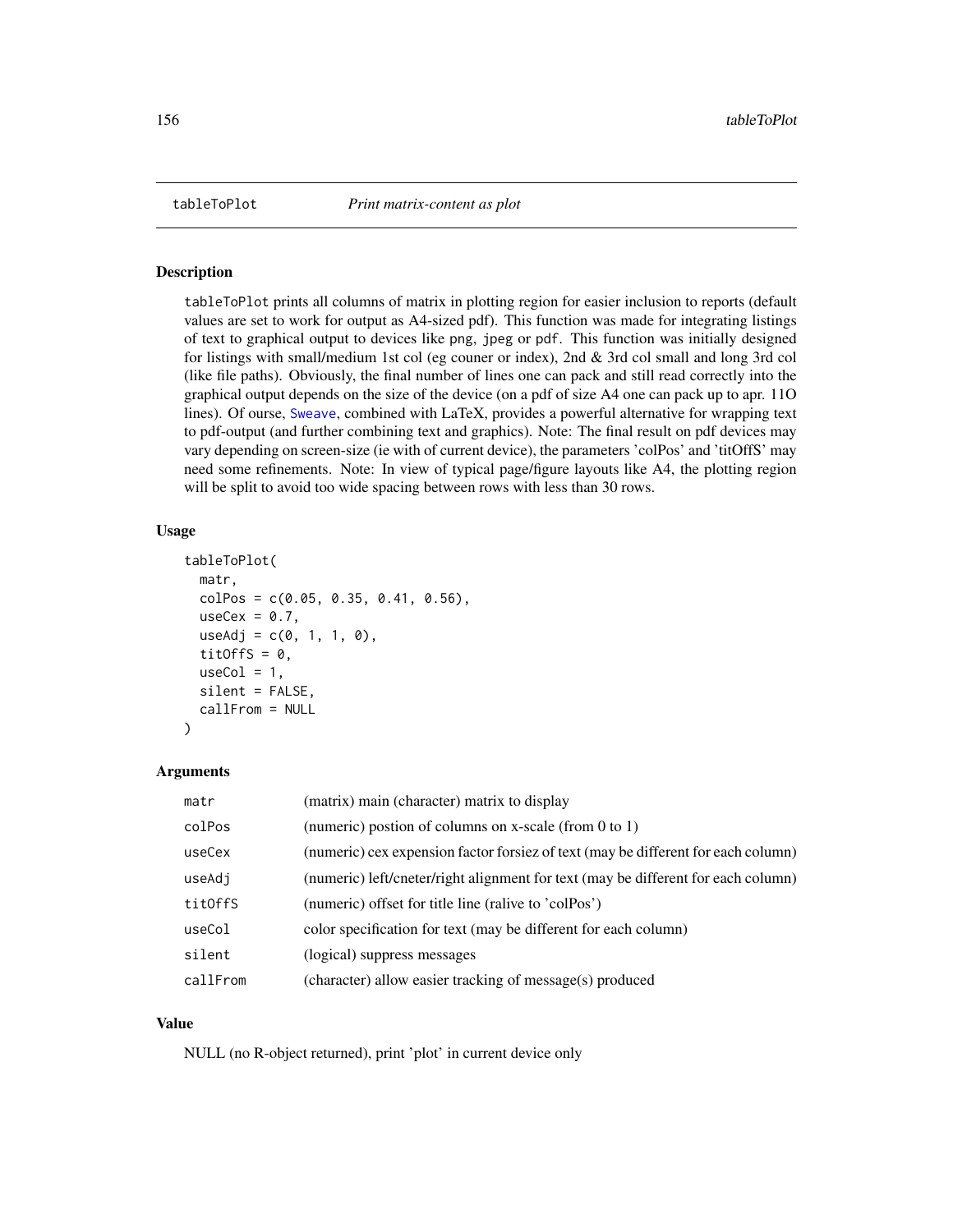# <span id="page-156-1"></span>test2factLimma 157

# See Also

[Sweave](#page-0-0) for more flexible framework

#### Examples

```
## as example let's make a listing of file-names and associated parameters in current directory
mat < -dir()mat <- cbind(no=1:length(mat),fileName=mat,mode=file.mode(mat),
  si=round(file.size(mat)/1024),path=getwd())
## Now, we wrap all text into a figure (which could be saved as jpg, pdf etc)
tableToPlot(mat[,-1],colPos=c(0.01,0.4,0.46,0.6),titOffS=c(0.05,-0.03,-0.01,0.06))
tableToPlot(mat,colPos=c(0,0.16,0.36,0.42,0.75),useAdj=0.5,titOffS=c(-0.01,0,-0.01,0,-0.1))
```
<span id="page-156-0"></span>test2factLimma *2-factorial limma-style t-test*

# Description

The aim of this function is to provide convenient acces to two-factorial (linear) testing withing the framework of [makeMAList](#page-81-0) including the emprical Bayes shrinkage. The input data 'datMatr' which should already be organized as limma-type MAList, eg using using [makeMAList](#page-81-0). Note: This function uses the Bioconductor package [limma.](https://bioconductor.org/packages/release/bioc/html/limma.html)

#### Usage

```
test2factLimma(
  datMatr,
  fac1,
  fac2,
  testSynerg = TRUE,
  testOrientation = "=",
  addResults = c("lfdr", "FDR", "Mval", "means"),
  addGenes = NULL,
  silent = FALSE,
  callFrom = NULL,
  debug = FALSE
)
```
#### **Arguments**

| datMatr    | matrix or data frame with lines as indenpendent series of measures (eg different<br>genes)                                                 |
|------------|--------------------------------------------------------------------------------------------------------------------------------------------|
| fac1       | (character or factor) vector describing grouping elements of each line of 'dat-<br>Matr' for first factor, must be of same langth as fac2  |
| fac2       | (character or factor) vector describing grouping elements of each line of 'dat-<br>Matr' for second factor, must be of same langth as fac1 |
| testSynerg | (logical) decide if factor-interactions (eg synergy) should be included to model                                                           |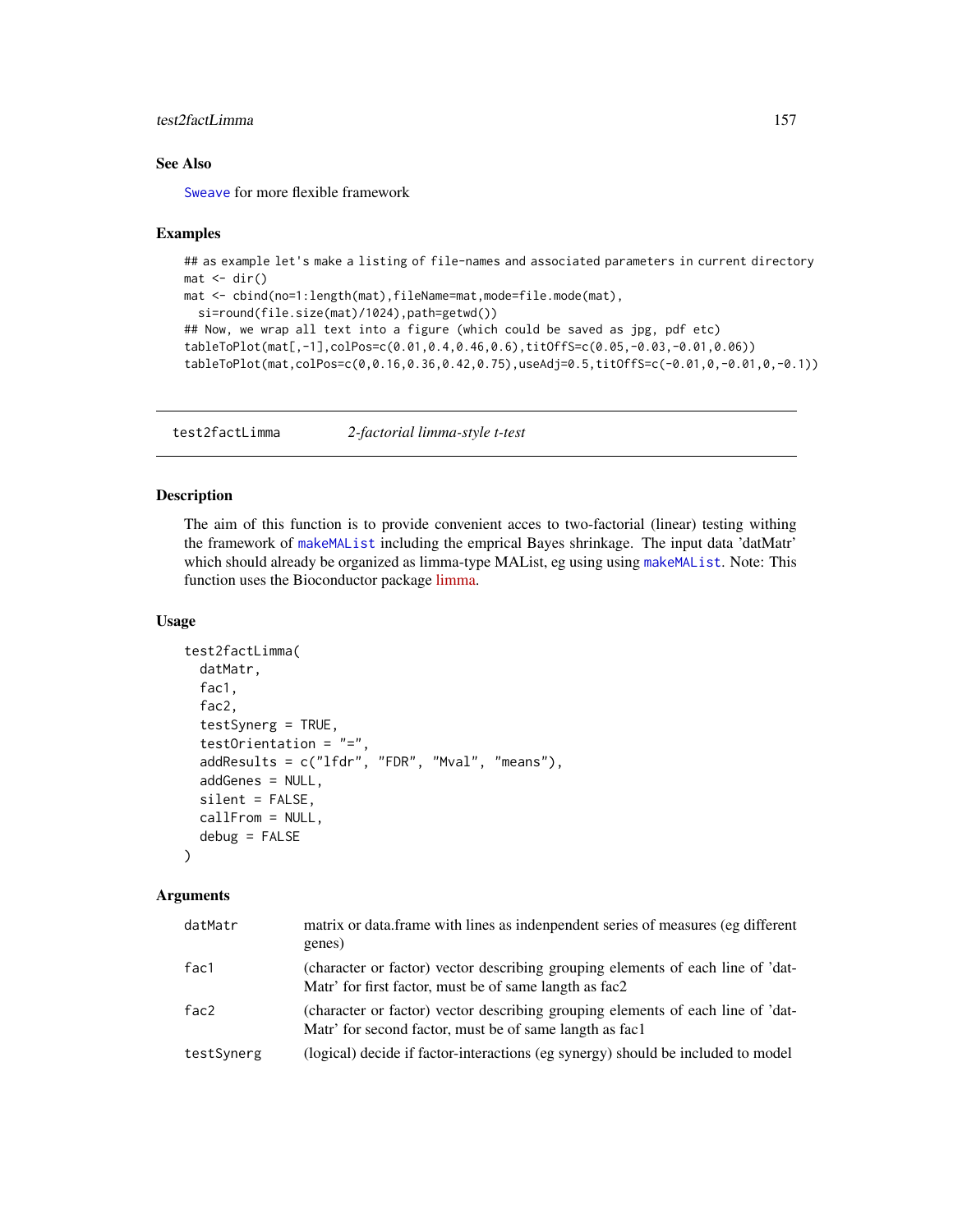<span id="page-157-0"></span>

| testOrientation |                                                                                                                                                                                                                       |
|-----------------|-----------------------------------------------------------------------------------------------------------------------------------------------------------------------------------------------------------------------|
|                 | (character) default (or any non-recignized input) $\equiv$ , otherwise either $\geq$ , ger-<br>ater','sup','upper' or ' $\lt$ ','inf','lower'                                                                         |
| addResults      | (character) vector defining which types of information should be included to<br>output, may be 'lfdr','FDR' (for BY correction), 'Mval' (M values), 'means'<br>(matrix with mean values for each group of replicates) |
| addGenes        | (matrix or data.frame) additional information to add to output                                                                                                                                                        |
| silent          | (logical) suppress messages                                                                                                                                                                                           |
| callFrom        | (character) allow easier tracking of messages produced                                                                                                                                                                |
| debug           | (logical) additional messages for debugging                                                                                                                                                                           |

#### Value

This function returns an object of class "MArrayLM" (from limma) containing/enriched by the testing results

#### See Also

[makeMAList](#page-81-0), single line testing [lmFit](#page-0-0) and the eBayes-family of functions in package [limma](https://bioconductor.org/packages/release/bioc/html/limma.html)

#### Examples

```
set.seed(2014)
dat0 <- rnorm(30) + rep(c(10, 15, 19, 20), c(9, 8, 7, 6))fa <- factor(rep(letters[1:4],c(9,8,7,6)))
dat2 <- data.frame(facA=rep(c("-","A","-","A"), c(9,8,7,6)),
  facB= rep(c("-","-","B","B"), c(9,8,7,6)), dat1=dat0, dat2=runif(30))
grpNa <- sub("-","",sub("\\.","", apply(dat2[,1:2], 1, paste, collapse="")))
test2f <- test2factLimma(t(dat2[,3:4]), dat2$facA, dat2$facB, testS=FALSE)
test2f
# Now you can easily summarize results using topTable from limma
if(requireNamespace("limma", quietly=TRUE)) {
  library(limma)
  topTable(test2f, coef=1, n=5)
  topTable(test2f, coef=2, n=5) }
```
transpGraySca *Make single vector gray-gradient*

# Description

This function helps making gray-gradients. Note : The resulting color gradient does not seem linear to the human eye, you may try [gray.colors](#page-0-0) instead

#### Usage

```
transpGraySca(startGray = 0.2, endGrey = 0.8, nSteps = 5, transp = 0.3)
```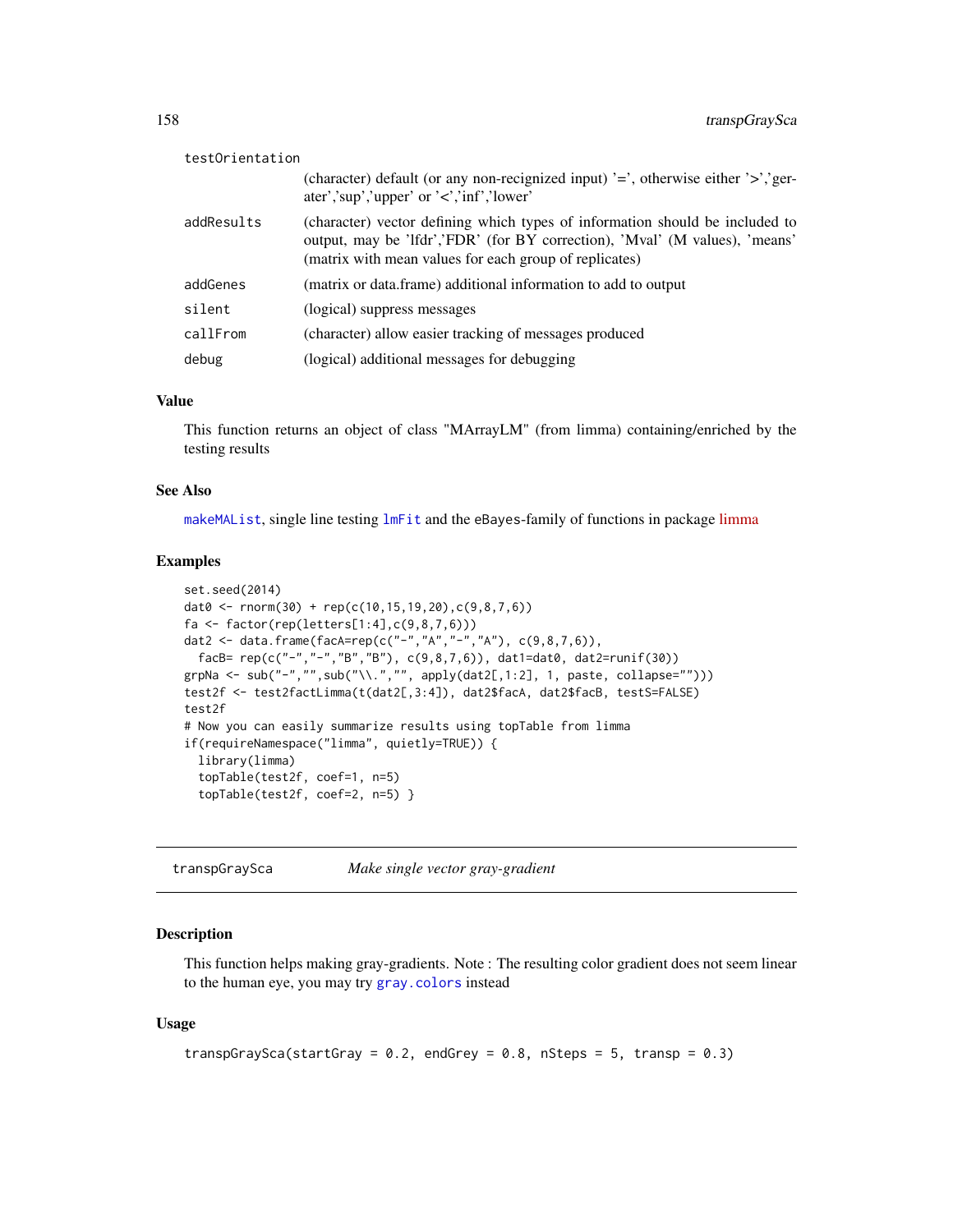# <span id="page-158-0"></span>treatTxtDuplicates 159

# Arguments

| startGray | (numeric) gray shade at start |
|-----------|-------------------------------|
| endGrey   | (numeric) gray shade at end   |
| nSteps    | (integer) number of levels    |
| transp    | (numeric) transparency alpha  |

# Value

character vector (of same length as x) with color encoding

# See Also

[gray.colors](#page-0-0)

# Examples

```
layout(1:2)col1 <- transpGraySca(0.8,0.3,7,0.9)
pie(rep(1,length(col1)), col=col1, main="from transpGraySca")
col2 <- gray.colors(7,0.9,0.3,alph=0.9)
pie(rep(1,length(col2)), col=col2, main="from gray.colors")
```
treatTxtDuplicates *Locate duplicates in text and make non-redundant*

# Description

treatTxtDuplicates locates duplictes in character-vector 'x' and return list (length=3) : with \$init (initial), \$nRed .. non-redundant text by adding number at end or beginning, and \$nrLst .. list-version with indexes per unique entry. Note : NAs (if multiple) will be renamed to NA\_1, NA\_2

#### Usage

```
treatTxtDuplicates(
 x,
 atEnd = TRUE,sep = ",
 onlyCorrectToUnique = FALSE,
 silent = FALSE,
  callFrom = NULL
)
```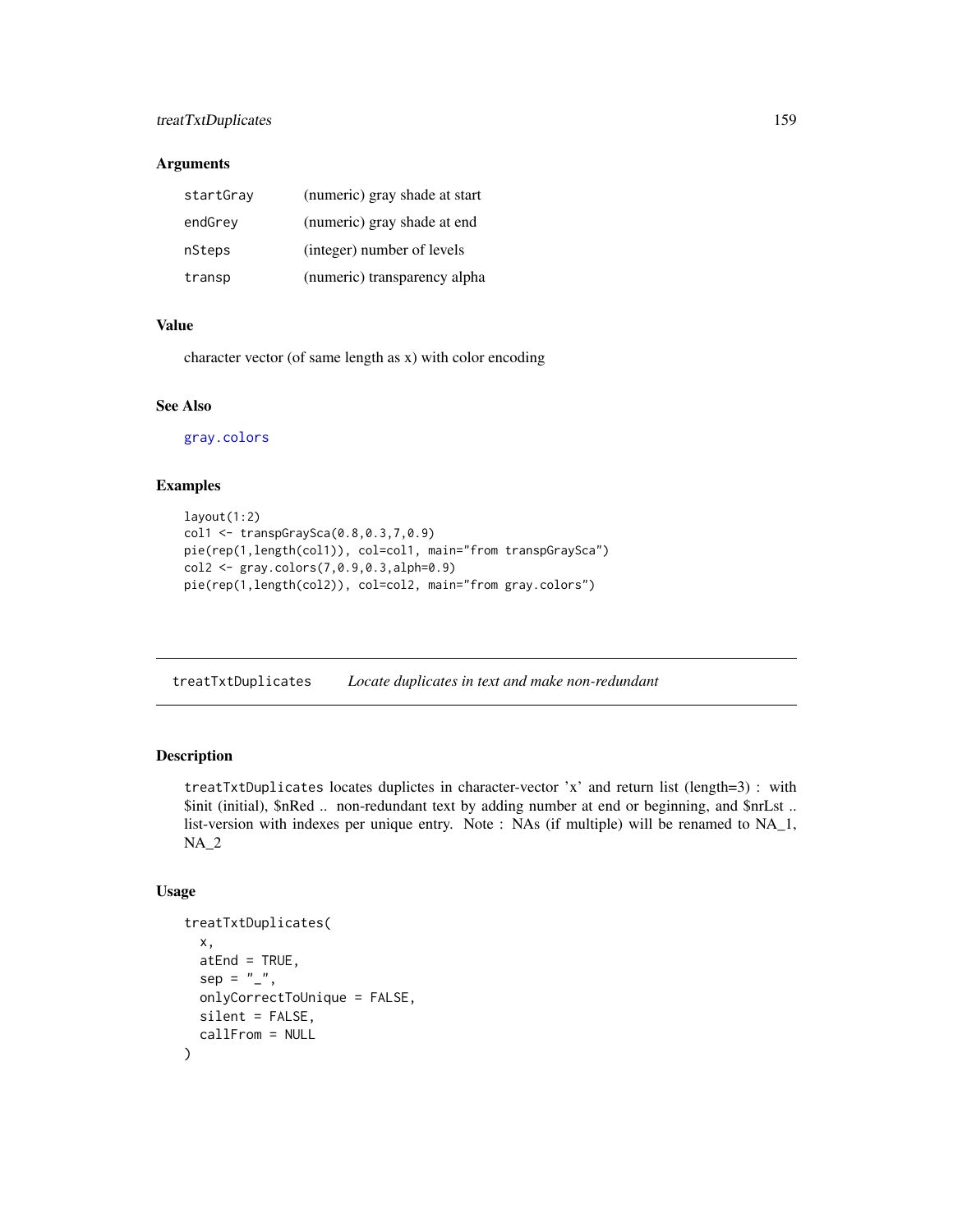# <span id="page-159-1"></span>Arguments

| x                   | (character) vector with character-entries to identify (and remove) duplicates                            |  |
|---------------------|----------------------------------------------------------------------------------------------------------|--|
| atEnd               | (logical) decide location of placing the counter (at end or at beginning of ID)<br>(see correctToUnique) |  |
| sep                 | (character) separator to add before counter when making non-redundant version                            |  |
| onlyCorrectToUnique |                                                                                                          |  |
|                     | (logical) if TRUE, return only vector of non-redundant                                                   |  |
| silent              | (logical) suppress messages                                                                              |  |
| callFrom            | (character) allow easier tracking of message(s) produced                                                 |  |

# Value

list with \$init, \$nRed, \$nrLst

# See Also

For simple correction use [correctToUnique](#page-36-0)

#### Examples

```
treatTxtDuplicates(c("li0",NA,rep(c("li2","li3"),2)))
correctToUnique(c("li0",NA,rep(c("li2","li3"),2)))
```
<span id="page-159-0"></span>triCoord *Pairwise x,y combinations*

# Description

triCoord gets pairwise combinations for 'n' elements; returns matrix with x & y coordinates to form all pairwise groups for 1:n elements

# Usage

```
triCoord(n, side = "upper")
```
# Arguments

|      | (integer) number of elements for making all pair-wise combinations |
|------|--------------------------------------------------------------------|
| side | (character) "upper" or "lower"                                     |

# Value

2-column matrix wiyh indexes for all pairwise combnations of 1:n

# See Also

[lower.tri](#page-0-0) or upper.tri, simpler version [upperMaCoord](#page-163-0)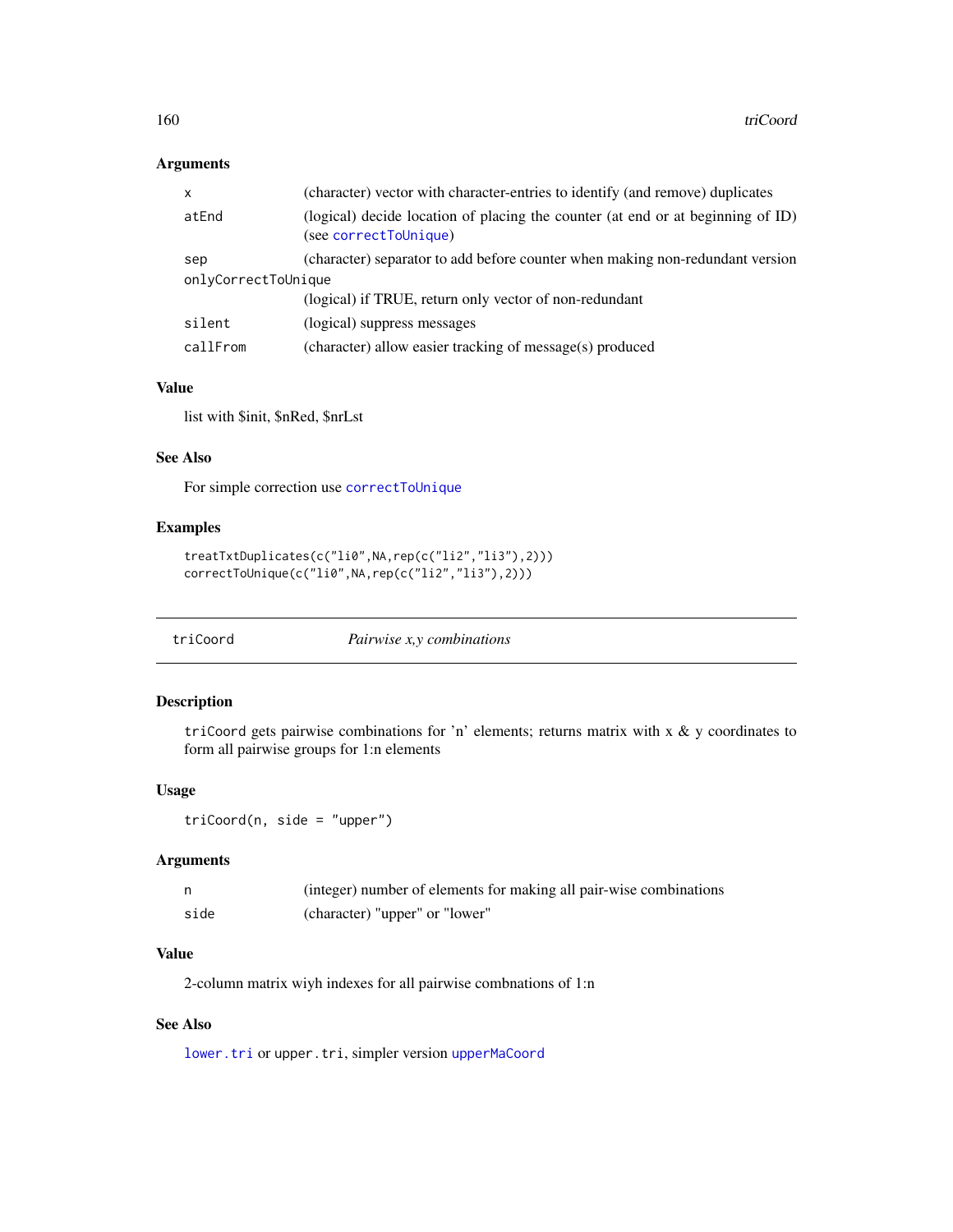# <span id="page-160-0"></span>trimRedundText 161

# Examples

triCoord(4)

trimRedundText *Trim redundant text*

# Description

This function allows trimming/removing redundant text-fragments (redundant from head or tail) out of character vector 'txt'.

# Usage

```
trimRedundText(
  txt,
 minNchar = 1,
  side = "both",
  spaceElim = FALSE,
  silent = TRUE,
  callFrom = NULL,
  debug = FALSE
)
```
# Arguments

| txt       | character vector to be treated                                   |
|-----------|------------------------------------------------------------------|
| minNchar  | (integer) minumin number of characters that must remain          |
| side      | (character) may be be either 'both', 'left' or 'right'           |
| spaceElim | (logical) optional removal of any heading or tailing white space |
| silent    | (logical) suppress messages                                      |
| callFrom  | (character) allow easier tracking of messages produced           |
| debug     | (logical) display additional messages for debugging              |

# Value

This function returns a modified character vector

# See Also

Inverse : Find/keep common text [keepCommonText](#page-71-0); you may also look for related functions in package [stringr](https://CRAN.R-project.org/package=stringr)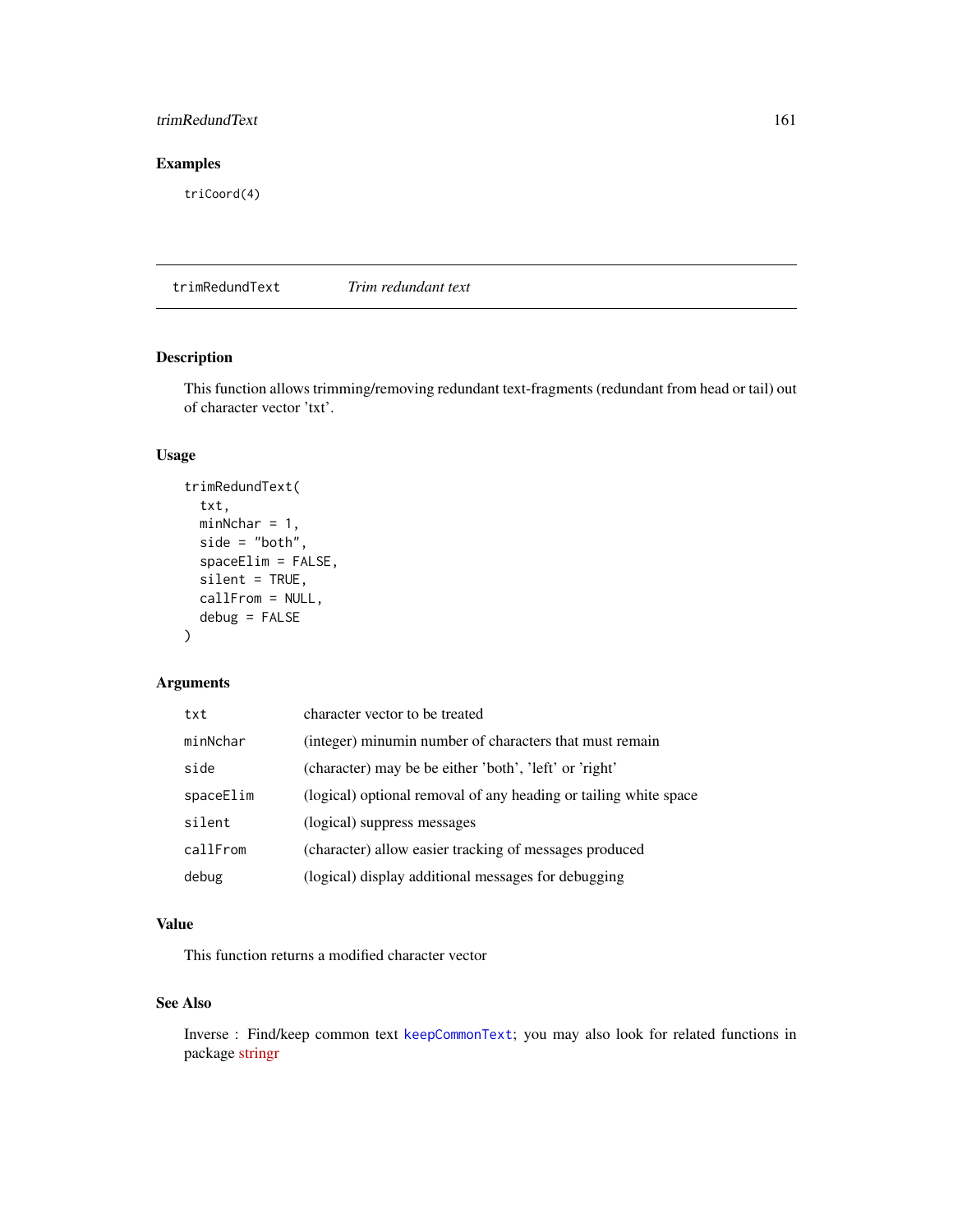#### Examples

```
txt1 <- c("abcd_ccc","bcd_ccc","cde_ccc")
trimRedundText(txt1, side="right") # trim from right
txt2 <- c("ddd_ab","ddd_bcd","ddd_cde")
trimRedundText(txt2, side="left") # trim from left
```
tTestAllVal *t.test on all individual values against all other values*

# Description

Run t.test on each indiv value of x against all its neighbours (=remaining values of same vector) in order to test if tis value is likely to belong to vector x. This represents a repeated leave-one-out testing. Mutiple choices for multiple testing correction are available.

#### Usage

tTestAllVal(x, alph =  $0.05$ , alternative = "two.sided", p.adj = NULL)

# Arguments

| $\mathsf{x}$ | matrix or data frame                                                                                                                                                                                                   |
|--------------|------------------------------------------------------------------------------------------------------------------------------------------------------------------------------------------------------------------------|
| alph         | (numeric) threshold alpha (passed to t. test)                                                                                                                                                                          |
| alternative  | (character) will be passed to t. test as argument 'alternative', may be "two.sided",                                                                                                                                   |
| p.adj        | (character) multiple test correction : may be NULL (no correction), "BH", "BY", "holm", "hochberg"<br>or "bonferroni" (but not 'fdr' since this may be confounded with local false dis-<br>covery rate), see p. adjust |

# Value

numeric vector with p-values or FDR (depending on argument p.adj)

#### See Also

[t.test](#page-0-0), [p.adjust](#page-0-0)

# Examples

```
set.seed(2016); x1 <- rnorm(100)
allTests1 <- tTestAllVal(x1)
hist(allTests1,breaks="FD")
```
<span id="page-161-0"></span>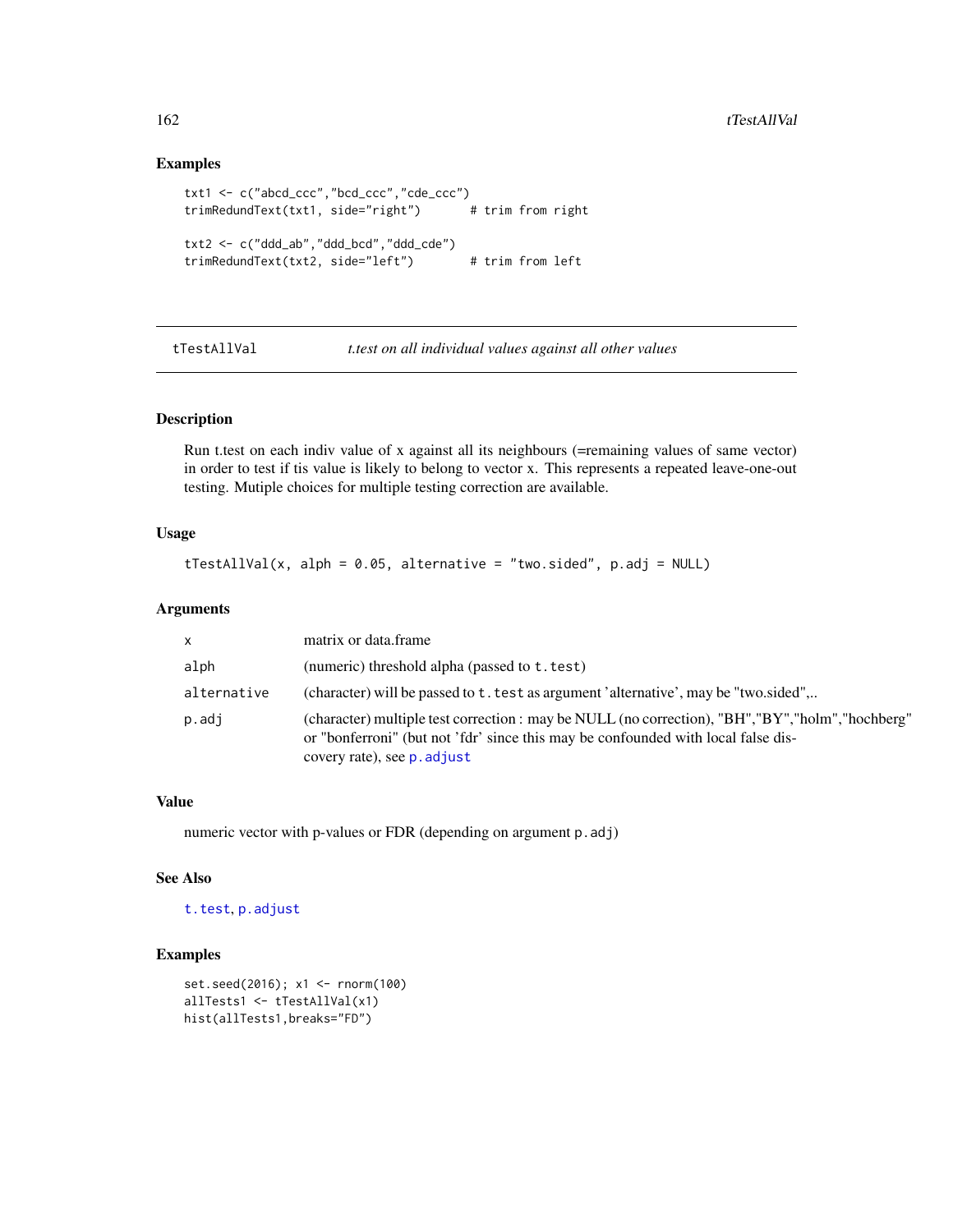<span id="page-162-0"></span>

# Description

Make report about number of unique and redundant elements of vector 'dat'. Note : fairly slow for long vectors !!

#### Usage

```
uniqCountReport(
  dat,
  frL = NULL,plotDispl = FALSE,
  tit = NULL,col = NULL,radius = 0.9,
  sizeTo = NULL,
 clockwise = FALSE,
 silent = FALSE,
  callFrom = NULL
\mathcal{L}
```
# Arguments

| dat       | (charcter or numeric vector) main input where number of unique (and redunant)<br>should be determined             |
|-----------|-------------------------------------------------------------------------------------------------------------------|
| frL       | (logical) optional (re-)introducing results from duplicated to shorten time of<br>execution                       |
| plotDispl | (logical) decide if pie-type plot should be produced                                                              |
| tit       | (character) optional title in plot                                                                                |
| col       | (character) custom colors in pie                                                                                  |
| radius    | (numeric) radius passed to pie                                                                                    |
| sizeTo    | (numeric or charcter) optional reference group for size-population relative ad-<br>justing overall surface of pie |
| clockwise | (logical) argument passed to pie                                                                                  |
| silent    | (logical) suppress messages                                                                                       |
| callFrom  | (character) allow easier tracking of message(s) produced                                                          |

# Value

vector with counts of n (total), nUnique (wo any repeated), nHasRepeated (first of repeated), nRedundant), optional figure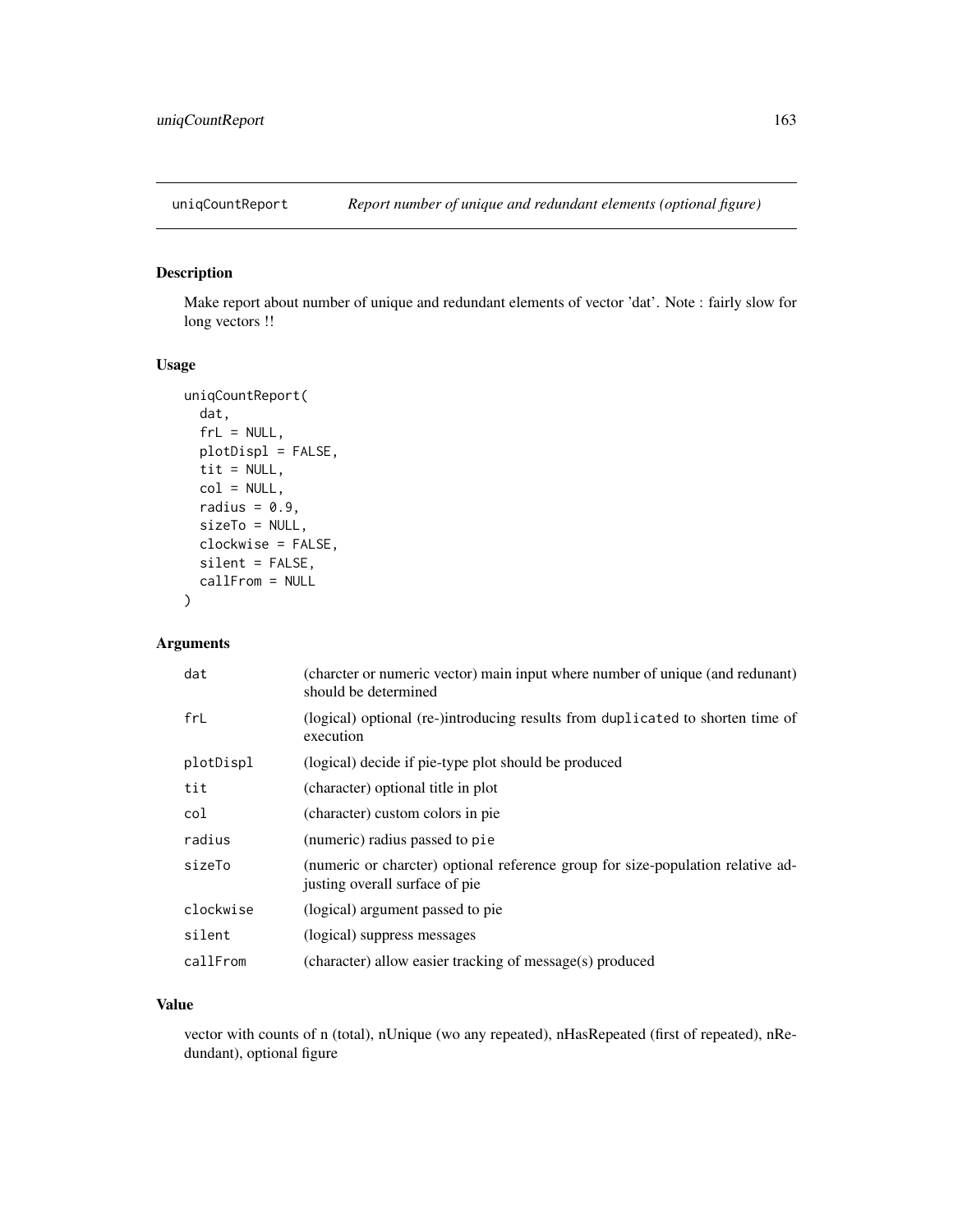# See Also

[correctToUnique](#page-36-0), [unique](#page-0-0)

# Examples

```
layout(1:2)
uniqCountReport(rep(1:7,1:7),plot=TRUE)
uniqCountReport(rep(1:3,1:3),plot=TRUE,sizeTo=rep(1:7,1:7))
```
<span id="page-163-0"></span>upperMaCoord *(upper) pairwise x,y combinations*

# Description

upperMaCoord gets pairwise combinations for 'n' elements; return matrix with  $x \& y$  coordinates to form all pairwise groups for n elements. But no distinction of 'upper' or 'lower' possible like in [triCoord](#page-159-0)

#### Usage

```
upperMaCoord(n)
```
#### Arguments

n (integer) number of elements for making all pair-wise combinations

# Value

2-column matrix wiyh indexes for all pairwise combnations of 1:n

#### See Also

[lower.tri](#page-0-0), more evolved version [triCoord](#page-159-0)

# Examples

upperMaCoord(4)

<span id="page-163-1"></span>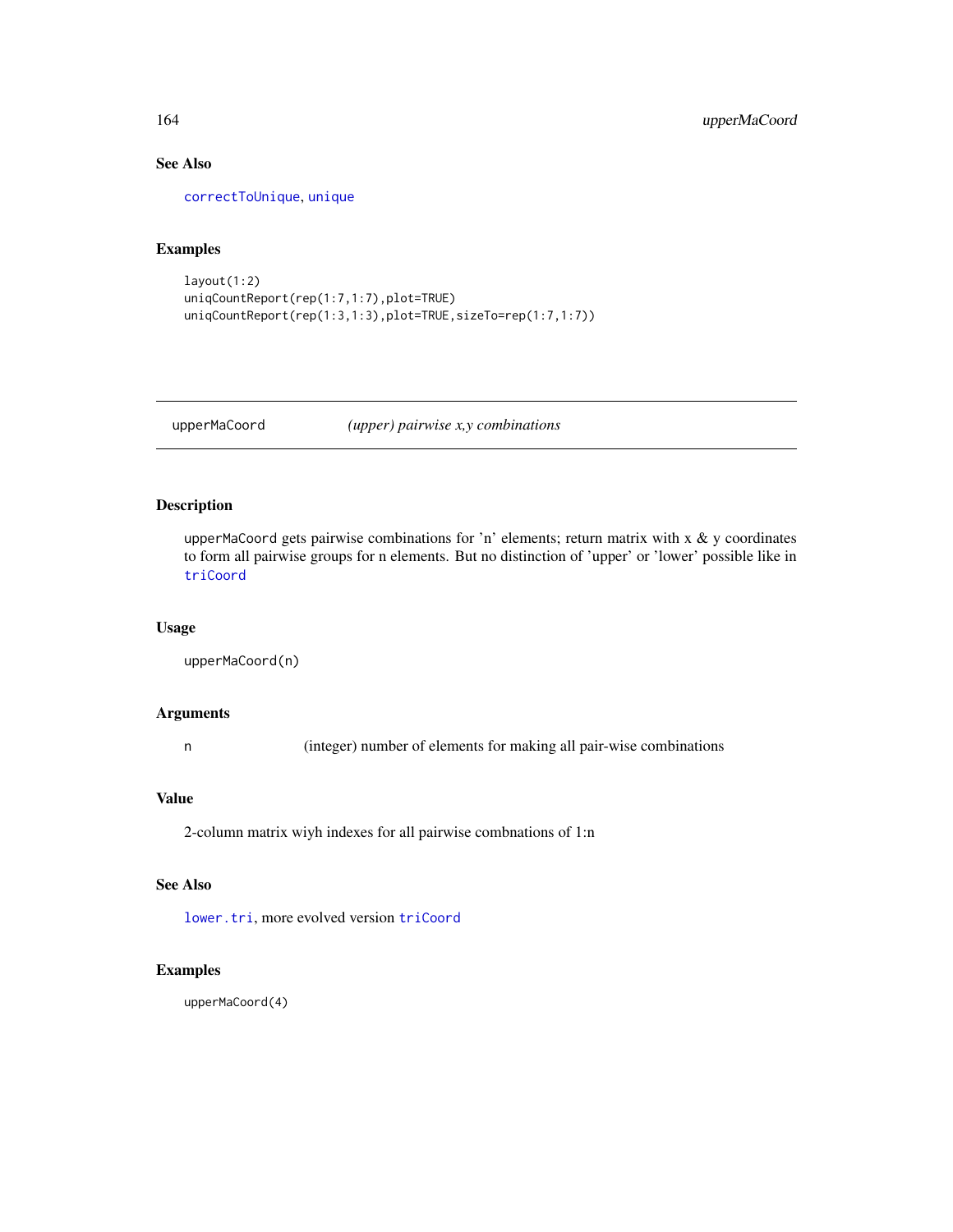<span id="page-164-0"></span>

#### Description

withinRefRange checks which values of numeric vector 'x' are within range +/- 'fa' x 'ref' (ie within range of reference).

# Usage

```
withinRefRange(x, fa, ref = NULL, absRef = TRUE, asInd = FALSE)
```
## Arguments

| $\times$ | matrix or data frame                                                                                                                                |
|----------|-----------------------------------------------------------------------------------------------------------------------------------------------------|
| fa       | (numeric) absolute or relative tolerance value (numeric, length=1), interpreted<br>according to 'absRef' as absolute or relative to 'x'(ie fa*ref)  |
| ref      | (numeric) (center) reference value for comparison (numeric, length=1), if not<br>given mean of 'x' (excluding NA or non-finite values) will be used |
| absRef   | (logical) return result as absolute or relative to $x'(i\epsilon)$ fa*ref)                                                                          |
| asInd    | (logical) if TRUE return index of which values of 'x' are within range, otherwise<br>return values if 'x' within range                              |

#### Value

numeric vector (containing only the values within range of reference)

#### Examples

```
## within 2.5 +/- 0.7
withinRefRange(-5:6,fa=0.7,ref=2.5)
## within 2.5 +/- (0.7*2.5)
withinRefRange(-5:6,fa=0.7,ref=2.5,absRef=FALSE)
```
writeCsv *Write (and convert) csv files*

#### Description

This functions is absed on write.csv allows for more options when writing data into csv-files. The main input may be gven as R-object or read from file 'input'. Then, one can (re-)write using specified conversions. An optional filter to select columns (column-name specified via 'filterCol') is available. The output may be simultaneaously written to multiple formats, as specified in 'expTy', tabulation characters may be converted to avoid accidentally split/shift text to multiple columns. Note: Mixing '.' and ',' as comma separators via text-columns or fused text&data may cause problems lateron, though.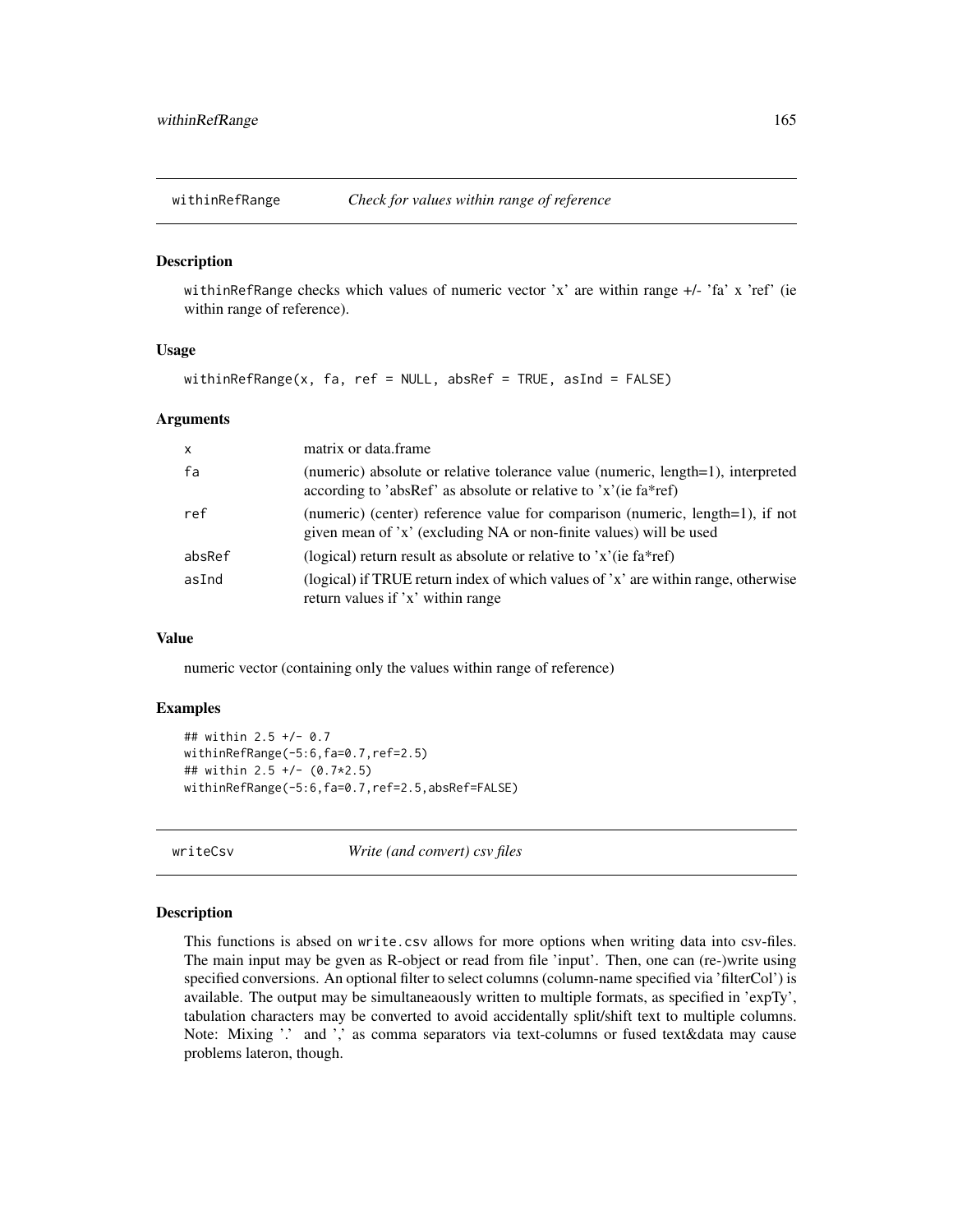# Usage

```
writeCsv(
  input,
  inPutFi = NULL,expTy = c("Eur", "US"),imporTy = "Eur",
  filename = NULL,
  quote = FALSE,
  filterCol = NULL,
  replMatr = NULL,
  returnOut = FALSE,
  SYLKprevent = TRUE,
 digits = 22,
  silent = FALSE,
 debug = FALSE,
  callFrom = NULL
)
```
# Arguments

| input       | either matrix or data.frame                                                                                                                                                                                                                                        |
|-------------|--------------------------------------------------------------------------------------------------------------------------------------------------------------------------------------------------------------------------------------------------------------------|
| inPutFi     | (character or NULL) file-name to be read (format as US or Euro-type may speci-<br>fied via argument imporTy)                                                                                                                                                       |
| ехрТу       | (character) 'US' and/or 'Eur' for sparator and decimal type in output                                                                                                                                                                                              |
| imporTy     | (character) default 'Eur' (otherwise set to 'US')                                                                                                                                                                                                                  |
| filename    | (character) optional new file name(s)                                                                                                                                                                                                                              |
| quote       | (logical) will be passed to function write.csv                                                                                                                                                                                                                     |
| filterCol   | (integer or character) optionally, to export only the columns specified here                                                                                                                                                                                       |
| replMatr    | optional, matrix (1st line: search, 2nd li: use for replacing) indicating which char-<br>acters need to be replaced)                                                                                                                                               |
| returnOut   | (logical) return output as object                                                                                                                                                                                                                                  |
| SYLKprevent | (logical) prevent difficulty when opening file via Excel. In some cases Excel<br>presumes (by error) the SYLK format and produces an error when trying to<br>open files : To prevent this, if necessary, the 1st column-name will be changed<br>from 'ID' to 'Id'. |
| digits      | (interger) limit number of signif digits in output (ie file)                                                                                                                                                                                                       |
| silent      | (logical) suppress messages                                                                                                                                                                                                                                        |
| debug       | (logical) for bug-tracking: more/enhanced messages                                                                                                                                                                                                                 |
| callFrom    | (character) allow easier tracking of messages produced                                                                                                                                                                                                             |

# Value

This function writes a file to disk and returns NULL unless returnOut=TRUE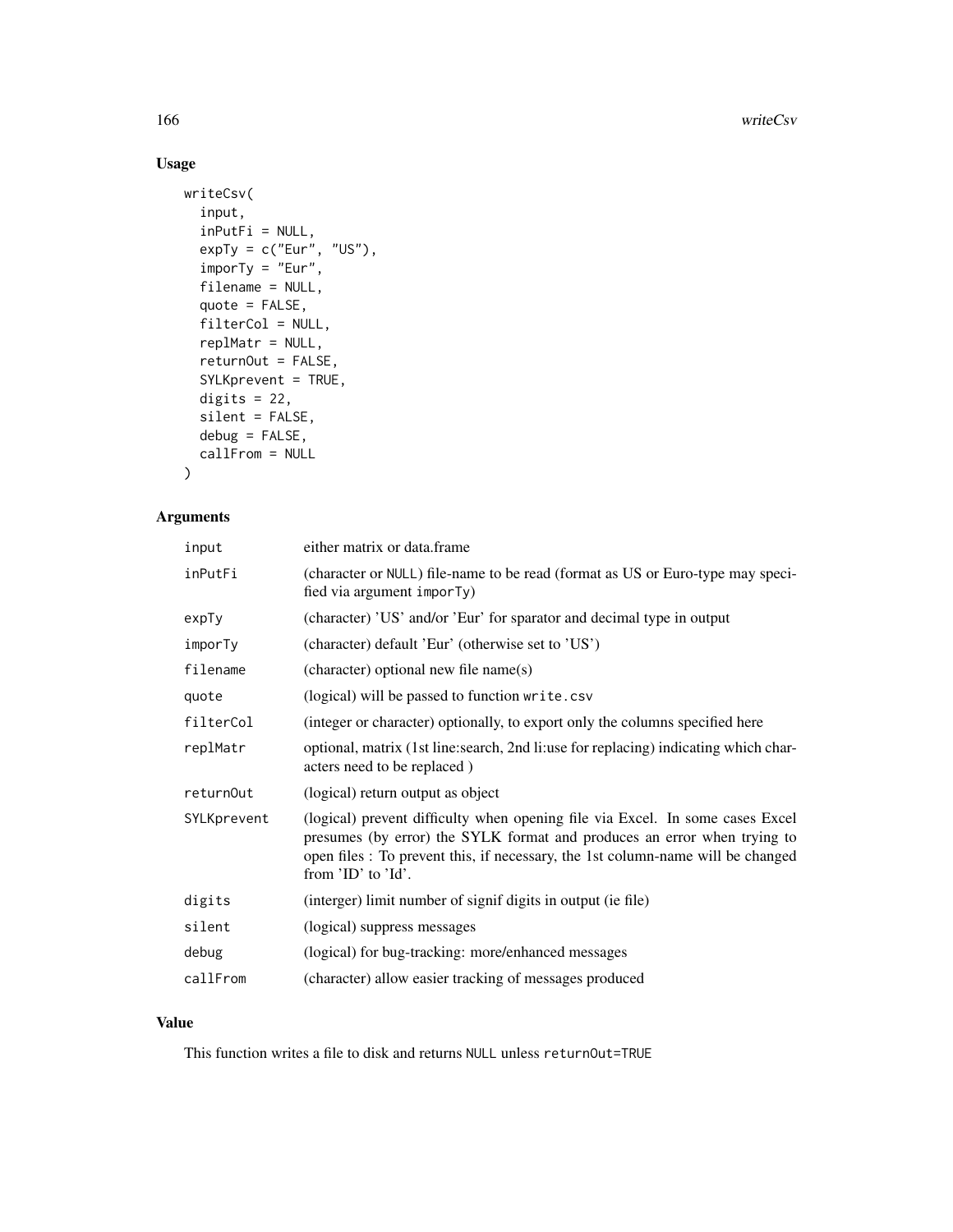# <span id="page-166-0"></span>XYToDiffPpm 167

# See Also

write.csv in [write.table](#page-0-0), batch reading using this package [readCsvBatch](#page-119-0)

#### Examples

```
dat1 <- data.frame(ini=letters[1:5],x1=1:5,x2=11:15,t1=c("10,10","20.20","11,11","21,21","33.33"),
  t2=c("10,11","20.21","kl;kl","az,az","ze.ze"))
fiNa <- file.path(tempdir(), paste("test",1:2,".csv",sep=""))
writeCsv(dat1, filename=fiNa[1])
dir(path=tempdir(), pattern="cs")
(writeCsv(dat1, replM=rbind(bad=c(";",","), replBy="__"), expTy=c("Eur"),
  returnOut=TRUE, filename=fiNa[2]))
```
XYToDiffPpm *Express difference as ppm*

#### Description

XYToDiffPpm transforms offset (pariwise-difference) between 'x' & 'y' to ppm (as normalized difference ppm, parts per million, ie  $(x-y)/y$ ). This type of expressiong differences is used eg in mass-spectrometry.

#### Usage

```
XYToDiffPpm(x, y, nSign = NULL, silent = FALSE, callFrom = NULL)
```
#### Arguments

| x        | (numeric) typically for measured variable                                                  |
|----------|--------------------------------------------------------------------------------------------|
| V        | (numeric) typically for theoretical/expected value (vector must be of same length<br>as'x' |
| nSign    | (integer) number of significant digits in output                                           |
| silent   | (logical) suppres messages                                                                 |
| callFrom | (character) allow easier tracking of message(s) produced                                   |

#### Value

numeric vector of (ratio-) ppm values

# See Also

[ratioToPpm](#page-118-0) for classical ppm

# Examples

```
set.seed(2017); aa <- runif(10,50,900)
cbind(x=aa,y=aa+1e-3,ppm=XYToDiffPpm(aa,aa+1e-3,nSign=4))
```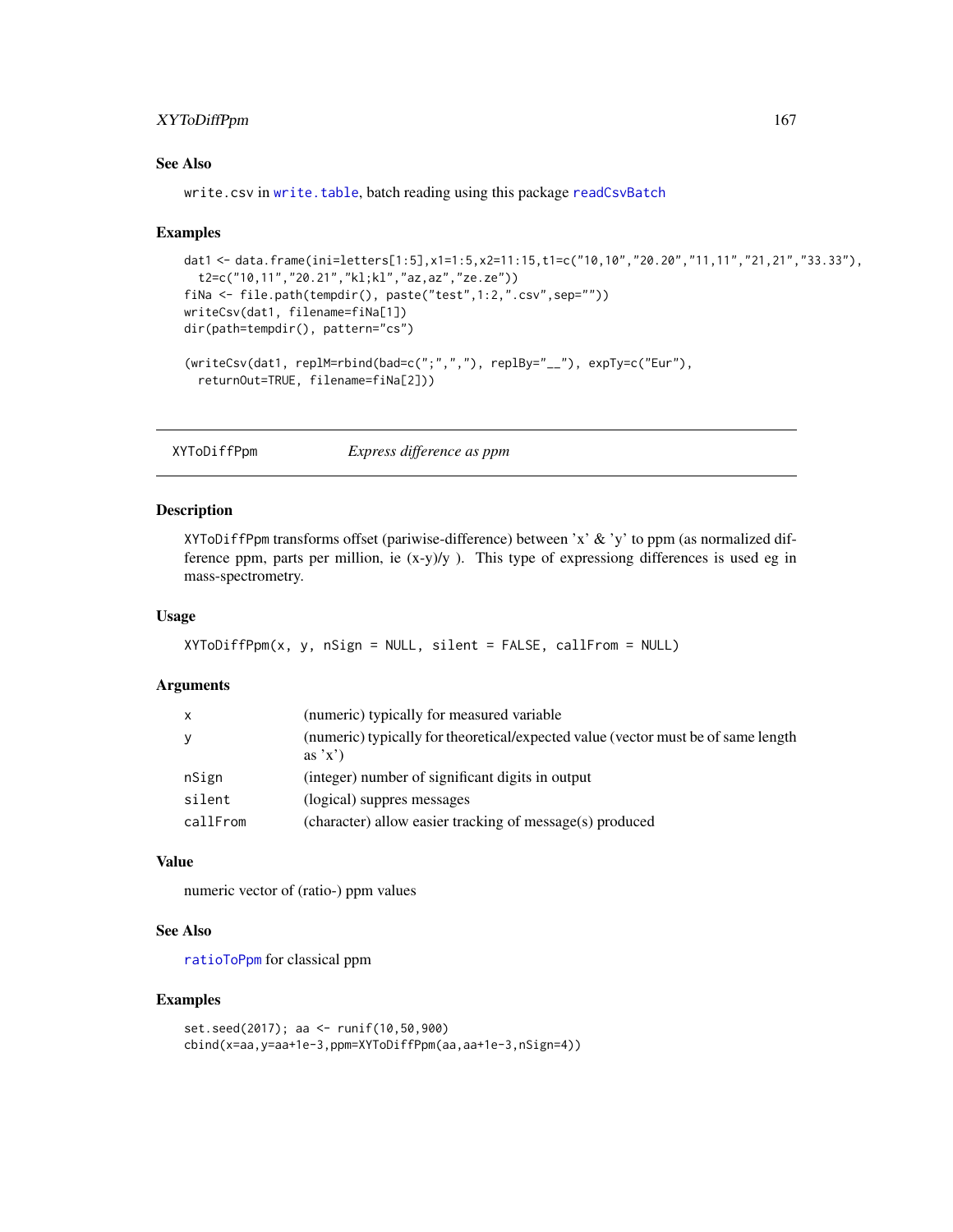# **Index**

∗ character pasteC, [112](#page-111-0) addBeforFileExtension, [5](#page-4-0) adjBy2ptReg, [6,](#page-5-0) *[105](#page-104-0)*, *[127,](#page-126-0) [128](#page-127-0)* anova, *[149](#page-148-0)* aov, *[148,](#page-147-0) [149](#page-148-0)* append, *[7](#page-6-0)* appendNR, [7](#page-6-0) arrayCV, [8,](#page-7-0) *[134](#page-133-0)*, *[138](#page-137-0)* asSepList, [8,](#page-7-0) *[111](#page-110-0)* boot, *[21](#page-20-0)*, *[141](#page-140-0)*, *[153](#page-152-0)* buildTree, [10,](#page-9-1) *[30,](#page-29-1) [31](#page-30-0)*, *[40](#page-39-1)*, *[148](#page-147-0)* cbind, *[11](#page-10-0)*, *[57](#page-56-0)*, *[79](#page-78-0)*, *[81](#page-80-0)* cbindNR, [11](#page-10-0) checkAvSd, [12](#page-11-0) checkGrpOrder, [13](#page-12-0) checkGrpOrderSEM, *[13](#page-12-0)*, [14](#page-13-0) checkSimValueInSer, [15,](#page-14-0) *[20](#page-19-0)*, *[44](#page-43-0)*, *[60](#page-59-0)*, *[62](#page-61-0)*, *[84](#page-83-0)* checkStrictOrder, [16](#page-15-0) checkVectLength, [16](#page-15-0) cleanReplicates, [17](#page-16-0) closeMatchMatrix, [18,](#page-17-0) *[62](#page-61-0)* coinPermTest, [20](#page-19-0) colMedSds, [21](#page-20-0) colorAccording2, [22](#page-21-0) colSds, [23,](#page-22-0) *[142](#page-141-0)* colSums, *[75](#page-74-0)*, *[137](#page-136-0)*, *[139](#page-138-0)*, *[142](#page-141-0)*, *[154](#page-153-0)* combinatIntTable, [24](#page-23-0) combineByEitherFactor, [25](#page-24-0) combineOverlapInfo, [26](#page-25-0) combineRedBasedOnCol, [27,](#page-26-0) *[103,](#page-102-0) [104](#page-103-0)* combineReplFromListToMatr, [28](#page-27-0) combineSingleT, [29](#page-28-0) combn, *[24](#page-23-0)*, *[130](#page-129-0)* completeArrLst, [29](#page-28-0) contribToContigPerFrag, *[10](#page-9-1)*, [30,](#page-29-1) *[40](#page-39-1)*, *[148](#page-147-0)* conv01toColNa, [31](#page-30-0)

convColorToTransp, [32](#page-31-0) convMatr2df, [33](#page-32-0) convToNum, [34,](#page-33-0) *[86](#page-85-0)* coordOfFilt, [36](#page-35-0) correctToUnique, [37,](#page-36-1) *[55](#page-54-0)*, *[59](#page-58-0)*, *[70](#page-69-0)*, *[103,](#page-102-0) [104](#page-103-0)*, *[160](#page-159-1)*, *[164](#page-163-1)* correctWinPath, [38](#page-37-0) countCloseToLimits, [39,](#page-38-0) *[60](#page-59-0)* countSameStartEnd, *[10](#page-9-1)*, [40,](#page-39-1) *[148](#page-147-0)* cut, *[22](#page-21-0)*, *[42](#page-41-0)* cutArrayInCluLike, [41](#page-40-0) cutAtMultSites, [41,](#page-40-0) *[99,](#page-98-0) [100](#page-99-0)* cutToNgrp, [42](#page-41-0) date, *[155](#page-154-0)* diff, *[43,](#page-42-0) [44](#page-43-0)* diffCombin, [43](#page-42-0) diffPPM, [43](#page-42-0) dist, *[92](#page-91-0)*, *[111](#page-110-0)* duplicated, *[55](#page-54-0)*, *[59](#page-58-0)*, *[64,](#page-63-0) [65](#page-64-0)*, *[102](#page-101-0)*, *[132](#page-131-0)*, *[146](#page-145-0)* elimCloseCoord, [44](#page-43-0) equLenNumber, [45](#page-44-0) exclExtrValues, [46](#page-45-0) exponNormalize, [47,](#page-46-0) *[105](#page-104-0)* extr1chan, *[28](#page-27-0)*, *[30](#page-29-1)*, [49](#page-48-0) extractLast2numericParts, [50](#page-49-0) extrColsDeX, [50,](#page-49-0) *[55](#page-54-0)* extrNumericFromMatr, [51](#page-50-0) extrSpcText, [52](#page-51-0) fdrtool, *[115](#page-114-0)* file.path, *[38](#page-37-0)* filt3dimArr, [53](#page-52-0) filterLiColDeList, [54](#page-53-0) filterList, *[51](#page-50-0)*, [55](#page-54-0) filterNetw, [56,](#page-55-0) *[110](#page-109-0)* filtSizeUniq, *[37](#page-36-1)*, [58](#page-57-0)

findCloseMatch, *[18](#page-17-0)[–20](#page-19-0)*, *[39](#page-38-0)*, *[45](#page-44-0)*, [59,](#page-58-0) *[61,](#page-60-0) [62](#page-61-0)*

findRepeated, *[28](#page-27-0)*, [60,](#page-59-0) *[70](#page-69-0)*, *[104](#page-103-0)*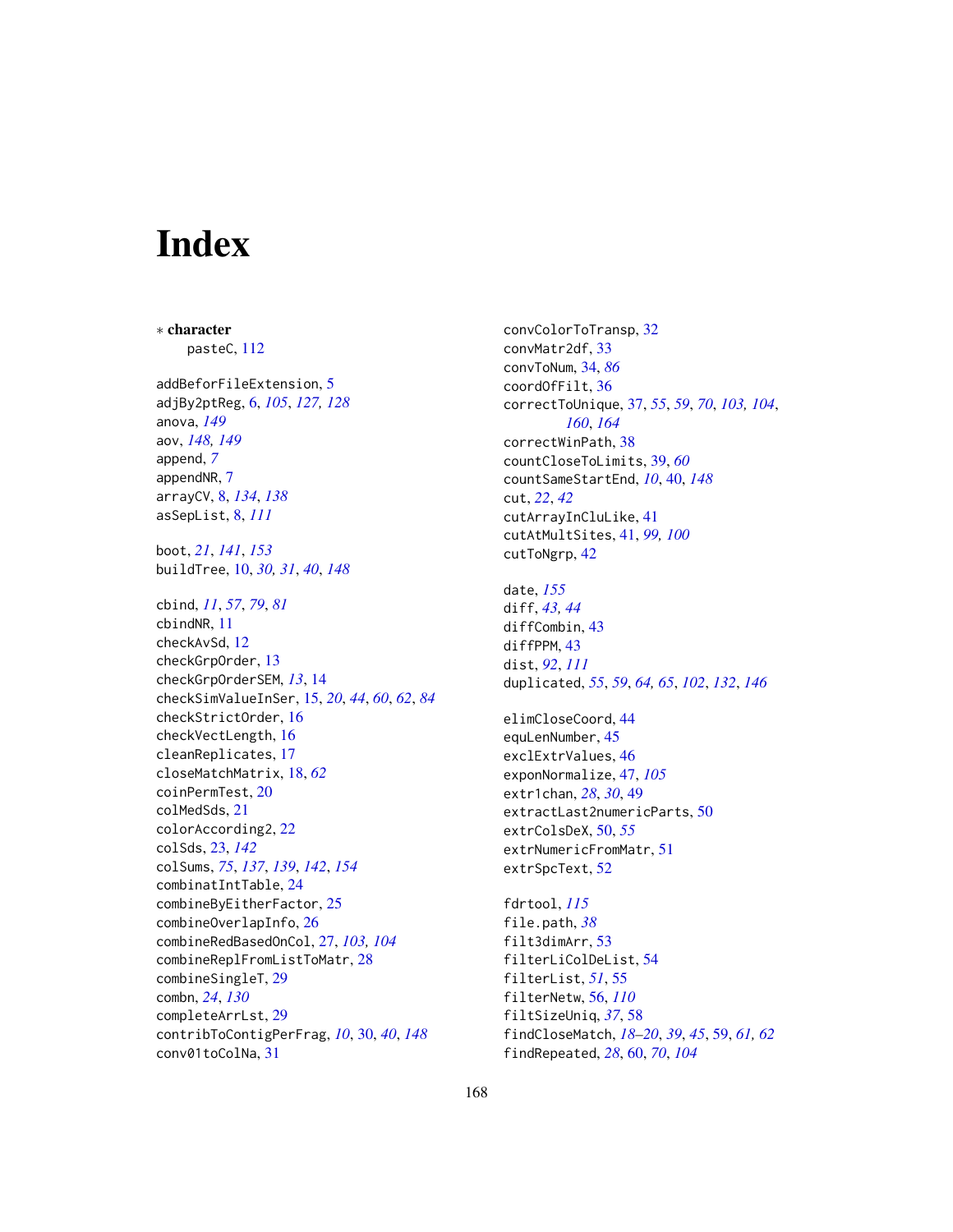#### INDEX  $169$

findSimilFrom2sets, [61](#page-60-0) findUsableGroupRange, [63](#page-62-0) firstLineOfDat, [63,](#page-62-0) *[104](#page-103-0)* firstOfRepeated, *[44,](#page-43-0) [45](#page-44-0)*, *[64](#page-63-0)*, [64,](#page-63-0) *[65](#page-64-0)*, *[69](#page-68-0)*, *[102](#page-101-0)*, *[104](#page-103-0)* firstOfRepLines, *[11](#page-10-0)*, *[28](#page-27-0)*, *[47](#page-46-0)*, *[65](#page-64-0)*, [65,](#page-64-0) *[104](#page-103-0)* fisher.test, *[117](#page-116-0)* fread, *[121,](#page-120-0) [122](#page-121-0)* fuseAnnotMatr, [66](#page-65-0) fuseCommonListElem, [67](#page-66-0) fusePairs, [68](#page-67-0)

get1stOfRepeatedByCol, *[47](#page-46-0)*, *[60,](#page-59-0) [61](#page-60-0)*, [69,](#page-68-0) *[102](#page-101-0)*, *[104](#page-103-0)* getValuesByUnique, [70](#page-69-0) gitDataUrl, [71](#page-70-0) gray.colors, *[158,](#page-157-0) [159](#page-158-0)* grep, *[50](#page-49-0)*, *[74](#page-73-0)*, *[78](#page-77-0)*, *[85](#page-84-0)*, *[96](#page-95-0)*

htmlSpecCharConv, [72](#page-71-1)

justvsn, *[104,](#page-103-0) [105](#page-104-0)*

keepCommonText, [72,](#page-71-1) *[161](#page-160-0)* kmeans, *[130](#page-129-0)*

levIndex, [74](#page-73-0) linModelSelect, [75](#page-74-0) linRegrParamAndPVal, [77](#page-76-0) listBatchReplace, [78](#page-77-0) listGroupsByNames, [79](#page-78-0) lm, *[78](#page-77-0)*, *[80](#page-79-0)*, *[117](#page-116-0)* lmFit, *[54](#page-53-0)*, *[94,](#page-93-0) [95](#page-94-0)*, *[149](#page-148-0)*, *[158](#page-157-0)* lmSelClu, [79](#page-78-0) LocationTests, *[21](#page-20-0)* lower.tri, *[160](#page-159-1)*, *[164](#page-163-1)* lrbind, *[7](#page-6-0)*, [81](#page-80-0)

makeMAList, [82,](#page-81-1) *[157,](#page-156-1) [158](#page-157-0)* makeNRedMatr, [83](#page-82-0) MAplotW, *[143](#page-142-0)* match, *[84](#page-83-0)*, *[98](#page-97-0)* matchNamesWithReverseParts, [84](#page-83-0) matchSampToPairw, [85](#page-84-0) matr2list, [86](#page-85-0) merge, *[66](#page-65-0)*, *[87](#page-86-0)[–91](#page-90-0)* mergeSelCol, [87,](#page-86-0) *[89](#page-88-0)* mergeSelCol3, *[87](#page-86-0)*, [88](#page-87-0) mergeVectors, [89](#page-88-0) mergeW2, [90](#page-89-0)

minDiff, [92](#page-91-0) moderTest2grp, *[54](#page-53-0)*, *[75,](#page-74-0) [76](#page-75-0)*, [93,](#page-92-0) *[95](#page-94-0)* moderTestXgrp, *[75](#page-74-0)[–77](#page-76-0)*, *[85](#page-84-0)*, [94,](#page-93-0) *[143](#page-142-0)* multiCharReplace, [95](#page-94-0) multiMatch, [96](#page-95-0) NA, *[154](#page-153-0)* na.fail, *[98](#page-97-0)*, *[134](#page-133-0)* naOmit, [98,](#page-97-0) *[134](#page-133-0)* nchar, *[101](#page-100-0)* nFragments, *[42](#page-41-0)*, [99](#page-98-0) nFragments0, *[42](#page-41-0)*, [100](#page-99-0) nNonNumChar, [100](#page-99-0) Node, *[10](#page-9-1)* nonAmbiguousMat, [101](#page-100-0) nonAmbiguousNum, *[11](#page-10-0)*, *[65](#page-64-0)*, *[69](#page-68-0)*, [102](#page-101-0)

nonredDataFrame, [103](#page-102-0) nonRedundLines, [104](#page-103-0) Normal, *[136](#page-135-0)* normalizeThis, *[6](#page-5-0)*, *[48](#page-47-0)*, [104](#page-103-0) normalizeWithinArrays, *[82](#page-81-1)* numeric, *[33](#page-32-0)*, *[35](#page-34-0)* numPairDeColNames, [106](#page-105-0)

order, *[16](#page-15-0)*, *[77](#page-76-0)* organizeAsListOfRepl, *[28](#page-27-0)*, *[30](#page-29-1)*, *[49](#page-48-0)*, [107](#page-106-0)

p.adjust, *[94](#page-93-0)*, *[115](#page-114-0)*, *[162](#page-161-0)* packageDownloadStat, [108](#page-107-0) pairsAsPropensMatr, [109](#page-108-0) par, *[32](#page-31-0)*, *[148](#page-147-0)* partialDist, [110](#page-109-0) partUnlist, *[8,](#page-7-0) [9](#page-8-0)*, [111](#page-110-0) paste, *[112](#page-111-0)* pasteC, [112](#page-111-0) pie, *[126](#page-125-0)* presenceFilt, [113,](#page-112-1) *[154](#page-153-0)* protectSpecChar, [114](#page-113-0) pVal2lfdr, [115](#page-114-0)

randIndex, *[116](#page-115-0)* randIndFx, [116](#page-115-0) rankToContigTab, [117](#page-116-0) ratioAllComb, [118](#page-117-0) ratioToPpm, [119,](#page-118-1) *[167](#page-166-0)* read.delim, *[122](#page-121-0)* read.table, *[51](#page-50-0)*, *[121](#page-120-0)*, *[123,](#page-122-0) [124](#page-123-0)* read\_excel, *[125](#page-124-0)* readCsvBatch, [120,](#page-119-1) *[122](#page-121-0)*, *[167](#page-166-0)*